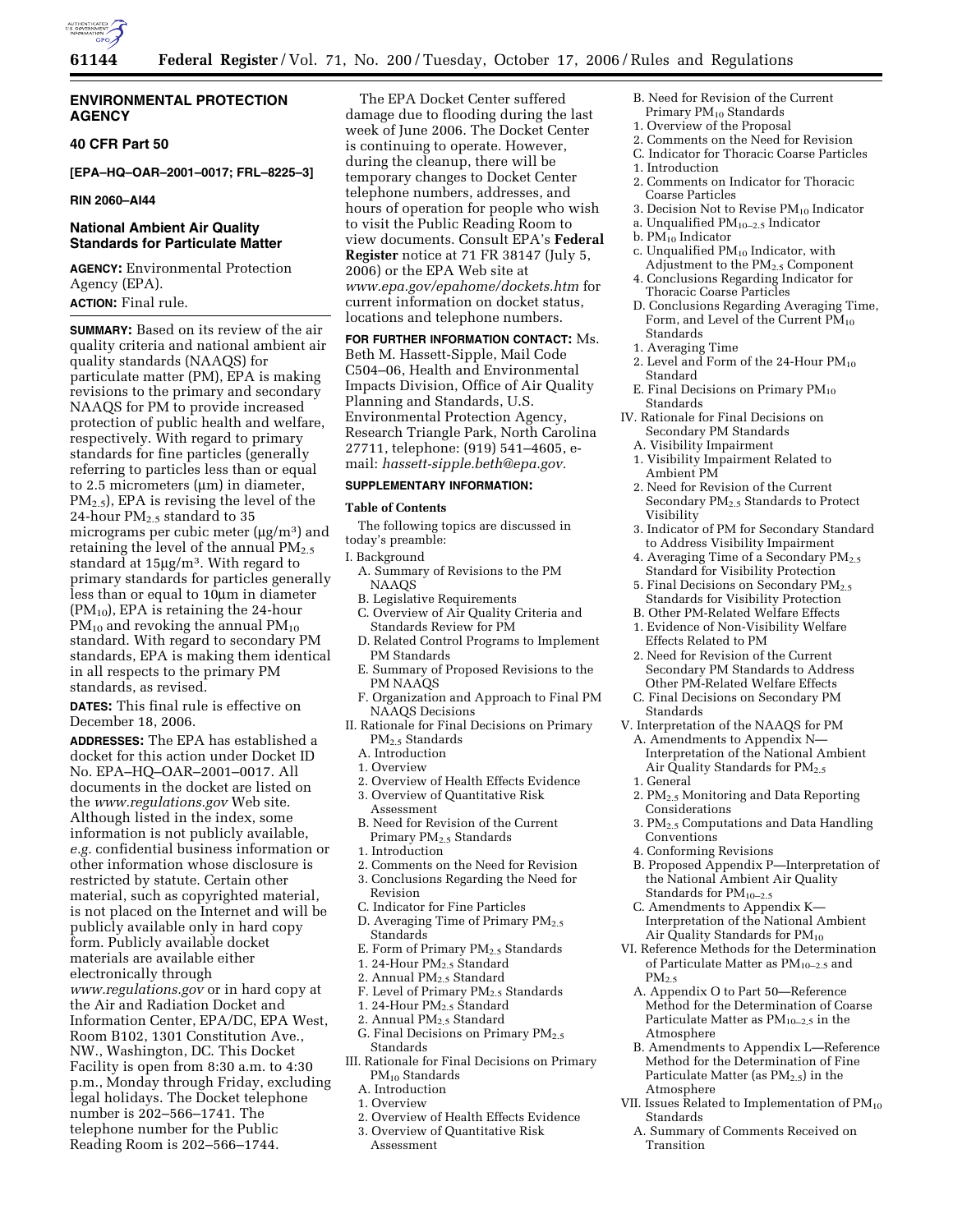- B. Impact of Decision on  $PM_{10}$ Designations
- C. Impact of Decision on State Implementation Plans (SIPs) and Control **Obligations**
- D. Consideration of Fugitive Emissions for New Source Review (NSR) Purposes
- E. Handling of PM<sub>10</sub> Exceedances Due to Exceptional Events
- VIII. Statutory and Executive Order Reviews A. Executive Order 12866: Regulatory
	- Planning and Review
	- B. Paperwork Reduction Act
	- C. Regulatory Flexibility Act
	- D. Unfunded Mandates Reform Act
	- E. Executive Order 13132: Federalism
	- F. Executive Order 13175: Consultation and Coordination with Indian Tribal Governments
	- G. Executive Order 13045: Protection of Children from Environmental Health & Safety Risks
	- H. Executive Order 13211: Actions that Significantly Affect Energy Supply, Distribution or Use
	- I. National Technology Transfer Advancement Act
	- J. Executive Order 12898: Federal Actions to Address Environmental Justice in Minority Populations and Low-Income Populations
- K. Congressional Review Act References

#### **I. Background**

#### *A. Summary of Revisions to the PM NAAQS*

Based on its review of the air quality criteria and national ambient air quality standards (NAAQS) for particulate matter (PM), EPA is making revisions to the primary and secondary NAAQS for PM to provide increased protection of public health and welfare, respectively.

With regard to primary standards for fine particles (generally referring to particles less than or equal to 2.5 micrometers ( $\mu$ m) in diameter, PM<sub>2.5</sub>), EPA is revising the level of the 24-hour PM2.5 standard to 35 micrograms per cubic meter µg/m3), providing increased protection against health effects associated with short-term exposure (including premature mortality and increased hospital admissions and emergency room visits), and retaining the level of the annual  $PM_{2,5}$  standard at  $15 \mu g/m<sup>3</sup>$ , continuing protection against health effects associated with long-term exposure (including premature mortality and development of chronic respiratory disease). The EPA is revising the form of the annual  $PM_{2,5}$  standard with regard to the criteria for spatial averaging, such that averaging across monitoring sites is allowed if the annual mean concentration at each monitoring site is within 10 percent of the spatially averaged annual mean, and the daily values for each monitoring site pair yield a correlation coefficient of at least 0.9 for each calendar quarter.

With regard to primary standards for particles generally less than or equal to 10 $\mu$ m in diameter (PM<sub>10</sub>), EPA is retaining the 24-hour  $PM_{10}$  standard to protect against the health effects associated with short-term exposure to coarse particles (including hospital admissions for cardiopulmonary diseases, increased respiratory symptoms and possibly premature mortality). Given that the available evidence does not suggest an association between long-term exposure to coarse particles at current ambient levels and health effects, EPA is revoking the annual  $PM_{10}$  standard.

With regard to secondary PM standards, EPA is revising the current 24-hour  $PM<sub>2.5</sub>$  secondary standard by making it identical to the revised 24 hour PM<sub>2.5</sub> primary standard, retaining the annual  $PM_2$ , and 24-hour  $PM_{10}$ secondary standards, and revoking the annual  $PM_{10}$  secondary standard. This suite of secondary PM standards is intended to provide protection against PM-related public welfare effects, including visibility impairment, effects on vegetation and ecosystems, and materials damage and soiling.

## *B. Legislative Requirements*

Two sections of the Clean Air Act (CAA) govern the establishment and revision of the NAAQS. Section 108 (42 U.S.C. 7408) directs the Administrator to identify and list ''air pollutants'' that ''in his judgment, may reasonably be anticipated to endanger public health and welfare'' and whose ''presence \* \* \* in the ambient air results from numerous or diverse mobile or stationary sources'' and to issue air quality criteria for those that are listed. Air quality criteria are intended to ''accurately reflect the latest scientific knowledge useful in indicating the kind and extent of identifiable effects on public health or welfare which may be expected from the presence of [a] pollutant in ambient air \* \* \* .

Section 109 (42 U.S.C. 7409) directs the Administrator to propose and promulgate ''primary'' and ''secondary'' NAAQS for pollutants listed under section 108. Section 109(b)(1) defines a primary standard as one ''the attainment and maintenance of which in the judgment of the Administrator, based on such criteria and allowing an adequate margin of safety, are requisite to protect the public health.'' 1 A secondary

standard, as defined in section 109(b)(2), must ''specify a level of air quality the attainment and maintenance of which, in the judgment of the Administrator, based on such criteria, is requisite to protect the public welfare from any known or anticipated adverse effects associated with the presence of [the] pollutant in the ambient air.'' 2

The requirement that primary standards include an adequate margin of safety was intended to address uncertainties associated with inconclusive scientific and technical information available at the time of standard setting. It was also intended to provide a reasonable degree of protection against hazards that research has not yet identified. *Lead Industries Association* v. *EPA,* 647 F.2d 1130, 1154 (D.C. Cir 1980), *cert. denied*, 449 U.S. 1042 (1980); *American Petroleum Institute* v. *Costle,* 665 F.2d 1176, 1186 (D.C. Cir. 1981), *cert. denied*, 455 U.S. 1034 (1982). Both kinds of uncertainties are components of the risk associated with pollution at levels below those at which human health effects can be said to occur with reasonable scientific certainty. Thus, in selecting primary standards that include an adequate margin of safety, the Administrator is seeking not only to prevent pollution levels that have been demonstrated to be harmful but also to prevent lower pollutant levels that may pose an unacceptable risk of harm, even if the risk is not precisely identified as to nature or degree. The CAA does not require the Administrator to establish a primary NAAQS at a zero-risk level or at a background concentration level (see *Lead Industries Association* v. *EPA, supra,* 647 F.2d at 1156 n. 51), but rather at a level that reduces risk sufficiently so as to protect public health with an adequate margin of safety.

In addressing the requirement for an adequate margin of safety, EPA considers such factors as the nature and severity of the health effects involved, the size of the sensitive population(s) at risk, and the kind and degree of the uncertainties that must be addressed. The selection of any particular approach to providing an adequate margin of safety is a policy choice left specifically to the Administrator's judgment. *Lead* 

<sup>&</sup>lt;sup>1</sup>The legislative history of section 109 indicates that a primary standard is to be set at ''the maximum permissible ambient air level \* \* \* which will protect the health of any [sensitive] group of the population,'' and that for this purpose ''reference should be made to a representative sample of persons comprising the sensitive group

rather than to a single person in such a group'' [S. Rep. No. 91–1196, 91st Cong., 2d Sess. 10 (1970)].

<sup>2</sup>Welfare effects as defined in section 302(h) [42 U.S.C. 7602(h)] include, but are not limited to, ''effects on soils, water, crops, vegetation, manmade materials, animals, wildlife, weather, visibility and climate, damage to and deterioration of property, and hazards to transportation, as well as effects on economic values and on personal comfort and well-being.''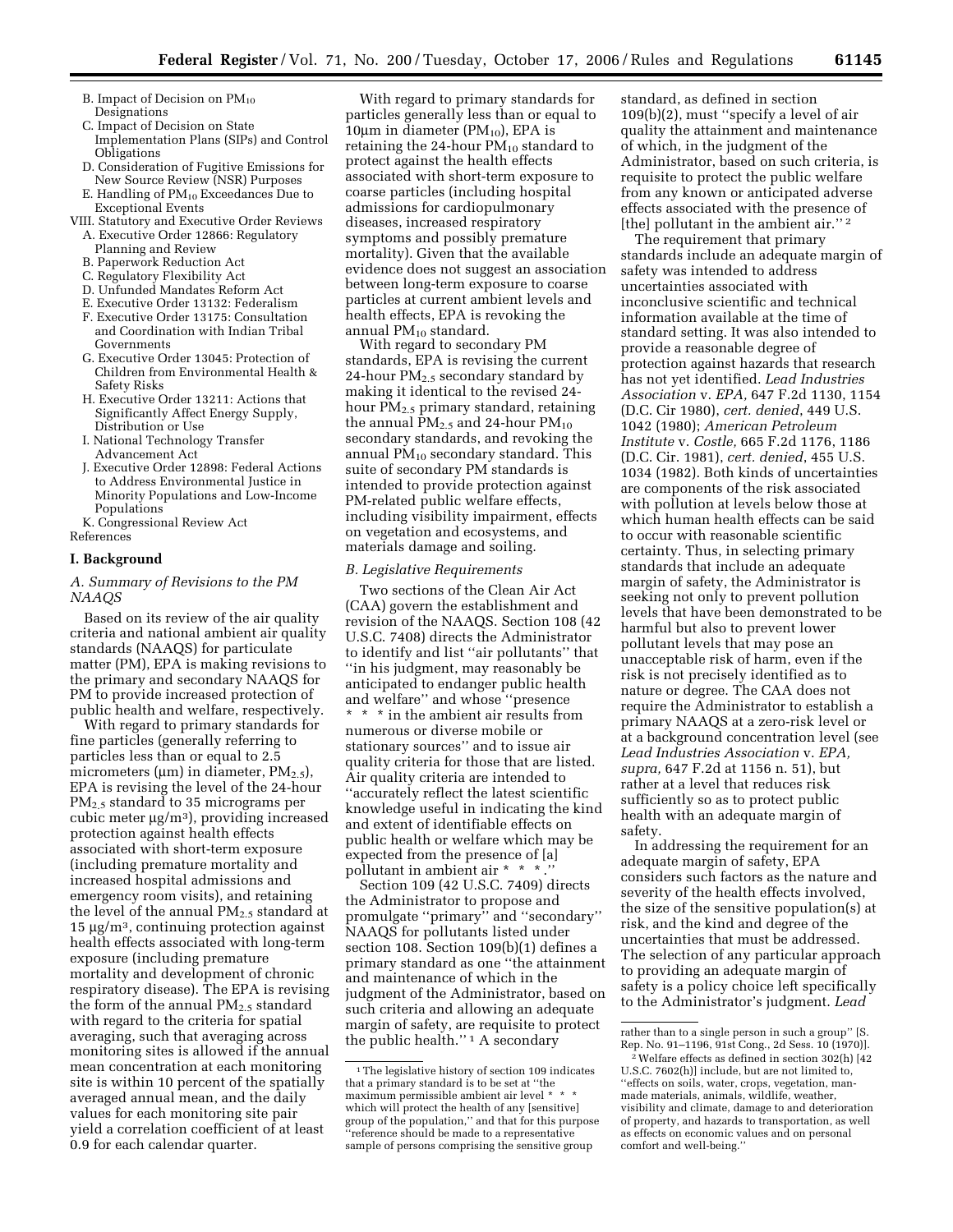*Industries Association* v. *EPA, supra,*  647 F.2d at 1161–62.

In setting standards that are "requisite" to protect public health and welfare, as provided in section 109(b), EPA's task is to establish standards that are neither more nor less stringent than necessary for these purposes. In establishing primary and secondary standards, EPA may not consider the costs of implementing the standards. See generally *Whitman* v. *American Trucking Associations,* 531 U.S. 457, 465–472, 475–76 (2001).

Section 109(d)(1) of the CAA requires that ''not later than December 31, 1980, and at 5-year intervals thereafter, the Administrator shall complete a thorough review of the criteria published under section 108 and the national ambient air quality standards \* \* \* and shall make such revisions in such criteria and standards and promulgate such new standards as may be appropriate in accordance with [the provisions in section 109(b) on primary and secondary standards].'' This includes the authority to modify or revoke a standard or standards, as appropriate under these provisions. Section 109(d)(2) requires that an independent scientific review committee ''shall complete a review of the criteria \* \* \* and the national primary and secondary ambient air quality standards \* \* \* and shall recommend to the Administrator any new \* \* \* standards and revisions of existing criteria and standards as may be appropriate \* \* \*.'' This independent review function is performed by the Clean Air Scientific Advisory Committee (CASAC) of EPA's Science Advisory Board.

## *C. Overview of Air Quality Criteria and Standards Review for PM*

Particulate matter is the generic term for a broad class of chemically and physically diverse substances that exist as discrete particles (liquid droplets or solids) over a wide range of sizes. Particles originate from a variety of anthropogenic stationary and mobile sources as well as from natural sources. Particles may be emitted directly or formed in the atmosphere by transformations of gaseous emissions such as sulfur oxides  $(SO_X)$ , nitrogen oxides  $(NO_x)$ , and volatile organic compounds (VOC). The chemical and physical properties of PM vary greatly with time, region, meteorology, and source category, thus complicating the assessment of health and welfare effects.

More specifically, the PM that is the subject of the air quality criteria and standards reviews includes both fine particles and thoracic coarse particles,

which are considered as separate subclasses of PM pollution based in part on long-established information on differences in sources, properties, and atmospheric behavior between fine and coarse particles (EPA, 2005, section 2.2). Fine particles are produced chiefly by combustion processes and by atmospheric reactions of various gaseous pollutants, whereas thoracic coarse particles are generally emitted directly as particles as a result of mechanical processes that crush or grind larger particles or the resuspension of dusts. Sources of fine particles include, for example, motor vehicles, power generation, combustion sources at industrial facilities, and residential fuel burning. Sources of thoracic coarse particles include, for example, traffic-related emissions such as tire and brake lining materials, direct emissions from industrial operations, construction and demolition activities, and agricultural and mining operations. Fine particles can remain suspended in the atmosphere for days to weeks and can be transported thousands of kilometers, whereas thoracic coarse particles generally deposit rapidly on the ground or other surfaces and are not readily transported across urban or broader areas.

The last review of PM air quality criteria and standards was completed in July 1997 with notice of a final decision to revise the existing standards (62 FR 38652, July 18, 1997). In that decision, EPA revised the PM NAAQS in several respects. While EPA determined that the PM NAAQS should continue to focus on particles less than or equal to 10 µm in diameter  $(PM_{10})$ , EPA also determined that the fine and coarse fractions of PM<sub>10</sub> should be considered separately. The EPA added new standards, using PM2.5 as the indicator for fine particles (with  $PM_{2.5}$  referring to particles with a nominal aerodynamic diameter less than or equal to 2.5  $\mu$ m), and using PM<sub>10</sub> as the indicator for purposes of regulating the coarse fraction of  $PM_{10}$ (referred to as thoracic coarse particles or coarse-fraction particles; generally including particles with a nominal aerodynamic diameter greater than 2.5 µm and less than or equal to 10 µm, or  $PM_{10-2.5}$ ). The EPA established two new PM2.5 standards: An annual standard of 15 µg/m3, based on the 3-year average of annual arithmetic mean  $PM_{2.5}$ concentrations from single or multiple community-oriented monitors; and a 24 hour standard of 65 µg/m3, based on the 3-year average of the 98th percentile of 24-hour  $PM_{2.5}$  concentrations at each population-oriented monitor within an area. Also, EPA established a new

reference method for the measurement of  $PM<sub>2.5</sub>$  in the ambient air and adopted rules for determining attainment of the new standards. To continue to address thoracic coarse particles, EPA retained the annual PM<sub>10</sub> standard, while revising the form, but not the level, of the 24-hour  $PM_{10}$  standard to be based on the 99th percentile of 24-hour  $PM_{10}$ concentrations at each monitor in an area. The EPA revised the secondary standards by making them identical in all respects to the primary standards.

Following promulgation of the revised PM NAAQS, petitions for review were filed by a large number of parties, addressing a broad range of issues. In May 1999, a three-judge panel of the U.S. Court of Appeals for the District of Columbia Circuit issued an initial decision that upheld EPA's decision to establish fine particle standards, holding that ''the growing empirical evidence demonstrating a relationship between fine particle pollution and adverse health effects amply justifies establishment of new fine particle standards.'' *American Trucking Associations* v. *EPA,* 175 F.3d 1027, 1055–56 (D.C. Cir. 1999) (''ATA I'') rehearing granted in part and denied in part, 195 F.3d 4 (D.C. Cir. 1999) (''ATA II''), affirmed in part and reversed in part, *Whitman* v. *American Trucking Associations,* 531 U.S. 457 (2001). The Panel also found ''ample support'' for EPA's decision to regulate coarse particle pollution, but vacated the 1997  $PM_{10}$  standards, concluding that EPA's justification for the use of  $PM_{10}$  as an indicator for coarse particles was arbitrary. 175 F.3d at 1054–55. Pursuant to the court's decision, EPA removed the vacated 1997  $PM_{10}$  standards from the regulations (CFR) (69 FR 45592, July 30, 2004) and deleted the regulatory provision (at 40 CFR 50.6(d)) that controlled the transition from the preexisting 1987  $PM_{10}$  standards to the 1997 PM10 standards (65 FR 80776, December 22, 2000). The pre-existing 1987 P $M_{10}$  standards remained in place. *Id.* at 80777.

More generally, the panel held (over one judge's dissent) that EPA's approach to establishing the level of the standards in 1997, both for PM and for ozone NAAQS promulgated on the same day, effected ''an unconstitutional delegation of legislative authority.'' *Id.* at 1034–40. Although the panel stated that ''the factors EPA uses in determining the degree of public health concern associated with different levels of ozone and PM are reasonable,'' it remanded the rule to EPA, stating that when EPA considers these factors for potential non-threshold pollutants ''what EPA lacks is any determinate criterion for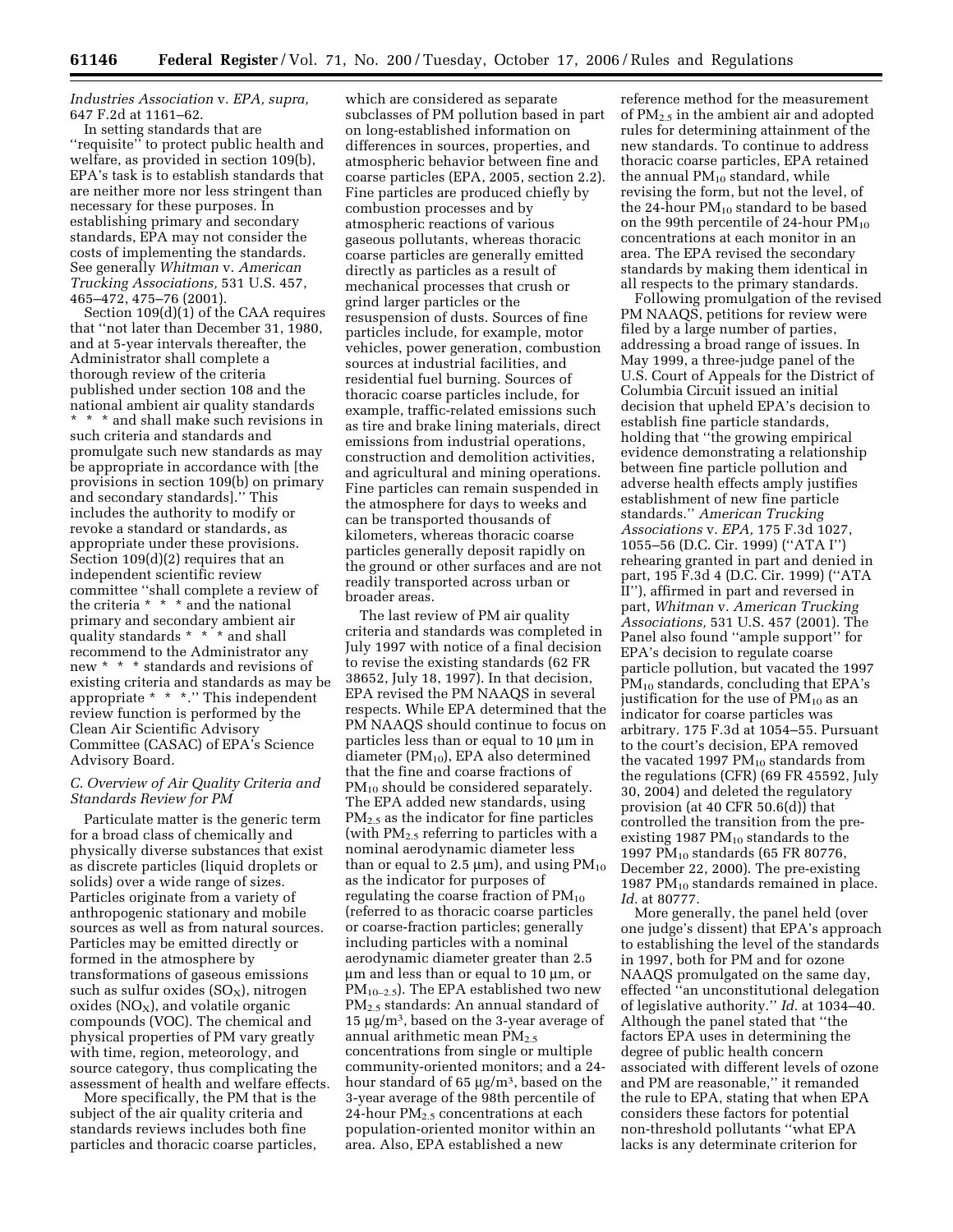drawing lines'' to determine where the standards should be set. Consistent with EPA's long-standing interpretation and D.C. Circuit precedent, the panel also reaffirmed prior rulings holding that in setting NAAQS EPA is ''not permitted to consider the cost of implementing those standards.'' *Id.* at 1040–41.

Both sides filed cross appeals on these issues to the United States Supreme Court, and the Court granted *certiorari.*  In February 2001, the Supreme Court issued a unanimous decision upholding EPA's position on both the constitutional and cost issues. *Whitman*  v. *American Trucking Associations,* 531 U.S. 457, 464, 475–76 (2001). On the constitutional issue, the Court held that the statutory requirement that NAAQS be ''requisite'' to protect public health with an adequate margin of safety sufficiently guided EPA's discretion, affirming EPA's approach of setting standards that are neither more nor less stringent than necessary. The Supreme Court remanded the case to the Court of Appeals for resolution of any remaining issues that had not been addressed in that court's earlier rulings. *Id.* at 475–76. In March 2002, the Court of Appeals rejected all remaining challenges to the standards, holding under the traditional standard of judicial review that EPA's PM<sub>2.5</sub> standards were reasonably supported by the administrative record and were not ''arbitrary and capricious.'' *American Trucking Associations* v. *EPA,* 283 F. 3d 355, 369–72 (D.C. Cir. 2002) (''*ATA III*'').

In October 1997, EPA published its plans for the current periodic review of the PM criteria and NAAQS (62 FR 55201, October 23, 1997), including the 1997 PM<sub>2.5</sub> standards and the 1987 PM<sub>10</sub> standards. The approach in this review continues to address fine and thoracic coarse particles separately. This approach has been reinforced by new information that has advanced our understanding of differences in human exposure relationships and dosimetric patterns characteristic of these two subclasses of PM pollution, as well as the apparent independence of health effects that have been associated with them in epidemiologic studies (EPA, 2004a, section 3.2.3). See also *ATA I,*  175 F. 3d at 1053–54, 1055–56 (EPA justified in establishing separate standards for fine and thoracic coarse particles).

As part of the process of preparing an updated Air Quality Criteria Document for Particulate Matter (henceforth, the ''Criteria Document''), EPA's National Center for Environmental Assessment (NCEA) hosted a peer review workshop in April 1999 on drafts of key Criteria Document chapters. The first external

review draft Criteria Document was reviewed by CASAC and the public at a meeting held in December 1999. Based on CASAC and public comment, NCEA revised the draft Criteria Document and released a second draft in March 2001 for review by CASAC and the public at a meeting held in July 2001. A preliminary draft of a staff paper, Review of the National Ambient Air Quality Standards for Particulate Matter: Assessment of Scientific and Technical Information (henceforth, the ''Staff Paper'') prepared by EPA's Office of Air Quality Planning and Standards (OAQPS) was released in June 2001 for public comment and for consultation with CASAC at the same public meeting. Taking into account CASAC and public comments, a third draft Criteria Document was released in May 2002 for review at a meeting held in July 2002.

Shortly after the release of the third draft Criteria Document, the Health Effects Institute (HEI) 3 announced that researchers at Johns Hopkins University had discovered problems with applications of statistical software used in a number of important epidemiological studies that had been discussed in that draft Criteria Document. In response to this significant issue, EPA took steps in consultation with CASAC and the broader scientific community to encourage researchers to reanalyze affected studies and to submit them expeditiously for peer review by a special expert panel convened at EPA's request by HEI. The results of this reanalysis and peer-review process were subsequently incorporated into a fourth draft Criteria Document, which was released in June 2003 and reviewed by CASAC and the public at a meeting held in August 2003.

The first draft Staff Paper, based on the fourth draft Criteria Document, was released at the end of August 2003, and was reviewed by CASAC and the public at a meeting held in November 2003. During that meeting, EPA also consulted with CASAC on a new framework for the final chapter (integrative synthesis) of the Criteria Document and on ongoing revisions to other Criteria Document chapters to address previous CASAC comments. The EPA held additional consultations with CASAC at public meetings held in February, July, and September 2004, leading to publication of the final Criteria Document in October 2004 (EPA,

2004a). The second draft Staff Paper, based on the final Criteria Document, was released at the end of January 2005, and was reviewed by CASAC and the public at a meeting held in April 2005. The CASAC's advice and recommendations to the Administrator, based on its review of the second draft Staff Paper, were further discussed during a public teleconference held in May 2005 and are provided in a June 6, 2005 letter to the Administrator (Henderson, 2005a). The final Staff Paper takes into account the advice and recommendations of CASAC and public comments received on the earlier drafts of this document. The Administrator subsequently received additional advice and recommendations from the CASAC, specifically on potential standards for thoracic coarse particles, in a teleconference on August 11, 2005, and in a letter to the Administrator dated September 15, 2005 (Henderson, 2005b). The final Staff Paper was reissued in December 2005 to add CASAC's final letter as an attachment (EPA, 2005).

The schedule for completion of this review is governed by a consent decree resolving a lawsuit filed in March 2003 by a group of plaintiffs representing national environmental organizations. The lawsuit alleged that EPA had failed to perform its mandatory duty, under section 109(d)(1), of completing the current review within the period provided by statute. *American Lung Association* v. *Whitman* (No. 1:03CV00778, D.D.C. 2003). An initial consent decree was entered by the court in July 2003 after an opportunity for public comment. The consent decree, as modified by the court, provides that EPA will sign for publication notices of proposed and final rulemaking concerning its review of the PM NAAQS no later than December 20, 2005 and September 27, 2006, respectively.

On December 20, 2005, EPA issued its proposed decision to revise the NAAQS for PM (71 FR 2620, January 17, 2006) (henceforth ''proposal''). In the proposal, EPA identified proposed revisions to the standards, based on the air quality criteria for PM, and to related data handling conventions and federal reference methods for monitoring PM. The proposal solicited public comments on alternative primary and secondary standards and related matters.

The EPA held several public hearings across the country to provide direct opportunities for public comment on the proposed revisions to the PM NAAQS. On March 8, 2006, EPA held three concurrent 12-hour public hearings in Philadelphia, PA; Chicago, IL; and San Francisco, CA. At these public hearings, EPA heard testimony

<sup>3</sup>The HEI is a non-profit, independent research institute jointly and equally funded by EPA and multiple industries that conducts research on the health effects of air pollution.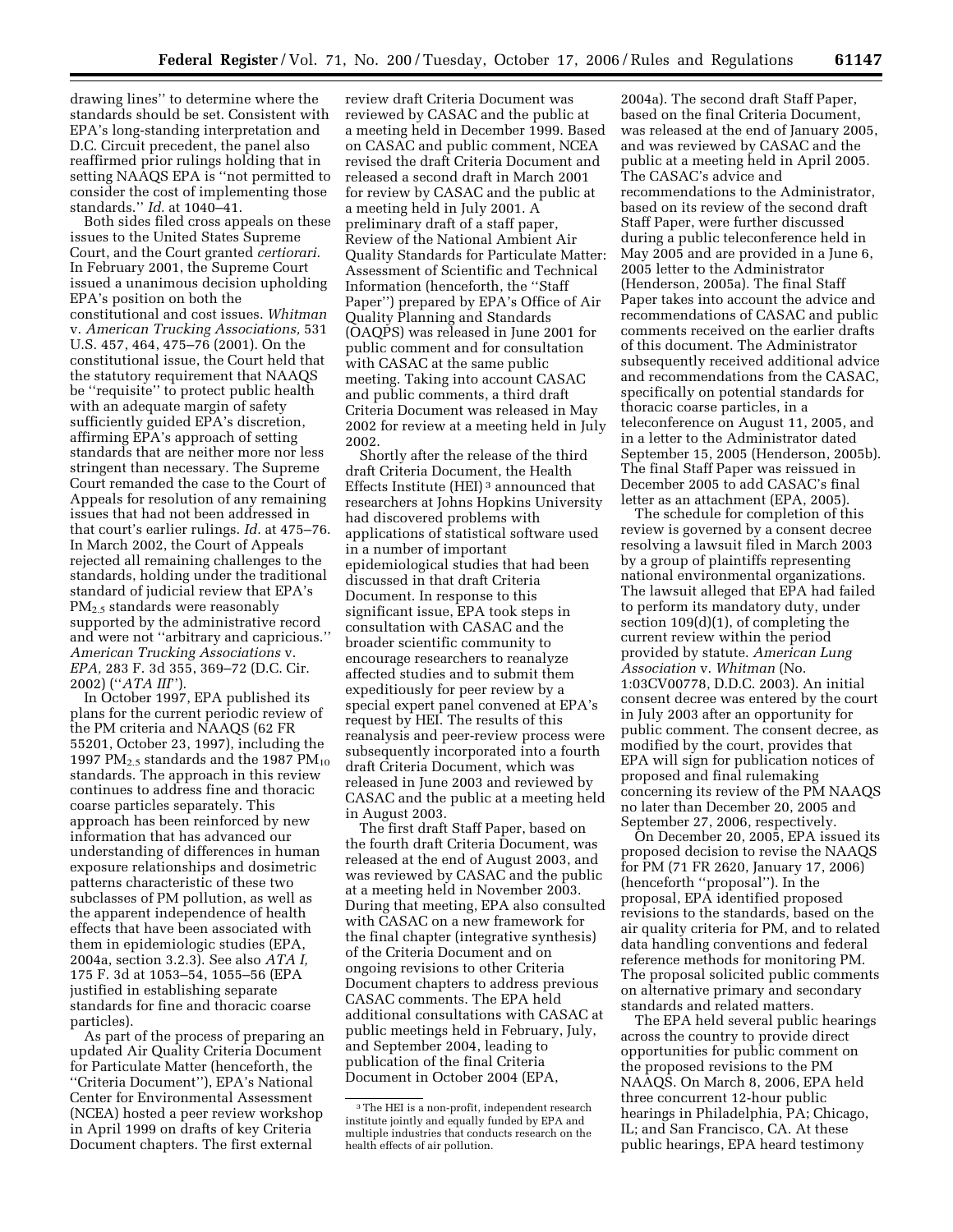from 280 individuals representing themselves or specific interested organizations.

More than 120,000 comments were received from members of the public and various interested groups on the proposed revisions to the PM NAAQS by the close of the public comment period on April 17, 2006. CASAC provided additional advice to EPA in a letter to the Administrator requesting reconsideration of CASAC's recommendations for both the primary and secondary  $PM<sub>2.5</sub>$  standards as well as standards for thoracic coarse particles (Henderson, 2006). Major issues raised in the public comments are discussed throughout the preamble of this final action. A comprehensive summary of all significant comments, along with EPA's responses (henceforth ''Response to Comments''), can be found in the docket for this rulemaking (Docket No. EPA– HQ–OAR–2001–0017).

In the proposal, EPA recognized that there were a number of new scientific studies on the health effects of PM that had been published recently and therefore were not included in the Criteria Document.4 The EPA committed to conduct a review and assessment of any significant ''new'' studies, including studies submitted during the public comment period. The purpose of this review was to ensure that the Administrator was fully aware of the ''new'' science before making a final decision on whether to revise the current PM NAAQS. The EPA screened and surveyed the recent literature, including studies submitted during the public comment period, and conducted a provisional assessment (EPA, 2006a) that places the results of those studies of potentially greatest policy relevance in the context of the findings of the Criteria Document.

The provisional assessment found that the ''new'' studies expand the scientific information and provide important insights on the relationship between PM exposure and health effects of PM. The provisional assessment also found that ''new'' studies generally strengthen the evidence that acute and chronic exposure to fine particles and acute exposure to thoracic coarse

particles are associated with health effects; some of the ''new'' epidemiologic studies report effects in areas with lower concentrations of  $PM_{2.5}$ or PM<sub>10-2.5</sub> than those in earlier reports; ''new'' toxicology and epidemiologic studies link various health effects with a range of fine particle sources and components; and ''new'' toxicology studies report effects of thoracic coarse particles but do not provide evidence to support distinguishing effects from exposure to urban and rural particles. Further, the provisional assessment found that the results reported in the studies do not dramatically diverge from previous findings, and, taken in context with the findings of the Criteria Document, the new information and findings do not materially change any of the broad scientific conclusions regarding the health effects of PM exposure made in the Criteria Document.

The EPA believes it was important to conduct a provisional assessment in this case, so that the Administrator would be aware of the science that developed too recently for inclusion in the Criteria Document. However it is also important to note that EPA's review of that science to date has been limited to screening, surveying, and preparing a provisional assessment of these studies. Having performed this limited provisional assessment, EPA must decide whether to consider the newer studies in this review and take such steps as may be necessary to include them in the basis for the final decision, or to reserve such action for the next review of the PM NAAQS.

As in prior NAAQS reviews, EPA is basing its decision in this review on studies and related information included in the Criteria Document and Staff Paper, which have undergone CASAC and public review. The studies assessed in the Criteria Document, and the integration of the scientific evidence presented in that document, have undergone extensive critical review by EPA, CASAC, and the public during the development of the Criteria Document. The rigor of that review makes these studies, and their integrative assessment, the most reliable source of scientific information on which to base decisions on the NAAQS, decisions that all parties recognize as of great import. NAAQS decisions can have profound impacts on public health and welfare, and NAAQS decisions should be based on studies that have been rigorously assessed in an integrative manner not only by EPA but also by the statutorily mandated independent advisory committee, as well as the public review that accompanies this process. As

described above, the provisional assessment did not and could not provide that kind of in-depth critical review.

This decision is consistent with EPA's practice in prior NAAQS reviews. Since the 1970 amendments, the EPA has taken the view that NAAQS decisions are to be based on scientific studies and related information that have been assessed as a part of the pertinent air quality criteria. See *e.g.*, 36 FR 8186 (April 30, 1971) (EPA based original NAAQS for six pollutants on scientific studies discussed in air quality criteria documents and limited consideration of comments to those concerning validity of scientific basis); 38 FR 25678, 25679– 25680 (September 14, 1973) (EPA revised air quality criteria for sulfur oxides to provide basis for reevaluation of secondary NAAQS). This longstanding interpretation was strengthened by new legislative requirements enacted in 1977, which added section 109(d)(2) of the Act concerning CASAC review of air quality criteria. EPA has consistently followed this approach. 52 FR 24634, 24637 (July 1, 1987) (after review by CASAC, EPA issued a post-proposal addendum to the PM Criteria Document, to address certain new scientific studies not included in the 1982 Criteria Document); 61 FR 25566, 25568 (May 22, 1996) (after review by CASAC, EPA issued a post-proposal supplement to the 1982 Criteria Document to address certain new health studies not included in the 1982 Criteria Document or 1986 Addendum). The EPA recently reaffirmed this approach in its decision not to revise the ozone NAAQS in 1993, as well as in its final decision on the PM NAAQS in the 1997 review. 58 FR 13008, 13013–13014 (March 9, 1993) (ozone review); 62 FR 38652, 38662 (July 18, 1997) (The EPA conducted a provisional assessment but based the final PM decision on studies and related information included in the air quality criteria that had been reviewed by CASAC).

As discussed in EPA's 1993 decision not to revise the NAAQS for ozone, new studies may sometimes be of such significance that it is appropriate to delay a decision on revision of NAAQS and to supplement the pertinent air quality criteria so the new studies can be taken into account (58 FR at 13013– 13014, March 9, 1993). In the present case, the provisional assessment of recent studies concludes that, taken in context, the new information and findings do not materially change any of the broad scientific conclusions regarding the health effects of PM exposure made in the Criteria

<sup>4</sup>For ease of reference, these studies will be referred to as ''new'' studies or ''new'' science, using quotation marks around the word *new.*  Referring to studies that were published too recently to have been included in the 2004 Criteria Document as ''new'' studies is intended to clearly differentiate such studies from those that have been published since the last review and are included in the 2004 Criteria Document (these studies are sometimes referred to as new (without quotation marks) or more recent studies, to indicate that they were not included in the 1996 Criteria Document and thus are newly available in this review).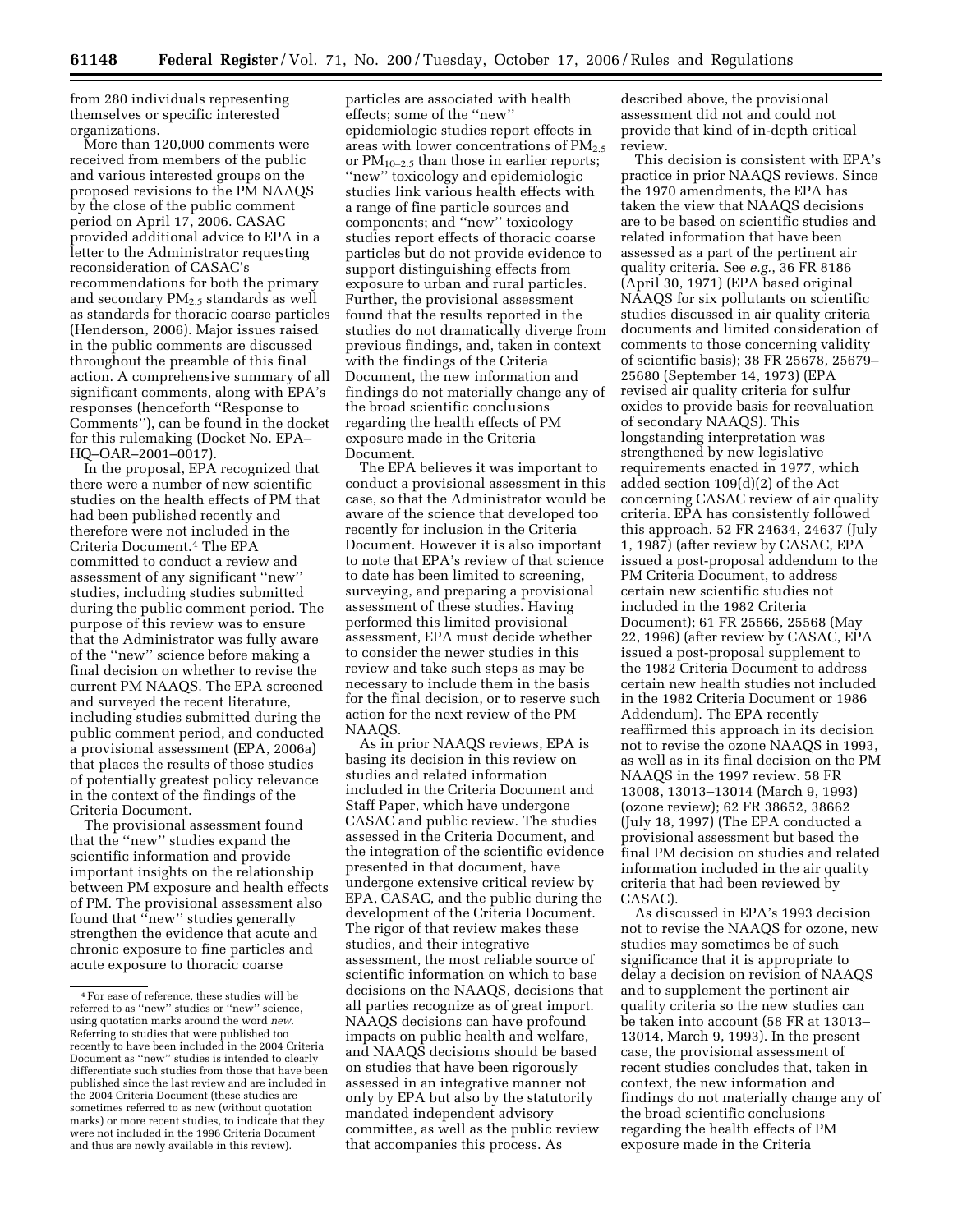Document. For this reason, reopening the air quality criteria review would not be warranted even if there were time to do so under the court order governing the schedule for this rulemaking. Accordingly, EPA is basing the final decisions in this review on the studies and related information included in the PM air quality criteria that have undergone CASAC and public review. The EPA will consider the newly published studies for purposes of decision making in the next periodic review of the PM NAAQS, which will provide the opportunity to fully assess them through a more rigorous review process involving EPA, CASAC, and the public.

In order to facilitate a comprehensive and timely review of the newly available science, the Administrator has directed EPA staff to begin the next review of the PM NAAQS immediately.5

# *D. Related Control Programs To Implement PM Standards*

States are primarily responsible for ensuring attainment and maintenance of ambient air quality standards once EPA has established them. Under section 110 of the CAA (42 U.S.C. 7410) and related provisions, States are to submit, for EPA approval, State implementation plans (SIPs) that provide for the attainment and maintenance of such standards through control programs directed to sources of the pollutants involved. The States, in conjunction with EPA, also administer the prevention of significant deterioration (PSD) program under sections 160–169 of the CAA (42 U.S.C. 7470–7479) for these pollutants. In addition, the Act provides for nationwide reductions in emissions of these and other air pollutants through related programs, such as the Federal Mobile Source Control Program under Title II of the CAA (42 U.S.C. 7521– 7574), which involves controls for automobile, truck, bus, motorcycle, nonroad and off-highway engines and aircraft emissions; the new source performance standards under section 111 (42 U.S.C. 7411); and the national emission standards for hazardous air pollutants under section 112 (42 U.S.C. 7412).

As described in a recent EPA report, *The Particle Pollution Report: Current Understanding of Air Quality and Emissions through 2003* (EPA, 2004b), State and Federal programs have made

substantial progress in reducing ambient concentrations of  $PM_{10}$  and  $PM_{2.5}$ . For example,  $PM_{10}$  concentrations have decreased 31 percent nationally since 1988. Regionally,  $PM_{10}$  concentrations decreased most in areas with historically higher concentrations—the Northwest (39 percent decline), the Southwest (33 percent decline), and southern California (35 percent decline). Direct emissions of PM10 have decreased approximately 25 percent nationally since 1988.

Programs aimed at reducing direct emissions of particles have played an important role in reducing  $PM_{10}$ concentrations, particularly in western areas. Some examples of PM10 controls include paving unpaved roads and using best management practices for agricultural sources of resuspended soil. Of the 87 areas that were designated nonattainment for  $PM_{10}$  in the early 1990s, 64 now meet those standards. In cities that have not attained the  $PM_{10}$ standards, the number of days above the standards is down significantly.

Nationally,  $PM<sub>2.5</sub>$  concentrations have declined by 10 percent from 1999 to 2003. Generally, PM<sub>2.5</sub> concentrations have also declined the most in regions with the highest concentrations—the Southeast (20 percent decline), southern California (16 percent decline), and the Industrial Midwest (9 percent decline). With the exception of the Northeast, the remaining regions posted modest declines in  $PM<sub>2.5</sub>$  concentrations from 1999 to 2003. Direct emissions of  $PM_{2.5}$ have decreased by 5 percent nationally over the past 5 years.

National programs that affect regional emissions have also contributed to lower sulfate concentrations and, consequently, to lower  $PM_{2.5}$ concentrations, particularly in the Industrial Midwest and Southeast. National ozone-reduction programs designed to reduce emissions of volatile organic compounds (VOCs) and nitrogen oxides  $(NO<sub>X</sub>)$  have also helped reduce carbon and nitrates, both of which are components of  $PM_{2.5}$ . Additionally, EPA's Acid Rain Program has substantially reduced sulfur dioxide  $(SO<sub>2</sub>)$  emissions from power plants since 1995 in the eastern United States, contributing to lower PM concentrations. Nationally,  $SO<sub>2</sub>$ emissions have declined 9 percent,  $NO<sub>x</sub>$ emissions have declined 9 percent, and VOC emissions have declined by 12 percent from 1999 to 2003. In eastern States affected by the Acid Rain Program, sulfates decreased 7 percent over the same period.

Over the next 10 to 20 years, national and regional regulations will make major reductions in ambient PM<sub>2.5</sub>

levels. The Clean Air Interstate Rule  $(CAIR)$  and the  $NO<sub>X</sub>$  SIP Call will further reduce  $SO_2$  and  $NO_X$  emissions from electric generating units and industrial boilers across the eastern half of the U.S.; regulations to implement the 1997 ambient air quality standards for PM<sub>2.5</sub> will require direct PM<sub>2.5</sub> and PM2.5 precursor controls in nonattainment areas; and new national mobile source regulations affecting heavy-duty diesel engines, highway vehicles, and other mobile sources will reduce emissions of  $NO<sub>x</sub>$ , direct  $PM<sub>2.5</sub>$ , SO2, and VOCs. The EPA estimates that these regulations for stationary and mobile sources will cut  $SO<sub>2</sub>$  emissions by 6 million tons annually in 2015 from 2001 levels. Emissions of  $NO<sub>x</sub>$  will be cut by 9 million tons annually in 2015 from 2001 levels. Emissions of VOCs will drop by 3 million tons, and direct  $PM_{2.5}$  emissions will be cut by 200,000 tons in 2015, compared to 2001 levels.

In 2005, 39 nonattainment areas were designated as not attaining the  $PM_{2.5}$ standards established in 1997. SIPs for these areas are due in April 2008. Nonattainment areas are required to attain the standards as ''expeditiously as practicable'' based on implementation of federal measures already in place and the adoption of other reasonable control strategies for sources located in the nonattainment area and state. The presumptive timeframe for attainment is within five years of designation, although EPA may approve extended attainment dates of an additional one to five years for areas with more serious problems.

Modeling done by EPA indicates that by 2010, 18 of the 39 currently designated nonattainment areas are projected to come into attainment with those standards just based on regulatory programs already in place, including CAIR, the Clean Diesel Rules, and other Federal measures. Between 2010 and 2015, further reductions in PM concentrations in the eastern U.S. are projected due to existing federal programs alone, on the order of 0.5 to 1.5 µg/m3. All areas in the eastern U.S. will have lower PM<sub>2.5</sub> concentrations in 2015 relative to present-day conditions. In most cases, the predicted improvement in  $PM<sub>2.5</sub>$  ranges from 10 percent to 20 percent.

## *E. Summary of Proposed Revisions to the PM NAAQS*

For reasons discussed in the proposal, the Administrator proposed to revise the current primary and secondary  $PM_{2.5}$ and PM10 standards. With regard to the primary  $PM<sub>2.5</sub>$  standards, the Administrator proposed to revise the level of the 24-hour PM2.5 standard to 35

<sup>5</sup>The EPA has recently conducted a review of the process by which the Agency performs periodic NAAQS reviews to identify ways in which the process could be strengthened and streamlined (EPA, 2006b). The EPA intends to incorporate recommendations from the NAAQS process review into the next PM NAAQS review.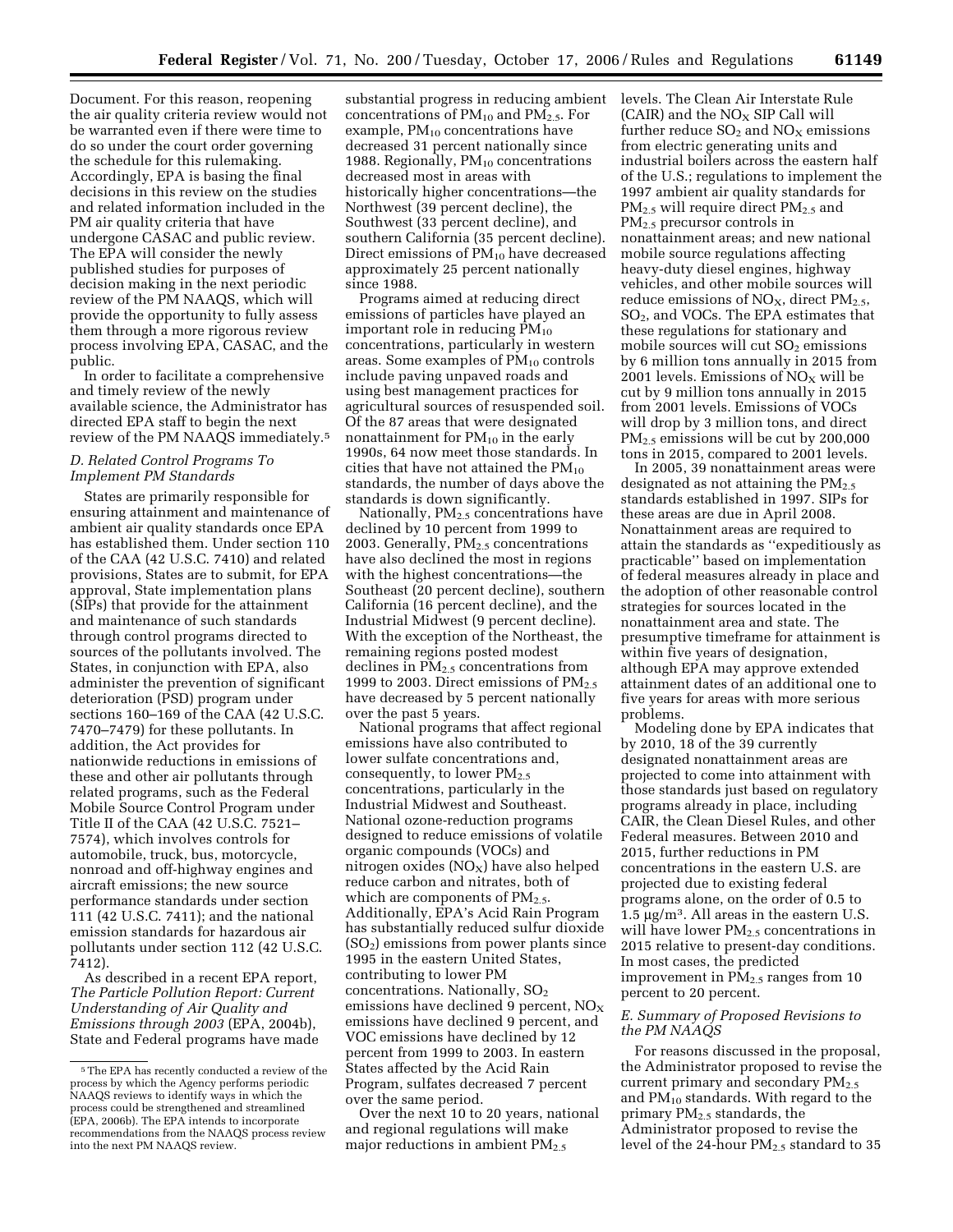$\mu$ g/m<sup>3</sup>, and to revise the form of the annual  $PM_{2.5}$  standard by changing the constraints on the optional use of spatial averaging to include the criterion that the minimum correlation coefficient between monitor pairs to be averaged be 0.9 or greater, determined on a seasonal basis, and the criterion that differences between monitor values not exceed 10 percent. Related revisions for PM2.5 data handling conventions and for the reference method for monitoring PM as PM2.5 were also proposed.

With regard to the primary  $PM_{10}$ standards, the Administrator proposed to revise the current standards to provide more targeted protection from thoracic coarse particles that are of concern to public health. In part, the Administrator proposed to establish a new indicator for thoracic coarse particles in terms of  $PM_{10-2.5}$ , the definition of which included qualifications that identified both the mix of such particles that were provisionally determined to be of concern to public health, and were thus included in the indicator, and those for which currently available information was provisionally determined to be insufficient as a basis from which to infer a public health concern, and were thus excluded. More specifically, the proposed  $PM_{10-2.5}$  indicator was qualified so as to include any ambient mix of  $PM_{10-2.5}$  that is dominated by resuspended dust from high-density traffic on paved roads and PM generated by industrial sources and construction sources, and to exclude any ambient mix of  $PM_{10-2.5}$  that is dominated by rural windblown dust and soils and PM generated by agricultural and mining sources. The Administrator also proposed that agricultural sources, mining sources, and other similar sources of crustal material shall not be subject to control in meeting the proposed standard. The Administrator proposed to replace the current primary 24-hour  $PM_{10}$  standard with a 24-hour standard defined in terms of this new  $PM_{10-2.5}$  indicator. The proposed new standard would be met at an ambient air quality monitoring site when the 3-year average of the annual 98th percentile 24-hour average  $PM_{10-2.5}$  concentration is less than or equal to 70  $\mu$ g/m<sup>3</sup>, which would generally maintain the degree of public health protection afforded by the current  $PM_{10}$  standards from short-term exposure to thoracic coarse particles of concern. Requirements for monitoring sites that would be appropriate for determining compliance with this proposed PM10–2.5 standard were included as part of proposed revisions to EPA's ambient air monitoring

regulations (see 71 FR 2710, 2736–2728 and 71 FR 2706–2707 (proposing to incorporate these requirements as part of the standard)). These proposed requirements included a five-part test for determining whether a potential monitoring site is suitable for comparison to the standard, all five parts of which had to be met. In summary, the suitability test included the following general provisions: a monitoring site must be within an urbanized area that has a population of at least 100,000 persons; the site must be within a block group with a population density greater than 500 people per square mile; the site must be a ''population-oriented'' site; the site may not be adjacent to a large emissions source or otherwise within the microscale environment affected by a large source; and, if the first four provisions are met, a site-specific assessment must show that the ambient mix of  $PM_{10-2.5}$ sampled at the site would be dominated by resuspended dust from high-density traffic on paved roads and PM generated by industrial sources and construction sources, and would not be dominated by rural windblown dust and soils and PM generated by agricultural and mining sources. Related new  $PM_{10-2.5}$  data handling conventions and a new reference method for monitoring PM as PM10–2.5 were also proposed. The Administrator also proposed to revoke and not replace the annual  $PM_{10}$ standard.

With regard to the secondary  $PM_{2.5}$ and  $PM_{10}$  standards, the Administrator proposed to revise the current standards by making them identical in all respects to the proposed primary  $PM_{2.5}$  and PM10–2.5 standards to address PM-related welfare effects including visibility impairment, effects on vegetation and ecosystems, materials damage and soiling, and effects on climate change.

# *F. Organization and Approach to Final PM NAAQS Decisions*

This action presents the Administrator's final decisions on the review of the current primary and secondary  $PM_{2.5}$  and  $PM_{10}$  standards. Primary standards for fine particles and for thoracic coarse particles are addressed below in sections II and III, respectively. Consistent with the decisions made by EPA in the last review and with the conclusions in the Criteria Document and Staff Paper, fine and thoracic coarse particles continue to be considered as separate subclasses of PM pollution. Secondary standards for fine and thoracic coarse particles are addressed below in section IV. Related data handling conventions and federal reference methods for monitoring PM

are addressed below in sections V and VI, respectively.

Today's final decisions separately addressing fine and thoracic coarse particles are based on a thorough review in the Criteria Document of scientific information on known and potential human health and welfare effects associated with exposure to these subclasses of PM at levels typically found in the ambient air. These final decisions also take into account: (1) Staff assessments in the Staff Paper of the most policy-relevant information in the Criteria Document as well as a quantitative risk assessment based on that information; (2) CASAC advice and recommendations, as reflected in its letters to the Administrator, its discussions of drafts of the Criteria Document and Staff Paper at public meetings, and separate written comments prepared by individual members of the CASAC PM Review Panel<sup>6</sup> (henceforth, "CASAC Panel"); (3) public comments received during the development of these documents, either in connection with CASAC meetings or separately; and (4) extensive public comments received on the proposed rulemaking.

## **II. Rationale for Final Decisions on Primary PM**2.5 **Standards**

# *A. Introduction*

#### 1. Overview

This section presents the Administrator's final decisions regarding the need to revise the current primary PM2.5 NAAQS, and, more specifically, regarding revisions to the level of the 24-hour standard and to the form of the annual standard. As discussed more fully below, the rationale for the final decision on appropriate revisions to the primary PM2.5 NAAQS includes consideration of: (1) Evidence of health effects related to short- and long-term exposures to fine particles; (2) insights gained from a quantitative risk assessment; and (3) specific conclusions regarding the need for revisions to the current standards and the elements of  $PM_{2.5}$  standards (i.e., indicator, averaging time, form, and level) that, taken together, are requisite to protect public health with an adequate margin of safety.

In developing this rationale, EPA has drawn upon an integrative synthesis of the entire body of evidence on associations between exposure to

<sup>6</sup>The CASAC PM Review Panel is comprised of the seven members of the chartered CASAC, supplemented by fifteen subject-matter experts appointed by the Administrator to provide additional scientific expertise relevant to this review of the PM NAAQS.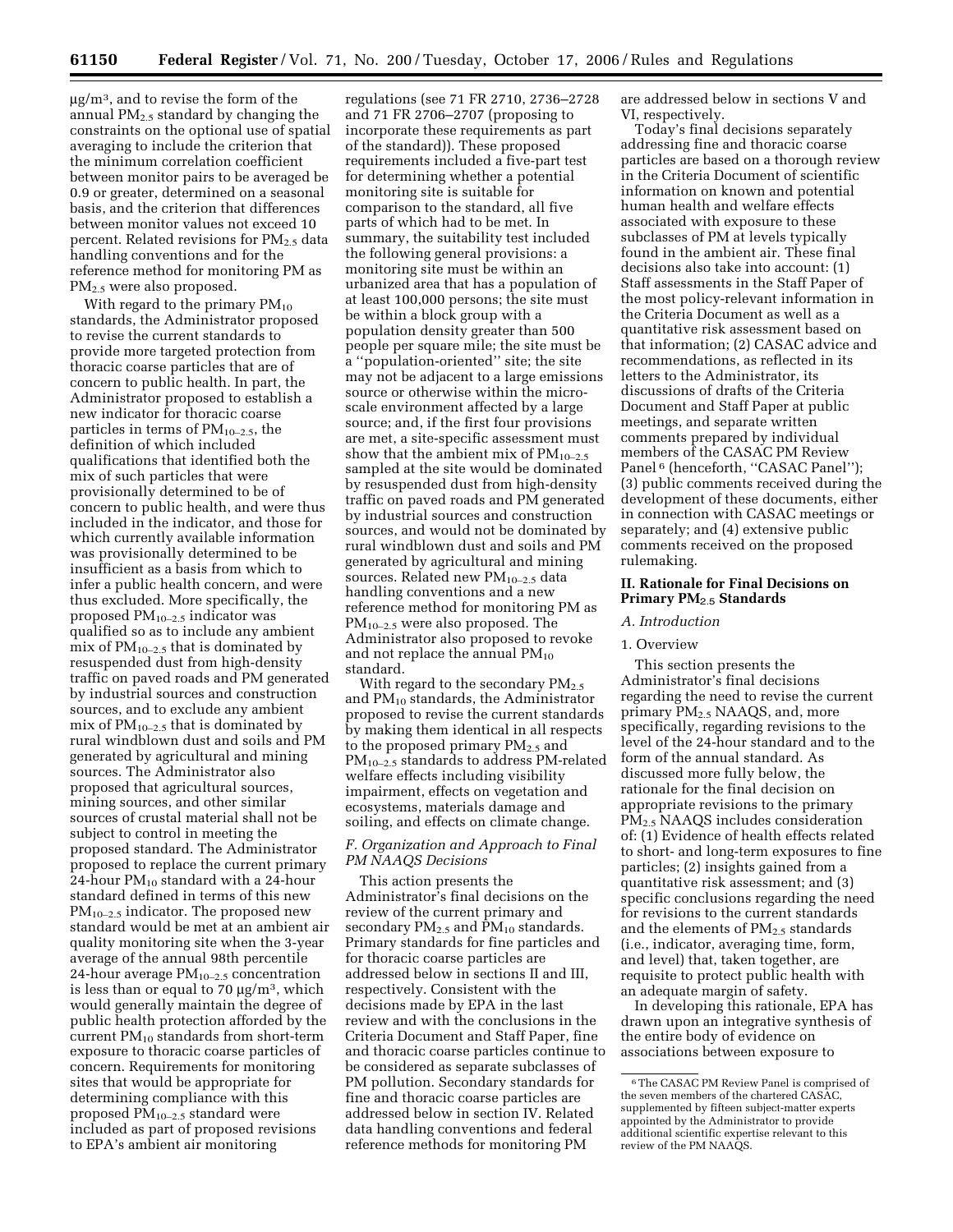ambient fine particles and a broad range of health endpoints (EPA, 2004a, Chapter 9), focusing on those health endpoints for which the Criteria Document concluded that the associations are likely to be causal. This body of evidence includes hundreds of studies conducted in many countries around the world, using various indicators of fine particles. In its assessment of the evidence judged to be most relevant to decisions on elements of the primary  $PM_{2.5}$  standards, EPA has placed greater weight on U.S. and Canadian studies using  $PM<sub>2.5</sub>$ measurements, since studies conducted in other countries may well reflect different demographic and air pollution characteristics.

As with virtually any policy-relevant scientific research, there is uncertainty in the characterization of health effects attributable to exposure to ambient fine particles, most generally with regard to whether observed associations are likely causal in nature and, if so, whether there are exposure levels below which such associations are no longer likely. As discussed below, an unprecedented amount of new research has been conducted since the last review, with important new information coming from epidemiologic, toxicologic, controlled human exposure, and dosimetric studies. Moreover, the newly available research studies evaluated in the Criteria Document have undergone intensive scrutiny through multiple layers of peer review, with extended opportunities for review and comment by CASAC and the public. While important uncertainties remain, the review of the health effects information has been extensive and deliberate. In the judgment of the Administrator, this intensive evaluation of the scientific evidence provides an adequate basis for regulatory decision making at this time. This review also provides important input to EPA's research plan for improving our future understanding of the relationships between exposures to ambient fine particles and health effects.

The health effects information and quantitative risk assessment were summarized in sections II.A and II.B of the proposal (71 FR 2626–2641) and are only briefly outlined below in sections II.A.2 and II.A.3. Subsequent sections of this preamble provide a more complete discussion of the Administrator's rationale, in light of key issues raised in public comments, for concluding that it is appropriate to revise the current primary PM2.5 standards (section II.B), as well as a more complete discussion of the Administrator's rationale for retaining or revising the specific elements of the primary PM2.5

standards, namely the indicator (section II.C); averaging time (section II.D); form (section II.E); and level (section II.F). A summary of the final decisions on revisions to the primary  $PM_{2.5}$  standards is presented in section II.G.

#### 2. Overview of Heath Effects Evidence

This section briefly outlines the information presented in Section II.A of the proposal on the health effects associated with exposure to fine particles. As was true in the last review, evidence from epidemiologic studies plays a key role in the Criteria Document's evaluation of the scientific evidence. Some highlights of the new epidemiologic evidence available since the last review include:

(1) New multi-city studies that use uniform methodologies to investigate the effects of various indicators of PM on health with data from multiple locations with varying climate and air pollution mixes, contributing to increased understanding of the role of various potential confounders, including gaseous co-pollutants, on observed associations with fine particles. These studies provide more precise estimates of the magnitude of an effect of exposure to PM, including fine particles, than most smaller-scale individual city studies.

(2) More studies of various health endpoints evaluating associations between effects and exposures to fine particles and thoracic coarse particles (discussed below in section III), as well as ultrafine particles or specific components (e.g., sulfates, nitrates, metals, organic compounds, and elemental carbon) of fine particles.

(3) Numerous studies of cardiovascular endpoints, with particular emphasis on assessment of cardiovascular risk factors or physiological changes.

(4) Studies relating population exposure to fine particles and other pollutants measured at centrally located monitors to estimates of exposure to ambient pollutants at the individual level. Such studies have led to a better understanding of the relationship between ambient fine particle levels and personal exposures to fine particles of ambient origin.

(5) New statistical approaches to addressing issues related to potential confounding by gaseous co-pollutants, possible thresholds for effects, and measurement error and exposure misclassification.7

(6) Efforts to evaluate the effects of fine particles from different sources (e.g., motor vehicles, coal combustion, vegetative burning, crustal 8), using factor analysis or source apportionment methods with fine particle speciation data.

(7) New ''intervention studies'' providing evidence for improvements in respiratory or cardiovascular health with reductions in ambient concentrations of particles and gaseous co-pollutants.

In addition, the body of evidence on PM-related effects has greatly expanded since the last review with findings from studies of potential mechanisms or pathways by which particles may result in the effects identified in the epidemiologic studies. These studies include important new dosimetry, toxicologic and controlled human exposure studies, as highlighted below.

(8) Animal and controlled human exposure studies using concentrated ambient particles (CAPs), new indicators of response (e.g., C-reactive protein and cytokine levels, heart rate variability), and animal models simulating sensitive human subpopulations. The results of these studies are relevant to evaluation of plausibility of the epidemiologic evidence and provide insights into potential mechanisms for PM-related effects.

(9) Dosimetry studies using new modeling methods that provide increased understanding of the dosimetry of different particle size classes and in members of potentially sensitive subpopulations, such as people with chronic respiratory disease.

Section II.A of the proposal provides a detailed summary of key information contained in the Criteria Document (EPA, 2004a, Chapters 6–9), and in the Staff Paper (EPA, 2005, Chapter 3), on the known and potential effects associated with exposure to fine particles including information on specific constituents and information on the effects of fine particles in combination with other pollutants that are routinely present in the ambient air

8 ''Crustal'' is used here to describe particles of geologic origin, which can be found in both fineand coarse-fraction PM.

<sup>7</sup> ''Confounding'' occurs when a health effect that is caused by one risk factor is attributed to another variable that is correlated with the causal risk factor; epidemiologic analyses attempt to adjust or

control for potential confounders (EPA, 2004a, section 8.1.3.2; EPA, 2005, section 3.6.4). A ''threshold'' is a concentration below which it is expected that effects are not observed (EPA, 2004a, section 8.4.7; EPA, 2005, section 3.6.6). ''Gaseous co-pollutants'' generally refer to other commonlyoccurring air pollutants, specifically  $O_3$ , CO,  $SO_2$ and NO2. ''Measurement error'' refers to uncertainty in the air quality measurements, while ''exposure misclassification'' includes uncertainty in the use of ambient pollutant measurements in characterizing population exposures to PM (EPA, 2004a, section 8.4.5; EPA, 2005, section 3.6.2)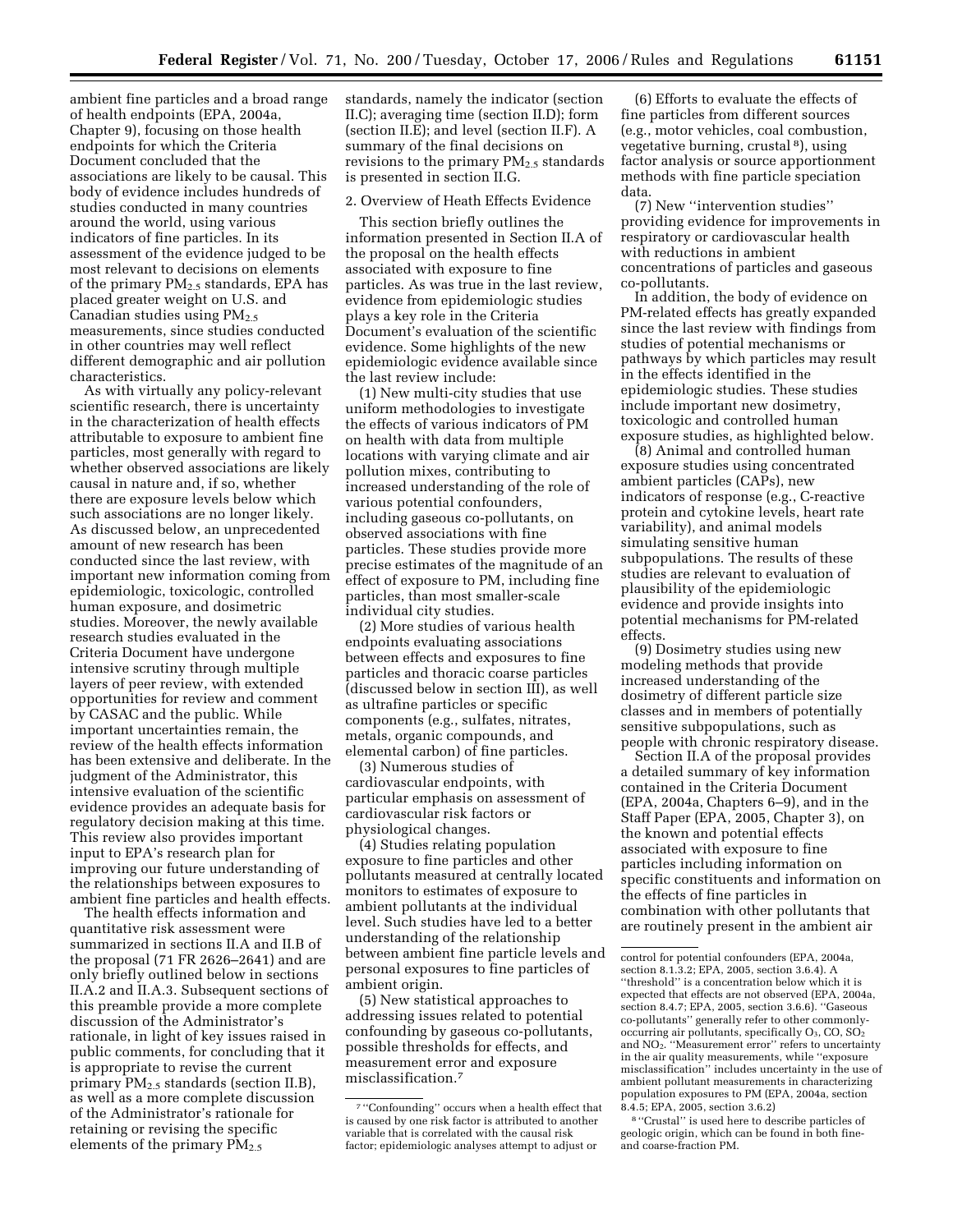(71 FR 2626–2637). The information highlighted there summarizes:

(1) Multiple biologic mechanisms that may be responsible for morbidity/ mortality effects associated with exposure to ambient fine particles, including potential mechanisms or pathways related to direct effects on the respiratory system, systemic effects that are secondary to effects in the respiratory system including cardiovascular effects, or direct cardiovascular effects.

(2) The nature of the effects that have been reported to be associated with fine particle exposures including premature mortality, aggravation of respiratory and cardiovascular disease (as indicated by increased hospital admissions and emergency department visits), changes in lung function and increased respiratory symptoms, as well as new evidence for more subtle indicators of cardiovascular health.

(3) An integrated evaluation of the health effects evidence, with emphasis on key issues raised in interpreting epidemiological studies, along with supporting evidence from experimental (e.g., dosimetric and toxicologic) studies.

(4) Sensitive or vulnerable subpopulations that appear to be at greater risk to such effects, including individuals with pre-existing heart and lung diseases, older adults, and children.

(5) Conclusions, based on the magnitude of these subpopulations and risks identified in health studies, that exposure to ambient fine particles can have substantial public health impacts.

#### 3. Overview of Quantitative Risk Assessment

In addition to a comprehensive evaluation of the health effects evidence available in this review, EPA conducted a quantitative health risk assessment for selected health effects to provide additional information and insights that can help inform decision making on the NAAQS, while recognizing the limitations of such an assessment.9 As discussed in section II.B of the proposal, the approach used to develop quantitative risk estimates associated with exposures to  $PM_{2.5}$  was built upon the more limited risk assessment conducted during the last review (61 FR 65650). The expanded and updated assessment conducted in this review included estimates of risks of mortality (total non-accidental, cardiovascular,

and respiratory), morbidity (hospital admissions for cardiovascular and respiratory causes), and respiratory symptoms (not requiring hospitalization) associated with recent short-term (daily) ambient  $PM_{2.5}$  levels and risks of total, cardiopulmonary, and lung cancer mortality associated with long-term exposure to  $PM_{2.5}$  in a number of example urban areas.10

The EPA recognized that there were many sources of uncertainty and variability inherent in the inputs to this assessment and that there was a high degree of uncertainty in the resulting PM2.5 risk estimates. Such uncertainties generally relate to a lack of clear understanding of a number of important factors, including, for example, the shape of concentration-response functions, particularly when, as here, effect thresholds can neither be discerned nor determined not to exist; issues related to selection of appropriate statistical models for the analysis of the epidemiologic data; the role of potentially confounding and modifying factors in the concentration-response relationships; issues related to simulating how  $PM<sub>2.5</sub>$  air quality distributions will likely change in any given area upon attaining a particular standard, since strategies to reduce emissions are not yet defined; and whether there would be differential reductions in the many components within  $PM<sub>2.5</sub>$  and, if so, whether this would result in differential reductions in risk. While some of these uncertainties were addressed quantitatively in the form of estimated confidence ranges around central risk estimates, other uncertainties and the variability in key inputs were not reflected in these confidence ranges, but rather were addressed through separate sensitivity analyses or characterized qualitatively.

The concentration-response relationships used in the assessment were based on findings from human epidemiological studies that relied on fixed-site, population-oriented, ambient monitors as a surrogate for actual ambient PM2.5 exposures. The risk assessment included a series of base case estimates that, for example, included various cutpoints intended as surrogates for alternative assumed population thresholds. In its review of

the Staff Paper and risk assessment, the CASAC Panel commented that for the purpose of estimating public health impacts, it ''favored the primary use of an assumed threshold of 10  $\mu$ g/m<sup>3</sup> " and that ''a major research need is for more work to determine the existence and level of any thresholds that may exist or the shape of nonlinear concentrationresponse curves at low levels of exposure that may exist'' (Henderson, 2005a). Other uncertainties were addressed in various sensitivity analyses (e.g., the use of single-versus multi-pollutant models, use of singleversus multi-city models, use of a distributed lag model) and had a more moderate and often variable impact on the risk estimates in some or all of the cities.

Key observations and insights from the PM2.5 risk assessment, together with important caveats and limitations, were discussed in section II.B of the proposal. In general, estimated risk reductions associated with going from just meeting the current suite of  $PM_{2.5}$  standards to just meeting alternative suites of annual and 24-hour standards for all the various assumed cutpoints show patterns of increasing estimated risk reductions as either the annual or 24 hour standard, or both, were reduced over the range considered in this assessment, and the estimated percentage reductions in risk were strongly influenced by the assumed cutpoint level (see EPA, 2005, Figures 5–1, 5–2, 5A–1, and 5A–2). In comparing the risk estimates for the only two specific locations that were included in both the prior and current assessments, the magnitude of the estimates associated with just meeting the current annual standard, in terms of percentage of total incidence, were very similar for mortality associated with long-term exposures. Current risk estimates for just meeting the current suite of  $PM_{2.5}$  standards were similar in one of the locations (Philadelphia) and somewhat lower in the other location (Los Angeles) for mortality associated with short-term exposures.

## *B. Need for Revision of the Current Primary PM2.5 Standards*

## 1. Introduction

The initial issue to be addressed in the current review of the primary  $PM_{2.5}$ standards is whether, in view of the advances in scientific knowledge reflected in the Criteria Document and Staff Paper, the existing standards should be revised. As discussed in section II.A of the proposal (71 FR 2625–2637), the Staff Paper concluded, based on the information and

<sup>9</sup>The EPA continues to support the development and application of risk assessment methods with the goal of improving the characterization of risks and the communication of uncertainties in such risk estimates.

 $^{\rm 10}\!$  The risk assessment was discussed in the Staff Paper (EPA, 2005, chapter 4) and presented more fully in a technical support document, Particulate Matter Health Risk Assessment for Selected Urban Areas (Abt Associates, 2005). The assessment scope and methodology were developed with considerable input from the CASAC Panel and the public, with CASAC concluding that the general assessment methodology and framework were appropriate (Hopke, 2002).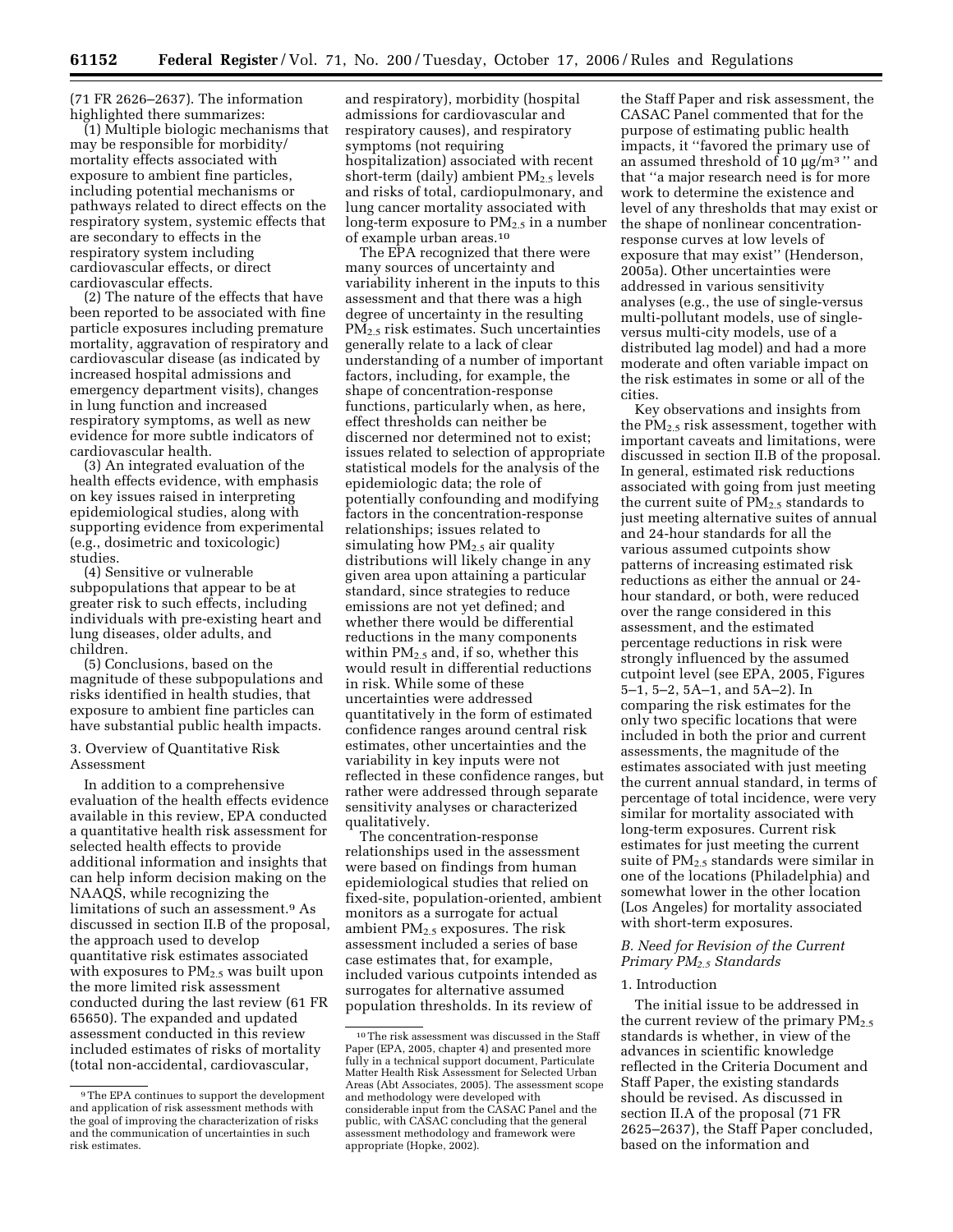conclusions presented in the Criteria Document, that while important uncertainties and research questions remain, much progress has been made since the last review in reducing some key uncertainties related to our understanding of the scientific evidence. The newly available information generally reinforces and provides increased confidence in the likely causal nature of the associations between short- and long-term exposure to  $PM<sub>2.5</sub>$  and mortality and morbidity effects observed in the last review, and provides additional information to inform judgments as to the extent to which such associations likely remain at lower exposure levels within the range of ambient air quality.

The examination of short- and longterm exposures to specific components, properties, and sources of fine particles and mixtures of fine particles with gaseous co-pollutants that are linked with health effects, and the biological mechanisms underlying the observed linkages, remain important research needs. Other important research needs include better characterizing the shape of concentration-response functions, including identification of potential threshold levels, and methodological issues such as those associated with selecting appropriate statistical models in time-series studies to address timevarying factors (such as weather) and other factors (such as other pollution variables), and better characterizing population exposures.

Nonetheless, important progress has been made in advancing our understanding of potential mechanisms by which ambient  $PM<sub>2.5</sub>$ , alone and in combination with other pollutants, is causally linked with cardiovascular, respiratory, and lung cancer associations observed in epidemiologic studies. Due to reanalyses and extensions of key long-term exposure studies, there is now greater confidence in the causal nature of associations with long-term exposures to fine particles than in the last review. There is also an increased understanding of the populations that are the most susceptible to  $PM_{2.5}$ -related effects. In addition, health effect associations reported in epidemiologic studies have been found to be generally robust to confounding by co-pollutants, especially for the more numerous shortterm exposure studies. Further, while groups of commenters had differing views on the extent to which, if at all, newly available evidence increases confidence in associations between PM<sub>2.5</sub> and mortality and morbidity effects, and on the extent of progress that has been made in reducing

uncertainties since the last review, virtually no commenters argued for any relaxation of the current  $PM_{2.5}$ standards. Based on these considerations, EPA finds that overall the available evidence has increased the scientific basis supporting the health impacts of exposure to  $PM_{2.5}$ , and not lessened it, providing clear support for fine particle standards that are at least as protective as the current  $PM_{2.5}$ standards.

Having reached this initial conclusion, EPA addresses the question whether the available evidence supports consideration of standards that are more protective than the current  $PM<sub>2.5</sub>$ standards. In considering this question, EPA first notes that the current standards were set as a suite that together would most effectively and efficiently protect the public against health effects related to both short- and long-term exposures to fine particles (62 FR at 38669). In so doing, the Agency set the annual standard to be the ''generally controlling'' standard for lowering both short- and long-term PM2.5 concentrations. In conjunction with such an annual standard, the current 24-hour standard was set to provide only supplemental protection against days with high peak  $PM_{2.5}$ concentrations, localized ''hotspots,'' or risks arising from seasonal emissions that might not be well controlled by a national annual standard. As discussed below in section II.F, in considering what evidence to use as the basis for the 1997 annual standard, EPA placed greater emphasis on the short-term exposure studies, which were judged to be the strongest evidence at that time. The long-term exposure studies available at that time provided only supporting evidence for the annual standard, which was set primarily based on short-term exposure studies.

In addressing the question whether the evidence now available in this review supports consideration of standards that are more protective than the current  $PM<sub>2.5</sub>$  standards, the Staff Paper considered whether (1) statistically significant health effects associations with short-term exposures to fine particles occur in areas that would likely meet the current  $PM_{2.5}$ standards, or (2) associations with longterm exposures to fine particles extend down to lower air quality levels than had previously been observed.<sup>11</sup>

In considering the available epidemiologic evidence in this review to address the question of whether more protective standards should be considered, the Staff Paper took a broader approach than was used in the last review. This approach reflects the more extensive and stronger body of evidence now available on health effects related to both short- and long-term exposure to PM2.5, and places relatively greater emphasis on evidence from longterm exposure studies than was done in the last review. As discussed below in section II.F, this broader approach was used at the time of proposal to consider the much expanded body of evidence from short-term exposure studies as the principal basis for setting the 24-hour standard to protect against health effects associated with short-term exposures to  $PM<sub>2.5</sub>$ , and to consider the stronger and more robust body of evidence from longterm exposure  $PM_{2.5}$  studies as the principal basis for setting the annual standard to protect against health effects associated with long-term exposures to  $PM<sub>2.5</sub>$ 

In first considering whether areas in which short-term exposure studies have been conducted would likely meet the current  $PM_{2.5}$  standards, the focus is principally on comparing the long-term average  $PM_{2.5}$  concentration in a study area with the level of the current "generally controlling" annual PM<sub>2.5</sub> standard. In considering the available epidemiologic evidence related to shortterm exposures, the Staff Paper focused on specific epidemiologic studies that show statistically significant associations between PM2.5 and health effects for which the Criteria Document judged associations with  $PM_{2.5}$  to be likely causal (EPA, 2005, section 5.3.1.1). Many more U.S. and Canadian studies are now available that provide evidence of associations between shortterm exposure to  $PM_{2.5}$  and serious health effects in areas with air quality at and above the level of the current annual PM<sub>2.5</sub> standard (15  $\mu$ g/m<sup>3</sup>). Moreover, a few newly available shortterm exposure mortality studies provide evidence of statistically significant associations with  $PM_{2.5}$  in areas with air quality levels below the levels of the current  $PM<sub>2.5</sub>$  standards. In considering these studies, the Staff Paper focused on those that include adequate gravimetric PM2.5 mass measurements, and noted where the associations are generally robust to alternative model specification and to the inclusion of potentially confounding co-pollutants. Three

<sup>11</sup> In addressing this question, the Criteria Document had recognized that although there are likely biologic threshold levels in individuals for specific health responses, the available epidemiologic evidence neither supports nor refutes the existence of thresholds at the population level for the effects of  $PM_{2.5}$  on mortality across the range

of concentrations in the studies, for either long-term or short-term PM2.5 exposures (EPA, 2004a, section 9.2.2.5).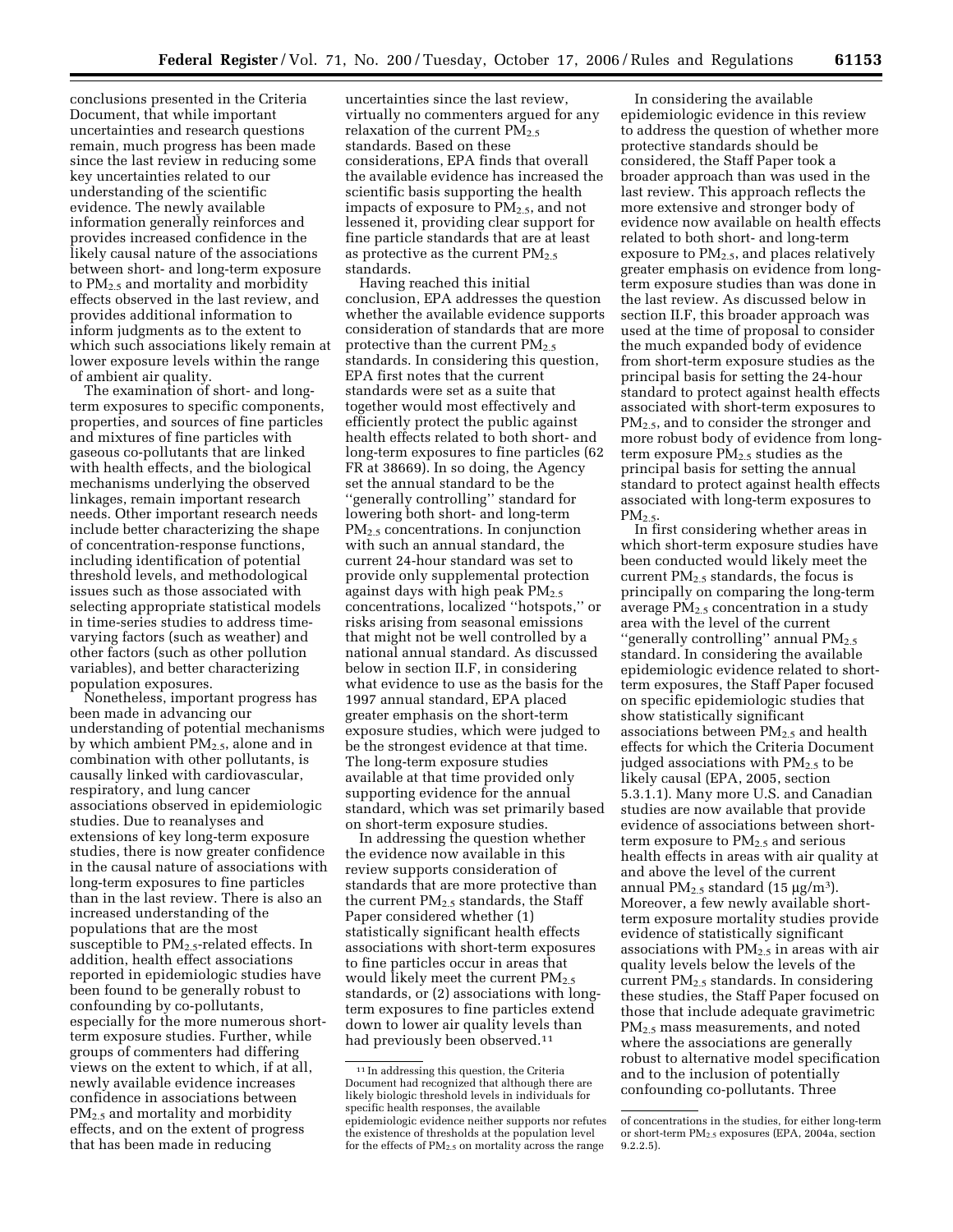studies, conducted in Phoenix (Mar *et al.*, 2003), Santa Clara County, CA (Fairley, 2003) and eight Canadian cities (Burnett and Goldberg, 2003), report statistically significant associations between short-term PM<sub>2.5</sub> exposure and total or cardiovascular mortality in areas in which long-term average  $PM_{2.5}$ concentrations ranged between 13 and 14 µg/m3 and 98th percentile 24-hour concentrations ranged between 32 and  $59 \mu g/m^3$ .<sup>12</sup>

In also considering the new epidemiologic evidence available from U.S. and Canadian studies of long-term exposure to fine particles, the Criteria Document noted that new studies have built upon studies available in the last review and concluded that these studies have confirmed and strengthened the evidence of associations for both mortality and respiratory morbidity (EPA, 2004a, section 9.2.3). For mortality, the Criteria Document placed greatest weight on the reanalyses and extensions of the Six Cities and ACS studies, finding that these studies provide strong evidence for associations with fine particles (EPA, 2004a, p. 9– 34), notwithstanding the lack of consistent results in other long-term exposure studies. For morbidity, the Criteria Document found that new studies of a cohort of children in Southern California have built upon earlier limited evidence to provide fairly strong evidence that long-term exposure to fine particles is associated with development of chronic respiratory disease and reduced lung function growth (EPA, 2004a, pp. 9–33 to 9–34). In addition to strengthening the evidence of association, the new extended ACS mortality study (Pope *et al.*, 2002) observed statistically significant associations with cardiorespiratory mortality (including lung cancer mortality) across a range of long-term mean PM<sub>2.5</sub> concentrations that was lower than was reported in the original ACS study available in the last review.

Beyond the epidemiologic studies using  $PM<sub>2.5</sub>$  as an indicator of fine particles, a large body of newly available evidence from studies that used  $PM_{10}$  in areas where fine particles would likely dominate this measurement, as well as other indicators or components of fine particles (e.g., sulfates, combustionrelated components), provides additional support for the conclusions reached in the last review as to the likely causal role of ambient PM, and the likely importance of fine particles in contributing to observed health effects. Such studies notably include new multi-city studies, intervention studies (that relate reductions in ambient PM to observed improvements in respiratory or cardiovascular health), and sourceoriented studies (e.g., suggesting associations with combustion- and vehicle-related sources of fine particles). The Criteria Document also noted that new epidemiologic studies of asthmarelated increased physician visits and symptoms, as well as new studies of cardiac-related risk factors, suggest likely much larger public health impacts due to ambient fine particles than just those indexed by the mortality and morbidity effects considered in the last review (EPA, 2004a, p. 9–94).

In reviewing this information, the Staff Paper recognized that important limitations and uncertainties associated with this expanded body of evidence for PM2.5 and other indicators or components of fine particles need to be carefully considered in determining the weight to be placed on the body of studies available in this review. For example, the Criteria Document noted that although PM-effects associations continue to be observed across most new studies, the newer findings do not fully resolve the extent to which the associations are properly attributed to PM acting alone or in combination with other gaseous co-pollutants or to the gaseous co-pollutants themselves. The Criteria Document concluded, however, that overall the newly available epidemiologic evidence, especially for the more numerous short-term exposure studies, substantiates that associations for various PM indicators with mortality and morbidity are robust to confounding by co-pollutants (EPA, 2004a, p. 9–37).

While the limitations and uncertainties in the available evidence suggest caution in interpreting the epidemiologic studies at the lower levels of air quality observed in the studies, the Staff Paper concluded that the evidence now available provides strong support for considering fine particle standards that would provide increased protection beyond that

afforded by the current PM2.5 standards. The Staff Paper noted that a more protective suite of  $PM_{2.5}$  standards would reflect the generally stronger and broader body of evidence of associations with mortality and morbidity now available in this review, both in shortterm exposue studies at levels below the current standards and in long-term exposure studies that extend to lower levels of air quality than in earlier studies, as well as increased understanding of possible underlying mechanisms.

In addition to this evidence-based evaluation, the Staff Paper also considered the extent to which health risks estimated to occur upon attainment of the current PM<sub>2.5</sub> standards may be judged to be important from a public health perspective, taking into account key uncertainties associated with the quantitative health risk estimates, noted above in section II.A.3. In so doing, the Staff Paper first noted that the risk assessment addressed several key uncertainties through various base case analyses, as well as through sensitivity analyses, as noted above in section II.A.3 and discussed in section II.B of the proposal (71 FR 2637–2641). In considering the health risks estimated to occur upon attainment of the current PM2.5 standards, the Staff Paper focused in particular on a series of base case risk estimates, while recognizing that the confidence ranges in the selected base case estimates do not reflect all the identified uncertainties. These risks were estimated using not only the linear or log-linear concentration-response functions reported in the studies, $13$  but also using alternative modified linear functions as surrogates for assumed non-linear functions that would reflect the possibility that thresholds may exist in the reported associations within the range of air quality observed in the studies. Regardless of the relative weight placed on the risk estimates associated with the concentrationresponse functions reported in the studies or with the modified functions favored by CASAC (discussed above in section II.A.3), the risk assessment indicated the possibility that thousands of premature deaths per year would occur in urban areas across the U.S. upon attainment of the current  $PM_{2.5}$ 

<sup>12</sup>As noted in the Staff Paper, these studies were reanalyzed to address questions about the application of the statistical software used in the original analyses, and the study results from Phoenix and Santa Clara County were little changed in alternative models (Mar *et al.*, 2003; Fairley, 2003), although Burnett and Goldberg (2003) reported that their results were sensitive to using different temporal smoothing methods. Two of these studies also reported significant associations with gaseous pollutants (Mar *et al.*, 2003; Fairley, 2003), and one of these studies included multipollutant model results in reanalyses, reporting that associations with  $PM_{2.5}$  remained significant with gaseous pollutants (Fairley, 2003). The 98th percentile 24-hour concentrations were approximately 59 µg/m3 in Fairley *et al.* (2003), 39  $\mu$ g/m<sup>3</sup> in Burnett and Goldberg (2003), and 32  $\mu$ g/ m3 in Mar *et al.* (2003).

<sup>13</sup>As noted in section II.B of the proposal, the reported linear or log-linear concentration-response functions were applied down to 7.5 µg/m3 in estimating risk associated with long-term exposure (i.e., the lowest measured level in the extended ACS study), and down to the estimated policy-relevant background level in estimating risk associated with short-term exposure (i.e., 3.5 µg/m<sup>3</sup> for eastern urban areas and 2.5 µg/m3 for western urban areas).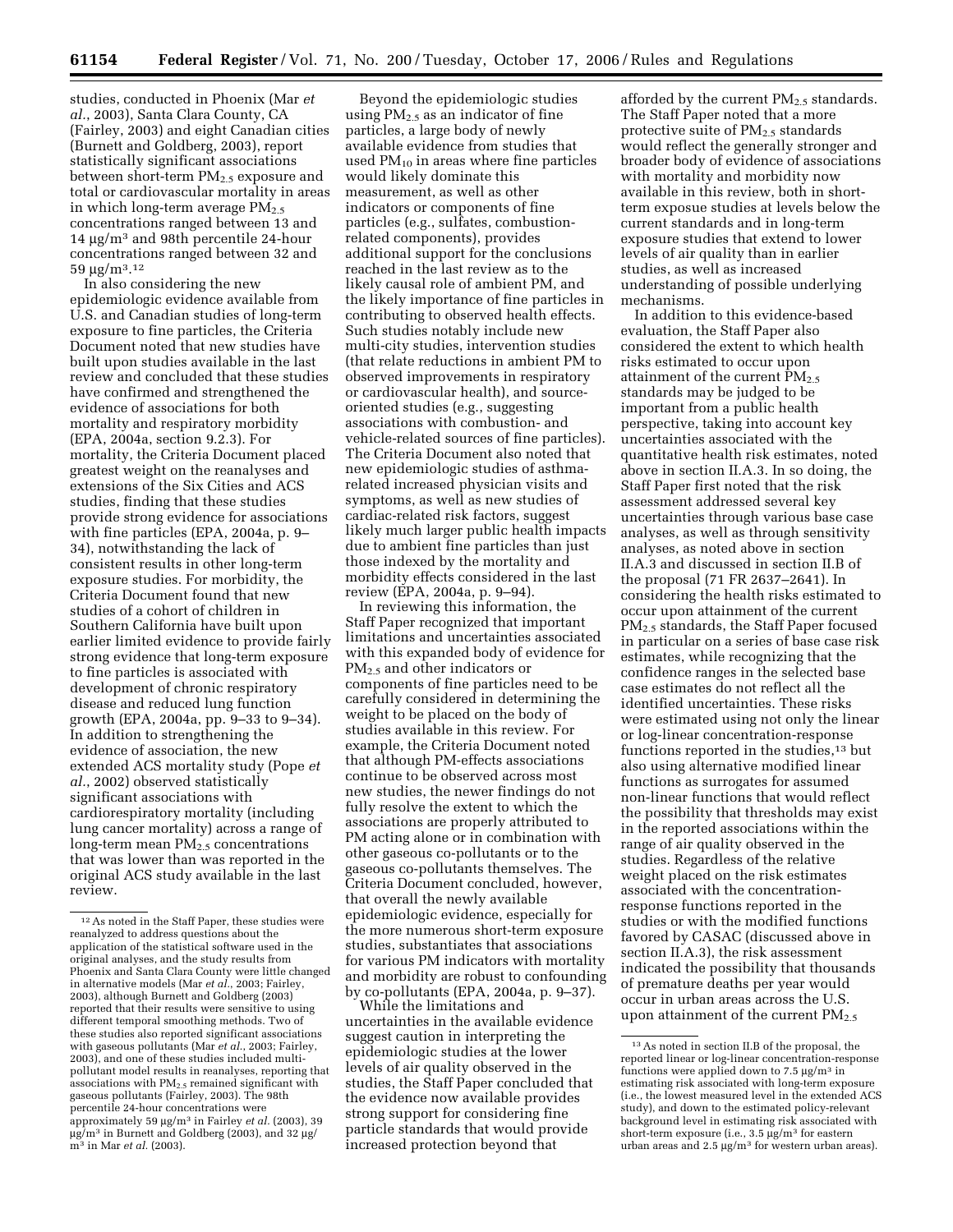standards.14 Beyond the estimated incidences of premature mortality, the Staff Paper also recognized that similarly substantial numbers of incidences of hospital admissions, emergency room visits, aggravation of asthma and other respiratory symptoms, and increased cardiac-related risk are also likely in many urban areas, based on risk assessment results (EPA, 2005, Chapter 4) and on the discussion related to this ''pyramid of effects'' in the Criteria Document (EPA, 2004a, section 9.2.5). Based on these considerations, the Staff Paper concluded that the estimates of risks likely to remain upon attainment of the current  $PM_{2.5}$ standards are indicative of risks that can reasonably be judged to be important from a public health perspective (EPA, 2005, section 5.3.1.).

In considering available evidence, risk estimates, and related limitations and uncertainties, the Staff Paper concluded that the available information clearly calls into question the adequacy of the current suite of  $PM_{2.5}$  standards and provides strong support for revising the current suite of PM<sub>2.5</sub> standards to provide increased public health protection. Also, taking into account these considerations, the CASAC advised the Administrator that a majority of CASAC Panel members were in agreement that the primary 24-hour and annual PM2.5 standards ''should be modified to provide increased public health protection'' (Henderson, 2005a). The CASAC further advised that changes to either the annual standard or the 24-hour standard, or both, could be recommended, and expressed reasons that formed the basis for the consensus among the Panel members for placing more emphasis on lowering the 24-hour standard (Henderson, 2005a).15

At the time of proposal, in considering whether the suite of  $PM_{2.5}$ standards should be revised to provide requisite public health protection, the Administrator carefully considered the rationale and recommendations contained in the Staff Paper, the advice and recommendations from CASAC, and public comments to date on this

issue. In so doing, the Administrator placed primary consideration on the evidence obtained from the studies, and provisionally found the evidence of serious health effects reported in shortterm exposure studies conducted in areas that would attain the current standards to be compelling, especially in light of the extent to which such studies are part of an overall pattern of positive and frequently statistically significant associations across a broad range of studies that collectively represent a strong and robust body of evidence. As discussed in the Criteria Document and Staff Paper, the Administrator recognized that much progress has been made since the last review in addressing some of the key uncertainties that were important considerations in establishing the current suite of  $PM_{2.5}$  standards. For example, progress made since the last review provides increased confidence in the long-term exposure studies as a basis for considering whether any revision of the annual standard is appropriate and increased confidence in the short-term exposure studies as a basis for considering whether any revision of the 24-hour standard is appropriate.16 In considering the risk assessment presented in the Staff Paper, the Administrator noted that the assessment contained a sensitivity analysis but not a formal uncertainty analysis, making it difficult to use the risk assessment to form a judgment of the probability of various risk estimates. Instead, the Administrator viewed the risk assessment in light of his evaluation of the underlying studies. Seen in this light, the risk assessment informs the determination of the public health significance of risks to the extent that the evidence is judged to support an effect at a particular level of air quality. Based on these considerations, the Administrator provisionally concluded that the current  $PM<sub>2.5</sub>$  standards, taken together, are not requisite to protect public health with an adequate margin of safety and that revision is needed to provide increased public health protection.

#### *2. Comments on the Need for Revision*

General comments based on relevant factors that either support or oppose any change to the current suite of  $PM_{2.5}$ 

primary standards are addressed in this section. Comments on specific shortand long-term exposure studies that relate to consideration of the appropriate levels of the 24-hour and annual PM2.5 standards are addressed below in sections II.F.1 and II.F.2, respectively. General comments based on implementation-related factors that are not a permissible basis for considering the need to revise the current standards are addressed in the Response to Comments document.

Many public comments received on the proposal asserted that the current PM2.5 standards are insufficient to protect public health with an adequate margin of safety and revisions to the standards are appropriate. Among those calling for revisions to the current standards are medical groups, including the American Medical Association, the American Thoracic Society, the American Academy of Pediatrics, and the American College of Cardiology, as well as medical doctors and academic researchers. For example, the American Medical Association stated that PM air pollution is ''a national public health problem'' and supported more stringent standards based on studies that provide evidence of associations between  $PM_{2.5}$ and serious health effects in areas with PM2.5 concentrations that are below the 1997 standards. Other medical associations offered the following views in support of more protective standards:

As professional organizations that represent physicians treating patients with diseases either caused by or exacerbated by air pollution, we are keenly aware of the impact air quality has on the individual health of our patients. As such we are committed to supporting a standard for PM that is protective of the health of vulnerable populations including children, seniors and patients with respiratory and cardiac conditions \* \* \*. In short, a significant body of research has described potential mechanisms for and the range of health effects caused by PM air pollution. The undersigned physician organizations find the body of scientific evidence to be rigorous, comprehensive and compelling enough to justify a significant tightening of the existing NAAQS PM standards. [American Thoracic Society et al.]

In a letter signed from environmental health researchers and physicians, similar conclusions were drawn:

More than 2,000 peer-reviewed studies have been published since 1996 \* \* \*. These studies, as discussed and interpreted in the 2004 EPA Criteria Document, validate earlier epidemiologic studies linking both acute and chronic fine particle pollution with serious morbidity and mortality. The newer research has also expanded the list of health effects associated with PM, and has identified health effects at lower exposure levels than

<sup>14</sup>The Staff Paper recognized how highly dependent any specific risk estimates are on the assumed shape of the underlying concentrationresponse functions, noting nonetheless that mortality risks are not completely eliminated when current  $PM_2$ , standards are met in a number of example urban areas even using the highest assumed cutpoint levels considered in the risk assessment (EPA, 2005, p. 5–15).

<sup>15</sup>Of the individual Panel members who submitted written comments expressing views on appropriate levels of the  $PM_{2.5}$  standards, only one did not support changes to either the 24-hour or annual standard to provide additional public health protection (Henderson, 2005a).

 $^{\rm 16}$  The EPA notes that this increased confidence in the long- and short-term associations generally reflects less uncertainty as to the likely causal nature of such associations, but does not address directly the question of the extent to which such associations remain toward the lower end of the range of ambient  $PM_{2.5}$  concentrations. This question is central to the Agency's evaluation of the relevant evidence to determine appropriate standards levels, as discussed below in section II.F.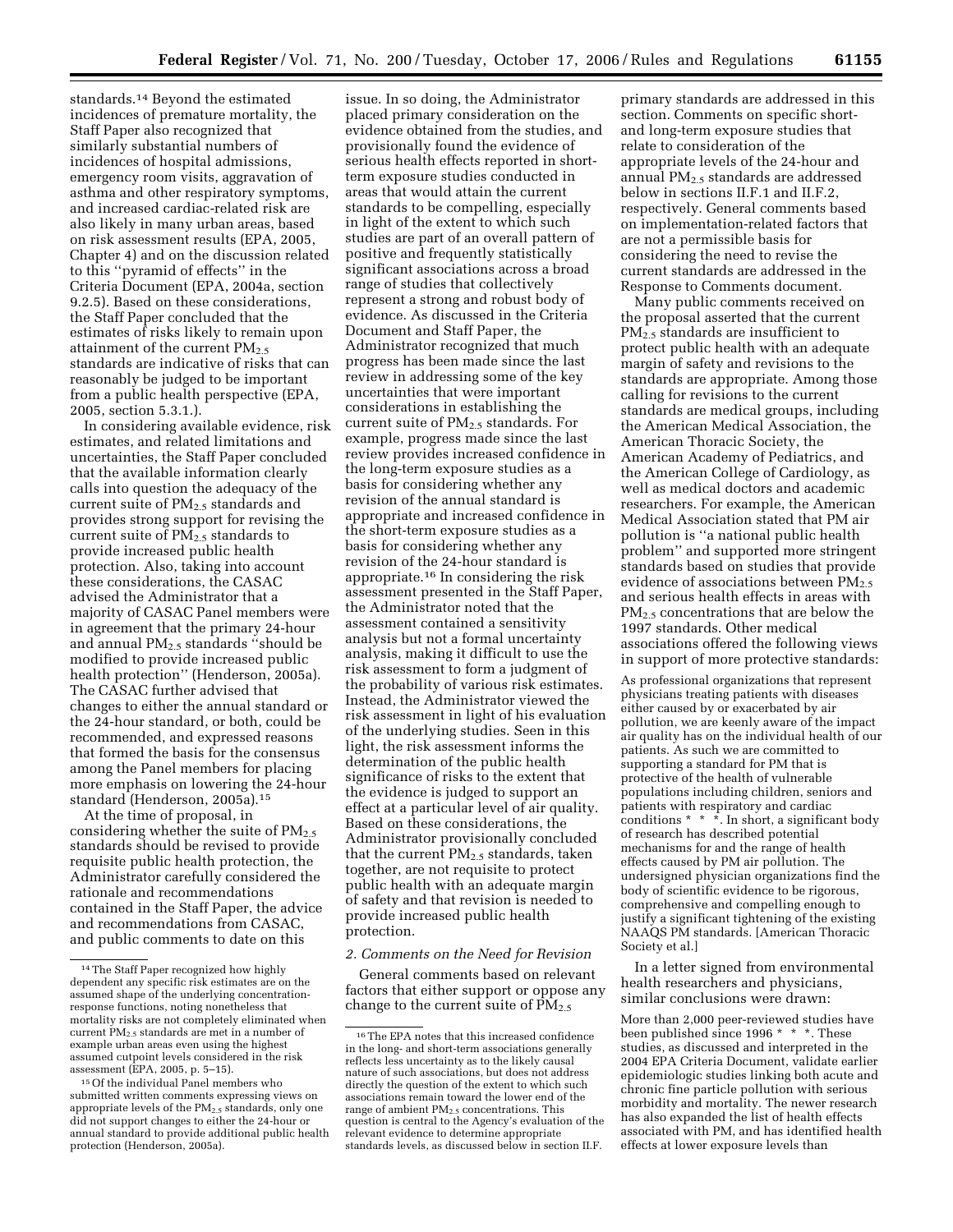previously reported. In fact, the science is now sufficiently strong that it is appropriate to conclude that PM2.5 is causally associated with numerous adverse health effects in humans, at exposure levels far below the current standards. [Schwartz *et al.*, 2005]

Similar conclusions were also reached in comments by many national, state, and local public health organizations, including, for example, the American Lung Association, the American Heart Association, the American Cancer Society, the American Public Health Association, and the National Association of Local Boards of Health, as well as in letters to the Administrator from EPA's advisory panel on children's environmental health (Children's Health Protection Advisory Committee, 2005, 2006). All of these medical and public health commenters stated that the current PM2.5 standards need to be revised, and that even more protective standards than those proposed by EPA are needed to protect the health of sensitive population groups. Many individual commenters also expressed such views.

State and local air pollution control authorities who commented on the PM2.5 standards supported revision of the suite of current  $\overline{PM}_{2.5}$  standards, as did the National Tribal Air Association. The State and Territorial Air Pollution Program Administrators and the Association of Local Air Pollution Control Officials (STAPPA/ALAPCO) urged that EPA revise the  $PM_{2.5}$ standards in accordance with the recommendations of CASAC. Each of the individual State environmental/ public health agencies that commented on the PM2.5 standards supported revisions to the current standards, with most supporting standards consistent with CASAC's recommendations. The Northeast States for Coordinated Air Use Management (NESCAUM) argued for even more stringent revisions to the standards.

The commenters noted above primarily based their views on the body of evidence assessed in the Criteria Document, finding it to be stronger and more compelling than in the last review. These commenters generally placed much weight on CASAC's interpretation of the body of available evidence and the results of EPA's risk assessment, both of which formed the basis for CASAC's recommendation to revise the PM2.5 standards to provide increased public health protection was based.

Some of these commenters specifically mentioned the independent reanalysis of the original ACS and Six Cities long-term exposure studies conducted by HEI (Krewski *et al.*, 2000) that concluded that the original data

were of high quality, the original results could be fully replicated, and the results were robust to alternative model specifications. Some also mentioned the ACS extended study (Pope *et al.*, 2002) and the Southern California children's cohort study (Gauderman *et al.*, 2002) as providing evidence of mortality and morbidity effects associated with longterm exposures to  $PM_{2.5}$  at lower levels than had previously been studied. A number of short-term exposure studies were also cited by some of these commenters as providing evidence of mortality and morbidity effects at levels well below the level of the current 24 hour  $PM<sub>2</sub>$  standard. In addition, many of these commenters generally concluded that progress had been made in reducing many of the uncertainties identified in the last review and in better understanding mechanisms by which  $PM_{2.5}$  may be causing the observed health effects.

Some of these commenters also noted the results of EPA's risk assessment, concluding that it showed that the risks estimated to remain when the current standards are met are large and important from a public health perspective and warrant increased protection. Some of these commenters expressed the view that PM<sub>2.5</sub>-related risks are likely larger than those estimated in EPA's risk assessment, in part because EPA based its risk assessment on the ACS extended study which had greater exposure measurement error than other studies, leading to an underestimate of the relative risk, and because EPA incorporated an assumed ''cutpoint'' in its assessment that is not supported by studies that find no evidence of a threshold.

In general, all of these commenters agreed on the importance of results from the large body of scientific studies reviewed in the Criteria Document and on the need to revise the suite of  $PM_2$ . standards as articulated in EPA's proposal, while generally differing with EPA's proposed judgments about the extent to which the standards should be revised based on this evidence. The EPA generally agrees with these commenters' conclusion regarding the need to revise the current suite of  $PM_{2.5}$  standards. The scientific evidence noted by these commenters was generally the same as that assessed in the Criteria Document and the Staff Paper, and EPA agrees that this evidence provides a basis for concluding that the current  $PM_{2.5}$ standards, taken together, are not adequately protective of public health. For reasons discussed below in section II.F, however, EPA disagrees with aspects of these commenters' views on

the level of protection that is appropriate and supported by the available scientific information.

Some of these commenters also identified ''new'' studies that were not included in the Criteria Document as providing further support for the need to revise the  $PM<sub>2.5</sub>$  standards. As discussed above in section I.C, EPA notes that, as in past NAAQS reviews, the Agency is basing the final decisions in this review on the studies and related information included in the PM air quality criteria that have undergone CASAC and public review, and will consider the newly published studies for purposes of decision making in the next PM NAAQS review. Nonetheless, in provisionally evaluating commenters' arguments (see Response to Comments document), EPA notes that its provisional assessment of ''new'' science found that such studies did not materially change the conclusions in the Criteria Document.

Another group of commenters representing industry associations and businesses opposed revising the current PM2.5 standards. These views are most extensively presented in comments from the Utility Air Regulatory Group (UARG), representing a group of electric generating companies and organizations and several national trade associations, and from Pillsbury, Winthrop, Shaw and Pittman (Pillsbury *et al.*) on behalf of 19 industry and business associations (including, for example, the Alliance of Automobile Manufacturers, the American Iron and Steel Institute, the National Association of Manufacturers, the American Petroleum Institute, and the U.S. Chamber of Commerce).

These and other commenters in this group generally mentioned many of the same studies that were cited by the commenters who supported revising the standards, as well as other studies, but highlighted different aspects of these studies in reaching substantially different conclusions about their strength and the extent to which progress has been made in reducing uncertainties in the evidence since the last review. These commenters generally expressed the view that the current standards provide the requisite degree of public health protection. They then considered whether the evidence that has become available since the last review has established a more certain risk or a risk of effects that are significantly different in character to those that provided a basis for the current standards, or whether the evidence demonstrates that the risk to public health upon attainment of the current standards would be greater than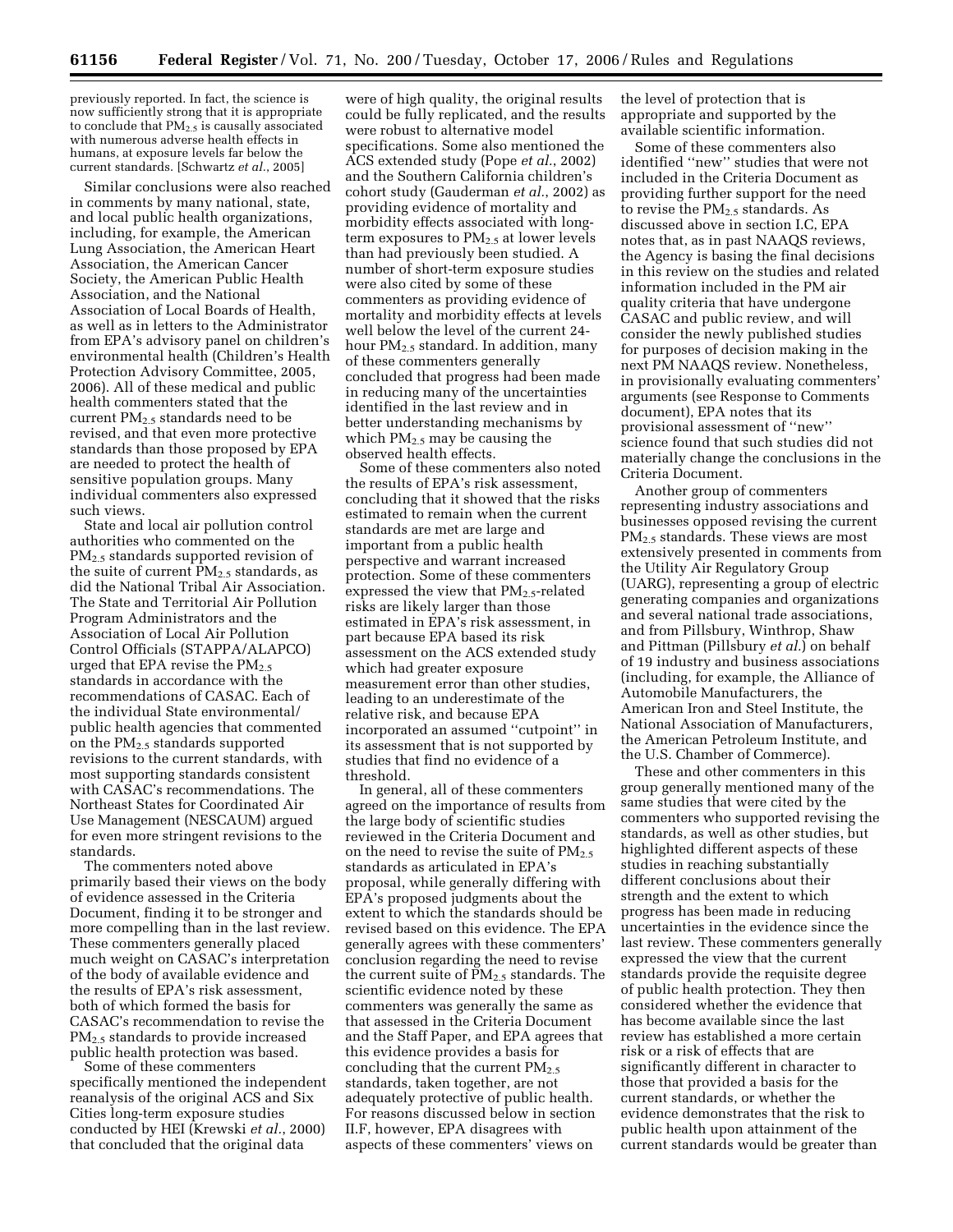was understood when EPA established the current standards in 1997.

In supporting their view that the present suite of primary PM<sub>2.5</sub> standards continues to provide the requisite public health protection and should not be revised, UARG and others generally stated: (1) That the effects of concern have not changed significantly since 1997; (2) that the uncertainties in the underlying health science are as great or greater than in 1997; (3) that the estimated risk upon attainment of the current PM2.5 standards has decreased since 1997; and (4) that ''new'' studies not included in the Criteria Document continue to increase uncertainty about possible health risks associated with exposure to  $PM<sub>2.5</sub>$ . These comments are discussed in turn below.

(1) In asserting that effects of concern have not changed significantly since 1997, some of these commenters stated that more subtle physiological changes in the cardiovascular system are the only type of new PM-related effect identified in this review. They stated that such subtle effects are far less serious than the cardiovascular effects such as aggravation of cardiovascular disease that had been considered in the last review. The EPA disagrees with the assertion that subtle changes in the cardiovascular system are the only type of new PM-related effect identified in this review. Further, EPA believes that evidence of physiological changes in the cardiovascular system is important in that it increases confidence in inferences about the causal nature of the associations between fine particles and cardiovascular-related mortality and hospital admissions.

As discussed in the Criteria Document (EPA, 2004a, p. 9–75), epidemiologic studies published since the last review have expanded upon and extended the evidence examining possible links between long-term exposures to fine particles and increased risk of lung cancer incidence and mortality, which was considered to be insufficient to support such a linkage in the last review. In this review, however, the epidemiologic evidence now available ''support(s) an association between long-term exposure to fine particles and lung cancer mortality; and the new toxicological studies provide credible evidence for the biological plausibility of these associations'' (EPA, 2004a, p. 9– 76). More specifically, the Criteria Document highlighted ''the newer results of the extension of the ACS study analyses (that include more years of participant follow-up and address previous criticisms of the earlier ACS analyses), which indicate that long-term ambient PM exposures are associated

with increased risk of lung cancer. That increased risk appears to be in about the same range as that seen for a nonsmoker residing with a smoker, with any consequent life-shortening due to lung cancer'' (EPA 2004a, p. 9–94).

In addition, as noted earlier, the Criteria Document identified increased nonhospital medical visits (physician visits) and aggravation of asthma associated with short-term exposure to PM2.5 as being newly identified effects since the last review, and concluded that findings of such effects ''suggest likely much larger health impacts and costs to society due to ambient PM than just those indexed either by just hospital admissions/visits and/or mortality.'' *Id.*  Further, the Criteria Document (EPA, 2004a, p. 9–79) noted that there may be PM-related health effects in infants and children, although only very limited evidence of such effects exists.

(2) In asserting that the uncertainties in the underlying health science are as great or greater than in 1997, commenters in this group variously discussed a number of issues including: The lack of demonstrated mechanisms by which  $PM<sub>2.5</sub>$  may be causing mortality and morbidity effects; uncertainty in the shape of the concentration-response functions; the potential for co-pollutant confounding; uncertainty in the role of individual constituents of fine particles; and the sensitivity of epidemiological results to statistical model specification. Each of these issues is addressed below. In summary, these commenters concluded that the substantial uncertainties present in the last review have not been resolved, that a previously unrecognized sensitivity to model specification has been newly identified, and/or that the uncertainty about the possible health risks associated with  $PM_{2.5}$  exposure has not diminished. As discussed below, although EPA agrees that important uncertainties remain, and that future research directed toward addressing these uncertainties is warranted, EPA believes that overall uncertainty about possible health risks associated with both short- and long-term  $PM_{2.5}$ exposure has diminished since the last review. As noted above, the greater confidence in short-term exposure studies supports the Administrator's increased reliance on those studies as the basis for the 24-hour standard, and greater confidence in long-term exposure studies supports the Administrator's increased reliance on those studies as the basis for the annual PM2.5.17

With regard to the issue of mechanisms, these commenters noted that although EPA recognizes that new evidence is now available on potential mechanisms and plausible biological pathways, the evidence still does not resolve all questions about how  $PM_{2.5}$  at ambient levels could produce the effects in question in this review. They further assert that even if more recent information has advanced our understanding of such mechanisms, it would not justify revision of the standard. The EPA notes that in the last review, the Agency considered the lack of demonstrated biologic mechanisms for the varying effects observed in epidemiologic studies to be an important caution in its integrated assessment of the health evidence, upon which the standards were based. Since the last review, there has been a great deal of research directed toward advancing our understanding of biologic mechanisms. While this research has not resolved all questions, and further research is warranted, it has provided important insights as discussed in section II.A.1 of the proposal (71 FR 2626–2627). As noted there, the findings from this new research indicate that different health responses are linked with different particle characteristics and that both individual components and complex particle mixtures appear to be responsible for many biologic responses relevant to fine particle exposures. The Criteria Document (EPA, 2004a, p. 7–206) concluded: ''Thus, there appear to be multiple biologic mechanisms that may be responsible for observed morbidity/mortality due to exposure to ambient PM. It also appears that many biological responses are produced by PM whether it is composed of a single component or a complex mixture.'' Further, EPA believes that progress made in gaining insights into potential mechanisms lends support to the biologic plausibility of results observed in epidemiologic studies (71 FR 2636). The mechanistic evidence now available, taken together with newly available epidemiologic evidence, increases the Agency's confidence that observed associations are causal in nature, such that the risks of health effects attributed to short- and long-term exposure to  $PM_{2.5}$ , acting alone and/or in combination with gaseous co-pollutants, are now more

<sup>17</sup>As noted above, this increased confidence in the long- and short-term associations generally

reflects less uncertainty as to the likely causal nature of such associations, but does not address directly the question of the extent to which such associations remain toward the lower end of the range of ambient  $PM_{2.5}$  concentrations. This question is central to the Agency's evaluation of the relevant evidence to determine appropriate standards levels, as discussed below in section II.F.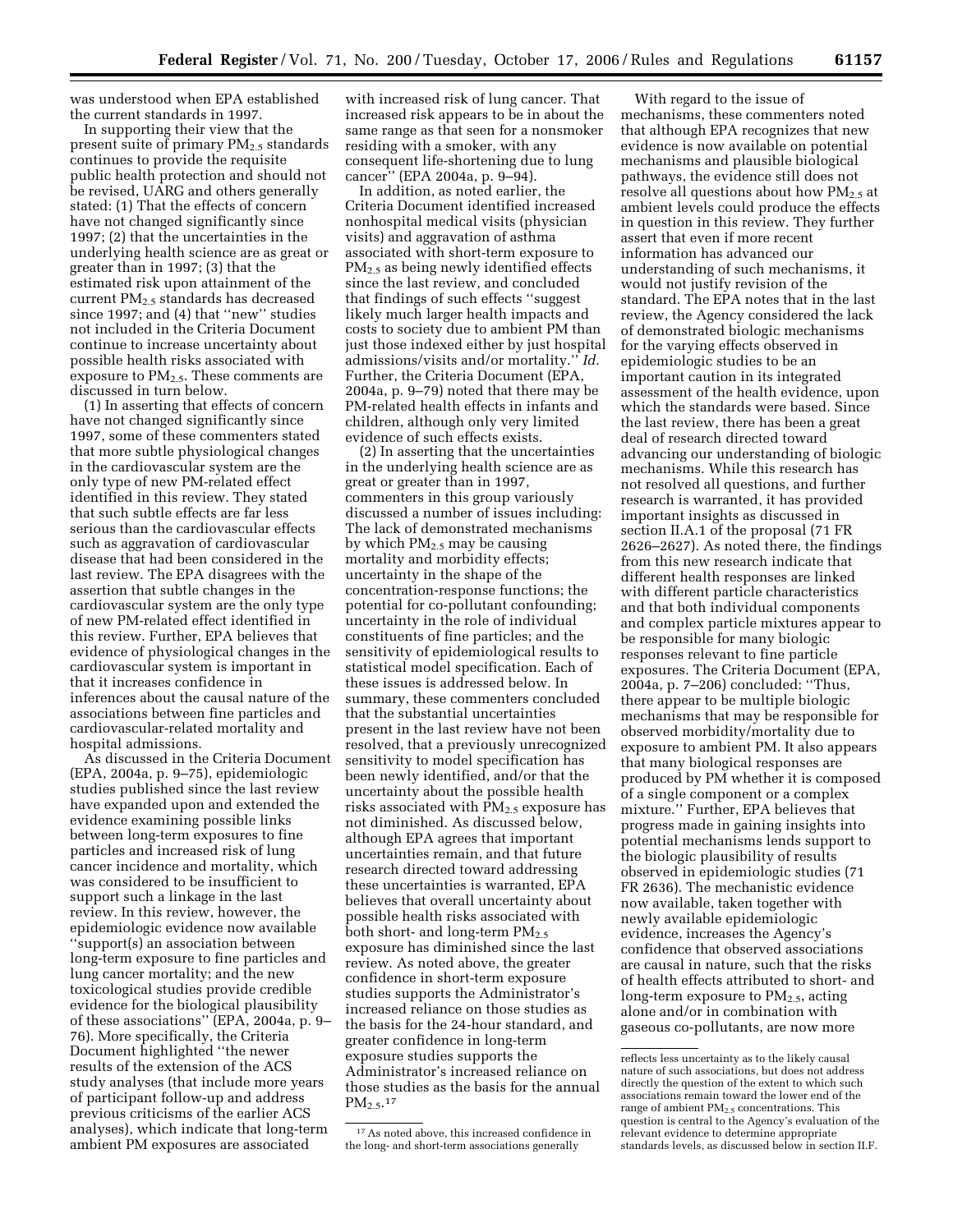certain than was understood in the last review.

With regard to uncertainty in concentration-response functions, these commenters concluded that ''because the actual shape of this function remains unknown, this uncertainty has not been reduced since 1997'' (UARG, p. 17). The EPA notes that, in contrast to the last review when few studies had quantitatively assessed the form of the concentration-response function or the potential for a threshold, several new studies available in this review have used different methods to examine this question, and most have been unable to detect threshold levels in time-series mortality studies. The Criteria Document (EPA, 2004a, p. 9–44) recognized that in multi-city and most single-city time-series studies, statistical tests comparing linear and various nonlinear or threshold models have not shown statistically significant distinctions between them; where potential threshold levels have been suggested in single-city studies, they are at fairly low levels (*Id.* at p. 9–45). Further, the shape of concentrationresponse functions for long-term exposure to  $PM<sub>2.5</sub>$  was evaluated using data from the ACS cohort, with the HEI reanalysis finding near-linear increasing trends through the range of particle levels observed in this study, and the extended ACS study reporting that the various mortality associations were not significantly different from linear (71 FR 2635).18 However, EPA agrees that uncertainties remain in our understanding of the shape of concentration-response functions, and, consistent with the conclusion in the Criteria Document, has concluded that the available evidence does not either support or refute the existence of population thresholds for effects associated with short- or long-term exposures to PM across the range of concentrations in the studies. Even while recognizing that uncertainties remain, EPA believes that our understanding of this issue for both short- and long-term exposure studies has been advanced since the last review.

With regard to co-pollutant confounding, these commenters asserted that EPA has been ''dismissive'' of this issue in assessing the epidemiologic

evidence of associations between PM and mortality and morbidity endpoints (UARG, p. 18). These commenters asserted that EPA has inappropriately concluded that PM-related mortality and morbidity associations are generally robust to confounding, which is one of the criteria considered in drawing inferences about the extent to which observed statistical associations are likely causal in nature. The commenters focused on an examination of the extent to which statistically significant  $PM_{2.5}$ associations based on one-pollutant models in a number of time-series studies, and in an analysis of associations with long-term exposures in the ACS cohort studies, often did not remain statistically significant in twopollutant models.

In general, EPA does not believe that the examination of this issue put forward by these commenters reflects the complexities inherent in assessing the issue of co-pollutant confounding. As discussed in the proposal (71 FR 2634) and more fully in the Criteria Document (EPA, 2004a, section 8.4.3; chapter 9, section 9.2.2.2.2), although multi-pollutant models may be useful tools for assessing whether gaseous copollutants may be *potential*  confounders, such models cannot determine whether in fact they are. Interpretation of the results of multipollutant models is complicated by correlations that often exist among air pollutants, by the fact that some pollutants play a role in the atmospheric reactions that form other pollutants such as secondary fine particles, and by the inherent statistical power of the studies in question. While single-city multi-pollutant models have received a great deal of attention during this review, the Criteria Document also noted several other approaches to examining the question, including a more careful examination of personal exposures to PM and co-pollutants, the use of factor or principal component analyses, and the use of intervention studies (EPA, 2004a, pp. 8–245 to 8– 246). The Criteria Document also recognized that it is important to consider the issue of potential copollutant confounding in the context of the more recent evidence available about the biological plausibility of associations between the various pollutants and health outcomes, model specification, and exposure error (EPA, 2004a, p. 8–254).

An example of other approaches to examining potential co-pollutant confounding is the study of personal exposure to fine particles and copollutant gases done in Baltimore (Sarnat *et al.*, 2001). This study found

that day-to-day variations in monitored ambient gases were not associated with day-to-day changes in personal exposures to those gases, but they were associated with day-to-day changes in personal exposure to PM2.5. One reasonable interpretation of this study is that for cities like Baltimore, changes in model results when ambient gases are included in multi-pollutant models may stem from such gases being surrogates for exposures to particles and not confounders at all.

The broader examination of this issue in the Criteria Document included a focus on evaluating the stability of the size of the effect estimates in time-series studies using single- and multipollutant models, as illustrated in Figures 8–16 through 8–19 (EPA, 2004a, pp. 8–248 to 8–251). This examination found that for most time-series studies, there was little change in effect estimates based on single- and multipollutant models, although recognizing that in some cases, the PM effect estimates were markedly reduced in size and lost statistical significance in models that included one or more gaseous pollutants. The Criteria Document also noted that PM and the gaseous co-pollutants were often highly correlated, and it is generally the case that high correlations existed between pollutants where PM effect estimates were reduced in size with the inclusion of gaseous co-pollutants. With regard to the analysis of multiple pollutants from the ACS cohort, it is important to note that the effects estimates for fine particles actually increased in two pollutant models that incorporated CO, NO2, and ozone, and were reduced only for models that incorporated  $SO<sub>2</sub>$ . The Criteria Document recognized, however, that  $SO<sub>2</sub>$  is a precursor for fine particle sulfates, which complicates the interpretation of multi-pollutant model results, and that mortality may be associated with not only  $PM<sub>2.5</sub>$  but also with other components of the mix of ambient pollutants in this long-term exposure study.

Far from being dismissive, EPA has examined this issue in detail based on the much more extensive body of relevant evidence available in this review. This Criteria Document concluded that ''the most consistent findings from amidst the diversity of multi-pollutant evaluation results for different sites is [sic] that the PM signal most often comes through most clearly.'' (EPA, 2004a, p. 8–254.) While acknowledging that these analyses have not fully disentangled the relative role of co-pollutants, EPA believes that this examination provides greater confidence than in the last review that

<sup>18</sup> In assessing such uncertainties in this review relative to the last review, EPA notes that in the last review the level of uncertainty associated with long-term exposure studies was such that they were not relied on as the primary basis for the annual standard. In the last review, relative risk estimates from long-term exposure studies were deemed ''highly uncertain'' (62 FR 38668) and health effects from long-term exposure were characterized as ''potentially independent'' (*Id.*) from those associated with short-term exposure.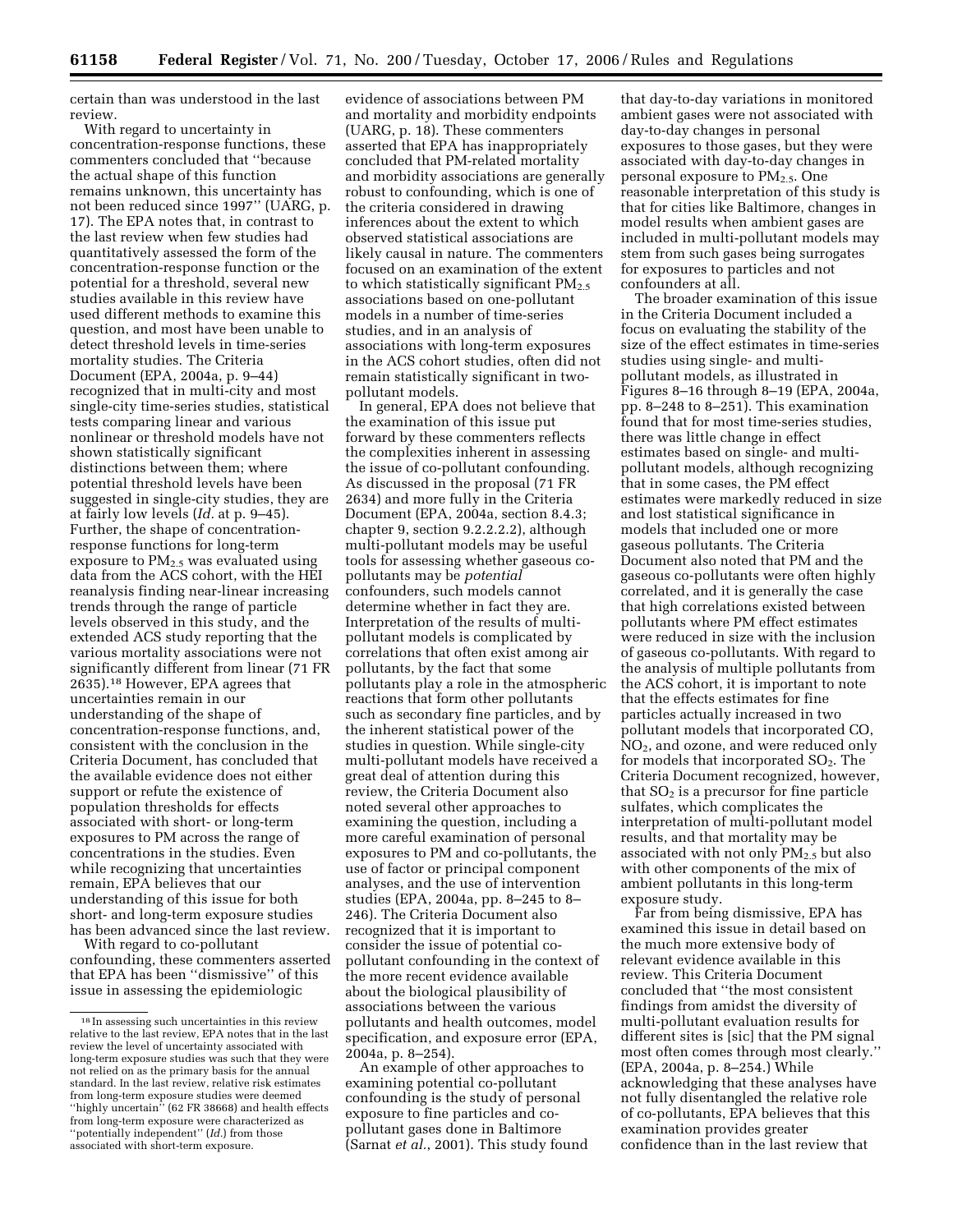observed effects can be attributed to short- and long-term exposures to  $PM_{2.5}$ , alone and in combination with other pollutants, while recognizing that potential confounding by co-pollutants remains a very challenging issue to address, even with well-designed studies.

With regard to questions about the role of individual constituents within the mix of fine particles, these commenters pointed out that EPA recognized this issue as an important uncertainty in the last review and did so again in this review. These commenters then expressed the view that such continued uncertainty provides no grounds for reconsidering the Agency's 1997 conclusion that the current  $PM_{2.5}$ standards provide the requisite protection. As a general matter, EPA agrees that although new research directed toward this question has been conducted since the last review, important questions remain and the issue remains an important element in the Agency's ongoing research program. The EPA does not agree, however, that continued uncertainty with regard to the relative toxicity of components within the mix of fine particles, in and of itself, provides grounds for not revising the suite of PM2.5 standards. Rather, the full body of health effects evidence that has become available since the last review provides a basis for concluding that additional public health protection is warranted to protect against health effects that have been associated with exposure to fine particles measured as  $PM<sub>2</sub>$  mass.

At the time of the last review, the Agency determined that it was appropriate to control fine particles as a group, as opposed to singling out any particular component or class of fine particles. This distinction was based largely on epidemiologic evidence of health effects using various indicators of fine particles in a large number of areas that had significant contributions of differing components or sources of fine particles, together with some limited experimental studies that provided some evidence suggestive of health effects associated with high concentrations of numerous fine particle components. In this review, as discussed in section II.D of the proposal (71 FR 2643–2645) and below in section II.C, while most epidemiologic studies continue to be indexed by  $PM_{2.5}$ , some epidemiologic studies also have continued to implicate various components within the mix of fine particles that have been more commonly studied (*e.g.*, sulfates, nitrates, carbon, organic compounds, and metals) as being associated with adverse effects

(EPA, 2004a, p. 9–31, Table 9–3). In addition, several recent epidemiologic studies included in the Criteria Document have used PM<sub>2.5</sub> speciation data to evaluate associations between mortality and fine particles from different sources, and some toxicologic studies have provided evidence for effects associated with various fine particle components or sizedifferentiated subsets of fine particles.

The available information continues to suggest that many different chemical components of fine particles and a variety of different types of source categories are all associated with, and probably contribute to, effects associated with PM2.5. Consequently, there continues to be no basis to conclude that any individual fine particle component cannot be associated with adverse health effects (EPA, 2005, p. 5–17). This information is relevant to the Agency's decision to retain PM2.5 as the indicator for fine particles (as discussed below in section II.C). The EPA also believes that it is relevant to the Agency's conclusion as to whether revision of the suite of  $PM_{2.5}$  standards is appropriate. Furthermore, while there remains uncertainty about the role and relative toxicity of various components of fine PM, the current evidence continues to support the view that fine particles should be addressed as a group for purposes of public health protection, and the remaining uncertainty does not call for delaying any increase in public health protection that other evidence indicates may be warranted.

With regard to the sensitivity of epidemiologic associations to the use of different statistical models and different approaches to model specification used by researchers, these commenters identified this issue of model sensitivity as an area in which uncertainty in interpreting epidemiologic evidence has increased since the last review. Comments from UARG, Pillsbury *et al.*, the Annapolis Center and others pointed to examples where individual study results are sensitive to the use of alternative models, and to reviews that recommend further exploration of this issue in future research, as a basis for asserting that current modeling approaches are too uncertain to use the available epidemiologic studies as a basis for revising the current  $PM_{2.5}$ standards. The EPA agrees that recent work on model sensitivity has raised new concerns and the Agency has given much attention to this issue. In so doing, EPA recognizes, as does the HEI and other researchers, that there is no clear consensus at this time as to what constitutes appropriate control of weather and temporal trends in timeseries studies, and that no single statistical modeling approach is likely to be most appropriate in all cases (EPA 2004a, p. 8–238).

While recognizing the need for further research on this issue, EPA believes that the body of time-series epidemiologic studies considered in this review 19 provides an appropriate basis for informing the Agency's decisions on whether to revise the 24-hour  $PM_{2.5}$ standard, consistent with the conclusion of the HEI review panel ("\* \* \* the revised findings will continue to help inform regulatory decisions regarding PM.'' HEI, 2003; EPA, 2004a, p. 8–237). More specifically, as discussed in the proposal (71 FR 2633–2634), the recent time-series epidemiologic studies evaluated in the Criteria Document have included some degree of control for variations in weather and seasonal variables. However, as summarized in the HEI review panel commentary, selecting a level of control to adjust for time-varying factors, such as temperature, in time-series epidemiologic studies involves a tradeoff. For example, if the model does not sufficiently adjust for the relationship between the health outcome and temperature, some effects of temperature could be falsely ascribed to the pollution variable. Conversely, if an overly aggressive approach is used to control for temperature, the result would possibly underestimate the pollution-related effect and compromise the ability to detect a small but true pollution effect (EPA, 2004a, p. 8–236; HEI, 2003, p. 266). The selection of approaches to address such variables depends in part on prior knowledge and judgments made by the investigators, for example, about weather patterns in the study area and expected relationships between weather and other time-varying factors and health outcomes considered in the study.

The HEI commentary also reached several other relevant conclusions about the reanalysis of time-series studies: upon reanalysis, the PM effect persisted in the majority of studies; in some of the large number of studies in which the PM effect persisted, the estimates of PM effects were substantially reduced; in the few studies in which further sensitivity analyses were performed, some showed marked sensitivity of the PM effect estimate to the degree of smoothing and/or the specification of

<sup>19</sup>As discussed in section II.A.2.a of the proposal (71 FR 2629–2630, 2633), this body of studies includes those that did not use generalized additive models or were reanalyzed to address problems with applications of statistical software used in a number of important studies, as noted above in section I.C.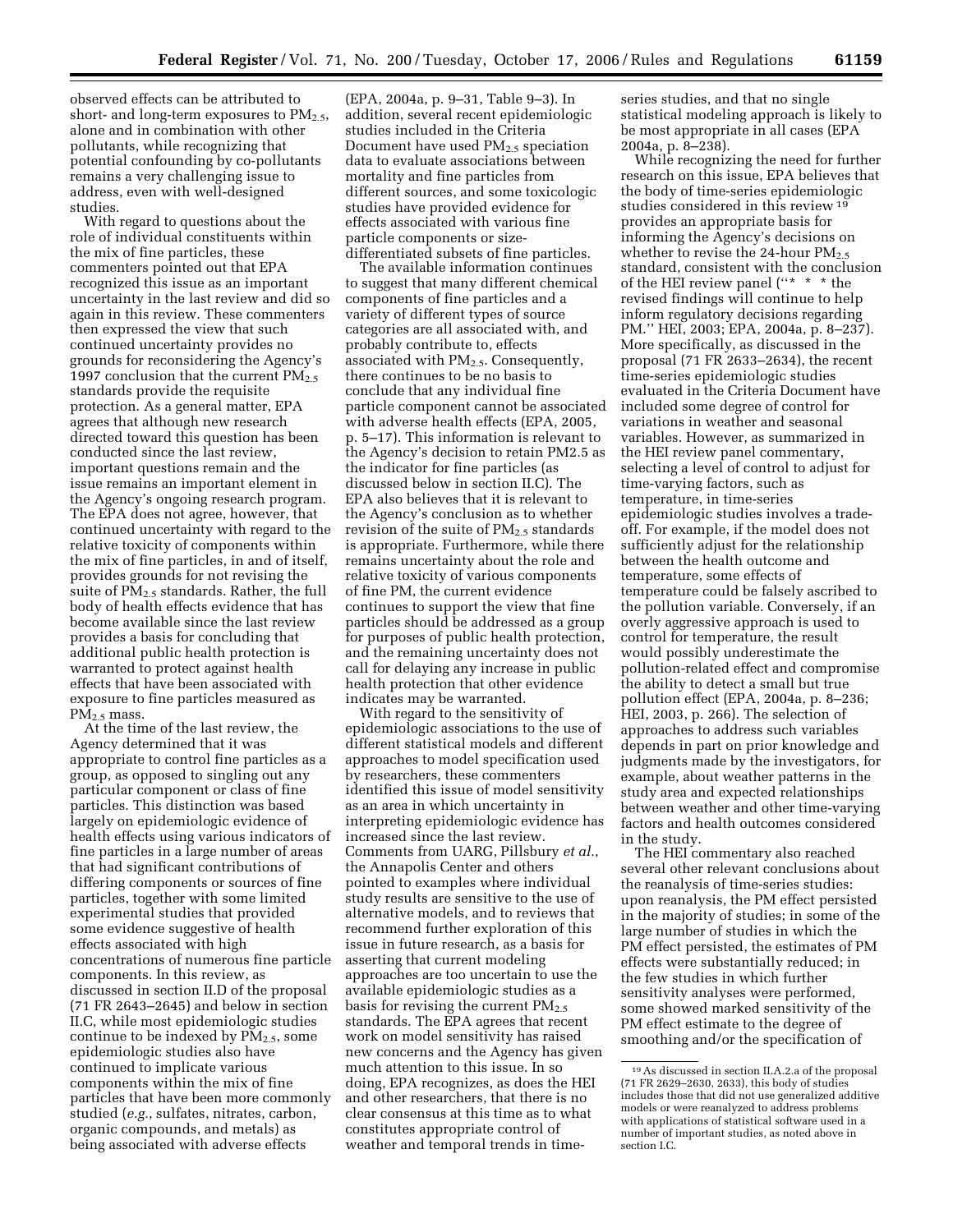weather; and, in most studies, parametric smoothing approaches used to obtain correct standard errors of the PM effect estimates produced slightly larger standard errors than with the use of generalized additive models. However, the impact of these larger standard errors on the level of statistical significance of the PM effect was minor (EPA, 2004a, pp. 8–237 to 8–238). While recognizing the need for further exploration of alternative modeling approaches for time-series analyses, the Criteria Document found that the studies included in this part of the reanalysis, in general, continued to demonstrate associations between PM and mortality and morbidity beyond those attributable to weather variables alone (EPA, 2004a, pp. 8–340, 8–341).

For long-term exposure to fine particles, the reanalysis and extended analyses of data from prospective cohort studies have shown that reported associations between mortality and long-term exposure to fine particles are robust to alternative modeling strategies (Krewski *et al.*, 2000). As stated in the reanalysis report, ''The risk estimates reported by the Original Investigators were remarkably robust to alternative specifications of the underlying risk models, thereby strengthening confidence in the original findings' (Krewski *et al.*, 2000, p. 232). In the extended analysis, Krewski *et al.* (2000) did identify model sensitivities related to education level and spatial patterns in the data (*e.g.*, correlations in air pollutant concentrations between cities within a region of the country). However, these model sensitivities do not invalidate the findings of statistically significant associations between long-term exposure to  $PM_{2.5}$ and mortality. For example, while the association was stronger for the subset of the ACS cohort with the least education, there was an association with cardiorespiratory mortality in the entire population.20

In considering these issues related to uncertainties in the underlying health science, on balance, EPA believes that the available evidence interpreted in light of these remaining uncertainties does provide increased confidence relative to the last review in the

reported associations between shortand long-term  $PM_{2.5}$  exposures and mortality and morbidity effects, alone and in combination with other pollutants, and generally supports stronger inferences as to the causal nature of the associations. The EPA also believes that this increased confidence, when taken in context of the entire body of available health effects evidence and in light of the evidence from short-term exposure studies of associations observed in areas meeting the current suite of  $PM_{2,5}$  standards, adds support to its conclusion that the current suite of PM2.5 standards needs to be revised to provide increased public health protection. This increased confidence also adds support to the Administrator's decision to place greater reliance on the long-term exposure studies as the basis for the annual  $PM_{2.5}$  standard and to place greater reliance on the short-term exposure studies as the basis for the 24 hour PM<sub>2.5</sub> standard.

(3) In asserting that the estimated risk upon attainment of the current  $PM_{2.5}$ standards has decreased since 1997 (UARG, p. 23), these commenters compared results of EPA's risk assessment done in the last review with those from the Agency's risk assessment done as part of this review, and they concluded that risks upon attainment of the current PM2.5 standards ''are almost surely far below those that were predicted in 1997'' (UARG, p. 25). These commenters used this conclusion as the basis for a claim that there is no reason to revise the current  $PM_{2.5}$  standards. In particular, UARG and other commenters claimed that based on this purported reduction in risk estimates EPA cannot reconcile a decision to provide a greater level of health protection now than that afforded by the current standards with the ''not lower or higher than is necessary'' standard articulated by the Supreme Court in *Whitman*.

The EPA believes that this claim is fundamentally flawed for three reasons, as discussed in turn below: (i) It mischaracterizes the use of the quantitative risk assessment in the 1997 rulemaking; (ii) it is factually incorrect in comparing the quantitative risks estimated in 1997 with those estimated in the current rulemaking; and (iii) it fails to take into account that with similar risks, increased certainty in the risks presented by PM2.5 implies greater concern than in the last review.

First, this claim mischaracterizes EPA's use of the risk assessment in 1997 in part by not recognizing that the illustrative risk assessment conducted for portions of two cities (Philadelphia and Los Angeles) in the last review was only used qualitatively to assess the

need to revise the then-current  $PM_{10}$ standards. The EPA used the 1997 risk assessment estimates to confirm the conclusions drawn primarily from the epidemiological studies that ambient PM2.5 levels allowed under the then current PM10 standards presented a serious public health problem. EPA did not use it as a basis for selecting the level of the 1997 PM standards. See 62 FR at 38656, 65; *ATA III*, 283 F. 3d at 373–74 (noting that EPA did not base the level of the standards on the numerical results of the risk assessment). In so doing, the Administrator concurred with CASAC's judgment that the quantitative risk estimates at the time were too uncertain for EPA to rely on in deciding the appropriate levels for the  $PM<sub>2.5</sub> NAAQS$ . Therefore, the final decision on the level of the NAAQS was not based on the absolute or relative risk reductions estimated in the quantitative risk assessment. Instead, the decision was based on a direct assessment of the available epidemiological studies and the concentration levels observed in urban areas examined in the studies where statistically significant effects had been observed. Since EPA did not rely on the 1997 quantitative risk estimates in setting the level of the 1997 standards, the 1997 estimates associated with those levels do not represent a decision on a requisite level of quantified risk from PM exposure, and therefore do not support the argument that a lower estimated risk is more than is necessary to provide the requisite level of protection. As a result, the suggested quantitative comparison between the 1997 estimates and the current estimates of risks at the levels of the current standards is not an appropriate basis for determining whether the current suite of  $PM_{2.5}$ standards needs to be revised.

Second, EPA relies on the current risk estimates associated with meeting the current standards in a qualitative manner, as in 1997, to inform the conclusions drawn primarily from the epidemiological studies on whether ambient PM2.5 levels allowed under the current suite of PM2.5 standards present a serious public health problem warranting revision of the suite of  $PM_{2.5}$ standards. The 1997 estimate of these risks, or any comparison of the 1997 risk estimates to the current estimates, are irrelevant for that purpose, as the 1997 estimates reflect an outdated analysis that has been updated in this review to reflect the current science.

Further, even if the 1997 and current risk assessments were legitimately comparable for decision-making purposes, it would still be factually

<sup>20</sup>More specifically, in multivariate models, the association found between mortality and long-term PM<sub>2.5</sub> exposure was little changed with addition of education level to the model (Krewski *et al.*, 2000, p. 184). This indicates that education level was not a confounder in the relationship between fine particles and mortality, but the relationship between fine particles and mortality is larger in the population subsets with lower education in this study and not statistically significant in the population subset with the highest education (EPA, 2004, p. 8–100).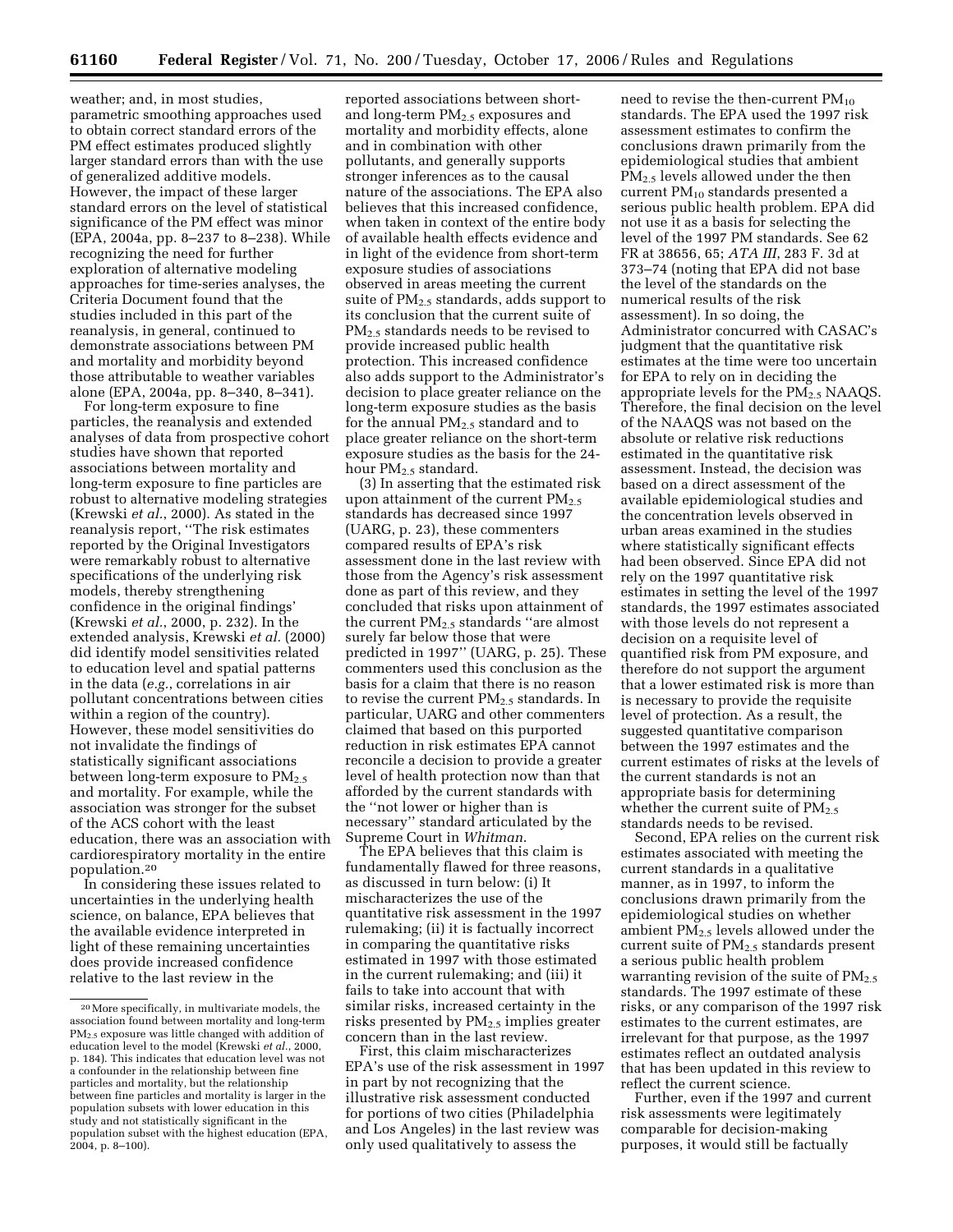incorrect to conclude that EPA accepted significantly greater risk in 1997 than is now estimated to be associated with the 1997 standards based on the most recent risk assessment. It is important to note that a very large proportion of the quantitative risks estimated in 1997 and today comes from long-term exposure mortality. The primary estimates from the current risk assessment (which assume a potential threshold of 10 µg/ m3, as recommended by CASAC) result in residual risks in terms of percent of total incidence that are about the same in the current review as they were in the last review for both Philadelphia and Los Angeles.

Third, it is important to take into account EPA's increased level of confidence in the associations between short- and long-term  $PM<sub>2.5</sub>$  exposures and mortality and morbidity effects. In comparing the scientific understanding of the risk presented by exposure to PM<sub>2.5</sub> between the last and current reviews, one must examine not only the quantitative estimate of risk from those exposures (*e.g.* the numbers of premature deaths or increased hospital admissions at various levels), but also the degree of confidence that the Agency has that the observed health effects are causally linked to  $PM_{2.5}$ exposure at those levels. As documented in the Criteria Document and the recommendations and conclusions of CASAC, EPA recognizes significant advances in our understanding of the health effects of PM<sub>2.5</sub>, based on reanalyses, extended analyses and new epidemiology studies, new human and animal studies documenting effects of concentrated ambient particles, new laboratory studies identifying and investigating biological mechanisms of PM toxicity, and new studies addressing the utility of using ambient monitors to assess population exposures to particles of outdoor origin. As a result of these advances, EPA is now more certain that fine particles, alone or in combination with other pollutants, present a significant risk to public health at levels at or above the range of levels that the Agency had considered for these standards in 1997. From this more comprehensive perspective, since the risks presented by PM<sub>2.5</sub> are more certain and the overall current quantitative risk estimates are about the same as in 1997,  $PM_{2.5}$ -related risks are now of greater concern than in the last review.

In sum, quantitative risk estimates were not a basis for EPA's decision in setting a level for the  $PM_{2.5}$  standards in 1997, and they do not set any quantified ''benchmark'' for the Agency's decision

to revise the  $\text{PM}_{2.5}$  standards at this time. In any case, there is not a significant difference in the risk estimates from 1997 to now. Finally, EPA believes that confidence in the causal relationships between short- and long-term exposures to fine particles and various health effects has increased markedly since 1997. Therefore, similar or even somewhat lower quantitative risk estimates today would not be a basis to conclude that no revision to the suite of  $\mathrm{PM}_{2.5}$  standards is ''requisite'' to protect public health with an adequate margin of safety.

(4) Some of these commenters also identified ''new'' studies that were not included in the Criteria Document as showing ''continued erosion of the hypothesis that there is a causal connection between fine PM mass and health effects'' and further supporting ''the conclusion that more stringent PM2.5 standards are not justified'' (Pillsbury *et al.*, p. 14). As discussed above in section I.C, EPA notes that, as in past NAAQS reviews, the Agency is basing the final decisions in this review on the studies and related information included in the PM air quality criteria that have undergone CASAC and public review, and will consider newly published studies for purposes of decision making in the next PM NAAQS review. Nonetheless, in provisionally evaluating commenters' arguments (see Response to Comments document), EPA notes that its provisional assessment of ''new'' science found that such studies did not materially change the conclusions in the Criteria Document.

3. Conclusions Regarding the Need for Revision

Having carefully considered the public comments, as discussed above, the Administrator believes the fundamental scientific conclusions on the effects of  $PM_{2.5}$  reached in the Criteria Document and Staff Paper, discussed above in section II.B.1, remain valid. In considering whether the suite of primary PM<sub>2.5</sub> standards should be revised, the Administrator places primary consideration on the evidence obtained from the epidemiologic studies, and finds the evidence of serious health effects reported in short-term exposure studies conducted in areas that would meet the current suite of  $PM_{2.5}$  standards to be compelling, especially in light of the extent to which such studies are part of an overall pattern of positive and frequently statistically significant associations across a broad range of studies. The Administrator believes that this literature collectively represents a strong and generally robust body of

evidence of serious health effects associated with both short- and longterm exposures to  $PM_{2.5}$ . Further, the Administrator believes that the increased confidence in the evidence of health effects associated with long-term exposure to  $PM<sub>2.5</sub>$  supports relying on long-term exposure studies as the basis for setting the annual standard in this review. This is in contrast to 1997 when EPA relied primarily on evidence from the then-available short-term exposure studies as the primary basis for setting the annual standard. As discussed in the Criteria Document and Staff Paper, the Administrator believes that much progress has been made since the last review in reducing some of the major uncertainties that were important considerations in establishing the current suite of PM<sub>2.5</sub> standards.

Extensive critical review of this body of evidence, the quantitative risk assessment, and related uncertainties during the criteria and standards review process, including review by CASAC and the public of the basis for EPA's proposed decision to revise the suite of primary PM2.5 standards, has identified a number of issues about which different reviewers disagree and for which additional research is warranted. Nonetheless, on balance, the Administrator believes that the remaining uncertainties in the available evidence do not diminish confidence in the associations between serious mortality and morbidity effects and exposure to fine particles, in particular as reported in peer-reviewed short-term exposure studies at levels allowed by the current standards. In this regard, the Administrator agrees with CASAC and the majority of public commenters that revision of the current suite of  $PM_{2.5}$ standards to provide increased public health protection is both appropriate and necessary. Based on these considerations, the Administrator concludes that the current suite of primary  $PM_{2.5}$  standards, taken together, is not sufficient and thus not requisite to protect public health with an adequate margin of safety, and that revision is needed to provide increased public health protection.

It is important to note that this conclusion, and the reasoning on which it is based, do not address the question of what specific revisions are appropriate. That requires looking specifically at the current indicator, averaging time, form, and level of the 24-hour and annual  $PM_{2.5}$  standards, and evaluating the evidence relevant to determining whether any of those elements should be revised. The analyses discussed above concerning the need to revise the current standards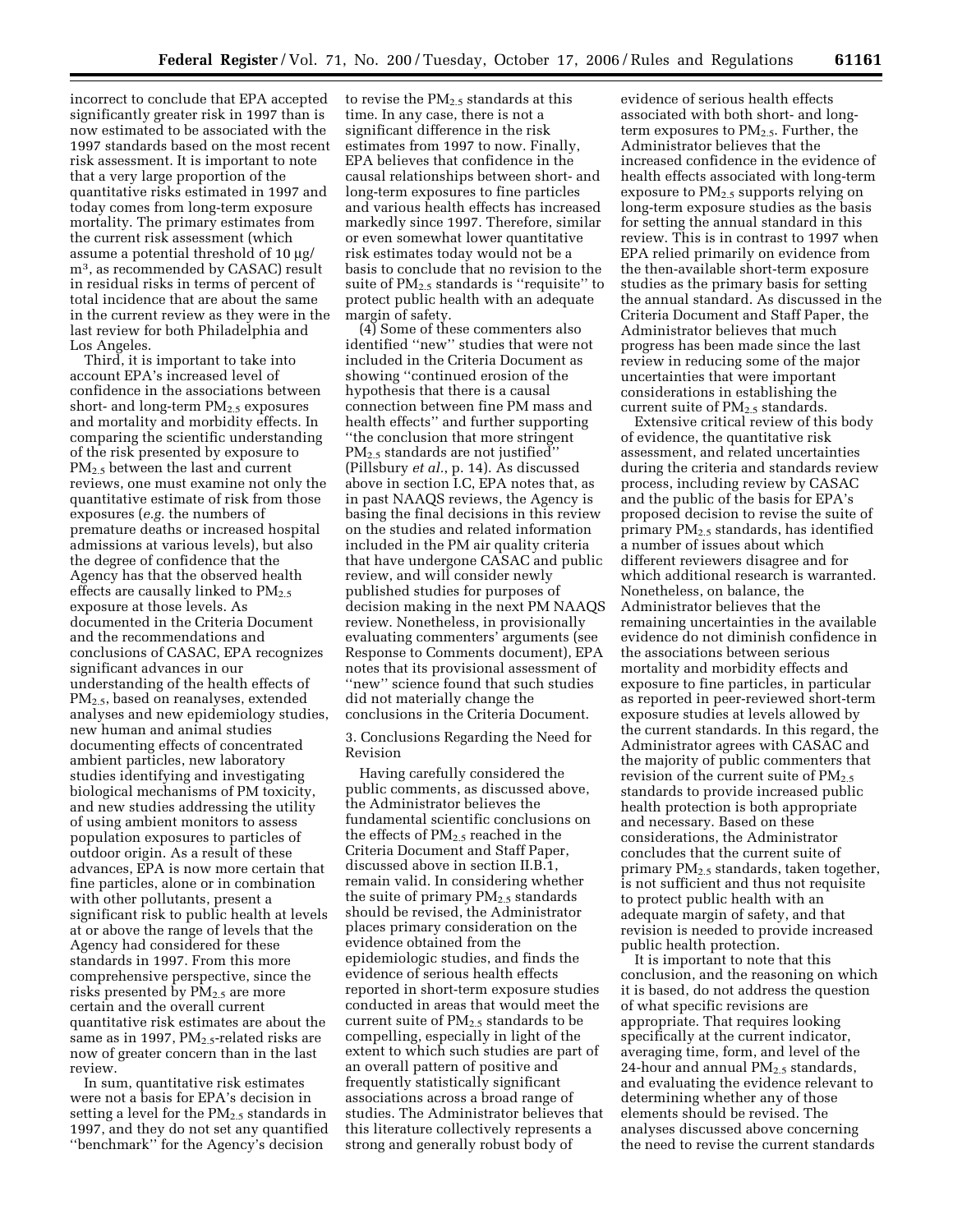go no further than determining whether the evidence, taken as a whole, indicates that greater public health protection is needed than that provided by the current suite of  $PM<sub>2.5</sub>$  standards.

# *C. Indicator for Fine Particles*

In 1997, EPA established  $PM_{2.5}$  as the indicator for fine particles. In reaching this decision, the Agency first considered whether the indicator should be based on the mass of a sizedifferentiated sample of fine particles or on one or more components within the mix of fine particles. Second, in establishing a size-based indicator, a size cut needed to be selected that would appropriately distinguish fine particles from particles in the coarse mode.

In addressing the first question in the last review, EPA determined that it was appropriate to control fine particles as a group, as opposed to singling out any particular component or class of fine particles. Community health studies had found significant associations between various indicators of fine particles (including  $PM_{2.5}$  or  $PM_{10}$  in areas dominated by fine particles) and health effects in a large number of areas that had significant mass contributions of differing components or sources of fine particles, including sulfates, wood smoke, nitrates, secondary organic compounds and acid sulfate aerosols. In addition, a number of animal toxicologic and controlled human exposure studies had reported health effects associations with high concentrations of numerous fine particle components (*e.g.*, sulfates, nitrates, transition metals, organic compounds), although such associations were not consistently observed. It also was not possible to rule out any component within the mix of fine particles as not contributing to the fine particle effects found in epidemiologic studies. For these reasons, EPA concluded that total mass of fine particles was the most appropriate indicator for fine particle standards rather than an indicator based on PM composition (62 FR 38667).

Having selected a size-based indicator for fine particles, the Agency then based its selection of a specific size cut on a number of considerations. In focusing on a size cut within the size range of 1 to 3 µm (*i.e.*, the intermodal range between fine and coarse mode particles), the Agency noted that the available epidemiologic studies of fine particles were based largely on  $PM_{2.5}$ ; only very limited use of  $PM<sub>1</sub>$  monitors had been made. While it was recognized that using  $PM_1$  as an indicator of fine particles would exclude the tail of the coarse mode in some locations, in other

locations it would miss a portion of the fine PM, especially under high humidity conditions, which would result in falsely low fine PM measurements on days with some of the highest fine PM concentrations. The selection of a 2.5 µm size cut reflected the regulatory importance that was placed on defining an indicator for fine particle standards that would more completely capture fine particles under all conditions likely to be encountered across the U.S., especially when fine particle concentrations are likely to be high, while recognizing that some small coarse particles would also be captured by PM2.5 monitoring. Thus, EPA's selection of 2.5 µm as the size cut for the fine particle indicator was based on considerations of consistency with the epidemiologic studies, the regulatory importance of more completely capturing fine particles under all conditions, and the potential for limited intrusion of coarse particles in some areas; it also took into account the general availability of monitoring technology (62 FR 38668).

In this current review, the same considerations continue to apply for selection of an appropriate indicator for fine particles. As an initial matter, the available epidemiologic studies linking mortality and morbidity effects with short- and long-term exposures to fine particles continue to be largely indexed by PM2.5. Some epidemiologic studies also have continued to implicate various components within the mix of fine particles that have been more commonly studied (*e.g.*, sulfates, nitrates, carbon, organic compounds, and metals) as being associated with adverse effects (EPA, 2004a p. 9–31, Table 9–3). In addition, several recent studies have used  $PM_{2.5}$  speciation data to evaluate the association between mortality and particles from different sources (Schwartz, 2003; Mar *et al.*, 2003; Tsai *et al.*, 2000; EPA, 2004a, section 8.2.2.5). Schwartz (2003) reported statistically significant associations for mortality with factors representing fine particles from traffic and residual oil combustion that were little changed in reanalysis to address statistical modeling issues, and also an association between mortality and coal combustion-related particles that was reduced in size and lost statistical significance in reanalysis. In Phoenix, significant associations were reported between mortality and fine particles from traffic emissions, vegetative burning, and regional sulfate sources that remained unchanged in reanalysis models (Mar *et al.*, 2003).21

<sup>21</sup> Mar *et al.* (2000) noted that sulfate alone in a single-pollutant model was not associated with

Finally, a small study in three New Jersey cities reported significant associations between mortality and fine particles from industrial, oil burning, motor vehicle and sulfate aerosol sources, though the results were somewhat inconsistent between cities (Tsai *et al.*, 2000).22 No significant increase in mortality was reported with a source factor representing crustal material in fine particles (EPA, 2004a, p. 8–85). Recognizing that these three studies represent a very preliminary effort to distinguish effects of fine particles from different sources, and that the results are not always consistent across the cities, the Criteria Document found that these studies indicate that exposure to fine particles from combustion sources, but not crustal material, is associated with mortality (EPA, 2004a, p. 8–77). Animal toxicologic and controlled human exposure studies have continued to link a variety of PM components or particle types (*e.g.*, sulfates, notably primary metal sulfate emissions from residual oil burning, metals, organic constituents, bioaerosols, diesel particles) with health effects, though often at high concentrations (EPA, 2004a, section 7.10.2). In addition, some recent studies have suggested that the ultrafine subset of fine particles (generally including particles with a nominal aerodynamic diameter less than 0.1 µm) may also be associated with adverse effects (EPA, 2004a, pp. 8–67 to 8–68).

The Criteria Document recognized that, for a given health response, some fine particle components are likely to be more closely linked with that response than others. The presumption that different PM constituents may have differing biological responses is toxicologically plausible and an important source of uncertainty in interpreting such epidemiologic evidence. For specific effects there may be stronger correlation with individual PM components than with aggregate particle mass. In addition, particles or particle-bound water can act as carriers to deliver other toxic agents into the respiratory tract, suggesting that

cardiovascular mortality, but that the sulfate ''factor,'' which was so associated, contained elevated levels of lead and bromine. The authors state that the health association with the sulfate (S) factor ''may be reflective of the contribution of Pb [lead] and Br [bromine] to the S factor.'' Mar *et al.*  (2003) did not provide information about singlepollutant analysis of sulfate or about contribution

<sup>&</sup>lt;sup>22</sup> More specifically, statistically significant associations were reported with factors representing fine particles from oil burning, industrial and sulfate aerosol sources in Newark and with particles from oil burning and motor vehicle sources in Camden, and no statistically significant associations were reported in Elizabeth.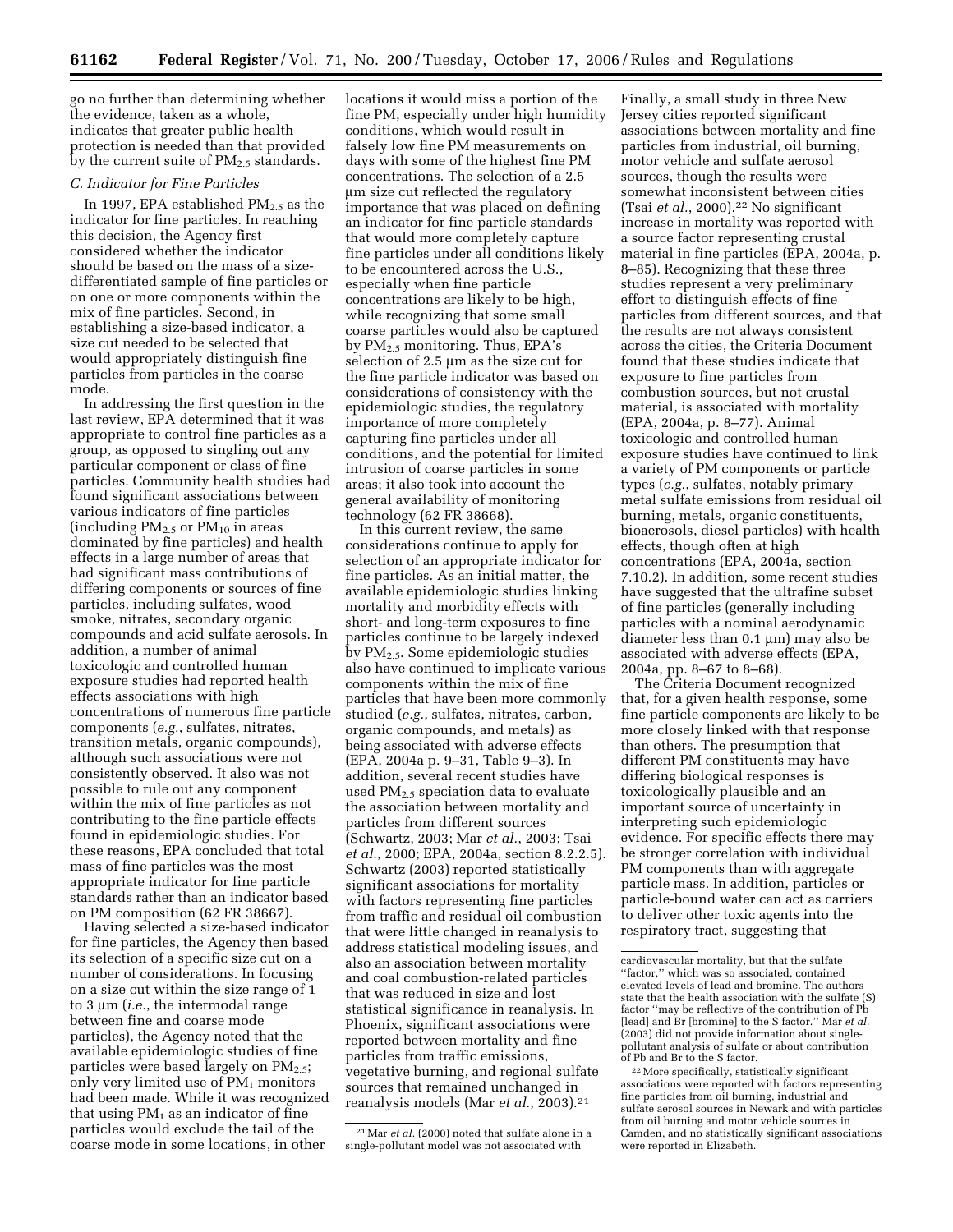exposure to particles may elicit effects that are linked with a mixture of components more than with any individual PM component (EPA, 2004a, section 9.2.3.1.3).

Thus, epidemiologic and toxicologic studies have provided evidence for effects associated with various fine particle components or sizedifferentiated subsets of fine particles. The Criteria Document concluded: ''These studies suggest that many different chemical components of fine particles and a variety of different types of source categories are all associated with, and probably contribute to, mortality, either independently or in combinations'' (EPA, 2004a, p. 9–31). Conversely, the Criteria Document provided no basis to conclude that any individual fine particle component cannot be associated with adverse health effects (EPA, 2005, p. 5–17). In short, there is not sufficient evidence that would lead toward the selection of one or more PM components as being primarily responsible for effects associated with fine particles, nor is there sufficient evidence to suggest that any component should be eliminated from the indicator for fine particles. The Staff Paper continued to recognize the importance of an indicator that not only captures all of the most harmful components of fine particles (i.e., an effective indicator), but also emphasizes control of those constituents or fractions, including sulfates, transition metals, and organics that have been associated with health effects in epidemiologic and/or toxicologic studies, and is thus most likely to result in the largest risk reduction (i.e., an efficient indicator). Taking into account the above considerations, the Staff Paper concluded that it remains appropriate to control fine particles as a group; i.e., that total mass of fine particles is the most appropriate indicator for fine particle standards (EPA, 2005, p. 5–17).

With regard to an appropriate size cut for a size-based indicator of total fine particle mass, the Criteria Document concluded that advances in our understanding of the characteristics of fine particles continue to support the use of particle size as an appropriate basis for distinguishing between these subclasses, and that a nominal size cut of 2.5 µm remains appropriate (EPA, 2004a, p. 9–22). This conclusion followed from a recognition that within the intermodal range of 1 to 3  $\mu$ m there is no unambiguous definition of an appropriate size cut for the separation of the overlapping fine and coarse particle modes. Within this range, the Staff Paper considered size cuts of both 1  $\mu$ m and 2.5 µm. Consideration of these two

size cuts took into account that there is generally very little mass in this intermodal range, although in some circumstances (e.g., windy, dusty areas) the coarse mode can extend down to and below 1 µm, whereas in other circumstances (e.g., high humidity conditions, usually associated with very high fine particle concentrations) the fine mode can extend up to and above 2.5 µm. The same considerations that led to the selection of 2.5 µm size cut in the last review—that the epidemiologic evidence was largely based on  $PM<sub>2.5</sub>$  and that it was more important from a regulatory perspective to capture fine particles more completely under all conditions likely to be encountered across the U.S. (especially when fine particle concentrations are likely to be high) than to avoid some coarse-mode intrusion into the fine fraction in some areas—led to the same recommendation in the Staff Paper (EPA, 2005, p. 5–18), which was endorsed by CASAC in its recommendations for  $PM<sub>2.5</sub>$  standards (Henderson, 2005a, p. 6). In addition, the Staff Paper recognized that particles can act as carriers of water, oxidative compounds, and other components into the respiratory system, which adds to the importance of ensuring that larger accumulation-mode particles are included in the fine particle size cut (EPA, 2005, p. 5–18).

Consistent with the Staff Paper and CASAC recommendations, the Administrator proposed to retain  $PM_{2.5}$ as the indicator for fine particles. Further, the Administrator provisionally concluded that currently available studies do not provide a sufficient basis for supplementing mass-based fine particle standards with standards for any specific fine particle component or subset of fine particles, or for eliminating any individual component or subset of components from fine particle mass standards. Addressing the current uncertainties in the evidence of effects associated with various fine particle components and types of source categories is an important element in EPA's ongoing PM research program.

In so doing, the Administrator also noted that some commenters had expressed views about the importance of evaluating health effect associations with various fine particle components and types of source categories as a basis for focusing ongoing and future research to reduce uncertainties in this area and for considering whether alternative indicator(s) are now or may be appropriate for standards intended to protect against the array of health effects that have been associated with fine particles as indexed by PM<sub>2.5</sub>.

Information from such studies could also help inform the development of strategies that emphasize control of specific types of emission sources so as to address particles of greatest concern to public health. While recognizing that the studies evaluated in the Criteria Document provided some limited evidence of such associations that is helping to focus research activities, the Administrator solicited broad public comment on issues related to studies of fine particle components and types of source categories and their usefulness as a basis for consideration of alternative indicator(s) for fine particle standards. In general, comment was solicited on relevant new published research, recommendations for studies that would be appropriate for inclusion in future research activities, and approaches to assessing the available and future research results to determine whether alternative indicators for fine particles are warranted to provide effective protection of public health from effects associated with long- and short-term exposure to ambient fine particles (71 FR at 2645). More specifically, the proposal solicited comment on a number of related issues, including the extent to which reducing particular types of PM (differentiated by either size or chemistry) might alter the size and toxicity of remaining particles; the extent to which fine particles in urban and rural areas can be differentiated by size or chemistry; the extent to which the latest scientific information can be used to improve our understanding of the relationship of monitored pollution levels to human exposure; and on studies using concentrated ambient particles (CAPs) and their use in examining the toxicity of specific mixtures of pollutants or of particular source categories.

The EPA received comparatively few public comments on issues related to the indicator for fine particles.23 Public comments from all major public and private sector groups received on the proposal were overwhelmingly in favor of EPA's proposal to retain  $PM_{2,5}$  as the indicator for fine particles. Commenters who supported retaining  $PM_{2.5}$  as an indicator argued that current scientific evidence does not identify specific components or sources of concern and therefore, that a mass-based indicator remains the appropriate indicator for fine particles (Engine Manufacturers Association; American Lung Association *et al.*). Some commenters emphasized the need to conduct additional research to more fully

23No public comments were submitted regarding the use of a different size for fine particles.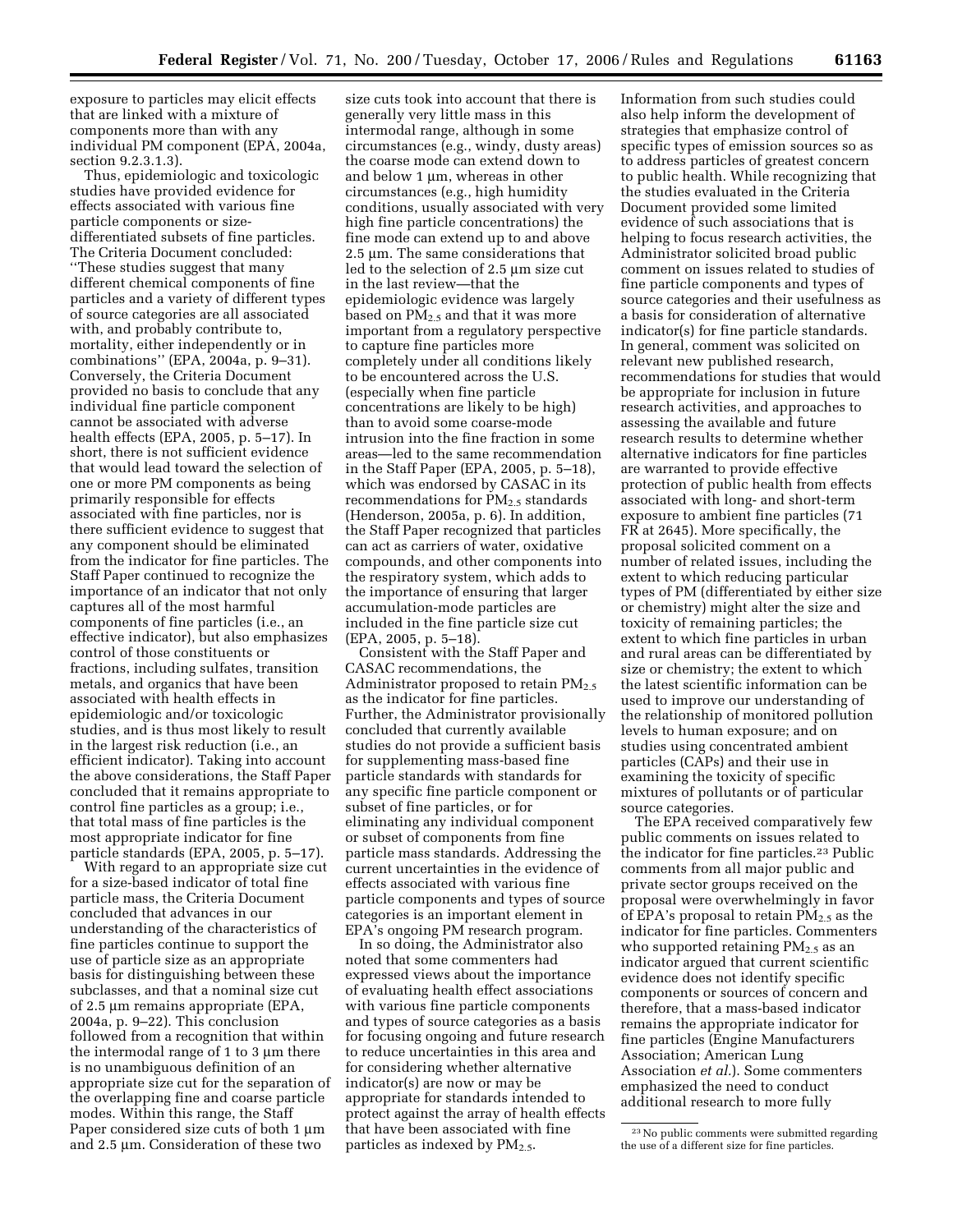understand the effect of specific PM components and/or sources on public health. For example, the Electric Power Research Institute highlighted specific new research studies that had been completed since the close of the Criteria Document addressing issues related to fine particle components and source apportionment, and noted its ongoing research on component-related health effects that includes coordinated epidemiology, toxicology, and exposure assessment studies. The Administrator recognizes the work of the Electric Power Research Institute and agrees that additional research is important to improve future understanding of the role of specific fine particle components and/or sources of fine particles. The Administrator also recognizes the ongoing efforts of HEI to conduct additional multidisciplinary research targeted at expanding the available data on the health effects associated with specific PM components (HEI, 2005).

Having considered the public comments on this issue, the Administrator concurs with the Staff Paper and CASAC recommendations and concludes that it is appropriate to retain  $PM_{2,5}$  as the indicator for fine particles.

## *D. Averaging Time of Primary PM*2.5 *Standards*

In the last review, EPA established two PM2.5 standards, based on annual and 24-hour averaging times, respectively (62 FR 38668–70). This decision was based in part on evidence of health effects related to both shortterm (from less than 1 day to up to several days) and long-term (from a year to several years) measures of PM. The EPA noted that the large majority of community epidemiologic studies reported associations based on 24-hour averaging times or on multiple-day averages. Further, EPA noted that a 24 hour standard could also effectively protect against episodes lasting several days, as well as providing some degree of protection from potential effects associated with shorter duration exposures. The EPA also recognized that an annual standard would provide effective protection against both annual and multi-year, cumulative exposures that had been associated with an array of health effects, and that a much longer averaging time would complicate and unnecessarily delay control strategies and attainment decisions. The EPA considered the possibility of seasonal effects, although the very limited available evidence of such effects and the seasonal variability of sources of fine particle emissions across the country did not provide an adequate

basis for establishing a seasonal averaging time.

In considering whether the information available in this review supported consideration of different averaging times for  $PM_{2.5}$  standards, the Staff Paper concluded that the available information is generally consistent with and supportive of the conclusions reached in the last review to set  $PM_{2.5}$ standards with both annual and 24-hour averaging times. In considering the new information, the Staff Paper made the following observations (EPA, 2005, section 5.3.3):

(1) There is a growing body of studies that provide additional evidence of effects associated with exposure periods shorter than 24-hours (e.g., one to several hours) (EPA, 2004a, section 3.5.5.1). While the Staff Paper concluded that this information remains too limited to serve as a basis for establishing a shorter-than-24-hour fine particle primary standard at this time, it also noted that this information gives added weight to the importance of a standard with a 24-hour averaging time.

 $(2)$  Some recent  $PM_{10}$  studies have used a distributed lag over several days to weeks preceding the health event, although this modeling approach has not been extended to studies of fine particles (EPA, 2004a, section 3.5.5). While such studies continue to suggest consideration of a multiple day averaging time, the Staff Paper noted that limiting 24-hour concentrations of fine particles will also protect against effects found to be associated with PM averaged over many days in health studies. Consistent with the conclusion reached in the last review, the Staff Paper concluded that a multiple-day averaging time would add complexity without providing more effective protection than a 24-hour average.

(3) While some newer studies have investigated seasonal effects (EPA, 2004a, section 3.5.5.3), the Staff Paper concluded that currently available evidence of such effects is still too limited to serve as a basis for considering seasonal standards.

Based on the above considerations, the Staff Paper and CASAC (Henderson, 2005a, p. 6) recommended retaining the current annual and 24-hour averaging times for  $PM<sub>2.5</sub>$  primary standards. The Administrator concurred with the staff and CASAC recommendations and proposed that averaging times for  $PM_{2.5}$ standards should continue to include annual and 24-hour averages to protect against health effects associated with short-term (hours to days) and long-term (seasons to years) exposure periods.

The EPA received very limited public comment on the issue of averaging time

for the PM2.5 primary standards. A group of public health and environmental organizations agreed that ''the EPA has selected the appropriate averaging times for the fine particle standards'' (American Lung Association *et al.*).

Having considered the public comments on this issue, the Administrator concurs with the recommendations presented in the Staff Paper and recommendations made by CASAC (Henderson, 2005a) and concludes, as proposed, that it is appropriate to retain the current annual and 24-hour averaging times for the primary PM2.5 standards to protect against health effects associated with short-term and long-term exposure periods.

#### *E. Form of Primary PM*2.5 *Standards*

#### 1. 24-Hour  $PM<sub>2.5</sub>$  Standard

In 1997 EPA established the form of the 24-hour  $PM<sub>2.5</sub>$  standard as the 98th percentile of the annual 24-hour concentrations at each populationoriented monitor within an area, averaged over three years (62 FR 38671– 74). EPA found that, as compared to an exceedance-based form used in earlier PM standards, a concentration-based form is more reflective of the health risk posed by elevated PM2.5 concentrations because it gives proportionally greater weight to days when concentrations are well above the level of the standard than to days when the concentrations are just above the standard. Further, a concentration-based form better compensates for missing data and lessthan-every-day monitoring; and, when averaged over 3 years, it has greater stability and, thus, facilitates the development of more stable implementation programs. After considering a range of concentration percentiles from the 95th to the 99th, EPA selected the 98th percentile as an appropriate balance between adequately limiting the occurrence of peak concentrations and providing increased stability and robustness. Further, by basing the form of the standard on concentrations measured at populationoriented monitoring sites (as specified in 40 CFR part 58), EPA intended to provide protection for people residing in or near localized areas of elevated concentrations.

In this review, the Staff Paper concluded that it is appropriate to retain a concentration-based form that is defined in terms of a specific percentile of the distribution of 24-hour PM<sub>2.5</sub> concentrations at each populationoriented monitor within an area, averaged over 3 years. This staff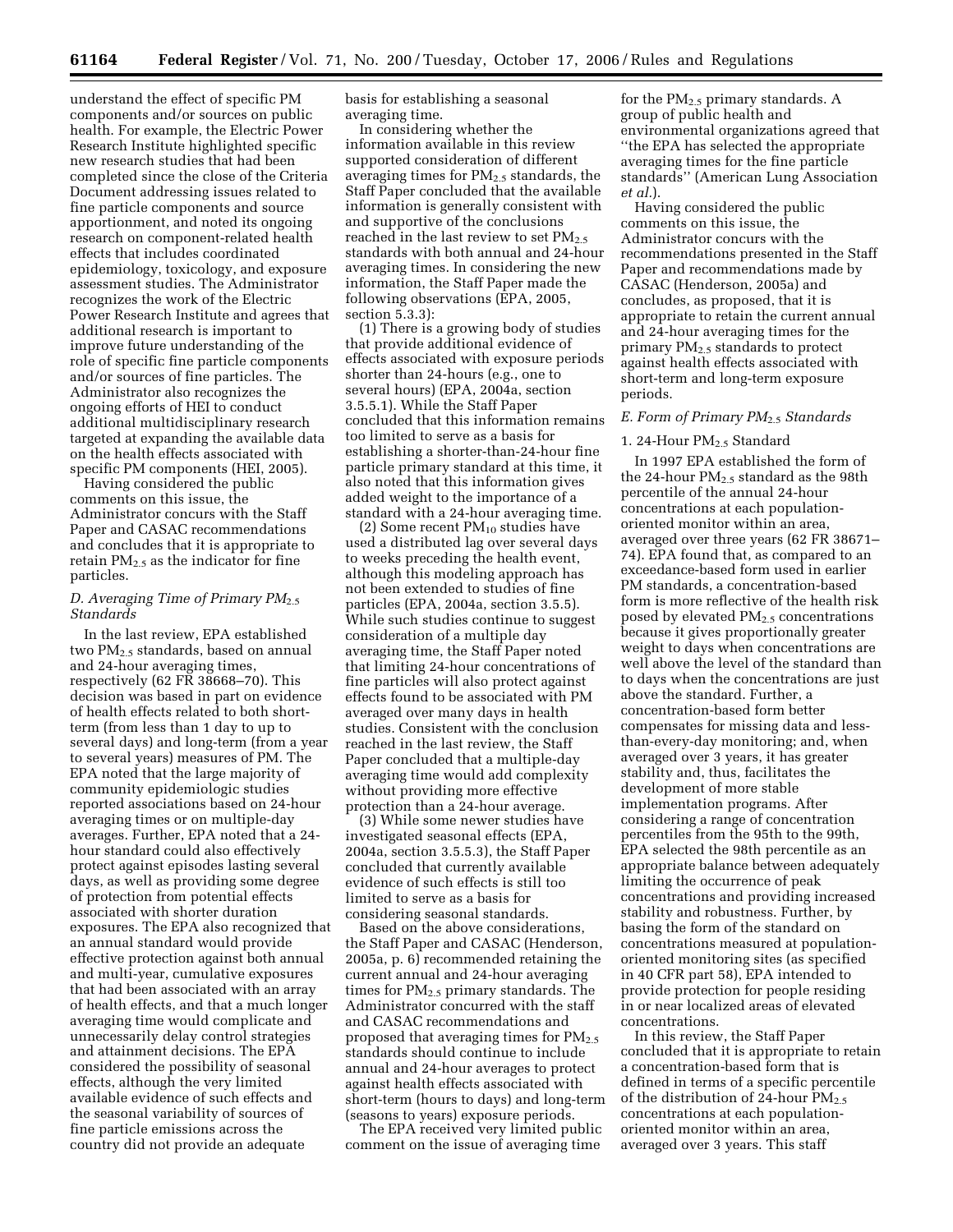recommendation was based on the same reasons that were the basis for EPA's selection of this type of form in the last review. As to the specific percentile value to be considered, the Staff Paper took into consideration (1) the relative risk reduction afforded by alternative forms at the same standard level, (2) the relative year-to-year stability of the air quality statistic to be used as the basis for the form of a standard, and (3) the implications from a public health communication perspective of the extent to which either form allows different numbers of days in a year to be above the level of the standard in areas that attain the standard. Based on these considerations, the Staff Paper recommended either retaining the 98th percentile form or revising it to be based on the 99th percentile form, and noted that primary consideration should be given to the combination of form and level, as compared to looking at the form in isolation (EPA, 2005, p. 5–44).

In considering the information provided in the Staff Paper, most CASAC Panel members favored continued use of the 98th percentile for a concentration-based form because it is more robust than the 99th percentile, such that it would provide more stability to prevent areas from moving in and out of attainment from year to year (Henderson 2005a). In recommending retention of the 98th percentile form, the CASAC Panel recognized that it is the link between the form and level of a standard that determines the degree of public health protection the standard affords.

In considering the available information and the Staff Paper and CASAC recommendations, the Administrator proposed to retain the form for the 24-hour standard. In so doing, the Administrator focused on the relative stability of the 98th and 99th percentile forms as a basis for selecting the 98th percentile form, while recognizing that the degree of public health protection likely to be afforded by a standard is a result of the combination of the form and the level of the standard.

None of the public commenters raised objections to continuing the use of a concentration-based form for the 24 hour standard. Many of the individuals and groups who supported a more stringent 24-hour  $PM_{2.5}$  standard noted above in Section II.B, however, recommended a more restrictive concentration-based percentile form, specifically a 99th percentile form. The limited number of these commenters who provided a specific rationale for this recommendation generally expressed their concern that the 98th

percentile form could allow too many days where concentrations exceeded the level of the standard, and thus fail to adequately protect public health. The EPA received comparatively few public comments from State and local air pollution control authorities and tribal organizations on the form of the 24-hour PM2.5 standard. Of the limited number of state air pollution control authorities that commented on the form of the 24 hour PM2.5 standard, all supported retaining the 98th percentile form. Of the limited number of local air pollution control authorities and tribal organizations that commented on the form of the 24-hour  $PM_{2.5}$  standard, some supported retaining the 98th percentile form while others supported the 99th percentile form. Beyond their support for retaining the current 24 hour  $PM<sub>2.5</sub>$  standard, which has a 98th percentile form, commenters representing industry associations and businesses provided no specific comments regarding the form of the 24 hour  $PM_{2.5}$  standard.

The EPA notes that the viewpoints represented in this review are similar to comments submitted in the last review and through various NAAQS reviews. The EPA recognizes that the selection of the appropriate form includes maintaining adequate protection against peak 24-hour values while also providing a stable target for risk management programs, which serves to provide for the most effective public health protection in the long run.<sup>24</sup> Nothing in the commenters' views has provided a reason to change the Administrator's previous conclusion regarding the appropriate balance represented in the proposed form of the 24-hour  $PM_{2.5}$  standard. Therefore, the Administrator concurs with CASAC recommendations and concludes that it is appropriate to retain the 98th percentile form for the 24-hour  $PM_{2.5}$ standard.

In reaching this conclusion, EPA also recognizes that several states that otherwise supported EPA's proposal to retain the 98th percentile form of the 24 hour PM2.5 standard raised concerns regarding a technical problem associated with a potential bias in the method used to calculate the 98th percentile concentration for this form. NESCAUM, in particular, noted that ''the existing and proposed methodology yields a lower (*i.e.*, less stringent) value on average for a 1 in 3

day frequency sample data-set compared to a daily sample data-set by approximately  $1 \mu g/m$ <sup>3</sup>" (NESCAUM, p. 3), and recommended revisions to the methodology such that ''the calculation becomes insensitive to data capture rate or sampling frequency'' (NESCAUM, Attachment A, p.7). Another state commenter suggested the issue could be addressed by ''the addition of language that requires areas that are near the daily NAAQS to continue to use every day FRM/FEM sampling'' (Delaware Department of Natural Resources, p. 4). The EPA agrees with these commenters that the potential bias in calculating the design value of the 24-hour  $PM_{2.5}$ standard is a concern. To reduce this bias, EPA had proposed to increase the sampling frequency for monitoring sites that were within 10 percent of the standard to 1 in 3 day sampling (Part 58 section 12(d)(1)). The EPA is persuaded by these comments that it is appropriate to adjust the proposed sampling frequency requirements in order to further reduce this bias. Accordingly, EPA is modifying the final monitoring requirements such that areas that are within 5 percent of the standard will be required to increase the frequency of sampling to every day (Part 58 section  $12(d)(1).^{25}$ 

#### 2. Annual PM<sub>2.5</sub> Standard

In 1997 EPA established the form of the annual  $PM<sub>2.5</sub>$  standard as an annual arithmetic mean, averaged over 3 years, from single or multiple communityoriented monitors. This form of the annual standard was intended to represent a relatively stable measure of air quality and to characterize area-wide PM2.5 concentrations in conjunction with a 24-hour standard designed to provide adequate protection against localized peak or seasonal  $PM_{2.5}$  levels. The current annual PM<sub>2.5</sub> standard level is to be compared to measurements made at the community-oriented monitoring site recording the highest level, or, if specific constraints are met, measurements from multiple community-oriented monitoring sites may be averaged (Part 50 Appendix N section 1.0(c) and 2.1(a) and (b) and Part 58 Appendix D section 2.8.1.6.1; 62 FR 38672). Community-oriented monitoring sites were specified to be consistent with the intent that a spatially averaged annual standard protect persons living in smaller communities, as well as those in larger population centers. The constraints on allowing the use of spatially averaged measurements were

<sup>24</sup>See *ATA III,* 283 F. 3d at 374–375 which concludes it is legitimate for EPA to consider promotion of overall effectiveness of NAAQS implementation programs, including their overall stability, in setting a standard that is requisite to protect the public health.

<sup>25</sup>See final rulemaking notice regarding revisions to ambient air monitoring requirements, elsewhere in today's **Federal Register**.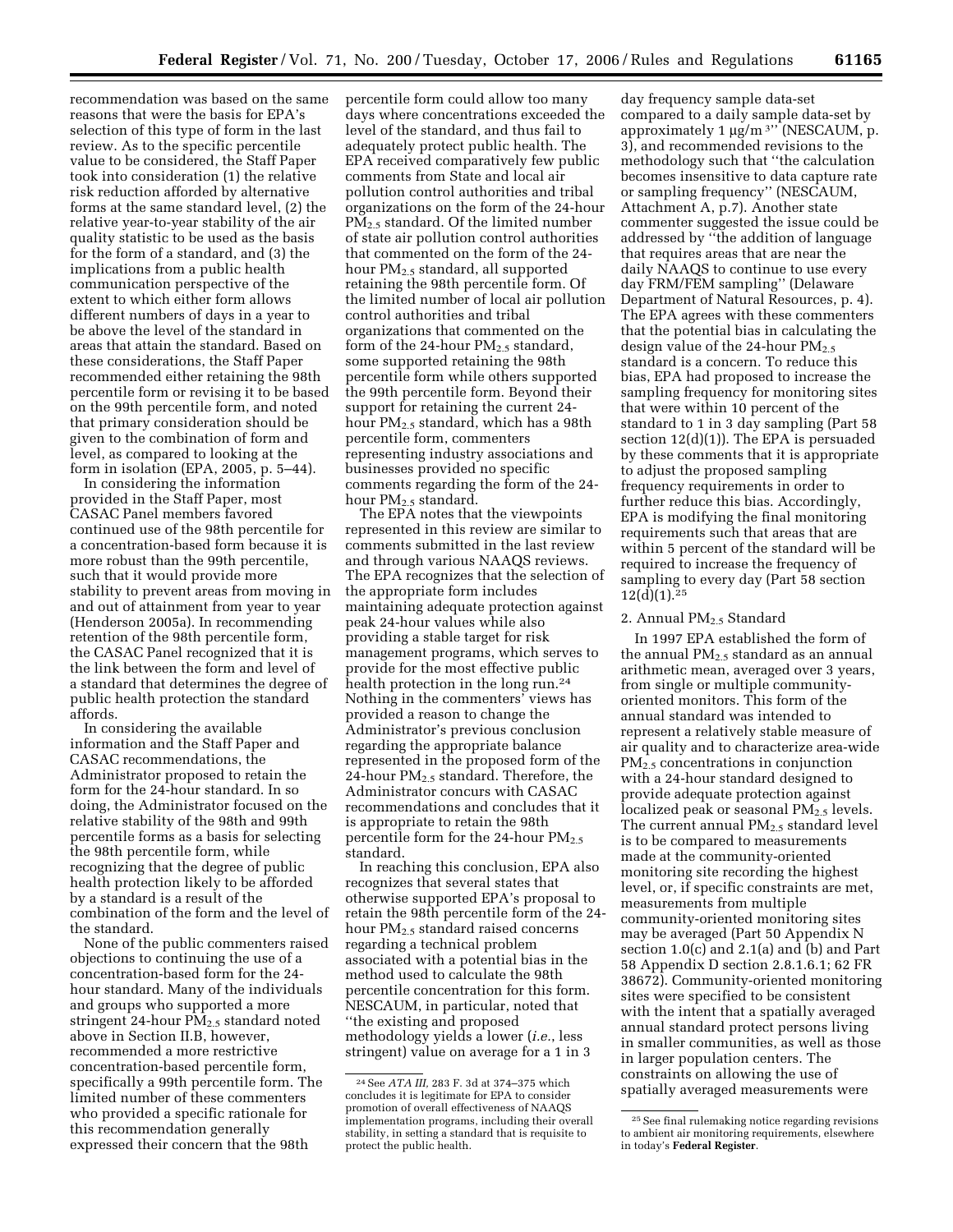intended to limit averaging across poorly correlated or widely disparate air quality values.26 This approach was judged to be consistent with the shortterm epidemiologic studies on which the annual  $PM<sub>2.5</sub>$  standard was primarily based, in which air quality data were generally averaged across multiple monitors in an area or were taken from a single monitor that was selected to represent community-wide exposures, not localized ''hot spots'' (62 FR 38672). These criteria and constraints were intended to ensure that spatial averaging would not result in inequities in the level of protection afforded by the  $PM_{2.5}$ standards (*Id.*).

In this review, there now exists a much larger set of  $PM_{2.5}$  air quality data than was available in the last review. Consideration in the Staff Paper of the spatial variability across urban areas that is revealed by this new data base has raised questions as to whether an annual standard that allows for spatial averaging, within currently specified or alternative constraints, would provide appropriate public health protection. Analyses in the Staff Paper to assess these questions, as discussed below, took into account both aggregate population risk across an entire urban area and the potential for disproportionate impacts on potentially vulnerable subpopulations within an area.

The effect of allowing the use of spatial averaging on aggregate population risk was considered in sensitivity analyses included in the health risk assessment (EPA, 2005, section 4.4.3.2). In particular, this included analyses of several urban areas that compared estimated mortality risks based on calculating compliance with alternative standards (1) using air quality values from the highest community-oriented monitor in an area and (2) using air quality values averaged across all such monitors within the constraints on spatial averaging allowed by the current standard.<sup>27</sup> As expected,

27As discussed in the Staff Paper (EPA, 2005; section 4.2.2), the monitored air quality values were used to determine the design value for the annual standard in each area, as applied to a ''composite'' monitor to reflect area-wide exposures. Changing the basis of the annual standard design value from the concentration at the highest monitor to the average concentration across all monitors changes the amount of reduction in PM<sub>2.5</sub> levels that is needed to just meet the current or alternative annual standards. With averaging, less overall

estimated risks associated with longterm exposures that remain upon just meeting the current annual standard are greater when spatial averaging is used than when the highest monitor is used (i.e., the estimated reductions in risk associated with just attaining the current or alternative annual standards are less when spatial averaging is used), as the use of the highest monitor leads to greater modeled reductions in ambient  $PM_{2.5}$  concentrations.<sup>28</sup>

In considering the potential for disproportionate impacts on potentially vulnerable subpopulations, EPA assessed whether any such groups are more likely than the general population to live in census tracts in which the monitors recording the highest air quality values in an area are located. Data used in this analysis included demographic parameters measured at the census tract level, including education level, income level, and percent minority population. Data from the census tract in each area in which the highest air quality value was monitored were compared to the areawide average value (consistent with the constraints on spatial averaging provided by the current standard) in each area (Schmidt *et al.*, 2005). Recognizing the limitations of such cross-sectional analyses, the Staff Paper observed that the results suggest that the highest concentrations in an area tend to be measured at monitors located in areas where the surrounding population is more likely to have lower education and income levels, and higher percentages of minority populations (EPA, 2005, p. 5–41).29 Noting the intended purposes of the form of the annual standard, as discussed above, the Staff Paper concluded that the existing constraints on spatial averaging may not be adequate to avoid substantially greater exposures in some areas,

29As summarized in section II.A.4 of the proposal, the Criteria Document notes that some epidemiologic study results, most notably the associations between total mortality and long-term PM2.5 exposure in the ACS cohort, have shown larger effect estimates in the cohort subgroup with lower education levels (EPA, 2004a, p. 8–103). The Criteria Document also notes that lower education level can be a marker for lower socioeconomic status that may be related to increased vulnerability to the effects of fine particle exposures, for example, as a result of greater exposure from proximity to sources such as roadways and industry, as well as other factors such as poorer health status and access to health care (EPA,  $2004a$ , section 9.2.4.5).

potentially resulting in disproportionate impacts on these potentially vulnerable subpopulations.

In considering whether more stringent constraints on the use of spatial averaging may be appropriate, the Staff Paper presented results of an analysis of recent air quality data which assessed correlations and differences between monitor pairs in metropolitan areas across the country (Schmidt *et al.*, 2005). For all pairs of  $PM_{2.5}$  monitors, the median correlation coefficient based on annual air quality data is approximately 0.9, which is substantially higher than the current criterion (in Appendix D of Part 58, section 2.8.1.6.1) of a minimum correlation of at least 0.6, which was met by nearly all monitor pairs. The current criterion that differences in mean air quality values between individual monitors and the corresponding multi-site spatial average not exceed 20 percent on an annual basis also was met for most monitor pairs, while the actual annual median and mean differences for all monitor pairs were 5 percent and 8 percent, respectively. This analysis also showed that in some areas with highly seasonal air quality patterns (e.g., due to seasonal wood smoke emissions), substantially lower seasonal correlations and larger seasonal differences can occur relative to those observed on an annual basis. This analysis provided some perspective on the constraints on spatial averaging that were adopted in the last review before data were widely available on spatial distributions of  $PM<sub>2.5</sub>$  air quality levels.

In considering the results of the analyses discussed above, the Staff Paper concluded that it is appropriate to consider either eliminating the provision that allows for spatial averaging from the form of an annual PM2.5 standard or narrowing the constraints on spatial averaging to be based on more restrictive criteria. More specifically, based on the analyses discussed above, the Staff Paper recommended consideration of revised criteria such that the correlation coefficient between monitor pairs to be averaged be at least 0.9, determined on a seasonal basis, and annual mean differences between individual monitors and corresponding spatial averages not exceed 10 percent (EPA, 2005, p. 5– 42).30

<sup>26</sup>The current constraints include the criteria that the correlation coefficient between monitor pairs to be averaged be at least 0.6, and that differences in mean air quality values between monitors to be averaged not exceed 20 percent and that areas in which monitoring results may be averaged should principally be affected by the same major emission source of PM2.5 (Part 58 App. D section 2.8.1.6.1).

reduction in ambient  $PM_{2.5}$  is needed to just meet the standards.

<sup>28</sup>For example, based on analyses conducted in three example urban areas, estimated mortality incidence associated with long-term exposure based on the use of spatial averaging is about 10 to more than 40 percent higher than estimated incidence based on the use of the highest monitor (EPA, 2005, p.5–41).

<sup>30</sup> In CASAC's review of the Second Draft Staff Paper, most of the members of the CASAC Review Panel found the fine particle sections to be ''generally well-written and scientifically wellreasoned'' but, beyond their recommendation that the primary PM2.5 standards should be strengthened, CASAC provided no specific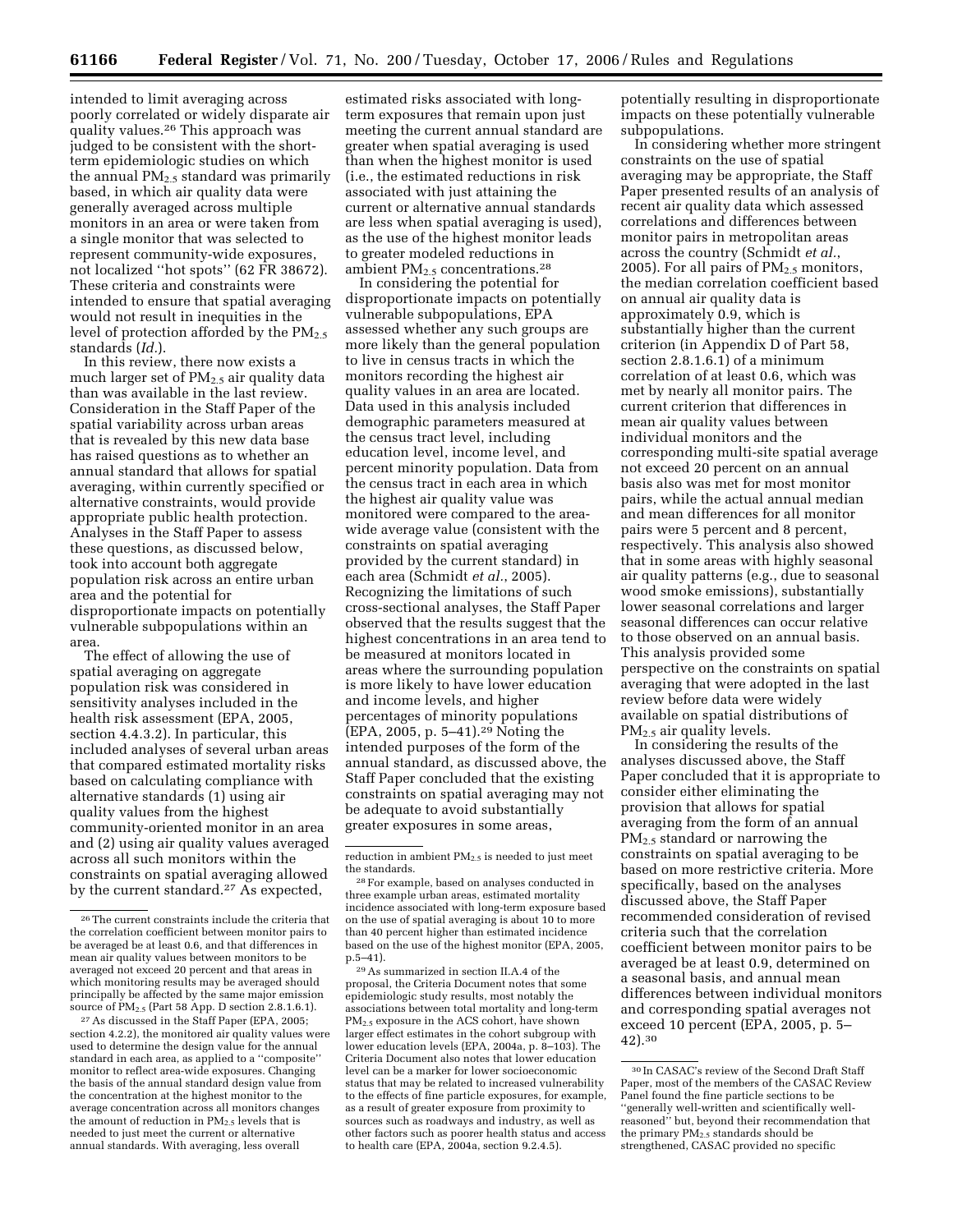In considering the Staff Paper recommendations based on the results of the analyses discussed above, and focusing on a desire to be consistent with the epidemiologic studies on which the PM2.5 health effects are based and concern over the evidence of potential disproportionate impact on potentially vulnerable subpopulations, the Administrator proposed to revise the form of the annual PM<sub>2.5</sub> standard consistent with the Staff Paper recommendation to change two of the criteria for use of spatial averaging such that the correlation coefficient between monitor pairs must be at least 0.9, determined on a seasonal basis, with differences between monitor values not to exceed 10 percent (71 FR 2647). The Administrator also solicited comment on the other Staff Paper-recommended alternative of revising the form of the annual  $PM_{2.5}$  standard to one based on the highest community-oriented monitor in an area, with no allowance for spatial averaging (*Id.* at 2647–48).

Relatively few public comments were received on the form of the annual PM<sub>2.5</sub> standard. Of the commenters noted above in Section II.B who supported a more stringent annual  $PM_{2.5}$  standard, those who commented on the form of the annual  $PM<sub>2.5</sub>$  standard argued that the EPA analyses described above demonstrated that the current form of the standard results in uneven public health protection leading to disproportionate impacts on potentially vulnerable subpopulations, and thus a change in the form of the standard is needed. However, these commenters argued that the proposed modifications to the spatial averaging criteria were not stringent enough and, in order to reduce the possibility of pollution hotspots and disproportionate impacts, especially in areas meeting the annual  $PM_{2,5}$ standard, spatial averaging should be eliminated (American Lung Association *et al*., 2006, pp. 44–47; Schwartz, 2005, p. 2). Of the commenters noted above in Section II.B who supported retaining the current annual PM2.5 standard, those who commented specifically on the form of the standard supported retaining the current spatial averaging criteria. These views are most extensively presented in comments from UARG who argued that changes to the spatial averaging criteria, effectively increasing the stringency of the standard, are not needed as the current standards provide the requisite degree of public health protection (UARG, 2006. pp. 33–36). In addition, one state air pollution control agency supported a more stringent level

for the annual  $\mathrm{PM}_{2.5}$  standard in the range recommended by CASAC but also supported retaining the option for spatial averaging for the form of the standard arguing that ''rarely is one monitor representative of an entire nonattainment area'' especially in the western U.S. (Utah Department of Environmental Quality, 2006, p. 2).

The Administrator emphasizes that the intent of the current spatial averaging criteria, as defined in 1997 based on a limited set of  $PM_{2.5}$  air quality data, was to ensure that spatial averaging would not result in inequities in the level of protection provided by the PM2.5 standards against health effects associated with short- and longterm exposures to  $PM_{2.5}$ . Based on the analyses described above (Schmidt *et al.*, 2005), which are based on the much larger set of air quality data that has become available since the last review, EPA now believes that tighter constraints on spatial averaging are necessary to address concerns over potential disproportionate impacts on the populations that EPA has identified as being potentially vulnerable to PM<sub>2.5</sub>related health effects. The EPA believes that current information and analyses indicate that application of the current form has the clear potential to result in disproportionate impacts on potentially vulnerable subpopulations in some areas. The EPA recognizes that the proposed constraints have the potential to increase the stringency of the annual PM<sub>2.5</sub> standard in some areas in which a State might choose to use spatial averaging. The EPA believes that in such cases this increased stringency is warranted so as to address possible disproportionate impacts on potentially vulnerable populations and more generally to avoid inequities across all population groups. The EPA disagrees with those commenters who support eliminating spatial averaging altogether. The EPA believes that the proposed narrowing of the spatial averaging criteria will adequately address the concerns about disproportionate impact raised by some commenters, as analyzed in the Staff Paper, by substantially reducing the amount of spatial variation in long-term ambient levels that will be allowed to be averaged together in determining compliance with the standard. Therefore, the Administrator concludes that the current form of the standard should be retained with the proposed modifications. The form of the annual PM2.5 standard is retained as an annual arithmetic mean, averaged over 3 years; however, the following two aspects of the spatial averaging criteria are narrowed: (1) The annual mean

concentration at each site shall be within 10 percent of the spatially averaged annual mean, and (2) the daily values for each monitoring site pair shall yield a correlation coefficient of at least 0.9 for each calendar quarter.

#### *F. Level of Primary PM2.5 Standards*

In the last review, having concluded that it was appropriate to establish both 24-hour and annual  $PM<sub>2.5</sub>$  standards, EPA selected a level for each standard that was appropriate for the function to be served by each (62 FR 38674, 38676– 77). As noted above, EPA concluded at that time that the suite of  $PM_{2.5}$ standards could most effectively and efficiently protect public health by treating the annual standard as the generally controlling standard for lowering both short- and long-term PM<sub>2.5</sub> concentrations.<sup>31</sup> In conjunction with such an annual standard, the 24 hour standard was intended to provide protection against days with high peak PM2.5 concentrations, localized ''hotspots,'' and risks arising from seasonal emissions that would not be well controlled by an annual standard.32

In selecting the level for the annual standard in the last review, EPA used an evidence-based approach that considered the evidence from both short- and long-term exposure studies. The risk assessment conducted in the last review, while providing qualitative insights about the distribution of risks, was considered by EPA to be too limited to serve as a quantitative basis for decisions on the standard levels. In accordance with Staff Paper and CASAC views on the relative strengths of the short- and long-term exposure studies, EPA placed greater emphasis on the short-term exposure studies. In so doing, EPA first determined a level for the annual standard based on the shortterm exposure studies, and then considered whether the long-term exposure studies suggested the need for a lower level. While recognizing that health effects could occur over the full range of concentrations observed in the studies, EPA concluded that the

comments regarding the form of the annual standard (Henderson, 2005a, pp. 1–2).

<sup>31</sup> In so doing, EPA noted that an annual standard would focus control programs on annual average PM2.5 concentrations, which would generally control the overall distribution of 24-hour exposure levels, as well as long-term exposure levels, and would also result in fewer and lower 24-hour peak concentrations. Alternatively, a 24-hour standard that focused controls on peak concentrations could also result in lower annual average concentrations. Thus, EPA recognized that either standard could provide some degree of protection from both shortand long-term exposures, with the other standard serving to address situations where the daily peaks and annual averages are not consistently correlated (62 FR 38669).

<sup>32</sup>*See also ATA III,* 283 F.3d at 373 (endorsing this reasoning).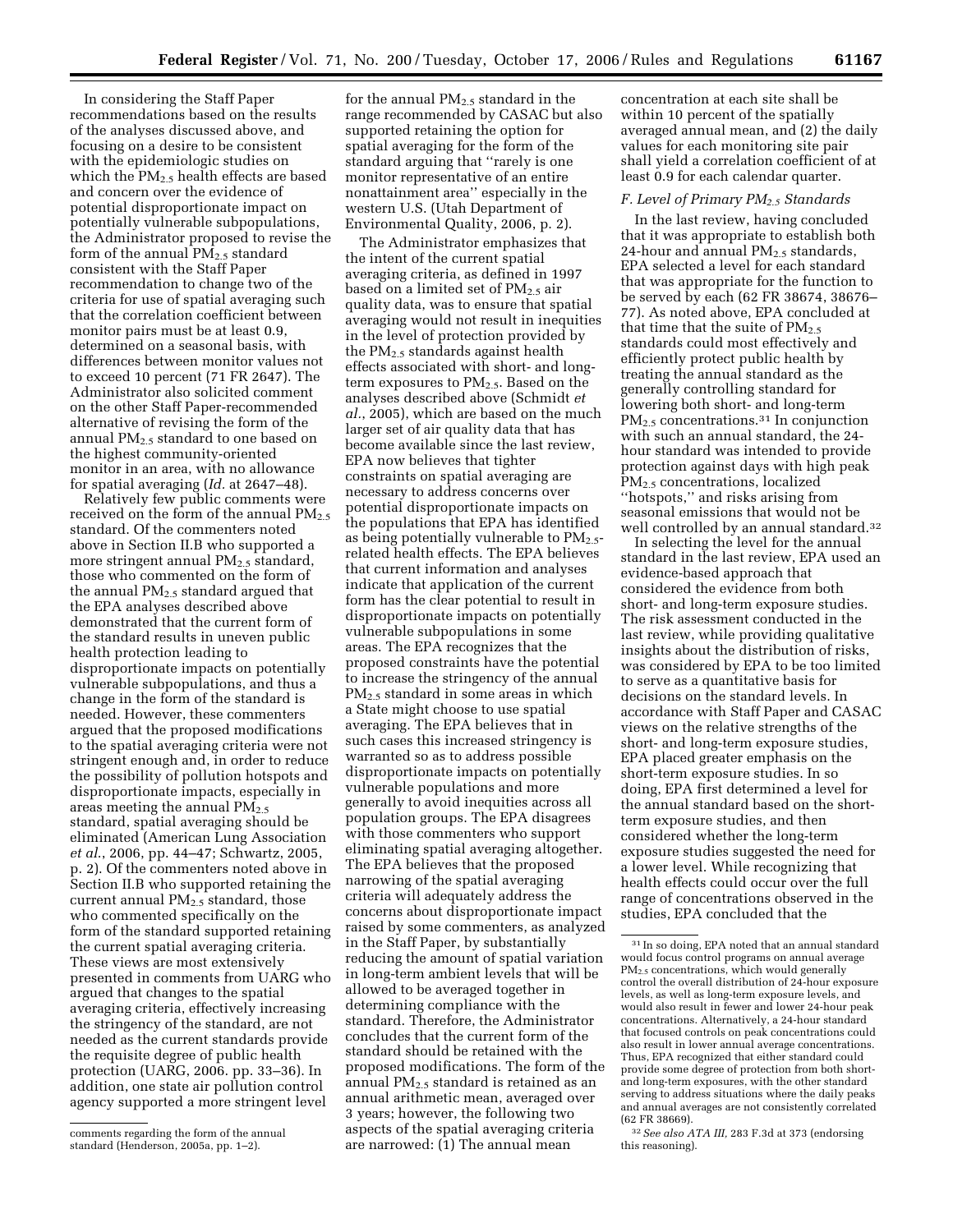strongest evidence for short-term PM<sub>2.5</sub> effects occurs for air quality distributions with long-term concentrations near the long-term (e.g., annual) average in those studies reporting statistically significant health effects. Thus, in the last review, EPA selected a level for the annual standard that was somewhat below the lowest long-term average PM<sub>2.5</sub> concentration in a short-term exposure study that reported statistically significant health effects. Further consideration of the average  $PM_{2.5}$  concentrations across the cities in the key long-term exposure studies available at that time did not provide a basis for establishing a lower annual standard level.

In this review, the approach used in the Staff Paper as a basis for staff recommendations on standard levels built upon and broadened the general approach used by EPA in the last review. This broader approach reflected the more extensive and stronger body of evidence now available on health effects related to both short- and long-term exposure to PM2.5, together with the availability of much more extensive PM2.5 air quality data. This newly available information was used to conduct a more comprehensive risk assessment for PM2.5. As a consequence, the broader approach used in the Staff Paper discussed ways to take into account both evidence-based and quantitative risk-based considerations and placed relatively greater emphasis on evidence from long-term exposure studies than was done in the last review.

Given the extensive body of new evidence based specifically on  $PM_{2.5}$ that is now available, and the resulting broader approach presented in the Staff Paper, the Administrator considered it appropriate to use a somewhat different evidence-based approach from that used in the last review to propose appropriate standard levels. In the Administrator's view, the very large numbers of  $PM_{2.5}$ health effect studies that now make up the available body of evidence provide the most reliable basis for determining the level of the standards. More specifically, EPA's proposal relied on an evidence-based approach that considered the much expanded body of evidence from short-term exposure PM2.5 studies as the principal basis for selecting the level of the 24-hour standard, with such standard aimed at protecting against health effects associated with short-term exposures to PM2.5. Likewise, the stronger and more robust body of evidence from the longterm exposure  $PM_{2.5}$  studies was considered as the principal basis for selecting the level of the annual

standard, with such standard aimed at protecting against health effects associated with long-term exposures to  $PM<sub>2.5</sub>$ 

With respect to the quantitative risk assessment, the Administrator recognized at proposal that it rests on a more extensive body of data and is more comprehensive in scope than the assessment conducted in the last review, but was mindful that significant uncertainties continue to underlie the resulting risk estimates. Such uncertainties generally relate to a lack of clear understanding of a number of important factors, including, for example, the shape of concentrationresponse functions, particularly when, as here, effect thresholds can neither be discerned nor determined not to exist; issues related to selection of appropriate statistical models for the analysis of the epidemiologic data; the role of potentially confounding and modifying factors in the concentration-response relationships; issues related to simulating how  $PM_{2.5}$  air quality distributions will likely change in any given area upon attaining a particular standard, since strategies to reduce emissions are not yet defined; and whether there would be differential reductions in the many components within  $PM_{2.5}$  and, if so, whether this would result in differential reductions in risk. In the case of fine particles, the Administrator recognized that for purposes of developing quantitative risk estimates such uncertainties are likely to amplified by the complexity in the composition of the mix of fine particles generally present in the ambient air. Further, in the Administrator's view, this risk assessment, which is based on studies that do not resolve the issue of a threshold, has important limitations as a basis for standard setting, since if no threshold is assumed the assessment necessarily predicts that ever lower standards result in ever lower risks. This has the effect of masking the increasing uncertainty in the risk estimates that exists as lower levels are considered, even when a range of assumed thresholds is included. As a result, at the time of proposal the Administrator viewed the risk assessment as providing supporting evidence for the conclusion that there is a need to revise the current suite of PM2.5 standards, but he judged that it did not provide an appropriate basis to determine what specific quantitative revisions are appropriate.

#### 1. 24-Hour PM<sub>2.5</sub> Standard

Based on the approach discussed above, the Administrator relied upon evidence from the short-term exposure

PM2.5 studies as the principal basis for selecting the proposed level of the 24 hour standard. In considering these studies as a basis for the level of a 24 hour standard, and having provisionally selected a 98th percentile form for the standard, the Administrator agreed with the focus in the Staff Paper of looking at the 98th percentile values in these studies. In so doing, the Administrator recognized that these studies provide no evidence of clear effect thresholds or lowest-observed-effects levels. Thus, in focusing on 98th percentile values in these studies, the Administrator was seeking to establish a standard level that will require improvements in air quality generally in areas in which the distribution of daily short-term exposure to PM<sub>2.5</sub> can reasonably be expected to be associated with serious health effects. Although future air quality improvement strategies in any particular area are not yet defined, most such strategies are likely to move a broad distribution of PM2.5 air quality values in an area lower, resulting in reductions in risk associated with exposures to PM2.5 levels across a wide range of concentrations.

Based on the information in the Staff Paper and in a supporting staff memorandum,33 the Administrator observed an overall pattern of statistically significant associations reported in studies of short-term exposure to  $PM_{2.5}$  across a wide range of 24-hour average 98th percentile values. More specifically, the Administrator observed a strong predominance of studies with 98th percentile values down to about 39 µg/m3 (in Burnett and Goldberg, 2003) reporting statistically significant associations with mortality, hospital admissions, and respiratory symptoms. For example, within this range of air quality, statistically significant associations were reported for mortality in the combined Six Cities study (and three of four individual cities within that study 34) (Klemm and Mason, 2003), the Canadian 8-City Study (Burnett and Goldberg, 2003), and in studies in Santa Clara County, CA

34Of the four cities in this study that were within this range of air quality, statistically significant results were reported for Boston, St. Louis, and Knoxville, but not for Steubenville.

<sup>33</sup>As discussed in the Staff Paper (EPA, 2005, p. 5–30) and supporting staff memo (Ross and Langstaff, 2005), staff focused on U.S. and Canadian short-term exposure  $PM_{2.5}$  studies that had been reanalyzed as appropriate to address statistical modeling issues and considered the extent to which the reported associations are robust to co-pollutant confounding and alternative modeling approaches and are based on relatively reliable air quality data. Additional air quality data used in this analysis were documented in another staff memo (Ross and Langstaff, 2006) that was placed in the docket during the public comment period.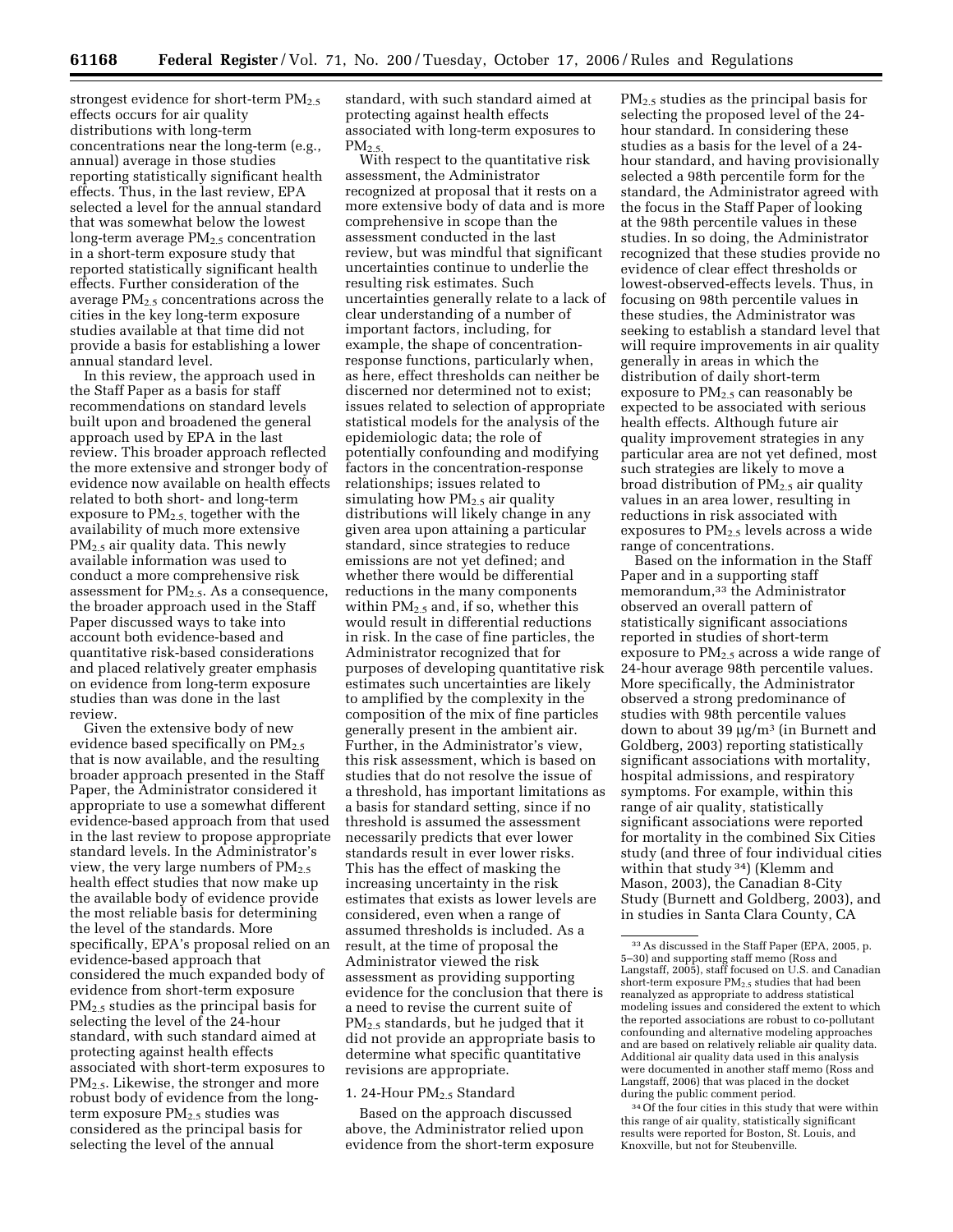(Fairley, 2003) and Philadelphia (Lipfert, 2000); for hospital admissions and emergency department visits in Seattle (Sheppard *et al.*, 2003), Toronto (Burnett *et al.*, 1997; Thurston *et al.*, 1994), Detroit (Ito, 2003, for heart failure 35 and pneumonia, but not for other causes), and Montreal (Delfino *et al.*, 1998,36 for some but not all age groups and years); and for respiratory symptoms in panel studies in a combined Six Cities study (Schwartz *et al.*, 1994, as reanalyzed in Schwartz and Neas, 2000) and in two Pennsylvania cities (Uniontown in Neas *et al.*, 1995; State College in Neas *et al.*, 1996).37 Studies in this air quality range that reported positive but not statistically significant associations include mortality studies in Detroit (Ito, 2003), Pittsburgh (Chock *et al.*, 2000), Steubenville (Klemm and Mason, 2003), and Montreal (Goldberg and Burnett, 2003), and a study of lung function in Philadelphia 38 (Neas *et al.*, 1999).

Within the range of 24-hour average 98th percentile  $PM<sub>2.5</sub>$  concentrations of about 35 to 30  $\mu$ g/m<sup>3</sup>, the Administrator no longer observed this strong predominance of statistically significant results. Rather, within this range, one study reports statistically significant results (Mar *et al.*, 2003), other studies report mixed results in which some associations reported in the study are statistically significant and others are not (Delfino *et al.*, 1997; Peters *et al.*, 2000),39 and other studies report associations that are not statistically significant (Ostro, 2003; 40 two individual cities within Klemm and Mason, 2003). Further, the Administrator concluded that the very limited number of studies in which the 98th percentile values are below this range (Stieb *et al.*, 2000; Peters *et al.*,

38The proposal incorrectly identified this as a statistically significant association.

39For example, Delfino *et al.* (1997) report statistically significant associations between  $PM_{2.5}$ and respiratory emergency department visits for elderly people (>64 years old), but not children (<2 years old), in one part of the study period (summer 1993) but not the other (summer 1992). Peters *et al.*  (2000) report new findings of associations between fine particles and cardiac arrhythmia, but the Criteria Document observes that the strongest associations were reported for a small subset of the study population that had experienced 10 or more defibrillator discharges (EPA, 2004a, p. 8–164).

40The proposal incorrectly identified this as a statistically significant association.

2001) do not provide a basis for reaching conclusions about associations at such levels. Thus, in the Administrator's view, this body of evidence provided confidence that statistically significant associations are occurring down close to this range, and it provided a clear basis for provisionally concluding that this range represents a range of reasonable values for a 24-hour standard level. The Administrator further noted that focusing on the range of 35 to 30  $\mu$ g/m<sup>3</sup> is consistent with the interpretation of the evidence held by most CASAC Panel members as reflected in their recommendation to select a 24-hour PM<sub>2.5</sub> standard level within this range (Henderson, 2005a, p. 7). The Administrator recognized, however, the separate point that most CASAC Panel members favored the range of 35 to 30  $\mu$ g/m<sup>3</sup> for the 24-hour PM<sub>2.5</sub> standard in concert with an annual standard set in the range of 14 to 13  $\mu$ g/m<sup>3</sup> (*Id.*), as discussed in section II.F.2 below.

At proposal, in considering what level would be appropriate for a 24-hour standard, the Administrator was mindful that this choice requires judgment based on an interpretation of the evidence that neither overstates nor understates the strength and limitations of the evidence, or the appropriate inferences to be drawn from the evidence. In the absence of evidence of any clear effects thresholds, EPA may select a specific standard level from within a range of reasonable values. In making this judgment, the Administrator noted that the general uncertainties related to the shape of the concentration-response functions and to the selection of appropriate statistical models affect the likelihood that observed associations are causal down to the lowest concentrations in the studies. Further, and more specifically, the variation in results found in the short-term exposure studies in which the 98th percentile values were below 35 µg/m3 indicated an increase in uncertainty as to whether likely causal associations extend down below this level (71 FR 2649).

In considering the extent to which the quantitative risk assessment should inform EPA's selection of a 24-hour PM2.5 standard, the Administrator recognized that risk estimates based on simulating the attainment of standards set at lower levels within this range will inevitably suggest some additional reductions in risk at each lower standard level considered. However, these quantitative risk estimates largely depend upon assumptions made about the lowest level at which reported associations will likely persist and

remain causal in nature. Thus, the Administrator was hesitant to use such risk estimates as a basis for proposing a specific standard level, particularly one below 35 µg/m3, and instead preferred to base the decision on level directly on the evidence in the studies themselves (71 FR 2649).

Taking the above considerations into account, the Administrator proposed to set the level of the primary 24-hour PM<sub>2.5</sub> standard at  $35 \mu g/m^3$ .<sup>41</sup> In the Administrator's judgment at that time, based on the currently available evidence, a standard set at this level would protect public health with an adequate margin of safety from serious health effects, including premature mortality and hospital admissions for cardiorespiratory causes that are likely causally associated with short-term exposure to  $PM_{2.5}$ . This judgment appropriately considered the requirement for a standard that is neither more nor less stringent than necessary for this purpose and recognized that the CAA does not require that primary standards be set at a zero-risk level, but rather at a level that reduces risk sufficiently so as to protect public health with an adequate margin of safety.

At the time of proposal, the Administrator recognized that sharply divergent views on the appropriate level of this standard had been presented to EPA as part of the NAAQS review process, and solicited comment on a wide range of standard levels and alternative approaches to characterizing and addressing scientific uncertainties. One such alternative view focused very strongly on the uncertainties inherent in the epidemiologic and toxicologic studies and the quantitative risk assessment as the basis for concluding that no change to the current 24-hour  $PM_{2.5}$  standard of 65  $\mu$ g/m<sup>3</sup> was warranted. In sharp contrast, others viewed the epidemiologic evidence and other health studies as strong and robust, and generally placed much weight on the results of the quantitative risk assessment as a basis for concluding that a much stronger policy response is warranted, generally consistent with a standard level at or below 25 µg/m3. As discussed below, the same sharply divergent views were generally repeated in comments on the proposal by the two distinct groups of commenters identified in section II.B.2 above.

In considering comments received on the proposal, the Administrator first notes that CASAC provided additional recommendations concerning the

<sup>&</sup>lt;sup>35</sup>The proposal incorrectly listed this as an association with ischemic heart disease.

<sup>36</sup>The proposal incorrectly included Delfino *et al.*, 1997 here as well as correctly including it in the next lower air quality range.

<sup>&</sup>lt;sup>37</sup> Of the studies within this group that evaluated multi-pollutant associations, as discussed above in section II.A.3, the results reported in Fairley (2003). Sheppard (2003), and Ito (2003) were generally robust to inclusion of gaseous co-pollutants.

<sup>41</sup>As noted above, the proposed form of the 24 hour standard was the same as the current standard.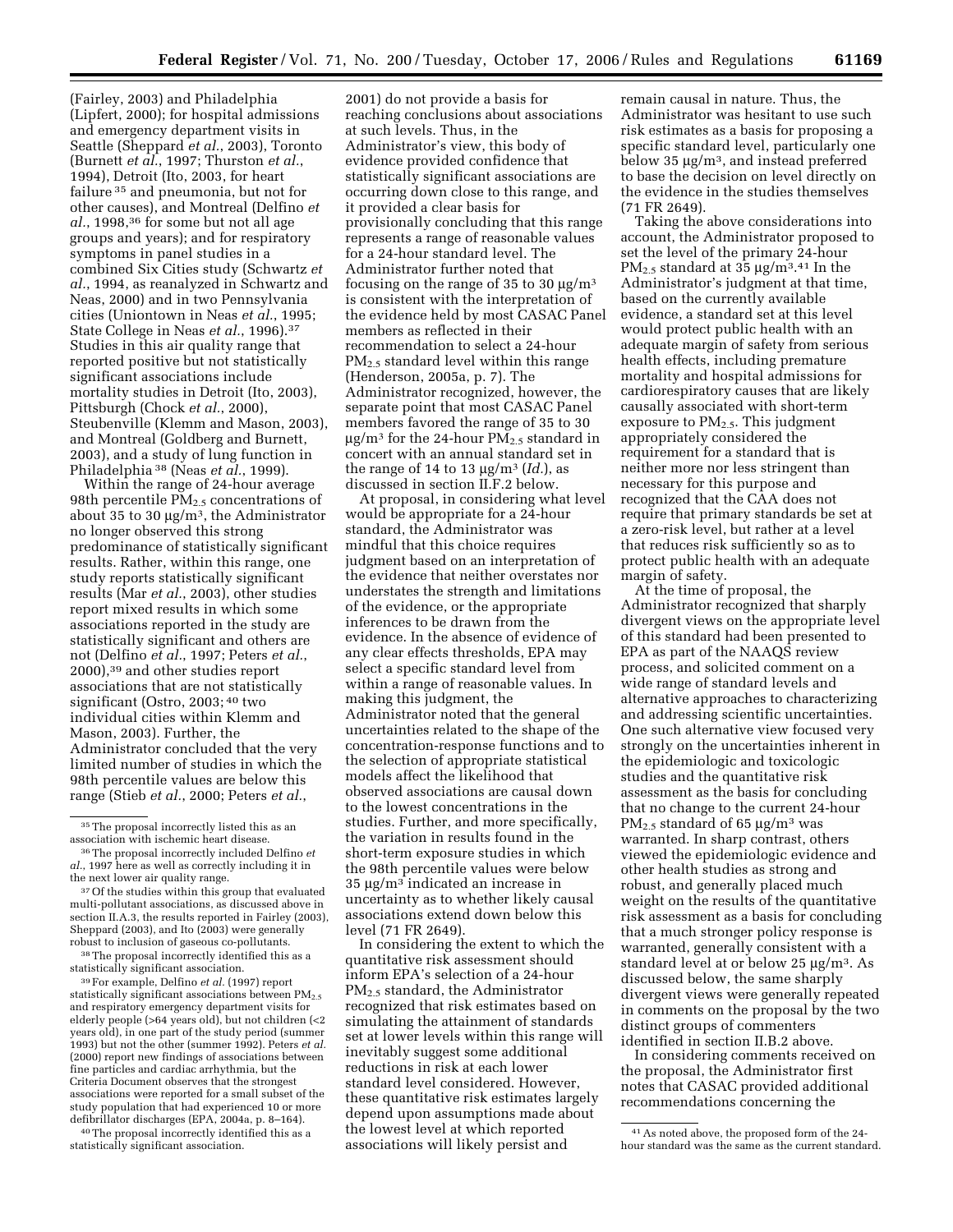proposed PM standards in a letter to the Administrator (Henderson, 2006, p. 2), noting that members of the CASAC PM Panel were generally pleased that the proposed 24-hour  $PM_{2.5}$  primary standard was within the range that had previously been recommended by most members. Further, the Panel recognized that the proposed choice of the high end of the recommended range was a policy judgment. A number of commenters, including many States and Tribes, who supported the proposed level generally placed great weight on the recommendation of CASAC.

Many more commenters expressed disagreement with the proposed level. As noted above, these commenters generally fell into two distinct groups that expressed sharply divergent views on their interpretations of the science (in some cases taking into consideration ''new'' science not included in the Criteria Document), on the appropriate policy response based on the science, and on how the quantitative risk assessment should factor into a decision on the standard level.

In interpreting the available scientific information, including consideration of ''new'' science, and advocating a policy response based on the science, one group of commenters focused strongly on the uncertainties they saw in the scientific evidence as a basis for concluding that no change to the current level of the 24-hour  $PM_{2.5}$  standard was warranted. This group included virtually all commenters representing industry associations and businesses. In commenting on the proposed level, these commenters most generally relied on the same arguments presented above in section II.B.2 as to why they believed it was inappropriate for EPA to make any revisions to the suite of primary PM<sub>2.5</sub> standards. That is, they asserted that the health effects of concern associated with short-term exposure to PM2.5 have not changed significantly since 1997; that the uncertainties in the underlying time-series epidemiologic studies are as great or greater than in 1997; that the estimated risk upon attainment of the current PM<sub>2.5</sub> standards is lower now than it was when the  $PM_{2.5}$  standards were set in 1997; and that ''new'' science not included in the Criteria Document continues to increase uncertainty about possible health risks associated with exposure to  $PM_{2.5}$ . These general comments are addressed above in section II.B.2.

In more specific comments, UARG and other commenters in this group called into question EPA's rationale for the proposed level of  $35 \mu g/m^3$ . In so doing, these commenters primarily

relied on an examination of this rationale included in an attachment to UARG's comments as the basis for concluding that the available studies do not support EPA's view of the overall pattern of statistically significant associations in studies of short-term exposure to  $PM_{2,5}$  across a wide range of 98th percentile  $PM_{2.5}$  values. This examination of such studies concluded that there is no consistent pattern of associations at levels up to (and above) the 65 µg/m3 98th percentile level of the current standard. This examination was based on an individual consultant's ranking of a set of short-term exposure studies by what is characterized as the ''overall significance'' of each study's results. A number of studies were included in this examination that EPA did not include in looking at the pattern of associations.

In considering the approach used in this examination, EPA concludes that the categorical rankings were inappropriately defined in a very restrictive way that overly emphasized certain studies based on selection criteria that favored multi-pollutant models and alternative model specifications, which had the effect of dismissing statistically significant results in some studies. This conclusion reflects EPA's consideration of these issues as presented above in section II.B.2. As noted there, EPA believes in the importance of a comprehensive evaluation that considers and weighs a variety of evidence, including biological plausibility of associations between the various pollutants and health outcomes, and focuses on the stability of the size of the effect estimates in time-series studies using both single- and multipollutant models, rather than just looking at statistical significance in a large number of alternative models and using it simplistically to delineate between real and suspect associations. In addition, the examination included several studies that, for a variety of reasons, EPA does not believe are appropriate for such an analysis. The inclusion of such studies, many of which had low statistical power, served to dilute the pattern of associations seen in studies considered by EPA as providing a more appropriate basis for this type of examination.

Further, even if this examination were to be accepted at face value, it still would support a distinction between the patterns of associations above and below the proposed level, in that over half of the cited studies with 98th percentile values above 35 µg/m3 were characterized as being of overall or mixed significance, and more than half of the cited studies with 98th percentile

values below 35 µg/m<sup>3</sup> were characterized as having no overall significant association. After fully considering this examination of patterns of study results, the Administrator believes that the observations of patterns of study results presented earlier in this section remain valid.42

The other group of commenters, including many medical groups, numerous physicians and academic researchers, many public health organizations, some States, and a large number of individual commenters, viewed the epidemiologic evidence and other health studies as strong and robust and expressed the belief that a much stronger policy response is warranted, generally consistent with a standard level at or below 25 µg/m3. Some of these commenters generally expressed the view that the level of the standard should be set below the lowest level observed in any of the studies that report any statistically significant association. Some also expressed the view that important uncertainties inherently present in the evidence warrant a highly precautionary policy response, particularly in view of the serious nature of the health effects at issue, and should be addressed by selecting a standard level that incorporates a large margin of safety.

More specifically, American Lung Association *et al.* and other commenters noted three studies included in the Criteria Document with 98th percentile values below  $35 \mu g/m^3$ , including a mortality study in Phoenix (Mar *et al.*, 2000; reanalyzed in Mar *et al.*, 2003) with a 98th percentile value of 32 µg/ m3, a study of emergency department visits in Montreal (Delfino *et al.*, 1997) with a 98th percentile value of 31  $\mu$ g/ m3, and a study of increase in myocardial infarction in Boston (Peters *et al.*, 2001) with a 98th percentile value of 28 µg/m3. Further, these commenters expressed the view that EPA's proposed approach to selecting a level of the 24 hour  $PM_{2.5}$  standard is fundamentally flawed because it ''relies unreasonably on point estimates of statistical significance at various concentrations, rather than on trends, and because it completely fails to consider issues of statistical power'' (American Lung Association *et al.*, p. 57). In addition, these commenters found EPA's justification for the proposed level to be ''simply irrational'' in that it ''essentially fabricates uncertainty'' as a basis for avoiding setting a standard that

<sup>42</sup>The EPA's consideration of this examination is discussed more fully in the Response to Comments document.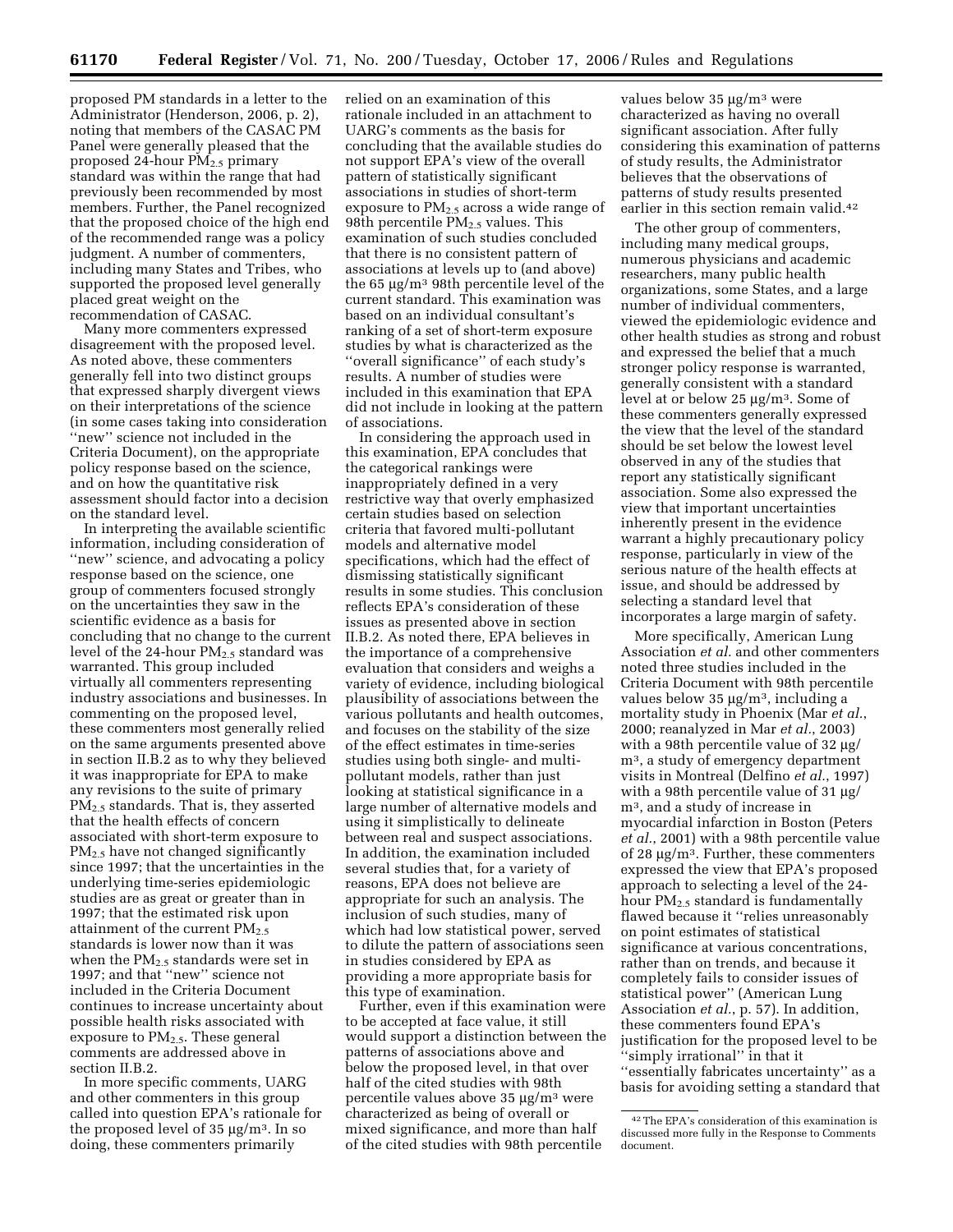the evidence ''clearly indicates is necessary'' (*Id.*).

In considering these comments, the Administrator first notes that he generally agrees with CASAC's view that selecting a level within the range of 30 to 35  $\mu$ g/m<sup>3</sup> is a public health policy judgment and that the science does not dictate the selection of any specific level within this range. The Administrator also believes that this policy judgment should take into consideration the important uncertainties that remain in issues that are central to interpreting these types of time-series epidemiologic studies. While the Administrator believes that progress has been made since the last review in addressing key uncertainties, as discussed above in section II.B.2, EPA and the scientific community, including CASAC and the National Research Council (NRC), recognize that important uncertainties remain that warrant further research (*e.g.*, see NRC, 2004). Thus, the Administrator does not agree that the Agency is ''fabricating'' uncertainties that do not exist. More specifically, in considering the studies cited in these comments as a basis for a standard level below 35 µg/m3, the Administrator continues to believe that it is necessary to consider not only the results of these studies and the inherent uncertainties in such studies, but also the pattern of results from other studies with similar air quality values. In so doing, EPA notes that the statistically significant results in Peters *et al.* (2001) were uniquely associated with 1 to 2 hour lag times, but not with 24-hour average PM<sub>2.5</sub> concentrations, such that it would provide a very tenuous basis for the level of a 24-hour average national standard. While the studies in Phoenix and Montreal do provide some evidence of statistically significant associations within the range of 30 to 35  $\mu$ g/m<sup>3</sup>, several other studies within this range of air quality that generally have somewhat greater statistical power and narrower confidence ranges do not provide such evidence. In making the public health policy judgment inherent in selecting a standard level, the Administrator believes that it is necessary to weigh the evidence and related uncertainties against the requirement that the standard is to be neither more nor less stringent than necessary to protect public health with an adequate margin of safety. See *NRDC*  v. *EPA*, 902 F. 2d 962, 971 (D.C. Cir. 1990) (in considering level of a NAAQS, EPA is required to take into account all of the relevant studies in the record and rationally determine what weight to give each study); *API* v. *Costle*, 665 F. 2d

1176, 1187 (DC Cir. 1981) (same). In so doing, the Administrator does not agree that this evidence presented by American Lung Association *et al.*  warrants a level below 35 µg/m<sup>3</sup>.

These commenters also identified several ''new'' studies in support of their arguments for a lower level. As noted above, as in past NAAQS reviews, EPA is basing the final decisions in this review on the studies and related information included in the PM air quality criteria that have undergone CASAC and public review, and will consider the newly published studies for purposes of decision making in the next PM NAAQS review. Nonetheless, in provisionally evaluating commenters' arguments (see Response to Comments document), EPA notes that its provisional assessment of ''new'' science found that such studies did not materially change the conclusions in the Criteria Document.

With regard to the other studies, EPA notes that neither the Vancouver nor the Atlanta studies found statistically significant associations with  $PM<sub>2.5</sub>$ , and that the Atlanta and California studies were conducted in areas with 98th percentile PM2.5 values well above the proposed level. Thus, EPA concludes that, taken at face value, these studies would provide no basis for the commenters' claim that they would require a lower standard level than one based on the science included in the Criteria Document.

With regard to considering how the quantitative risk assessment should factor into a decision on the standard level, EPA notes that both groups of commenters generally consider the risk assessment in their comments on the standard level, but they reach diametrically opposed conclusions as to what standard level is supported by the assessment. The general views of both groups on the implications of the risk assessment are presented above in section II.B.2, with one group arguing that it supports a decision not to revise either of the current  $PM_{2.5}$  standards, and the other group arguing that it supports a decision to revise both  $PM_{2.5}$ standards. More specifically, some of the medical/environmental health commenters consider the magnitude of risk estimated to remain upon meeting the proposed 24-hour standard as a strong reason to select a lower level. These commenters generally assert that the risks are likely even higher than EPA's primary estimates, in part because EPA incorporated a surrogate threshold of 10  $\mu$ g/m<sup>3</sup> even though there is no clear evidence of a threshold in the relevant time-series studies. On the other hand, the industry/business

commenters generally assert that the risks are likely lower than EPA's primary estimates, in part because EPA did not base its primary estimates on an assessment that included all statistical model results presented in the studies. Having considered comments based on the quantitative risk assessment from both groups of commenters, the Administrator finds no basis to change the position on the risk assessment that was taken at the time of proposal. That is, as discussed above, while the Administrator recognizes that the risk assessment rests on a more extensive body of data and is more comprehensive in scope than the assessment conducted in the last review, he is mindful that significant uncertainties continue to underlie the resulting quantitative risk estimates. Further, in the Administrator's view, as noted above in this section, this risk assessment, which is based on studies that do not resolve the issue of a threshold, has important limitations as a basis for standard setting in this review, since if no threshold is assumed the assessment necessarily predicts that ever lower standards result in ever lower risks. This has the effect of masking the increasing uncertainty that exists as lower levels are considered, even when a range of assumed thresholds are considered. As a result, the Administrator judges that the quantitative risk assessment does not provide an appropriate basis for selecting the level of the 24-hour  $PM_{2.5}$ standard.

After carefully taking the above comments and considerations into account, the Administrator has decided to set the level of the primary 24-hour  $PM_{2.5}$  standard at 35  $\mu$ g/m<sup>3</sup>. In the Administrator's judgment, based on the currently available evidence, a standard set at this level will protect public health with an adequate margin of safety from serious health effects including premature mortality and hospital admissions for cardiorespiratory causes that are likely causally associated with short-term exposure to  $PM_{2.5}$ . A standard set at a higher level would not likely result in improvements in air quality in areas across the country in which short-term exposure to  $PM_{2.5}$  can reasonably be expected to be associated with serious health effects. A standard set at a lower level would only result in significant further public health protection if, in fact, there is a continuum of health risks down to the lower end of the ranges of air quality observed in the key epidemiologic studies and if the reported associations are, in fact, causally related to  $PM<sub>2.5</sub>$  at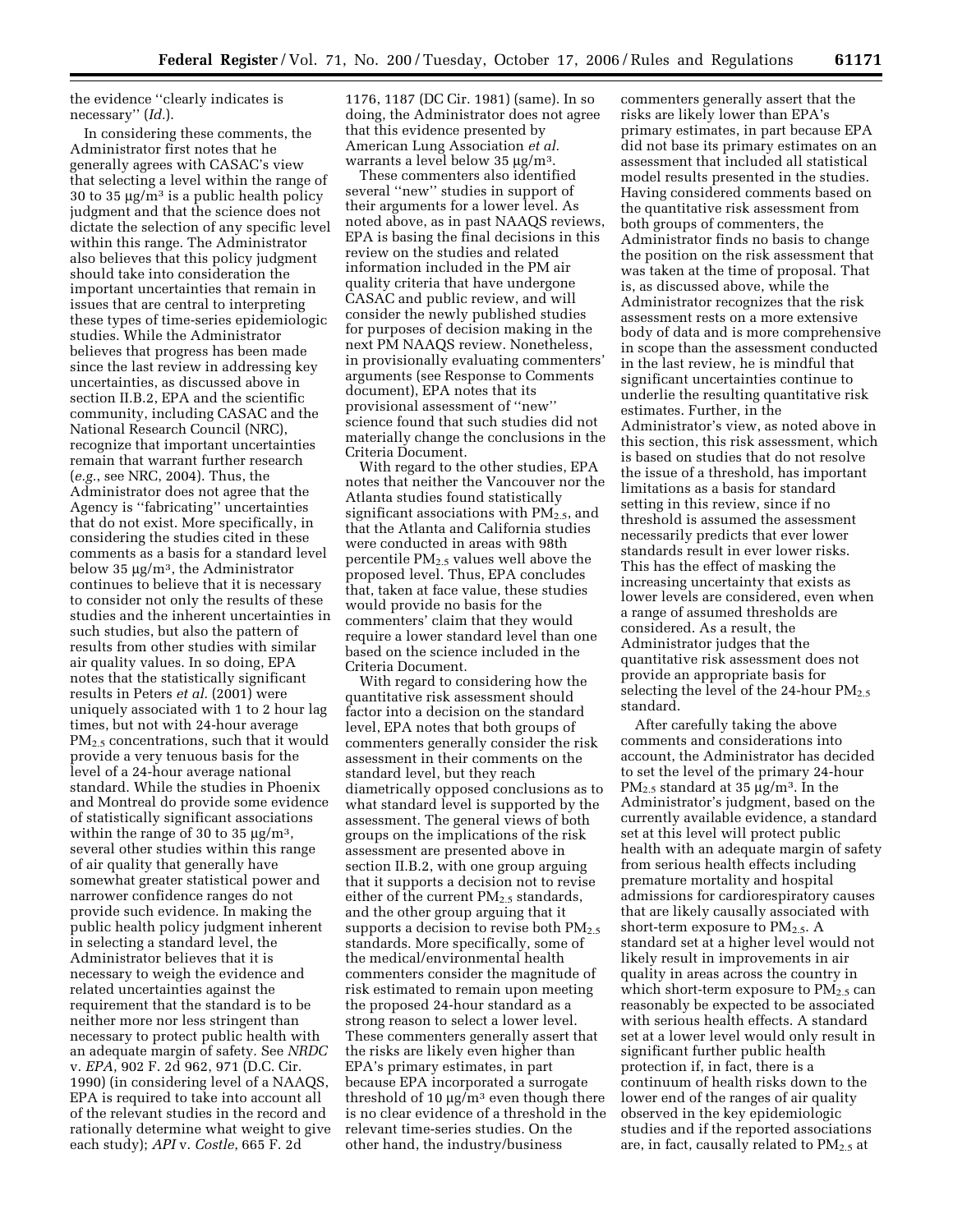those lower levels. Based on the pattern of results observed in the available evidence, the Administrator is not prepared to make those assumptions. Taking into account the uncertainties that remain in interpreting the available epidemiologic studies, the likelihood of obtaining benefits to public health decreases at lower levels while the likelihood of requiring reductions in ambient concentrations that go beyond those that are needed to reduce risks to public health increases. On balance, the Administrator does not believe that a lower standard is necessary to provide the requisite degree of public health protection. This judgment by the Administrator appropriately considers the requirement for a standard that is neither more nor less stringent than necessary for this purpose and recognizes that the CAA does not require that primary standards be set at a zero-risk level, but rather at a level that reduces risk sufficiently so as to protect public health with an adequate margin of safety.

# 2. Annual PM2.5 Standard

Based on the approach discussed above at the beginning of section II.F, at the time of proposal the Administrator relied upon evidence from the long-term exposure PM2.5 studies as the principal basis for selecting the proposed level of the annual standard. In considering these studies as a basis for the level of an annual standard, the Administrator agreed with the evidence-based focus in the Staff Paper of looking at the longterm mean  $PM<sub>2.5</sub>$  concentrations across the cities included in such long-term studies. In so doing, the Administrator recognized that these studies, like the short-term exposure studies, provide no evidence of clear effect thresholds or lowest-observed-effects levels. Thus, in focusing on the cross-city long-term mean concentrations in these studies, the Administrator was seeking to establish a standard level that will require improvements in air quality in areas in which long-term exposure to PM<sub>2.5</sub> can reasonably be expected to be associated with serious health effects.

Based on the characterization and assessment of the long-term PM2.5 exposure studies presented in the Criteria Document and Staff Paper, in the proposal the Administrator recognized the importance of the validation efforts and reanalyses that have been done since the last review of the original Six Cities and ACS mortality studies. These new assessments provide evidence of generally robust associations and provide a basis for greater confidence in the reported associations than in the last

review, for example, in the extent to which they have made progress in understanding the importance of issues related to co-pollutant confounding and the specification of statistical models. Consistent with the information available in the last review, these two key long-term exposure mortality studies reported long-term mean  $PM_{2.5}$ concentrations across all the cities included in the studies of 18 and 21 µg/ m3, respectively. The Administrator also particularly recognized the importance of the extended ACS mortality study, published since the last review, which provides new evidence of mortality related to lung cancer and further substantiates the statistically significant associations with cardiorespiratoryrelated mortality observed in the original studies.43 The Administrator noted that the statistically significant associations reported in the extended ACS study, in a large number of cities across the U.S., provide evidence of effects at a lower long-term mean PM<sub>2.5</sub> concentration (17.7  $\mu$ g/m<sup>3</sup>) than had been observed in the original study, although the relative risk estimates are somewhat smaller in magnitude than those reported in the original study. The assessment in the Criteria Document of these mortality studies, taking into account study design, the strength of the study (in terms of statistical significance and precision of result), and the robustness of results, concluded that it would be appropriate to give the greatest weight to the reanalyses of the Six Cities and ACS studies, and in particular to the results of the extended ACS study (EPA, 2004a, p. 9–33) in weighing the evidence of mortality effects associated with long-term exposure to PM2.5. Consistent with that assessment, the Administrator placed greatest weight on these studies as a basis for selecting the proposed level of the annual  $PM<sub>2.5</sub>$  standard.

In addition to these mortality studies, the Administrator also recognized the availability of relevant morbidity studies providing evidence of respiratory morbidity, including decreased lung function growth, in children with long-term exposure to  $PM<sub>2</sub>$ , Studies conducted in the U.S. and Canada include the 24-Cities study considered in the last review and more recent studies of cohorts of children in southern California, in which the longterm mean  $PM_{2.5}$  concentrations in all the cities included in the studies are

approximately 14.5 and 15  $\mu$ g/m<sup>3</sup>, respectively. As discussed in section II.A. of the proposal (71 FR at 2632), in the 24 Cities study, statistically significant associations were reported between long-term fine particle exposures and lung function measures at a single point in time, whereas positive but generally not statistically significant associations were reported with prevalence of several respiratory conditions. As interpreted in the last review, the results from the 24-Cities study are uncertain as to the extent to which the association extends below a long-term mean PM<sub>2.5</sub> concentration of approximately  $15 \mu g/m^3$ . The more recent Southern California children's cohort study provides evidence of important respiratory morbidity effects in children, including evidence for a new measure of morbidity, decreased growth in lung function. Reports from this study suggest that long-term  $PM_{2.5}$ exposure is associated with decreases in lung function growth, as measured over a four-year follow-up period, although statistically significant associations are not consistently reported. The Administrator recognized that these are important new findings, indicating that long-term  $PM_{2.5}$  exposure may be associated with respiratory morbidity in children. However, the Administrator also observed that this is the only study reporting decreased lung function growth, conducted in just one area of the country, such that further study of this health endpoint in other areas of the country would be needed to increase confidence in the reported associations. Thus, the Administrator provisionally concluded that this study provides an uncertain basis for establishing the level of a national standard (*Id.* at 2651).

The Administrator generally agreed that, as discussed in the Staff Paper (EPA, 2005, p. 5–22), it was appropriate to consider a level for an annual  $PM_{2.5}$ standard that is below the averages of the long-term  $PM<sub>2.5</sub>$  concentrations across the cities in the key long-term exposure mortality studies, recognizing that the evidence of an association in any such study is strongest at and around the long-term average where the data in the study are most concentrated. The Administrator was mindful that considering what standard is requisite to protect public health with an adequate margin of safety requires public health policy judgments that neither overstate nor understate the strength and limitations of the evidence or the appropriate inferences to be drawn from the evidence. The Administrator provisionally concluded that these key mortality studies, together

<sup>43</sup> In the extended ACS study, significant lung cancer associations were found for those with high school education or less, but not for those with better than a high school education. When data are combined for all education levels, a significant association is found.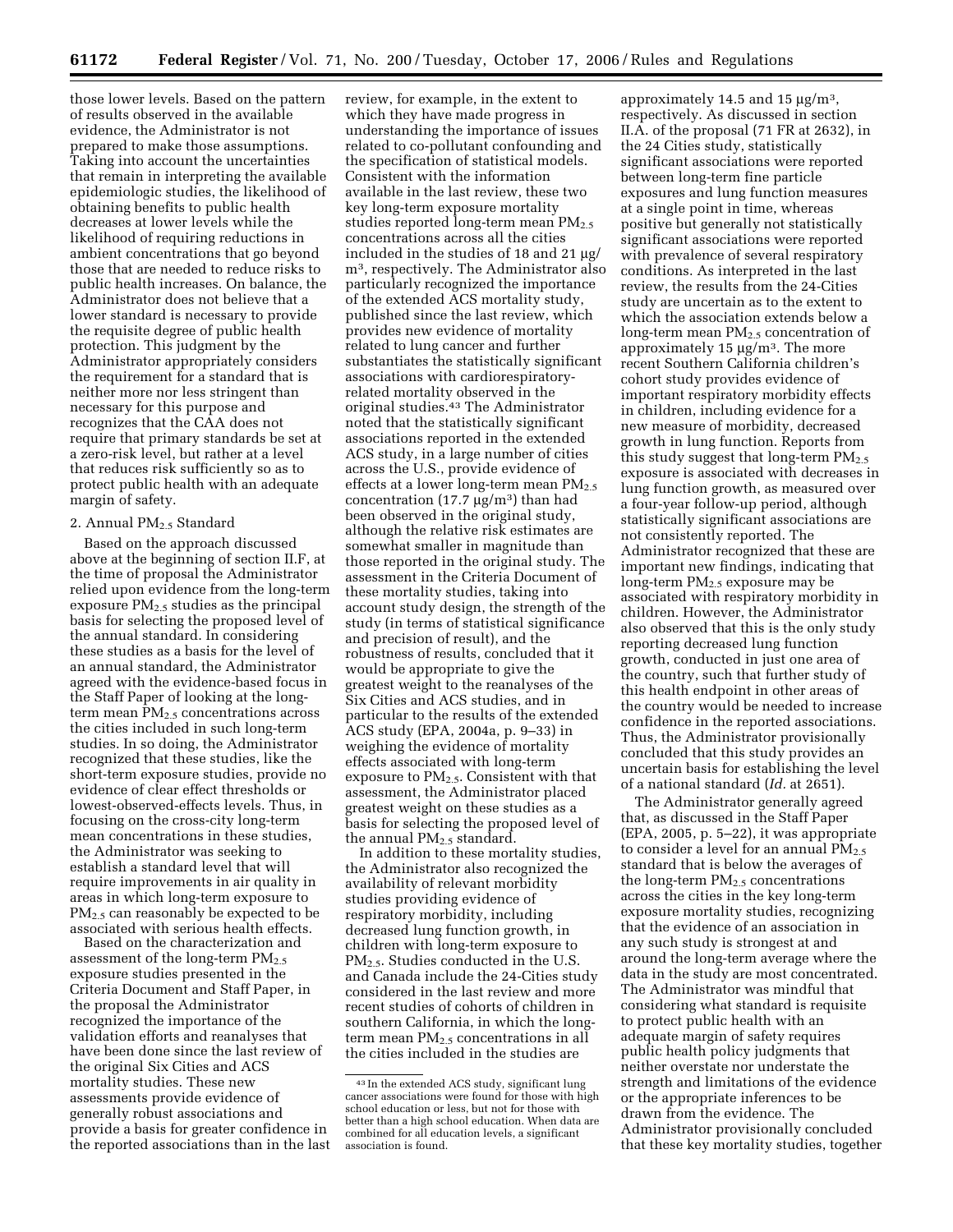with the morbidity studies, provide a basis for considering a standard level no higher than 15  $\mu$ g/m<sup>3</sup>. This level is somewhat below the long-term mean concentrations in the key mortality studies and consistent with the interpretation of the evidence from the morbidity studies discussed above. Further, in the Administrator's provisional view, these studies did not provide an appropriate basis for selecting a level lower than the current standard of 15 µg/m<sup>3</sup>.

In considering the extent to which the quantitative risk assessment can help to inform these judgments with regard to the annual  $PM_{2.5}$  standard, the Administrator again recognized that risk estimates based on simulating the attainment of standards set at lower levels, as expected, continue to suggest some additional reductions in risk at the lower standard levels considered in the assessment, and that these estimates largely depend upon assumptions made about the lowest level at which reported associations will likely persist and remain causal in nature. Thus, the Administrator was again hesitant to use such risk estimates as a basis for proposing a lower annual standard level than 15  $\mu$ g/m<sup>3</sup>, the level that is based directly on the evidence in the studies themselves, as discussed above.

Taking the above considerations into account, the Administrator proposed to retain the level of the primary annual  $PM_{2.5}$  standard at 15  $\mu$ g/m<sup>3</sup>. In the Administrator's judgment at that time, based on the currently available evidence, a standard set at this level would be requisite to protect public health with an adequate margin of safety from serious health effects, including premature mortality and respiratory morbidity that are likely causally associated with long-term exposure to PM2.5. This judgment by the Administrator appropriately considered the requirement for a standard that is neither more nor less stringent than necessary for this purpose and recognized that the CAA does not require that primary standards be set at a zero-risk level, but rather at a level that reduces risk sufficiently so as to protect public health with an adequate margin of safety.

At the time of proposal, the Administrator recognized that the CASAC Panel did not endorse retaining the annual standard at the current level of 15 µg/m3 (Henderson, 2005a, p. 7). In weighing the recommendation of the CASAC Panel, the Administrator carefully considered CASAC's stated rationale. In discussing its recommendation (Henderson, 2005a), the CASAC Panel first noted that

changes to either the annual or 24-hour PM<sub>2.5</sub> standard, or both, could be recommended. The Panel then gave three reasons for placing more emphasis on lowering the 24-hour standard than the annual standard: (1) The vast majority of studies indicating effects of short-term  $PM_{2,5}$  exposure were carried out in settings in which  $PM_{2.5}$ concentrations were largely below the current 24-hour standard level of 65 µg/ m3; (2) the amount of evidence on shortterm exposure effects, at least as reflected by the number of reported studies, is greater than for long-term exposure effects; and (3) toxicologic findings are largely related to the effects of short-term, rather than long-term, exposures. In not endorsing the option presented in the Staff Paper of retaining the level of the current annual standard in conjunction with lowering the 24 hour standard, the CASAC Panel observed that some cities have relatively high annual PM<sub>2.5</sub> concentrations without much day-to-day variation and that such cities would only rarely exceed a 24-hour standard, even if it were set at a level below the current standard. In such a city, attaining a 24 hour standard would likely have minimal if any effect on the long-term mean PM2.5 concentration and consequently would be less likely to reduce health effects associated with long-term exposures. These observations indicate the desirability of lowering the level of the annual  $PM_{2.5}$  standard as well as that of the 24-hour standard, so as to ensure that revisions to the standards achieve appropriate reductions in long-term exposures. Based on these considerations and taking into account the results of the risk assessment, most CASAC Panel members favored setting an annual standard in the range of 14 to 13  $\mu$ g/m<sup>3</sup>, along with lowering the 24-hour standard (Henderson, 2005a, p. 7).

In considering these views, the Administrator noted that the appropriateness of setting an annual standard that would lower annual  $PM_{2.5}$ concentrations in cities across the country depends upon a policy judgment as to what annual level is required to protect public health with an adequate margin of safety from longterm exposures to  $PM_{2.5}$  in light of the available evidence. In considering the evidence of effects associated with longterm PM2.5 exposure as a basis for selecting an adequately health protective annual standard, as discussed above, the Administrator provisionally concluded that the evidence did not provide a basis for requiring annual levels below 15  $\mu$ g/m<sup>3</sup>. Thus, the

Administrator agreed conceptually with the CASAC Panel that any particular 24 hour standard may not result in reductions in the level of long-term exposures to PM2.5 in all areas with relatively higher than typical annual PM<sub>2.5</sub> concentrations and lower than typical ratios of peak-to-mean values (71 FR 2652). Further, the Administrator agreed that this general advice supported relying on the annual standard, and not the 24-hour standard, to achieve the appropriate level of protection from long-term exposures to PM2.5. However, the Administrator did not believe that this advice necessarily translated into a reason for setting the annual  $PM_{2.5}$  standard at a level below the current level of  $15 \mu g/m^3$ . As discussed above, the Administrator believed that the principal basis for selecting the appropriate level of an annual standard should be the evidence provided by the long-term studies, in conjunction with judgments concerning whether and over what range of concentrations the reported associations are likely causal, without reliance on the risk assessment, and that this evidence reasonably supported retaining the current level of the annual standard (*Id.*).

Reflecting the great importance that EPA places on the advice of CASAC, the Administrator solicited broad public comment on the range of 15 down to 13  $\mu$ g/m<sup>3</sup> the low end of the range recommended by CASAC for the level of the annual  $PM_{2.5}$  standard, and on the reasoning that formed the basis for that recommendation. The Administrator recognized that a decision to select a standard in this range below 15  $\mu$ g/m<sup>3</sup> would place greater weight on the strength of the associations reported in the key epidemiologic mortality and morbidity long-term exposure studies down to the lower part of the range of PM2.5 concentrations observed across all the cities included in these studies. Such a standard could also reflect greater reliance on the results of the quantitative risk assessment that suggested increased reductions in risk associated with meeting an annual standard at such lower levels (*Id.*).

At the time of proposal, the Administrator also recognized that sharply divergent views on the appropriate level of this standard had been presented to EPA as part of the NAAQS review process, and solicited comments on a wider range of levels, down to  $12 \mu g/m^3$  on alternative views of the appropriate interpretation of the epidemiologic evidence and related uncertainties, and on relevant research that would improve our understanding of key issues and analytic approaches to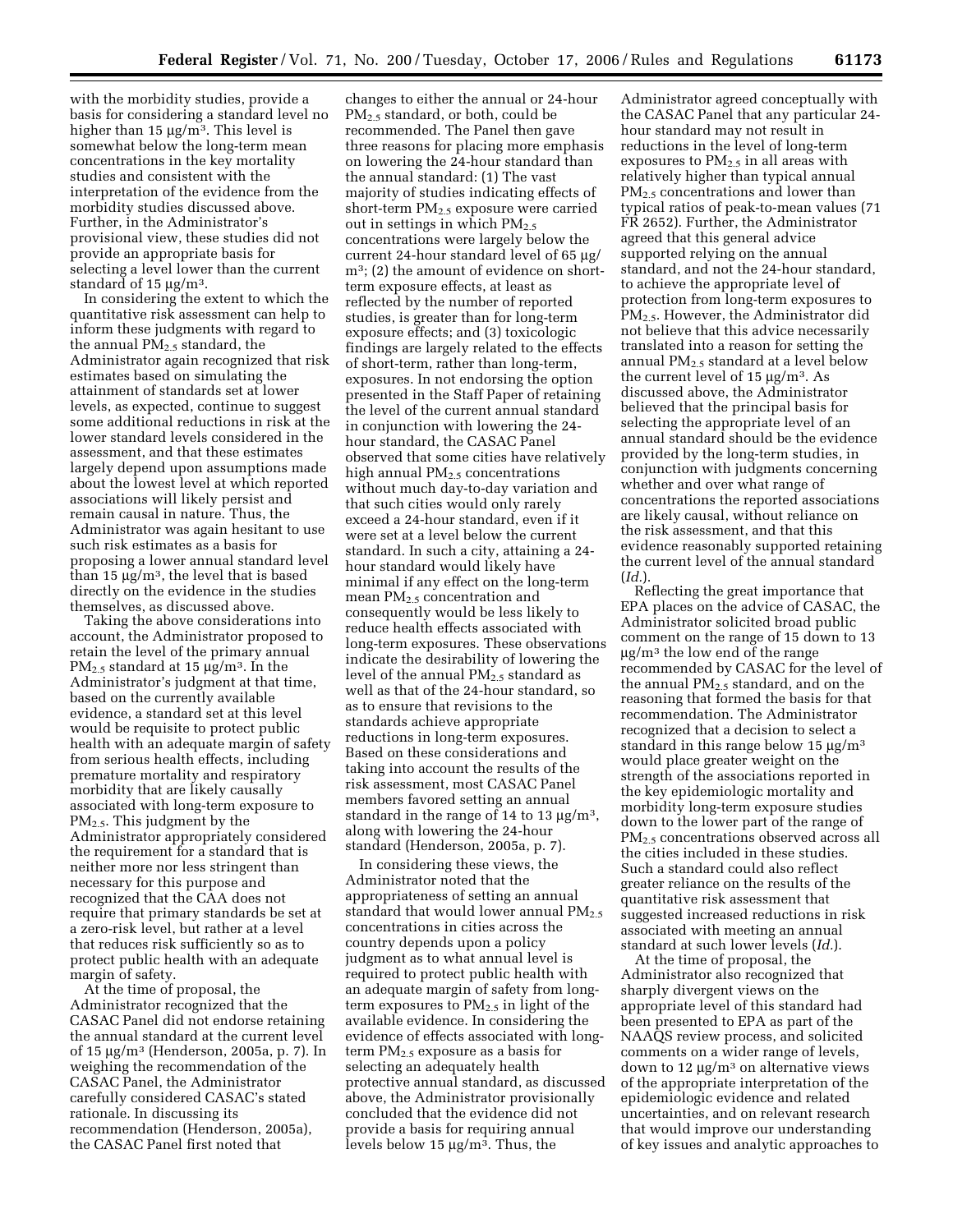better inform policy judgments in the future. As was the case with the 24-hour PM<sub>2.5</sub> standard, the same sharply divergent views were again expressed by the two distinct groups of commenters identified above in section II.B.2, as discussed below.

In considering comments received on the proposal, the Administrator first notes that CASAC requested that EPA reconsider its proposed decision on the level of the annual  $PM_{2.5}$  standard and set the level within the range that CASAC had previously recommended, 13 to 14  $\mu$ g/m<sup>3</sup> (Henderson, 2006, p. 1).44 In so doing, CASAC reiterated and elaborated on the scientific basis for its earlier recommendation (Henderson, 2006, pp. 3–4), which included consideration of the Agency's risk assessment (as ''the primary means of determining the effects on risk of changes in the 24-hour and annual PM2.5 standards in concert'') as well as the observations that ''a lower daily PM<sub>2.5</sub> concentration limit alone cannot be relied on to provide protection against the adverse effects of higher annual average concentrations,'' that ''there is evidence that effects of longterm PM<sub>2.5</sub> concentrations occur at or below the level of the current standard,'' and that "short-term effects of  $PM_{2.5}$ persist in cities with annual  $PM_{2.5}$ concentrations below the current standard'' down to approximately 13 µg/ m3 (*e.g.*, Burnett and Goldberg, 2003; Mar *et al.*, 2003; and Lipsett *et al.*, 1997). The CASAC concluded:

In summary, the epidemiologic evidence, supported by emerging mechanistic understanding, indicates adverse effects of PM<sub>2.5</sub> at current annual average levels below 15 µg/m3. The PM Panel realized the uncertainties involved in setting an appropriate, health-protective level for the annual standard, but noted that the uncertainties would increase rapidly below the level of 13 µg/m3. That is the basis for the PM Panel recommendation of a level at 13–14 µg/m3 (Henderson, 2006, p. 4).

In response to CASAC's request for reconsideration, the Administrator has carefully considered its stated views and the scientific basis for the range it recommended. As an initial matter, the Administrator notes that CASAC's recommendation to lower the level of the annual standard was based in large measure on the results of the Agency's risk assessment, which examined changes in both the 24-hour and annual standard levels in concert. In

considering this information qualitatively, as discussed above in section II.B, the Administrator believes that the estimates of risks likely to remain upon attainment of the current suite of  $PM_{2.5}$  standards are indicative of risks that can reasonably be judged to be important from a public health perspective, and thus support revision of the current suite of standards. In addressing what revisions to the current suite of  $PM_{2.5}$  standards are appropriate, the Administrator has determined that the evidence of health effects associated with short-term exposure to  $PM_{2.5}$  is such that it is appropriate to lower the level of the 24-hour  $PM_{2,5}$  standard (as discussed in section II.F.1 above). However, as discussed more fully above, the Administrator also believes that this risk assessment has important limitations as a basis for setting a standard level in this review, in part because the available studies do not resolve questions related to potential effect thresholds and because of other important uncertainties noted above in section II.A.3. As a result, the Administrator judges that the quantitative risk assessment does not provide an appropriate basis for selecting the level of either the 24-hour or the annual  $PM_{2.5}$  standard. Thus, the Administrator more heavily weighs the implications of the uncertainties associated with the Agency's quantitative risk assessment than CASAC apparently does, and disagrees with CASAC that the risk assessment results appropriately serve as a primary basis for a decision on the level of the annual PM<sub>2.5</sub> standard.

The CASAC also considered the evidence from specific short-term exposure studies as part of the basis for its recommendation for a lower annual standard level, pointing to studies indicating that effects from short-term exposure of  $PM_{2,5}$  persist in cities with annual PM2.5 concentrations below the current standard. While the Administrator does not disagree with CASAC's factual statements regarding the findings of the studies of short-term exposure effects, he believes that, based on the evidence available in this review, it is more appropriate to consider the short-term exposure studies as a basis for the level of the 24-hour standard and to consider the long-term exposure studies as a basis for the level of the annual standard. The Administrator recognizes that the Agency used available short-term exposure studies as the primary basis for setting the level of a ''generally controlling'' annual standard in the last review, with the purpose that the annual standard would

provide protection against both shortterm exposures and long-term exposures, but notes that such a public health policy choice was made primarily because the short-term exposure studies were judged to be the strongest evidence available at that time and the evidence from long-term exposure studies was judged to be too limited to serve as other than a secondary consideration in setting the level of the annual standard. See 62 FR 38675 n. 41 and 38676. In this review, however, the bodies of evidence for both short- and long-term exposures have been substantially extended and strengthened, such that each  $PM_{2.5}$ standard can appropriately be evaluated based on the most directly relevant body of scientific studies, and can be focused on providing protection from the health risks evaluated in that body of scientific studies. The Administrator continues to believe, consistent with the evidencebased approach presented in the Staff Paper, that using evidence of effects associated with periods of exposure that are most closely matched to the averaging time of each standard is the most appropriate public health policy approach to evaluating the scientific evidence in selecting the level of each standard, with each standard designed to provide protection from the health risks associated with exposures reflecting that averaging time. Thus, the Administrator believes that the 24-hour standard should be set so as to provide an appropriate degree of protection from health effects associated with short-term exposures to  $PM_{2.5}$ , and the annual standard should be set so as to provide an appropriate degree of protection from health effects associated with long-term exposures to  $PM_{2.5}$ . In determining the level of each standard, the Administrator believes it is appropriate to rely on the short-term studies for purposes of determining the level of the 24-hour standard, and the long-term studies for purposes of determining the level of the annual standard.45 Therefore, the Administrator does not believe that evidence from short-term exposure studies is an appropriate basis for selecting any different level of the annual standard in this review than that selected based on the long-term exposure evidence. The EPA has instead

<sup>44</sup>Two PM Panel members did not agree with the views of the majority, expressing the view that there was an adequate scientific basis to choose an annual  $PM_{2.5}$  standard level within the range of 12 to 15 µg/m3 and that the choice of a specific level within that range was a policy decision (Henderson, 2006, p. 6).

<sup>45</sup>This is consistent with the approach taken in the Staff Paper, sections 5.3.4.1 and 5.3.5.1, for evaluating the evidence-based considerations related to setting the standards. The CASAC's letter of June 6, 2005 states that the Second Draft of the Staff Paper was ''Scientifically well-reasoned,'' with the exception of a section not relevant to the fine PM (Henderson, 2005a, pp. 1–2). The CASAC's general view thus includes this evidence-based approach presented in the Staff Paper.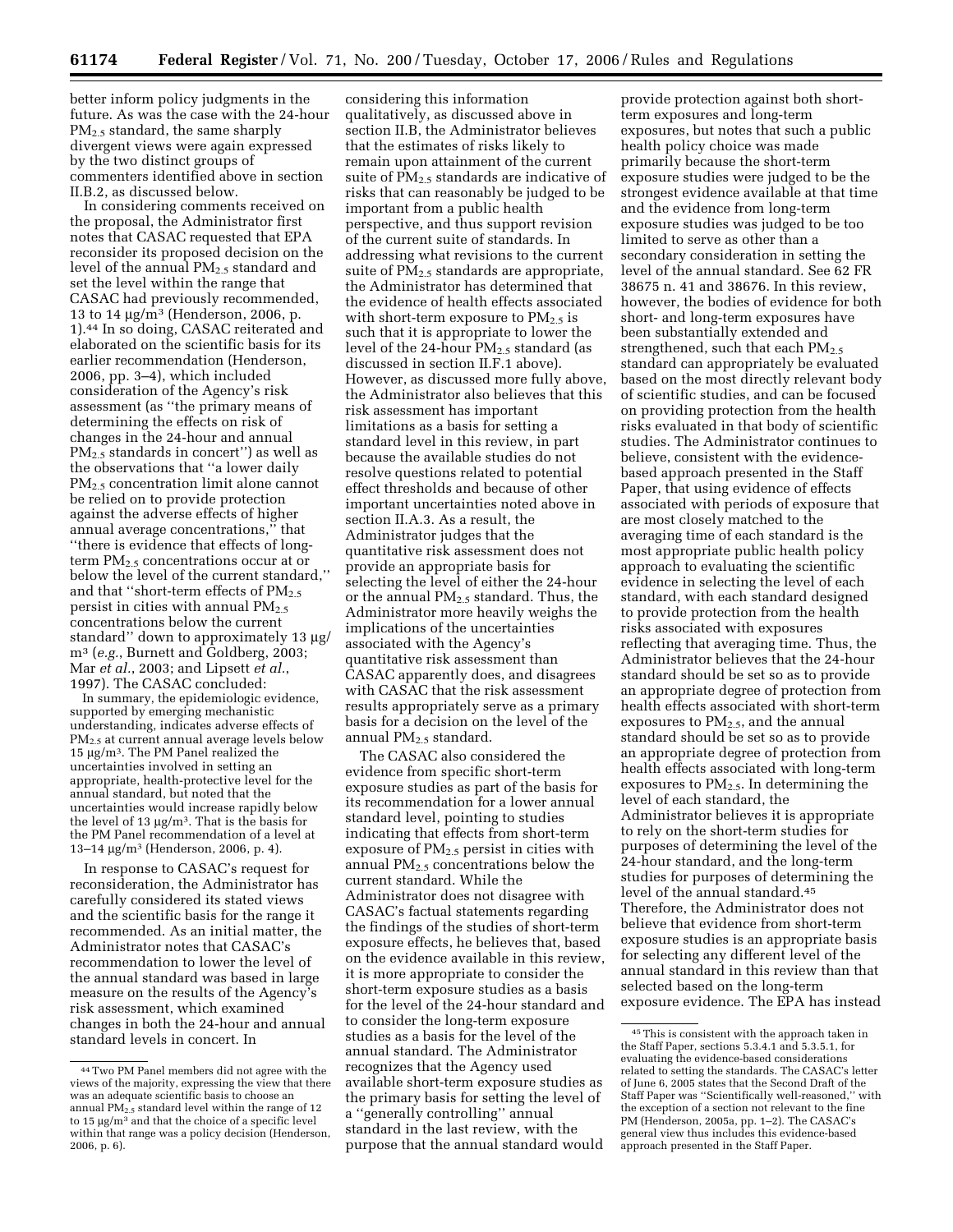evaluated these short-term exposure studies in the context of determining the appropriate level for the 24-hour standard.

Finally, CASAC also expressed the view that there is evidence that effects of long-term  $PM_{2.5}$  concentrations occur at or below the level of the current standard. While the Administrator agrees that any such evidence would be directly relevant to his decision on the level of the annual  $PM_{2.5}$  standard, CASAC did not provide any specific information as to what studies it felt provided such evidence nor the considerations that played a role in its interpretation of the studies, including its assessment of the uncertainties inherent in any such studies.46 As discussed below, the Administrator has considered the available studies of longterm exposure to  $PM_{2.5}$ , together with the uncertainties inherent in that body of evidence, to reach his final decision on the level of the annual standard. However, since CASAC did not provide any more specific statements as to its assessment of such mortality or morbidity studies, the Administrator cannot determine in what ways his judgments about that evidence may differ from CASAC's views.47 Lacking such specific statements to support CASAC's view that there is evidence that effects of long-term  $PM_{2.5}$ concentrations occur at or below the level of the current standard, the Administrator cannot discern a clear line of scientific reasoning that would preclude the current level of 15  $\mu$ g/m<sup>3</sup> from being a reasonable policy choice based on the most relevant available evidence on the health effects of longterm exposures to  $PM_{2.5}$ .

As noted above, EPA received other comments on the proposal from two distinct groups of commenters. One group that included virtually all commenters representing industry associations and businesses agreed with the Agency's proposed decision not to revise the level of the annual  $PM_{2.5}$ standard. The other group of commenters included many medical groups, numerous physicians and academic researchers, many public health organizations, many States, and a large number of individual commenters.

They strongly disagreed with the Agency's proposed decision and argued that EPA should lower the level of the annual  $PM_{2.5}$  standard. While some of these commenters felt that the level should be set within the range recommended by CASAC, most such commenters advocated a level of 12 µg/ m3. These commenters largely based their views on the same general considerations put forward by CASAC as a basis for its recommendation to lower the level of the annual  $PM_{2.5}$ standard. To the extent that these commenters, like CASAC, relied upon the Agency's risk assessment or the evidence from short-term exposure studies as a basis for their views, their comments are addressed above. Comments that address how specific long-term PM2.5 exposure studies should be considered as a basis for the level of the annual PM2.5 standard are addressed below.

A few commenters offered detailed comments on the key long-term exposure  $PM_{2.5}$  mortality studies discussed in the proposal, including the original analyses and reanalyses of the ACS and Six Cities cohorts and the extended ACS cohort study. In general, some medical/public health/researcher/ State commenters expressed the view that EPA has downplayed the results of these studies to the extent that they provide evidence of effects below the level of the current standard. For example, American Lung Association *et al.* and Schwartz (2006) asserted that the ACS cohort study and the HEI reanalysis provide direct evidence of premature mortality associated with annual exposures below 15 µg/m3 based on plots of the concentration-response function between long-term exposure to PM<sub>2.5</sub> and risk of dying across 50 U.S. metropolitan areas that show no substantial deviation from linear, nonthreshold relationships down through levels well below 15 µg/m3. These commenters did not, however, discuss the uncertainties inherent in this type of epidemiologic study or the implications of these uncertainties on their interpretation of the results.

In contrast, some industry/business commenters (*e.g.*, Pillsbury *et al.;*  Annapolis Center; UARG) emphasized that uncertainties remain in interpreting these studies with regard to issues such as potential confounding by copollutants, especially  $SO<sub>2</sub>$ , modeling to address spatial correlations in the data, and effect modification by education level or socioeconomic status. In addition, some industry/business commenters raised additional questions about the appropriate interpretation of these key studies in light of other

studies, which EPA did not rely on, that provided either mixed or no evidence of  $PM_{2.5}$ -mortality associations, and in light of their view that the studies that EPA relied on report implausibly large effect estimates.

In considering these commenters' sharply divergent assessments of the key mortality studies, the Administrator continues to believe that these studies provide strong evidence of an association between long-term exposure to PM2.5 and mortality. However, the Administrator believes that the remaining uncertainties weigh against reaching the conclusion that the level of the annual  $PM<sub>2</sub>$  standard should be lowered on the basis of these studies. In reaching this conclusion, the Administrator notes that even though the long-term average  $PM<sub>2.5</sub>$ concentration across the cities in the extended ACS study  $(17.7 \,\mathrm{\upmu g/m^3})$  is lower than in the original study (21 µg/ m3), the level of the current standard is still appreciably below the long-term average of the extended ACS study and that of the Six Cities study (18  $\mu$ g/m<sup>3</sup>). In commenting on alternative approaches to interpreting the study results as a basis for setting a standard level, American Lung Association *et al.*  expressed the view that the level of the standard should more appropriately be based on the concentration that is one standard deviation below the cross-city long-term average in each relevant longterm exposure study. In considering such an approach, the Administrator notes that while that approach would by definition lead to a more precautionary standard, there is no basis for concluding that it is a more scientifically defensible approach or that it is more appropriate in this case where a number of key uncertainties in the evidence remain to be addressed in future research, and where the basic decision is a judgment by the Administrator as to what level is neither more nor less stringent than is necessary to protect public health with an adequate margin of safety. The Administrator continues to believe that it is reasonable to base the decision on the standard level on long-term average  $PM<sub>2.5</sub> concentrations in the kev long$ term exposure studies, because the evidence of an association in any such study is strongest at and around the long-term average where the data in the study are most concentrated (71 FR 2651).

Both groups of commenters also identified several ''new'' mortality studies not included in the Criteria Document in support of their various views. As noted above in Section I.C, as in past NAAQS reviews, EPA is basing

<sup>46</sup>The EPA does not believe that CASAC based this statement on the evidence it cites concerning effects associated with the long-term means of the short-term studies. These studies address effects from short-term exposures, and do not address effects from long-term exposures.

<sup>47</sup>The CASAC did express the view that although the ''new'' scientific literature that was not included in the Criteria Document appears to support its findings, that literature was not needed to support its recommendation of a lower annual standard level (Henderson, 2006, p. 6).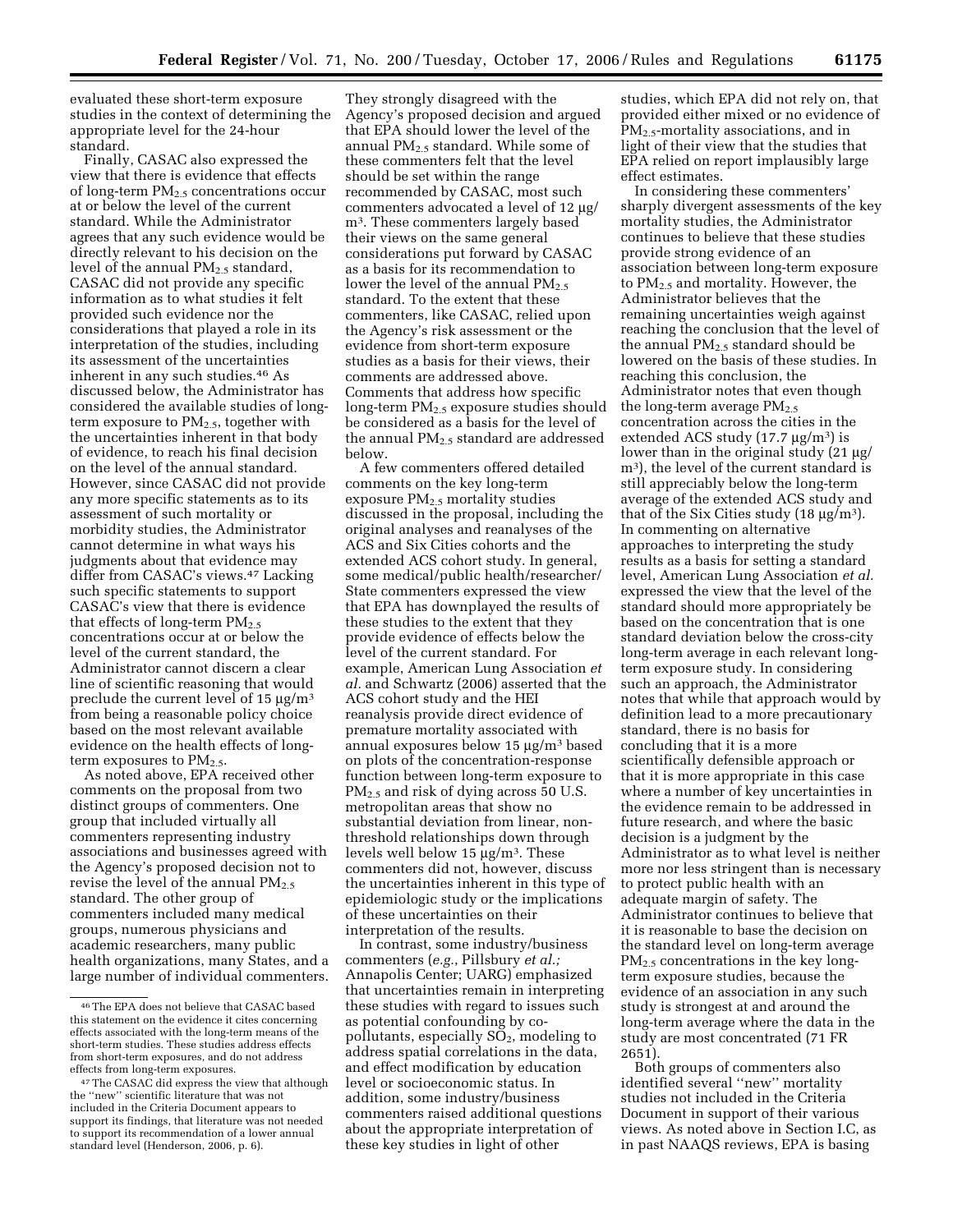the final decisions in this review on the studies and related information included in the PM air quality criteria that have undergone CASAC and public review, and will consider the newly published studies for purposes of decision making in the next PM NAAQS review. Nonetheless, in provisionally evaluating commenters' arguments (see Response to Comments document), EPA notes that its provisional assessment of "new" science found that such studies did not materially change the conclusions in the Criteria Document.

Some commenters who supported a lower annual standard level also asserted that EPA failed to adequately consider long-term exposure PM2.5 morbidity studies, especially studies of effects in children. For example, the Children's Health Protection Advisory Committee and other commenters noted that studies by Razienne *et al.* (1996) and Gauderman *et al.* (2002, 2004) showed effects on children's lung function at long-term cross-city average  $PM_{2.5}$  concentrations of 14.5  $\mu$ g/m<sup>3</sup> and  $15 \mu g/m^3$ , respectively. The proposal notice included a careful discussion of the 24-Cities study (Razienne *et al.*, 1996) and the earlier Southern California children's health study (Gauderman *et al.*, 2000, 2002), studies which were included in the Criteria Document,48 and explained the basis for the Administrator's provisional conclusion that these studies provide an uncertain basis for establishing the level of a national standard (71 FR 2651). These commenters offered no information that would change the Administrator's judgment with regard to these studies.49 In addition, the Children's Health Advisory Committee also cited several studies of ''trafficrelated'' pollution (van Vliet *et al.*, 1997; Brunekreef *et al.*, 1997; Kim *et al.*, 2004 50) as showing associations between fine particles and adverse respiratory outcomes, including asthma in children who live near major roadways, with mean annual average fine particle concentrations near and below 15  $\mu$ g/m<sup>3</sup>.

In considering these comments, EPA first notes that studies of traffic-related pollution generally do not disentangle potential effects of fine particles from

those of other traffic-related pollutants, and thus provide an uncertain basis for establishing the level of a  $PM_{2.5}$ standard. Further, two of the studies cited by this commenter are ''new'' studies not included in the Criteria Document. As discussed above in section I.C, EPA is basing the final decisions in this review on the studies and related information included in the PM air quality criteria that have undergone CASAC and public review, and will consider the newly published studies for purposes of decision making in the next PM NAAQS review.

The CARB and some other commenters who supported a lower annual standard level discussed the rationale used by the CARB in deciding to set the State's annual  $PM_{2.5}$  standard at a level of 12  $\mu$ g/m<sup>3</sup>. Some of these commenters also pointed to the World Health Organization's annual  $PM_{2.5}$ guideline value of 10  $\mu$ g/m<sup>3</sup> in support of their view that the scientific evidence supports an annual  $PM_{2.5}$  standard in the U.S. at a level no higher than 12 µg/ m3. In considering these comments, the Administrator notes that his decision is constrained by the provision of the CAA that requires that the NAAQS be requisite to protect public health with an adequate margin of safety. This requires that his judgment is to be based on an interpretation of the evidence that neither overstates nor understates the strength and limitations of the evidence, or the appropriate inferences to be drawn from the evidence. This is not the same legal framework that governs the standards set by the State of California or the guidelines established by a working group of scientists within the World Health Organization.51 Thus, the Administrator does not agree that the California standard or the WHO guideline provide an appropriate basis for setting the level of the annual  $PM_{2.5}$ NAAQS in the U.S.

The Administrator further stresses, as explained at proposal, that he is placing the greatest weight in determining the level of the annual standard on the longterm means of the levels associated with mortality effects in the two key longterm studies in the record, the ACS and Six Cities studies (71 FR at 2651). The ACS and Six Cities studies are the two key long-term studies in this review, taking into account both ''study design,

strength of the study (in terms of statistical significance and precision of result), and the consistency and robustness of results'' (71 FR 2651), and also the comprehensive reanalyses of these studies, which involved replication, validation, and sensitivity analyses. These reanalyses replicated the original results and confirmed the associations noted in the original studies (EPA 2005, p. 3–17). The Administrator has taken into account all the relevant studies but in evaluating the strengths and weaknesses of the various studies has determined that the greatest weight should be placed on these key studies, as compared to other studies, in determining the level of the annual standard. As discussed above, the level of the current annual standard is appropriate as it is appreciably below the long-term average of these key studies. This standard is also basically at the same level as the long-term average in the two morbidity studies, the 24 Cities study and the Southern California children's cohort study. These morbidity studies provide an uncertain basis for setting the level of the national standard, and, therefore, in the judgment of the Administrator do not warrant setting a lower level for the annual standard than the level warranted based on the key mortality studies.52

After carefully taking the above comments and considerations into account, the Administrator has decided to retain the level of the primary annual  $PM_{2.5}$  standard at 15  $\mu$ g/m<sup>3</sup>. In the Administrator's judgment, based on the currently available evidence, a standard set at this level would be requisite to protect public health with an adequate margin of safety from serious health effects including premature mortality and respiratory morbidity that are likely causally associated with long-term exposure to PM2.5. A standard set at a lower level would only result in significant further public health protection if, in fact, there is a continuum of health risks in areas with long-term average  $PM<sub>2.5</sub>$  concentrations that are well below the cross-city longterm average concentrations observed in

<sup>48</sup>The Gaudermann *et al.* (2004) study cited by these commenters is a ''new'' study, and EPA's provisional consideration of this study is discussed in the Response to Comments document.

<sup>49</sup>The Administrator notes that CASAC's letter of March 21, 2006 did not note any objection to his views on these morbidity studies as discussed in the proposal, or provide any reason to reconsider such views (Henderson, 2006).

<sup>50</sup> Kim *et al.* (2004) is a ''new'' study and EPA's provisional consideration of this study is discussed in the Response to Comments document.

<sup>51</sup>For example, the California statute does not refer to setting a standard that is ''requisite'' to protect, as that term is used in the CAA, and California, unlike EPA, may take economic impacts into consideration in setting air quality standards. In addition, as with the WHO guidelines, the standards appear to be more in the nature of goals as compared to binding requirements that must be met.

<sup>52</sup>The EPA is not required to base the level of the standard on either the highest or lowest level from any one study. Rather, the Administrator must ''make an informed judgment based on available evidence.'' *American Petroleum Inst* v. *Costle*, 665 F. 2d at 1187; *NRDC* v. *EPA,* 902 F. 2d at 971. Such an informed judgment can result in higher levels than shown in some of the studies in the record. See, e.g. *NRDC* v. *EPA*, 902 F. 2d at 971 (upholding 1987 PM<sub>10</sub> annual standard selected from "near the middle of the 'range of interest' ''); *API* v. *Costle*, 665 F. 2d at 1187 (upholding 1979 hourly standard for ozone selected at level higher than a number of studies in the record).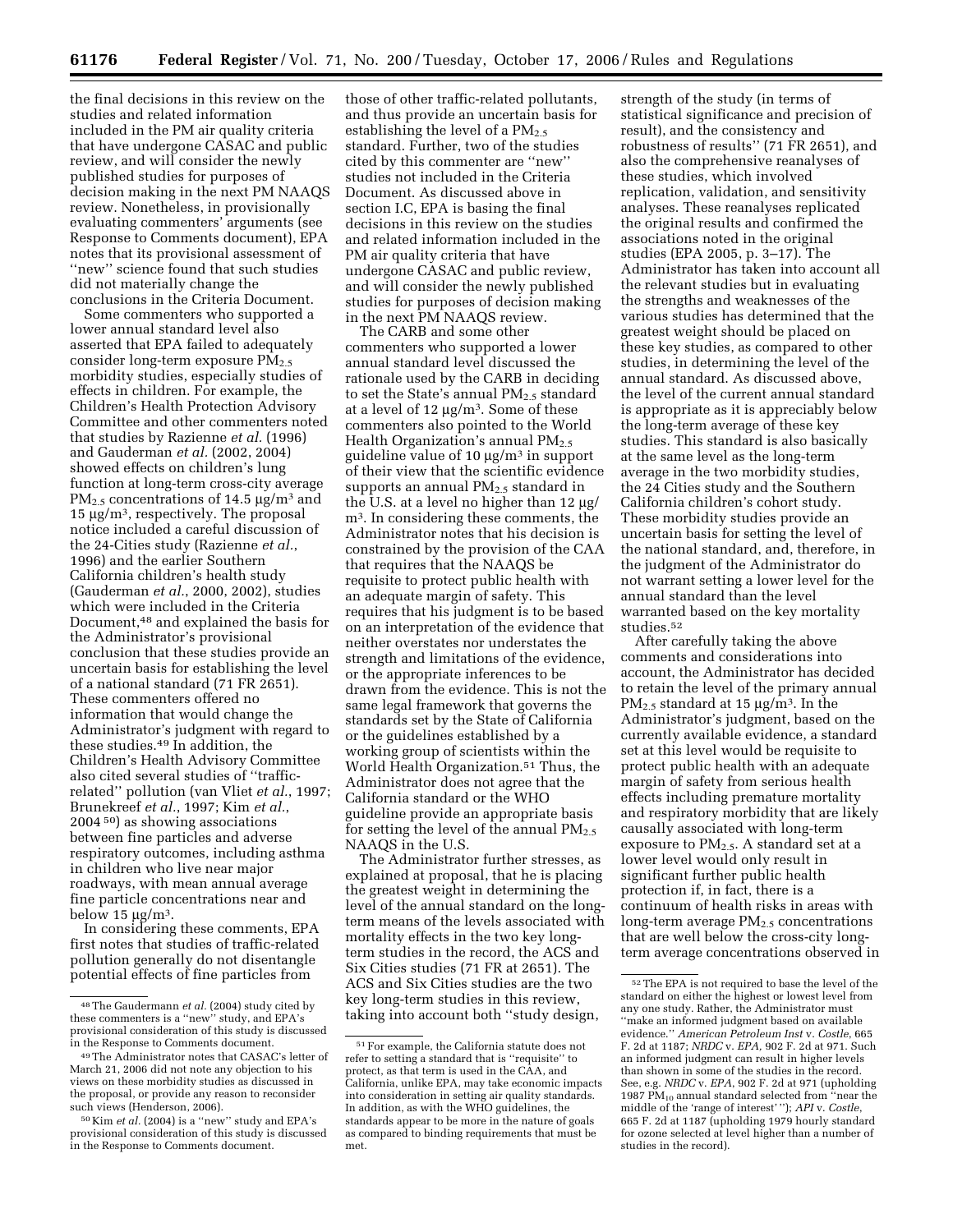the key epidemiologic studies and if the reported associations are, in fact, causally related to  $PM_{2.5}$  at those lower levels. Based on the available evidence, the Administrator is not prepared to make these assumptions. As was the case in considering the 24-hour  $PM_{2.5}$ standard, taking into account the uncertainties that remain in interpreting the available long-term exposure epidemiologic studies, the likelihood of obtaining benefits to public health decreases with a standard set below the current level, while the likelihood of requiring reductions in ambient concentrations that go beyond those that are needed to reduce risks to public health increases. On balance, the Administrator does not believe that a lower standard is needed to protect public health with an adequate margin of safety. This judgment by the Administrator appropriately considers the requirement for a standard that is neither more nor less stringent than necessary for this purpose and recognizes that the CAA does not require that primary standards be set at a zero-risk level, but rather at a level that reduces risk sufficiently so as to protect public health with an adequate margin of safety.

## *G. Final Decisions on Primary PM2.5 Standards*

For the reasons discussed above, and taking into account the information and assessments presented in the Criteria Document and Staff Paper, the advice and recommendations of CASAC, including its request to reconsider parts of the proposal, and public comments received on the proposal, the Administrator is revising the current primary PM<sub>2.5</sub> standards. The suite of standards as revised will provide increased protection from the health risks associated with exposure to  $PM_{2.5}$ , and in the judgment of the Administrator will be requisite to protect public health with an adequate margin of safety.

Specifically, the Administrator is making the following revisions:

(1) The level of the primary 24-hour  $PM_{2.5}$  standard is revised to 35  $\mu$ g/m<sup>3</sup>.

(2) The form of the primary annual PM<sub>2.5</sub> standard is revised with regard to the criteria for spatial averaging, such that averaging across monitoring sites is allowed if the annual mean concentration at each monitoring site is within 10 percent of the spatially averaged annual mean, and the daily values for each monitoring site pair yield a correlation coefficient of at least 0.9 for each calendar quarter. Data handling conventions for the revised standards are specified in revisions to

Appendix N, as discussed below in section V, and minor revisions to the reference method for monitoring PM as PM2.5 are specified in Appendix L, as discussed below in section VI.

In a related rule on ambient air monitoring regulations (40 CFR Parts 53 and 58) published elsewhere in today's **Federal Register**, EPA is revising the requirements for reference and equivalent method determinations for fine particle monitors, monitoring network descriptions and periodic assessments, quality assurance, and data certification.

Issues related to the implementation of revised PM2.5 standards are discussed below in section VII. The EPA plans to propose related revisions to the Air Quality Index for  $PM<sub>2.5</sub>$  at a later date.

## **III. Rationale for Final Decisions on Primary PM**10 **Standards**

## *A. Introduction*

#### 1. Overview

This section presents the Administrator's final decisions on the review of the primary NAAQS for  $PM_{10}$ . The rationale for the final decisions on the primary  $PM_{10}$  NAAQS includes consideration of: (1) Evidence of health effects related to short- and long-term exposures to thoracic coarse particles; (2) insights gained from a quantitative risk assessment prepared by EPA; and (3) specific conclusions regarding the need for revisions to the current standards and the elements of standards for thoracic coarse particles (*i.e.*, indicator, averaging time, form, and level) that, taken together, would be requisite to protect public health with an adequate margin of safety.

In developing this rationale, EPA has taken into account the information available from a growing, but still limited, body of evidence on health effects associated with thoracic coarse particles from studies that use  $PM_{10-2.5}$ as a measure of thoracic coarse particles. The EPA has drawn upon an integrative synthesis of the body of evidence on associations between exposure to ambient thoracic coarse particles and a range of health endpoints (EPA, 2004a, Chapter 9), focusing on those health endpoints for which the Criteria Document concludes that the associations are suggestive of possible causal relationships. In its policy assessment of the evidence judged to be most relevant to making decisions on elements of the standards, EPA has placed greater weight on U.S. and Canadian epidemiologic studies using thoracic coarse particle measurements, since studies conducted in other countries may well reflect different

demographic and air pollution characteristics.

While there is little question that particles in the thoracic coarse particle size range can present a risk of adverse effects to the most sensitive regions of the respiratory tract at sufficient exposure levels, the characterization of health effects attributable to various levels of exposure to ambient thoracic coarse particles is subject to uncertainties that are markedly greater than is the case for fine particles. As summarized below, however, there is a growing body of evidence available since the last review of the PM NAAQS, with important new information coming from epidemiologic, toxicologic, and dosimetric studies. Moreover, the newly available research studies have undergone intensive scrutiny through multiple layers of peer review and extended opportunities for public review and comment. While important uncertainties remain, the review of the health effects information has been extensive and deliberate. In the judgment of the Administrator, this intensive evaluation of the scientific evidence provides an adequate basis for making final regulatory decisions at this time.

In addition, this review has already provided important input to EPA's research and monitoring plans for improving our future understanding of the relationships between exposures to ambient thoracic coarse particles and health effects. As discussed in the proposal, the epidemiological evidence available in this review is almost entirely based on measurements of undifferentiated  $PM_{10-2.5}$  mass, without regard to the composition of thoracic coarse particles. Yet both fundamental toxicological considerations and the limited data available on this issue strongly suggest that the health effects could vary significantly depending upon the composition of the ambient coarse particle mix. The goal of the Agency's research and monitoring programs going forward is to provide scientific advances that will enable future PM NAAQS reviews to make more informed decisions that will provide more effective and efficient protection against the effects of those coarse particles and related source emissions that prove to be of concern to public health.

The health effects information and human risk assessment were summarized in sections III.A and III.B of the proposal and are only briefly outlined in subsections III.A.2 and 3 below. Subsequent sections provide a more complete discussion of the Administrator's rationale, in light of key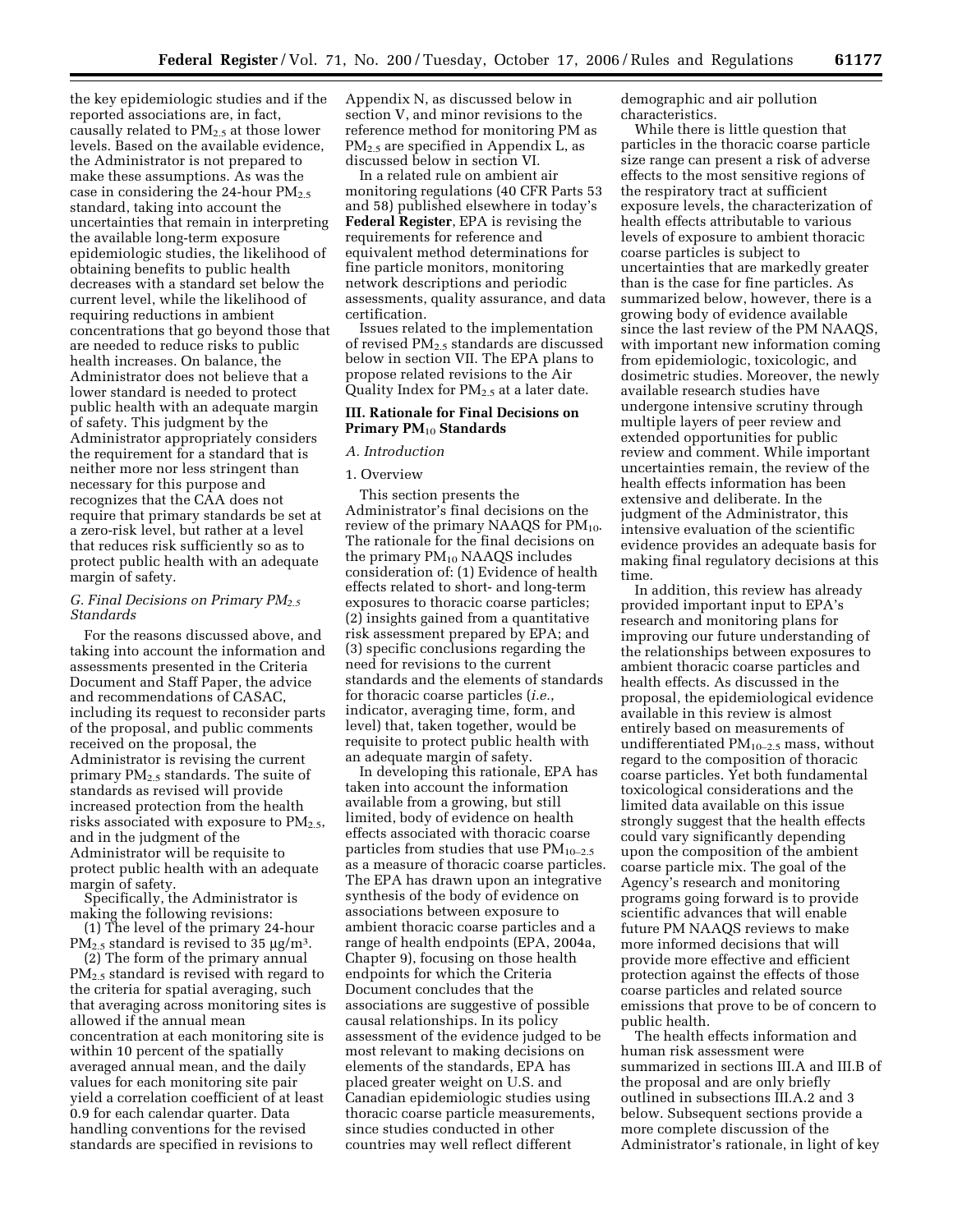issues raised in public comments, for his decision to retain the current 24 hour primary  $PM_{10}$  standard and to revoke the current annual  $PM_{10}$ standard. Specifically, these sections present a more complete discussion of the Administrator's rationale regarding the need to maintain protection against the health effects of coarse particles (section III.B) as well as the rationale for the decisions regarding specific elements of the primary  $PM_{10}$  standards including indicator (section III.C); and averaging time, level and form (section III.D).

## 2. Overview of Health Effects Evidence

The first PM NAAQS (36 FR 8186) used an indicator based solely on a preexisting monitor for total suspended particles (TSP) that was not designed to focus on particles of greatest risk to health. In preparing for the initial review of those standards, EPA placed a major emphasis on developing a new indicator that considered the significant amount of evidence on particle size, composition, and relative risk of effects from penetration and deposition to the major regions of the respiratory tract (Miller *et al.*, 1979). The development and assessment of these lines of evidence in the PM Criteria Document and PM Staff Paper published between 1979 and 1986 culminated in revised standards for PM that used  $PM_{10}$  as the indicator (52 FR 24634). The major conclusion from that review, which remained unchanged in the 1997 review, was that ambient particles smaller than or equal to 10  $\mu$ m in aerodynamic diameter are capable of penetrating to the deeper ''thoracic'' 53 regions of the respiratory tract and present the greatest concern to health (61 FR 65648). While considerable advances have been made, the available evidence in this review continues to support the basic conclusions reached in the 1987 and 1997 reviews regarding penetration and deposition of fine and thoracic coarse particles. As discussed in the Criteria Document, both fine and thoracic coarse particles penetrate to and deposit in the alveolar and tracheobronchial regions. For a range of typical ambient size distributions, the total deposition of thoracic coarse particles to the alveolar region can be comparable to or even larger than that for fine particles. For areas with appreciable coarse particle

concentrations, thoracic coarse particles would tend to dominate particle deposition to the tracheobronchial region for mouth breathers (EPA, 2004a, p. 6–16). Deposition of particles to the tracheobronchial region is of particular concern with respect to aggravation of asthma.

In the last review, little new toxicologic evidence was available on potential effects of thoracic coarse particles and there were few epidemiologic studies that had included direct measurements of thoracic coarse particles. Evidence of associations between health outcomes and  $PM_{10}$  that were conducted in areas where  $PM_{10}$ was predominantly composed of thoracic coarse particles was an important part of EPA's basis for reaching conclusions about the requisite level of protection from coarse particles provided by the final standards. The new studies available in this review include epidemiologic studies that have reported associations with health effects using direct measurements of  $PM_{10-2.5}$ , as well as new dosimetric and toxicologic studies.

Section III.A of the proposal further outlines key information contained in the Criteria Document (Chapters 6–9) and the Staff Paper (Chapter 3) on known or potential effects associated with exposure to thoracic coarse particles and their major constituents. The information highlighted there includes:

(1) New information available on potential mechanisms for health effects associated with exposure to thoracic coarse particles or their constituents.

(2) The nature of the effects that have been associated with short-term exposures to ambient thoracic coarse particles, particularly in urban and industrial settings, including aggravation of respiratory and cardiovascular disease (as indicated by increased hospital admissions), increased respiratory symptoms in children, and premature mortality.

(3) An integrative assessment of the evidence on health effects related to thoracic coarse particles, with an emphasis on the key issues raised in assessing the available communitybased epidemiologic studies, including alternative interpretations of the evidence, both for individual studies and the evidence as a whole.

(4) Subpopulations that appear to be sensitive to effects from exposure to thoracic coarse particles, specifically including individuals with preexisting lung diseases such as asthma, and children and older adults.

(5) Conclusions, based on the magnitude of these subpopulations and risks identified in health studies conducted in urban and industrial areas, that exposure to ambient thoracic coarse particles can have an important public health impact.

The summary of the health effects evidence related to ambient coarse particles in the proposal will not be repeated here. The EPA emphasizes that the final decisions on these standards take into account the more comprehensive and detailed discussions of the scientific information on these issues contained in the Criteria Document and Staff Paper, which were reviewed by the CASAC and the public. For reasons summarized in section I.C above, EPA is not relying on studies published after completion of the Criteria Document as a basis for reaching final decisions on these standards.

## 3. Overview of Quantitative Risk Assessment

The general overview and discussion of key components of the risk assessment used to develop risk estimates for PM2.5 presented in section II.A above is also applicable to the assessment done for  $PM_{10-2.5}$  in this review. However, the scope of the risk assessment for  $PM_{10-2.5}$  is much more limited than that for  $PM_{2.5}$ , reflecting the much more limited body of epidemiologic evidence and air quality information available for  $PM_{10-2.5}$ . As discussed in chapter 4 of the Staff Paper, the  $PM_{10-2.5}$  risk assessment includes risk estimates for just three urban areas for two categories of health endpoints related to short-term exposure to  $PM_{10-2.5}$ : hospital admissions for cardiovascular and respiratory causes, and respiratory symptoms.

Estimates of hospital admissions attributable to short-term exposure to PM10–2.5 have been developed for Detroit (cardiovascular and respiratory admissions) and Seattle (respiratory admissions), and estimates of respiratory symptoms have been developed for St. Louis.54 While one of the goals of the  $PM_{10-2.5}$  risk assessment was to provide estimates of the risk reductions associated with just meeting alternative  $PM_{10-2.5}$  standards, the nature and magnitude of the uncertainties and concerns associated with this portion of the risk assessment weigh against use of these risk estimates as a basis for recommending specific standard levels (EPA, 2005, p. 5–69).

<sup>53</sup>The ''thoracic'' regions of the respiratory tract are located in the chest (thorax) and are comprised of the tracheo-bronchial region with connecting airways and the alveolar, or gas-exchange region of the lung. For ease of communication, ''thoracic'' particles penetrating to these regions are often called ''inhalable'' particles.

<sup>54</sup>Quantitative risk estimates associated with recent air quality levels for these three cities are presented in Figures 4–11 and 4–12 of the Staff Paper.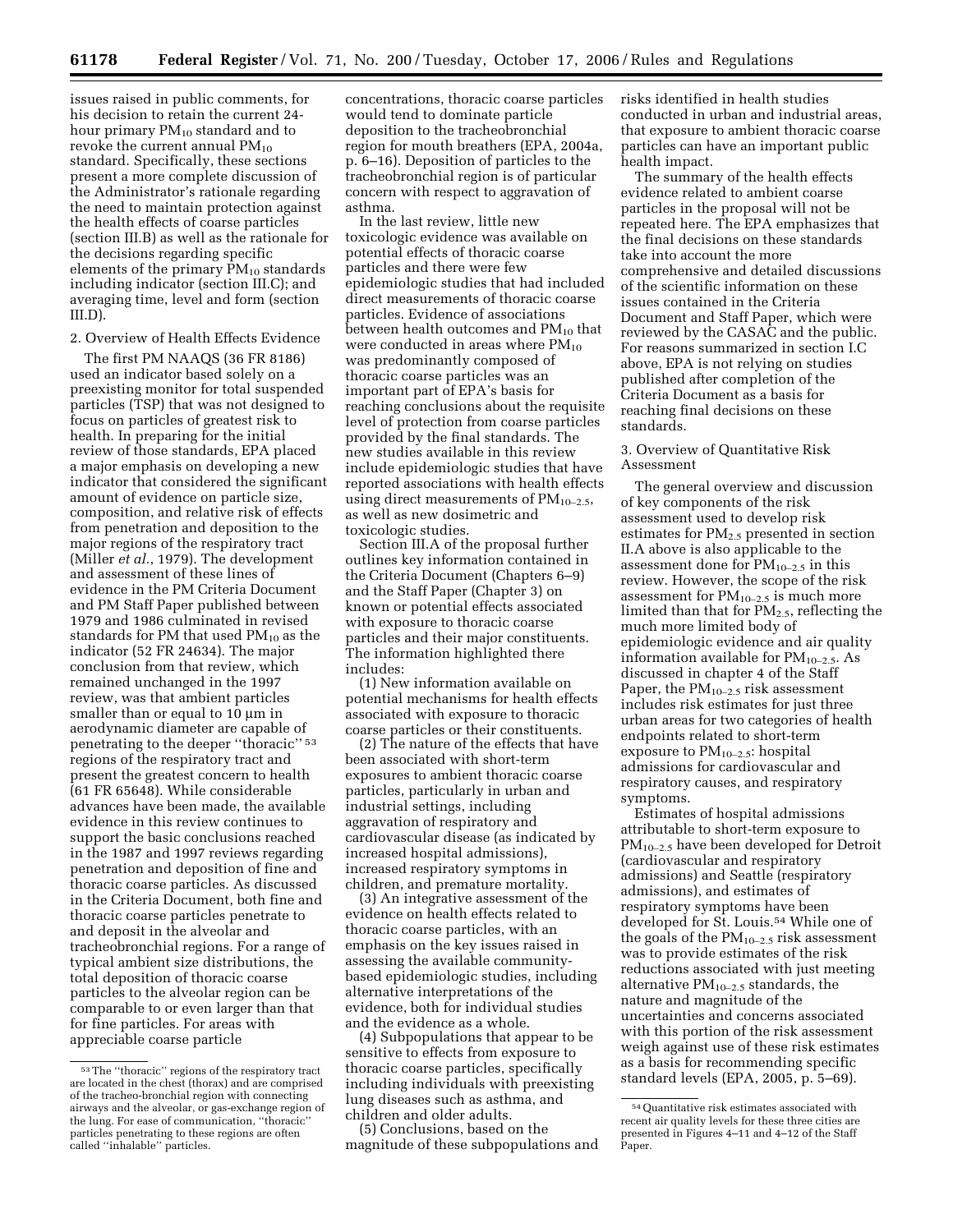These uncertainties and concerns are summarized in section III.B of the proposal and discussed more fully in the Staff Paper (Chapter 4) and the technical support document (Abt Associates, 2005).

## *B. Need for Revision of the Current Primary PM10 Standards*

As presented in the proposal, taking into account both the nature of recent scientific evidence and legal considerations, this review of the primary PM10 standards has focused on whether to revise the indicator for thoracic coarse particles, and on the appropriate level, form and averaging time for any revised indicator. The basis for reaching a final decision on the indicator, as well as other facets of the standards, is presented below in sections III.C and III.D. This section provides an overview of the considerations that led to the Administrator's provisional conclusion, at the time of proposal, that it would be appropriate to revise the  $PM_{10}$  standards by adopting a new indicator  $(PM_{10-2.5})$ .<sup>55</sup> The section then presents a summary of public comments concerning whether the available evidence supports retention, revision, or revocation of standards to protect against exposure to thoracic coarse particles. For the reasons discussed below, the Administrator has concluded, consistent with CASAC and Staff Paper recommendations and conclusions drawn at the time of proposal, that continued protection against health effects associated with short-term exposure to thoracic coarse particles is requisite. However, EPA notes that, having considered the issues raised in extensive public comment on the proposal, the Administrator's final decision differs from that in the proposal regarding whether it is appropriate to revise the indicator in order to retain protection from coarse particles. This section, and the subsequent section on indicator, outline the rationale presented at the time of the proposal, and then describe how the Administrator has reached a different conclusion in his final decision.

#### 1. Overview of the Proposal

The initial issue addressed in the current review of the primary  $PM_{10}$ standards was whether, in view of the advances in scientific knowledge reflected in the Criteria Document and Staff Paper, the current standards

should be revised. The Staff Paper addressed this question by first considering the conclusions reached in the last review, the subsequent litigation of that decision, and the nature of the new information available in this review.

In 1997, in conjunction with establishing new  $PM_{2.5}$  standards, EPA concluded that continued protection against potential effects associated with thoracic coarse particles in the size range of 2.5 to 10 µm was warranted based on particle dosimetry, toxicologic information, and limited epidemiologic evidence from studies that measured  $PM_{10}$  in areas where coarse particles were likely to dominate the distribution (62 FR 38677). This information indicated that thoracic coarse particles can deposit in those regions of the lung of most concern (*i.e.*, the tracheobronchial and alveolar regions, which together make up the thoracic region),56 and that they can be expected to aggravate effects in individuals with asthma and contribute to increased upper respiratory illness (62 FR 38666– 8).

Further, EPA decided that the new function of  $PM_{10}$  standard(s) would be to provide such protection against effects associated with particles in the narrower size range between 2.5 to 10 µm. Although some consideration had been given to a more narrowly defined indicator that did not include fine particles (*e.g.*, PM10–2.5), EPA decided that it was more appropriate to continue to use PM10 as the indicator for standards to control thoracic coarse particles. This decision was based in part on the recognition that the only studies of clear quantitative relevance to health effects most likely associated with thoracic coarse particles used  $PM_{10}$ in areas where the coarse fraction was the dominant fraction of  $PM_{10}$ , namely two studies conducted in areas that substantially exceeded the 24-hour  $PM_{10}$ standard (62 FR 38679). The decision also reflected the fact that there were only very limited ambient air quality data then available specifically on thoracic coarse particles (*i.e.* PM<sub>10–2.5</sub>), in contrast to the extensive monitoring network already in place for  $PM_{10}$ . In essence, EPA concluded at that time that it was appropriate to continue to control thoracic coarse particles, but

that the only information available upon which to base such standards was indexed in terms of  $PM_{10}$ .

In subsequent litigation regarding the 1997 PM NAAQS revisions, however, the U.S. Court of Appeals (D.C. Circuit) held in part that EPA had not provided a reasonable explanation justifying use of  $PM_{10}$  as an indicator for thoracic coarse particles. *ATA I*, 175 F.3d at 1054–55. Although the court found ''ample support'' (*id.* at 1054) for EPA's decision to regulate thoracic coarse particles, it vacated the 1997 revised PM<sub>10</sub> standards. The result of subsequent EPA actions, discussed above in section I.C, is that the 1987 PM10 standards remain in place (65 FR 80776, 80777, Dec. 22, 2000) and the present review is consequently of those 1987 standards.

In this review, the Staff Paper focused on the recent information available in the Criteria Document from a growing, but still limited, body of evidence on health effects associated with thoracic coarse particles from studies that use  $PM_{10-2.5}$  as the measure of thoracic coarse particles. In addition, there is now much more information available to characterize air quality in terms of  $PM_{10-2.5}$  than was available in the last review. In considering this information, the Staff Paper found that the major considerations that formed the basis for EPA's 1997 decision to retain  $PM_{10}$  as the indicator for thoracic coarse particles, rather than a more narrowly defined indicator that does not include fine particles, no longer apply. More specifically, staff concluded that the continued use of  $PM_{10}$  as an indicator for standards intended to protect against health effects associated with thoracic coarse particles was no longer necessary since the information available in the Criteria Document could support the use of a more directly relevant indicator, PM10–2.5. Further, staff concluded that continuing to rely principally on health effects evidence indexed by  $PM_{10}$  to determine the appropriate averaging time, form, and level of a standard was no longer necessary or appropriate since a number of more directly relevant studies, indexed by  $PM_{10-2.5}$ , were available. Thus, the Staff Paper concluded that it was appropriate to revise the current  $PM_{10}$  standards in part by revising the indicator for thoracic coarse particles, and by basing any such revised standard principally on the currently available evidence and air quality information indexed by PM10–2.5, but also considering evidence from studies using  $PM_{10}$  in locations where  $PM_{10-2.5}$  was the predominant fraction (EPA, 2005, section 5.4.1). As noted in the introduction to this section,

<sup>55</sup>The Administrator also proposed qualifications to the indicator, and corresponding revisions to the level and form of the 24-hour standard to provide protection that is generally equivalent to that afforded by the  $PM_{10}$  standard, and to revoke the annual  $PM_{10}$  standard.

<sup>56</sup>EPA further concluded at that time that the risks of adverse health effects associated with deposition of particles in the thoracic region are ''markedly greater than for deposition in the extrathoracic (head) region,'' and that risks from extrathoracic deposition are ''sufficiently low that particles which deposit only in that region can safely be excluded from the standard indicator'' (62 FR 38666).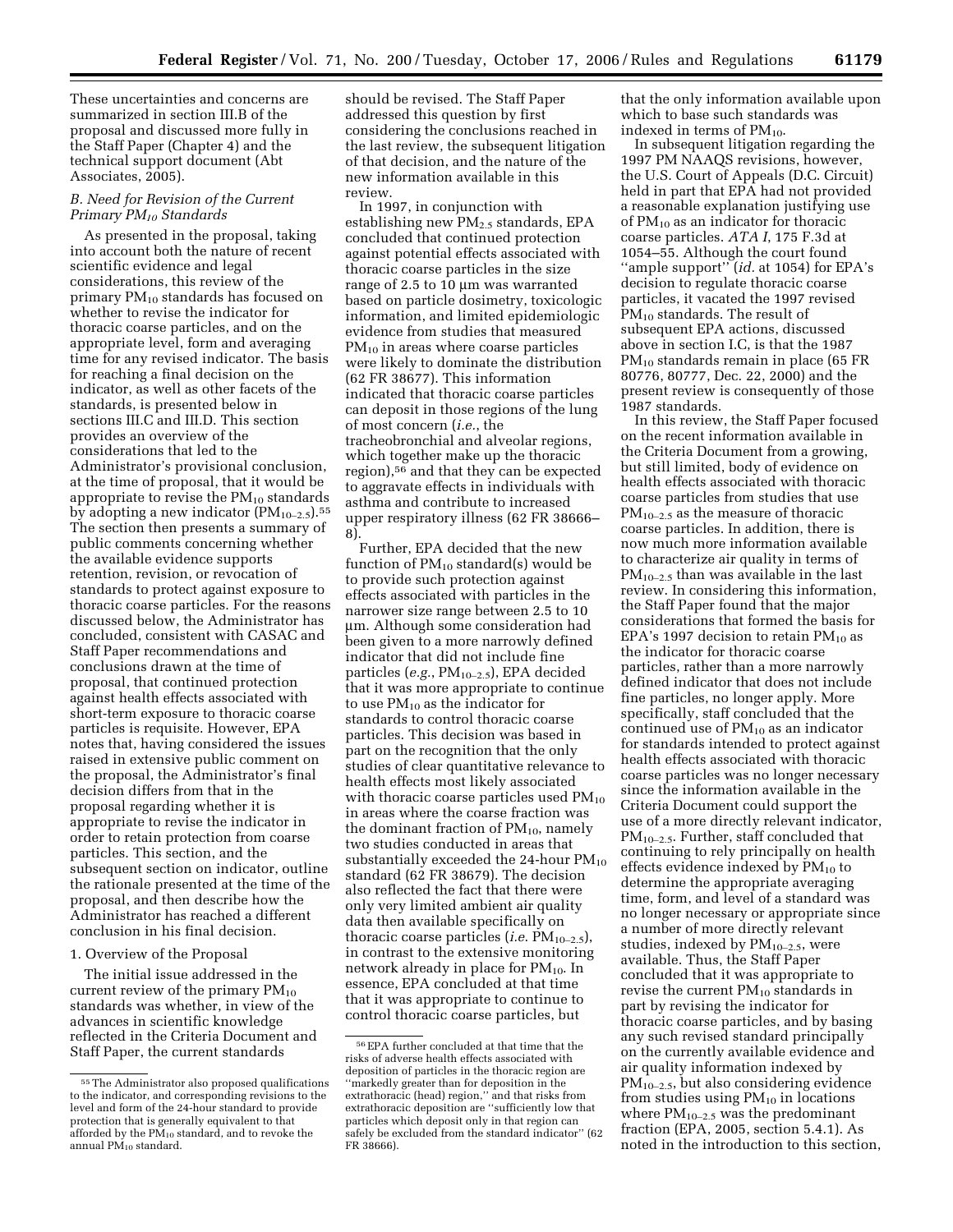having considered public comments on this issue, EPA has reached different conclusions regarding the appropriateness of revising the current indicator in this final decision; this is described in more detail below in section III.C.

Recognizing that dosimetric evidence formed the basis for the initial establishment of the PM<sub>10</sub> indicator in 1987 and supported the decision in 1997 to retain the  $PM_{10}$  indicator, the Staff Paper also considered whether currently available dosimetric evidence continues to support the basic conclusions reached in those reviews of the standards. In particular, consideration was given to available information about patterns of penetration and deposition of thoracic coarse particles in the sensitive thoracic region of the lung and to whether an aerodynamic size of 10 µm remains a reasonable separation point for particles that penetrate and potentially deposit in the thoracic regions. The Staff Paper concluded that while considerable advances have been made in understanding particle dosimetry, the available evidence continues to support those basic conclusions from past reviews. More specifically, both fine particles, indexed by  $PM_{2.5}$ , and thoracic coarse particles, indexed by  $PM_{10-2.5}$ , penetrate to and deposit in the thoracic regions. Further, for a range of typical ambient size distributions, the total deposition of thoracic coarse particles to the alveolar region can be comparable to or even larger than that of fine particles (EPA, 2004a, p. 6–16).

Beyond the dosimetric evidence, as noted in past reviews (EPA, 1982, 1996b), toxicologic studies show that the deposition of a variety of particle types in the tracheobronchial region, including resuspended urban dust and coarse-fraction organic materials, has the potential to affect lung function and aggravate respiratory symptoms, especially in asthmatics. Of particular note are limited toxicologic studies that found urban road dust can produce cellular and immunological effects (*e.g.*, Kleinman *et al.*, 1995; Steerenberg *et al.*, 2003).57 In addition, some very limited *in vitro* toxicologic studies show some evidence that coarse particles may elicit pro-inflammatory effects (EPA, 2004a, section 7.4.4). Further, the Staff Paper assessment of the physicochemical properties and occurrence of ambient coarse particles suggests that both the chemical makeup and the spatial

distribution of coarse particles are likely to be more heterogeneous than for fine particles (EPA, 2005, chapter 2). In particular, as discussed below in section III.C, coarse particles in urban areas can contain all of the components found in more rural areas, but can also be contaminated by a number of additional materials, from motor-vehicle-related emissions to metals and transition elements associated with industrial operations. The Staff Paper concluded that the weight of the dosimetric, limited toxicologic, and atmospheric science evidence, taken together, lends support to the plausibility of the  $PM_{10-2.5}$ -related effects reported in the urban epidemiologic studies discussed below, and provides support for retaining some standard for thoracic coarse particles so as to continue programs to protect public health from such effects (EPA, 2005, p. 5–49).58

The available epidemiologic evidence, discussed in section III.A of the proposal, includes studies of associations between short-term exposure to thoracic coarse particles, indexed by  $PM_{10-2.5}$ , and health endpoints. More specifically, several U.S. and Canadian studies now provide evidence of associations between shortterm exposure to  $PM_{10-2.5}$  and various morbidity endpoints. Three such studies conducted in Toronto (Burnett *et al.*, 1997), Seattle (Sheppard, 2003), and Detroit (Ito, 2003) report statistically significant associations between shortterm  $PM_{10-2.5}$  exposure and respiratoryand cardiac-related hospital admissions, and a fourth study (Schwartz and Neas, 2000), conducted in six U.S. cities (Boston, St. Louis, Knoxville, Topeka, Portage, and Steubenville), reports statistically significant associations across these six areas with respiratory symptoms in children. These studies were mostly done in areas in which  $PM_{2.5}$ , rather than  $PM_{10-2.5}$ , is the larger fraction of ambient  $PM_{10}$ , and they are not representative of areas with relatively high levels of thoracic coarse particles (EPA, 2005, p. 5–49).

In evaluating the epidemiologic evidence from health studies on associations between short-term exposure to  $PM_{10-2.5}$  and mortality, the Criteria Document concluded that such evidence was ''limited and clearly not as strong'' as that for associations with  $PM_{2.5}$  or  $PM_{10}$  but nonetheless was suggestive of associations with mortality (EPA, 2004a, p. 9–28, 9–32). Statistically significant mortality associations were

reported in short-term exposure studies conducted in areas with relatively high  $PM_{10-2.5}$  concentrations, including Phoenix (Mar *et al.*, 2003), Coachella Valley, CA (Ostro *et al.*, 2003),<sup>59</sup> and in the initial analysis of data from Steubenville (as part of the Six Cities study, Schwartz *et al.*, 1996; reanalysis, Schwartz, 2003). In a separate reanalysis of the Six Cities study, the  $PM_{10-2.5}$ mortality association was not statistically significant for Steubenville (Klemm and Mason, 2003). In areas with lower  $PM_{10-2.5}$  concentrations, including the remaining five cities in the Six Cities study, no statistically significant associations were reported with mortality, though most were positive.

The Staff Paper also considered relevant epidemiologic studies indexed by  $PM_{10}$  that were conducted in areas where the coarse fraction of  $PM_{10}$  is typically much greater than the fine fraction. Such studies include findings of associations between short-term exposure to  $PM_{10}$  and hospitalization for cardiovascular diseases in Tucson, AZ (Schwartz, 1997), hospitalization for COPD in Reno/Sparks, NV (Chen *et al.*, 2000), and medical visits for asthma or respiratory diseases in Anchorage, AK (Gordian *et al.*, 1996; Choudhury *et al.*, 1997). In addition, a number of epidemiologic studies have reported significant associations with mortality, respiratory hospital admissions and respiratory symptoms in the Utah Valley area (*e.g.*, Pope, 1989 and 1991; Pope *et al.*, 1992). This group of studies provides additional supportive evidence for associations between short-term exposure to thoracic coarse particles and health effects, particularly morbidity effects, generally in areas not meeting the  $PM_{10}$  standards (EPA, 2005, p. 5–50).60

In contrast to the findings from the short-term exposure studies discussed above, available epidemiologic studies do not provide evidence that long-term community-level exposure to thoracic coarse particles is associated with mortality or morbidity (EPA, 2005, p. 3– 25). More specifically, no association is

<sup>57</sup>The Criteria Document notes that toxicologic studies, in general, use exposure concentrations that are generally much higher than ambient concentrations (EPA, 2004a, p. 9–51).

<sup>58</sup>Eventually, as a result of the data that will be gathered under EPA's new research and monitoring plan , the Agency may be able to further refine its regulation of coarse particles to better target those coarse particles of greatest concern to health.

<sup>59</sup>The Coachella Valley study, like the Seattle study noted above, is subject to additional measurement uncertainties because it used regression techniques to impute  $PM_{10-2.5}$ concentrations; this approach fills in missing PM10–2.5 data based on relationships developed using data from days when data are available for both  $PM_{10}$  and  $PM_{2.5}$ .

<sup>60</sup>Based on recent air quality data, as well as the summary information provided for PM concentrations used in the studies, the existing PM<sub>10</sub> standards are not met in any of these study cities except Tucson, AZ. Based on 2002–2004 air quality data, the 98th percentile  $PM_{2.5}$ concentrations in three of these areas range from 15 to 25 µg/m3, while in Utah Valley the concentrations range from 37 to 54 µg/m3.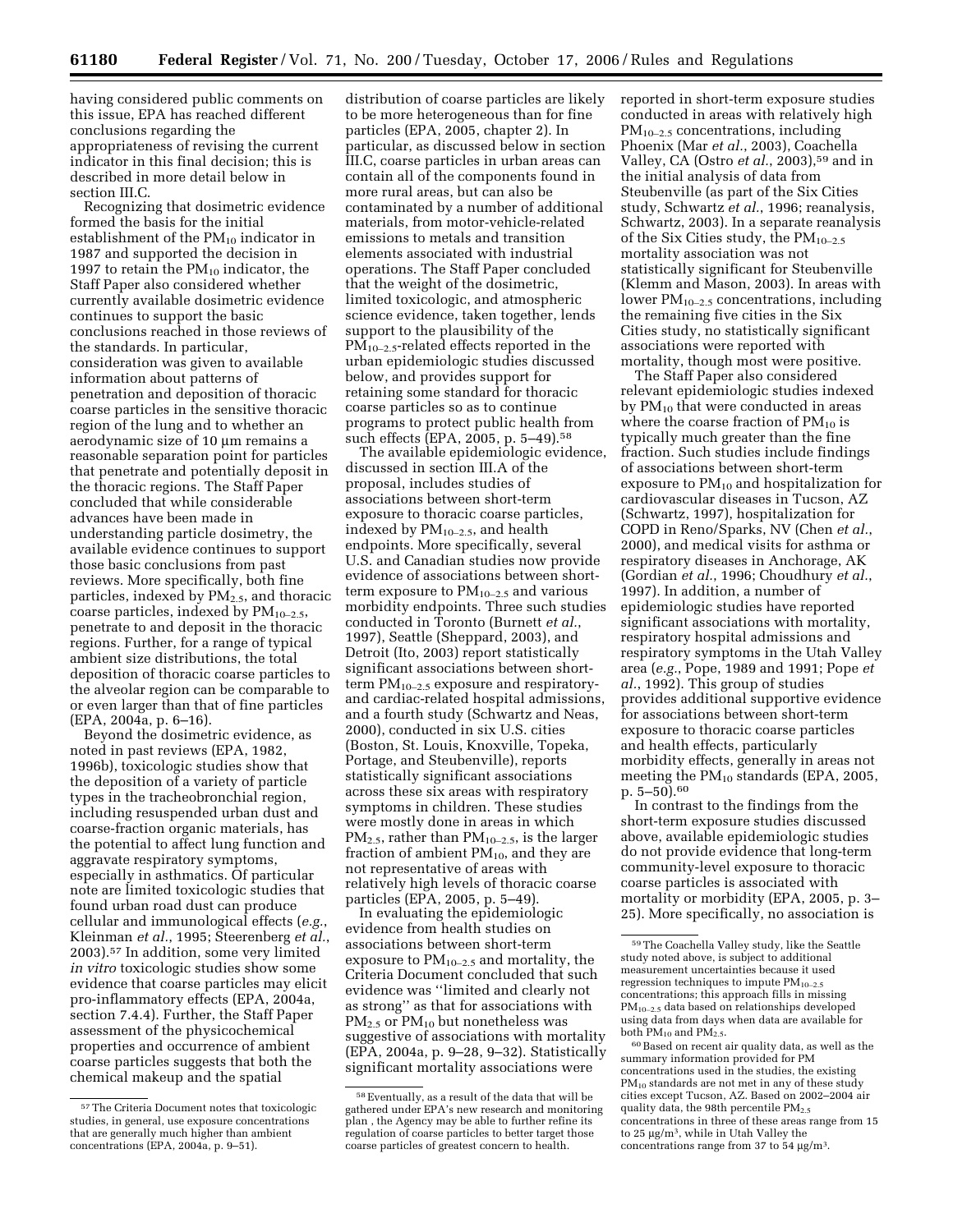found between long-term exposure to thoracic coarse particles and mortality in the reanalyses and extended analysis of the ACS cohort (EPA, 2005, p. 8–306– 07). Further, little evidence is available on potential respiratory and cardiovascular morbidity effects of longterm exposure to thoracic coarse particles (EPA, 2005, p. 3–23–24).

The Staff Paper concluded that the available body of health evidence, including dosimetric, toxicologic and epidemiologic study findings, supports retaining a NAAQS that would continue to provide protection against the effects associated with short-term exposure to thoracic coarse particles. However, the substantial uncertainties associated with this limited body of epidemiologic evidence on health effects related to exposure to  $PM_{10-2.5}$  suggest a high degree of caution in interpreting this evidence, especially at the lower levels of ambient particle concentrations in the morbidity studies discussed above (EPA, 2005, p. 5–50).

Beyond this evidence-based evaluation, the Staff Paper also considered the extent to which  $PM_{10-2.5}$ related health risks estimated to occur at current levels of ambient air quality may be judged to be important from a public health perspective, taking into account key uncertainties associated with the estimated risks. Consistent with the approach used to address this issue for PM2.5-related health risks, discussed above in section II.A.3, the Staff Paper considered the results of a series of base-case analyses that reflect in part the uncertainty associated with the form of the concentration-response functions drawn from the studies used in the assessment. In this assessment summarized above in section III.A.3, which is much more limited than the risk assessment conducted for  $PM<sub>2.5</sub>$ , health risks were estimated for three urban areas (Detroit, Seattle, and St. Louis) by using the reported linear or log-linear concentration-response functions as well as modified functions that incorporate alternative assumed cutpoints as surrogates for potential population thresholds. In considering the risk estimates from this limited assessment, and recognizing the very substantial uncertainties inherent in basing an assessment on such limited information, the Staff Paper concluded that the results for the two areas in the assessment that did not meet the current PM<sub>10</sub> standards are indicative of risks that can reasonably be judged to be important from a public health perspective, in contrast to the appreciably lower risks estimated for the area that did meet the current standards (EPA, 2005, p. 5–52).

The Staff Paper recognized the substantial uncertainties associated with the limited available epidemiologic evidence and the inherent difficulties in interpreting the evidence for purposes of setting appropriate standards for thoracic coarse particles. Nonetheless, in considering the available evidence, the public health implications of estimated risks associated with current levels of air quality, and the related limitations and uncertainties, the Staff Paper concluded that this information supports (1) revising the current  $PM_{10}$ standards in part by revising the indicator for thoracic coarse particles, and (2) consideration of a standard that will continue to provide public health protection from short-term exposure to thoracic coarse particles of concern that have been associated with morbidity effects and possibly mortality at current levels in some urban areas (EPA, 2005, p. 5–52).

In CASAC's review of these Staff Paper recommendations, there was unanimous agreement among CASAC Panel members that ''there was a need for a specific primary standard to address particles in the size range of 2.5 to 10 microns'' (Henderson, 2005b, p. 4). In making this recommendation, CASAC indicated its agreement with the summary of the scientific data regarding the potential adverse health effects from exposures to thoracic coarse particles in section 5.4 of the Staff Paper upon which the EPA staff recommendations were based.

Unlike the case in the current PM<sub>2.5</sub> review, neither EPA staff nor CASAC concluded that it was necessary to revise the  $PM_{10}$  standards to provide additional health protection against coarse particles beyond that afforded by the current standards. Rather, as noted above, staff and CASAC found that the most recent scientific information suggested it was possible to move to a more direct measurement of thoracic coarse particles via a  $PM_{10-2.5}$  indicator, and this was the major basis for recommending revisions to the current 24-hour  $PM_{10}$  standard. In considering what level of protection was appropriate, staff and CASAC recommended consideration of a range of levels for alternative 24-hour coarse particle standards, from levels which would be more stringent than the current 24-hour  $PM_{10}$  standard to a level that would provide protection that was roughly equivalent to that provided by the current 24-hour  $PM_{10}$  standard.

In considering whether the primary PM10 standards should be revised at the time of proposal, the Administrator considered the rationale and recommendations provided by the Staff

Paper and CASAC, and the public comments received through the time of proposal. The Administrator provisionally concluded that the health evidence, including dosimetric, toxicologic and epidemiologic study findings, supported retaining a standard to provide continued protection against effects associated with short-term exposure to thoracic coarse particles. Further, the Administrator expressed the belief that the new evidence on health effects from studies that use  $PM_{10-2.5}$  as a measure of thoracic coarse particles, together with the much more extensive data now available to characterize air quality in terms of PM10–2.5, provided an appropriate basis for revising the current  $PM_{10}$  standards in part by revising the indicator to focus more narrowly on particles between 2.5 and 10 µm. The Administrator also noted that the need for a standard for thoracic coarse particles had already been upheld based upon evidence of health effects considerably more limited than now available. *ATA I*, 175 F.3d at 1054. Based on these considerations, the Administrator provisionally concluded that the current suite of  $PM_{10}$  standards should be revised, and that the revised standard(s) should be set at a level that would ensure an equivalent level of protection to the current suite of standards (71 FR 2665).

#### 2. Comments on the Need for Revision

The vast majority of public comments on coarse particles raised issues related to the proposed revisions to the indicator for thoracic coarse standards, particularly the proposal to adopt a new  $PM_{10-2.5}$  indicator that was qualified to focus on particles associated with particular types of emissions sources and to impose stringent monitor sitesuitability criteria for NAAQScomparable monitors. These comments are addressed below in section III.C. Comments more specific to the 24-hour and annual standards (*i.e.*, on averaging time, form, and level) are addressed below in section III.D. This section addresses those comments that, directly or indirectly, addressed the need to continue the kind of protection against coarse particles that is provided by the current  $PM_{10}$  standards.

A substantial majority of commenters supported the Administrator's provisional conclusion that it is necessary to maintain a standard to continue protection against the health effects associated with short-term exposure to thoracic coarse particles. Those advocating a coarse particle standard included public health organizations such as the American Lung Association, the American Heart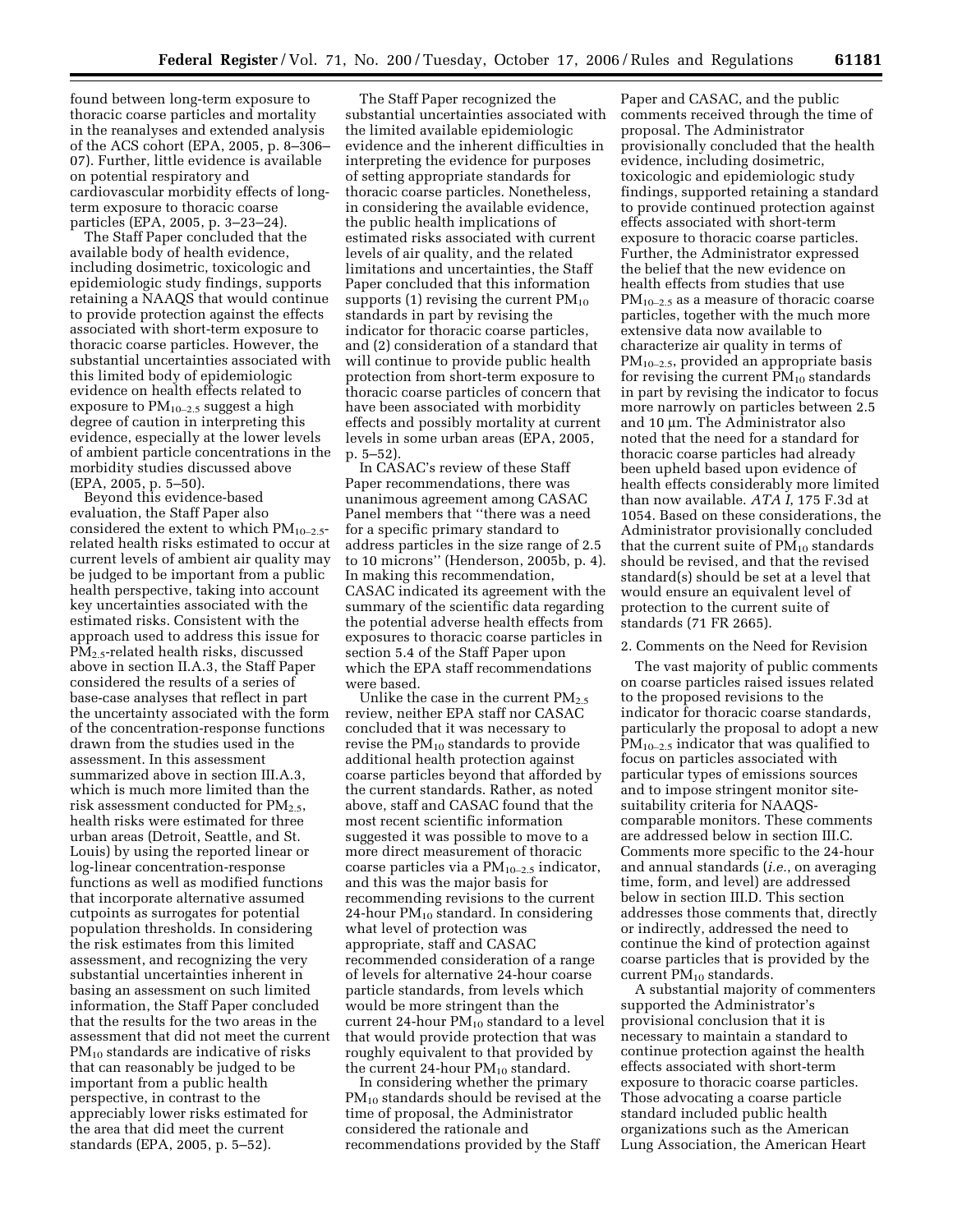Association, and the American Cancer Society; environmental groups such as Environmental Defense, Earthjustice and Natural Resources Defense Council; the Children's Health Protection Advisory Committee, which provides the EPA Administrator with advice on children's health issues; all state and local air pollution control agencies commenting on the proposed coarse particle standard; and Tribal groups such as the National Tribal Caucus, the National Tribal Environmental Council, and numerous individual Tribes.

These commenters agreed with EPA that the currently available scientific evidence clearly supports the need to provide continued protection from health effects associated with coarse particle exposure. Citing the Criteria Document and the Staff Paper, those commenters providing a more detailed rationale stressed the availability of epidemiologic, toxicologic and dosimetric studies showing associations between thoracic coarse particles and multiple morbidity and mortality endpoints. Many of these commenters also cited CASAC's recommendation in favor of continued protection. Moreover, some of these commenters pointed to particular studies, such as Ito (2003), Mar *et al.* (2003) and Ostro *et al.* (2003), which they concluded show that coarse particles are associated with hospital admissions or mortality and that coarse particles may even have stronger effects than fine particles in some instances. Several also cited two recent independent reviews (Brunekreef and Forsberg, 2005; WHO, 2005) which considered many of the same scientific studies on the health effects of coarse particles that were included in the Criteria Document as support for separate standards for coarse particles, in addition to standards for fine particles.

In general, this body of commenters opposed revisions that they believed would reduce the level of protection provided by the current  $PM_{10}$  standards. For example, the comments of the American Lung Association and five environmental groups stated (American Lung Association *et al.*, p. 81):

We strongly support the need for a coarse PM standard \* \* \*. However, the coarse particle standard proposed by EPA is an egregious step backwards in protection of human health and welfare compared to the status quo \* \* \*. If EPA feels it lacks adequate data to undertake the change in the coarse PM indicator to a  $PM_{10-2.5}$  standard, without reducing current protections \* \* \* then the Agency must retain the existing  $PM_{10}$ NAAQS.

Citing the more abundant evidence from studies focusing on short-term

exposures, these commenters advocated maintaining a 24-hour standard for thoracic coarse particles, at a minimum. Several of them also recommended an annual standard for thoracic coarse particles to protect against possible long-term effects, despite a significantly more limited body of evidence (for specific comments on averaging time, see section III.D.1 below).

Many of these commenters, while recognizing that the epidemiologic evidence available to support specific coarse particle standards is weaker than that for fine particles, believed that the weight of evidence required revisions that provided a greater degree of protection, on a national basis, than that afforded by the current  $PM_{10}$  standards (for specific comments on level, see section III.D.2 below). Some commenters favoring a coarse particle standard supported their arguments by reference to emerging science from new toxicologic and epidemiologic studies that were not included in the Criteria Document. In general, however, these ''new'' studies were used in support of commenters' concerns about the proposal to qualify the indicator (discussed in section III.C.2 below), and not to support their comments on the need for coarse particle standards.

The EPA generally agrees with these commenters regarding the need to provide continued protection from short-term exposure to coarse particles that may be harmful. The scientific evidence cited by these commenters was generally the same as that discussed in the Criteria Document and the Staff Paper and the commenters' recommendations for retaining a coarse particle standard are broadly consistent with staff and CASAC recommendations on this issue. To the limited extent that some commenters cited ''new'' scientific studies in support of their arguments in favor of retaining a coarse particle standard, EPA notes that it is basing the final decisions in this review on the studies and related information included in the PM air quality criteria that have undergone CASAC and public review. Although EPA is not basing its final decisions in this review on such information, the Agency will consider the newly published studies for purposes of decision making in the next PM NAAQS review, as discussed above in section I.C. Nonetheless, in provisionally evaluating commenters' arguments concerning the need for revision to or elimination of the current standards, the Agency notes that its preliminary analysis suggests such studies would not materially change the conclusions in the Criteria Document.

In sharp contrast, a number of commenters, including virtually all of those representing industry associations and businesses, recommended revising the  $PM_{10}$  standards by revoking both the 24-hour and annual standards. These groups argued that the current body of scientific evidence is insufficient to justify either retaining the current  $PM_{10}$ standards or setting a revised standard for thoracic coarse particles at this time. These commenters included the National Cattlemen's Beef Association, the National Mining Association, the American Farm Bureau Federation, the Alliance of Automobile Manufacturers, the Engine Manufacturers Association, the National Association of Home Builders, and the Coarse Particle Coalition, which includes the National Stone, Sand and Gravel Association, the Industrial Minerals Association, the American Forest and Paper Association, the Portland Cement Association and the National Cotton Council. These commenters stressed the uncertainties, particularly those associated with interpreting the limited number of epidemiologic studies focusing on coarse particle health effects, and stated that EPA had failed to demonstrate that a coarse particle standard is necessary to protect public health. These commenters recommended deferring the decision on the appropriateness of setting a coarse particle standard pending additional monitoring and scientific research on health effects associated with exposure to coarse particles.

These commenters criticized the key epidemiologic studies cited by EPA, referring especially to the alternative interpretations of the evidence presented in the proposal and citing a review and critique of key studies prepared by an academic consultant. They also argued that all coarse particle epidemiologic studies are flawed to the extent that they rely on air quality data from central monitors in exposure assessments. Based on these arguments, the commenters asserted that EPA's risk assessment cannot be used to demonstrate that ambient coarse particles present a significant risk to public health, and therefore EPA cannot maintain the existing PM10 NAAQS or establish a revised NAAQS to address coarse particles. Each of these issues is further summarized and discussed below.

In discussing their disagreement with EPA's interpretation of four key epidemiologic studies (Ito, 2003; Burnett *et al.*, 1997; Mar *et al.*, 2003; Ostro *et al.*, 2003), these commenters placed significant weight on the alternative interpretations of these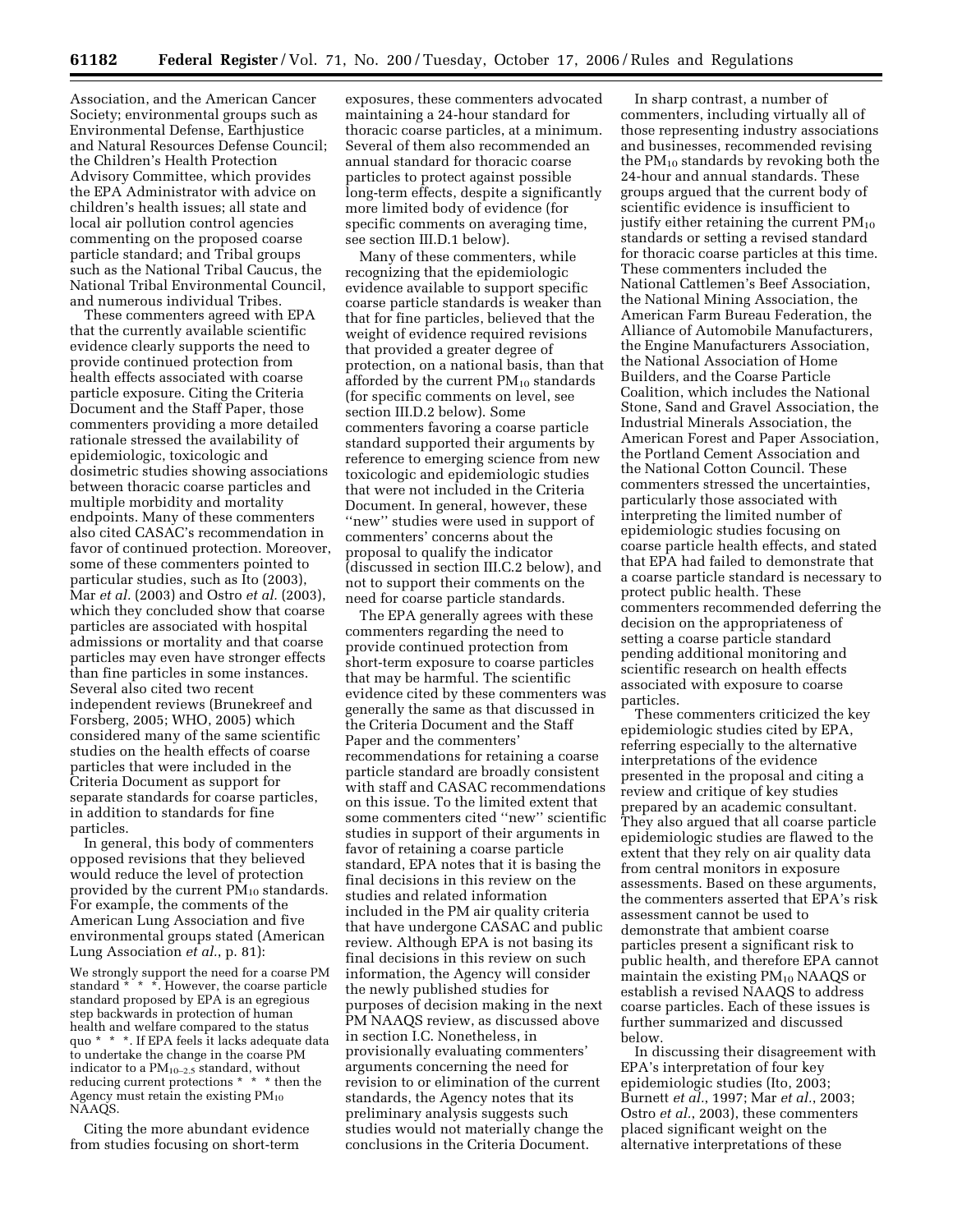studies that EPA provided in the proposal to encourage additional public comment (71 FR 2671–72). In particular, they criticized EPA's reliance on the single pollutant models in these and other studies as biased because the models omit  $PM_{2.5}$  and gaseous copollutants. The commenters argued that when PM<sub>2.5</sub> or gaseous co-pollutants were added to the underlying models, the effects associated with  $PM_{10-2.5}$  lost statistical significance. These commenters also stated that EPA failed to consider and give appropriate weight to a significant number of studies which relied on larger and more powerful data sets, were of longer duration, and assessed  $PM_{10-2.5}$  using multi-pollutant models, but did not find any statistically significant associations, including Schwartz *et al.* (1996), Thurston *et al.*  (1994), Sheppard (2003), Fairley (2003), and Lipfert *et al.* (2000). They further summarized and attached a ''detailed review of the cited studies'' prepared by an academic consultant, which they stated reveals numerous deficiencies that undermine the use of these studies to support the proposed coarse particle standard or any alternative standard. Based on all of the above, one commenter claimed that a ''fair and sound'' assessment of evidence would not conclude coarse particles have effects at ambient concentrations (National Mining Association, p. 14).

The rationale for these commenters' conclusions, however, do not consider important aspects of the rationale for retaining coarse particle protection and are inconsistent with CASAC and other recent reviews of the scientific evidence. As summarized in section III.A of the proposal, the scientific evidence contained in the Criteria Document and Staff Paper, both of which have been reviewed and found acceptable for use in regulatory decision making by CASAC, supports the need for some standard to provide continued protection from coarse particles.61 The alternative interpretation of the evidence espoused by these commenters essentially argues that it is more reasonable to presume that the positive results from one-pollutant  $PM_{10-2.5}$ statistical models is the result of bias associated with omitting co-pollutants, especially  $PM_{2.5}$ , for which the evidence is much stronger. EPA does not accept this argument for both technical and

public health policy reasons. The Criteria Document and Staff Paper explain the rationale for reliance on single pollutant models in these studies, while recognizing the significant uncertainties in the limited number of studies available (EPA, 2004, section 8.4.3; EPA, 2005, p. 3–46). These documents illustrate the results of a number of studies that examined copollutants (Figures 8–16 through 8–18 of the Criteria Document), where it can be seen that, in most cases, the inclusion of gaseous co-pollutants does little to change the effects estimate for PM2.5, although in some cases it does. Recognizing the additional uncertainties in measuring coarse particles (as discussed below), these documents further note the importance of the relative consistency in the size of effects estimates for coarse particles as well as the pattern of generally positive associations, and the need for considering the results of recent statistically significant associations found in  $PM_{10}$  studies where it is reasonable to expect that the coarse fraction dominated the distribution. It would be unwise to presume, in the face of this evidence, that the single pollutant result for coarse particles is generally the result of omitted gases in the model.

EPA also believes that it is inappropriate to presume that coarse particle or PM10 associations in single or multi-pollutant models can be wholly explained by fine particles. In studies where  $PM_{2.5}$  and  $PM_{10-2.5}$  have similar effect estimates, it is difficult to determine whether one or both contribute to the result (*e.g.* EPA 2004a,  $p_8$ –61). The comparison of PM<sub>2.5</sub> and  $PM_{10-2.5}$  is further complicated by the differential measurement error between the two pollutants, which is generally greater for coarse particles (as discussed below). When both pollutants have similar effect estimates, it is difficult to determine whether one or both contribute to the result (*e.g.* EPA, 2004a, p. 8–61). Some studies conducted in urban areas, however, have found significant associations for coarse particles, but not fine particles. The Criteria Document summarizes a case cross-over study (Lin *et al.*, 2002) conducted in Toronto, that found a significant association of  $PM_{10-2.5}$  with asthma hospital admissions in children ages 6–12 that was robust to the inclusion of gaseous co-pollutants, but did not report significant associations for  $PM_{2.5}$ .<sup>62</sup> Three different studies used

essentially the same air quality data set to examine coarse and fine particles in Phoenix (Mar *et al.*, 2000, 2003; Clyde, 2000; Smith *et al.*, 2000). All three studies found significant associations between mortality and PM10–2.5, but only one found a significant association for PM2.5 (EPA, 2004a, p. 8–57 to 66). Ito (2003) found a significant association in Detroit between hospital admissions for ischemic heart disease and exposure to coarse particles, but not fine particles. While all of these studies have limitations, it is difficult to ignore the fact that, despite the differential measurement error associated with coarse particles, a number of these studies find statistically significant associations for coarse particles, but not for fine particles. For these reasons, EPA believes that it would be inappropriate, based on the limited data currently available, to presume that all of the effects associated with coarse particles in single pollutant models are actually the result of confounding by fine particles.

It is also important to note that in the NAAQS reviews that concluded in 1987 and 1997, EPA found that the scientific evidence then available supported the need to continue regulation of thoracic coarse particles through appropriate NAAQS. This evidence included mechanistic considerations developed from particle dosimetry and toxicology, as well as an integrated assessment of particle composition and both community and occupational epidemiologic studies. By 1997, EPA judged the evidence to be strong enough to propose separate standards for fine and coarse particles. While the D.C. Circuit found problems with the indicator for thoracic coarse particles promulgated in 1997, the court upheld EPA's determination that a standard was needed (*ATA I*, 175 F.3d at 1054). In EPA's judgment, the more recent studies included in the 2004 Criteria Document, even with their recognized limitations, serve to add to, not reduce, the concern present in previous reviews over ambient exposures to coarse particles, particularly in urban areas.

The business and industry commenters also suggested that the epidemiologic studies were flawed by the reliance on data from central monitors to estimate community-level exposures to coarse fraction particles. According to these commenters, this would result in an overestimation of

<sup>61</sup>The Response to Comments document contains more detailed responses to the specific issues these commenters raise regarding the interpretation of the epidemiologic evidence, which is important in terms of the use of these studies for supporting a coarse standard (this section of the preamble) as well as their use in deciding upon an appropriate level of protection (section III.D.2 of this preamble).

<sup>62</sup>Unlike more commonly used time series studies, the design used in this study has the advantage of controlling for confounding by having

each case serve as its own control. The Criteria Document notes limitations in available measurement information and adjustment for season that may have influenced the relative results for fine and coarse particles (EPA, 2004a, pp. 185– 186).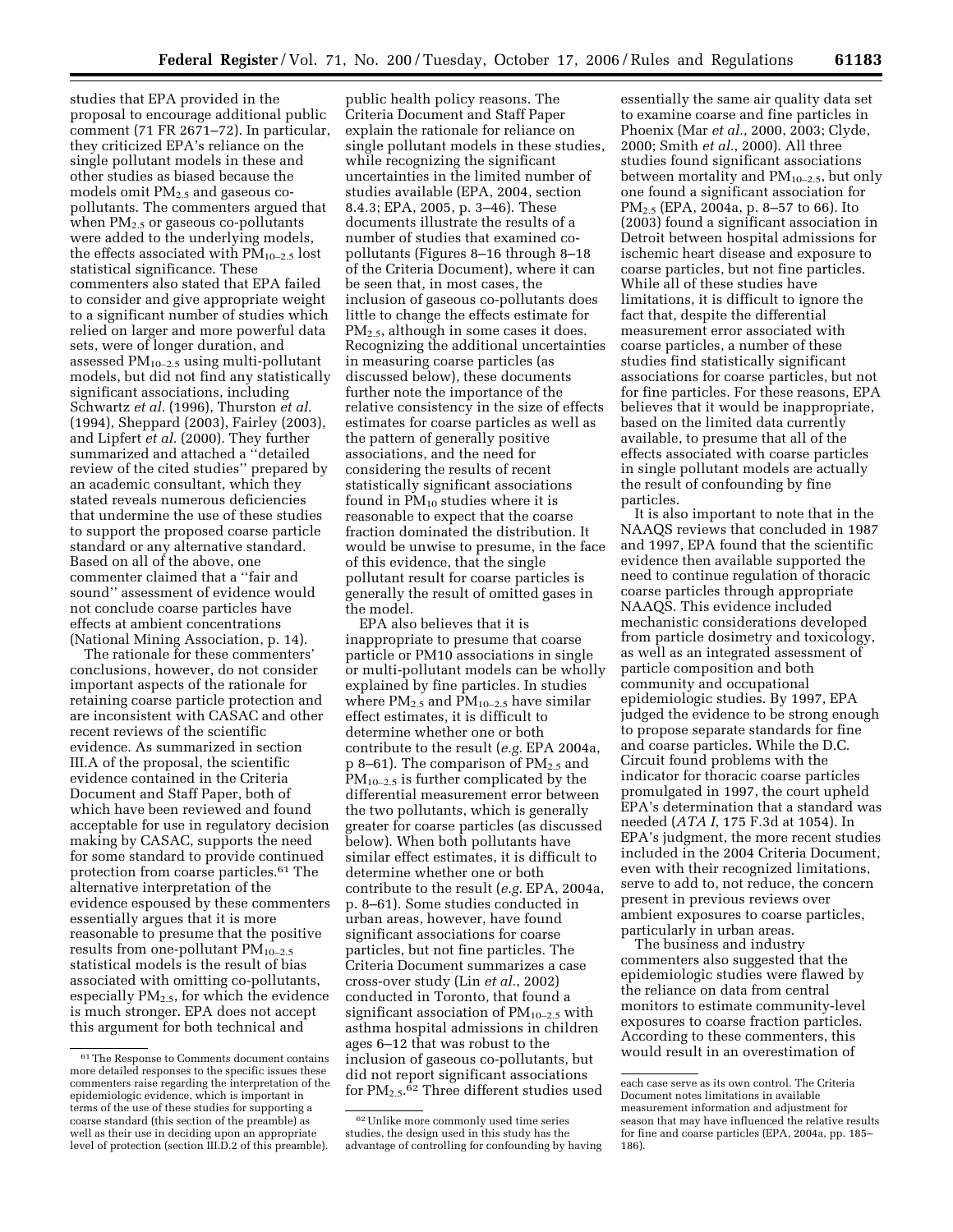exposure due to the significant spatial variability associated with coarse particle distributions. Such overestimation, in the commenters' view, would invalidate any statistical associations found between ambient data, as measured by the central monitors, and adverse health effects. The National Mining Association (p. 16–17), for example, noted:

The spatial variability of coarse PM renders even the few, limited, uncertain epidemiological studies that have been cited  $\overline{b}$ y EPA invalid, as well as imprecise  $*$ Given that the purported associations between PM coarse and health effects is small to begin with, 71 FR at 2659, the logical conclusion should be that the lack of a demonstrable connection between the monitored ambient data and the level of exposure of the subject population is a fatal flaw that precludes reliance on the studies for any connection between PM coarse and health effects.

These commenters also provided supporting information regarding correlations among monitors and an air quality modeling analysis purporting to show that significant quantities of coarse particles cannot travel more than 1 kilometer from sources.63

The Criteria Document and Staff Paper contain detailed analyses of the spatial variability of coarse particle concentrations, as well as other issues that generally result in greater exposure measurement error for coarse particles as compared to fine particles (EPA, 2004a, p. 3–52–53, Appendix 3A; EPA, 2005, pp. 2–36–40, 2–70–73). While EPA agrees that coarse particle measurements from central monitors is subject to potentially large measurement error when used to reflect population exposures in epidemiologic studies, the Agency disagrees with the commenters' assessment of the direction of the resulting bias and with their conclusion that any statistically significant associations between centrally monitored air quality concentrations and adverse health effects measured in these studies are invalid as a result. This issue received substantial attention in the Criteria Document (EPA, 2004a, section 8.4.5). The Criteria Document concluded that such measurement errors are more likely to underestimate the strength and the significance of any association between coarse particles and any adverse health effects observed in the study (EPA, 2004a, pp. 5–126, 8– 341). While the spatial variation of coarse particle data is larger than for fine particles, the Staff Paper notes that, on a day-to-day basis, coarse particle data from monitor sites within an urban

area can be fairly well correlated, even when substantial differences exist in the absolute concentrations between the sites (EPA, 2005, p. 3–41). The signal that drives statistical associations between ambient concentrations and health effects in time-series studies is the day-to-day changes in concentration, not the absolute daily values. To the extent possible, EPA examined both the day-to-day correlations and annual averages in  $PM_{10-2.5}$  taken from multiple monitors in key study locations, such as Detroit, Phoenix and Coachella Valley (Ross and Langstaff, 2005).64

In reacting to this issue in opposing comments, the California Air Resources Board similarly stated:

The current scientific consensus suggests that measurement of coarse particles will typically involve greater errors than that of fine particles. However we reject the \* \* \* implication that therefore these studies are not reliable. In fact, the larger measurement error, which is likely to be random, would make it more difficult to find an association with mortality. It is well accepted in the epidemiological literature that such measurement error will tend to obscure a relationship between an exposure and a given health outcome, assuming that such a relationship exists. Therefore, the measurement error argument cannot be used to nullify an effect that has been observed. If anything, it is likely that the real effects are likely to be larger than those that were estimated. (CARB, p. 11)

The EPA agrees with CARB's analysis of the issue. Therefore, for the purposes of determining whether public health protection is warranted in light of the available evidence, EPA believes that it has interpreted the evidence from these epidemiologic studies correctly, and that despite the uncertainties, the evidence of statistically significant relationships between exposure to coarse particles and adverse health effects is sufficiently strong to support continued regulation of coarse particles.

Some commenters opposed to maintaining a coarse particle standard criticized EPA's risk assessment. These commenters stated that current shortterm epidemiologic data are insufficient to serve as the basis for a scientifically sound quantitative risk assessment, without which, they claim, EPA lacks sufficient evidence to establish a standard based on those data. According to these commenters, while EPA may exercise its judgment about future risks and set standards that are preventive in nature, as long as an adequate scientific rationale is presented, the Agency does

not have the authority to engage in ''crystal ball speculation'' in the absence of support in the record considered as a whole. (*See e.g.*, Coarse Particle Coalition, p. 8–9, citing *Lead Industries Assoc* v. *EPA*, 647 F. 2d 1130, 1146–7 (DC Cir. 1980), *NRDC* v. *EPA*, 902 F.2d 962, 968, 971 (D.C. Cir. 1990) and *Ethyl Corp.* v. *EPA*, 541 F.2d 1, 13 (D.C. Cir. 1976).) These commenters stated that the NAAQS must address only ''significant risk'', not any risk, and that EPA has failed to demonstrate that coarse particles pose a significant enough risk to human health to warrant a coarse particle standard.

The EPA disagrees on technical, policy, and legal grounds. For reasons specified in the proposal and summarized above, EPA believes that the available scientific evidence is more than adequate to support a decision to continue regulation of coarse particles under the NAAQS. Although the data are weaker than for fine particles and subject to greater measurement error, in several of the studies where comparisons are possible, the normalized relative risk estimates for coarse particles from the new urban/ industrial-area studies that were included in the Criteria Document often fall into a similar range as those for fine particles (EPA, 2004a, p. 8–64; EPA, 2005, pp. 3–13 and 3–20). Furthermore, as summarized above, EPA did produce a risk assessment for thoracic coarse particles, which was reviewed by CASAC and included in the Staff Paper (EPA, 2005, Chapter 4). While the limited number of cities and the significant uncertainties noted in the risk assessment and the proposal limit their quantitative usefulness, EPA staff concluded that the risk assessment results for the two urban areas in the assessment that did not meet the current PM10 standards are indicative of risks that can reasonably be judged to be important from a public health perspective.

Furthermore, there is no requirement that EPA develop a ''scientifically sound quantitative risk assessment'' before adopting or revising a NAAQS (ATA III, 283 F.3d at 374), or that the Agency must demonstrate significant risk before promulgating a NAAQS.65 EPA's reliance on evidence from peer-

<sup>63</sup>This issue is discussed in more detail in the Response to Comments document.

<sup>64</sup> In Phoenix, for example, two key sites were highly correlated with similar means. In Detroit/ Windsor, correlations were moderate to good, but absolute values were significantly higher in Detroit (Ross and Langstaff, 2005).

<sup>65</sup>See *e.g.*, *American Petroleum Inst.* v. *Costle*, 665 F. 2d at 1186–87: ''In setting margins of safety the Administrator need not regulate only the known dangers to health, but may ''err'' on the side of overprotection by setting a fully adequate margin of safety. Of course the Administrator's conclusions must be supported by the record, and he may not engage in sheer guesswork. Where the Administrator bases his conclusion as to an adequate margin of safety on a reasoned analysis and evidence of risk, the court will not reverse.''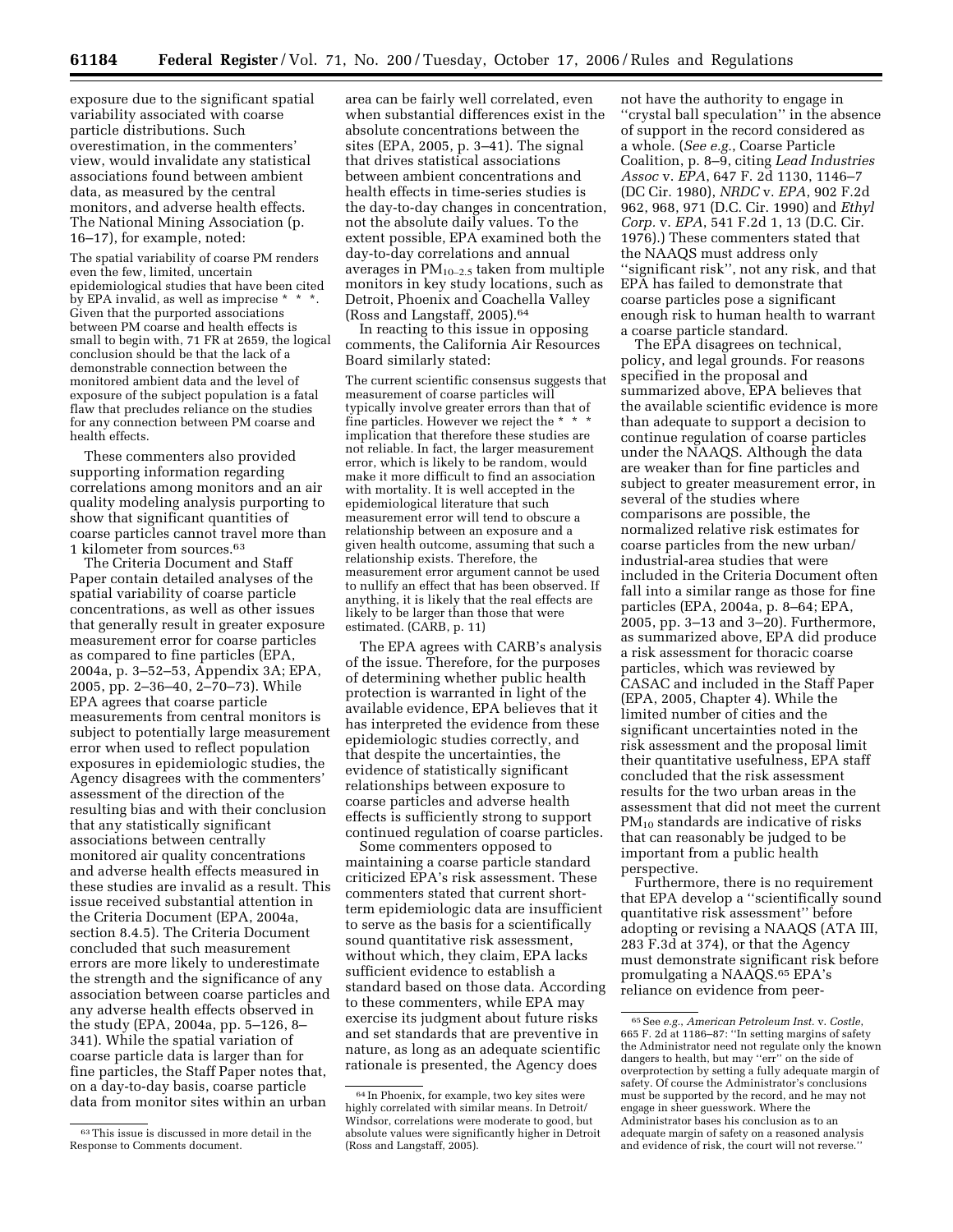reviewed scientific studies in this review, as well as its reliance on CASAC's unanimous recommendation that there is a need for a standard for thoracic coarse particles, cannot be considered ''crystal ball speculation.''

After careful consideration of all of these comments, EPA continues to believe that the health evidence, including dosimetric, toxicologic and epidemiologic study findings, supports retaining a standard to protect against effects associated with short-term exposure to thoracic coarse particles. As noted above and summarized in section III.A of the proposal, there is a growing body of evidence suggesting causal associations between short-term exposure to thoracic coarse particles and morbidity effects, such as respiratory symptoms and hospital admissions for respiratory diseases, and possibly mortality. As summarized in the proposal (71 FR 2659), the available body of evidence also suggests there is a lack of such effects associated with long-term exposure to thoracic coarse particles. Considering the magnitude of the risks identified in health studies, and the size of potentially susceptible subpopulations such as people with preexisting respiratory diseases, including asthma, and children and older adults, EPA concludes that shortterm exposure to thoracic coarse particles can have an important public health impact. The health evidence regarding effects of thoracic coarse particles is limited in some respects and still subject to significant uncertainty. The Administrator has concluded that it is a priority to establish a robust research program that will enable future PM NAAQS reviews to make more informed decisions that will provide more targeted protection against the effects only of those coarse particles and related source emissions that prove to be of concern to public health. The Administrator also notes that the need for a standard for thoracic coarse particles has already been upheld based upon evidence of health effects considerably more limited than now available (*ATA I*, 175 F.3d at 1054).

In the judgment of the Administrator, it is appropriate at this time to retain a standard to address the known and potential public health risks associated with exposure to coarse particles. The Administrator's specific decisions regarding the indicator, averaging time, level and form of a standard for thoracic coarse particles are described below.

*C. Indicator for Thoracic Coarse Particles* 

#### **1. Introduction**

As outlined above, at the time of proposal the Administrator judged it appropriate, based on an evaluation of the available scientific evidence, to propose a new indicator of thoracic coarse particles defined to include those particles between 2.5 and 10 µm in diameter, or  $PM_{10-2.5}$ , and qualified to focus on the mix of thoracic coarse particles generally present in urban environments. In making this determination, the Administrator relied heavily on key findings and observations from the Criteria Document and Staff Paper, and on recommendations from CASAC. The Staff Paper made the following general observations about the  $PM_{10-2.5}$ indicator:

(1) The most obvious choice for a thoracic coarse particle standard is the size-differentiated, mass-based indicator used in the epidemiologic studies that provide the most direct evidence of such health effects,  $PM_{10-2.5}$ .

(2) The upper size cut of a  $PM_{10-2.5}$ indicator is consistent with dosimetric evidence that continues to reinforce the finding from past reviews that an aerodynamic size of 10 µm is a reasonable separation point for particles that penetrate to and potentially deposit in the thoracic regions of the respiratory tract.

(3) The lower size cut of such an indicator is consistent with the choice of 2.5 µm as a reasonable separation point between fine and coarse fraction particles.

(4) Further, the limited available information is not sufficient to define an indicator for thoracic coarse particles solely in terms of metrics other than size-differentiated mass, such as specific chemical components.

(5) The available epidemiologic evidence for effects of  $PM_{10-2.5}$  exposure is quite limited and is inherently characterized by large uncertainties, reflective in part of the more heterogeneous nature of the spatial distribution and chemical composition of thoracic coarse particles and the more limited and generally uncertain measurement methods that have historically been used to characterize their ambient concentrations.

In evaluating relevant information from atmospheric sciences, toxicology, and epidemiology related to thoracic coarse particles, the Staff Paper also noted that there appear to be clear distinctions between (1) the character of the ambient mix of particles generally found in urban areas as compared to

that found in non-urban and, more specifically, rural areas, and (2) the nature of the evidence concerning health effects associated with thoracic coarse particles generally found in urban versus rural areas.66 Based on such information, and on specific initial advice from CASAC (Henderson, 2005a), the Staff Paper considered a more narrowly defined indicator for thoracic coarse particles that would focus on the mix of such particles that is characteristic of the mix generally found in urban areas where thoracic coarse particles are strongly influenced by traffic-related or industrial sources. In so doing, the Staff Paper focused on comparing the potential health effects associated with thoracic coarse particles in urban and rural settings, as discussed below.

The Staff Paper also noted that atmospheric science and monitoring information indicates that exposures to thoracic coarse particles tend to be higher in urban areas than in nearby rural locations. Further, the mix of thoracic coarse particles typically found in urban areas contains a number of contaminants that are not commonly present to the same degree in the mix of natural crustal particles that is typical of rural areas. The elevation of  $PM_{10-2.5}$ levels in urban locations as compared to those at nearby rural sites suggests that sources located within urban areas are generally the cause of elevated urban concentrations; conversely, PM<sub>10-2.5</sub> concentrations in such urban areas are not largely composed of particles blown in from more distant regions (EPA, 2005, sections 2.4.5 and 5.4.2.1). Important sources of thoracic coarse particles in urban areas include dense traffic that suspends significant quantities of dust from paved roads, as well as industrial and combustion sources and construction activities that contribute to ambient coarse particles both directly and through deposition to soils and roads (EPA, 2005, Table 2–2).

<sup>66</sup> In general, EPA believes it is appropriate to draw a distinction between two general types of ambient mixes of coarse particles: ''urban'' and ''non-urban''. The first term characterizes the mix in more heavily populated urban areas, where sources such as motor vehicles and industry contribute heavily to ambient coarse particle concentrations and composition. The term ''nonurban,'' on the other hand, encompasses mixes in a variety of other locations outside of urbanized areas, including mixes in rural areas which are likely to be dominated by natural crustal materials (and where urban types of sources are largely absent or, in the case of motor vehicles, are not present to the same degree). It should be noted that some types of sources are present in both urban and non-urban areas. Industrial sources, for example, are found in non-urban areas, though they are more commonly located in urban areas. Similarly, agricultural and mining sources are primarily non-urban sources, but may be found in or near urban areas as well.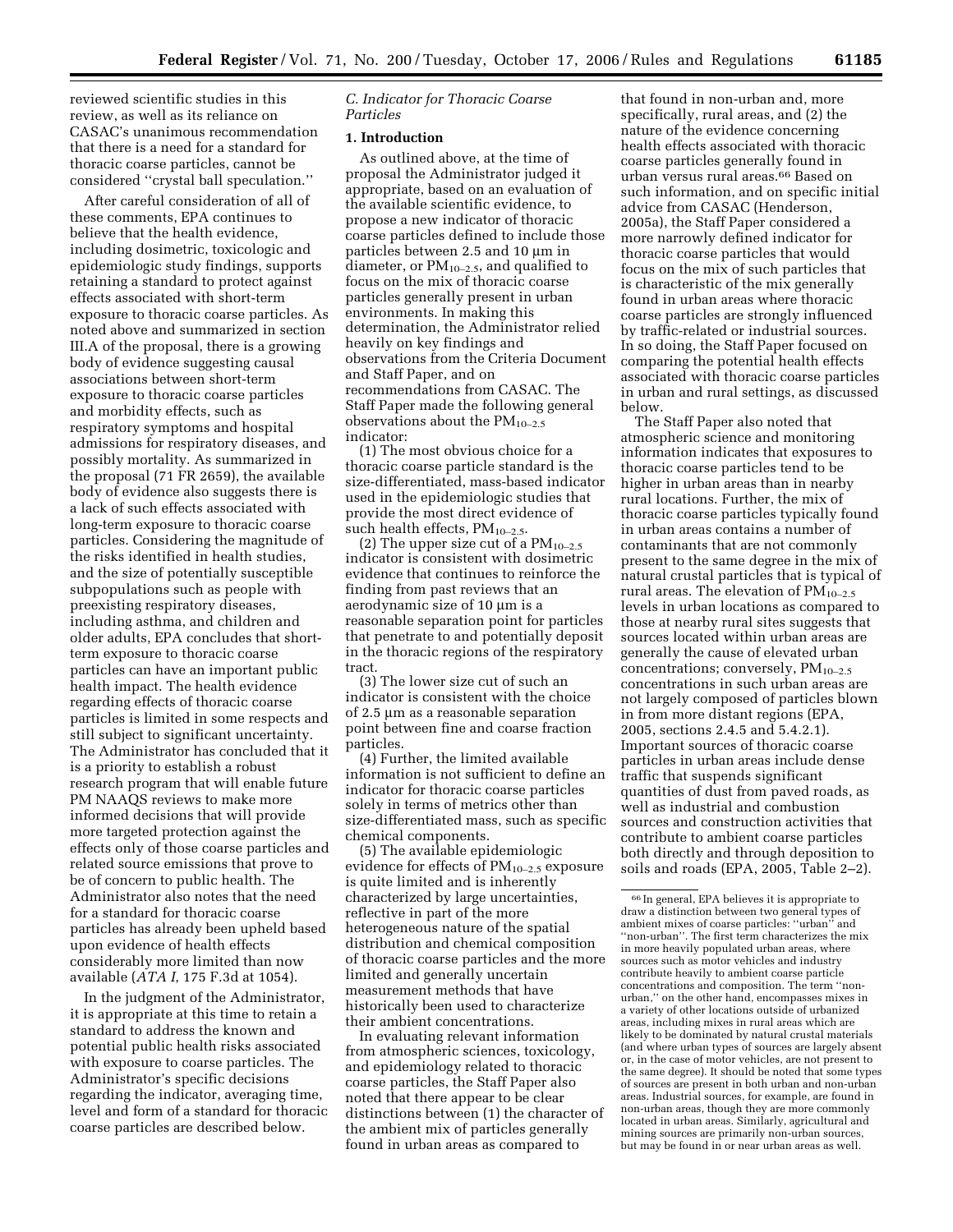The Staff Paper concluded that the mix of thoracic coarse particles in urban areas would likely differ in composition from that in rural areas, being influenced to a relatively greater degree by components from urban mobile and stationary source emissions.

While detailed composition data are more limited for  $PM_{10-2.5}$  than for  $PM_{2.5}$ , available measurements from some areas as well as studies of road dust components do show a significant influence of urban sources on both the composition and mass of thoracic coarse particles generally found in urban areas. Although crustal elements and natural biological materials represent a significant fraction of thoracic coarse particles in urban areas, both their relative quantity and character may be altered by urban sources (EPA, 2005, p. 5–54). Traffic-related activities can also grind and resuspend vegetative materials into forms not as common in more natural areas (Rogge *et al.*, 1993). Studies of urban road dusts find that levels of a variety of components are increased from traffic as well as from other anthropogenic urban sources, including products of incomplete combustion (*e.g.* polycyclic aromatic hydrocarbons) from motor vehicle emissions and other sources, brake and tire wear, rust, salt and biological materials (EPA, 2004a, p. 3D–3). Limited ambient coarse fraction composition data from various comparisons show that metals and sometimes elemental carbon contribute a greater proportion of thoracic coarse particle mass in urban areas than in nearby rural areas. In addition, while large uncertainties exist in emissions inventory data, the Staff Paper observed that major sources of  $PM_{10-2.5}$  emissions in the urban counties in which epidemiologic studies have been conducted are paved roads and ''other'' sources (largely construction), and that such areas also have larger contributions from industrial emissions, whereas unpaved roads and agriculture are the main sources of  $PM_{10-2.5}$  emissions outside of urban areas.

In the proposal, EPA also stated that toxicologic studies, although quite limited, support the view that thoracic coarse particles from sources common in urban areas are of greater concern than uncontaminated materials of geologic origin. One major source of thoracic coarse particles in urban areas is paved road dust; the Criteria Document discussed results from a recent toxicologic study in which road tunnel dust particles had greater allergyrelated activity than several other particle samples (Steerenberg *et al.*, 2003; EPA, 2004a, pp. 7–136–137). This

study supports evidence available in the last review regarding potential effects of road dust particles (EPA, 1996b, p. V– 70). In contrast, a number of studies have reported that Mt. St. Helens volcanic ash, an example of uncontaminated natural crustal material of geologic origin, has very little toxicity in animal or *in vitro* toxicologic studies (EPA, 2004a, p. 7–216).

A few toxicologic studies have used ambient thoracic coarse particles from urban/suburban locations ( $PM_{10-2.5}$ ), and the results suggest that effects can be linked with several components of PM10–2.5. These *in vitro* toxicologic studies linked thoracic coarse particles with effects including cytotoxicity, oxidant formation, and inflammatory effects (EPA, 2005, sections 3.2 and 5.4.1). While these studies cannot be used for quantitative assessment of morbidity or mortality effects, they suggest that several components (*e.g.*, metals, endotoxin, other materials) may have roles in various health responses but do not suggest a focus on any individual component.

Although largely focused on undifferentiated  $PM_{10}$ , the series of epidemiologic observations and toxicologic experiments related to the Utah Valley suggest that directly emitted (fine and coarse) and resuspended (coarse) urban industrial emissions are of concern. Of particular interest are area studies spanning a 13 month period when a major source of  $PM_{10}$  in the area, a steel mill, was not operating. Observational studies found that respiratory hospital admissions for children were lower when the plant was shut down (Pope, 1989). More recently, a set of toxicologic and controlled human exposure studies have used particles extracted from filters from ambient PM10 monitors from periods when the plant did and did not operate. In both human volunteers and animals, greater lung inflammatory responses were reported with particles collected when the source was operating, as compared to the period when the plant was closed (EPA, 2004a, p. 9–73). In addition, in some studies it was suggested that the metal content of the particles was most closely related to the effects reported (EPA, 2004a, p. 9–74). While peak days in the Utah Valley occur in conditions that enhance fine particle concentrations, over the long run, over half of the PM<sub>10</sub> was in the coarse fraction. The aggregation of particles collected on the filters during the study period reflects this long-term composition and represent the kinds of industrial components that would be incorporated in road dusts in the area.

The Staff Paper also noted that epidemiologic studies that have examined exposures to thoracic coarse particles generally found in urban environments, together with studies that have taken into account exposures to natural crustal materials typical of rural areas, generally support the view that the mix of thoracic coarse particles generally found in urban areas is of concern to public health, in contrast to natural crustal dusts of geologic origin. With respect to the urban results, several recent studies have shown associations between  $PM_{10-2.5}$  and health outcomes in a few sites across the U.S. and Canada. Associations have been reported with morbidity in a few urban areas, some of which had relatively low  $PM_{10-2.5}$  concentrations. For mortality, statistically significant associations have been reported only for two urban areas that have notably higher ambient  $PM_{10-2.5}$  concentrations. These associations are with short-term exposures to aggregated  $PM_{10-2.5}$  mass, and no epidemiologic evidence is available on associations with different components or sources of  $PM_{10-2.5}$ . However, these studies have all been conducted in urban areas of the U.S., and thus reflect effects associated with the ambient mix of thoracic coarse particles generally present in urban environments, which includes PM from traffic and industrial sources.

The Staff Paper also pointed to other evidence from epidemiologic studies suggesting that mortality and possibly other health effects are not associated with thoracic coarse particles from dust storms or other such wind-related events that result in suspension of natural crustal materials of geologic origin. The clearest example is a study in Spokane, WA, which specifically assessed whether mortality was increased on dust-storm days using case-control analysis methods. The average  $PM_{10}$  level was more than 200 µg/m3 higher on dust storm days than on control days, and the authors report no evidence of increased mortality on these specific days (Schwartz *et al.*, 1999). One caveat of note is the possibility that people may reduce their exposure to ambient particles on the dustiest days (*e.g.*, Gordian *et al.*, 1996; Ostro *et al.*, 2000). Nevertheless, these studies provide no suggestion of significant health effects from uncontaminated natural crustal materials that would typically form a major fraction of coarse particles in rural areas.

Beyond the urban and rural distinctions discussed above, the Staff Paper also considered the extent to which there is evidence of effects from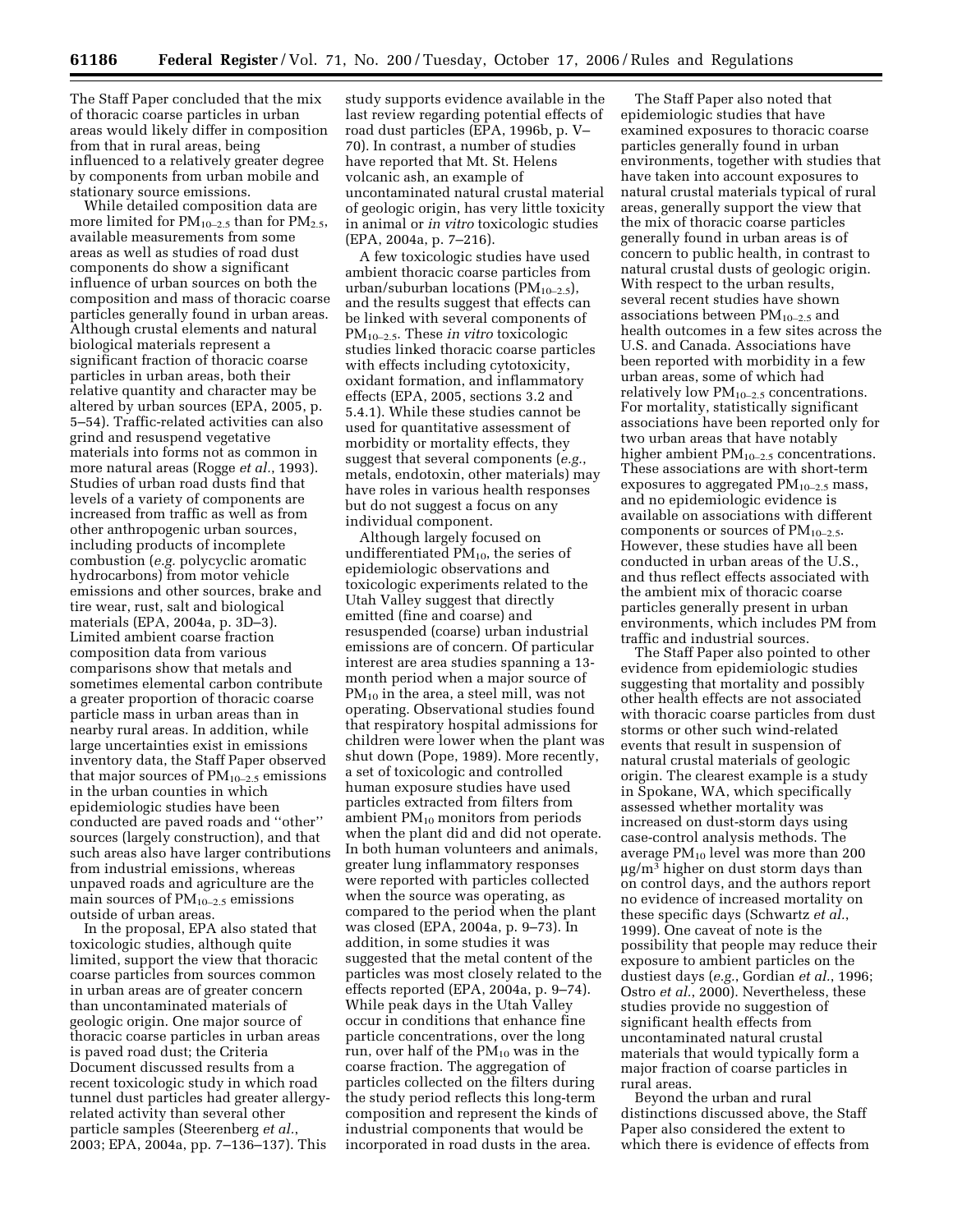exposure to the ambient thoracic coarse particles in communities predominantly influenced by agricultural or mining sources.67 For example, in the last review, EPA considered health evidence related to long-term silica exposures from mining activities, but found that there was a lack of evidence that such emissions contribute to effects linked with ambient PM exposures (EPA, 1996b, p. V–28). Similarly in this review, there is an absence of evidence related to such community exposures. While crustal and organic dusts generated from agricultural activity can include a variety of biological materials, and some occupational studies discussed in the Criteria Document report effects at occupational exposure levels (EPA, 2004a, Table7B–3, p. 7B– 11), such studies do not provide relevant evidence for effects at the much lower levels of community exposure. Further, it is unlikely that such predominantly non-urban sources contribute to the effects reported in the recent urban epidemiologic studies.

The Criteria Document concluded its integrated assessment of the effects of natural crustal materials as follows:

Certain classes of ambient particles appear to be distinctly less toxic than others and are unlikely to exert human health effects at typical ambient exposure concentrations (or perhaps only under special circumstances). For example, particles of crustal origin, which are predominately in the coarse fraction, are relatively non-toxic under most circumstances, compared to combustionrelated particles (such as from coal and oil combustion, wood burning, etc.) However, under some conditions, crustal particles may become sufficiently toxic to cause human health effects. (EPA, 2004a, p. 8–344)

The Staff Paper assessment of the available evidence relevant to the appropriate scope of an indicator for coarse particles can be summarized as follows. Ambient concentrations of thoracic coarse particles generally reflect contributions from local sources, and the limited information available from speciation of thoracic coarse particles and emissions inventory data indicate that the sources of thoracic coarse particles in urban areas generally differ from those found in non-urban areas. As a result, the mix of thoracic coarse particles people are typically exposed to in urban areas can be expected to differ appreciably from the mix typically found in non-urban or rural areas. Ambient  $PM_{10-2.5}$  exposure

is associated with health effects in studies conducted in urban areas, and the limited available health evidence more strongly implicates the ambient mix of thoracic coarse particles that is dominated by traffic-related and industrial sources than that dominated by uncontaminated soil or geologic sources. The limited evidence does not support either the existence or the lack of causative associations for community exposures to thoracic coarse particles from agricultural or mining industries. Given the apparent differences in composition and in the epidemiologic evidence, the Staff Paper concluded that it is not appropriate to generalize the available evidence of associations with health effects that have been related to thoracic coarse particles generally found in urban areas and apply it to the mix of particles typically found in nonurban or rural areas (EPA, 2005, p. 5– 57). The Staff Paper concluded that the available evidence collectively suggests that a more narrowly defined indicator for thoracic coarse particles should be considered that would protect public health against effects that have been linked with the mix of thoracic coarse particles generally present in urban areas. Such an indicator would be principally based on particle size, but also reflect a focus on the mix of thoracic coarse particles that is generally present in urban environments and the sources that principally generate that mix. The Staff Paper recommended consideration of thoracic coarse urban particulate matter (UPM<sub>10–2.5</sub>) as an indicator for a thoracic coarse particle standard, referring to the mix of airborne particles between 2.5 and 10 µm in diameter that are generally present in urban environments, which, as discussed above, are principally comprised of resuspended road dust typical of high traffic-density areas and emissions from industrial sources and construction activities (EPA, 2005, p. 5– 54, 5–57–58). The Staff Paper concluded that such an indicator would more likely be an effective indicator for standards to protect against health effects that have been associated with thoracic coarse particles than a more broadly focused  $PM_{10-2.5}$  indicator. This indicator would also be consistent with a cautious interpretation of the epidemiologic evidence that does not potentially over-generalize the results of the limited available studies.

In conjunction with this recommendation of an indicator defined in terms of the mix of thoracic coarse particles that are generally present in urban areas, the Staff Paper also discussed the importance of a

monitoring network designed to be consistent with the intent of such an indicator and to facilitate implementation of such a standard. It should be noted that EPA has historically used other implementationrelated policies, specifically its guidelines regarding the handling of data affected by exceptional or natural events, to address elevations in thoracic coarse particle levels that may occur in urban areas as a result of dust storms or other such events for which the staffrecommended indicator was not intended to apply. The Staff Paper recommended that both new criteria for monitor network design and revised natural/exceptional events policies should work in concert with a revised thoracic coarse particle indicator to ensure the most effective application of a thoracic coarse particle standard.

In its review of the Staff Paper recommendation for a thoracic coarse particle indicator (Henderson, 2005b, p. 4), the CASAC generally agreed that ''thoracic coarse particles in urban areas can be expected to differ in composition from those in rural areas;'' that ''coarse particles in urban or industrial areas are likely to be enriched by anthropogenic pollutants that tend to be inherently more toxic than the windblown crustal material which typically dominates coarse particle mass in arid rural areas;'' and that ''evidence of associations with health effects related to urban coarsemode particles would not necessarily apply to non-urban or rural coarse particles.'' Further, most CASAC Panel members concurred that ''the current scarcity of information on the toxicity of rural dusts makes it necessary'' for EPA to base its standard for thoracic coarse particles ''on the known toxicity of urban-derived coarse particles.'' While most Panel members concurred with the thoracic coarse particle indicator recommended in the Staff Paper, a few members recommended specifying an unqualified  $PM_{10-2.5}$  indicator in conjunction with monitoring network design criteria and natural/exceptional events policies that would emphasize urban influences. In either case, CASAC indicated that the intent of any such indicator should be to ''provide protection against those components of PM<sub>10–2.5</sub> that arise from anthropogenic activities occurring in or near urban and industrial areas.''

Based on these considerations, the Administrator proposed to establish a new indicator for thoracic coarse particles in terms of  $PM_{10-2.5}$ , qualified so as to include any ambient mix of  $PM_{10-2.5}$  that is dominated by resuspended dust from high-density traffic on paved roads and PM generated

<sup>67</sup>As used in the Staff Paper, the term ''mining sources'' is intended to include all activities that encompass extraction and/or mechanical handling of natural geologic crustal materials. In the context of this rulemaking, neither mining nor agricultural sources are included in the more general category of ''industrial sources.''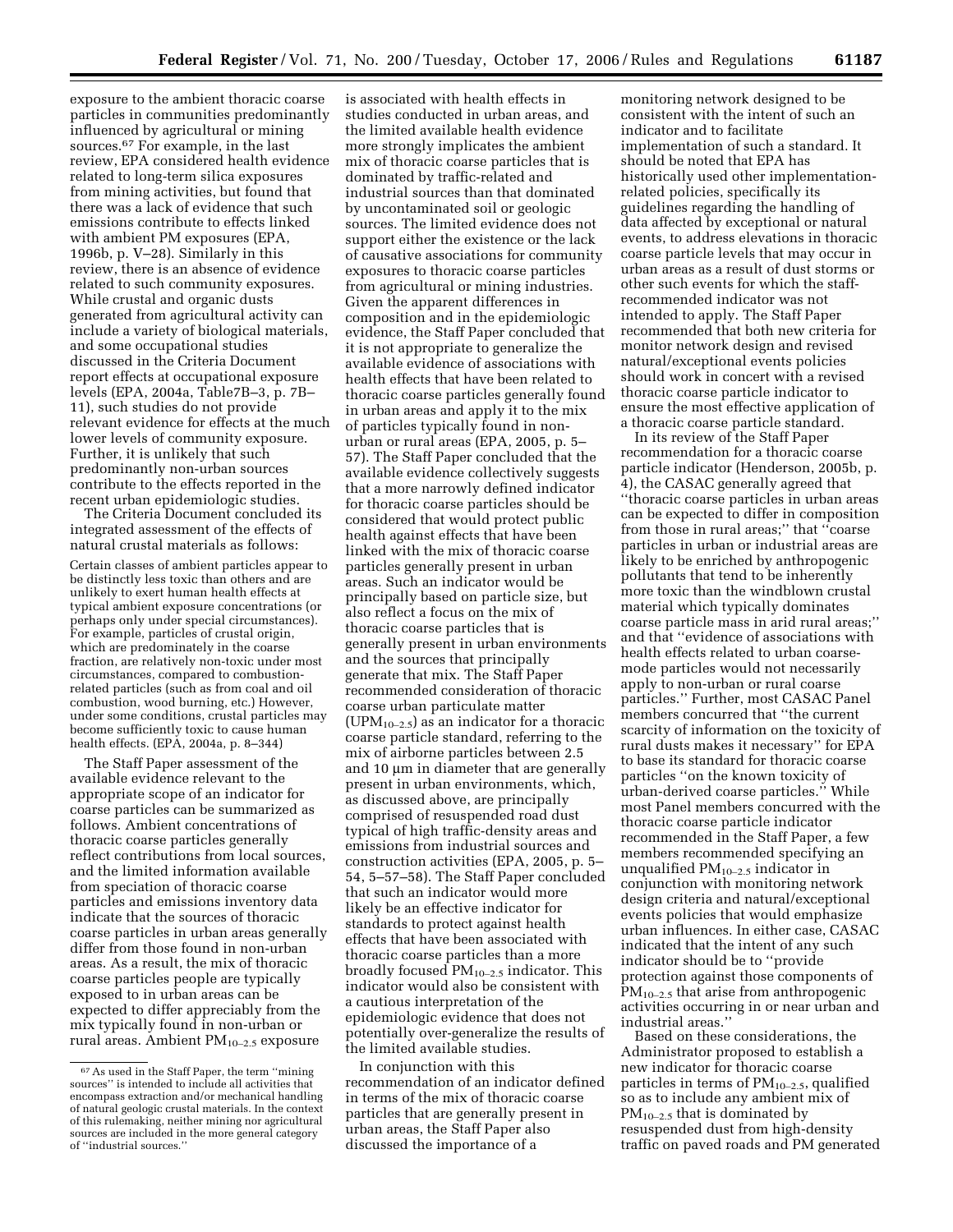by industrial sources and construction sources, and to exclude any ambient mix of  $PM_{10-2.5}$  that is dominated by rural windblown dust and soils and PM generated by agricultural and mining sources (71 FR 2667–68). Furthermore, EPA proposed that ''[a]gricultural sources, mining sources, and other similar sources of crustal material shall not be subject to control in meeting this standard'' (71 FR 2699). As summarized above in section I.E, the proposed standard also included specific monitor site-suitability requirements which any monitor would have to meet in order to be used for comparison to the NAAQS, including a requirement that such monitors be sited in urbanized areas with a minimum population of 100,000. These requirements were designed to ensure that the monitors were capturing the ambient mix of  $PM_{10-2.5}$  dominated by the sources of concern.

Subsequent to the proposal, CASAC provided additional comments to the Administrator on the proposed indicator for thoracic coarse particles. In a letter dated March 21, 2006, the Committee stated that ''the PM Panel was pleased to see that the indicator for coarse thoracic particles of concern to public health took into account some of the various approaches that the PM Panel identified for consideration'' (Henderson 2006, p. 4). The CASAC reiterated its earlier statement that ''the current scarcity of information on the toxicity of rural dusts makes it necessary for the Agency to base its regulations on the known toxicity of urban-derived coarse particles.'' However, the Committee went on to say that ''the CASAC neither foresaw nor endorsed a standard that specifically exempts all agricultural and mining sources, and offers no protection against episodes of urban-industrial  $PM_{10-2.5}$  in areas of populations less than 100,000.'' The Committee recommended the ''expansion of our knowledge of the toxicity of rural dusts rather than exempting specific industries (*e.g.*  mining, agriculture)'' from control under the standard (*id* at 5).

2. Comments on Indicator for Thoracic Coarse Particles

The EPA received a large number of comments on its proposed decision with regard to the indicator of thoracic coarse particles which overwhelmingly opposed the proposed indicator. Few commenters unconditionally supported EPA's proposal to replace the  $\overline{PM}_{10}$ indicator with a qualified  $PM_{10-2.5}$ indicator that would provide targeted protection by including certain ambient mixes of thoracic coarse particles and excluding others. Support for the

proposed approach came almost entirely from those industrial sectors whose sources were excluded from the proposed qualified  $PM_{10-2.5}$  indicator (*i.e.*, agriculture and mining interests). While these commenters argued that EPA should not maintain any standard for thoracic coarse particles, they conditionally supported the qualified indicator if any standard were to be set. In contrast, all other commenters, including environmental and public health groups, State and local agencies, and industries not excluded from the proposed indicator (*e.g.*, transportation and construction), opposed the proposed qualified indicator. Representatives from a variety of groups who otherwise disagreed on various aspects of the proposed indicator commented on the need for additional research to address the uncertainties in the current body of evidence regarding coarse particles and health effects. In addition, a variety of commenters urged EPA to deploy additional  $PM_{10-2.5}$ monitors in both urban and rural areas, consistent with the advice of CASAC, to provide a more robust and complete body of evidence regarding coarse particle effects.

Commenters conditionally supporting the proposal expressed the view that EPA should exclude non-urban windblown dust and soil from the  $PM_{10-2.5}$ indicator. According to these commenters, ''such particles have been shown to be nontoxic, and the scientific studies show that they are not associated with adverse health effects' (American Farm Bureau Federation, p. 1). Furthermore, these commenters agreed with the proposed exclusion for agricultural and mining sources, stating that ''the preponderance of scientific evidence continues to demonstrate that fugitive dust from agricultural and mining operations presents no substantial health or welfare concerns' (National Mining Association, p. 1; see also National Cattlemen's Beef Association, p. 1). These commenters quoted extensively from the Criteria Document and Staff Paper, and made points that were in many cases conceptually similar to the arguments in these documents and in the proposal. These commenters also tended to argue that there is substantial scientific evidence showing an absence of health effects from rural particles.

These commenters cited differences in the composition of the mix of particles in urban areas versus the mix of particles in non-urban areas, which they stated is dominated by wind-blown soil fractions including silicates, primary organic materials including ground plant matter, residential wood

smoke, and dust from unpaved roads. Though the coarse particle mix in urban areas also contains significant crustal materials, the commenters stated that it is contaminated by a wide variety of industrial and combustion-related byproducts, such as metals and organic materials (tire and brake wear, vehicle exhaust, industrial emissions, residential fuel combustion). These commenters noted that studies conducted in urban areas have linked health effects specifically to these urban-industrial contaminants. For example, the American Farm Bureau Federation cited the distinction between studies that found health effects related to traffic emissions in urban areas (Pearson *et al.*, 2000; Kramer *et al.*, 2000; and Lin *et al.*, 2002) and a study they suggested found a strong association between cardiovascular mortality and motor vehicle exhaust components, but a negative association between soil and total mortality (Mar *et al.*, 2000).68 Some of these commenters argued that coarse mode particles, especially crustal coarse mode particles, are unlikely to serve as carriers of urban-area contaminants because they have less surface area, do not adsorb contaminants easily, and have short atmospheric residence times. These commenters conditionally agreed with EPA's proposed goal of focusing regulatory efforts on the sources known to be associated with toxic coarse particles, especially traffic (Coarse Particle Coalition). Some of these commenters cited new studies completed after the close of the Criteria Document as providing additional evidence of associations between trafficrelated emissions and adverse health effects (*e.g.* Kim *et al.*, 2004; Ryan *et al.*, 2005; Garshick *et al.*, 2003; McDonald *et al.*, 2004; and Ostro *et al.*, 2006).

These commenters also stated that while urban contaminants may increase the toxicity of coarse particles, studies have demonstrated a lack of adverse effects associated with exposure to coarse particles in non-urban areas (*e.g.*, Buist *et al.* (1983) study of exposure to Mount St. Helens' ash among diabetic children). Furthermore, these commenters argued that studies have found a lack of effects associated with exposure to crustal materials in general. They cited the lack of an association between mortality and dust storms found in Schwartz *et al.* (1999) and also noted that studies such as the 6-city study by Laden *et al.* (2000) have found

<sup>68</sup>Commenters cite the original publication. In the subsequent reanalysis, the investigators report ''our original findings remained unchanged'' (Mar *et al.* 2003).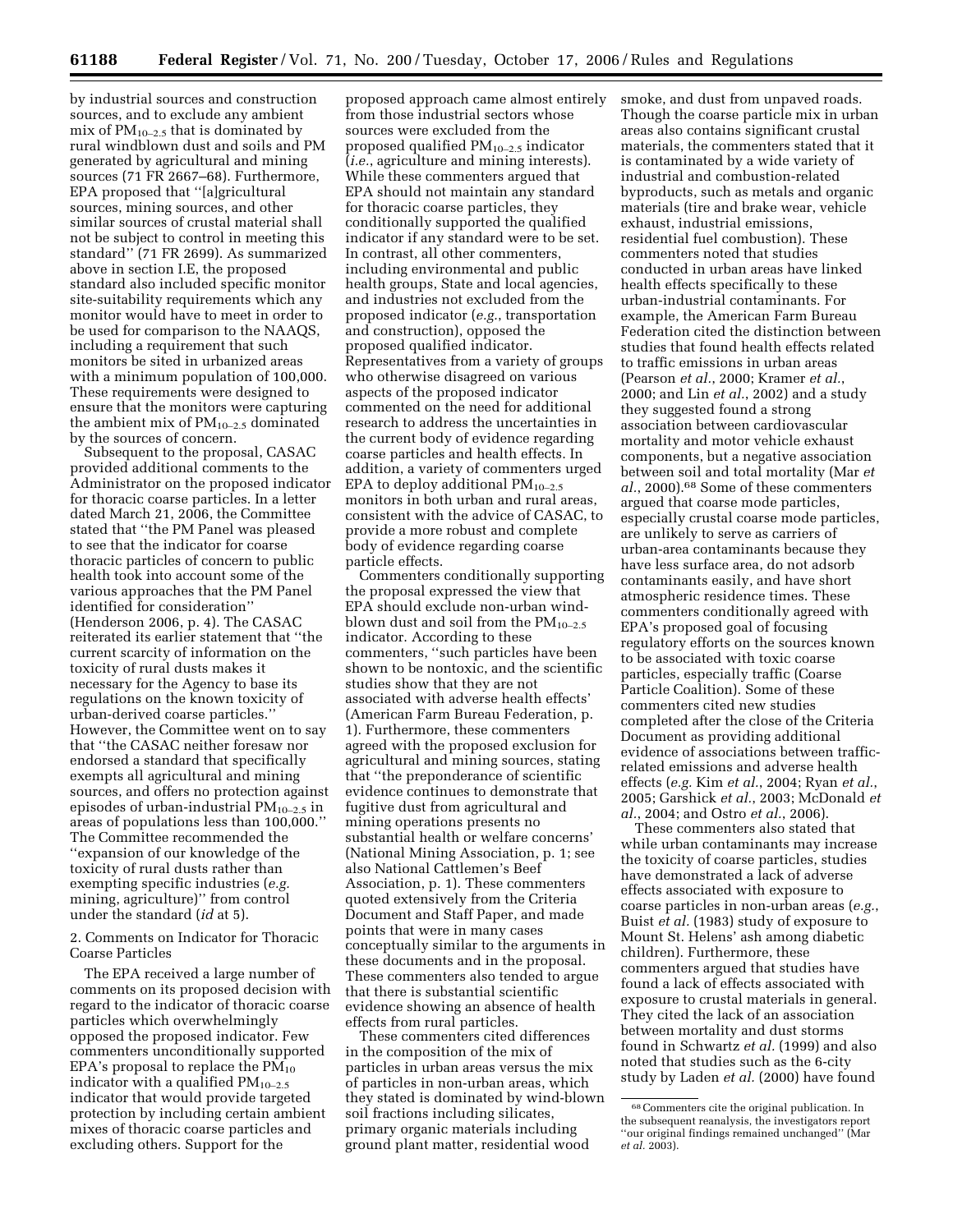that crustal material, in both the fine and coarse fractions, is not associated with increased mortality. Thus, these commenters argued that there is sufficient evidence to show that crustal particulate matter is essentially benign and therefore should be excluded from the coarse particle indicator.

The EPA agrees with these commenters that the strongest available evidence relates to the toxicity of the ambient mix of coarse particles found in urban environments. The limited evidence available from epidemiologic and toxicologic studies indicates exposure to ambient thoracic coarse particulate in urban areas is associated with health effects, and the health evidence more strongly implicates coarse particles from urban types of sources such as resuspended dust from high-density traffic on paved roads and PM generated by industrial sources and construction sources than coarse particles from uncontaminated soil or geologic sources. The EPA also agrees that there is far more evidence concerning health effects associated with thoracic coarse particles in urban areas than in non-urban areas. However, EPA disagrees with these commenters that there is sufficient evidence to demonstrate that there are no adverse health effects from community-level exposure to coarse particles in nonurban areas. Rather, the existing evidence is inconclusive with regard to whether or not community-level exposures to thoracic coarse particles are associated with adverse health effects in non-urban areas. However, EPA does agree with these commenters that additional research is needed to clarify this issue and to reduce some of the other uncertainties regarding the effects associated with coarse particles. As discussed above, the EPA is, in fact, expanding both its research and monitoring programs to collect additional evidence on the differences between coarse particles typically found in urban areas and those typically found in rural areas. Specifically, EPA notes that the Agency's National Center for Environmental Research recently issued a Request for Proposals on ''Sources, Composition, and Health Effects of Coarse Particulate Matter'' which is designed to (1) improve understanding of the type and severity of health outcomes associated with exposure to PM10–2.5; (2) improve understanding of subpopulations that may be especially sensitive to  $PM_{10-2.5}$  exposures including minority populations, highly exposed groups, and other susceptible groups; (3) characterize and compare the influence of mass, composition, source

characteristics and exposure estimates in different locations and differences in health outcomes, including comparisons in rural and urban areas; and (4) characterize the composition and variability of  $PM_{10-2.5}$  in towns, cities or metropolitan areas, including comparisons of rural and urban areas. In addition, as described in the final monitoring rule published elsewhere in today's **Federal Register**, EPA and the states will require measurement of PM10–2.5 at 75 new multipollutant monitoring sites around the country. These sites will provide continuous measurements of mass as well as chemical speciation. EPA will locate 55 of these sites in urban areas and 20 in rural areas in order to gather information on the composition and transport of coarse particles in urban and rural areas. In addition, these monitors will employ the latest in speciation technology to advance the science so that future regulation will provide more targeted protection against the effects only of those coarse particles and related source emissions that prove to be of concern to public health.

In addition, EPA disagrees with these commenters that there is sufficient evidence to exclude crustal materials from the coarse particle indicator regardless of the degree of contamination. Although there is some evidence that coarse particles of natural geologic origin are relatively non-toxic in their uncontaminated form, the Criteria Document notes that such particles may become sufficiently ''contaminated by toxic trace elements or other components from previously deposited fine PM,'' to cause health effects (EPA, 2004a, 8–344). Indeed, the urban coarse PM associated with adverse health effects in the studies discussed above was, by mass, predominantly crustal in origin.69 As noted in the proposal and in the response to these commenters on the

need to maintain a coarse particle standard, EPA is aware of the studies that found no effects on mortality at lower coarse particle concentrations, but believes, consistent with the Staff Paper and Criteria Document conclusions, that the evidence is suggestive of a coarse particle effect in urban or industrial areas.70 The EPA continues to believe that urban sources may significantly alter both the relative quantity and character of crustal and natural biological materials in ambient mixes in urban areas. As noted above in section III.C.1, metals and other contaminants such as elemental carbon tend to appear in higher concentrations in the urban  $PM_{10-2.5}$  mix, and vegetative materials are ground and resuspended by trafficrelated activities into forms not common outside urban areas.

In contrast to those few commenters who conditionally supported EPA's proposed indicator, the vast majority of commenters opposed one or more aspects of EPA's proposed indicator, including: (1) The basic decision to qualify the indicator to focus on particles associated with certain types of sources and to exclude other ambient mixes; and (2) the particular qualifications applied to the indicator, including the proposed siting requirements for coarse particle monitors suitable for comparison with the NAAQS and the proposed exclusion of agricultural, mining, and other similar sources from control under the standard. This large group of commenters advanced scientific as well as legal and policy arguments against drawing a distinction between particles typical of urban versus non-urban or rural areas. These commenters included public health groups such as the American Lung Association, the American Heart Association, the American Cancer Society, the American Diabetes Association, and the American Public Health Association, and environmental groups such as Earthjustice, Environmental Defense, and the Natural Resources Defense Council. It also included the State and Territorial Air Pollution Program

<sup>69</sup>The American Farm Bureau Federation's summary of the results of Mar *et al.* (2000), offered in support of their arguments about the lack of effect of soil or crustal materials, misses some important elements of the study results. A major finding of the original study as well as the reanalysis (Mar *et al.*, 2003) was an association between PM10–2.5 particles and mortality. The analysis in this work that examined sources and components examined contributions to the effects of  $PM_{2.5}$ , not to  $PM_{10-2.5}$ . In the opinion of the authors, the factor commenters call motor vehicle exhaust ''probably represents the influence of motor vehicle exhaust and resuspended road dust'' (Mar *et al.*, 2000, p. 351). The negative association for "soil" in the fine fraction cited by the commenter was apparently related to problems in the PM<sub>2.5</sub> measurement. When the data were reassessed for the period with an improved sampler, the authors report that the association between soil and mortality was ''positive and significant at 0 days lag'' (ibid., p. 352).

<sup>70</sup>The Laden *et al.* (2000) study cited by commenters was reanalyzed in Schwartz (2003), with qualitatively similar findings. As in Mar *et al.*  (2000, 2003), this study examined the associations of crustal materials in the fine particle fraction, in which they make up such a small fraction of fine mass that one of the six cities had to be excluded from the analysis (Laden *et al.*, 2000, p. 945). While this result does not provide any support for associations between coarse crustal materials and mortality, given the lower concentrations of coarse particles in five of the six cities and the lack of examination of coarse particle composition, the results are inconclusive with respect to the potential effects of higher concentrations of coarse particles.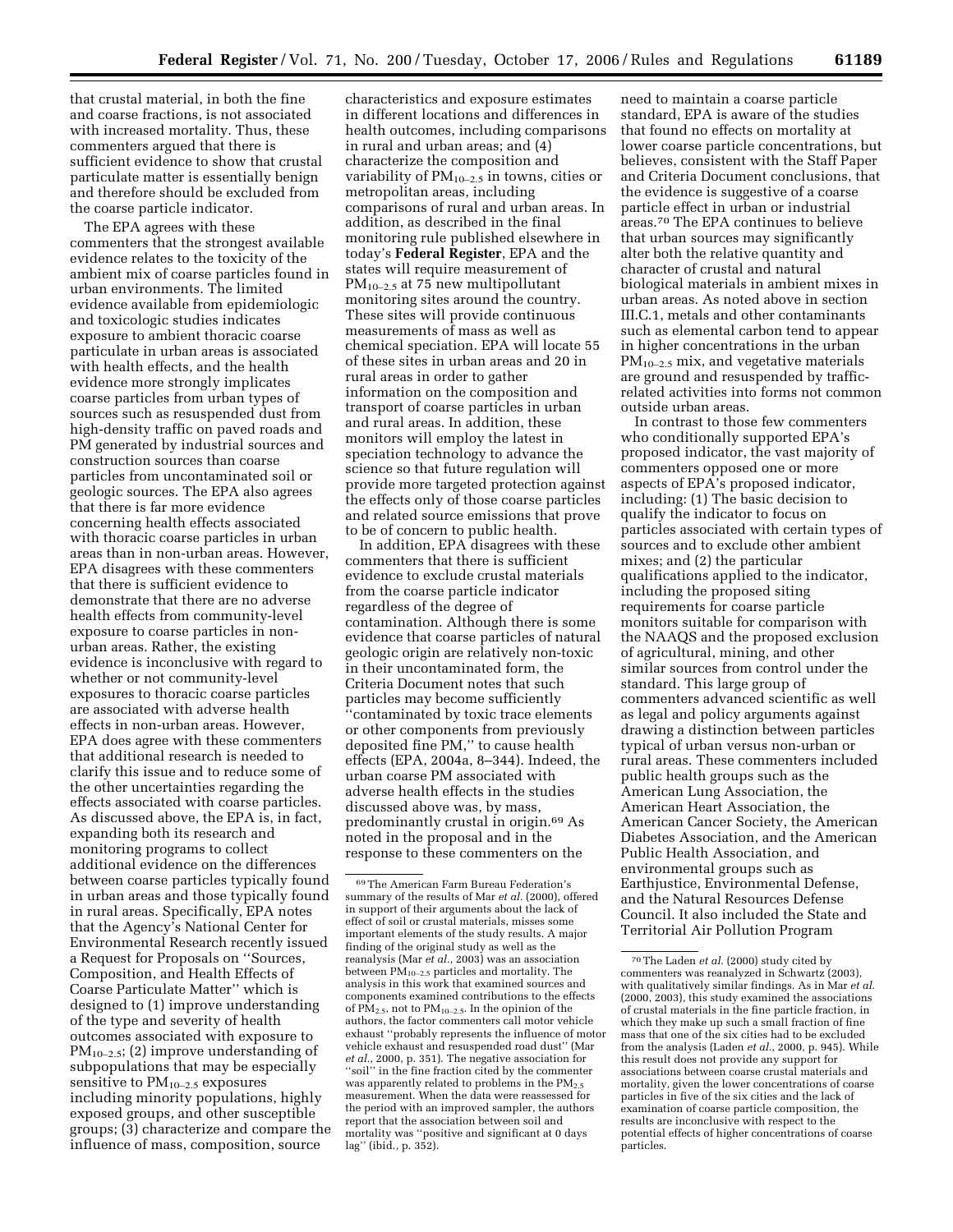Administrators and the Association of Local Air Pollution Control Officials (STAPPA/ALAPCO) and numerous individual State and local air pollution control agencies, as well as dozens of Tribes and Tribal organizations such as the National Tribal Caucus, the National Tribal Air Association and its parent organization, the National Tribal Environmental Council. In addition, a number of industry groups expressed opposition to the proposal to qualify the coarse particle indicator; in general, these comments came from groups representing industry categories that were not excluded from the proposed indicator, such as the Engine Manufacturers Association, the Alliance of Automobile Manufacturers, and the National Association of Home Builders. Though these industry commenters primarily argued against setting any coarse particle standard at this time, they stated that if a standard were to be adopted, scientific evidence did not support the proposal to qualify the indicator based on the mix of sources present.

Commenters opposed to a qualified coarse particle indicator advanced numerous scientific arguments to support their position. They criticized EPA's interpretation of key epidemiologic studies, such as Gordian *et al.* (1996), Choudhury *et al.* (1997), Ostro *et al.* (2003), Smith *et al.* (2000) and Mar *et al.* (2003), arguing that these studies linked thoracic coarse particles to adverse health effects in environments where crustal components formed a significant part of the ambient mix of  $PM_{10-2.5}$ . For example, commenters argued that the study conducted by Ostro *et al.* (2003) in Coachella Valley, which found statistically significant associations between exposure to coarse particles and mortality, provides direct evidence of harm from exposure to rural particles. These commenters also challenged the results of Schwartz *et al.* (1999), attributing the lack of statistically significant mortality results in that study to avoidance behavior (*i.e.*, people may stay inside during dust storms) and noting that the study might have drawn different conclusions if morbidity endpoints had been considered. In support of this argument, they pointed to Hefflin *et al.* (1994), which looked at hospitalizations for bronchitis and sinusitis during dust storms and did find a small increase in these effects in the same area.

In addition, a number of commenters, including States, researchers, environmental and public health groups, and industry commenters, cited studies of particle composition as

showing that the coarse PM found in rural areas is commonly contaminated with the same toxic components as particles found in urban areas (*e.g.*  Alaska Department of Environmental Conservation; American Lung Association; Engine Manufacturers Association; Veranth). Moreover, these commenters noted that rural dusts may contain additional toxic contaminants such as molds, fungi, endotoxins, pesticides, and carbonaceous compounds including polycyclic aromatic hydrocarbons (PAHs), all of which are associated with rural sources and have been shown to produce toxic effects (citing studies including: Monn and Becker 1999; Soukup and Becker 2001; Horvath *et al.*, 1996; Offenberg and Baker, 2000; Eleftheriadis and Colbeck, 2001). (See American Lung Association *et al.*, pp. 92–100.) In addition, some commenters pointed to studies of the composition of coarse particles in particular locations, such as Owens and Mono Lakes in California, as evidence of the dangerous nature of rural particles. Commenters noted that coarse particles from these areas are contaminated by heavy metals, arsenic, and other toxic contaminants, but would be excluded from the proposed indicator.

Commenters critical of the proposed decision to qualify the coarse particle indicator also stated that EPA had inappropriately relied on the relatively few studies involving exposure to crustal materials, especially the Mt. St. Helens' studies. These commenters expressed the view that EPA should not equate exposure to volcanic ash to exposure to coarse particles emitted from agricultural and mining industries. Commenters noted that volcanic ash lacks many of the organic components typical of rural coarse PM, including pesticides and PAHs. Commenters pointed to specific components of coarse particles emitted by agricultural or mining activities, including endotoxins, pesticides, and metals, that they claim are associated with adverse health effects. These commenters argued that coarse particles in rural and other non-urban areas are not generally ''uncontaminated materials of geologic origin'' or ''uncontaminated natural crustal dusts.'' They argued that some of the effects noted in epidemiologic studies of thoracic coarse particles, such as Mar *et al.* (2003), occurred in areas dominated by agricultural or mining dusts (Maricopa County Air Quality Department, p. 3–4). Some commenters also stated that EPA had not demonstrated or even claimed that coarse particles associated with

agricultural and mining activities are harmless. Citing a long history of occupational studies documenting effects and EPA's statement in the proposal that ''in the 1987 review, EPA found that occupational and toxicological studies provided ample cause for concern related to higher levels of thoracic coarse particles' (71 FR 2654), these commenters urged EPA to give greater weight to the results of such studies.

A number of commenters opposing a qualified  $PM_{10-2.5}$  indicator referenced ''new'' epidemiologic and toxicologic studies which were not included in the Criteria Document in support of their arguments in favor of an unqualified  $PM_{10-2.5}$  indicator. Specifically, the commenters pointed to recent epidemiologic studies showing statistically significant adverse health effects from exposure to coarse particles of varying composition, such as one study that found an association between exposure to volcanic ash and wheeze and exercise-induced bronchoconstriction (Forbes *et al.*, 2003). In addition, commenters cited several ''new'' studies of health effects associated with exposure to coarse particles during Asian dust storms (Chen Y-S *et al.*, 2004; Chen and Yang, 2005; Yang C-Y *et al.*, 2005; Chang *et al.*, 2006). Commenters also pointed to ''new'' toxicologic studies such as Schins *et al.* (2004), Veranth (2004, 2006), Becker (2005), Labban *et al.*  (2004, 2006), and Steerenberg *et al.*  (2006), arguing that toxicological studies do not show consistent differences between urban and rural dusts.

In response to these commenters' first point regarding the epidemiologic studies that were included in the Criteria Document, EPA does not agree with the commenters that these epidemiologic studies provide direct evidence of harm from non-urban or rural crustal material. While EPA acknowledges that crustal particles may have dominated the ambient mix in some of the locations in which these studies were done, it is also the case that these areas are all urban, so the crustal materials in the ambient mix typically would be contaminated by metals, road dust, and other combustion byproducts. At the same time, EPA notes that CASAC cited the studies by Ostro *et al.* (2000, 2003) as suggestive of health effects associated with exposure to rural crustal materials: ''Little is known about the potential toxicity of rural dusts, although the 2000 and 2003 Coachella Valley, CA studies from Ostro *et al.* showed significant adverse health effects, primarily involving exposures to coarse-mode particles arising from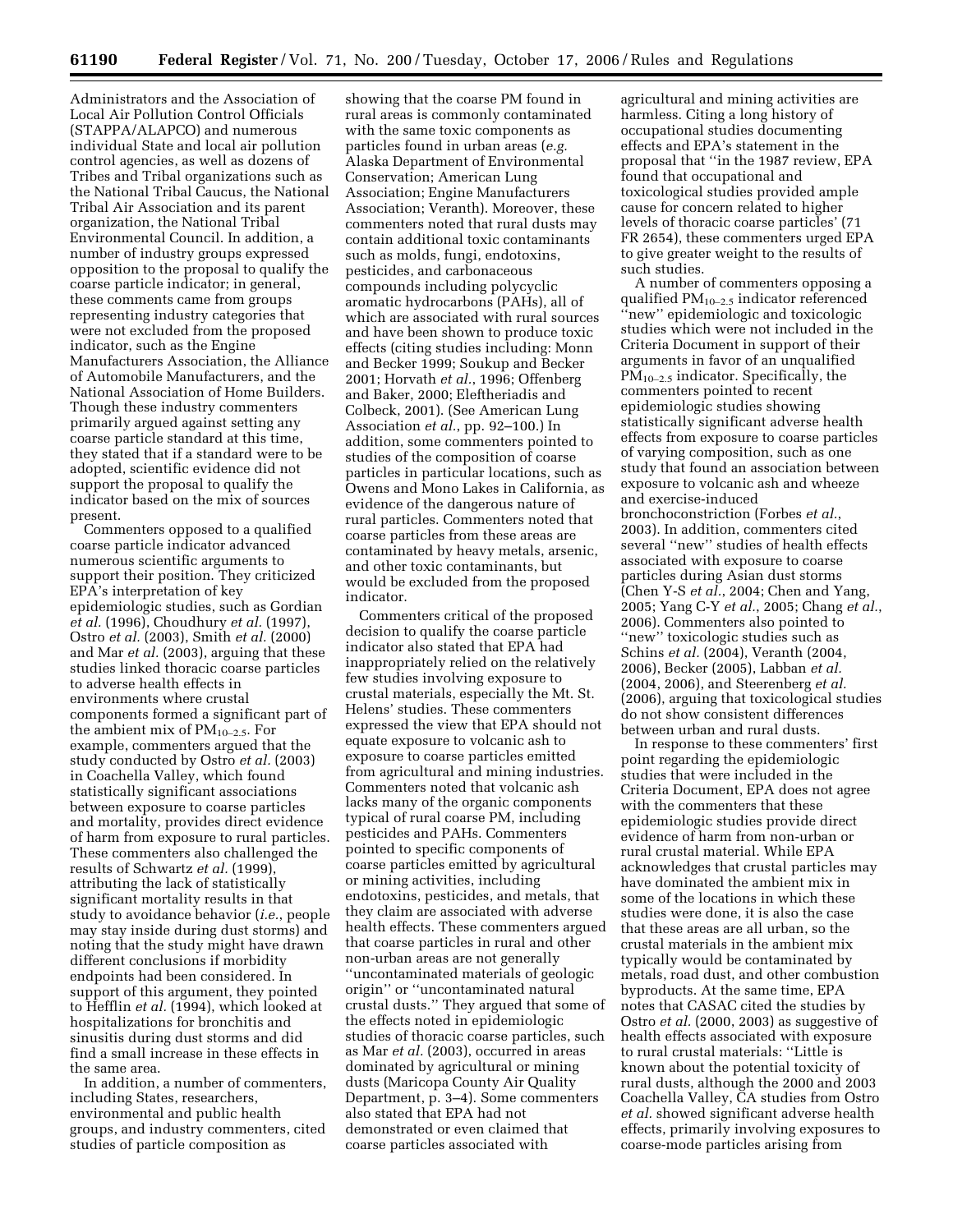crustal sources' (Henderson, 2005a, p. 4). Thus while EPA does not agree with these commenters that the epidemiologic studies demonstrate that non-urban or rural crustal particles are harmful, at the same time EPA believes the studies do raise credible concerns and suggest the need to be cautious in interpreting the epidemiologic and other evidence.

The EPA agrees with these commenters that the observations of Hefflin *et al.* (1994) suggest it is possible that the lack of mortality effects on dust storm days observed in Schwartz *et al.*  (1999) may be due to avoidance behavior. As noted in the proposal (71 FR 2666), there is a possibility that people may reduce their exposure to ambient particles on the most dusty days. This argues for caution in interpreting the results of Schwartz *et al.* (1999) with regard to the potential health effects associated with exposure to natural crustal material.

The EPA acknowledges the limitations on the scientific evidence identified by these commenters regarding the differences in composition and toxicologic effects of urban and rural thoracic coarse particles. As noted in the Criteria Document and Staff Paper, there is clear evidence of toxicity of certain components of thoracic coarse particles, such as metals and endotoxins, as well as evidence that natural crustal materials of geologic origin, such as Mt. St. Helens volcanic ash, may have very little toxicity. There is largely an absence of evidence regarding the presence or absence of toxicologic effects associated with other types of coarse particles in non-urban areas. However, EPA agrees that thoracic coarse particles in non-urban areas may become contaminated with a wide variety of toxic materials (EPA, 2004a, p. 8–344). Clearly, however, crustal material associated with particular locations, such as the dry lakebeds of Owens and Mono Lakes, can be highly contaminated with metals, salts, and other toxic constituents. The EPA agrees with commenters that the potential toxicity of these components is well recognized; however, such locations tend to be isolated and not representative of other locations.

In response to other comments raised by this group of commenters, EPA continues to find it inappropriate to assume that effects observed in occupational studies should be considered representative of effects that would occur at community exposure levels. However, EPA agrees with commenters that the presence of occupational exposure studies demonstrating adverse effects lends

further support to a cautious approach in considering revisions to the standards affording protection from thoracic coarse particles. Finally, to the extent that commenters cited new scientific studies that were not considered in the Criteria Document in support of their arguments against a qualified coarse particle indicator, EPA notes that as discussed above in section I.C, EPA it is basing the final decisions in this review on the studies and related information included in the PM air quality criteria that have undergone CASAC and public review, and will consider the newly published studies for purposes of decision making in the next PM NAAQS review.

Overall, the scientific evidence supports a conclusion that the risks of adverse health effects associated with thoracic coarse particles typically found in urban or industrial areas warrant targeted protection. Although the limited and inconclusive evidence does not support such a conclusion concerning thoracic coarse particles typically found in non-urban or rural areas, it supports a cautious approach concerning thoracic coarse particles. The EPA agrees with all the commenters who pointed to the need for additional research to strengthen the current body of evidence to reduce some of the uncertainties regarding the health effects associated with coarse particles.

In addition to their criticisms of the scientific basis for EPA's proposed indicator, commenters opposed to a qualified indicator also advanced legal and policy arguments against EPA's proposed approach. In particular, commenters criticized the proposal's provision that ''agricultural sources, mining sources, and other similar sources of crustal materials shall not be subject to control in meeting this standard'' (71 FR 2699); a large number of commenters expressed the view that the exclusion is flatly illegal, citing CAA section 101 (a) (3) and case law in support. These commenters also pointed to CASAC's March 21, 2006 letter to the Administrator which stated that EPA had misconstrued the finding of the Committee and that the proposed rule particularly the source-category exclusions—was not consistent with the Committee's recommendations.

These commenters also stated that EPA had failed to demonstrate that its proposed qualified indicator would protect public health with an adequate margin of safety. Pointing again to the relative paucity of data regarding health effects associated with coarse particles of differing compositions, and the almost complete lack of evidence regarding health effects in rural areas,

these commenters expressed the view that EPA must demonstrate affirmatively that the coarse particle standards will ensure an absence of adverse effects on sensitive individuals (American Lung Association, p. 82, citing *Lead Industries Ass'n* v. *EPA,* 647 F.2d 1130, 1153 (D.C. Cir. 1980) and *American Lung Ass'n* v. *EPA,* 134 F.3d 388, 389 (D.C. Cir. 1998)), and that in the absence of evidence, or in the face of significant uncertainty, the CAA requirement to provide an adequate margin of safety obligates EPA to regulate all coarse particles equally (*Lead Industries Ass'n* v. *EPA,* 647 F.2d 1154–55). Some of these commenters pointed to the DC Circuit Court's instruction in ATA III that ''[t]he Act requires EPA to promulgate protective primary NAAQS even where \* \* \* the pollutant's risks cannot be quantified or 'precisely identified as to nature or degree' '' (*ATA III,* 283 F.3d 355, 369 (quoting PM NAAQS, 62 FR 28653)).

Commenters also argued that, under the CAA, EPA is charged with setting ambient standards that are national in scope and application, and that the proposed qualified indicator fails this test. Citing *Whitman,* 531 U.S. at 473, some of these commenters stated that the proposed qualified indicator is a thinly veiled attempt to establish a coarse particle standard that only applies to urban areas, and that it denies citizens in non-urban areas adequate health protection. Several commenters, including numerous Tribes, argued that the qualified indicator, by virtue of depriving non-urban populations of protection from coarse particles, violated principles of environmental justice and the government's Trust Responsibility to Tribes.

Commenters pointed to other concerns as well, many of them focused on specific aspects of the proposed  $PM_{10-2.5}$  indicator. First, some commenters stated that the proposed qualified indicator inadequately describes the substance(s) being regulated. These commenters argued that EPA is attempting to establish a composition-based indicator without being able to define adequately which particular chemical or physical components are associated with adverse health effects. Furthermore, commenters pointed out that the indicator was defined in large part through an implementation strategy—i.e. via the placement of monitors—rather than in scientific terms. The Alliance of Automobile Manufacturers expressed concern that the result would be that two sources of coarse particulate matter with similar composition that presumably produce similar health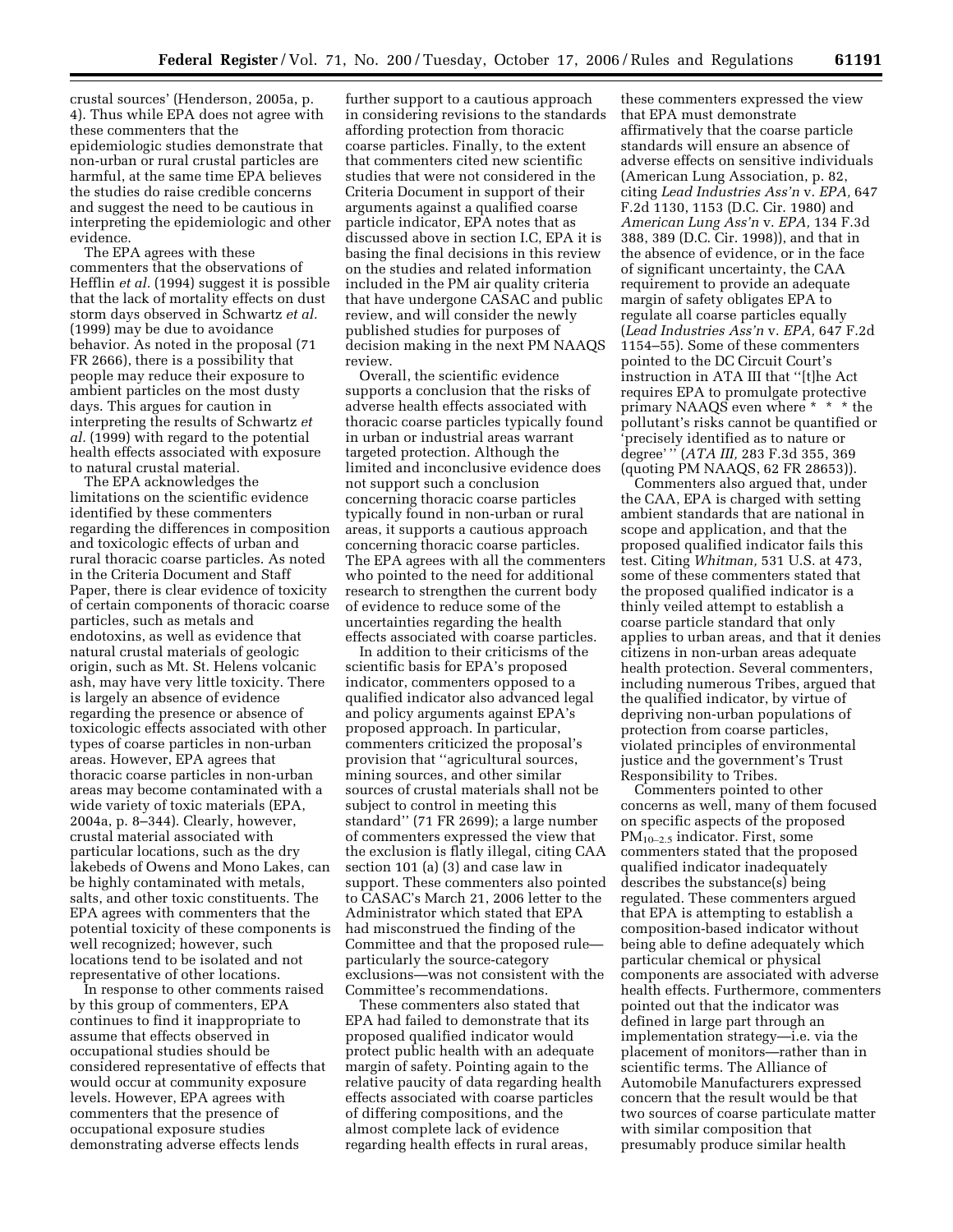impacts would be ''given different regulatory treatment based merely on the non-scientific qualifiers established in EPA's indicator'' (Alliance of Automobile Manufacturers, p. 9).

In addition, some commenters pointed to a logical paradox inherent in the proposed  $PM_{10-2.5}$  indicator, which is defined to include any ambient mix ''dominated by'' particles from particular types of sources. Commenters noted the potential for the same concentration of ''harmful'' coarse particles—*i.e.* particles from highdensity traffic, industrial sources and construction sources—to be regulated differently in different locations depending on what percentage of the ambient mix it constitutes relative to ''crustal'' particles. These commenters stated that the coarse particle standard must provide a consistent level of protection from particles of concern, and that use of a 50 percent domination threshold would result in a variable level of protection from particles of concern.

The EPA also received an extremely large number of comments from diverse stakeholder groups—some of whom conditionally supported a qualified indicator—regarding perceived problems with implementing the proposed  $PM_{10-2.5}$  indicator. Many commenters pointed out that EPA failed to specify which source types were included in the broad source category descriptions listed in the indicator. They requested further definition of what could be considered an ''agricultural source,'' a ''mining source,'' or ''other similar sources of crustal material'' (i.e. those sources that would be excluded from control under the proposed standard), and which ''industrial'' and ''construction'' sources were included in the indicator. Furthermore, some commenters inquired about the treatment of sources that were neither explicitly included in nor excluded from the proposed indicator, such as residential and commercial sources. In addition, commenters wondered how EPA or the States would make the determination that one set of sources was "dominant," given the scarcity of knowledge about coarse particle emissions and air quality concentrations, and the lack of suitable source attribution techniques.

Commenters also objected to the proposed five-part test for siting NAAQS-comparable monitors, noting that as written, the monitor siting criteria arbitrarily would prohibit monitoring and regulation of coarse particles outside urbanized areas of 100,000 population, regardless of the presence of large or numerous sources

of the types of coarse particles of concern or the nature of the ambient mix. Commenters pointed out that the monitor siting criteria, by virtue of their highly prescriptive role in defining where the pollutant can and cannot be measured, in essence define the indicator itself, and artificially narrow its scope such that in many instances, coarse particles of concern would not be covered by the indicator. These commenters argued that by failing to provide protection from coarse particles of concern in non-urban areas even though the composition of those particles may be identical to that of coarse particles found in large urban areas, the qualified indicator, as EPA proposed to implement it, would be under inclusive. Many Tribes and some other commenters raised concerns about the environmental justice implications of the proposal and stated that EPA had violated its Trust Responsibility toward Tribes, because Tribal lands would be virtually excluded from coverage under the proposed monitor siting criteria, regardless of the mix of particles present. Furthermore, numerous commenters stated that the siting criteria would be impossible to implement, so the criteria undermined the proposed standard on a practical level. Commenters particularly objected to the fifth part of the monitor-site suitability test, which as proposed would require an affirmative demonstration that the ambient mix at the site was dominated by sources of concern, even if all of the other four monitor site-suitability criteria were met. Commenters stated that this demonstration would be impossible to execute due to the lack of suitable data and techniques, undermining the siting of any NAAQS-comparable PM10–2.5 monitors.

In response to these perceived problems with the proposed qualified indicator, commenters suggested a number of remedies. A few commenters, mostly industry representatives who preferred that no coarse particle standard be set at the current time, stated that if EPA does set a standard, it should be based on a qualified  $PM_{10-2.5}$  indicator, but EPA should fix specific problematic aspects of the proposal (e.g. clarify the definition of included vs. excluded industries). Most commenters, including States, Tribes, and environmental and public health groups, urged EPA to adopt an unqualified  $PM_{10-2.5}$  indicator to ensure adequate public health protection and to avoid some of their perceived legal and/ or policy issues associated with the qualified indicator. A few of these

commenters recommended that EPA utilize the Exceptional Events Rule, proposed on March 10, 2006 (71 FR 12592–12610), to exclude violations caused by rural windblown dust. According to these commenters, this would be consistent with historical practice, because in the past the Natural Events Policy has been applied in many instances to exclude data associated with dust storms and other events from consideration under the  $PM_{10}$  standard (see New Mexico Air Quality Bureau, p. 10).

Some commenters advocating an unqualified  $PM_{10-2.5}$  indicator stated that, given the limitations on the scientific evidence, and in light of some of the other problems identified with the proposed qualified indicator, EPA should consider retaining the current  $PM_{10}$  standards to continue protection from coarse particles. They expressed particular concern about the absence of control in the interim period between the issuance of the final PM NAAQS rule (which as proposed would include the revocation of existing  $PM_{10}$ standards in almost all locations) and the completion of designations under a new PM10–2.5 standard (which would require deployment of a new monitoring network followed by 3 years of data collection). A few of the commenters advocating the retention of the  $PM_{10}$ standards suggested that measurements of  $PM_{10}$  could be adjusted by subtracting out PM2.5 to avoid double regulating the fine fraction, to satisfy a concern voiced by the D.C. Circuit in *ATA I* (*e.g.*, Alliance of Automobile Manufacturers; also some Tribes and States). Some Tribal, State and local commenters suggested that the 24-hour  $PM_{10}$ standard be retained permanently in all areas where the  $PM_{10-2.5}$  standard did not apply by virtue of the monitoring requirements, which limited NAAQScomparable monitors to sites that met the five-point site suitability test outlined in the monitoring rule.

While EPA proposed a qualified indicator that attempted to include certain ambient mixes of thoracic coarse particles and exclude others, EPA's evaluation of the large number of adverse comments received on the proposed qualified indicator has led it to the conclusion that significant caution is warranted in considering such revisions to the scope of the indicator affording public health protection from coarse particles. As discussed below, there are two main issues that arise from consideration of a qualified indicator for thoracic coarse particles: (1) The inability to effectively and precisely identify which coarse particles are included in the indicator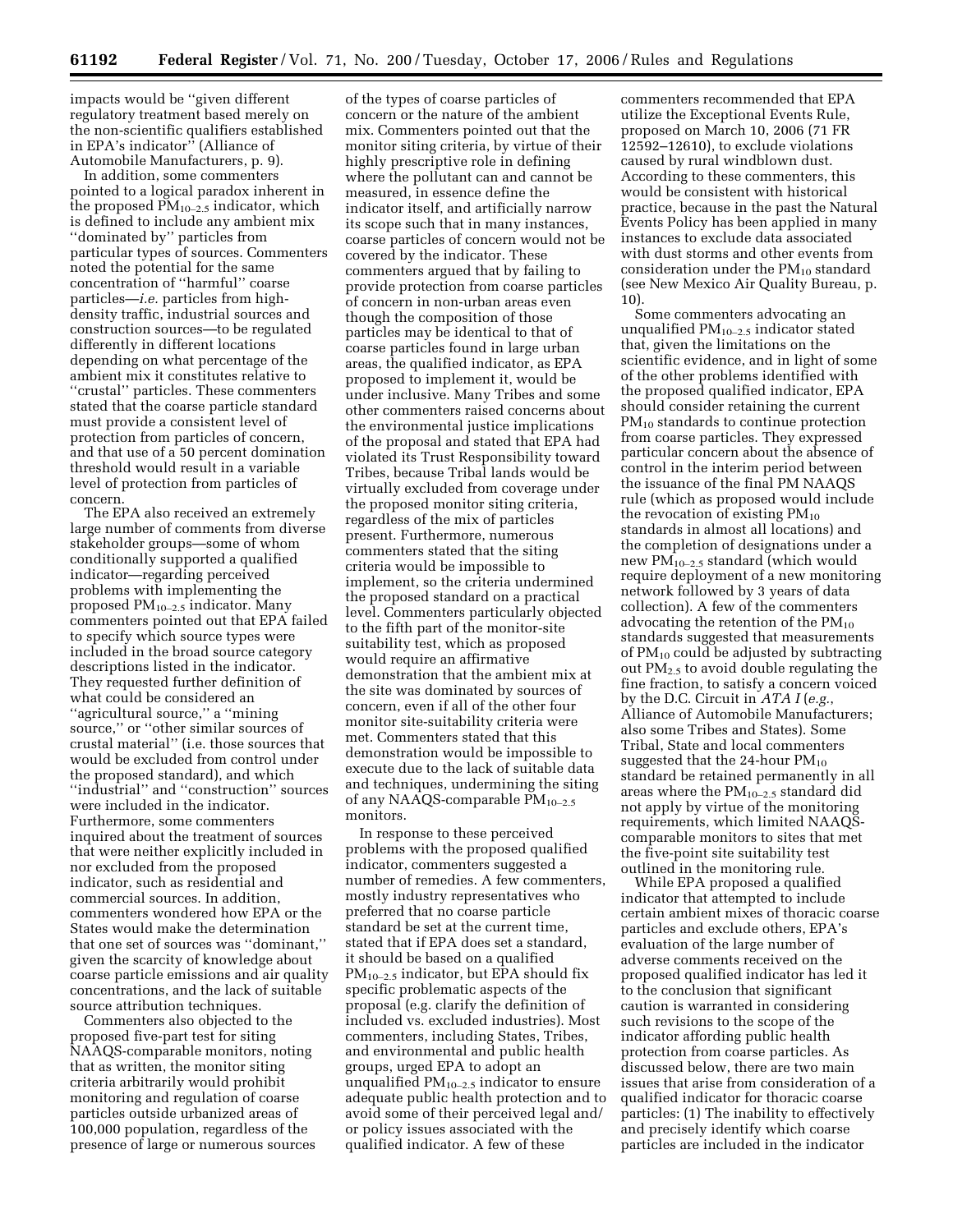and which are not; 71 and (2) the importance of providing some level of protection from exposure to all thoracic coarse particles while targeting protection at those kinds of thoracic coarse particles for which there is more evidence regarding adverse health effects.

As explained earlier in this section, EPA continues to believe that, from a scientific standpoint, it is appropriate to draw a distinction between the character of the ambient mix of thoracic coarse particles generally found in urban areas and that found in non-urban and, more specifically, rural areas, recognizing that the mix of coarse particles in urban areas is influenced to a relatively greater degree by components from urban mobile and stationary source emissions and that the evidence of health effects associated with exposure to these urban types of coarse particles should not be generalized to other types of coarse particles. In the presence of significant, though limited, evidence of effects in urban areas, it remains EPA's view that a targeted indicator that focuses control on areas with ambient mixes of coarse particles known to be associated with adverse health effects will provide the most certain and substantial public health benefits.

However, EPA also recognizes a number of flaws in the proposed qualified indicator, as noted by numerous commenters, most specifically the difficulties inherent in attempting to effectively and precisely identify the ambient mixes of concern. These include: (1) The artificial constraints on the reach of the indicator resulting from the application of quantitative monitor site-suitability criteria such as the requirement that NAAQS-comparable monitors can only be sited in urbanized areas with minimum 100,000 population even if there is an ambient mix of concern around such an area; and (2) the difficulties associated with attempting to determine with any precision which sources ''dominate'' the ambient mix of coarse particles in different locations.

The quantitative constraints in the monitor site-suitability criteria result in an under-inclusive indicator that fails to include all ambient mixes of concern. Smaller urban and/or industrial areas, for example, would not meet the proposed monitor siting criteria, but might have an ambient mix of concern. Consequently, EPA agrees with commenters that unless the constraints were changed, the proposed indicator

would be under-inclusive. The EPA has considered several options to modify the quantitative criteria, including those discussed in the proposal (see Weinstock, 2006). For example, EPA evaluated different possible minimum population thresholds (e.g., 25,000 or 50,000 instead of 100,000) for areas eligible to site NAAQS-comparable monitors, and/or the possibility of adding additional criteria to include areas that do not meet a quantitative population threshold but are dominated by industrial or traffic-oriented sources. Each of these options, however, was found too inflexible to capture all relevant areas or too difficult to implement in practice. Thus, EPA believes that even a more complex set of quantitative criteria would fail to resolve the basic problem inherent in precisely identifying those ambient mixes to include and those to exclude. Based on the data available to us in this review, there still remains a clear risk of failing to capture all ambient mixes of concern, or of capturing ambient mixes that are intended to be excluded from the qualified indicator.

Moreover, as a general matter, the use of a qualified indicator without such objective monitor site-suitability criteria would still present serious problems because it is currently impossible to determine with any precision which sources ''dominate'' the ambient mix in many different locations. Although it may be easy in certain instances to identify an ambient mix dominated by urban and/or industrial sources, in many cases it would be difficult to determine whether that precise ambient mix presents the types of health risks identified in the epidemiologic and other studies. The EPA is currently unable to identify any set of objective criteria or techniques such as chemical air quality speciation or modeling that could be practically employed to ensure adequate inclusion of all areas with particles of concern, and exclusion of areas without such particles.

The EPA is also aware that the legal concerns raised by commenters with regard to the exemption of agricultural and mining sources from control under the standard, and the specific sections of the Clean Air Act that speak to this issue, would require careful consideration if the proposed qualified indicator were to be adopted. The logical paradox noted by commenters is also a flaw in the qualified indicator that would need to be resolved. It is another example of the lack of precision in the use of such a qualified indicator.

After careful consideration of the concerns raised by commenters and the options available, EPA now agrees with commenters that the proposed qualified indicator is fundamentally flawed, because it cannot effectively and precisely identify the ambient mixes of concern and because modifications to the indicator that could rectify this and other problems highlighted by the commenters have not been identified. At the present time, therefore, EPA believes that there is an inherent risk that a qualified indicator would not include all of the ambient mixes of concern which the indicator is intended to capture.

Furthermore, in light of the significant scientific uncertainty surrounding the health effects associated with different ambient mixes of coarse particles, EPA agrees with commenters that the proposed qualified indicator would be insufficiently protective and further concludes that, given the limitations on the evidence regarding the health risks associated with different ambient mixes, some protection from exposure to thoracic coarse particles is warranted in all areas. The EPA recognizes that additional data will be collected and analyzed that will be useful to inform the next review.

The EPA has already set out the reasons for providing protection from exposure to ambient mixes dominated by the types of thoracic coarse particles found in urban or industrial areas. With respect to other ambient mixes, some commenters have argued that the scientific evidence, including epidemiologic, dosimetric, toxicologic, and occupational studies, demonstrates that non-urban mixes of thoracic coarse particles are harmful, and therefore that EPA should maintain an unqualified indicator. Other commenters argue that the evidence demonstrates that nonurban mixes of thoracic coarse particles are benign and therefore EPA should retain a qualified indicator. The EPA disagrees with both of these views regarding the strength of the evidence. The existing evidence is inconclusive with regard to whether or not community-level exposures to thoracic coarse particles are associated with adverse health effects in non-urban areas. In light of this uncertainty and the need for caution in considering the evidence, and recognizing the large population groups potentially exposed to non-urban thoracic coarse particles and the nature and degree of the health effects at issue, it is the judgment of the Administrator that the proper response to this body of evidence is to provide some protection from thoracic coarse particles in all areas. Congress ''specifically directed the Administrator to allow an adequate margin of safety to protect against effects which have not

<sup>71</sup>These concerns apply both to defining the qualified indicator and implementing the standard.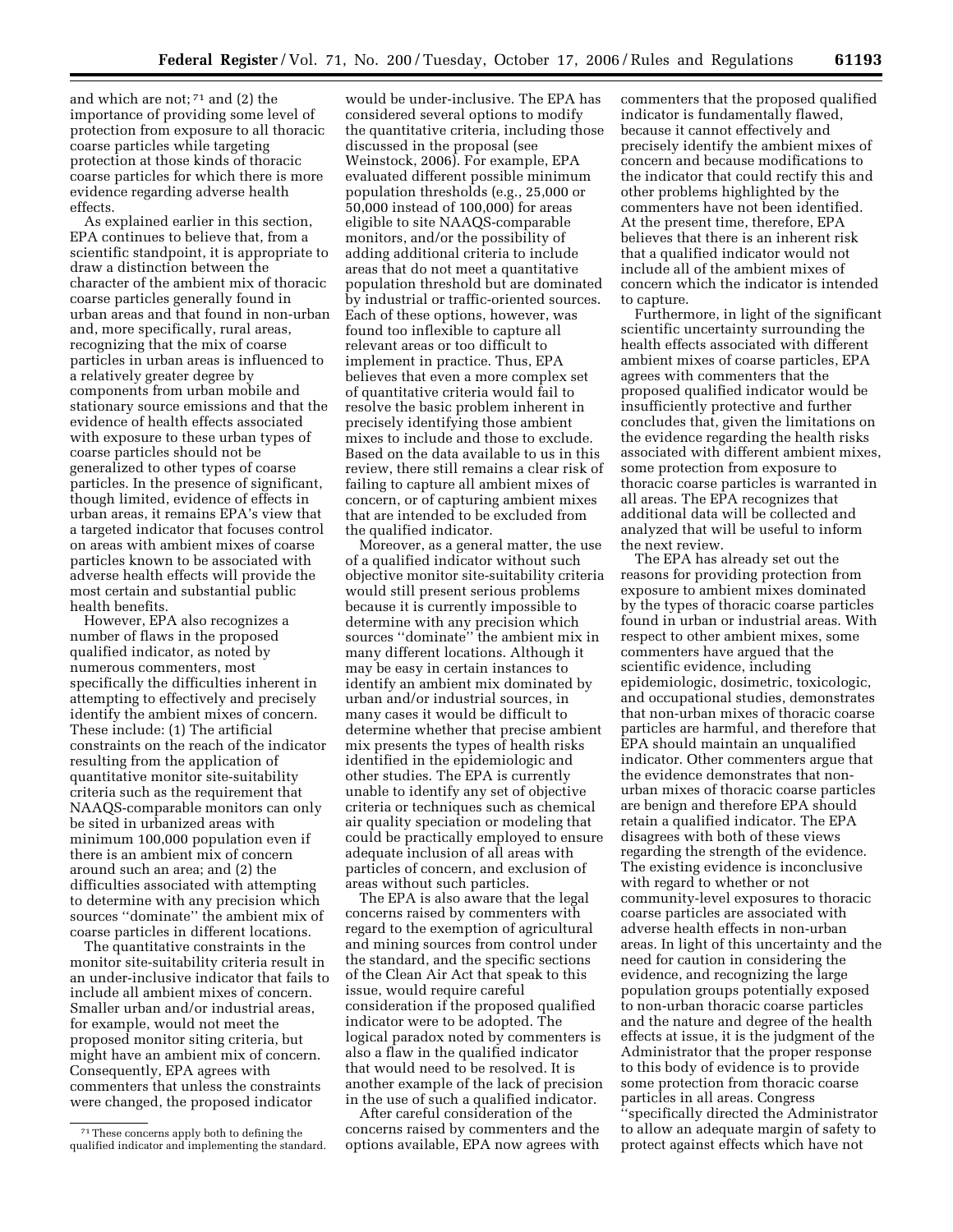yet been uncovered by research and effects whose medical significance is a matter of disagreement \* \* \* Congress' directive to the Administrator to allow an ''adequate margin of safety'' alone plainly refutes any suggestion that the Administrator is only authorized to set primary air quality standards which are designed to protect against health effects that are known to be clearly harmful.'' *Lead Industries* v. *EPA,* 647 F.2d at 1154–55; see also *American Petroleum Inst.* v. *Costle,* 665 F.2d at 1186 (''in setting margins of safety the Administrator need not regulate only the known dangers to health'').

The Administrator has carefully reviewed the scientific evidence and recommendations contained in the Staff Paper, the advice and recommendations from CASAC, and the public comments received regarding the appropriate indicator for coarse particles. After doing so, the Administrator has decided that it would not be appropriate at this time to revise the indicator for coarse particles by adopting a qualified PM<sub>10–2.5</sub> indicator, either as proposed or with modifications. At the same time, the Administrator believes it is appropriate to target protection from thoracic coarse particles principally towards those types of coarse particles that have been demonstrated to be associated with significant adverse health effects, specifically urban and industrial ambient mixes of coarse particles.

In general, EPA believes these conclusions regarding the potential health effects associated with thoracic coarse particles, and the conclusion that an unqualified indicator that provides targeted protection is the most appropriate approach for regulating coarse particles, are consistent with views expressed by CASAC. In its June 6, 2005 letter, CASAC expressed the view that it was ''important to qualify the  $PM_{10-2.5}$  standard by somehow allowing exceptions for regions where the coarse fraction was composed largely of material that was not contaminated by industrial- or motor vehicle traffic-associated sources. Options discussed by members of the Panel for attempting to achieve this approach included limiting the standard to cover ''all'' urban areas, the judicious siting of monitors with a focus on urban areas, or regulatory exceptions for regions where road dust is not an issue or where rural components dominate the source. *No single option was favored''* (Henderson, 2005a, p. 8, emphasis added). CASAC thus recognized that there were numerous ways to approach the need for targeted protection. In its September 2005 letter

responding to the recommendations regarding a qualified  $PM_{10-2}$ , indicator in the final Staff Paper, the PM Panel noted that some members did not favor adoption of a qualified indicator. Moreover, CASAC clearly anticipated the difficulties associated with adopting a qualified  $PM_{10-2.5}$  indicator:

CASAC generally agrees with EPA staff conclusions that thoracic coarse particles in urban areas can be expected to differ in composition from those in rural areas and that evidence of associations with health effects related to urban coarse-mode particles would not necessarily apply to non-urban or rural coarse particles (although it is likely that there will be some overlap of the same contaminants in both areas). Most Panel members concurred that the current scarcity of information on the toxicity of rural dusts makes it necessary for the Agency to base its regulations on the known toxicity of urbanderived coarse particles, and that an urban coarse particle indicator should be specified as UP $\tilde{M}_{10-2.5}$ . Other Panel members recommended specifying a national  $PM_{10-2.5}$ standard accompanied by monitoring and exceptional-events guidance that emphasized urban influences. Some members also expressed concerns whether EPA would be able to specify a clear definition of ''urban'' to effectively determine in advance the specific conditions in which the standard would (and would not) apply. It is recognized that, as more information on the toxicity of rural dusts is acquired, the name and/or geographical focus of a coarse-particle indicator may need to be reconsidered\* \* \*. There is a paucity of data currently available on health outcomes related to thoracic coarse particles in rural areas and limited information on the composition and toxicity of rural area coarse particles. (Henderson 2005b, p. 4)

CASAC also commented negatively on the proposed qualified indicator, raising concerns about the quantitative criteria for monitor siting and the source exclusions, as well as flagging the need for more information about health effects in non-urban areas (Henderson, 2006, p.4).

The comments and concerns expressed by CASAC are consistent with the difficulties EPA has encountered in attempting to craft a qualified indicator, and the Committee correctly anticipated these difficulties. Furthermore, CASAC's advice is generally consistent with the ultimate decision by the Administrator not to move to a qualified  $PM_{10-2.5}$  indicator at present. The practical difficulties and imprecision associated with a qualified indicator, as well as the substantial scientific uncertainty regarding the health effects associated with different components and mixes of coarse particles, the large population groups potentially exposed to non-urban thoracic coarse particles and the nature

and degree of the health effects at issue, have convinced the Administrator that it is inappropriate to adopt a qualified  $PM_{10-2.5}$  indicator at this time. In the following section, EPA considers what indicator would most appropriately provide the type of targeted but comprehensive protection judged appropriate based on its review of the scientific evidence.

#### 3. Decision Not To Revise  $PM_{10}$ Indicator

For reasons discussed in the previous section, in the view of the Administrator it is not appropriate to revise the  $PM_{10}$ indicator by replacing it with a qualified indicator for thoracic coarse particles at this time. Based on the scientific evidence already summarized, the Administrator believes it is necessary to maintain some protection from all ambient mixes of thoracic coarse particles, and also to have that level of protection reflect the varying degree of public health concern presented by the different ambient mixes of thoracic coarse particulate matter. This would mean allowing lower ambient concentrations of thoracic coarse particles in urban areas, where the evidence indicates the public health risks to be significant, and higher levels in non-urban areas where the public health concerns are less certain. The difficulty of the task is compounded because there presently is no means of achieving this objective by linking allowable concentrations to specific coarse particle chemical components. As CASAC noted, ''[s]ufficient data are lacking at the present time to set standards [for thoracic coarse particulate matter] based specifically on composition'' (Henderson 2005b, p. 5).

Given these objectives and constraints, EPA carefully considered various possibilities regarding the indicator for coarse particles, including adopting an unqualified  $PM_{10-2.5}$ indicator, retaining the existing  $PM_{10}$ indicator, and/or retaining the  $PM_{10}$ indicator with adjustment to avoid double-counting the PM2.5 fraction. These options are discussed below.

a. Unqualified PM10–2.5 Indicator. The EPA evaluated whether an unqualified  $PM_{10-2.5}$  indicator would satisfy the goals for public health protection described above. However, if such an indicator were utilized as part of a standard with a single unvarying level, it would not reflect the critical difference in evidence regarding the relative public health risks associated with urban and non-urban thoracic coarse particles. If the level were selected to provide appropriate protection against effects associated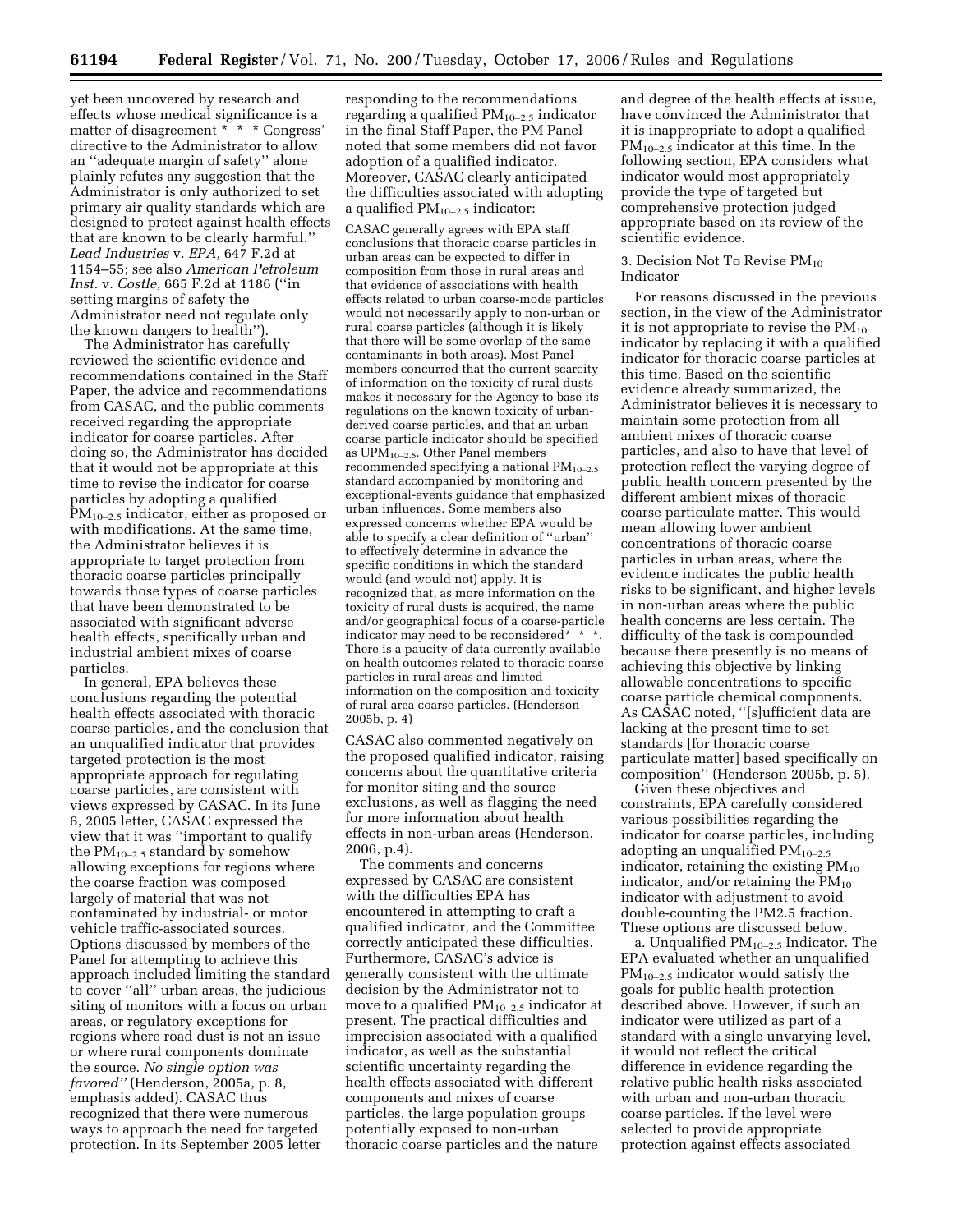with exposure to the ambient mixes typical of urban or industrial areas, the standard would likely be more stringent than necessary to protect against effects associated with exposure to the ambient mixes in non-urban areas. In the judgment of the Administrator, the evidence warrants a lower ambient concentration of ambient coarse particles in urban areas than in nonurban areas, where the coarse particles are typically from different sources and there is less evidence of public health risk. Conversely, if a less stringent level were adopted on the grounds that there is less certainty that the ambient mix in non-urban areas poses a health risk, then the standard would not provide sufficient protection from the ambient mix found in urban or industrial areas. In both instances the standard would not be requisite overall, *i.e.*, ''not lower or higher than is necessary,'' to protect the public health with an adequate margin of safety. *Whitman*, 531 U.S. at 476.

Arguably this dilemma could be resolved by adopting a standard based on a  $PM_{10-2.5}$  indicator with a varying level depending on whether the area is urban or non-urban. However, determining appropriate levels for different kinds of ambient mixes is not feasible at this time. The EPA notes that given the variety of sources contributing to  $PM_{10-2.5}$  concentrations in different locations, a wide variety of ''ambient mixes'' are likely to exist, greatly complicating the determination of the appropriate standard level for each location. There is a lack of evidence to support establishing specific quantitative distinctions in level based on variations in coarse particle composition and differential toxicity. In addition, there is insufficient evidence regarding coarse particle composition in different areas to allow for the proper assignment of different standard levels in different locations, and the technical capabilities necessary to make such determinations are currently lacking. Even if EPA tried to assign only two levels, urban and non-urban, the same problems identified earlier with respect to a qualified indicator would apply here, given the inability to effectively and precisely identify different ambient mixes. Therefore, EPA finds that the current state of the science does not provide an adequate basis upon which to establish a  $PM_{10-2.5}$  standard with an appropriately varying level. As EPA's new research program produces speciated monitoring data, thereby improving scientific knowledge, revealing more specific and precise information about coarse particle

composition and relative toxicity, and about the distribution of ambient coarse particle mixes of varying composition, it will be appropriate in a future review to revisit the option of a  $PM_{10-2.5}$  standard with a variable level or a qualified indicator.

b. PM10 Indicator. An alternative approach would be to retain  $PM_{10}$  as an indicator. The EPA recognizes, as did many commenters, that the D.C. Circuit concluded that EPA's 1997 choice of PM10 as the indicator for coarse particles was arbitrary and capricious. *ATA I*, 175 F.3d at 1027, 1054–55. In that case, the court noted the tension between EPA's conclusion that coarse and fine particles are different kinds of particles and pose independent and distinct threats to public health, and its choice to address the public health risks associated with coarse particles indirectly, using an indicator for coarse particles that nonetheless includes both fine and coarse particles. Although EPA adopted  $PM_{10}$  as a "surrogate for coarse fraction" particles,'' the court also noted EPA's recognition ''that PM10–2.5 would have served as a satisfactory coarse particle indicator.'' With this backdrop, the court evaluated EPA's three bases for selecting  $PM_{10}$  as the indicator: (a) That the two epidemiologic studies underlying the standards for coarse particles used  $PM_{10}$  rather than  $PM_{10-2.5}$ as the indicator; (b) that the  $PM_{10}$ standards would work in conjunction with the  $PM<sub>2.5</sub>$  standards "by regulating the portion of particulate pollution not regulated by the  $PM_{2.5}$  standards"; and (c) that a nationwide monitoring network for PM10 already existed. *Id.* at 1054.

The court rejected the first two arguments for two interrelated reasons. First, use of  $PM_{10}$  as the indicator regulates both fine and coarse particles, contrary to EPA's argument that the PM<sub>10</sub> indicator would work in conjunction with the PM2.5 standard to regulate only the coarse particle fraction of  $PM_{10}$ . The court concluded: "we cannot discern exactly how a  $PM_{10}$ standard, instead of a  $PM_{10-2.5}$  standard, will work alongside a PM<sub>2.5</sub> standard to regulate only the coarse fraction of  $PM_{10}$ . EPA provides no explanation to aid us in understanding its decision.'' Id. at 1054. Second, because the PM<sub>10</sub> indicator regulates both fine and coarse particles, the amount of coarse particles allowed ''will depend (quite arbitrarily) on the amount of  $PM_{2.5}$  pollution in the air.'' *Id.* EPA failed to explain why this result was consistent with its argument that a  $PM_{10}$  indicator would increase the likelihood that the standard would achieve the desired level of protection from exposure to coarse particles. The

resulting combination of  $PM_{2.5}$  and  $PM_{10}$ standards would lead to double regulation of fine particles and the potential under-regulation of coarse particles, since the amount of allowable coarse particles would always depend on the amount of fine particles in the air. *Id.* The court rejected the third of EPA's arguments, the pragmatic, administrative convenience of using the existing monitoring network, on the grounds that only factors related to public health can be considered in establishing a NAAQS. *Id.* at 1054–55. In sum, the court rejected EPA's adoption of a  $PM_{10}$  indicator as arbitrary because of the inadequacy of the reasons provided by the Agency as support for the decision.

Based on the current review of the scientific evidence, EPA feels it is now appropriate to reconsider utilizing  $PM_{10}$ as an indicator for coarse particles. Unlike its view in 1997, EPA views PM10–2.5 as an unsatisfactory indicator in this review, for the reasons described in the previous subsection. In addition, EPA is not maintaining, as it did in 1997, that a  $PM_{10}$  indicator will work in conjunction with the  $PM_{2.5}$  standard to regulate coarse particles exclusively, nor is the Agency justifying its choice of the PM<sub>10</sub> indicator on grounds of administrative convenience. Instead, after careful consideration, it is the view of the Administrator that the  $PM_{10}$ indicator will in fact provide the type of targeted protection from thoracic coarse particles which is justified by the emerging body of scientific evidence, that it will do so more effectively and more appropriately than all other indicators evaluated by EPA during the course of this review, and that the inclusion of  $PM_{2.5}$  in the  $PM_{10}$  indicator does not over-regulate fine particles or under-regulate coarse particles.

To the contrary, the inclusion of  $PM_{2.5}$ in the  $PM_{10}$  indicator plays two important roles in effectively providing the kind of targeted health protection called for under the current state of the science. Because the  $PM_{10}$  indicator includes both coarse PM (PM10–2.5) and fine PM (PM2.5), the concentration of PM10–2.5 allowed by a  $PM_{10}$ standard set at a single level declines as the concentration of  $PM_{2.5}$  increases. Thus, the level of coarse particles allowed varies depending on the level of fine particles present. At the same time, PM2.5 levels tend to be lower in rural areas and higher in urban areas. EPA, 2005, p. 2–54, and Figures 2–23 and 2– 24 at pp. 2–52 and 2–53. Thus, to the extent that higher  $PM_{2.5}$  levels lead to a lower allowable level of coarse particles in some areas compared to others, this will occur in precisely those locations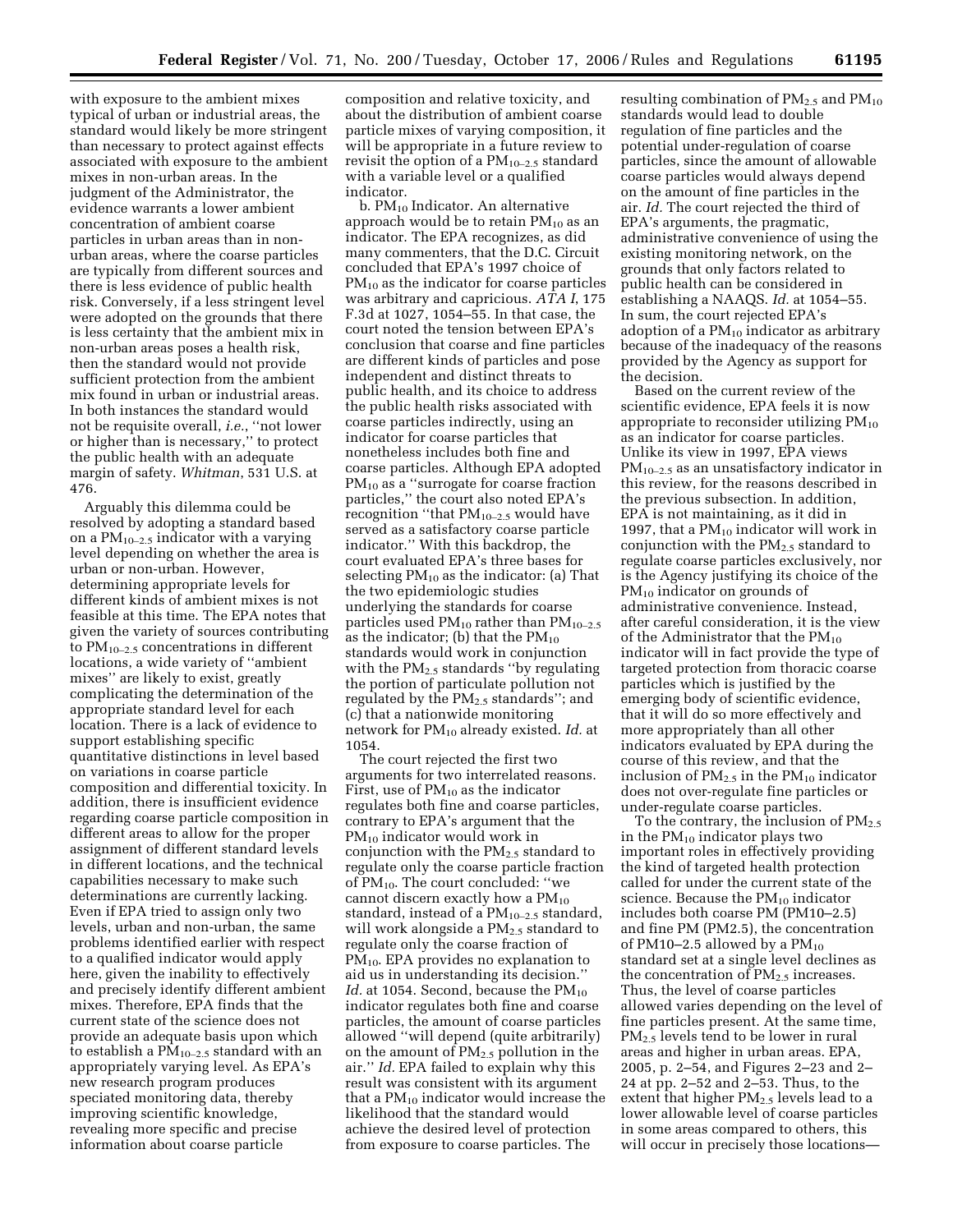*i.e.* urban or industrial areas—where the science has shown the strongest evidence of adverse health effects associated with exposure to coarse particles. The EPA's recent Particle Pollution Report (EPA, 2004b, Figure 5, p. 8) provides evidence that annual average concentrations of  $PM_{2.5}$  in selected eastern and western urban areas consistently exceed the annual average levels of PM2.5 in nearby rural areas. This means that a  $PM_{10}$  standard set at a single, unvarying level will permit, on average, lower levels of coarse particles in urban areas, where PM<sub>2.5</sub> concentrations tend to be higher. The varying levels of coarse particles allowed by a  $PM_{10}$  indicator will therefore target protection in urban and industrial areas where the evidence of adverse health effects associated with exposure to coarse particles is strongest. For the same reason, lower levels of PM2.5 lead to a higher allowable level of coarse particles in non-urban areas, again an appropriate result given the inconclusive evidence of health risks associated with coarse particles in these areas. The varying amounts of coarse particles that are allowed in urban vs. non-urban areas under the 24-hour  $PM_{10}$ standard, based on the varying levels of PM<sub>2.5</sub> present, appropriately reflect the differences in the strength of evidence regarding coarse particle effects in urban and non-urban areas.72

This result is consistent with our current understanding of the strength of the evidence regarding the toxicity of different ambient mixes of thoracic coarse particles in urban and non-urban or rural areas, and also is in accord with our current understanding of the observed toxicity in urban and industrial areas. As noted in both the proposal and the Criteria Document, the observed toxicity of coarse particles in urban and industrial areas comes from the kind of coarse particles found in these environments, for example direct emissions from industrial sources or materials released to road dust from motor vehicles such as brake and tire wear, as well as from the contamination of coarse particles that can occur. This contamination can come from both mobile and stationary sources. In particular, specific components, such as byproducts of incomplete combustion (*e.g.* polycyclic aromatic hydrocarbons) most commonly emitted from motor vehicles and other sources in the form of PM2.5, as well as metals and other contaminants emitted from other anthropogenic sources, appear in higher levels in urban areas (EPA, 2004a, p. 8– 344; 71 FR 2665). Many of these contaminants in  $PM_{10-2.5}$  come originally from fine particles, which may become attached in the atmosphere or be deposited and mixed into coarse materials on the ground. Thus the greater the concentration of  $PM_{2.5}$ , with higher levels typically found in urban areas, the greater the level of contamination of coarse particles by fine particles. This contamination increases the potential health risk posed by those coarse particles. For that reason, it is logical to allow lower levels of coarse particles when fine particle concentrations are high. In other words, inclusion of  $PM_{2.5}$  in the  $PM_{10}$  indicator for purposes of coarse particle protection would appropriately reflect the contribution that contaminants emitted in fine particle form can make to the overall health risk posed by coarse particles.

Moreover, due to the contamination of  $PM_{10-2.5}$  by  $PM_{2.5}$ , use of a  $PM_{10}$ indicator will not result in inappropriate double regulation of the PM2.5 component. To the extent that use of a  $PM_{10}$  indicator would result in any reduction in  $PM<sub>2.5</sub>$  concentrations in an area, this would reduce the potential health risk from coarse particles in the area as well. There is no certainty that the contribution of  $PM_{2.5}$  to the health risk associated with exposure to contaminated coarse particles would be appropriately addressed through the fine particle standards alone. Thus, to the extent that the inclusion of the  $PM_{2.5}$ fraction in the  $PM_{10}$  indicator amounts to double regulation of  $PM_{2.5}$ , its inclusion is non-duplicative and reasonable: it ensures that this risk of

contamination of coarse particles by  $PM<sub>2.5</sub>$  is addressed in the suite of fine and coarse PM standards.

Some commenters nonetheless maintained that the court's opinion in *ATA I* bars use of PM<sub>10</sub> as an indicator for coarse particles, stressing the court's statement that ''[i]t is the very presence of a separate  $PM_{2.5}$  standard that makes retention of the  $PM_{10}$  indicator arbitrary and capricious.'' 175 F. 3d at 1054. The EPA disagrees that the *ATA I* decision precludes use of a  $PM_{10}$  indicator. The court did not hold that it was unlawful *per se* to use PM10 as an indicator for thoracic coarse particles. Instead, the court noted two particular problems the variable level of allowable concentrations of  $PM_{10-2.5}$  and double regulation of  $PM_{2.5}$ —and found that EPA either failed to address these issues, or provided explanations that were inconsistent and unsupported. *Id.* In large part, the court's decision was an important factor in EPA's close evaluation and subsequent proposal of a qualified PM10–2.5 indicator as part of this NAAQS review. See EPA, 2005, p. 1–5. However, EPA now believes that a qualified  $\mathrm{PM}_{10-2.5}$  indicator is inappropriate, and that an unqualified  $PM_{10-2.5}$  indicator is more problematic and less effective than a PM10 indicator at providing the requisite level of protection from the varying risks associated with thoracic coarse particles. Indeed, for the reasons described above,  $PM_{10}$  is an effective indicator for targeting coarse particles because it provides the desired variability in allowable coarse particle concentrations.

Far from being arbitrary and capricious, inclusion of  $PM<sub>2.5</sub>$  serves two important functions: first, it is the mechanism that provides for the variation in allowable  $PM_{10-2.5}$ concentrations, targeting lower allowable levels where there is greater public health concern; and second, to the extent that there is ''double regulation" of  $PM<sub>2.5</sub>$  by virtue of its inclusion in the PM10 indicator (175 F.3d at 1054), regulation of  $PM_{2.5}$  via this indicator serves valid, nonduplicative purposes in providing requisite protection from thoracic coarse particles. The EPA also notes that ''double regulation'' of a pollutant, in the context of multiple NAAQS standards, is neither impermissible nor even unusual. For example, there are both annual and 24-hour standards for PM2.5, as well as both primary and secondary standards for  $PM_{2.5}$ . The key is that the different standards reasonably serve different purposes '' they are directed at different effects, or

<sup>72</sup>The EPA recognizes that this relationship is qualitative. That is, the varying coarse particle concentrations allowed under the  $PM_{10}$  standard do not precisely correspond to the variable toxicity of thoracic coarse particles in different areas. While currently available information does not allow any more precise adjustment for relative toxicity, EPA believes the standard will generally ensure that the coarse particle levels allowed will be lower in urban areas and higher in non-urban areas. While the allowable levels will vary with location due to differing levels of fine particles, that variability will ultimately be limited by implementation of the PM2.5 standards. Areas that do not meet these standards are taking steps to reduce  $PM_{2.5}$ , Currently, the annual fine particle standard places limits on both the long- and short-term levels of fine particles in a number of cities, particularly in the east and in some California cities. In the long run, this will serve to make the ''headroom'' allowed for thoracic coarse particles (*i.e.* the allowable PM<sub>10</sub> level minus the corresponding PM2.5 concentration) more uniform among cities. The new 24-hour  $\text{PM}_{2.5}$ standard of 35  $\mu$ g/m<sup>3</sup> will promote this same result. It should cause areas that now meet the annual PM<sub>2.5</sub> standard, but have high 24-hour PM<sub>2.5</sub> concentrations, to adopt additional controls, further reducing the variability in the ''headroom'' for allowable thoracic coarse particle concentrations. In combination with the annual standard, the revised 24-hour PM2.5 standard thus will provide for more consistent allowable levels of thoracic coarse particles in cities under the  $PM_{10}$  standard.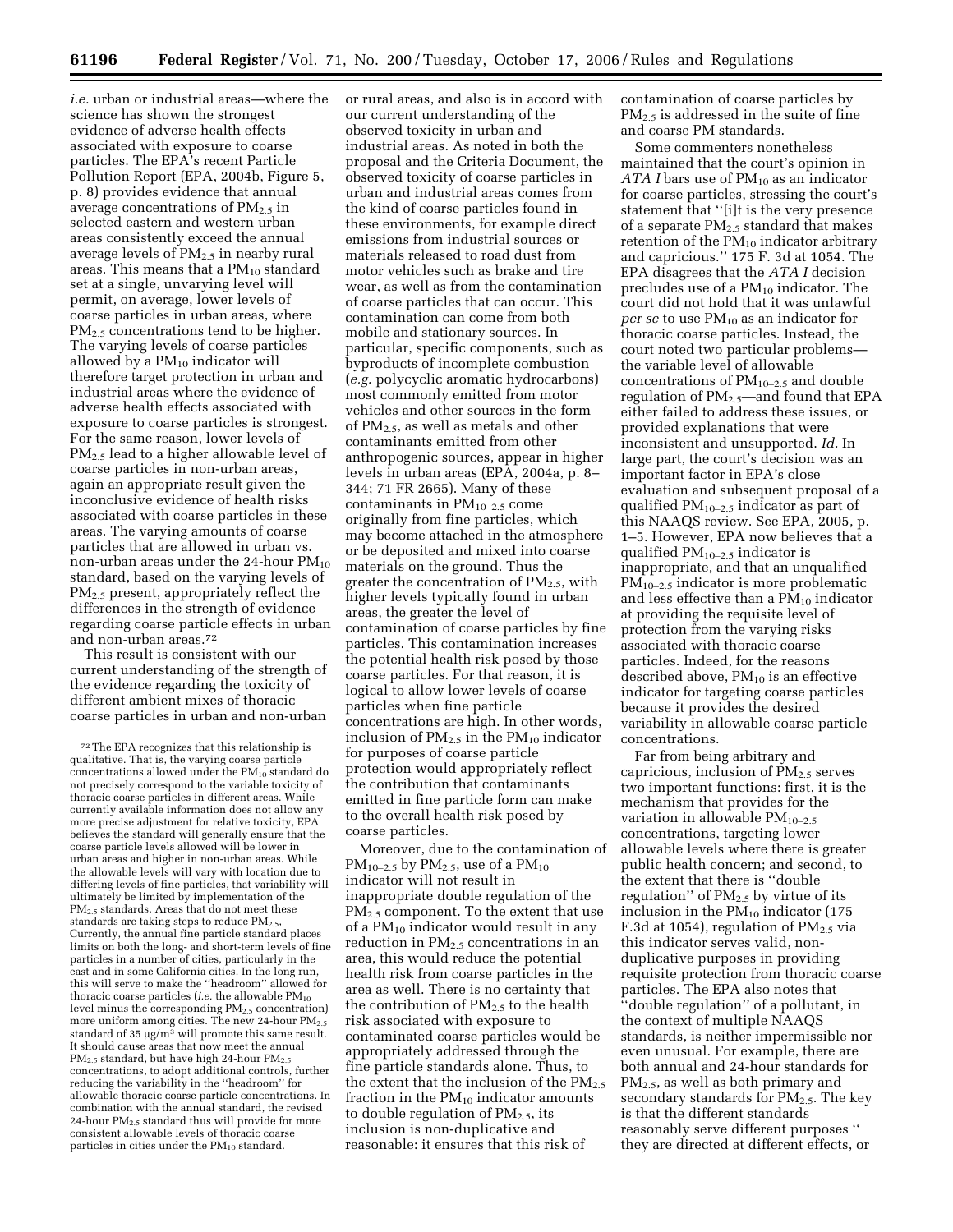are not inconsistent when directed at the same effect—as is the case here.

The EPA also recognizes that selection of  $PM_{10}$  as the indicator for thoracic coarse particles differs in some degree from the specific advice provided by CASAC to use a qualified PM10–2.5 indicator directed at urban or industrial thoracic coarse particles (71 FR 2665). However, EPA believes that the  $PM_{10}$  indicator is consistent with the central thrust of CASAC's advice—to utilize an indicator directed at urban types of coarse particulate matter, given the known toxicity of these particles because it would generally allow lower levels of  $PM_{10-2.5}$  in urban areas. The EPA has also explained why it has rejected a qualified  $PM_{10-2.5}$  indicator at this time, and notes that CASAC itself considered multiple ways to achieve some degree of targeted protection and voiced strong objections to the qualified  $PM_{10-2.5}$  indicator which the Agency proposed (Henderson, 2006, p. 4). The EPA has carefully considered CASAC's views in making its decision, and believes the final decision is consistent with the critical part of CASAC's advice, *i.e.*, to focus the indicator (and standard) on the type of thoracic coarse particles known to be harmful, which are found in urban and/or industrial environments.

c. Unqualified PM10 Indicator, with Adjustment to the  $PM<sub>2.5</sub>$  Component. EPA also solicited comment on an approach that would use  $PM_{10}$  as an indicator but subtract out the amount of PM2.5 in excess of the 24-hour daily standard for  $PM_{2.5}$  to avoid the double regulation of  $PM<sub>2.5</sub>$  in the situations where this would have the most regulatory consequence (71 FR 2673). Specifically, this option would retain the indicator, form and level of the 1987 PM<sub>10</sub> standard, but on days when the measured concentration of  $PM_{10}$ exceeds the level of the standard and the measured concentration of  $PM_{2.5}$ exceeds the level of the daily  $PM<sub>2.5</sub>$ standard, the amount of  $PM_{2.5}$  in excess of the daily PM<sub>2.5</sub> standard would be subtracted from the total  $PM_{10}$ . A few commenters, including certain industry commenters and several local agencies and Tribes, expressed conditional support for pursuing this approach: though they preferred either no coarse particle standard (in the case of industry commenters) or an unqualified  $PM_{10-2.5}$ standard applied nationally (in the case of Tribes or local agencies), they suggested that an adjusted  $PM_{10}$ indicator would be an acceptable alternative. This alternative, like an unadjusted  $PM_{10}$  indicator, would allow variable ambient concentrations of coarse particles. The net result,

however, would be that PM10–2.5 levels would be allowed to increase relative to the current  $PM_{10}$  standard when  $PM_{2.5}$ levels are highest. As explained above, this is the opposite result from that desired from a public health perspective. There should be less allowable coarse particulate matter as PM2.5 levels increase because these are the conditions under which  $PM_{10-2.5}$ tends to become more contaminated and therefore more harmful. Furthermore, it would essentially relax the level of protection afforded by the current 24 hour PM<sub>10</sub> standard because it would allow higher total PM10 levels on days with high  $PM_{2.5}$  levels. As explained below in section III.D.2, EPA believes it is important to maintain the current level of protection from health effects associated with exposure to thoracic coarse particles. For both of these reasons, therefore, EPA rejected this approach.

4. Conclusions Regarding Indicator for Thoracic Coarse Particles

After extensive evaluation of the evidence, the alternatives available to the Agency, the advice and recommendations of CASAC, and all of the public comments, EPA concludes that retaining the  $PM_{10}$  indicator will be more effective in providing targeted public health protection than all other options available and, based on the current state of the science, is the most appropriate indicator to protect against the health effects associated with exposure to thoracic coarse particles. Thus, in the judgment of the Administrator, it is appropriate to retain PM<sub>10</sub> as the indicator for coarse particles at this time. The conclusions that led to this decision can be summarized as follows:

(1) All thoracic coarse particulate matter can deposit in the sensitive regions of the lung of most concern, the tracheobronchial and alveolar regions.

(2) It remains appropriate to provide, to the extent possible, targeted protection from thoracic coarse particles that have been demonstrated to be associated with significant adverse health effects. Urban or industrial ambient mixes of coarse particulate matter dominated by high density vehicular, industrial, and construction emissions are of greatest concern, and should be the focus of protection.

(3) The proposed qualified  $PM_{10-2.5}$ indicator was beset by numerous problems. Possible modifications to the qualifications considered by EPA failed to resolve these problems, which stem from the basic inability at this time to effectively and precisely identify which ambient mixes are included in the indicator and which are not.

(4) The evidence of health effects associated with non-urban ambient mixes of coarse particles is limited and inconclusive: in general, the evidence does not demonstrate that communitylevel exposures in non-urban areas are associated with either the existence or absence of adverse health effects.

(5) In light of the entire body of evidence concerning thoracic coarse particles, and given the potentially serious nature of the health risks posed by at least some thoracic coarse particles and the potential size of the population exposed, it is appropriate to provide some protection for all types of thoracic coarse particles, consistent with the requirement of the Act to allow an adequate margin of safety.

With all of the foregoing considerations in mind, the Administrator judges it appropriate not to revise the current PM10 indicator at this time. In the view of the Administrator, the  $PM_{10}$  indicator provides the type of targeted variation in allowable coarse particle concentrations that is justified by the emerging body of scientific evidence, while providing some protection in all areas. A decision not to revise the  $PM_{10}$ indicator reflects an appropriately cautious approach in two respects. First, it ensures inclusion of all ambient mixes of coarse particles of known concern in the indicator; and second, it addresses the potential that additional scientific research may reveal that non-urban or rural ambient mixes of thoracic coarse particles present public health risks that the evidence does not clearly identify at this time. It is EPA's goal that its new research and speciated monitoring program will produce data to determine what effect differences in particle composition may have on health outcomes. Such results have the potential to provide the kind of certainty and specificity required for making future decisions on indicators for thoracic coarse particles that might incorporate qualifications, such as the proposed qualified indicator related to coarse particles from agriculture and mining.

# *D. Conclusions Regarding Averaging Time, Form, and Level of the Current PM10 Standards*

#### 1. Averaging Time

In the last review, EPA retained both 24-hour and annual  $PM_{10}$  standards to provide protection against the known and potential effects of short- and longterm exposures to thoracic coarse particles (62 FR 38677–79). That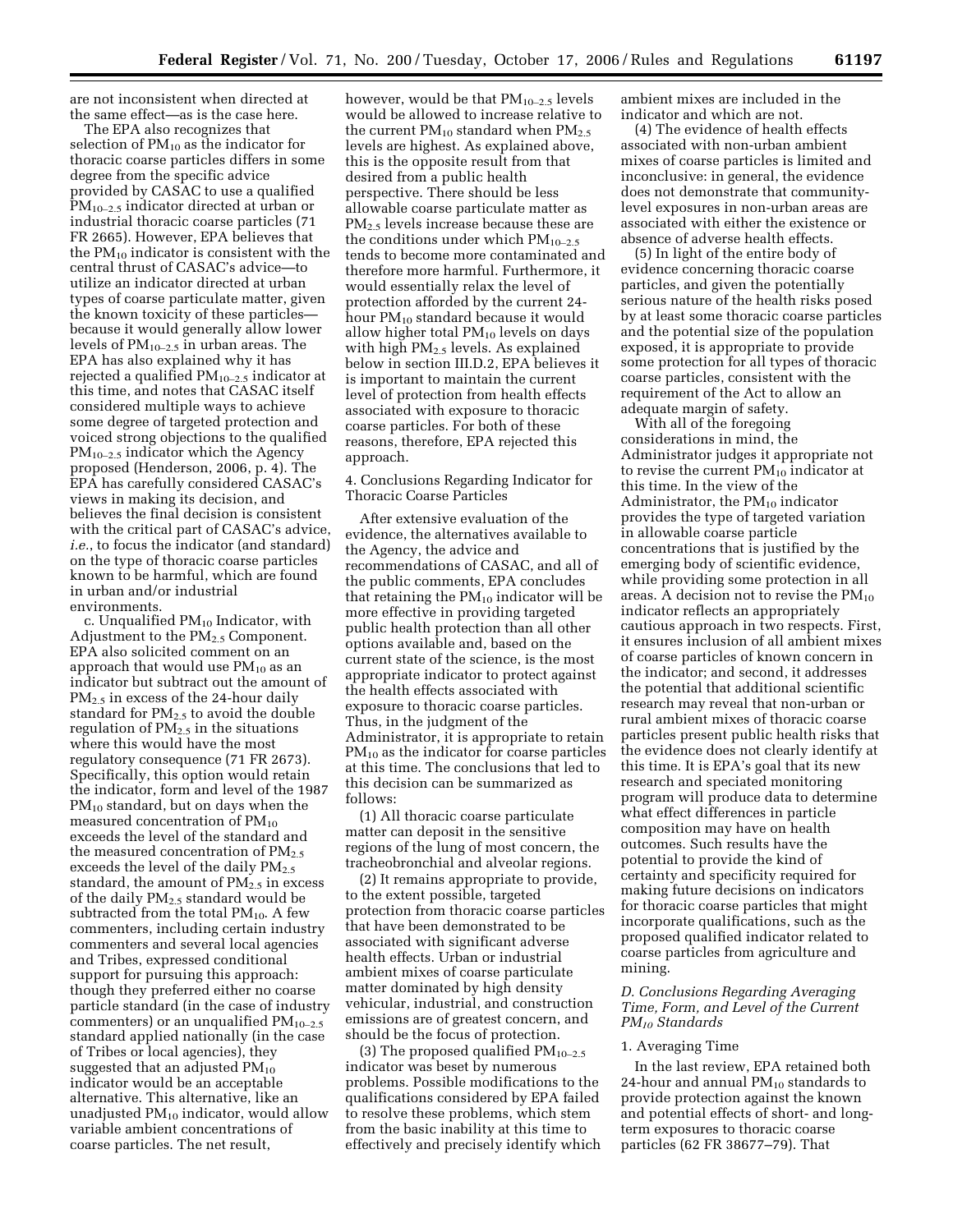decision was based in part on qualitative considerations related to the expectation that deposition of thoracic coarse particles in the respiratory system could aggravate effects in individuals with asthma. In addition, quantitative support for retaining a 24 hour standard came from limited epidemiologic evidence suggesting that aggravation of asthma and respiratory infection and symptoms may be associated with daily or episodic increases in  $PM_{10}$ , where dominated by thoracic coarse particles including fugitive dust. The decision to retain an annual standard as well was generally based on considerations of the plausibility of the potential build-up of insoluble thoracic coarse particles in the lung after long-term exposures to high levels of such particles.

New information available in this review, discussed above, includes several epidemiologic studies that report statistically significant associations between short-term (24 hour) exposure to  $PM_{10-2.5}$  and various morbidity effects and mortality. With regard to long-term exposure studies, while one study conducted in southern California reported a link between reduced lung function growth and longterm exposure to  $PM_{10-2.5}$  and  $PM_{2.5}$ , other such studies reported no associations (EPA, 2005, p. 3–19, 3–23– 24). Thus, the Criteria Document concluded that the available evidence does not suggest an association with long-term exposure to  $PM_{10-2.5}$  (EPA, 2004a, p. 9–79).

Based on these considerations, the Staff Paper concluded that the newly available evidence continues to support a 24-hour averaging time for a standard intended to control thoracic coarse particles, based primarily on evidence suggestive of associations between short-term (24-hour) exposure and morbidity effects and, to a lesser degree, mortality. Noting the absence of evidence judged to be suggestive of an association with long-term exposures, the Staff Paper concluded that there is no quantitative evidence that directly supports an annual standard, while recognizing that it could be appropriate to consider an annual standard to provide a margin of safety against possible effects related to long-term exposure to thoracic coarse particles that future research may reveal. The Staff Paper observed, however, that a 24-hour standard that would reduce 24 hour exposures would also likely reduce long-term average exposures, thus providing some margin of safety against the possibility of health effects associated with long-term exposures (EPA, 2005, p. 5–61). Based on its

review of the Staff Paper, CASAC recommended retention of a 24-hour averaging time and agreed that an annual averaging time is not currently warranted for the coarse particle standard (Henderson, 2005b, p.5).

The EPA received relatively few comments regarding the appropriate averaging time of the coarse particle standard. Most of those who did comment generally supported the retention of a 24-hour, but not annual, averaging time, as proposed. A few of the commenters who concurred with EPA's proposal to revoke the annual standard urged reconsideration of the appropriateness of an annual averaging time in the next PM NAAQS review. Several commenters, however, including a few States and several environmental and public health groups, urged EPA to retain an annual standard as well as a 24-hour standard. The American Lung Association, in particular, stated that EPA had inappropriately ignored evidence of long-term morbidity effects in several studies, including Gauderman *et al.*  (2000, 2002) and Avol *et al.* (2001), and had also ignored substantial evidence from European studies as well as the recommendations for an annual  $PM_{10}$ standard made by a WHO working group. These commenters argued that an annual standard was requisite to protect public health with an adequate margin of safety.

EPA disagrees that it ignored the evidence that is relevant to evaluating the health effects associated with longterm exposure to thoracic coarse particles. The EPA's assessment, both in this review and the previous review, placed greatest weight on studies that measured  $PM_{10-2.5}$  or on studies conducted in areas where it is reasonable to expect the  $PM_{10}$ measurements to be dominated by coarse particles (EPA, 2005). By contrast, these commenters have placed inappropriate reliance on studies that measured  $PM_{10}$ , and were conducted in Southern California cities (Gauderman *et al.*, 2000, 2002) or in European cities where it is not reasonable to assume that PM<sub>10</sub> associations are dominated by coarse particles.73 In such cases, it is difficult to draw meaningful

conclusions about the relative role of coarse as opposed to fine particles. The WHO panel recommendations for  $PM_{10}$ limits cited by commenters also do not provide any independent scientific justification regarding the need for a separate long-term standard for coarse particles.74

The long-term exposure studies of mortality and morbidity that permit comparisons of fine and coarse particles continue to suggest that, at current ambient levels in the US, fine particles are associated with health effects and coarse particles are not.75 The EPA believes that the  $PM_{2.5}$  standards it is establishing in today's notice address the major risk suggested in the  $PM_{10}$ studies cited by commenters. To the extent that additional concerns may exist with regard to long-term exposures to coarse particles that have not been fully identified by scientific research, the Staff Paper notes that the short-term standard for coarse particles, which is generally controlling, has and will continue, as a practical matter, to limit such long-term exposures.76

After reviewing the available evidence, the Administrator concurs with staff and CASAC recommendations and concludes that the evidence continues to support a 24-hour averaging time for a coarse particle standard, based primarily on evidence suggestive of associations between short-term (24-hour) exposure and morbidity effects and, to a lesser degree, mortality. As noted above, a 24-hour standard would in effect also provide protection against any as yet unidentified potential effects of longterm exposure at ambient levels. Further, the Administrator concludes

75See EPA 2004a, pp. 8–306 to 307 (''no statistically significant associations have been reported between long-term exposure to coarse fraction particles and cause-specific mortality''); pp. 8–313 to 314 (''[t]he recent studies suggest that long-term exposure to fine particles is associated with development of chronic respiratory disease and reduced lung function growth; little evidence is available on potential effects of exposure to coarse fraction particles'').

<sup>76</sup> The Staff Paper analysis of PM<sub>10</sub> air quality data indicates that the current 24-hour  $\bar{PM}_{10}$ standard is ''controlling'' in virtually every area in the US; that is, virtually all areas that violate the PM<sub>10</sub> standards violate the 24-hour PM<sub>10</sub> standard. Some of them may violate the annual  $PM_{10}$  standard as well, but (depending on the year) few, if any, areas violate the annual PM without violating the 24-hour PM10 standard (EPA, 2005, p. 2–31 to 32). A supplemental analysis in the Response to Comments document shows that for 2003–2005, all of the areas that would violate the annual  $PM_{10}$ standard also violate the 24-hour standard.

<sup>73</sup>The only one of these studies (Gauderman *et al.*, 2000) to include measurements of coarse particles found an association between lung function growth for  $PM_{10}$ ,  $PM_{2.5}$ ,  $PM_{10-2.5}$ ,  $NO_2$ , and acids. The authors were unable to cite any single pollutant as responsible for these results, but they chose not to include measures for coarse particles in their follow-up study (Gauderman *et al.*, 2002). As noted in the 1996 PM Staff Paper, the other major study of lung function and long-term air pollution in children found no associations with coarse particles (EPA, 1996, p. 5–67a).

<sup>74</sup>The WHO panel essentially developed their recommendations for PM10 standards by deriving a ratio of fine particles to  $PM_{10}$  and adjusting their recommended levels for PM2.5 to derive an equivalent PM<sub>10</sub> metric, for areas that do not yet have access to  $PM_{2.5}$  monitors (WHO, 2005, p. 8).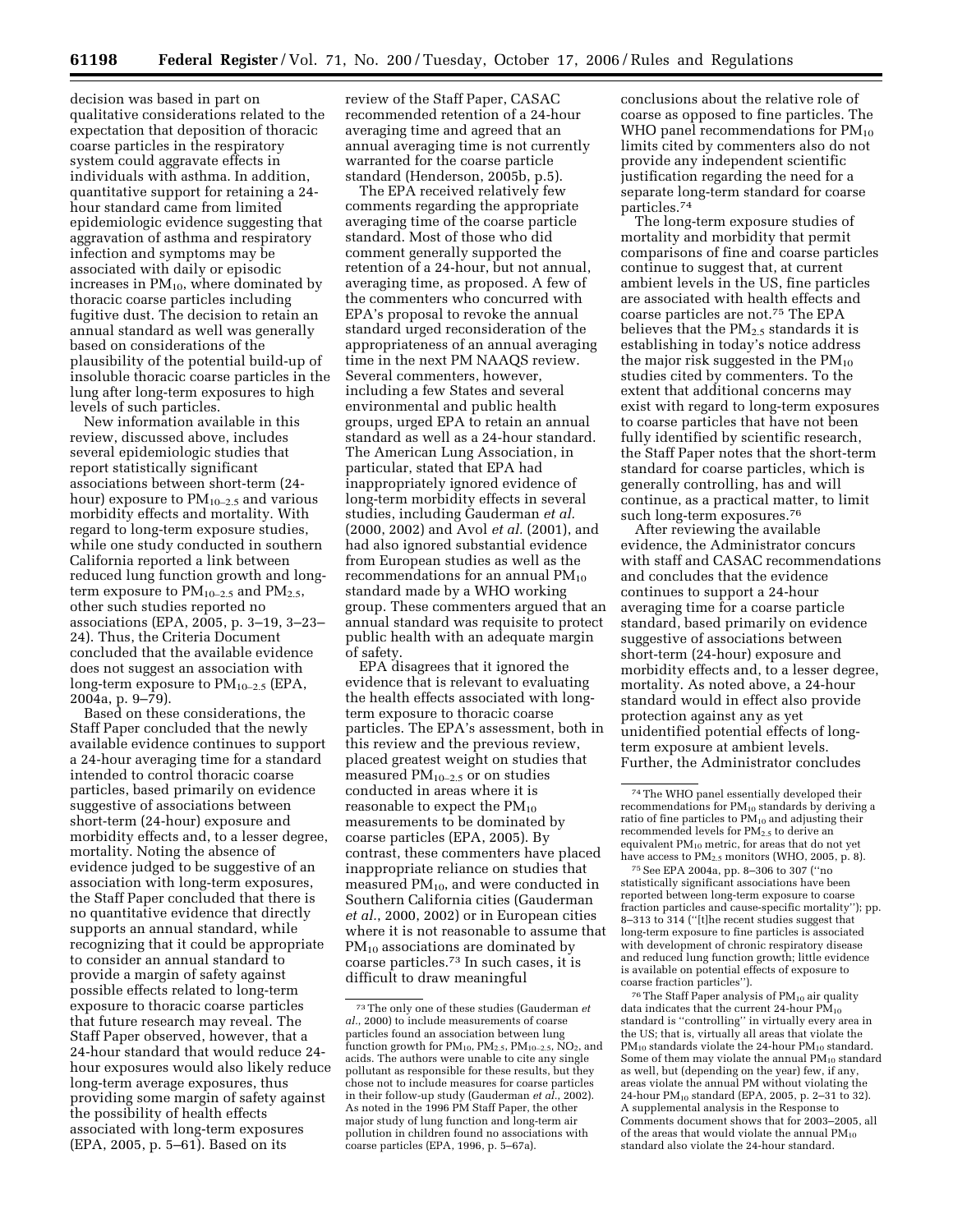that an annual coarse particle standard is not warranted at this time. Thus, the Administrator is retaining the 24-hour  $PM_{10}$  standard and revoking the annual  $PM_{10}$  standard.

2. Level and Form of the 24-Hour  $PM_{10}$ Standard

This section summarizes the major considerations that led to the proposed decision regarding the appropriate level and form for the 24-hour standard for thoracic coarse particles, summarizes and addresses public comments on the appropriate level of protection to be provided by the standard, and presents the Administrator's final conclusions regarding the level and form of the 24 hour standard. The proposed level and form for the 24-hour standard for thoracic coarse particles were based primarily on an assessment of studies that measured  $PM_{10-2.5}$ , as well as studies that measured  $PM_{10}$  in areas that were dominated by  $PM_{10-2.5}$ . Now that the Administrator has concluded that it is appropriate to retain  $PM_{10}$  as the indicator for thoracic coarse particles, rather than adopting a  $PM_{10-2.5}$  indicator as proposed, the Administrator relied on this same body of studies as the principal basis for determining an appropriate level and form for a standard based on the  $PM_{10}$  indicator. Therefore, in this section EPA reviews the basis for its conclusions in the proposal, and then discusses how this evidence informs the choice of level and form for the 24-hour  $PM_{10}$  standard.

In considering the available evidence as a basis for setting a 24-hour standard for thoracic coarse particles, the Staff Paper focused on relevant U.S. and Canadian epidemiologic studies showing associations between shortterm  $PM_{10-2.5}$  concentrations and morbidity and mortality effects, as discussed above in section III.A. As an initial matter, the Staff Paper recognized that these individual short-term exposure studies provide no evidence of clear population thresholds, or lowestobserved-effects levels, in terms of 24 hour average concentrations. As a consequence, this body of evidence is difficult to translate directly into a specific 24-hour standard that would protect against the range of effects that have been associated with short-term exposures to coarse particles.

In considering the evidence, the Staff Paper noted the significant uncertainties and the limited nature of the available evidence. In examining the available evidence to identify a basis for a range of standard levels that would be appropriate for consideration, the Staff Paper focused on the upper end of the distributions of daily PM<sub>10-2.5</sub>

concentrations in the relevant studies in terms of the 98th and 99th percentile values.77

In looking first at the morbidity studies that report statistically significant associations with respiratoryand cardiac-related hospital admissions in Toronto (Burnett *et al.*, 1997), Seattle (Sheppard, 2003), and Detroit (Ito, 2003), the 98th percentile  $PM_{10-2.5}$ values reported in these studies range from approximately 30 to 36  $\mu$ g/m<sup>3</sup>. To provide some perspective on these PM<sub>10–2.5</sub> levels, the Staff Paper noted that the level of the 24-hour  $PM_{10}$ standard was exceeded on only a few occasions during the time periods of the studies in Detroit and Seattle.78 In the mortality studies that report statistically significant and generally robust associations with short-term exposures to PM10–2.5 in Phoenix (Mar *et al.*, 2003) and Coachella Valley, CA (Ostro *et al.*, 2003), the reported 98th percentile values were approximately 70 and 107  $\mu$ g/m<sup>3</sup>, respectively. These studies were conducted in areas with air quality levels that did not meet the current PM<sub>10</sub> standards. In addition, as part of the Six Cities study, Schwartz *et al.*  (1996 and reanalysis 2003a) reported a statistically significant association between  $PM_{10-2.5}$  and mortality in Steubenville, where the  $PM_{10-2.5}$ concentrations were fairly high, with a reported 98th percentile value of 53 µg/ m3, although in a second reanalysis, the association did not remain statistically significant (Klemm and Mason, 2003). On the other hand, the Staff Paper noted that no statistically significant mortality associations were reported in a number of other studies, including those in the five other cities that were part of the Six Cities study (Boston, St. Louis, Knoxville, Topeka, and Portage), and in Santa Clara County, CA, Detroit, Philadelphia, and Pittsburgh. With the exception of Pittsburgh, these cities had much lower 98th percentile  $PM_{10-2.5}$ values, ranging from 18 to 49  $\mu$ g/m<sup>3</sup>. Thus, in mortality studies that reported statistically significant associations, the reported 98th percentile  $PM_{10-2.5}$  values were all above  $50 \mu g/m^3$ , and all in areas that exceeded the level of the daily  $PM_{10}$ standard, whereas in the mortality studies that reported no statistically

significant associations, the reported 98th percentile  $PM_{10-2.5}$  values were generally below 50  $\mu$ g/m<sup>3</sup>.

In examining the air quality data used in the key morbidity and mortality studies considered in the Staff Paper, EPA recognized that the uncertainty related to exposure measurement error associated with using ambient concentrations to represent area-wide population exposure levels can be potentially quite large. For example, in looking specifically at the Detroit study, the Staff Paper noted that the  $PM_{10-2.5}$ air quality values were based on air quality monitors located in Windsor, Canada. While the study authors concluded that these monitors were appropriate for use in exploring the association between air quality and hospital admissions in Detroit, a close examination of air quality levels at Detroit and Windsor sites in recent years led to the conclusion that the statistically significant, generally robust association with hospital admissions in Detroit likely reflects population exposures that may be appreciably higher in the central city area, but not necessarily across the broader study area, than would be estimated using data from the Windsor monitors (EPA, 2005, p. 5–64).

The Staff Paper also looked more specifically at the Coachella Valley mortality study (Ostro *et al.*, 2003), in which data were used from a single monitoring site in one city, Indio, within the study area where daily measurements were available. A close examination of air quality levels across the Coachella Valley suggested that while the association of mortality with PM<sub>10–2.5</sub> measurements made at the Indio site was statistically significant, a portion of the study population would have been expected to experience appreciably lower ambient exposure levels. In contrast to the Detroit study, air quality data used in the mortality study conducted in Coachella Valley appeared to represent concentrations on the high end of  $PM_{10-2.5}$  levels for Coachella Valley communities. On the other hand, a close examination of the air quality data used in the other studies discussed above generally showed less disparity between air quality levels at the monitoring sites used in the studies and the broader pattern of air quality levels across the study areas than that described above in the Detroit and Coachella Valley studies.

The Staff Paper noted that this close examination of air quality information generally reinforced the view that exposure measurement error is potentially quite large in studies focusing on thoracic coarse particles. As

<sup>77</sup>This examination of the evidence is based on air quality information and analyses presented in two staff memos which were part of the materials reviewed by CASAC (Ross and Langstaff, 2005; Ross, 2005).

<sup>78</sup>As shown in air quality data trends reports: for Seattle, *1997 Air Quality Annual Report for Washington State*, p. 17, at *http://www.ecy.wa.gov/ pubs/97208.pdf*; for Detroit, Michigan's 2003 Annual Air Quality Report, p. 46, at *http:// www.deq.state.mi.us/documents/deq-aqd-airreports-03AQReport.pdf*.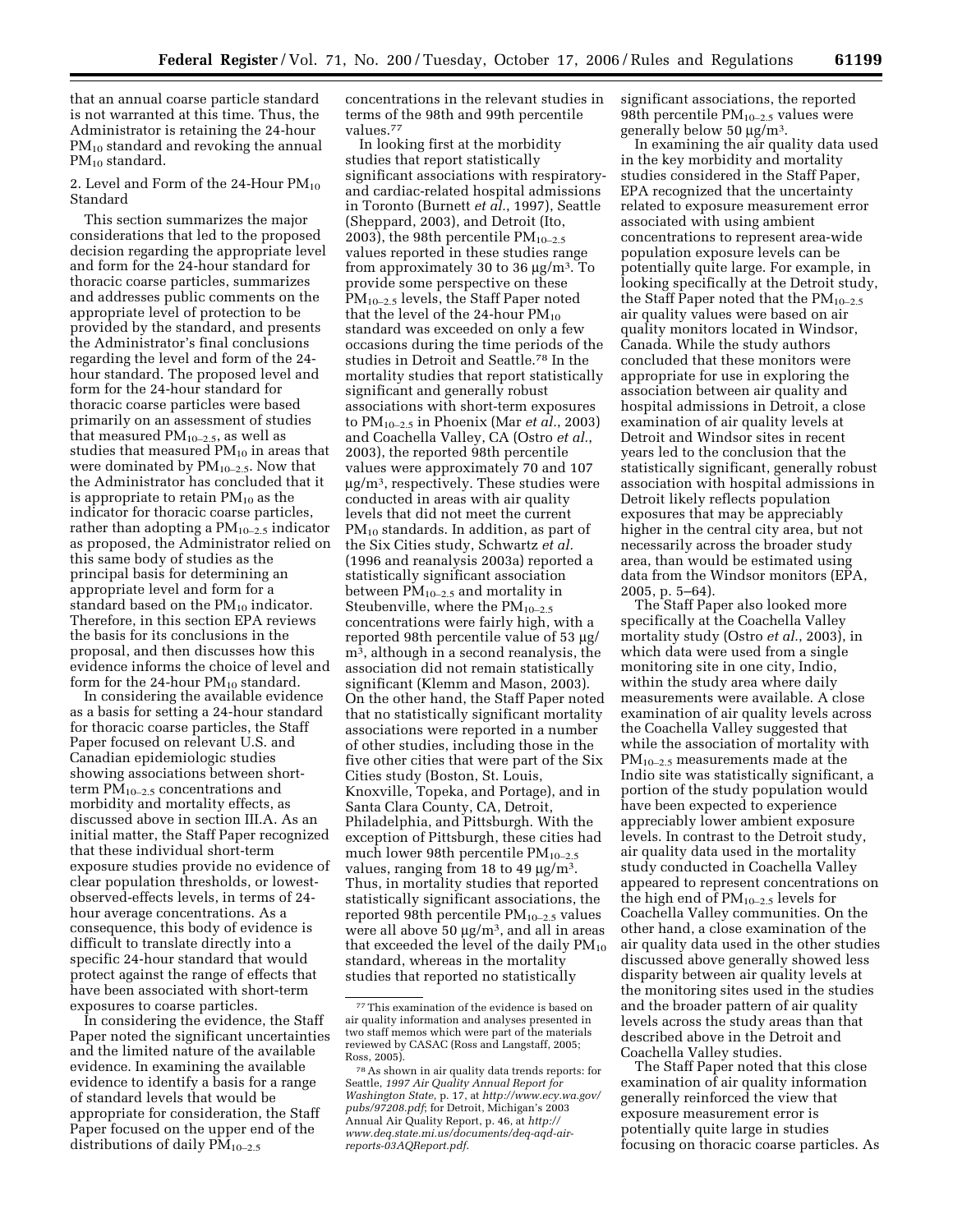a consequence, the air quality levels reported in these studies as measured by ambient concentrations at monitoring sites within the study areas are not necessarily good surrogates for population exposures that are likely associated with the observed effects in the study areas or that would likely be associated with effects in other urban areas across the country. The Detroit example suggests that population exposures were probably appreciably underestimated in the Detroit morbidity study, such that the observed effects are likely associated with higher  $PM_{10-2.5}$ levels than reported. In contrast, the Coachella Valley mortality study provides an example in which  $PM_{10-2.5}$ levels to which the study populations were exposed were probably appreciably overestimated, such that the observed effects may well be associated with lower  $PM_{10-2.5}$  levels than reported. At relatively low levels of air quality, population exposures implied by these studies as being associated with the observed effects become more uncertain, suggesting a high degree of caution in interpreting the air quality levels from the group of morbidity studies as a basis for identifying a standard level that would protect against the observed effects. See generally EPA, 2005, pp. 5– 65–66.

Taking into account this close examination of the air quality data associated with health effects in these studies, the Staff Paper concluded that this evidence suggests that EPA could consider a standard for urban thoracic coarse particles at a  $PM_{10-2.5}$  level at least down to 50  $\mu$ g/m<sup>3</sup>, in conjunction with a 98th percentile form. This view takes into account the conclusion that this evidence is particularly uncertain as to population exposures, especially from the morbidity studies reporting effects at relatively low concentrations, as well as the general lack of evidence of associations from the group of mortality studies with reported concentrations below these levels. *Id.* at p. 5–66.

The Staff Paper also outlined another view that reflected a more cautious or restrained approach to interpreting the limited body of  $PM_{10-2.5}$  epidemiologic evidence. This approach would judge that the uncertainties as to population exposures associated with the observed effects in this whole group of studies were too large to permit direct use of the reported effects levels as a basis for setting a specific standard level. Such a judgment would be consistent with concluding that these studies, together with other dosimetric and toxicologic evidence, provide support for retaining standards for thoracic coarse particles at

some level to protect against the morbidity and mortality effects observed in the studies, regardless of whether an associated population exposure level can be clearly discerned from the studies.

Based on this more cautious approach, the Staff Paper concluded that it would be reasonable to interpret the available epidemiologic evidence more qualitatively. Considering the available evidence in this way led to the following observations:

(1) The statistically significant mortality associations with short-term exposure to  $PM_{10-2.5}$  reported in the Phoenix and Coachella Valley studies were observed in areas that did not meet the current  $PM_{10}$  standards.

(2) The statistically significant morbidity associations with short-term exposure to  $PM_{10-2.5}$  reported in the Detroit and Seattle studies were observed in areas that exceeded the level of the current 24-hour  $PM_{10}$ standard on just a few occasions during the time periods of the studies.

(3) All but one of the statistically significant morbidity and mortality associations with short-term exposure to PM<sub>10</sub> that were reported in areas in which  $PM_{10}$  was dominated by the coarse particle fraction (including Reno/ Sparks, NV, Tucson, AZ, Anchorage, AK, and the Utah Valley area) were observed in areas that did not meet the current PM10 standards. *Id.* at p. 5–67.

Based on these considerations, the Staff Paper found little basis for concluding that the degree of protection afforded by the current  $PM_{10}$  standards in urban areas is greater than warranted, since potential mortality effects have been associated with air quality levels not allowed by the current 24-hour standard, but have not been associated with air quality levels that would generally meet that standard, and morbidity effects have been associated with air quality levels that exceeded the current 24-hour standard only a few times. Further, the Staff Paper found little basis for concluding that a greater degree of protection is warranted in light of the very high degree of uncertainty in the relevant population exposures implied by the morbidity studies. The Staff Paper concluded, therefore, that it is reasonable to interpret the available evidence as supporting consideration of a short-term standard for urban thoracic coarse particles, so as to provide generally ''equivalent'' protection to that afforded by the current 24-hour  $PM_{10}$  standard, recognizing that no one  $PM_{10-2.5}$  level will be strictly equivalent to a specific  $PM_{10}$  level in all areas (EPA, 2005, p. 5– 67). Such a standard would likely

provide protection against morbidity effects especially in those urban areas where, unlike several of the study areas, PM<sub>10</sub> is generally dominated by coarsefraction rather than fine-fraction particles. Such a standard would also likely provide protection against the more serious, but less certain, coarseparticle-related mortality effects observed in some studies, generally at somewhat higher concentrations.

The Staff Paper went on to consider what level for a 24-hour  $PM_{10-2.5}$ standard for urban coarse particles would provide an equivalent level of protection to that afforded by the current 24-hour  $PM_{10}$  standard. This consideration of a  $PM_{10-2.5}$  standard providing generally ''equivalent'' protection reflected a judgment that while the epidemiologic evidence supported establishing a short-term standard for urban thoracic coarse particles at such a generally ''equivalent'' level, the evidence concerning air quality levels of thoracic coarse particles in the studies was not strong enough to provide a basis for changing the level of protection generally afforded by the current PM10 standards (EPA, 2005, pp. 5–68–69). The Staff Paper examined various approaches to providing this equivalent level of protection, including establishing a level of 70 µg/m3 (98th percentile form) for the qualified PM10–2.5 standard (*Id.* at 5–67–68), which is what EPA proposed (71 FR 2671).

CASAC generally supported the Agency's proposed range of 50–70 µg/ m3 (98th percentile) for the 24-hour  $PM_{10-2.5}$  standard. As noted, the upper end of this range was based on EPA's assessment of a level for an urban coarse particle standard that would provide a generally equivalent level of protection to that afforded by the current  $PM_{10}$ standards. The lower end of the range was developed in consideration of an approach that would place greater weight on the effects levels reported in several studies with lower ambient coarse particle concentrations. The CASAC Panel noted that ''there was general agreement among Panel members that Agency staff had presented a reasonable justification for the ranges of levels proposed'' (Henderson 2005b, p. 6).

Relatively few public commenters addressed the issue of whether ''general equivalence'' was an appropriate goal for the level and form of the proposed coarse particle standard. Some commenters, particularly those industry commenters advocating that no coarse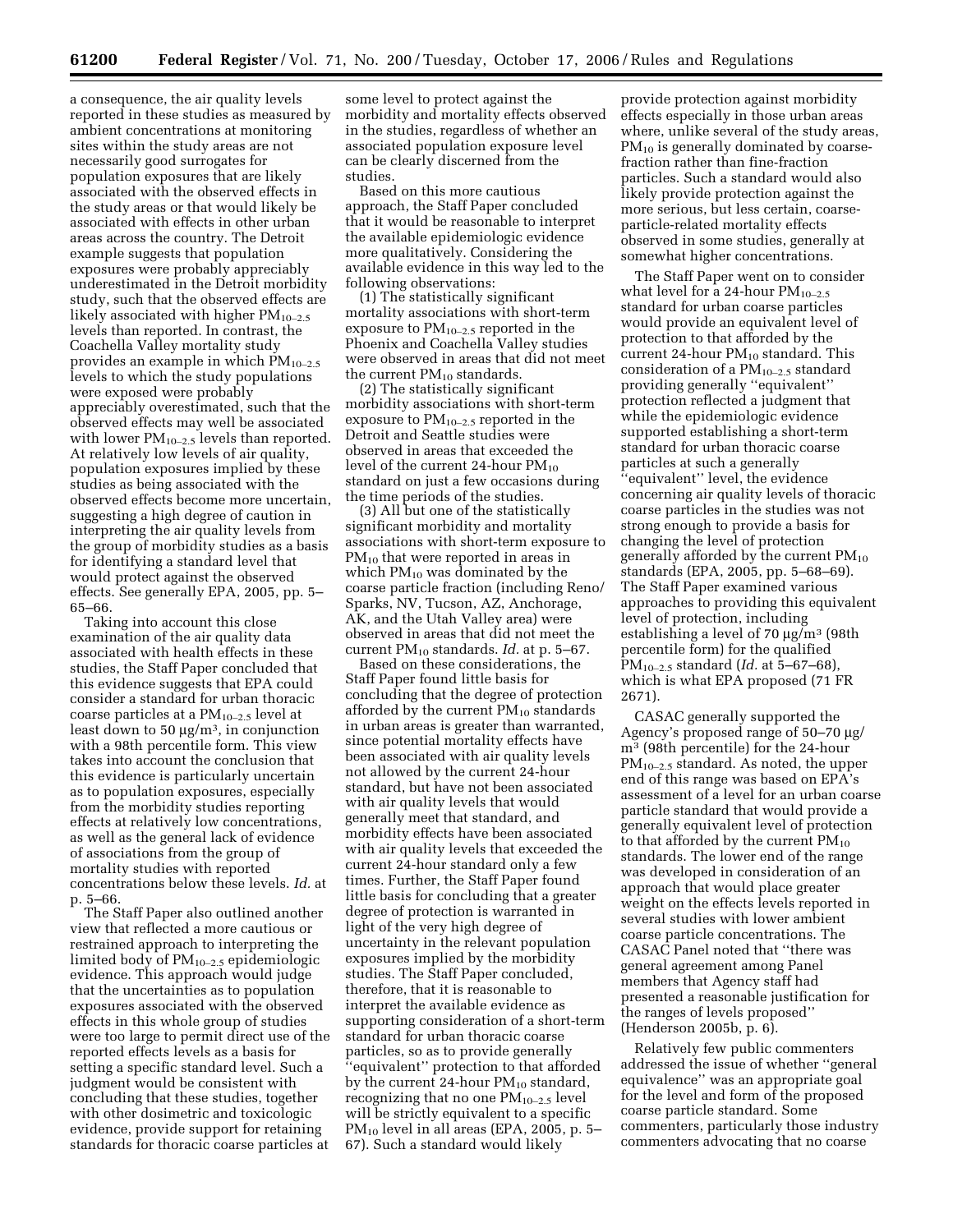particle standard be adopted,79 stated that seeking "equivalence" to the  $PM_{10}$ standard was fundamentally flawed because, in their view: (1) The level of the current PM<sub>10</sub> standard was not based on coarse particle studies; (2) the proposed standard is not equivalent to the  $PM_{10}$  standard; and (3) the court had already declared any standard based directly or indirectly on  $PM_{10}$  to be invalid. The EPA agrees that the 1987 PM<sub>10</sub> standards were designed to protect against the health effects of both fine and coarse particles, and based in part on epidemiological studies that variously measured particles both smaller and larger than  $PM_{10}$ . However, the arguments regarding the origin of the 1987 standards as well as commenters' claims about the basis for the PM10 standards promulgated in 1997 80 are not relevant to the current review. In determining whether to revise the standards in this review, EPA has examined the degree of protection provided by the current 24-hour  $PM_{10}$ standard in light of the quantitative evidence from the expanded epidemiological data base that includes studies using direct  $PM_{10-2.5}$ measurements as well as studies using  $PM_{10}$  measurements in areas where coarse particles dominate the distribution.

Because as discussed in section III.C.3 above, the Administrator has decided that it is appropriate to retain  $PM_{10}$  as the indicator for thoracic coarse particles, there can be no uncertainty as to whether the final standard is equivalent to the current standard, making the commenters' second point above moot. With regard to their third point, for reasons outlined in section III.C.3, EPA believes that it has addressed the concerns raised by the court regarding  $PM_{10}$  as an indicator, and in any case, the D.C. Circuit did not address the issue of the level of protection from thoracic coarse particles afforded by the 1997 or 1987 24-hour PM10 standard.

Other commenters, particularly environmental and public health

groups, disagreed with EPA's proposal to seek an ''equivalent level of protection'' because they believe the scientific evidence mandates a lower level to protect against adverse health effects. These commenters cited studies reviewed in the Staff Paper and noted above, which they claimed showed significant associations between health effects and  $PM_{10-2.5}$  concentrations at levels between 30–40 µg/m3, and recent decisions by the European Union and the State of California to adopt 24-hour  $PM_{10}$  standards of 50  $\mu$ g/m<sup>3</sup>.

These commenters argued that, even considering EPA's analyses of the uncertainties in the relevant ambient concentration measurements, these studies, particularly those in Atlanta, Seattle, and Toronto and the six-cities study of respiratory symptoms in children (Schwartz and Neas, 2000), demonstrate the need for a more stringent level of protection than that provided by the current standards. These commenters also argued that EPA's approach to determining an equivalent level resulted in less protection than the current standard, even in urban areas. In addition, these commenters pointed to the study review conducted by Brunekreef and Forsberg (2005) and numerous ''new'' studies published too recently for inclusion in the Criteria Document such as Mar *et al.*  (2004), Chen Y *et al.* (2005), and Lin *et al.* (2005), as supportive of lower levels.

As noted above, EPA has conducted a careful assessment of the studies cited by commenters 81 from the Staff Paper assessment but reaches substantially different conclusions about their implications for the level of a 24-hour standard for thoracic coarse particles. Based on that assessment, EPA staff recommended consideration of a range of levels for a 24-hour  $PM_{10-2.5}$  standard extending from a level equivalent to the current  $PM_{10}$  standard down to a level of 50 µg/m3, which is clearly above that suggested by these commenters. CASAC found general agreement that the ''staff had presented a reasonable justification'' for this range oflevels. While EPA strongly agrees that the available scientific evidence supports and requires maintaining the level of

protection provided by the current 24 hour  $PM_{10}$  standard, the limited extent of epidemiological evidence as well as the unusually large uncertainties in measuring exposures to thoracic coarse particles, particularly at lower levels, argue for the more cautious interpretation advocated by EPA staff and CASAC. Because the Administrator has decided to continue the use of  $PM_{10}$ as the indicator for coarse particles, commenters' remaining concerns about whether the proposed levels for  $PM_{10-2.5}$ are as protective as current standards are no longer relevant.

For reasons summarized in section II.F above, EPA does not believe that standards adopted by the State of California or, by extension, the European Union, which operates under a different legal and policy structure, provide a relevant guide for establishing U.S. National Ambient Air Quality Standards. While EPA agrees that the assessment of Brunekreef and Forsberg (2005) supports separate regulation of fine and coarse particles, these authors make no recommendations with respect to appropriate levels of protection. To the extent that commenters cited ''new'' studies in support of their argument for a more stringent standard to protect against health effects associated with exposure to coarse particles, EPA notes that as in past NAAQS reviews, it is basing the final decisions in this review on the studies and related information included in the PM air quality criteria that have undergone CASAC and public review, and will consider the newly published studies for purposes of decision making in the next PM NAAQS review, as discussed above in section I.C. As evidenced by the uncertainties found in the detailed assessment of key coarse particle studies in the Staff Paper, the kind of assessment and analysis provided by the formal criteria and standards review process is particularly crucial for coarse particle studies that may be relevant to selecting the level of the standard.

After considering the public comments on this issue, EPA continues to believe that the available evidence leads to the conclusion that the degree of protection afforded by the current 24 hour  $PM_{10}$  standard is requisite to protect public health with an adequate margin of safety. Having chosen to retain the current indicator for the standard  $(PM_{10})$ , and to retain the same degree of protection, it is still necessary to determine the appropriate form and level for the standard. In the context of proposing a standard based on a qualified  $PM_{10-2.5}$  indicator, EPA proposed to change the form of the 24 hour standard from a one-expected

<sup>79</sup>As discussed in section III.B.2, these commenters call EPA's interpretation of the key studies discussed in this section into question. EPA's response to the criticisms of use of these studies for standard setting is summarized in section III.B.2 and presented in more detail in the Response to Comments document.

<sup>80</sup>Commenters also suggested that, in promulgating revised PM<sub>10</sub> standards in 1997, EPA did not consider whether the level of the  $PM_{10}$ standards it promulgated was lower than necessary and did not base the levels on coarse particle health effects data. While EPA disagrees with both of these claims—for example, EPA relied on two  $PM_{10}$ studies done in areas dominated by coarse particles in selecting the level (62 FR 38679)—this argument is not relevant to this review.

<sup>81</sup>As detailed in the Response to Comment document, EPA had various reasons for not placing primary reliance on the reported air quality results in these studies for selecting a standard level. The Atlanta study (Tolbert *et al,* 2000), found a significant effect for PM<sub>10</sub>, but not for coarse particles. Both the Six Cities children's diary study (Schwartz and Neas, 2000) and the Toronto hospital admissions study (Burnett *et al.,*, 1997) were conducted for a periods of less than one year, making it difficult to determine what peak value across all seasons in a year might represent exposures of concern.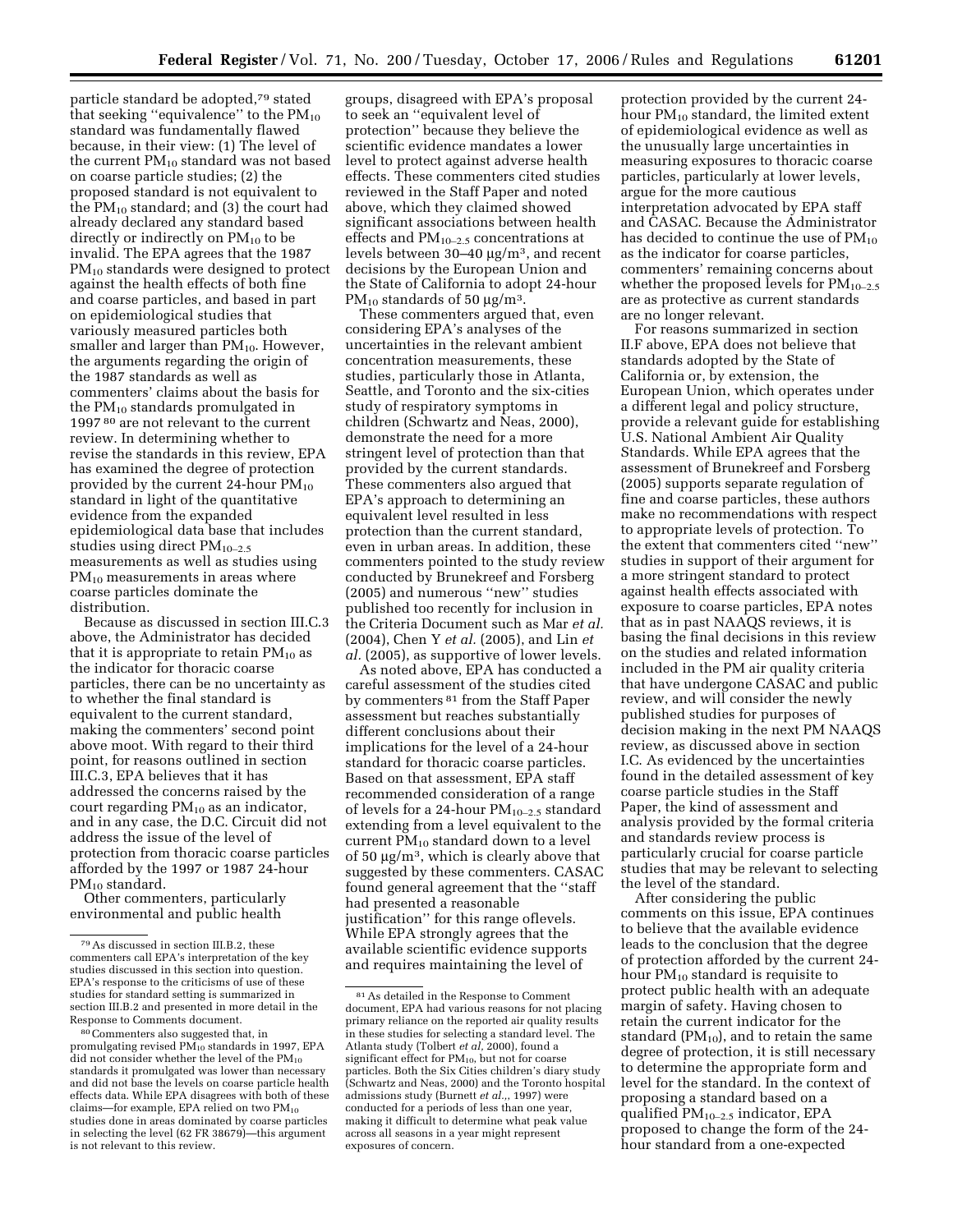exceedance form to a 98th percentile form. The 98th percentile form was intended to be consistent with the goal of providing protection equivalent to that afforded by the current 24-hour PM10 standard (71 FR at 2671; EPA, 2005, p. 5–68). The few commenters addressing the proposed form supported it, largely because the 98th percentile would provide a more stable statistical basis for making nonattainment determinations. However, some commenters objected to the 98th percentile form because they felt it was inappropriate to allow as many as 21 days over the level of the standard over the course of a three-year period. These commenters argued for a more restrictive form (generally 99th percentile) to ensure the protection of public health with an adequate margin of safety. The EPA notes that the current one-expected-exceedance form of the 24-hour  $PM_{10}$  standard allows only three days above the standard over a three-year period.

While EPA generally favors the concentration-based form for short-term standards for reasons noted above, EPA also notes that adopting such a form in this review without changing the level would result in a standard that would not provide the same protection as the current standard, and the level of the standard would have to be adjusted downward to achieve the desired protection. Given the overall decision to provide the same protection as the current standards, the Administrator concludes it is best to retain both the form and the level of the current primary 24-hour  $PM_{10}$  standard.

In conclusion, it is EPA's view, as expressed in the Staff Paper and proposal and supported by CASAC and by the available health effects evidence, that the level of protection afforded by the current 24-hour  $PM_{10}$  standard of 150 µg/m3, one-expected-exceedance form, continues to be appropriate for the types of thoracic coarse particles typically found in urban or industrial areas. As explained above, mortality effects observed in epidemiologic studies for coarse particles are generally associated with exposure levels that exceed the current standards, and morbidity effects are generally associated with exposure levels that exceeded the current standards on only a few occasions. This suggests the level of protection afforded by the current  $PM_{10}$  standards is not greater than warranted. Furthermore, the very high degree of uncertainty in the relevant population exposures implied by the morbidity studies suggests there is little basis for concluding at this time that a

greater degree of protection is warranted.

Moreover, as explained above in section III.C.3.b, the  $PM_{10}$  indicator provides appropriate variation in allowable coarse particle concentrations in different areas based on the relative proportions of PM2.5 and PM10–2.5 in the ambient mix. In urban areas where PM<sub>2.5</sub> concentrations tend to be higher, the current 24-hour  $PM_{10}$  standard level of 150  $\mu$ g/m<sup>3</sup> will result in lower allowable levels of  $PM_{10-2.5}$ . In nonurban areas, the higher allowable levels of coarse particles provided by the current 24-hour  $PM_{10}$  standard will also provide appropriate protection of public health, given the body of evidence discussed above. The EPA therefore believes that the level of protection from coarse particles provided by the current 24-hour  $PM_{10}$  standard remains requisite to protect public health with an adequate margin of safety. Revising either the level or the form of this standard would alter the current level of protection and therefore would not be appropriate based on the scientific evidence available at this time.

Therefore, after considering the available scientific evidence, the rationale and recommendations contained in the Staff Paper, the advice and recommendations of CASAC, and the public comments received regarding the appropriate level and form for a 24 hour standard intended to afford requisite protection of public health from effects associated with exposure to coarse particles, the Administrator has determined to retain the current level of 150  $\mu$ g/m<sup>3</sup> for the 24-hour PM<sub>10</sub> standard, and the current one-expectedexceedance form. In the Administrator's judgment, based on the currently available evidence, a standard set at this level remains requisite to protect public health with an adequate margin of safety from the morbidity and possibly mortality effects that have been associated with short-term exposures to thoracic coarse particles in urban or industrial areas, as well as to protect against the potential for risks from exposure to thoracic coarse particles in other areas. The EPA intends to address the considerable uncertainties in the currently available information on thoracic coarse particles as part of the Agency's ongoing PM research program.

### *E. Final Decisions on Primary PM*<sub>10</sub> *Standards*

For the reasons discussed above in this section, and taking into account the information and assessments presented in the Criteria Document and Staff Paper, the advice and recommendations of CASAC, and public comments

received on the proposal, the Administrator is retaining the current primary 24-hour  $PM_{10}$  standard at the level of 150 µg/m3, which is met when this level is not exceeded more than once per year on average over a threeyear period measured at each monitor within an area. The Administrator also is revoking and not replacing the annual PM<sub>10</sub> standard.

As discussed in more detail in section VI, EPA is promulgating a new reference method (FRM) for measurement of mass concentrations of  $PM_{10-2.5}$  in the atmosphere. Although NAAQS for  $PM_{10-2.5}$  have not been established by EPA, this new FRM will nevertheless be defined as the standard of reference for measurements of  $PM_{10-2.5}$ concentrations in ambient air. This should provide a basis for approving Federal Equivalent Methods (FEMs) and promote the gathering of scientific data to support future reviews of the PM NAAQS. One of the reasons for not finalizing a  $PM_{10-2.5}$  standard was the limited body of evidence on health effects associated with thoracic coarse particles from studies that use  $PM_{10-2.5}$ measurements of ambient thoracic coarse particle concentrations. If an FRM is available, researchers will likely include PM10–2.5 measurements of thoracic coarse particles in health studies either by directly using the FRM or by utilizing approved equivalent methods based on the FRM.

In addition, EPA published elsewhere in today's **Federal Register** a requirement for a new multi-pollutant monitoring network that takes an integrated approach to air quality measurements. One of the required measurements at these multi-pollutant monitoring stations is  $PM_{10-2.5}$ . The availability of an FRM, and subsequently approved equivalent methods for  $PM_{10-2.5}$ , will support State and local agencies' efforts to deploy robust methods at these monitoring stations for the measurement of thoracic coarse particles that do not include fine particles. These multi-pollutant monitoring stations will provide a readily available dataset at approximately 75 urban and rural locations for atmospheric and health researchers to compare particle and gaseous air pollutants.

Finally, the PM10–2.5 FRM, by definition, provides a reference measurement. Because it is a filter based system, this method can itself be used to provide speciated data and EPA will be issuing guidance to ensure the use of a consistent national approach for speciated coarse particle monitors as soon as possible. The reference measurement from this instrument is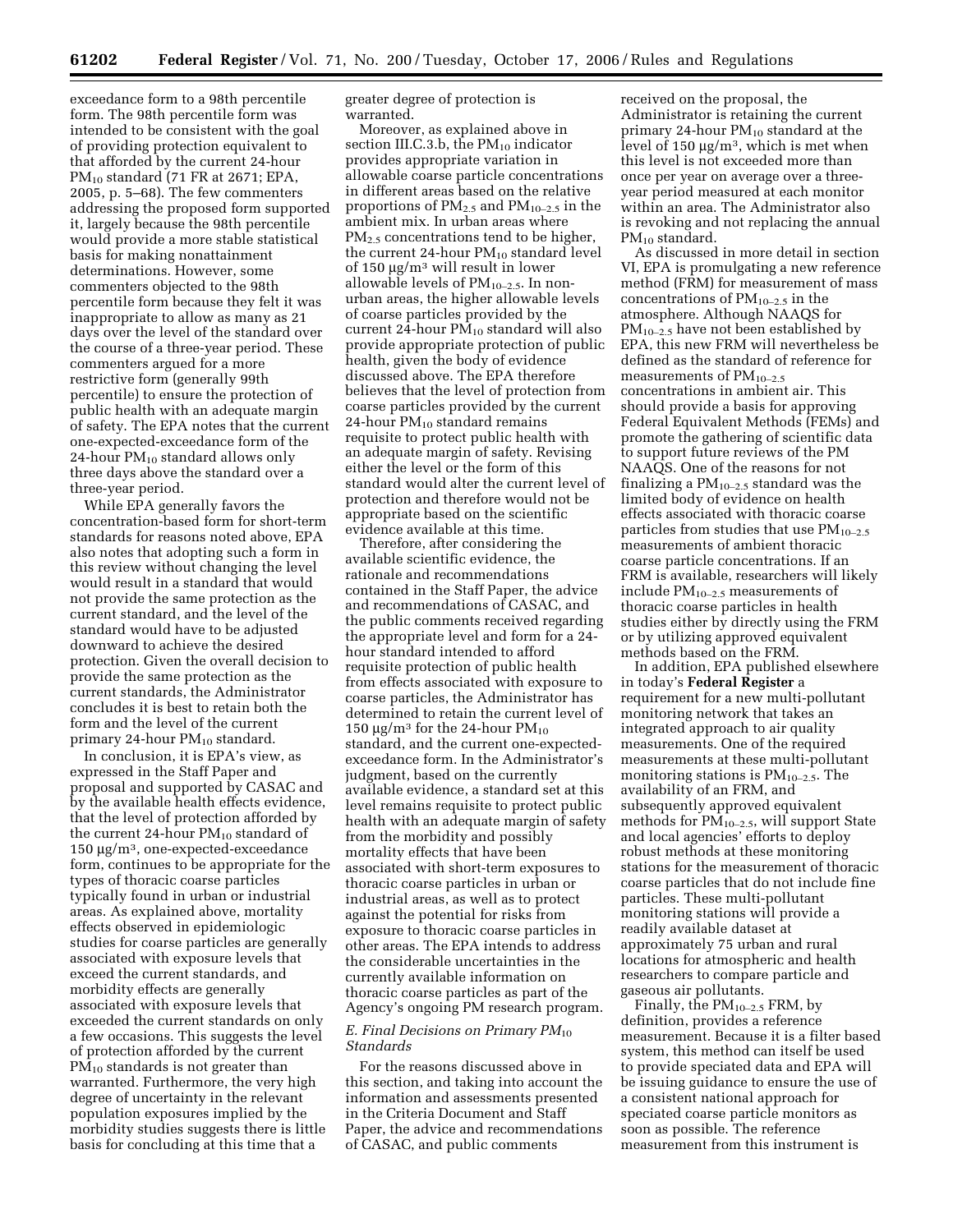also important in the development of alternative  $PM_{10-2.5}$  speciation samplers. We will be developing dichotomous samplers to meet the requirements of SAFETEA–LU. Appropriate guidance to ensure that the use of a consistent national approach for speciated coarse particle monitors will be issued with this method. As discussed in more detail in the final monitoring rule published elsewhere in today's **Federal Register**, EPA is requiring the deployment of  $PM_{10-2.5}$  speciation samplers at all 75 multi-pollutant monitoring stations. Such speciation monitoring will help States in developing SIPs and will address a key research need for thoracic coarse particles by providing a better understanding of the chemistry of the collected samples.

## **IV. Rationale for Final Decisions on Secondary PM Standards**

This section presents the Administrator's final decisions regarding the review of the current secondary NAAQS for PM. The existing suite of secondary PM standards, which is identical to the suite of primary PM standards, includes annual and 24-hour PM2.5 standards and annual and 24-hour PM<sub>10</sub> standards. The existing suite of secondary standards is intended to address visibility impairment associated with fine particles,<sup>82</sup> and materials damage and soiling related to both fine and coarse particles. The following discussion of the rationale for the final decisions on revising the secondary PM standards focuses on those considerations most influential in the Administrator's decisions, first addressing visibility impairment as it relates to the  $PM<sub>2.5</sub>$  secondary standards and then addressing the other welfare effects as they relate to both the  $PM_{2.5}$ and PM<sub>10</sub> secondary standards. The other welfare effects considered in this review include effects on vegetation and ecosystems, materials damage and soiling, and climate change.<sup>83</sup>

Sections IV.A and IV.B of the proposal (71 FR 2675–2685) provide a detailed summary of key information contained in the Criteria Document (EPA, 2004a, Chapters 4 and 9) and in the Staff Paper (EPA, 2005, Chapters 6

and 7) on the known and potential welfare effects associated with PM, including PM-related visibility impairment and PM-related effects on vegetation and ecosystems, materials damage and soiling, and climate change, respectively. This information is only briefly outlined in subsections IV.A.1 and IV.B.1 below. Subsequent sections provide a more complete discussion of the Administrator's rationale, having considered the evidence in light of public comments and his final decisions on the primary standards for PM, for his decision to revise the current PM secondary standards by making them identical in all respects to the revised suite of primary PM standards.

#### *A. Visibility Impairment*

This section presents the rationale for the Administrator's decision to revise the current secondary  $PM_{2.5}$  standards to address PM-related visibility impairment by setting secondary standards identical in all respects to the revised PM2.5 primary standards. As discussed below, the rationale includes consideration of: (1) The latest scientific information on visibility effects associated with PM; (2) insights gained from assessments of correlations between ambient  $PM_{2.5}$  and visibility impairment prepared by EPA staff; and (3) specific conclusions regarding the need for revisions to the current standards (*i.e.*, indicator, averaging time, form, and level) that, taken together, would be requisite to protect the public welfare from adverse effects of  $PM_{2.5}$  on visual air quality.

1. Visibility Impairment Related to Ambient PM

Section IV.A.1 of the proposal (71 FR 2675–2678) outlined key information contained in the Criteria Document and Staff Paper relevant to considering visibility impairment that is related to ambient PM. The information highlighted there summarizes:

(1) The nature of visibility impairment, including trends in visual air quality and the characterization of current visibility conditions, with a particular focus on visibility impairment in urban areas.

(2) Direct, quantitative relationships that exist between ambient PM constituents and light extinction, and thus visibility impairment, based in part on analyses of the extensive new data now available on  $PM_{2.5}$  concentrations, primarily in urban areas, that explored factors that have historically complicated efforts to address visibility impairment nationally, including regional differences related to levels of

primarily fine particles and to relative humidity.

(3) The impacts of urban visibility impairment on public welfare, based in part on valuation studies of benefits associated with improvements in visibility and in part on recognition of a number of programs, standards, and planning efforts to address visibility impairment, in the U.S. and abroad, that illustrate the value that the public places on improved visibility.

(4) Approaches to evaluating public perceptions and attitudes about visibility impairment, including new methods and tools that have been developed to communicate and evaluate public perceptions of varying visual effects associated with alternative levels of visibility impairment relative to varying pollution levels and environmental conditions.

The summary of the evidence on visibility impairment related to ambient fine particles in the proposal will not be repeated here. The EPA emphasizes that the final decisions on the secondary standards take into account the more comprehensive and detailed discussions of the scientific information on visibility impairment contained in the Criteria Document and Staff Paper.

2. Need for Revision of the Current Secondary PM2.5 Standards To Protect Visibility

In 1997, EPA decided to address the effects of PM on visibility by setting secondary standards identical to the suite of PM<sub>2.5</sub> primary standards, in conjunction with the future establishment of a regional haze program under sections 169A and 169B of the Act (62 FR 38679–83). In reaching this decision, EPA first concluded that PM, especially fine particles, impairs visibility in various locations across the country, including multi-state regions, urban areas, and remote Class I Federal areas (e.g., national parks and wilderness areas). The EPA also concluded that addressing visibility impairment solely through setting more stringent national secondary standards would not be an appropriate means to protect the public welfare from adverse impacts of PM on visibility in all parts of the country. As a consequence, EPA determined that an approach that combined national secondary standards with a regional haze program was the most appropriate and effective way to address visibility impairment (EPA 2005, p. 7–2).

As anticipated in the last review, EPA promulgated a regional haze program in 1999 (65 FR 35713). That program requires States to establish goals for improving visibility in Class I areas and

<sup>82</sup>The Administrator recognized in establishing the levels of the secondary standards for  $PM_2$ , that these standards would work ''in conjunction with implementation of a regional haze program'' under Section 169A to provide appropriate national protection against visibility impairment in both urban and non-urban areas (62 FR 38683).

<sup>83</sup>As noted in section I.A above, in establishing secondary standards that are requisite to protect the public welfare from any known or anticipated adverse effects, EPA may not consider the costs of implementing the standards.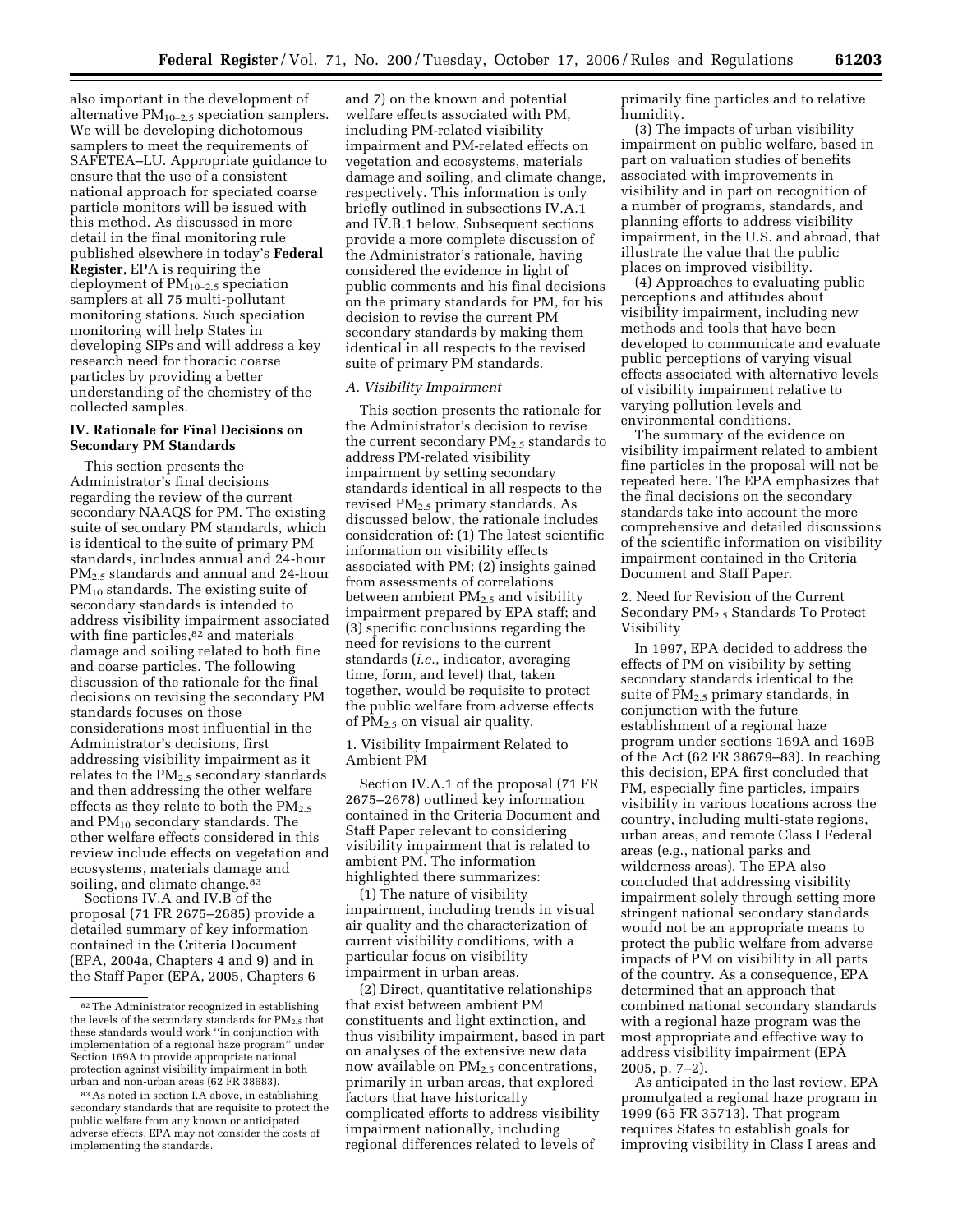to adopt control strategies to achieve these goals. Since strategies to meet these goals are to reflect a coordinated approach among States, multi-state regional planning organizations have been formed and are now developing strategies, to be adopted over the next few years, that will make reasonable progress in meeting these goals.

The initial issue to be addressed in the current review of the secondary PM standards is whether, in view of the information now available, the existing secondary standards should be revised to provide requisite protection from PMrelated adverse effects on visual air quality. As discussed in the Criteria Document and Staff Paper, while new research has led to improved understanding of the optical properties of particles and the effects of relative humidity on those properties, it has not changed the fundamental characterization from the last review of the role of PM, and especially fine particles, in visibility impairment. However, extensive new information from visibility and fine particle monitoring networks since the last review has allowed for updated characterizations of visibility trends and current levels in urban areas, as well as Class I areas. As discussed in section IV.A.1.b. of the proposal (71 FR 2676– 2677), these new data were a critical component of analyses that better characterized visibility impairment in urban areas and the relationship between visibility and  $PM_{2.5}$ concentrations, and led to the finding that  $PM<sub>2.5</sub>$  concentrations can be used as a general surrogate for visibility impairment in urban areas.

Taking into account the most recent monitoring information and analyses, and recognizing that efforts are now underway to address all human-caused visibility impairment in Class I areas through the regional haze program implemented under sections 169A and 169B of the CAA, as discussed above, this review focused on visibility impairment primarily in urban areas. In so doing, given the stronger link between visibility impairment and short-term  $PM<sub>2.5</sub>$  concentrations, EPA gave significant consideration to the question of whether visibility impairment in urban areas allowed by the current 24-hour secondary  $PM<sub>2.5</sub>$ standard can be considered adverse to public welfare.

As discussed in section IV.A.1.c. of the proposal (71 FR 2677–2678), studies in the U.S. and abroad have provided the basis for the establishment of standards and programs to address specific visibility concerns in a number of local areas. These studies (e.g., in

Denver, Phoenix, British Columbia) have produced reasonably consistent results in terms of the visual ranges found to be generally acceptable by the participants in the various studies, which spanned from approximately 40 to 60 km in visual range. Standards targeting protection within this range have also been set by the State of Vermont and by California for the Lake Tahoe area, in contrast to the statewide California standard that targets a visual range of approximately 16 km.

In addition to the information available from such programs, photographic representations (simulated images and actual photographs) of visibility impairment are available, as discussed in section IV.A.1.d of the proposal (71 FR 2678), to help inform judgments about the acceptability of varying levels of visual air quality in urban areas across the U.S. In considering these images for Phoenix, Washington, DC, and Chicago (for which  $PM<sub>2.5</sub>$  concentrations are reported), the Staff Paper observed that:

(1) At concentrations at or near the level of the current 24-hour  $PM_{2.5}$ standard (65  $\mu$ g/m<sup>3</sup>), which equates to visual ranges roughly around 10 km (6 miles), scenic views (e.g., mountains, historic monuments), as depicted in these images around and within the urban areas, are significantly obscured from view.

(2) Appreciable improvement in the visual clarity of the scenic views depicted in these images occurs at  $PM_{2.5}$ concentrations below 35 to 40  $\mu$ g/m<sup>3</sup>, which equate to visual ranges generally above 20 km for the urban areas considered (EPA, 2005, p. 7–6).

(3) Visual air quality appears to be good in these images at  $PM_{2.5}$ concentrations generally below 20 µg/ m3, corresponding to visual ranges of approximately 25 to 35 km (EPA, 2005, p. 7–8).

While being mindful of the limitations inherent in using visual representations from a small number of areas as a basis for considering national visibility-based secondary standards, the Staff Paper nonetheless concluded that these observations, together with information from the analyses and other programs discussed above, support revising the current secondary  $PM_{2.5}$ standards to improve visual air quality, particularly in urban areas. As discussed below, the Staff Paper recommended the establishment of a new short-term secondary  $PM_{2.5}$ standard to provide increased and more targeted protection, primarily in urban areas, from visibility impairment related to fine particles (EPA, 2005, p. 7–12). Based on its review of the Staff Paper,

the CASAC advised the Administrator that most CASAC PM Panel members strongly supported the Staff Paper recommendation to establish a new distinct secondary PM<sub>2.5</sub> standard to protect urban visibility (Henderson, 2005a).84 Most Panel members considered such a standard to be a reasonable complement to the Regional Haze Rules that protect Class I areas.

In the proposal, the Administrator carefully considered the rationale and recommendations in the Staff Paper, the advice and recommendations from CASAC, and initial public comments on the issue of whether the secondary PM standards should be revised to provide increased PM-related visibility impairment primarily in urban areas. In so doing, the Administrator first recognized that PM-related visibility impairment is principally related to fine particle levels, such that it is appropriate to focus the review on whether the current secondary PM<sub>2.5</sub> standards should be revised. The Administrator also recognized that perception of visibility impairment is most directly related to instantaneous levels of visual air quality, such that in considering whether the current suite of secondary standards would provide the appropriate degree of protection, he first considered whether the current 24-hour secondary  $PM_{2.5}$  standard provides an appropriate level of protection from visibility impairment, principally in urban areas.

In the proposal, the Administrator called attention to the Staff Paper finding that, at concentrations at or near the level of the current 24-hour  $PM_{2.5}$ secondary standard (65  $\mu$ g/m<sup>3</sup>) visual ranges are degraded to a distance of about 10 km (6 miles) and images of scenic views (e.g., mountains, historic monuments, urban skylines) around and within a number of urban areas are significantly obscured from view. Further, the Administrator took note of the various State and local standards and programs that have been established to protect visual air quality beyond the degree of protection that would be afforded by the current 24-hour secondary PM2.5 standard. Based on all of the above considerations, the Administrator provisionally concluded that it was appropriate to revise the current 24-hour secondary  $PM_{2.5}$ standard to provide an appropriate level of protection from visibility impairment principally in urban areas, in conjunction with the regional haze

<sup>84</sup>A dissenting view was expressed in one Panel member's individual review comments to the effect that any urban visibility standard should be voluntary and locally adopted (Henderson, 2005a).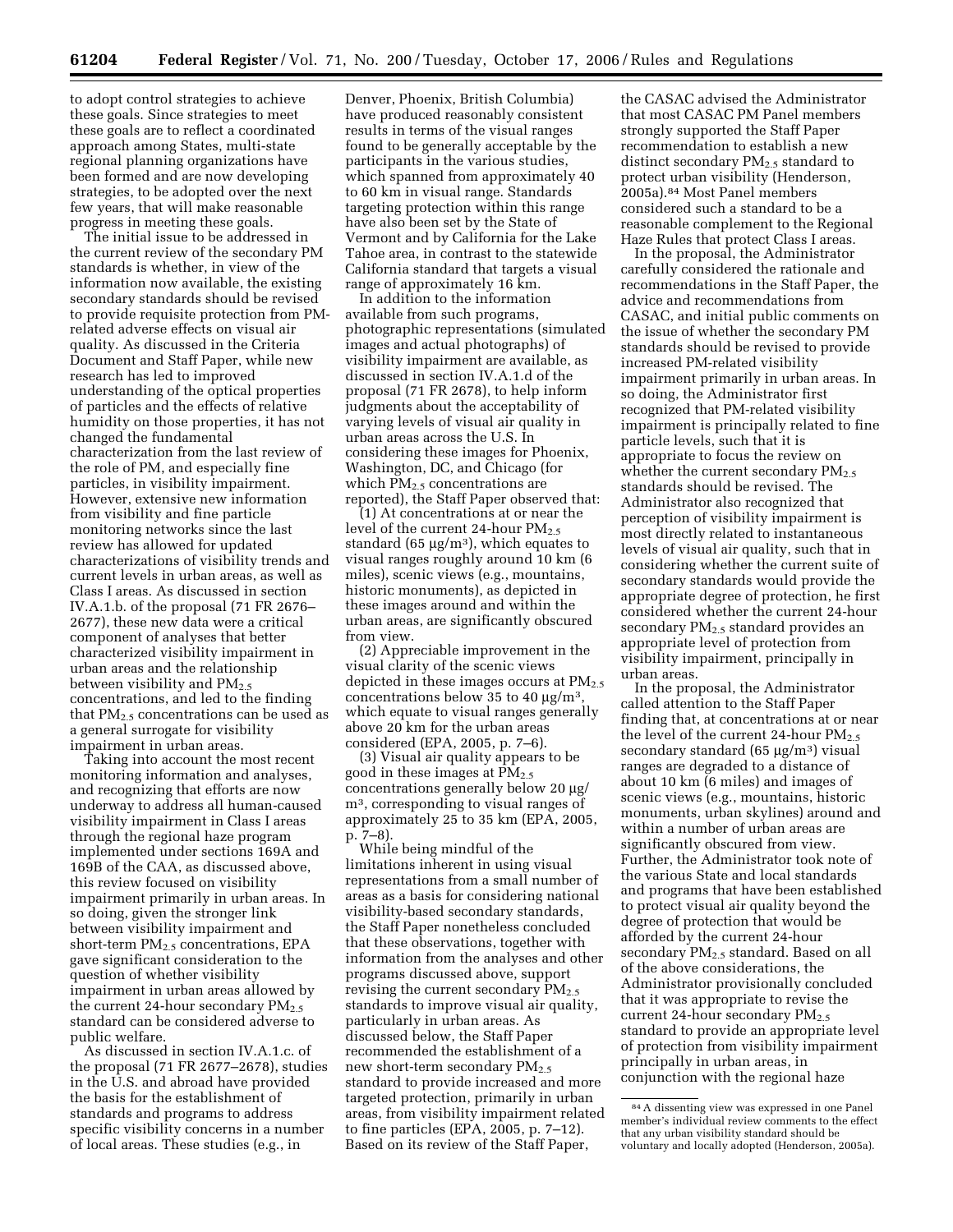program for protection of rural air quality in Class I areas.

The majority of commenters who expressed an opinion on the secondary standards, including NESCAUM, STAPPA/ALAPCO, a number of individual States, Tribal associations, and local organizations, and combined comments from various environmental groups supported the position that the secondary  $PM_{2.5}$  standards should be revised to increase protection against visibility impairment. A number of these commenters cited the studies and evidence in the PM Staff Paper, as well as the recommendations of CASAC, in support of their views that a more protective standard is warranted. NESCAUM noted that, though monitors in the northeast region do not exceed the current secondary  $PM<sub>2</sub>$  standards, their regional haze camera network (CAMNET) routinely documents extremely hazy days obscuring city skylines and views. NESCAUM stated that ''this shows that virtually all of PM2.5 effects on visibility in the Northeast are occurring below the present secondary standard, justifying EPA's proposal to revise the existing standard to a more stringent level adequately protective of public welfare'' (NESCAUM, attachment C, p. C–1) In general, EPA agrees with these commenters that the more recent information on visibility values, photographic evidence, and air quality/ visibility relationships supports the need to revise the current secondary PM2.5 standards.

Other commenters, including UARG, American Public Power Association, and American Electric Power, opposed a revision to strengthen the secondary PM2.5 standards at this time. UARG stated that:

Because the record does not establish that the risks to public welfare from ambient  $PM_{2.5}$ are greater, different in character, or more certain than was understood when the present standards were established, the Agency lacks a basis for revising its conclusion that those standards provide the requisite protection of public welfare. (UARG, p. 36).

UARG questioned the usefulness of the photographic images and urban studies of acceptable visibility highlighted in the proposal for determining appropriate levels of urban visibility. They further noted that, for most areas, the annual  $PM_{2.5}$  standard would prevent any exceedances of 65  $\mu g/m^3$ .

While, as summarized above, the key optical aspects of the relationship between fine particles and visibility have been established for a long time, EPA strongly disagrees that the more

recent visibility-related evidence and analyses presented in the Criteria Document and Staff Paper provide no basis for considering more protective PM2.5 standards. As discussed in the Staff Paper, one of the key issues in the last review was whether the differences in humidity between East and West complicated the establishment of a nationally uniform  $PM<sub>2.5</sub>$  secondary standard, even for urban areas (EPA, 2005, p. 7–3). With the substantial addition to the air quality and visibility data made possible by the national urban PM2.5 monitoring networks, an analysis conducted for this review found that, in urban areas, visibility levels show far less difference between eastern and western regions on a 24 hour or shorter time basis than implied by the largely non-urban data available in the 1997 review (EPA, 2005, p. 7–5). Of equal importance, more recent studies of visibility values conducted for several urbanized areas have found results generally consistent with an earlier study done for the city of Denver. While such studies are still limited in number and subject to uncertainty, they suggest a remarkable consistency in public reaction to urban visibility impairment caused by fine particles (EPA 2005, p. 6–18 to 23).

Furthermore, staff and CASAC agreed on the utility of photographic evidence in characterizing the nature of particleinduced haze. At the level of the current 24-hour  $PM<sub>2.5</sub>$  standard, the potential subtleties associated with alternative photographic views alluded to by UARG would be obscured by the density of the accompanying haze, which would restrict the distance of the farthest discernable dark objects to only 6 miles and greatly reduce the contrast for objects at significantly shorter distances. Although, as suggested by these commenters, the annual standard serves to limit excursions above the level of the current 24-hour standard, particularly in eastern urban areas, continuation of the current 24-hr  $PM_{2.5}$  standard would permit a large number of exceedances of this level especially in some western urban areas, even when the standard is just attained. In summary, contrary to the views of this set of commenters, EPA believes that the combination of new insights from air quality analyses, the standards and studies developed to address urban visibility in several areas, as well as an evaluation of the photographic evidence, supports the need to revise the current secondary PM<sub>2.5</sub> standards.

Having considered the evidence and analysis of visibility and fine particles in the Criteria Document and Staff Paper, the advice and recommendations

of the CASAC, as well as the public comments on this issue, the Administrator concludes that it is appropriate to revise the current secondary PM<sub>2.5</sub> standards to provide increased protection from visibility impairment in urban areas. Consistent with the considerations and rationale summarized above and in the proposal, the Administrator believes that emphasis should be placed on revisions to the current 24-hour  $PM_{2.5}$  standard that would provide an appropriate level of protection against visibility impairment principally in urban areas, in conjunction with the regional haze program for protection of visual air quality in Class I areas.

3. Indicator of PM for Secondary Standard To Address Visibility Impairment

As discussed in the Staff Paper, fine particles contribute to visibility impairment directly in proportion to their concentration in the ambient air. Hygroscopic components of fine particles, in particular sulfates and nitrates, contribute disproportionately to visibility impairment under high humidity conditions. Particles in the coarse mode generally contribute only marginally to visibility impairment in urban areas. In analyzing how well  $PM<sub>2</sub>$  concentrations correlate with visibility in urban locations across the U.S. (see EPA, 2005, section 6.2.3), the Staff Paper concluded that the observed correlations are strong enough to support the use of  $PM_{2.5}$  as the indicator for such standards. More specifically, clear correlations exist between 24-hour average  $PM_{2.5}$  concentrations and reconstructed light extinction, which is directly related to visual range. These correlations are similar in the eastern and western regions of the U.S. Further, these correlations are less influenced by relative humidity and more consistent across regions when  $PM_{2.5}$ concentrations are averaged over shorter, daylight time periods (e.g., 4 to 8 hours). Thus, the Staff Paper concluded that it is appropriate to use PM2.5 as an indicator for standards to address visibility impairment in urban areas, especially when the indicator is defined for a relatively short period of daylight hours. Based on its review of the Staff Paper, most CASAC Panel members endorsed a  $PM_{2.5}$  indicator for a secondary standard to address visibility impairment (Henderson, 2005a, p. 9).

The Administrator provisionally concurred with the EPA staff and CASAC recommendations, and proposed that PM2.5 should be retained as the indicator for fine particles as part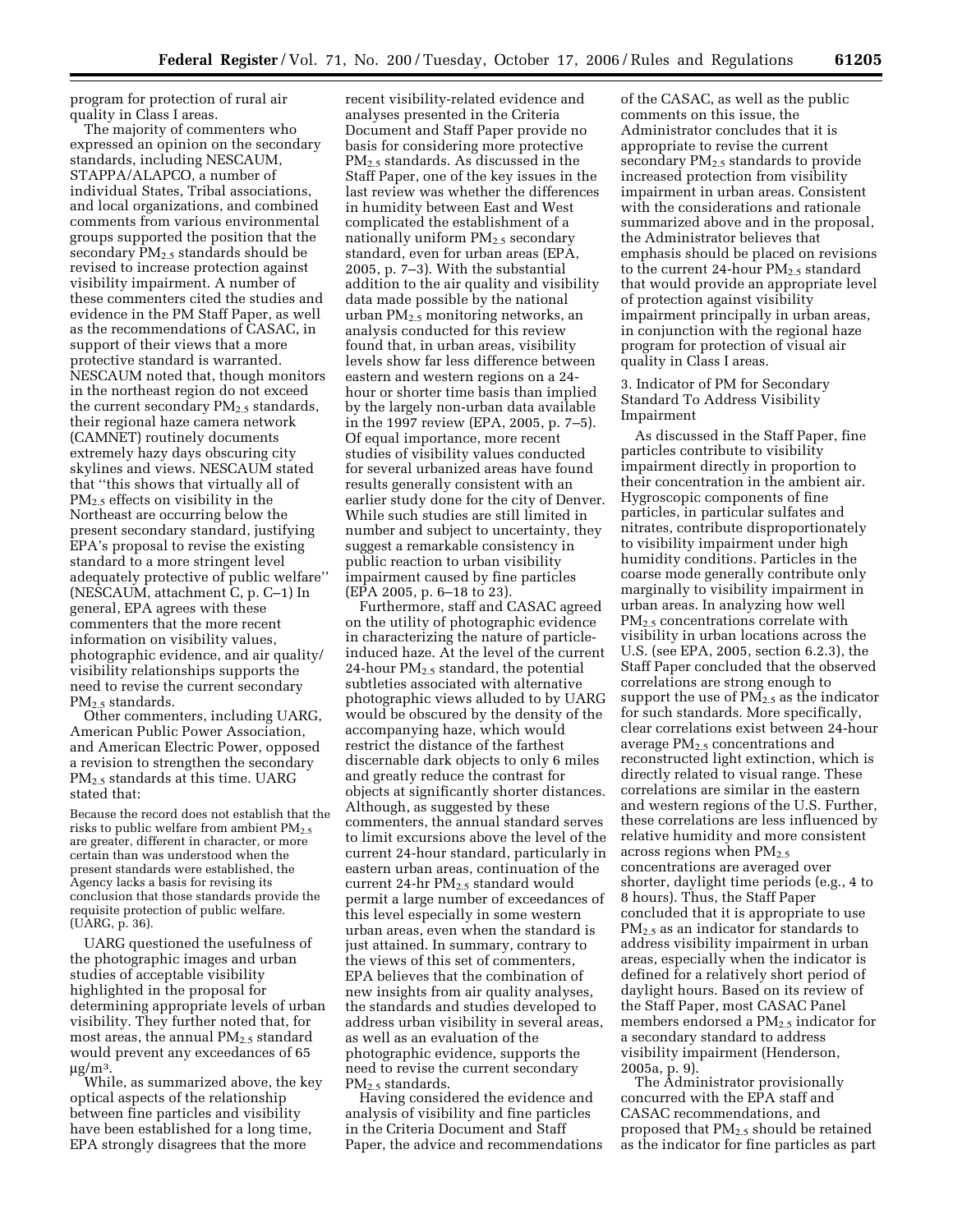of a secondary standard to address visibility protection. No commenters disputed the appropriateness of continuing to use  $PM<sub>2.5</sub>$  as the indicator for fine particle secondary standards to address visibility impairment.

Having considered the scientific information discussed in the proposal and summarized above, as well as the recommendations of the staff and CASAC and the public comments on this issue, the Administrator concludes that  $PM_{2.5}$  should be retained as the indicator for fine particles as part of a secondary standard to address visibility protection.

4. Averaging Time of a Secondary  $PM_{2.5}$ Standard for Visibility Protection

As discussed in the Staff Paper, averaging times from 24 to 4 hours were considered for a revised standard to address visibility impairment. Within this range, clear and similarly strong correlations were found between visibility and 24-hour average  $PM_{2.5}$ concentrations in eastern and western areas, while somewhat stronger correlations were found with  $PM_{2.5}$ concentrations averaged over a 4-hour time period. In general, correlations between PM2.5 concentrations and light extinction were found to be generally less influenced by relative humidity and more consistent across regions as shorter, sub-daily averaging times, within daylight hours from approximately 10 a.m. to 6 p.m., were considered. The Staff Paper concluded that an averaging time from 4 to 8 hours, generally within this daylight time period, should be considered for a standard to address visibility impairment.

In reaching this conclusion, the Staff Paper recognized that the  $PM_{2.5}$  Federal Reference Method (FRM) monitoring network provides 24-hour average concentrations, and, in some cases, on a third- or sixth-day sample schedule, such that implementing a standard with a less-than-24-hour averaging time would necessitate the use of continuous monitors that can provide hourly time resolution. Given that the data used in the Staff Paper analysis discussed above were from commercially available  $PM_{2.5}$ continuous monitors, such monitors clearly could provide the hourly data that would be needed for comparison with a potential visibility standard with a less-than-24-hour averaging time.

Most CASAC Panel members supported the Staff Paper recommendation of a sub-daily (4 to 8 daylight hours) averaging time, finding it to be an innovative approach that strengthens the quality of the  $PM_{2.5}$ indicator for visibility effects by

targeting the driest part of the day (Henderson, 2005a, p. 9). In its advice to the Administrator, CASAC noted an indirect but important benefit to advancing EPA's monitoring program goals that would come from the direct use of hourly data from a network of continuous  $PM_{2,5}$  mass monitors.

In considering the Staff Paper recommendation and CASAC's advice, the Administrator provisionally concluded that averaging times from 24 hours to 4 daylight hours would represent a reasonable range of choices for a standard to address urban visibility impairment. A 24-hour averaging time could be selected and applied based on the extensive data base currently available from the existing  $PM_{2.5}$  FRM monitoring network, whereas a subdaily averaging time would necessarily depend upon an expanded network of continuous PM2.5 mass monitors. While the Administrator agreed that broader deployment of continuous  $PM_{2.5}$  mass monitors is a desirable goal, working toward that goal does not depend upon nor provide an appropriate basis for setting a sub-daily standard. The Administrator believed that it was appropriate to evaluate averaging time in conjunction with reaching decisions on the form and level of a standard. Public comments on these issues, as well as the rationale for the final decisions on averaging time, form, and level of the secondary standards, are presented in the following section.

5. Final Decisions on Secondary PM<sub>2.5</sub> Standards for Visibility Protection

In considering PM2.5 standards that would provide an appropriate level of protection against PM-related impairment of visibility primarily in urban areas, the Administrator took into account the results of the public perception and attitude surveys in the U.S. and Canada, State and local visibility standards within the U.S., and visual inspection of photographic representations of several urban areas across the U.S. summarized in section IV.A.1 of the proposal. In the Administrator's judgment, these sources provide useful but still quite limited information on the range of levels appropriate for consideration in setting a national visibility standard primarily for urban areas, given the generally subjective nature of the public welfare effect involved. In considering alternative forms for such standards, the Administrator took into account the same general factors that were considered in selecting an appropriate form for the 24-hour primary  $PM_{2.5}$ standard (as discussed above in section II.E.1), as well as additional information

on the percent of areas not likely to meet various alternative  $PM<sub>2.5</sub>$ standards, consistent with CASAC advice to consider such information (Henderson, 2005a, p. 10).

In considering the remaining elements of a secondary  $PM_{2.5}$  standard (averaging time, form, and level) for purposes of the proposal, the Administrator looked to the rationale presented in the Staff Paper and to CASAC's advice and recommendations for such a standard. Based on photographic representations of varying levels of visual air quality, public perception studies, and local and State visibility standards, as discussed above, the Staff Paper concluded that 30 to 20  $\mu$ g/m<sup>3</sup> PM<sub>2.5</sub> represents a reasonable range for a national visibility standard primarily for urban areas, based on a sub-daily averaging time. The upper end of this range is below the levels at which the illustrative scenic views are significantly obscured, and the lower end is around the level at which visual air quality generally appears to be good based on observation of the illustrative views. Analyses of 4 hour average  $PM_{2.5}$  concentrations indicate that this concentration range can be expected generally to correspond to median visual ranges in urban areas within regions across the U.S. of approximately 25 to 35 km (see EPA, 2005, Figure  $7-1$ ).<sup>85</sup> This range of visual range values is bounded above by the visual range targets selected in specific areas where State or local agencies placed particular emphasis on protecting visual air quality.

In considering a reasonable range of forms for a  $PM_{2.5}$  standard within this range of levels, the Staff Paper concluded that a concentration-based percentile form is appropriate for the same reasons as those discussed in section II.F.1 above (on the form of the 24-hour primary  $PM<sub>2.5</sub>$  standard). The Staff Paper also concluded that the upper end of the range of concentration percentiles should be consistent with the percentile used for the primary standard, which was proposed to be the 98th percentile, and that the lower end of the range should be the 92nd percentile, which represents the mean of the distribution of the 20 percent most impaired days, as targeted in the regional haze program (EPA, 2005, p. 7– 11 to 12).

In its advice to the Administrator, the CASAC Panel recognized that it is difficult to select any specific level and

<sup>85</sup> The Staff Paper notes that a standard set at any specific PM<sub>2.5</sub> concentration will necessarily result in visual ranges that vary somewhat in urban areas across the country, reflecting the variability in the correlations between PM2.5 concentrations and light extinction (EPA, 2005, p. 7–8).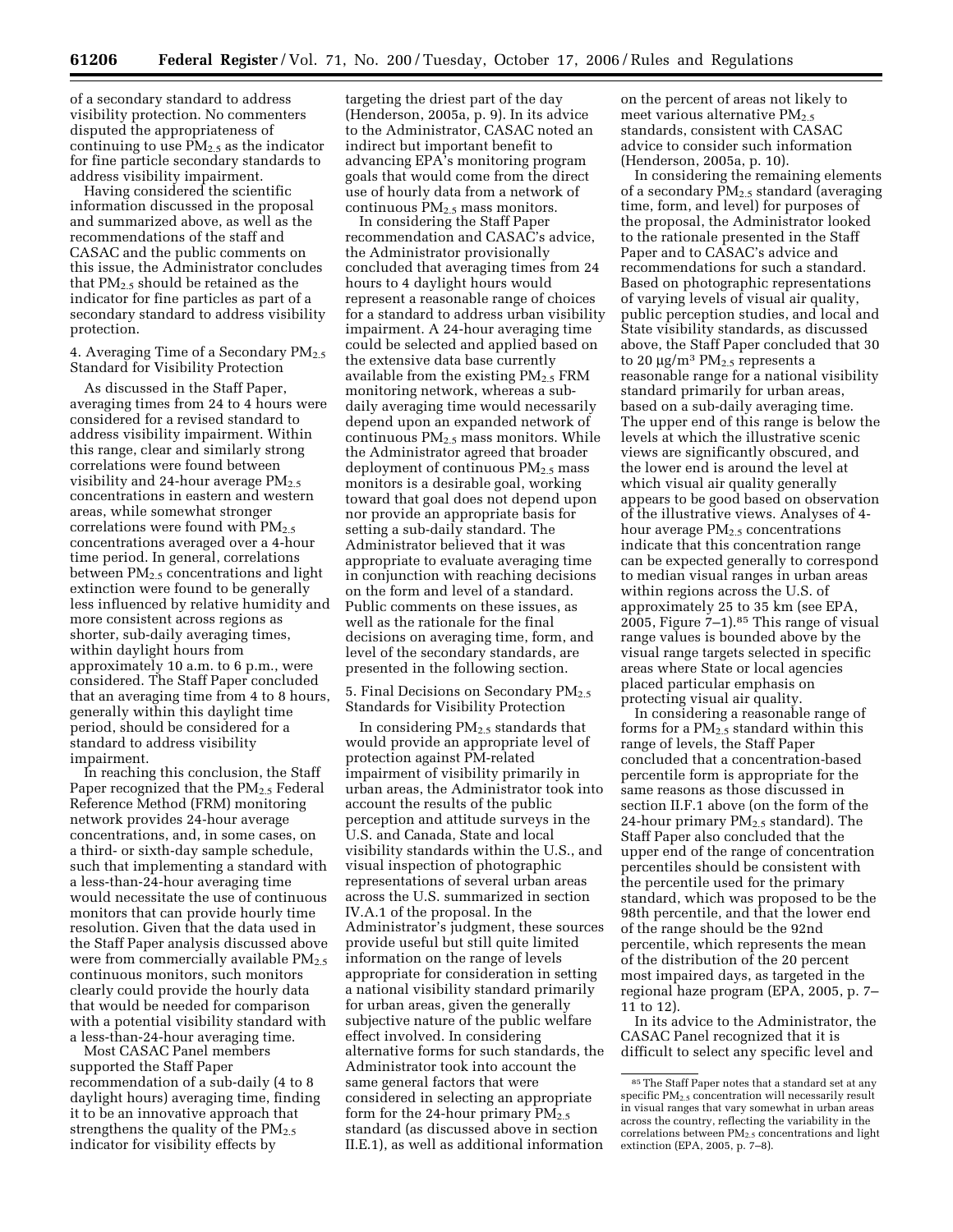form based on currently available information (Henderson, 2005a, p. 9). Some Panel members felt that the range of levels recommended in the Staff Paper was on the high side, but recognized that developing a more specific (and more protective) level in future reviews would require updated and refined public visibility valuation studies, which CASAC strongly encouraged the Agency to support prior to the next review. With regard to the form of the standard, the recommendations in the final Staff Paper reflected CASAC's advice to consider percentiles in the range of the 92nd to the 98th percentile. Some Panel members recommended considering a percentile within this range in conjunction with a level toward the upper end of the range recommended in the Staff Paper.<sup>86</sup>

Based on the above considerations, for purposes of the proposal the Administrator believed that it was appropriate to first consider the level of protection that would be afforded by the proposed suite of primary PM2.5 standards (71 FR 2681). The limited and uncertain evidence currently available for use in evaluating the appropriate level of protection suggested that a cautious approach was warranted in establishing a distinct secondary  $PM_{2.5}$ standard to address visibility impairment. While significantly more information is available since the last review concerning the relationship between fine PM levels and visibility across the country, there is still little available information for use in making the relatively subjective value judgment needed in selecting the appropriate degree of protection to be afforded by such a standard. Given this, the Administrator first evaluated the level of protection that the proposed primary PM2.5 standards would likely provide, and then determined whether the available evidence warranted adopting a standard with a different level, form, or averaging time.

In comparing the extent to which the proposed suite of primary standards would require areas across the country to improve visual air quality with the extent of increased protection likely to be afforded by a standard based on a sub-daily averaging time, the Administrator looked to an analysis of the predicted percent of areas not likely to meet various alternative secondary

and primary PM2.5 standards (EPA, 2005, Tables 7A–1 and 5B–1(a) 87). In so doing, the Administrator observed that the predicted percent of counties with monitors not likely to meet the proposed suite of primary PM2.5 standards (i.e., a 24-hour standard set at 35 µg/m3, with a 98th percentile form, and an annual standard of 15  $\mu$ g/m<sup>3</sup>) was actually somewhat greater (27 percent) than the predicted percent of counties with monitors not likely to meet a sub-daily secondary standard with an averaging time of 4 daylight hours, a level toward the upper end of the range recommended in the Staff Paper (e.g., up to 30  $\mu$ g/m<sup>3</sup>), and a form within the recommended range (e.g., around the 95th percentile) (24 percent). A similar comparison was seen in considering the predicted percentages of the population living in such areas.

Considering the evidence in light of these comparisons, the Administrator provisionally concluded that revising the current secondary 24-hour standard for PM2.5 to be identical to the proposed revised primary PM<sub>2.5</sub> standard and retaining the current annual secondary PM2.5 standard was a reasonable policy approach to addressing visibility protection primarily in urban areas. Consistent with CASAC's recommendation, the Administrator also solicited comment on a sub-daily (4- to 8-hour averaging time) secondary  $PM_{2.5}$ standard.

In additional comments responding to EPA's proposed revision of the secondary  $PM<sub>2.5</sub>$  standards for visibility protection (71 FR 2675–2781), the CASAC requested that a sub-daily standard to protect visibility be favorably reconsidered (Henderson, 2006, p. 2). As noted above, most of the CASAC Panel recommended a sub-daily standard for PM2.5 with a level in the 20 to 30  $\mu$ g/m<sup>3</sup> range for a four- to eighthour (4–8 hr) mid-day time period with a 92nd to 98th percentile form. The CASAC members noted three cautions regarding the Agency's proposed reliance on a secondary PM<sub>2.5</sub> standard identical to the proposed 24-hour primary PM2.5 standard (*Id.* at pp. 5–6):

(1) They noted that the  $PM_{2.5}$  mass measurement is a better indicator of visibility impairment during daylight hours, when humidities are low; the sub-daily standard more clearly matches

the nature of visibility impairment, whose adverse effects are most evident during the daylight hours; using a 24 hour standard as a proxy introduces error and uncertainty in protecting visibility; and sub-daily standards are used for other NAAQS and should be the focus for visibility.

(2) They noted that CASAC and its monitoring subcommittees have repeatedly commended EPA's initiatives promoting the introduction of continuous and near-continuous PM monitoring, and that expanded deployment of continuous  $PM_{2.5}$ monitors is consistent with setting a sub-daily standard to protect visibility.

(3) They cautioned that the analysis showing a similarity between percentages of counties not likely to meet what they considered to be a lenient 4- to 8-hour secondary standard and a secondary standard identical to the proposed 24-hour primary standard is a numerical coincidence that is not indicative of any fundamental relationship between visibility and health.

The CASAC Panel further stated that ''visual air quality is substantially impaired at  $PM<sub>2.5</sub>$  concentrations of 35 µg/m3'' and that ''it is not reasonable to have the visibility standard tied to the health standard, which may change in ways that make it even less appropriate for visibility concerns.'' (*Id.* at p. 6.)

Many of the public commenters who supported a more stringent visibility standard also supported the more specific EPA staff and CASAC recommendations and urged EPA to adopt a sub-daily (4- to 8-hour averaging time)  $PM<sub>2.5</sub>$  standard to address visibility impairment, within the range of 20 to 30  $\mu$ g/m<sup>3</sup> and with a form within the range of the 92nd to 98th percentile. In general, these commenters based their recommendations on the same studies, analyses, and considerations presented in the Staff Paper and in section IV.A of the proposal.88

EPA agrees with several of the key technical points made in CASAC's original recommendations and their request for reconsideration. The Administrator recognizes that there is a significant body of data and information indicating that a sub-daily standard has

<sup>86</sup>Some CASAC Panel members also recommended that such a standard be implemented in conjunction with an ''exceptional events'' policy so as to avoid having non-compliance with the standard be driven by natural source influences such as dust storms and wild fires (Henderson, 2005a).

<sup>87</sup>The information in these Tables is based on analysis of 2001–2003 air quality data, including 562 counties with FRM monitors that met specific data completeness criteria for developing predicted percentages of counties not likely to meet the suite of primary  $PM_{2.5}$  standards and 168 counties with continuous  $PM_{2.5}$  monitors that met less restrictive data completeness criteria for developing predicted percentages for a 4-hour secondary  $\overrightarrow{PM}_{2.5}$  standard.

<sup>88</sup>The American Lung Association *et al.*  disagreed with the Administrator's view that the secondary standards should be focused primarily on providing protection in urban areas, with protection of Class I areas provided by the Regional Haze Rule. These commenters suggested that EPA should not rely on the regional haze program and must set national standards to protect all areas. As discussed in the Response to Comments document, EPA believes that this issue was settled in *ATA I*. (*See* 175 F.3d at 1056–1057.)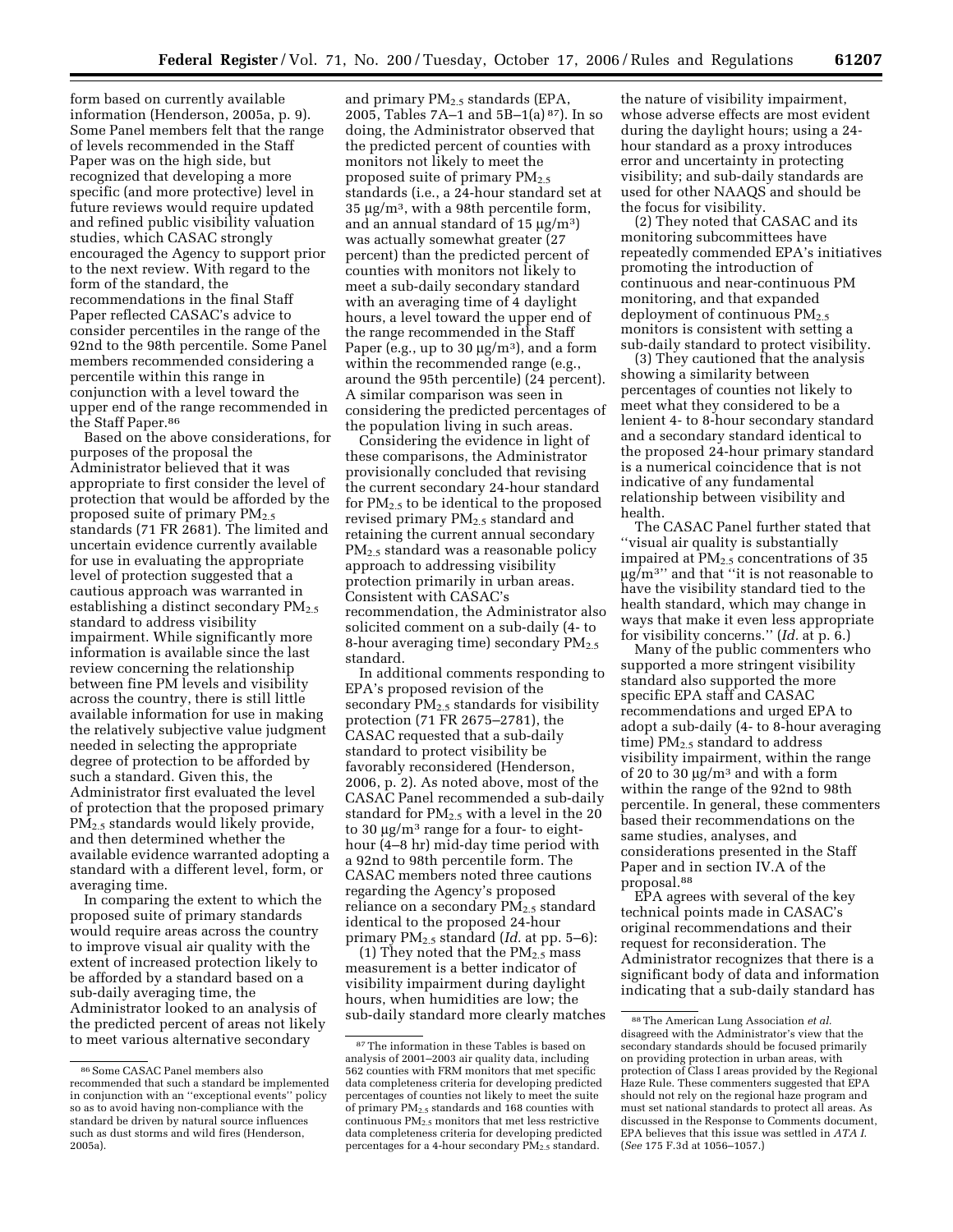strong technical merit. The fine particle/ visibility relationship is most consistent across regions for shorter averaging times during the daylight hours, when humidity tends to be lowest. The EPA also agrees that visibility impairment has the greatest impact on public welfare during the daylight hours, but notes that daylight is not limited to a four to eight hour period.

The Administrator believes, however, that it is appropriate to consider the protection the revised suite of primary PM2.5 standards would provide against adverse effects on public welfare. The analysis summarized above found that the relative protection provided by the proposed primary standards was equivalent or more protective than several of the 4-hour secondary standard alternatives in the range recommended by the Staff Paper and CASAC. Given the limitations in the underlying studies and the subjective nature of the judgment required, the Administrator continues to believe that caution is warranted in establishing a distinct secondary standard for visibility impairment. Contrary to commenters who recommended a distinct standard providing greater protection, in this case, the Administrator does not believe that these studies warrant adopting a secondary standard that would provide either more or less protection against visibility impairment in urban areas than would be provided by secondary standards set equal to the proposed primary PM2.5 standards. While EPA agrees that the use of 24-hour and annual averages will result in more variability in visibility across urban areas, as the Staff Paper notes, any PM<sub>2.5</sub> secondary standard would result in some variability in protection in different locations (EPA, 2005, p. 7–8).

While, as noted above and in the proposal, the Administrator agrees with CASAC's point that broader deployment of continuous  $PM_{2.5}$  mass monitors is a desirable goal, working toward that goal does not depend upon nor provide an appropriate basis for setting a sub-daily standard. Moreover, pursuant to CASAC recommendations, EPA is today issuing modifications to the  $PM_{2.5}$  reference and equivalent methods that will encourage the certification and deployment of more continuous monitors (in a separate document published in today's **Federal Register**). With respect to the third CASAC comment summarized above, EPA agrees that the result of the analysis showing a similarity in the percentages of counties not likely to meet the revised 24-hour primary  $PM_{2.5}$  standard or a sub-daily standard set toward the upper end of the range of protectiveness recommended by CASAC is not

indicative of any fundamental relationship between visibility and public health. However, EPA does not believe that this coincidental similarity weighs against considering making the secondary standard identical to the revised primary standard.

Having considered the evidence, the advice of CASAC, and public comments, the Administrator believes that revising the current secondary PM2.5 standards to be identical to the revised suite of primary PM<sub>2.5</sub> standards adopted in today's notice is a reasonable policy approach to addressing visibility impairment primarily in urban areas. The current annual and revised 24-hour secondary PM2.5 standards will result in improvements in visual air quality in as many or more urban areas across the country as would the alternative approach of setting a sub-daily standard consistent with the upper portion of the ranges recommended by CASAC. This approach recognizes the substantial limitations in the available hourly air quality data and in available studies of public perception and attitudes with regard to the acceptability of various degrees of visibility impairment in urban areas across the country. Given these limitations, the Administrator believes that a distinct secondary standard with a different averaging time, level, or form is not warranted at this time, because the available evidence does not support a decision to achieve a level of protection different from that provided by the revised suite of primary standards, and because no further change in averaging time, level, or form appears needed to achieve a comparable level of protection. A decision in this review to make secondary standards equivalent in all respects to the primary standards, as revised, does not limit the ability of the Agency to establish a distinct secondary standard in the future if and when the underlying evidence indicates that it is appropriate. Further, the Administrator notes that continuing to advance the use of continuous PM2.5 monitors is not dependant on establishing a sub-daily secondary  $PM_{2.5}$  standard.

The Administrator believes that any secondary NAAQS for visibility protection should be considered in conjunction with the regional haze program as a means of achieving appropriate levels of protection against PM-related visibility impairment in urban, non-urban, and Class I areas across the country. Programs implemented to meet the national primary standards can be expected to improve visual air quality not just in urban areas but in surrounding nonurban areas as well; similarly, programs

now being developed to address the requirements of the regional haze rule established for protection of visual air quality in Class I areas can be expected to improve visual air quality in surrounding areas as well. The Administrator further believes that the development of local programs continues to be an effective and appropriate approach to provide additional protection for unique scenic resources in and around certain urban areas that are highly valued by people living in those areas.

Based on all of the considerations discussed above, the Administrator concludes that it is appropriate to revise the current secondary PM2.5 standards to be identical in all respects to the revised suite of primary PM<sub>2.5</sub> standards adopted in today's notice to provide an appropriate level of visibility protection primarily in urban areas.

#### *B. Other PM-Related Welfare Effects*

In considering the currently available evidence on non-visibility PM-related welfare effects, the Staff Paper noted that there was much information linking ambient PM to potentially adverse effects on vegetation and ecosystems and on materials damage and soiling, and on characterizing the role of atmospheric particles in climatic and radiative processes. However, given the evaluation of this information in the Criteria Document and Staff Paper, which highlighted the substantial limitations in the evidence, especially the lack of evidence linking various effects to specific levels of ambient PM, the Administrator provisionally concluded in the proposal that the available evidence did not provide a sufficient basis for establishing distinct secondary standards for PM based on any of these effects alone.

In the proposal, the Administrator also addressed the question whether reductions in PM likely to result from the current secondary PM standards, or from the range of revised primary PM standards, would provide appropriate protection against any of these PMrelated welfare effects. As discussed below, these considerations included the latest scientific information characterizing the nature of these nonvisibility PM-related effects and judgments as to whether revision of the current secondary standards is appropriate based on that information.

1. Evidence of Non-Visibility Welfare Effects Related to PM

Particulate matter contributes to adverse effects on a number of welfare effects categories other than visibility impairment, including vegetation and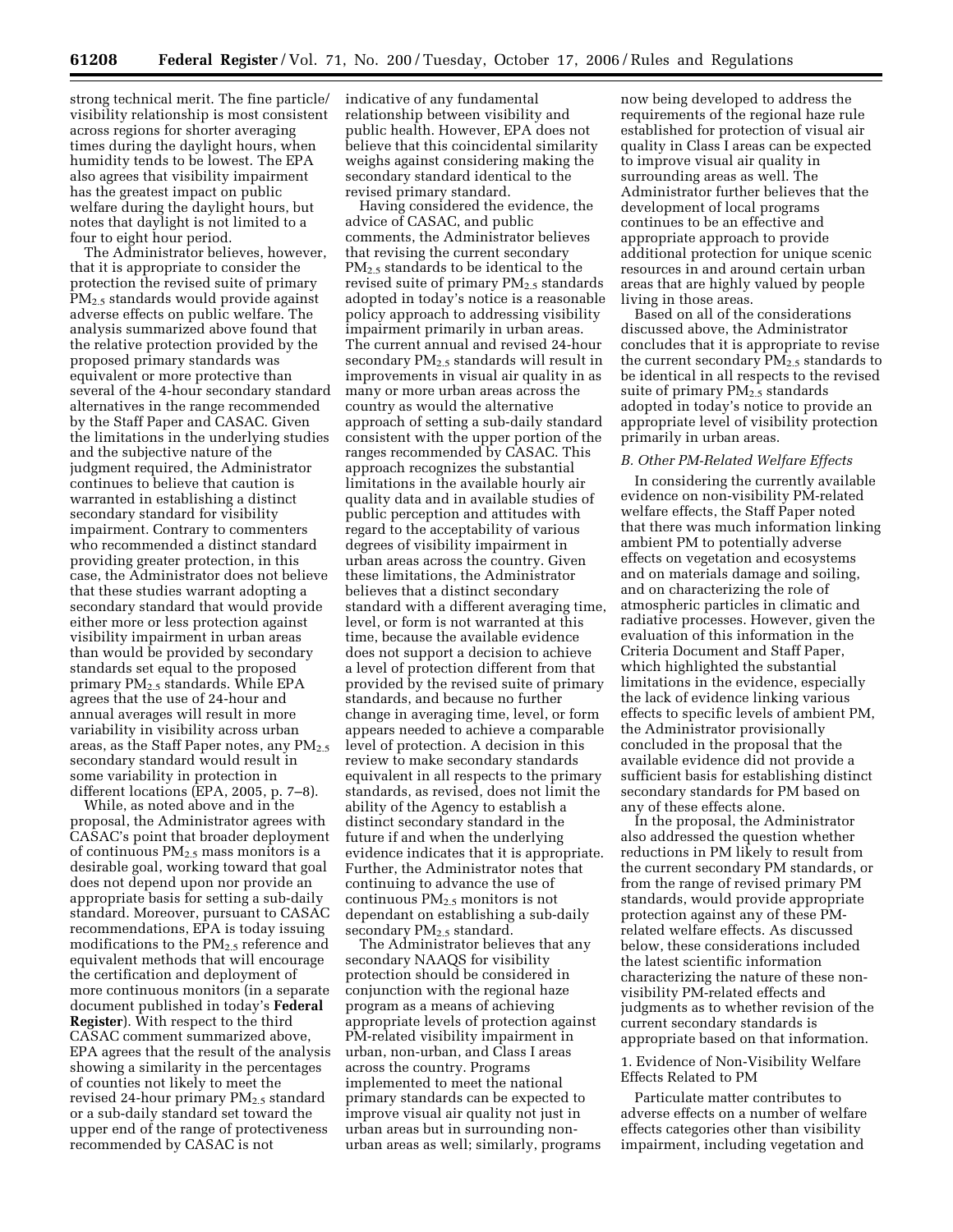ecosystems, soiling and materials damage, and climate. These welfare effects result predominantly from exposure to excess amounts of specific chemical species, regardless of their source or predominant form (particle, gas, or liquid). Reflecting this fact, the Criteria Document concluded that regardless of size fraction, particles containing nitrates and sulfates have the greatest potential for widespread environmental significance. The nature of these welfare effects is discussed in the Criteria Document (Chapters 4 and 9) and Staff Paper (Chapter 6) and summarized in section IV.B.1 of the proposal. The information highlighted there includes:

(1) PM-related effects on vegetation, specifically those associated with excess levels of particulate nitrate and sulfate in acidifying deposition to foliage, leading to accelerated weathering of leaf cuticular surfaces; increased permeability of leaf surfaces to toxic materials, water, and disease agents; increased leaching of nutrients from foliage; and altered reproductive processes—all which serve to weaken trees so that they are more susceptible to other stresses (e.g., extreme weather, pests, pathogens).

(2) PM-related effects on ecosystems, specifically those resulting from the nutrient or acidifying characteristics of deposited PM on both terrestrial and aquatic ecosystems, which contribute to adverse impacts on essential ecological attributes such as species shifts, loss of diversity, impacts to threatened and endangered species and alteration of native fire cycles.

(3) Characterization of ecosystem exposure to PM deposition, specifically the currently available deposition monitoring network and the lack of sufficient long-term monitoring of ecosystem response needed for PMrelated ecological risk assessment.

(4) The critical loads concept and its applicability as an assessment tool in the context of the PM secondary NAAQS review.

(5) PM-related effects on materials, specifically the physical damage caused mainly by deposited particulate nitrates and sulfates and the impaired aesthetic qualities due to soiling caused mainly by particles consisting primarily of carbonaceous compounds.

(6) PM-related effects on climate, specifically through scattering and absorption of radiation by ambient particles, as well as effects on the radiative properties of clouds through changes in the number and size distribution of cloud droplets, and by altering the amount of ultraviolet solar radiation (especially UV–B) penetrating through the atmosphere to ground level.

2. Need for Revision of the Current Secondary PM Standards To Address Other PM-Related Welfare Effects

At the time of proposal, in considering the currently available evidence on each type of PM-related welfare effects discussed above, the Administrator noted that there was much information linking the sulfurand nitrogen-containing components of ambient PM to potentially adverse effects on ecosystems and vegetation, as well as links between PM and its constituents and materials damage and soiling, as well as climatic and radiative processes. However, after reviewing the extent of relevant studies and other information available since the 1997 review of the PM standards, which highlighted the substantial limitations in the evidence, especially with regard to the lack of evidence linking various effects to specific levels of ambient PM, the Administrator concurred with conclusions reached in the Staff Paper and by CASAC (Henderson, 2005a) that the available data do not provide a sufficient basis for establishing distinct secondary PM standards based on any of these non-visibility PM-related welfare effects.

While recognizing that PM-related impacts on vegetation and ecosystems and PM-related soiling and materials damage are associated with chemical components in both fine and coarsefraction PM, the Administrator provisionally concluded that sufficient information was not available at this time to consider either an ecologically based indicator or an indicator based distinctly on soiling and materials damage, in terms of specific chemical components of PM. Further, consistent with the rationale and recommendations in the Staff Paper, the Administrator agreed that it was appropriate to continue control of ambient fine and coarse-fraction particles, especially long-term deposition of particles such as particulate nitrates and sulfates that contribute to adverse impacts on vegetation and ecosystems and/or to materials damage and soiling. The Administrator also agreed with the Staff Paper that the available information did not provide a sufficient basis for the development of distinct secondary standards to protect against such effects beyond the protection likely to be afforded by the proposed suite of primary PM standards. In considering those proposed standards in combination, including the proposed more protective 24-hour standard for PM2.5 and the proposed 24-hour

standard for PM10–2.5, which was intended to provide an equivalent degree of protection to the current  $PM_{10}$ standards in areas where the proposed PM<sub>10–2.5</sub> indicator would apply (which tend to be more densely populated areas where materials damage would be of greater concern), the Administrator believed that this proposed suite of standards would afford at least the degree of protection as that afforded by the current secondary PM standards.

Finally, the Administrator believed that such standards should be considered in conjunction with the protection afforded by other programs intended to address various aspects of air pollution effects on ecosystems and vegetation, such as the acid deposition program and other regional approaches to reducing pollutants linked to nitrate or acidic deposition. Based on these considerations, and taking into account the information and recommendations discussed above, the Administrator proposed to revise the current secondary  $PM_{2.5}$  and  $PM_{10}$  standards to address these other welfare effects by making them identical in all respects to the proposed suite of primary  $PM_{2.5}$  and PM10–2.5 standards.

In response to the proposal, in addition to their recommendation for a PM2.5 secondary standard, CASAC recommended (Henderson, 2006, p. 4) "that a secondary  $PM_{10-2.5}$  standard be set at the same level as the primary PM coarse standard to protect against the various irritant, soiling and nuisance welfare or environmental effects of coarse particles. Since these effects are not uniquely related to urban sources or receptors, the standard should not be limited to urban areas.'' Only limited public comments were received on this aspect of the proposal.

In general, public comments relating to secondary standards and other welfare effects focused on issues related to the current secondary  $PM_{10}$ standards. Most of these commenters, including the groups who objected to the use of a qualified indicator for the primary thoracic coarse particle standard, argued that current levels of PM dust contribute or potentially contribute to nuisance, soiling, and irritant impacts on personal comfort and well being, especially in non-urban areas. The same commenters agreed with CASAC that, in the absence of a demonstration to the contrary, EPA is not justified in eliminating or reducing the level of protection to rural areas that is provided by the current suite of secondary standards. Most of these commenters recommended that EPA either retain the current  $PM_{10}$  secondary standard or replace it with a  $PM_{10-2.5}$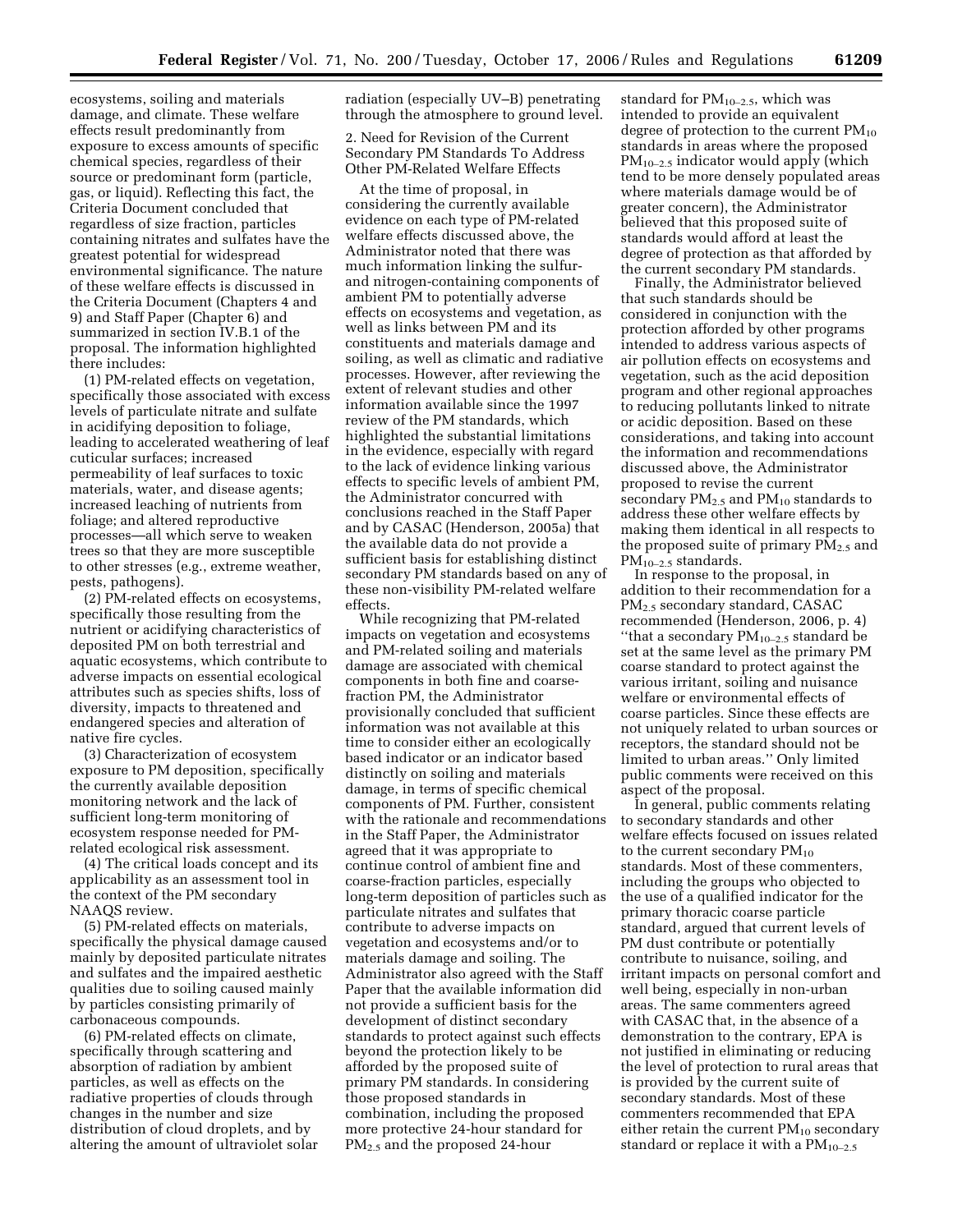standard set identical to the proposed primary standard without the proposed qualifications that limited application of the standard to urban areas.

A few commenters argued against retaining any secondary standard for coarse particles. Many of these same commenters argued that if EPA did set a secondary  $PM_{10-2.5}$  standard, it should be set equal to the primary  $PM_{10-2.5}$ standard because there was insufficient evidence to support adoption of a distinct secondary standard for PM<sub>10-2.5</sub> at this time. Furthermore, these commenters noted that in the proposal, EPA had correctly excluded from both primary and secondary standards ''any ambient mix of  $PM_{10-2.5}$  that is dominated by rural windblown dust and soils and PM generated by agricultural and mining sources'' because these particles are nontoxic and generally settle quickly.

In reaching a final decision on the need to revise the PM secondary standards regarding these non-visibility related welfare effects, the Administrator has taken into account several key factors, including: (1) The latest scientific information on nonvisibility welfare effects associated with PM, as previously described; (2) the post-proposal recommendations of CASAC, (3) comments received during the public comment period, and (4) the final decisions reached in today's notice on the primary standards for fine and coarse particles, as well as the decision presented above on secondary  $PM_{2.5}$ standards to protect against visibility impairment. The Administrator notes that extending today's decision not to revise the current 24-hour primary  $PM_{10}$ standard to the secondary standard would be consistent with the recommendations of CASAC and would address the issues raised by the first group of commenters summarized above. Consistent with the assessment of the evidence in the Staff Paper and the CASAC recommendations, the Administrator disagrees with those who assert that no secondary standard is needed to protect against the welfare effects associated with coarse particles.

On the other hand, the Administrator does not believe that distinct secondary standards for fine or coarse particles are warranted for any of the effects considered in this section. The available evidence is not sufficient to support the selection of an ecologically based indicator or an indicator based distinctly on materials damage, soiling, irritant or nuisance effects, or other effects of PM. However, the Administrator recognizes that it is appropriate to continue control of ambient fine and coarse particles,

especially long-term deposition of particles such as particulate nitrates and sulfates that contribute to the total input of nitrogen and sulfur to ecosystems that has been shown to adversely affect sensitive aquatic and terrestrial ecosystems, and/or particles that contribute to materials damage and soiling. The Administrator notes that setting the secondary PM standards identical to the revised suite of primary standards directionally improves the level of protection afforded vegetation, ecosystems, and materials. In addition, the Administrator continues to believe that the secondary NAAQS should be considered in conjunction with the protection afforded by other programs intended to address various aspects of air pollution effects on ecosystems and vegetation, such as the acid deposition program and other regional approaches to reducing pollutants linked to nitrate or acidic deposition.

Based on the above considerations, the Administrator concludes that it is appropriate to address the other welfare effects summarized in this section by revising the current suite of  $PM_{2.5}$ secondary standards, making them identical in all respects to the suite of primary  $PM_{2.5}$  standards, while retaining the current  $24$ -hour  $PM_{10}$ secondary standard and revoking the current annual PM<sub>10</sub> secondary standard. For the reasons noted in section III.D.1 above, the 24-hour  $PM_{10}$ standard will provide adequate protection against the known and potential effects related to long-term PM<sub>10</sub> concentrations.

## *C. Final Decisions on Secondary PM Standards*

For the reasons discussed above, and taking into account the information and assessments presented in the Criteria Document and Staff Paper, the advice and recommendations of CASAC, and public comments received on the proposal, the Administrator is revising the current secondary PM standards by making them identical in all respects to the suite of primary PM standards, as revised by today's action. In the Administrator's judgment, these standards, in conjunction with the regional haze program, will provide appropriate protection to address PMrelated welfare effects, including visibility impairment, effects on vegetation and ecosystems, materials damage and soiling, and effects on climate change.

# **V. Interpretation of the NAAQS for PM**

This section presents EPA's final decisions regarding the revision, addition, and/or revocation of

appendices to 40 CFR Part 50 on interpreting the primary and secondary NAAQS for PM.

# *A. Amendments to Appendix N— Interpretation of the National Ambient Air Quality Standards for PM2.5*

The EPA proposed to revise the data handling procedures in appendix N to 40 CFR Part 50 for the annual and 24 hour PM2.5 standards (71 FR 2685– 2686). The proposed amendments to appendix N detailed the computations necessary for determining when the proposed primary and secondary  $PM_{2.5}$ NAAQS were met. The proposed amendments also addressed data reporting, monitoring considerations, and rounding conventions. Key elements of the proposed revisions to appendix N were presented in section V of the preamble to the proposed rule and are summarized below, together with EPA's final decisions on revisions to appendix N.

#### 1. General

As proposed, EPA is adding several new definitions to section 1.0 and using these definitions throughout the appendix, most notably ones for ''design values.'' Also, the 24-hour sampling timeframe has been clarified as representing ''local *standard* (word inserted) time.'' This revision reflects EPA's previous intent as well as majority practice, and also avoids ambiguity since local *clock* time varies according to daylight savings periods. No opposing comments were received on these changes.

## 2. PM<sub>2.5</sub> Monitoring and Data Reporting Considerations

As proposed, two new sections are being added to appendix N to more specifically stipulate and highlight monitoring and data considerations (71 FR 2685). New section 2.0 includes statistical requirements for spatial averaging (which is part of the form of the annual standard for  $PM_{2.5}$ ). As discussed in section II.F.2 above, EPA is tightening two of the constraints on the use of spatial averaging to provide an adequate margin of safety to susceptible subpopulations by reflecting enhanced knowledge of typical monitor relationships in metropolitan areas.

New section 3.0 to appendix N codifies aspects of raw data reporting and raw data time interval aggregation including specifications of number of decimal places. Previously, these reporting instructions resided only in associated guidance documents. Section 3.0 also notes the process for assimilating monitored concentration data from collocated instruments into a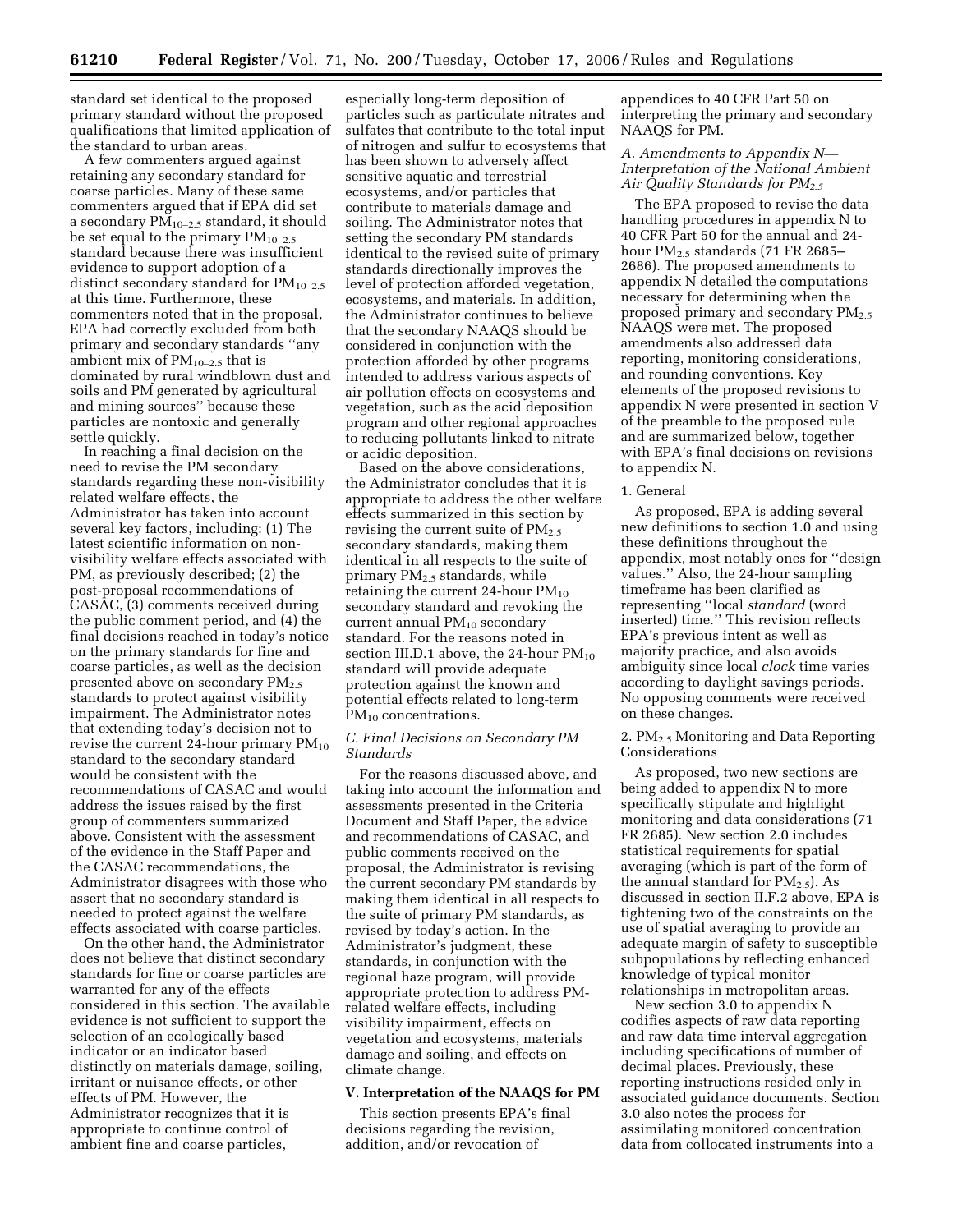single ''site'' record; data for the site record would originate mainly from the designated ''primary'' monitor at the site location, but would be augmented with collocated Federal reference method (FRM) or Federal equivalent method (FEM) monitor data whenever valid data are not generated by the primary monitor. This procedure will enhance the opportunity for sites to meet data completeness requirements. This language likewise codifies existing practice, since the technique was previously documented in guidance documentation and implemented as EPA standard operating procedure. Commenters agreed that this was a valid approach and should be implemented.

## 3.  $PM<sub>2.5</sub>$  Computations and Data Handling Conventions

As proposed, EPA is maintaining a spatially-averaged annual mean, with revisions to the criteria for when spatial averaging can be used (see section 1 above, as well as section II.E.2), as the form of the annual PM<sub>2.5</sub> standard and is retaining a 98th percentile concentration as the form of the 24-hour PM2.5 standard. Although no actual computational change was proposed for a spatially-averaged annual mean, the proposed Appendix N differentiated, in language and formulae, between a spatial average of more than one site and a spatial average of only one site. We are adopting these changes throughout Appendix N as appropriate to alleviate confusion caused by the current ''catch-all'' generic reference (*i.e.*, ''spatial average'' or ''spatially averaged'') found throughout the existing Appendix N.

As proposed, appendix N identifies the NAAQS metrics and explains data capture requirements and comparisons to the standards for the annual  $PM_{2.5}$ standard and the 24-hour standard (in sections 4.1, and 4.2, respectively); data rounding conventions (in section 4.3); and formulas for calculating the annual and 24-hour metrics (in sections 4.4 and 4.5, respectively). A significant comment related to the 98th percentile formula and an associated bias for periodic sampling is discussed above in section II.E.1.

With regard to the annual  $PM_{2.5}$ standard, EPA proposed to retain current data capture requirements with two exceptions. The current appendix N had reduced data capture requirements for years that exceeded the level of the annual NAAQS; specifically, a minimum of 11 valid samples per quarter as opposed to a more stringent 75 percent (of scheduled samples) was considered sufficient in those instances where the annual mean exceeded the

NAAQS level. See existing Part 50 App. N 2.1 (b). The EPA proposed to also allow 11 or more samples per quarter as an acceptable minimum if the calculated annual standard design value exceeds the level of the standard. The intent of this change was to prevent a site with a violating design value that is made up of one (or more) annual means under the level of the NAAQS from not being used for regulatory purposes just because one (or more) of the quarters of the year(s) under the NAAQS level has less than 75% data capture. One commenter voiced a general concern over the lack of uniformity in completeness criteria but the other commenters supported the change. Taking these comments into consideration, EPA is revising appendix N as proposed with regard to this issue.

A second proposed change in the data completeness requirements would incorporate data substitution logic for situations where the proposed 11 samples per quarter minimum is not met. Consistent with existing guidance and practice (implementing current App. N 2.1 (c)), EPA proposed to incorporate the following requirement into appendix N: a quarter with less than 11 samples would be complete and valid if, by substituting an historically low 24-hr value for the missing samples (up to the 11 minimum), the results yield an annual mean, spatially averaged annual mean, and/or annual standard design value that exceeds the level of the standard. The EPA proposed to implement this procedure for making comparisons to the NAAQS and not to permanently alter the reported data. The EPA considered this a very conservative means of imputing data (and increasing the opportunities for using monitoring data that otherwise are valid), but solicited comment on the proposed approach. Several comments were received on this approach and the majority favored it. However, two commenters (NESCAUM and a constituent State) suggested a limit of one quarter (out of the 12 in a 3-year period) where the substitutions could be made. They suggested the limitation because they were concerned that the absence of a significant amount of data is an indication that site operator and/ or equipment problems exist. The EPA shares this concern but observes that the method protocol itself guards against excessive utilization. The more missing values that are potentially substituted with the method effectively reduce the chance of a valid result (*i.e.*, a usable design value). Taking these comments into consideration, EPA is revising

appendix N as proposed with regard to this issue.

With regard to the 24-hour  $PM_{2.5}$ standard, EPA proposed to revise appendix N to include a special formula (Equation 6 in the proposed rule, 71 FR 2702) for computing annual 98th percentile values when a site operates on an approved seasonal sampling schedule. This formula was previously stated only in guidance documentation (EPA, 1999) but was utilized, where appropriate, in official OAQPS design value calculations. No adverse comments were received on this addition.

The proposed revisions to appendix N also incorporated language explicitly stating that 98th percentiles (for both regular and seasonal sampling schedules) were to be based on the *applicable* number of samples rather than the *actual* number of samples. The EPA proposed that both annual 98th percentile equations (proposed Equations 5 and 6) would reflect this approach. The EPA acknowledges that it made an error in the placement of the ''applicable number of samples'' references into the denominator of the special seasonal 98th percentile formula (Equation 6) and has restored the equation to its original form. The EPA notes that the special season formula already takes into consideration oversampling in low periods. Furthermore, because the ''applicable number of samples'' was removed from the seasonal formula, there was no need to stipulate that ''seasons'' could not divide months; that proposed requirement was only necessary to accommodate the calculation of ''applicable number.''

The EPA solicited comment on the ''applicable number of samples'' concept and calculation and received several comments on the concept. One commenter endorsed it without discussion, one commenter did not object to it but noted that it was difficult to program, and another commenter thought that the concept unnecessarily complicates matters and favored the use of ''scheduled number of samples'' instead. Two commenters said that it would be an acceptable approach if it still permitted ''extra'' sampling at the end of a month to make up for missed samples. The EPA notes that it has never endorsed this ''extra'' sampling practice for the 24-hour  $PM_{2.5}$  standard, so that the commenter's premise is incorrect. The EPA agrees with comments that expressed concerns about this calculation being too complicated and, therefore, has simplified the procedure in a manner that corresponds to the calculation of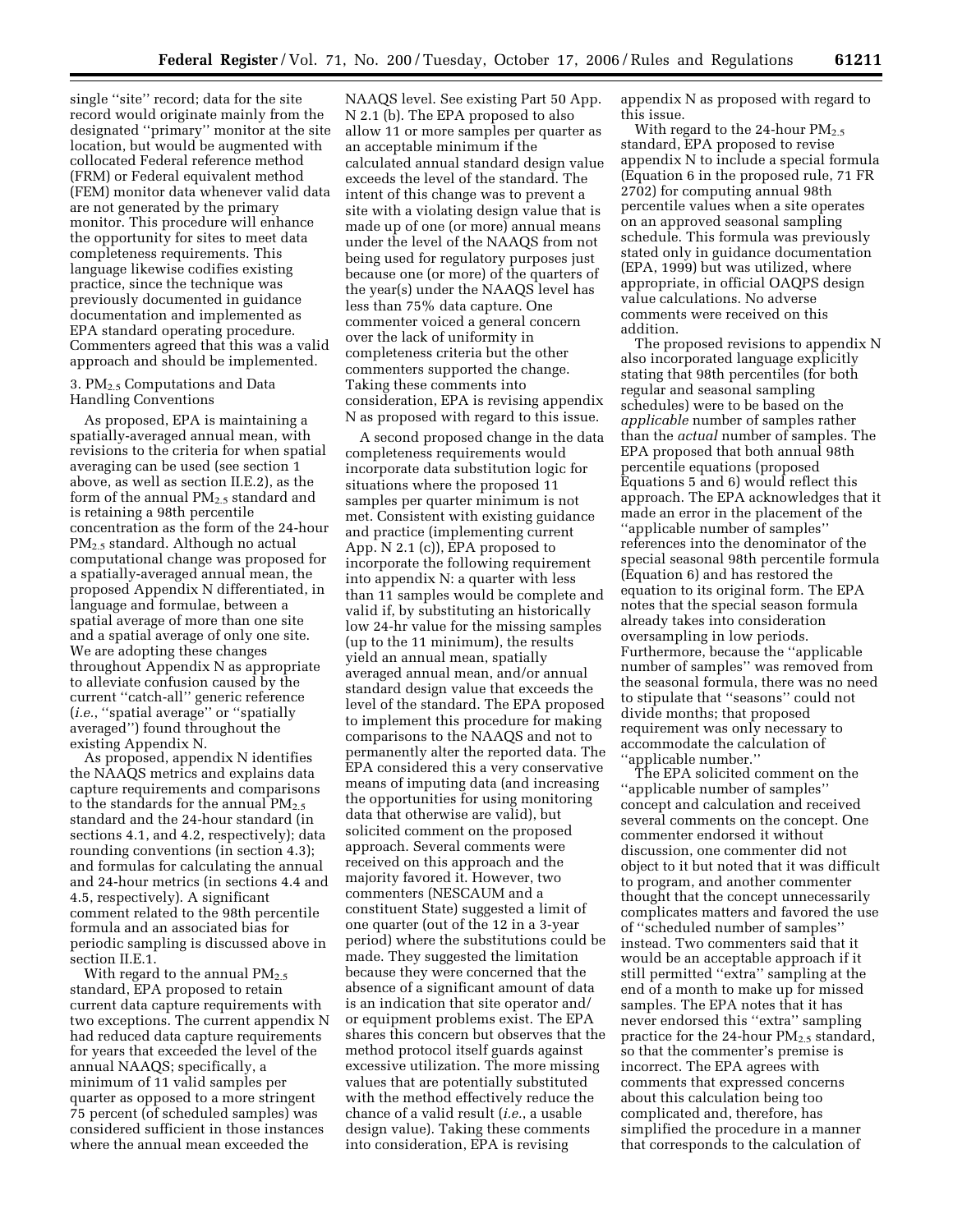data capture. The applicable number of samples for a given year is now defined as simply the sum of the number of completed scheduled (''creditable'') samples for the year. The new appendix N defines the new term, ''creditable'' and describes its use in calculating data capture rates and ''applicable number.'' For sites that sample correctly (*i.e.* don't oversample at the end of the month), the simpler ''applicable number'' procedure will produce the same result as the proposed calculation.

To simplify the regulatory language, as proposed, EPA is revising appendix N to eliminate the equation computational examples. The EPA will provide extensive computational examples in forthcoming guidance documents.

#### 4. Conforming Revisions

As proposed, EPA is revising terminology and data handling procedures associated with exceptional events to conform to rules which EPA proposed to implement the recent amendment to CAA section 319 (42 U.S.C. 7619) by section 6013 of the Safe, Accountable, Flexible Efficient Transportation Equity Act: A Legacy for Users (SAFETEA–LU) (Pub. L. 109–59). The EPA proposed rules to address exceptional events on March 10, 2006 (71 FR 12592). The EPA is replacing the term currently used in appendix N.1(b)—uncontrollable or natural events—with ''exceptional events,'' corresponding with the term used in the recent amendment. (Because this revision makes only a semantic change to existing appendix N, EPA believes the change is consistent with section 6013(b)(4) of SAFETEA–LU, which provided that EPA continue to apply existing appendix N of part 50 (among others) until the effective date of rules implementing the exceptional event provisions in amended section 319 of the CAA.)89

## *B. Proposed Appendix P—Interpretation of the National Ambient Air Quality Standards for PM10–2.5*

The EPA proposed to add appendix P to 40 CFR Part 50 in order to add data handling procedures for the proposed 24-hour  $PM_{10-2.5}$  standard. Since the current 24-hour  $PM_{10}$  standard is being retained and a  $PM_{10-2.5}$  standard is not being implemented, the proposed new appendix P (on interpreting the proposed 24-hour PM10–2.5 standard) is not being added.

# *C. Amendments to Appendix K— Interpretation of the National Ambient Air Quality Standards for PM10*

Because the Administrator has decided to retain the current 24-hour PM<sub>10</sub> standard but to revoke and not replace the annual  $PM_{10}$  standard, some changes are required to appendix K to 40 CFR Part 50 on interpreting the primary and secondary NAAQS for  $PM_{10}$ . The modifications principally entailed simply removing the obsolete annual standard related sections. However some typographical corrections were also made to some of the remaining sections related to the 24 hour standard; a spelling error was corrected and certain equal signs (=) were changed to plus signs (+) in the illustrative examples found in section 3 of the appendix in order to correct obvious mistakes in arithmetic. For readers' convenience, EPA is reprinting the entire Appendix K in the rule section of this notice, but is not reopening or reconsidering any parts of the Appendix except those discussed above.

### **VI. Reference Methods for the Determination of Particulate Matter as PM**10–2.5 **and PM**2.5

*A. Appendix O to Part 50—Reference Method for Determination of Coarse Particulate Matter as PM10–2.5 in the Atmosphere* 

The EPA proposed a new reference method (FRM) for measuring mass concentrations of coarse particles  $(PM_{10-2.5})$  in ambient air as a new Appendix O to 40 CFR part 50.71 FR 2703. Although this method can fulfill a variety of PM monitoring objectives, its primary purpose is to serve as the standard of comparison for determining the adequacy of alternative ''equivalent'' methods for use in lieu of the FRM. *Id.*  at 2687–88. In conjunction with additional analysis, this method may be used to develop speciated data. The EPA expects to designate such alternative methods as equivalent methods (FEMs) under revised provisions of 40 CFR part 53, published elsewhere in today's **Federal Register**. The EPA is finalizing the FRM for  $PM_{10-2.5}$ , even though a NAAQS for  $PM_{10-2.5}$  is not being adopted. An official FRM will be an important element in facilitating consistent research on  $PM_{10-2.5}$  air quality and health effects and in promoting the commercial development of FEMs. In a separate final rule amending 40 CFR part 58 elsewhere in today's **Federal Register**, the EPA is promulgating a requirement that States deploy about 60 FRM or FEM PM<sub>10-2.5</sub> monitors as part

of a new National Core (NCore) multipollutant monitoring stations. The EPA also plans to negotiate with some States for additional NCore stations which would include PM10–2.5 monitors.

The  $PM_{10-2.5}$  reference method is a difference method based on separate, concurrent measurements of PM<sub>10</sub> and  $PM_{2.5}$ , with the  $PM_{10-2.5}$  measurement being the result of subtraction of the PM2.5 measurement from the corresponding  $PM_{10}$  measurement. The 24-hour integrated measurements are based on conventional, low-volume filter samples of particulate matter analyzed gravimetrically after a period of moisture and temperature equilibration. Although the component  $PM_{10}$  and  $PM_{2.5}$  filter samples can be subsequently analyzed chemically, no actual, physically separated  $PM_{10-2.5}$ sample is produced by the method for chemical species analysis. The EPA anticipates that one or more alternative methods that do provide  $PM_{10-2.5}$ samples that are completely or nearly completely separated physically for species analysis (such as the dichotomous sampler method) will become available as an FEM.

The substantial advantages of the method and the rationale for its selection as the FRM for  $PM_{10-2.5}$  are discussed in the proposal (71 FR 2687). In that discussion, EPA acknowledges that the method does not provide a direct measurement of  $PM_{10-2.5}$ , has some significant shortcomings, and likely will not ideally meet all needs for monitoring  $PM_{10-2.5}$  in the ambient air. The EPA indicated that although the method is readily usable in routine monitoring networks, it is clearly less than optimally suited for such use. Instead, EPA expects that alternative FEMs that typically offer some substantial advantage or advantages over the FRM will become the principle methods deployed for routine monitoring. Further, EPA anticipates that self-contained, automated FEMs will become available to provide near real-time, hourly monitoring data availability and ease the monitoring burdens of monitoring agencies. Although the FRM will likely be used initially in monitoring applications because of its conventional nature and similarity to the widely used  $PM_{2.5}$ FRM, ultimately its principle purpose will be as the standard of reference for determining the adequacy of alternative, candidate FEMs and for assessing the quality of  $PM_{10-2.5}$  monitoring data obtained in monitoring networks, particularly networks using alternative FEMs. The FRM may thus be used on a voluntary basis by states wishing to deploy PM10–2.5 monitors prior to the

<sup>89</sup>EPA will answer all comments raising substantive issues relating to the natural events policy when it finalizes the pending exceptional events proposal.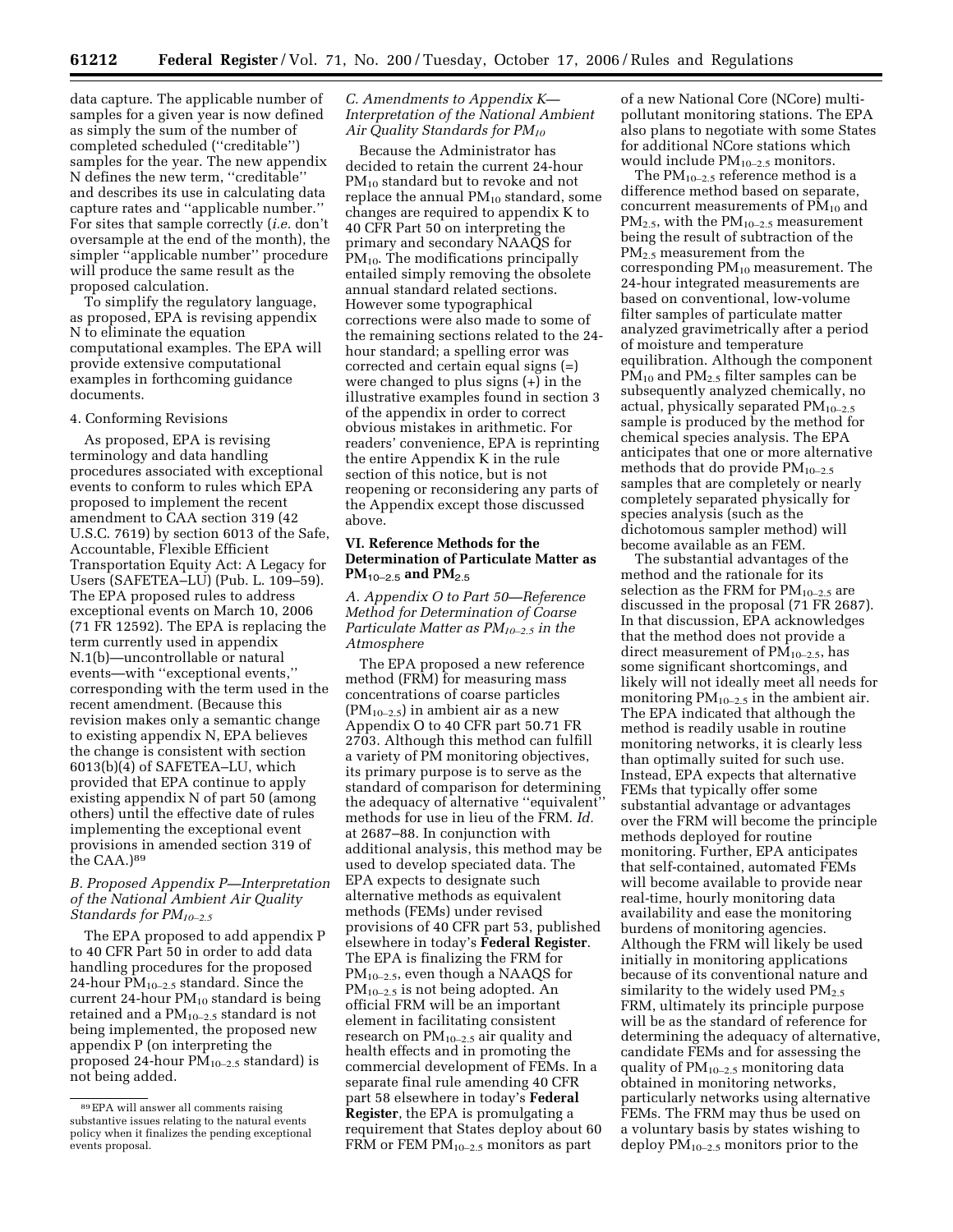January 1, 2011 deadline for operation of  $PM_{10-2.5}$  monitors at NCore multipollutant sites (a requirement of the final rule amending 40 CFR part 58, elsewhere in today's **Federal Register**), although many of the required monitors operating at NCore sites in 2011 and beyond may be FEMs.

After considering alternative methodologies and weighing the various pros and cons of other methods, as also discussed in the proposal preamble, the EPA concluded that the proposed method is the best method currently available to serve these purposes, while also being readily usable for many initial monitoring applications. The Ambient Air Monitoring and Methods Subcommittee of the Clean Air Scientific Advisory Committee (CASAC) concurs with this assessment and approach, recommending that EPA adopt the difference method as the FRM, but that it ultimately be used primarily as a benchmark for evaluating the performance of continuous as well as other direct-measuring filter-based integrated methods (Henderson, 2005c).

Of the relatively few comments received on the proposed FRM, most raised concern about some of the same shortcomings of the method that had already been considered by EPA in selecting the method (and by the CASAC in concurring with EPA's approach). No comments presented any issues that resulted in any changes to the method. Thus, the FRM is being promulgated today (in Appendix O), with the only change being deletion of the reference to national ambient air quality standards in section 1.1 of the method, since the EPA is not using  $PM_{10-2.5}$  as the indicator in the NAAQS addressing thoracic coarse particles.

One comment raised concern about the relationship of the new  $PM_{10-2.5}$ FRM to the requirements of Section 6012 of the SAFETEA–LU, under which the EPA is to ''develop a Federal reference method to measure directly particles that are larger than 2.5 micrometers in diameter without reliance on subtracting from coarse particle measurements those particles that are equal to or smaller than 2.5 micrometers in diameter.'' As discussed in the proposal preamble at 71 FR 2690, EPA believes that this FRM does not conflict with either the specific language or intent of the SAFETEA–LU Act. The new FRM, together with the additions to part 53 (published elsewhere in this **Federal Register**) that will allow designation of FEMs for monitoring PM10–2.5, will provide a strong incentive to stimulate the further commercial development and refinement of new or existing methods

for  $PM_{10-2.5}$ , most of which will not rely on subtraction of fine mode particle measurements from coarse mode particle measurements. Further, EPA is actively investigating the possibility that a dichotomous-based method might ultimately provide a more direct means of measuring the coarse fraction of  $PM_{10}$ . Within the time frame prescribed by the SAFETEA–LU, it appears very likely that at least one such method will be shown to achieve an adequate level of performance and may therefore be identified and utilized as a ''reference method''. The terms of the SAFETEA– LU Act do not require that the Agency promulgate a non-difference method as either the sole FRM or as an alternative FRM as specifically defined in part 53. Until such a new, more direct method is demonstrated to be suitable and adequate and becomes commercially available, the difference-based FRM of Appendix O provides a reliable, proven measurement method which can be successfully implemented immediately. The CASAC agreed that none of the direct sampling methods is presently sufficiently reliable for use as an FRM, Henderson, 2005c, but that suitable direct measurement methods could be developed quickly enough to become approved as equivalent methods in a planned monitoring network.

The salient technical aspects of the FRM are provided in the proposal preamble (71 FR 2690). The dual samplers specified in the FRM are essentially identical to the sampler specified in the  $PM<sub>2.5</sub>$  FRM (40 CFR part 50, appendix L) except for removal of the PM2.5 WINS impactor particle separator from the sampler used for PM<sub>10</sub>. Operational procedures and most other aspects are also similar or identical to those for the  $PM_{2.5}$  FRM. One notable condition is that the  $PM_{10}$ sampler of the  $PM_{10-2.5}$  FRM must meet the higher standards of performance and manufacture of appendix L rather than the somewhat lesser requirements for conventional  $PM_{10}$  samplers in 40 CFR part 50, appendix J. Thus, conventional PM<sub>10</sub> FRM samplers will not be acceptable for use as part of a  $PM_{10-2.5}$ FRM sampler pair. But both the  $PM_{10}$ and PM<sub>2.5</sub> component measurements obtained incidental to  $PM_{10-2.5}$ measurements would be valid as  $PM_{10}$ or PM2.5 measurements under the monitoring requirements of 40 CFR part 58, provided they are sited at the appropriate spatial scale. However, since such  $PM_{10}$  samplers meet higher standards of performance than conventional PM<sub>10</sub> samplers, the measurements need to be differentiated from conventional  $PM_{10}$  measurements

(*e.g.* by a descriptor such as  $PM_{10c}$ ). Also, conventional  $PM_{10}$  measurements are reported based on standard temperature and pressure, whereas PM<sub>10c</sub> measurements are reported based on actual local conditions of temperature and pressure.

The EPA designation of specific, commercial candidate  $PM_{10-2.5}$  FRM samplers will be based on an application and on consideration in accordance with new or revised provisions of 40 CFR part 53, published elsewhere in this **Federal Register**. Since PM2.5 FRM samplers have been in use for several years and are readily available, EPA designation of  $PM_{10-2.5}$ FRM sampler models based on one or more currently available  $PM_{2.5}$  sampler models is expected to occur soon after promulgation. The two samplers of the PM10–2.5 FRM sampler pair would be required to be of the same make and model and matched design and fabrication so that they are essentially identical (except that one would not have a  $PM_{2.5}$  particle separator). The samplers may be of either single-filter or multiple-filter (sequential-sample) design, as long as both are of the same type, design, and configuration. For a commercial sampler that has already been designated as a PM2.5 FRM, no further testing under part 53 would be required for designation as a  $PM_{10-2.5}$ FRM, although the sampler manufacturer would have to submit a formal, brief application under part 53. Users may assemble their own  $PM_{10-2.5}$ sampler pair using existing  $PM_{2.5}$ samplers of matched model or design by converting one of the samplers to a PM<sub>10c</sub> sampler, provided that the specific sampler pair has been previously designated by the EPA as a PM<sub>10–2.5</sub> FRM under part 53.

A PM2.5 sampler pair consisting of samplers that are slightly dissimilar or have some minor design or model variations (and one sampler is configured as a  $PM_{10c}$  sampler) may be considered for designation by EPA as a Class I FEM under revised part 53. An application for an FEM determination would need to be submitted under part 53, and some supplemental or special tests may be required. Also, a pairing of slightly dissimilar samplers that has not been designated by EPA as an FRM or Class I FEM may be considered for approved use in  $PM_{10-2.5}$  monitoring networks as a user-modification of an FRM under section 2.8 of appendix C to 40 CFR part 58.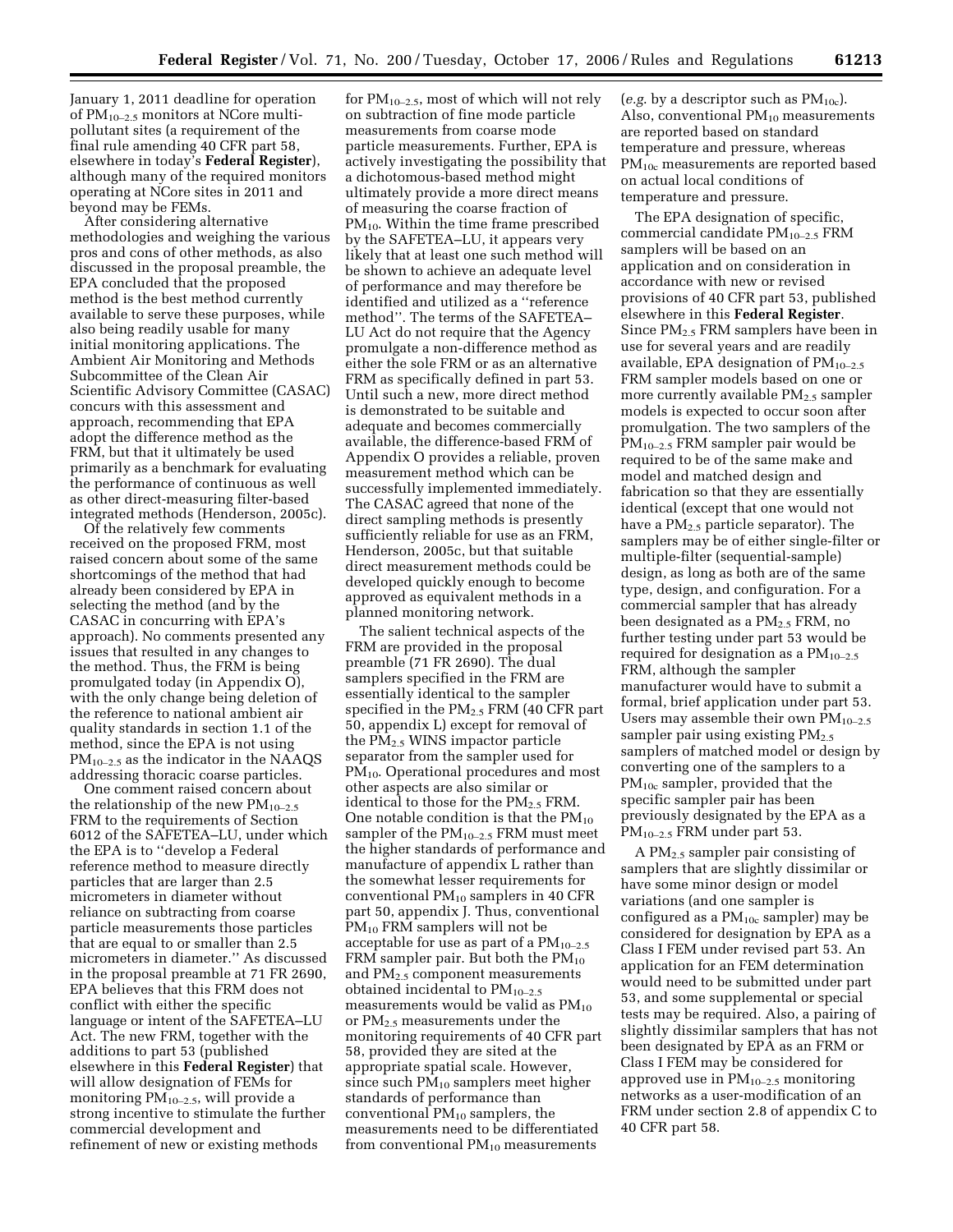## *B. Amendments to Appendix L— Reference Method for the Determination of Fine Particulate Matter (as PM2.5) in the Atmosphere*

In connection with the proposal of a new FRM for  $PM_{10-2.5}$ , the EPA also proposed (71 FR 2691) minor technical changes to the FRM for  $PM_{2.5}$  (40 CFR Part 50, appendix L). EPA is adopting these changes as proposed. These changes are to provide improvements in the efficiency of the method in monitoring network operations without altering the method's performance.

The most significant change is the addition of an alternative  $PM_{2.5}$  particle size separator, specifically, a very sharp cut cyclone (VSCCTM) manufactured by BGI Incorporated, Waltham, MA. FRM samplers now may be configured with either the original WINS impactor or the alternative cyclone separator, and existing FRM samplers may be retrofitted by users with the cyclone, if desired. Sampler users wishing to retrofit their samplers should contact the sampler manufacturer to obtain the correct BGI VSCCTM model along with the associated installation, operation, and maintenance instructions specific to the sampler model, and a new designated method label to be attached to the sampler. The seven sampler models configured with the BGI VSCCTM that have been designated as FEMs will be re-designated as reference methods, and owners of such sampler should contact the sampler manufacturer to receive a new reference method label for the sampler.

Another change is substitution of an improved type of impactor oil for the original PM2.5 WINS particle size separator to correct an occasional coldweather performance issue with the originally specified oil. Finally, minor increases in the time limits for sample retrieval and sample weighing were proposed, as were minor reductions in the sampler data output reporting requirements. Justifications for these changes are discussed in the proposal preamble. Of the very few comments received in connection with these proposed changes, all were supportive. Accordingly, the changes are adopted as proposed.

# **VII. Issues Related to Implementation of PM**10 **Standards**

Issues related to implementation of the NAAQS are not relevant to the Administrator's decisions regarding whether it is appropriate to set or revise a standard. For this reason, EPA has not addressed implementation-related issues in preceding sections, nor has it addressed public comments regarding

implementation. The EPA identified issues regarding transition to or implementation of the standards promulgated in this rule in an advance notice of proposed rulemaking (ANPR) on Transition to New or Revised Particulate Matter National Ambient Air Quality Standards (71 FR 6718–6729, February 9, 2006). In the ANPR, EPA solicited comment on a wide range of issues related to both the fine and coarse particle NAAQS, including the schedules for implementation of these standards and the requirements that would be applicable if any PM NAAQS were revoked. The public comment period for the ANPR ended on July 10, 2006. The EPA is currently reviewing the public comments received. In the near future, EPA intends to address, as necessary, issues such as designations, conformity, and new source review, related to implementation of today's final rule. In this section, EPA highlights a few issues that may arise as an immediate consequence of today's final decision to retain the 24-hour  $PM_{10}$ standards but revoke the annual  $PM_{10}$ standards, and restates existing policies and practices to address several concerns raised by commenters.

### *A. Summary of Comments Received on Transition*

Many commenters, particularly State and local air pollution control agencies and Tribes, but also environmental and public health groups, voiced strong concerns about EPA's proposal to revoke current annual  $PM_{10}$  standards everywhere upon promulgation of this final rule, and to revoke, upon finalization of a primary 24-hour standard for  $PM_{10-2.5}$ , the current 24hour PM<sub>10</sub> standard everywhere except in 15 large urbanized areas (with population greater than 100,000) that have at least one monitor violating the 24-hour  $PM_{10}$  standard based on the most recent three years of air quality data. For these few areas, EPA proposed to retain the 24-hour  $PM_{10}$  standard until designations were completed under a final 24-hour  $PM_{10-2.5}$  standard. While a few local government commenters recommended that one or another of the 15 areas be dropped from this list—i.e., recommended that the 24 hour PM<sub>10</sub> standard should be retained in fewer locations—most commenters expressing views on transition suggested that EPA was being too hasty in dismantling existing  $PM_{10}$ protections. Pointing to long delays in the implementation timeline for the 1997 PM2.5 standards due to litigation, such that designations were not completed for eight years after promulgation of the final rule, these

commenters suggested that the 24-hour PM<sub>10</sub> standard should remain in place everywhere until designations were complete under the 24-hour  $PM_{10-2.5}$ standard, or even until  $PM_{10-2.5}$  SIPs had been submitted by States. Some Tribal, State and local commenters suggested that the  $PM_{10}$  standard should be retained permanently in all areas where the  $PM_{10-2.5}$  standard did not apply by virtue of the monitoring requirements, which limited NAAQS comparable monitors to sites that met the five-point site suitability test outlined in the monitoring rule. Other commenters maintained that EPA has no authority to revoke the  $PM_{10}$  standards or the specific pollution controls mandated in Title I Subpart 4 for  $PM_{10}$  nonattainment areas.90

The EPA notes that the Administrator's decision to retain the current 24-hour  $PM_{10}$  standard alleviates these concerns. Because the 24-hour  $PM_{10}$  standard is generally controlling, as described above in section III.D.2, retention of this standard ensures the continuation of existing public health protections. The EPA further believes that it has the legal authority to revoke the annual  $PM_{10}$ standard, and addresses this issue in detail in the Response to Comments document.

#### *B. Impact of Decision on PM10 Designations*

The EPA notes that because it is retaining the current 24-hour  $PM_{10}$ standards, new nonattainment designations for PM10 will not be required under the provisions of the Clean Air Act. As established in Section 107(d)(1) of the Act, the only time EPA is obligated to designate areas as attainment or nonattainment is after it promulgates or revises a NAAQS. Under an existing standard, all redesignations are at the Administrator's discretion: EPA has no legal obligation to redesignate an area even if a monitor should register a violation of that standard (see CAA Section 107(d)(3)). Thus, this final decision does not affect existing  $PM_{10}$  nonattainment designations. This is consistent with past practice. For example, when EPA decided not to revise the ozone standards in 1993 or the SO<sub>2</sub> standards in 1996, it did not revisit prior designations or designate any new areas as nonattainment. The EPA does regard air quality violations seriously, and does expect States to take actions to reduce

<sup>90</sup>These comments and EPA's responses to the issues raised by commenters are discussed in greater detail in the Response to Comments document.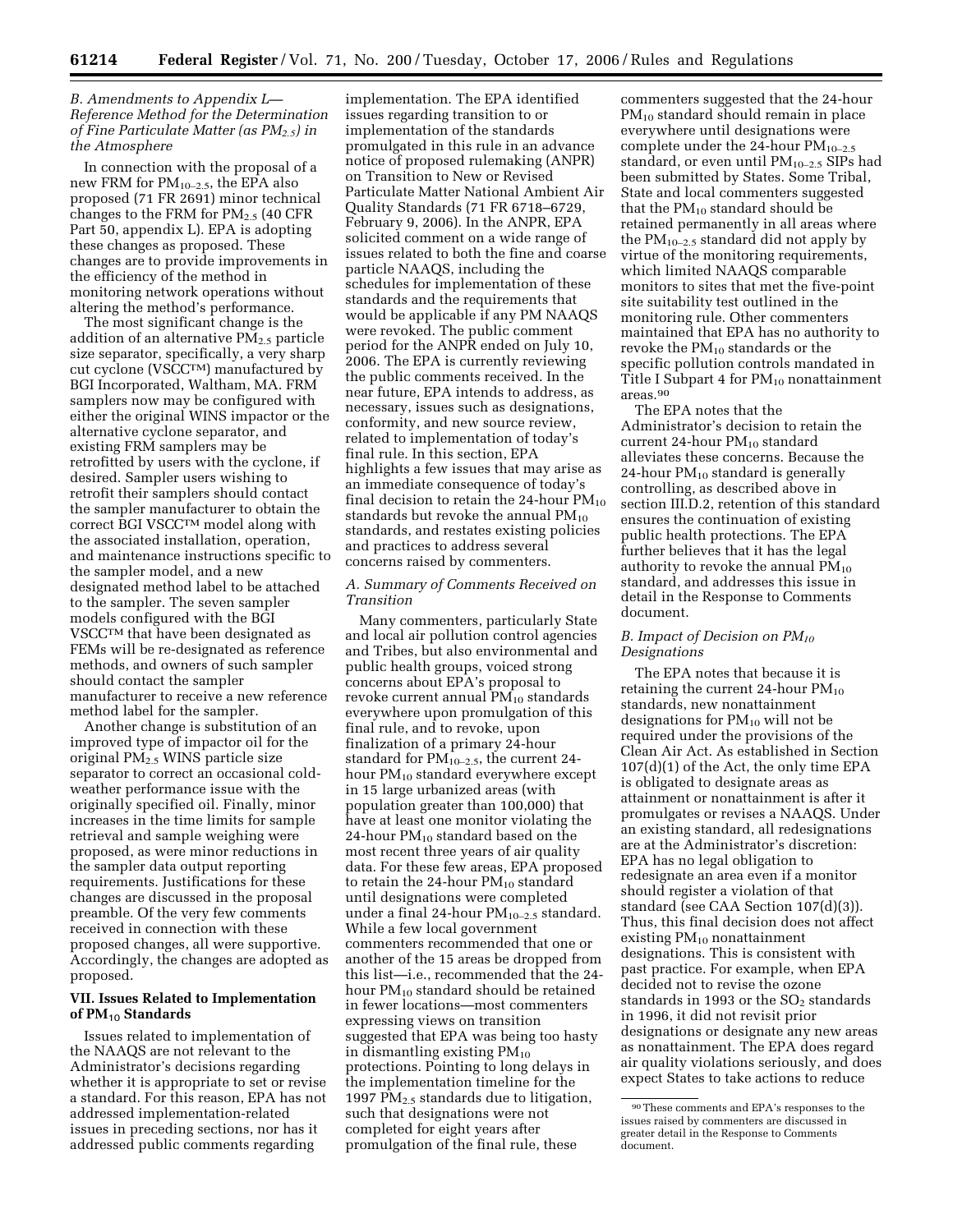air quality to healthy levels in any areas that are experiencing violations. However, EPA recognizes that there are other ways to address such violations besides redesignating an area as nonattainment. For example, EPA can work directly with a State and nearby industries to take appropriate actions to reduce emissions that are contributing to the violation. The EPA has worked in this way with States in the past. Of course, States may request redesignation of an area, either from nonattainment to attainment, or from attainment to nonattainment, based on the most recent air quality data available, if they choose to do so. In addition, both transportation and general conformity will continue to apply to all  $PM_{10}$  nonattainment and maintenance areas since no designations are changing. However, because EPA is revoking the annual  $PM_{10}$  standard in this final rule, after the effective date of this rule conformity determinations in  $PM_{10}$  areas will only be required for the 24-hour PM10 standard; conformity to the annual  $PM_{10}$  standard will no longer be required. The EPA will address specific conformity issues related to the revocation of the annual  $PM_{10}$  standard either in future guidance or in another public document. The EPA also notes that PSD increments and baseline years will not be affected by this decision.

The EPA is retaining the current 24 hour PM10 standards and revoking the annual  $PM_{10}$  standards. Today's rule does not change any existing guidance related to the  $PM_{10}$  NAAQS as it applies to the 24-hour  $PM_{10}$  standards, and to the extent that modifications to the existing guidance are needed in response to today's action, EPA will make such modifications in the near future.

As described in the revisions to Part 53/58 appearing elsewhere in today's **Federal Register**, EPA believes a reduction in the size of the existing monitoring networks for certain pollutants, including  $PM_{10}$ , for which the large majority of monitors record no NAAQS violations, is appropriate as a way to free up resources for higher priority monitoring objectives. The current minimum  $PM_{10}$  network requirements are based on the population of a metropolitan statistical area (MSA) and its historical  $PM_{10}$  air quality. This focus on larger urban areas is consistent with EPA's belief that it is appropriate to target an indicator for thoracic coarse particles toward urban and industrial areas, where the ambient mix of thoracic coarse particles is dominated by emissions from particular types of sources. See sections III.C.2 and III.C.3 above. To the extent that States and Tribes are considering reducing the

total number of  $PM_{10}$  monitors deployed, EPA believes, consistent with the basis for retaining the 24-hour  $PM_{10}$ standard, that priority should be given to maintaining monitors sited in urban and industrial areas.

In addition, if States and Tribes are considering deploying new  $PM_{10}$ monitors, EPA recommends, again consistent with the basis for retaining the 24-hour  $PM_{10}$  standard, that those monitors be placed in areas where there are urban and/or industrial sources of thoracic coarse particles. Furthermore, consistent with the monitors used in studies that informed the Administrator's decision on the level of the standard (see section III.D above), EPA recommends that any new  $PM_{10}$ monitors be placed in locations that are reflective of community exposures at middle and neighborhood scales of representation, and not in sourceoriented hotspots.

As summarized briefly above in section III.E and described in detail in section V.E.1 of the monitoring rule published elsewhere in today's **Federal Register**, EPA is also establishing requirements for a new multi-pollutant monitoring network that will include approximately 75  $PM_{10-2.5}$  monitors that will speciate according to the composition as well as size of the particles. These speciated  $PM_{10-2.5}$ monitors are a critical part of EPA's research program on coarse particles, and will be sited in both urban and rural locations. It is EPA's expectation that these monitors will help alleviate the current deficit of information regarding the public health impacts of  $PM_{10-2.5}$ mixes in different locations.91

## *C. Impact of Decision on State Implementation Plans (SIPs) and Control Obligations*

The EPA's decision today to retain the PM<sub>10</sub> NAAQS does not establish new legal obligations beyond those that already exist. Specifically, this final rule does not obligate States to revise SIPs or

to create new obligations to control particular sources. In response to comments regarding potential impacts of any coarse particle standard on agricultural and mining sources, EPA notes that the NAAQS do not create emissions control obligations for individual sources or groups of sources. In this particular case, even if an individual source were shown to contribute to an exceedance of the 24 hour PM<sub>10</sub> standard, this would not necessarily result in regulation of that source. Decisions about which sources to control are generally made by the State in the context of developing or revising SIPs. Given that the available evidence regarding adverse health effects associated with exposure to thoracic coarse particles is strongest with respect to urban and industrial ambient mixes of those particles, EPA encourages States to focus control programs on urban and industrial sources to the extent that those sources are contributing to air quality violations. This would help to ensure that resources expended on implementing the 24-hour  $PM_{10}$  standard realize the maximum public health and welfare benefits.

With regard to emissions of thoracic coarse particles from agricultural sources, EPA recognizes that the United States Department of Agriculture (USDA) has been working with the agricultural community to develop conservation systems and activities to control coarse particle emissions. Based on current ambient monitoring information, these USDA-approved conservation systems and activities have proven to be effective in controlling these emissions in areas where coarse particles emitted from agricultural activities have been identified as a contributor to violation of the NAAQS. The EPA concludes that where USDAapproved conservation systems and activities have been implemented, these systems and activities have satisfied the Agency's reasonably available control measure and best available control measure requirements. The EPA believes that in the future, when properly implemented, USDA-approved conservation systems and activities should satisfy the requirements for reasonably available control measures or best available control measures. The EPA will work with States to identify appropriate measures to meet their RACM or BACM requirements, including site-specific conservation systems and activities. The EPA will continue to work with USDA to prioritize the development of new conservation systems and activities;

<sup>91</sup> In addition, EPA notes that the Agency's National Center for Environmental Research recently issued a Request for Proposals on ''Sources, Composition, and Health Effects of Coarse Particulate Matter'' which is designed to (1) improve understanding of the type and severity of health outcomes associated with exposure to PM10–2.5; (2) improve understanding of subpopulations that may be especially sensitive to  $PM_{10-2.5}$  exposures including minority populations, highly exposed groups, and other susceptible groups; (3) characterize and compare the influence of mass, composition, source characteristics and exposure estimates in different locations and differences in health outcomes, including comparisons in rural and urban areas; and (4) characterize the composition and variability of PM<sub>10–2.5</sub> in towns, cities or metropolitan areas, including comparisons of rural and urban areas.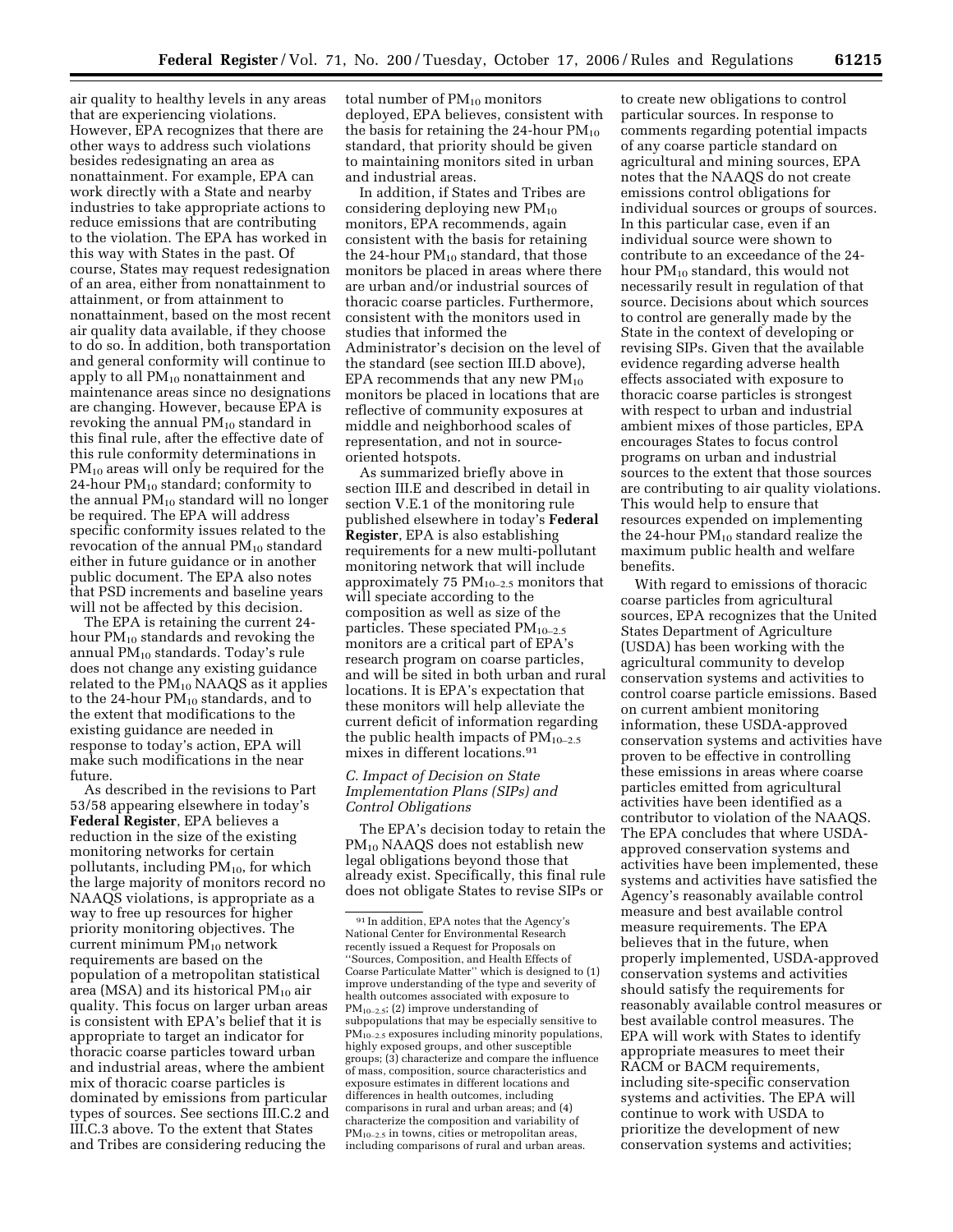demonstrate and improve, where necessary, the control efficiencies of existing conservation systems and activities; and ensure that appropriate criteria are used for identifying the most effective application of conservation systems and activities.

The EPA does not construe the Clean Air Act (CAA) to require that the Agency make an independent determination as to whether a PSD increment is violated in any specific State or Tribal reservation. The EPA has the discretion to inquire into these matters and call for revisions to a State's SIP if an EPA investigation concluded with EPA finding that the PSD increment is being exceeded. The EPA's regulations at 40 CFR 51.166(a)(3) directs a state to make revisions to its SIP if EPA or a State finds such an exceedance. However, this regulation does not require that EPA conduct its own investigation and make such a finding in all cases where a State has completed a periodic review and submitted its findings to EPA. Oversight of this nature is a matter within EPA's discretion. Likewise, section 110(k)(5) of the Clean Air Act does not require that EPA periodically investigate and determine whether a SIP is sufficient to protect the PSD increments. The EPA has the discretion to decide when it is appropriate to exercise its oversight authority and inquire into these issues in a specific State or Tribal reservation. When EPA exercises this discretion and finds an exceedance of the increments or another SIP deficiency, EPA is then required to issue a SIP call under section 110(k)(5) of the CAA. However, the CAA affords EPA discretion on whether to make a determination that a state SIP is deficient. See, *New York Public Interest Research Group* v. *Whitman,* 321 F.3d 316, 331 (2d Cir. 2003) (considering analogous provision of the CAA addressing EPA oversight of state Title V operating permit programs).

# *D. Consideration of Fugitive Emissions for New Source Review (NSR) Purposes*

Under the current NSR regulations, for purposes of determining whether a stationary source qualifies as a major stationary source, that source must include fugitive emissions in calculating the total amount of a pollutant directly emitted, or the potential to emit that pollutant, only if the source is associated with a source category listed by the Administrator pursuant to notice and comment rulemaking in accordance with Section 302(j) of the Clean Air Act (CAA). Agricultural and mining sources are generally not among those listed by the Administrator. Therefore, fugitive emissions from sources in these

categories are generally not included in making major source determinations. However, the current NSR regulations require that once any source qualifies as a major stationary source, that source must count all fugitive emissions toward determining whether an emissions increase results in a major modification of that source regardless of whether the source is associated with a source category listed by the Administrator. On July 11, 2003, we received a petition for reconsideration of the current NSR regulations relating to whether fugitive emissions must be counted for purposes of determining whether a major modification occurs. In January 2004, we agreed to reconsider this issue, and we expect to propose changes to the existing regulations in the near future.

# *E. Handling of PM10 Exceedances Due to Exceptional Events*

The EPA recognizes that  $PM_{10}$ exceedances may be caused, in whole or in part, by exceptional events, including natural events such as windstorms. In some of these instances, the  $PM_{10}$ exceedance(s) may also be associated with anthropogenic emissions that contribute to total  $PM_{10}$  concentrations. Under EPA's March 2006 *Proposed Rule on the Treatment of Data Influenced by Exceptional Events* (71 FR 12592– 12610), and consistent with historical practice, an exceedance may be treated as an exceptional event even though anthropogenic sources such as agriculture and mining emissions contribute to the exceedance. (EPA's Exceptional Events Rule will be finalized in March 2007 and will discuss this issue in more detail.)

### **VIII. Statutory and Executive Order Reviews**

# *A. Executive Order 12866: Regulatory Planning and Review*

Under section 3(f)(1) of Executive Order (EO) 12866 (58 FR 51735, October 4, 1993), this action is an ''economically significant regulatory action'' because it is likely to have an annual effect on the economy of \$100 million or more. Accordingly, EPA submitted this action to the Office of Management and Budget (OMB) for review under EO 12866 and any changes made in response to OMB recommendations have been documented in the docket for this action (Docket ID No. EPA–HQ–OAR–2001– 0017).

In addition, EPA prepared a regulatory impact analysis (RIA) of the potential costs and benefits associated with this action, entitled ''Regulatory Impact Analysis for Particulate Matter

National Ambient Air Quality Standards'' (September 2006). The RIA estimates the nationwide costs and monetized human health and welfare benefits of attaining two alternatives to the current suite of  $PM_{2.5}$  NAAQS (15 µg/m3 annual, 65 µg/m3 daily). Specifically, the RIA compares the current standards to the proposed alternative of 15  $\mu$ g/m<sup>3</sup> annual, 35  $\mu$ g/m<sup>3</sup> daily and a tighter alternative of 14 µg/  $m<sup>3</sup>$  annual, 35  $\mu$ g/m<sup>3</sup> daily. The RIA contains illustrative analyses that consider a limited number of emissions control scenarios that States and Regional Planning Organizations might implement to achieve the 1997  $PM_{2.5}$ NAAQS and these alternative  $PM_{2.5}$ NAAQS. It calculates the incremental costs that might be incurred between the base year of 2015, which is the year by which States must all be in attainment with the 1997 PM<sub>2.5</sub> standards (15  $\mu$ g/m<sup>3</sup> annual,  $65 \mu g/m^3$  daily), and 2020, which is the final date by which States would implement controls to attain the revised PM<sub>2.5</sub> standards.

As discussed above in section I.B, the Clean Air Act and judicial decisions make clear that the economic and technical feasibility of attaining ambient standards are not to be considered in setting or revising NAAQS, although such factors may be considered in the development of State plans to implement the standards. Accordingly, although an RIA has been prepared, the results of the RIA have not been considered in issuing this final rule.

### *B. Paperwork Reduction Act*

This action does not impose an information collection burden under the provisions of the Paperwork Reduction Act, 44 U.S.C. 3501 *et seq.* There are no information collection requirements directly associated with revisions to a NAAQS under section 109 of the CAA.

Burden means the total time, effort, or financial resources expended by persons to generate, maintain, retain, or disclose or provide information to or for a Federal agency. This includes the time needed to review instructions; develop, acquire, install, and utilize technology and systems for the purposes of collecting, validating, and verifying information, processing and maintaining information, and disclosing and providing information; adjust the existing ways to comply with any previously applicable instructions and requirements; train personnel to be able to respond to a collection of information; search data sources; complete and review the collection of information; and transmit or otherwise disclose the information.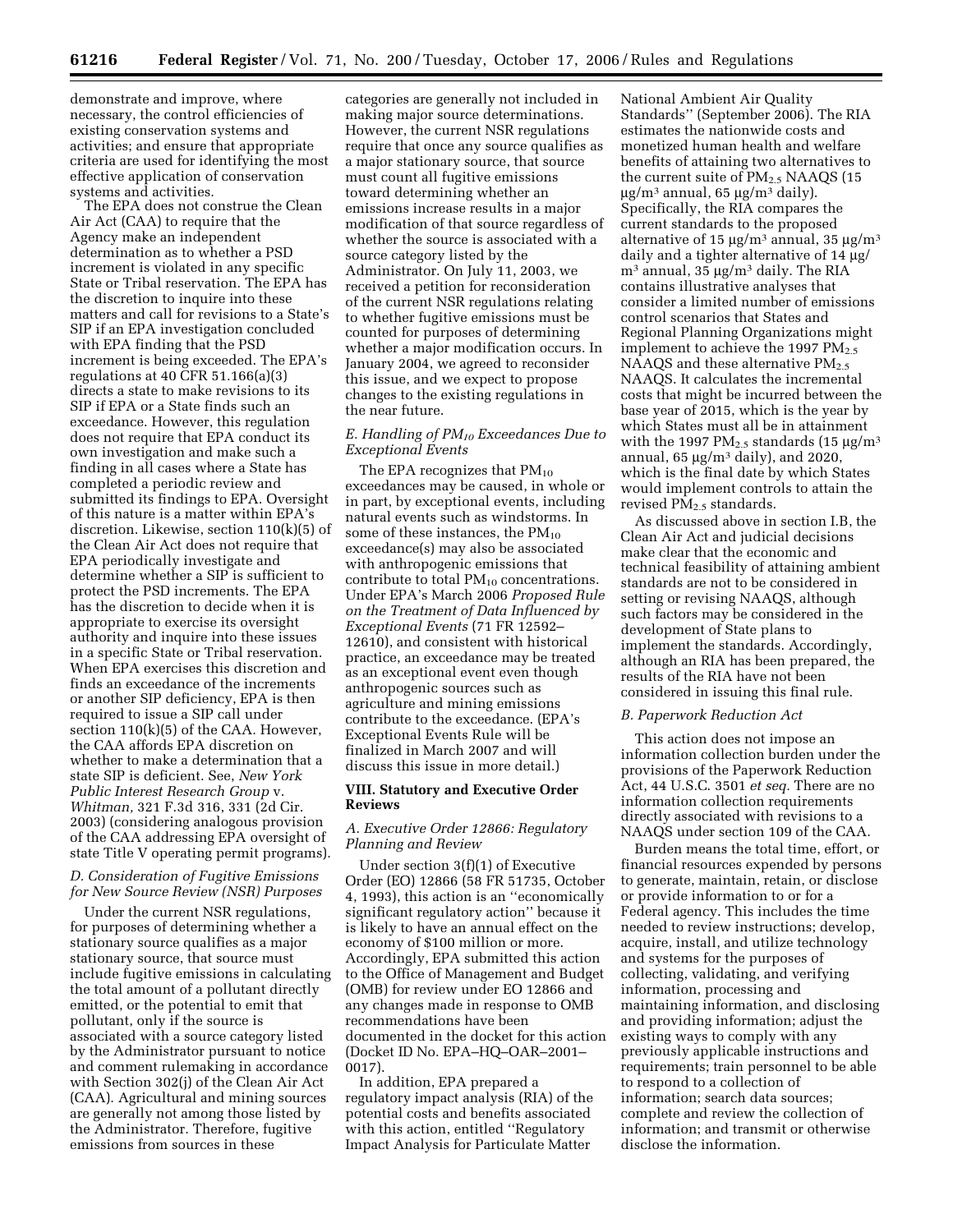An agency may not conduct or sponsor, and a person is not required to respond to a collection of information unless it displays a currently valid OMB control number. The OMB control numbers for EPA's regulations in 40 CFR are listed in 40 CFR part 9.

## *C. Regulatory Flexibility Act*

The EPA has determined that it is not necessary to prepare a regulatory flexibility analysis in connection with this final rule. For purposes of assessing the impacts of today's rule on small entities, small entity is defined as: (1) A small business that is a small industrial entity as defined by the Small Business Administration's (SBA) regulations at 13 CFR 121.201; (2) a small governmental jurisdiction that is a government of a city, county, town, school district or special district with a population of less than 50,000; and (3) a small organization that is any not-for-profit enterprise which is independently owned and operated and is not dominant in its field.

After considering the economic impacts of today's final rule on small entities, EPA has concluded that this action will not have a significant economic impact on a substantial number of small entities. This rule will not impose any requirements on small entities. Rather, this rule establishes national standards for allowable concentrations of particulate matter in ambient air as required by section 109 of the CAA. See also *ATA I* at 1044–45 (NAAQS do not have significant impacts upon small entities because NAAQS themselves impose no regulations upon small entities).

## *D. Unfunded Mandates Reform Act*

Title II of the Unfunded Mandates Reform Act of 1995 (UMRA), Public Law 104–4, establishes requirements for Federal agencies to assess the effects of their regulatory actions on State, local, and Tribal governments and the private sector. Under section 202 of the UMRA, EPA generally must prepare a written statement, including a cost-benefit analysis, for proposed and final rules with ''Federal mandates'' that may result in expenditures to State, local, and Tribal governments, in the aggregate, or to the private sector, of \$100 million or more in any 1 year. Before promulgating an EPA rule for which a written statement is needed, section 205 of the UMRA generally requires EPA to identify and consider a reasonable number of regulatory alternatives and adopt the least costly, most cost-effective or least burdensome alternative that achieves the objectives of the rule. The provisions of section

205 do not apply when they are inconsistent with applicable law. Moreover, section 205 allows EPA to adopt an alternative other than the least costly, most cost-effective or least burdensome alternative if the Administrator publishes with the final rule an explanation why that alternative was not adopted. Before EPA establishes any regulatory requirements that may significantly or uniquely affect small governments, including Tribal governments, it must have developed under section 203 of the UMRA a small government agency plan. The plan must provide for notifying potentially affected small governments, enabling officials of affected small governments to have meaningful and timely input in the development of EPA regulatory proposals with significant Federal intergovernmental mandates, and informing, educating, and advising small governments on compliance with the regulatory requirements.

Today's final rule contains no Federal mandates (under the regulatory provisions of Title II of the UMRA) for State, local, or Tribal governments or the private sector. The rule imposes no new expenditure or enforceable duty on any State, local or Tribal governments or the private sector, and EPA has determined that this rule contains no regulatory requirements that might significantly or uniquely affect small governments. Furthermore, as indicated previously, in setting a NAAQS EPA cannot consider the economic or technological feasibility of attaining ambient air quality standards, although such factors may be considered to a degree in the development of State plans to implement the standards. See also *ATA I* at 1043 (noting that because EPA is precluded from considering costs of implementation in establishing NAAQS, preparation of a Regulatory Impact Analysis pursuant to the Unfunded Mandates Reform Act would not furnish any information which the court could consider in reviewing the NAAQS). Accordingly, EPA has determined that the provisions of sections 202, 203, and 205 of the UMRA do not apply to this final decision. The EPA acknowledges, however, that any corresponding revisions to associated SIP requirements and air quality surveillance requirements, 40 CFR part 51 and 40 CFR part 58, respectively, might result in such effects. Accordingly, EPA has addressed unfunded mandates in the notice that announces the revisions to 40 CFR part 58, and will, as appropriate, address unfunded mandates when it proposes any revisions to 40 CFR part 51.

### *E. Executive Order 13132: Federalism*

Executive Order 13132, entitled ''Federalism'' (64 FR 43255, August 10, 1999), requires EPA to develop an accountable process to ensure ''meaningful and timely input by State and local officials in the development of regulatory policies that have federalism implications.'' ''Policies that have federalism implications'' is defined in the Executive Order to include regulations that have ''substantial direct effects on the States, on the relationship between the national government and the States, or on the distribution of power and responsibilities among the various levels of government.''

At the time of proposal, EPA concluded that the proposed rule would not have federalism implications. The EPA stated that the proposed rule would not have substantial direct effects on the States, on the relationship between the national government and the States, or on the distribution of power and responsibilities among the various levels of government, as specified in Executive Order 13132. However, EPA recognized that States would have a substantial interest in this rule and any corresponding revisions to associated SIP requirements and air quality surveillance requirements, 40 CFR part 51 and 40 CFR part 58, respectively. Therefore, in the spirit of Executive Order 13132, and consistent with EPA policy to promote communications between EPA and State and local governments, EPA specifically solicited comment on the rule from State and local officials at the time of proposal.

One commenter who opposed EPA's proposed decision on the standards for thoracic coarse particles stated that the decision violated E.O. 13132. The commenter argued that EPA's proposal to replace the  $PM_{10}$  standards with a new 24-hour  $PM_{10-2.5}$  standard based on a qualified indicator would substantially impact CAA section 107 which establishes that the States have primary responsibility for implementation of the NAAQS. Specifically, the commenter stated that the proposed rule language establishing that ''agricultural sources, mining sources, and other similar sources of crustal material shall not be subject to control in meeting this standard'' was a clear infringement upon States' authority with regard to implementation of the NAAQS. The EPA notes that in light of the final decision to retain the  $PM_{10}$  indicator, and the 24-hour  $PM_{10}$ NAAQS, the concern voiced by this commenter is no longer relevant. The final rule does not exclude any sources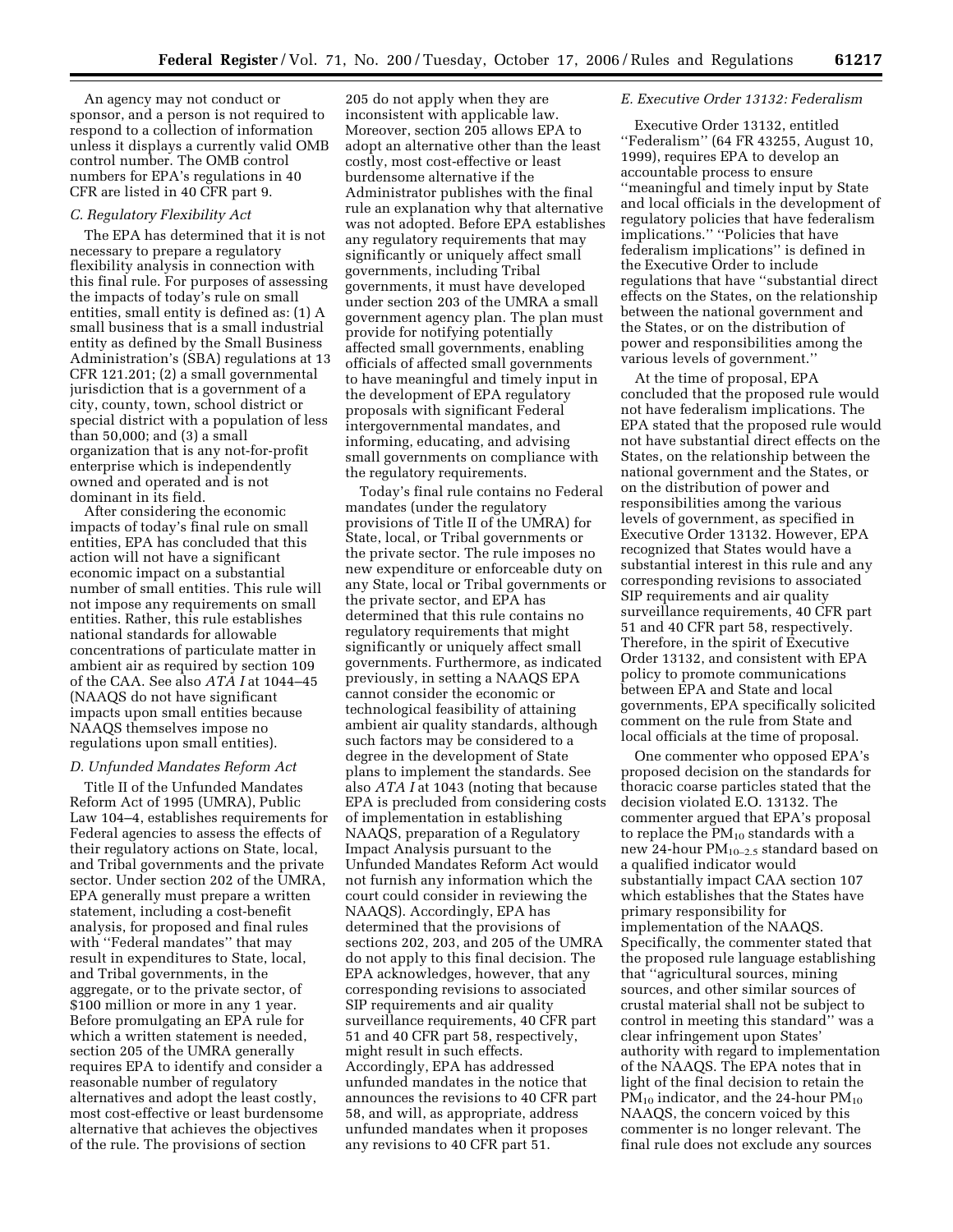from control under the 24-hour  $PM_{10}$ standard.

Therefore, EPA concludes that this final rule does not have federalism implications. It will not have substantial direct effects on the States, on the relationship between the national government and the States, or on the distribution of power and responsibilities among the various levels of government, as specified in Executive Order 13132. The rule does not alter the relationship between the Federal government and the States regarding the establishment and implementation of air quality improvement programs as codified in the CAA. Under section 109 of the CAA, EPA is mandated to establish NAAQS; however, CAA section 116 preserves the rights of States to establish more stringent requirements if deemed necessary by a State. Furthermore, this rule does not impact CAA section 107 which establishes that the States have primary responsibility for implementation of the NAAQS. Finally, as noted above in section E on UMRA, this rule does not impose significant costs on State, local, or Tribal governments or the private sector. Thus, Executive Order 13132 does not apply to this rule.

## *F. Executive Order 13175: Consultation and Coordination With Indian Tribal Governments*

Executive Order 13175, entitled ''Consultation and Coordination with Indian Tribal Governments'' (65 FR 67249, November 9, 2000), requires EPA to develop an accountable process to ensure ''meaningful and timely input by tribal officials in the development of regulatory policies that have tribal implications.'' This rule concerns the establishment of PM NAAQS. The Tribal Authority Rule gives Tribes the opportunity to develop and implement CAA programs such as the PM NAAQS, but it leaves to the discretion of the Tribe whether to develop these programs and which programs, or appropriate elements of a program, they will adopt.

Although EPA determined at the time of proposal that Executive Order 13175 did not apply to this rule, EPA contacted tribal environmental professionals during the development of this rule. The EPA staff participated in the regularly scheduled Tribal Air call sponsored by the National Tribal Air Association during the summer and fall of 2005 as the proposal was under development, as well as the call in the spring of 2006 during the public comment period on the proposed rule. The EPA sent individual letters to all

federally recognized Tribes within the lower 48 states and Alaska to give Tribal leaders the opportunity for consultation, and EPA staff also participated in Tribal public meetings, such as the National Tribal Forum meeting in April 2006, where Tribes discussed their concerns regarding the proposed rule. Furthermore, the Administrator discussed the proposed PM NAAQS with members of the National Tribal Caucus and with leaders of individual Tribes during the spring and summer of 2006, in advance of his final decision.

During the course of these meetings and in written comments submitted to the Agency, Tribal commenters expressed significant concerns about the implications of the proposed rule for Tribes. In particular, Tribes strongly opposed the proposed qualified  $PM_{10-2.5}$ indicator and the proposed monitor sitesuitability requirements, especially the requirement that monitors used for comparison with the NAAQS be located within urbanized areas with a minimum population of 100,000. Tribal commenters pointed out that this would virtually exclude Tribes from applying the  $PM_{10-2.5}$  standards because very few Tribal sites would meet this criterion. Tribes stated that EPA had violated its Trust Responsibility to Tribes in three ways. First, the commenters claimed that EPA had failed to engage in meaningful consultation with Tribal leaders regarding the proposed qualified  $PM_{10-2.5}$  indicator and other aspects of the proposed rule. Second, commenters claimed that the proposed 24-hour  $PM_{10-2.5}$  standard would have serious adverse impacts on the existing level of health protection for Tribes. Third, Tribal commenters objected to the proposed exclusion of ''agricultural sources, mining sources, and other similar sources of crustal material'' from the proposed  $PM_{10-2.5}$  indicator; like States, Tribes felt this provision was illegal and Tribal commenters argued this violated Tribal sovereignty. The EPA notes that its final decision to retain the current 24-hour  $PM_{10}$ standard, for the reasons noted above in Section III, without any qualifications or changes to the monitor siting requirements, effectively resolves the concerns raised by these commenters.

EPA has determined that this final rule does not have Tribal implications, as specified in Executive Order 13175. It does not have a substantial direct effect on one or more Indian Tribes, since Tribes are not obligated to adopt or implement any NAAQS. Thus, Executive Order 13175 does not apply to this rule.

# *G. Executive Order 13045: Protection of Children From Environmental Health & Safety Risks*

Executive Order 13045, ''Protection of Children from Environmental Health Risks and Safety Risks'' (62 FR 19885, April 23, 1997) applies to any rule that: (1) Is determined to be ''economically significant'' as defined under Executive Order 12866, and (2) concerns an environmental health or safety risk that EPA has reason to believe may have a disproportionate effect on children. If the regulatory action meets both criteria, the Agency must evaluate the environmental health or safety effects of the rule on children, and explain why the regulation is preferable to other potentially effective and reasonably feasible alternatives considered by the Agency.

This rule is subject to Executive Order 13045 because it is an economically significant regulatory action as defined by Executive Order 12866, and we believe that the environmental health risk addressed by this action may have a disproportionate effect on children. The NAAQS constitute uniform, national standards for PM pollution; these standards are designed to protect public health with an adequate margin of safety, as required by CAA section 109. However, the protection offered by these standards may be especially important for children because children, along with other sensitive population subgroups such as the elderly and people with existing heart or lung disease, are potentially susceptible to health effects resulting from PM exposure. Because children are considered a potentially susceptible population, we have carefully evaluated the environmental health effects of exposure to PM pollution among children. These effects and the size of the population affected are summarized in section 9.2.4 of the Criteria Document and section 3.5 of the Staff Paper, and the results of our evaluation of the effect of PM pollution on children are discussed in sections II and III of this preamble.

# *H. Executive Order 13211: Actions That Significantly Affect Energy Supply, Distribution or Use*

This rule is not a ''significant energy action'' as defined in Executive Order 13211, ''Actions Concerning Regulations That Significantly Affect Energy Supply, Distribution, or Use'' (66 FR 28355 (May 22, 2001)) because it is not likely to have a significant adverse effect on the supply, distribution, or use of energy. The purpose of this rule is to establish NAAQS for PM. The rule does not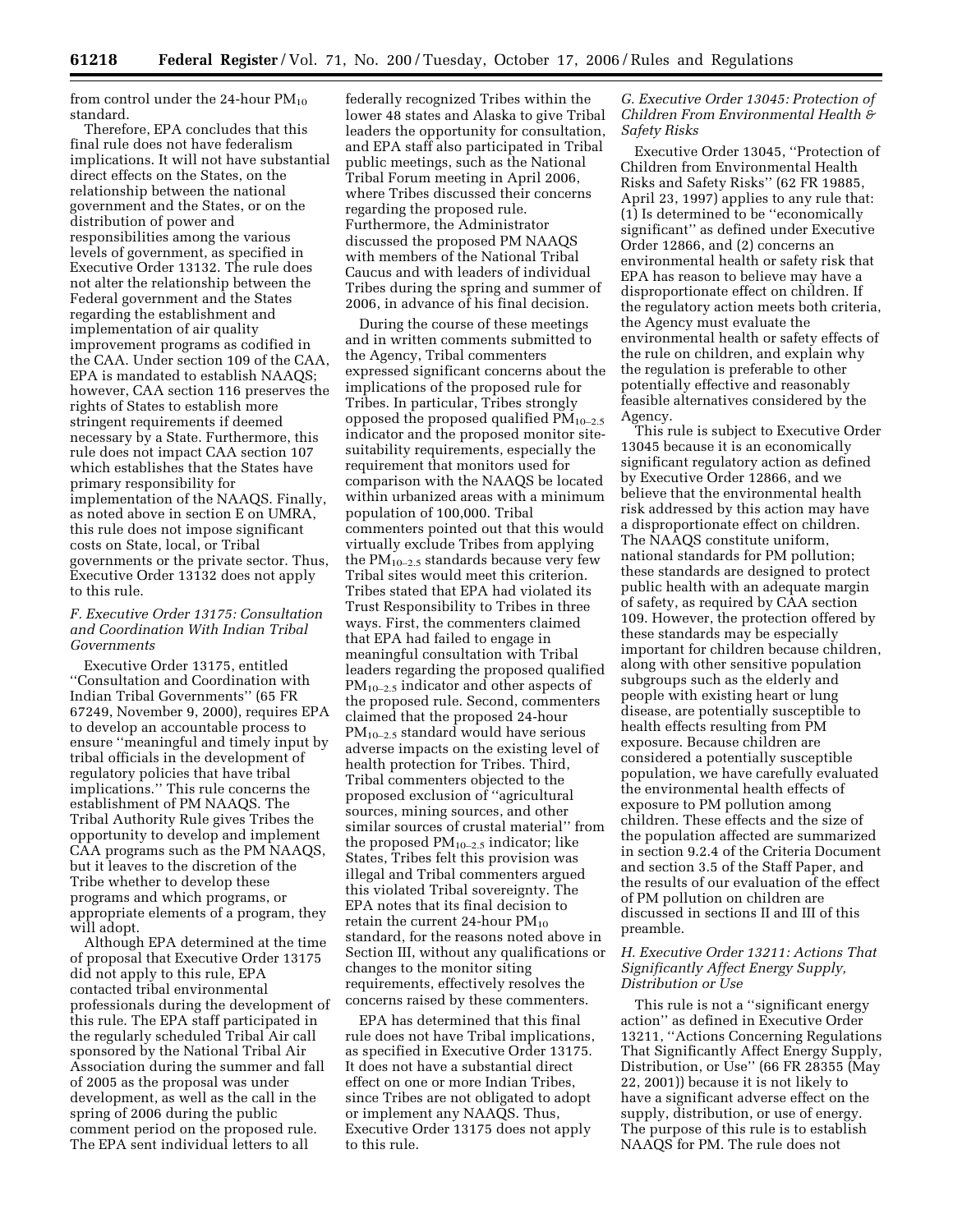prescribe specific pollution control strategies by which these ambient standards will be met. Such strategies will be developed by States on a caseby-case basis, and EPA cannot predict whether the control options selected by States will include regulations on energy suppliers, distributors, or users. Thus, EPA concludes that this rule is not likely to have any adverse energy effects and does not constitute a significant energy action as defined in Executive Order 13211.

# *I. National Technology Transfer Advancement Act*

Section 12(d) of the National Technology Transfer Advancement Act of 1995 (NTTAA), Public Law 104–113, Section 12(d) (15 U.S.C. 272 note) directs EPA to use voluntary consensus standards in its regulatory activities unless to do so would be inconsistent with applicable law or otherwise impractical. Voluntary consensus standards are technical standards (e.g., materials specifications, test methods, sampling procedures, and business practices) that are developed or adopted by voluntary consensus standards bodies. The NTTAA directs EPA to provide Congress, through OMB, explanations when the Agency decides not to use available and applicable voluntary consensus standards.

The final rule establishes requirements for environmental monitoring and measurement. Specifically, it establishes the FRM for PM10–2.5 measurement (and slightly amends the FRM for  $PM_{2.5}$ ). The FRM is the benchmark against which all ambient monitoring methods are measured. While the FRM is not a voluntary consensus standard, the equivalency criteria established in 40 CFR part 53 do allow for the utilization of voluntary consensus standards if they meet the specified performance criteria.

To the extent feasible, EPA employs a Performance-Based Measurement System (PBMS), which does not require the use of specific, prescribed analytic methods. The PBMS is defined as a set of processes wherein the data quality needs, mandates or limitations of a program or project are specified, and serve as criteria for selecting appropriate methods to meet those needs in a costeffective manner. It is intended to be more flexible and cost effective for the regulated community; it is also intended to encourage innovation in analytical technology and improved data quality. Though the FRM requirements utilize performance standards for some aspects of monitor design, multiple performance standards defined for many combinations of PM type, concentration,

and environmental conditions would be required to be sure that monitors certified to purely performance-based standards actually performed similarly in the field, which would in turn require extensive testing of each candidate monitor design. Therefore, it is not practically possible to fully define the FRM in performance terms. Nevertheless, our approach in the past has resulted in multiple brands of monitors qualifying as FRM for PM, and we expect this to continue. Also, the FRM described in this final rule and the equivalency criteria contained in the revisions to 40 CFR part 53 do constitute performance based criteria for the instruments that will actually be deployed for monitoring  $PM_{10-2.5}$ . Therefore, for most of the measurements that will be made and most of the measurement systems that make them, EPA is not precluding the use of any method, whether it constitutes a voluntary consensus standard or not, as long as it meets the specified performance criteria.

# *J. Executive Order 12898: Federal Actions To Address Environmental Justice in Minority Populations and Low-Income Populations*

Executive Order 12898, ''Federal Actions to Address Environmental Justice in Minority Populations and Low-Income Populations,'' requires Federal agencies to consider the impact of programs, policies, and activities on minority populations and low-income populations. According to EPA guidance, agencies are to assess whether minority or low-income populations face a risk or a rate of exposure to hazards that are significant and that ''appreciably exceeds or is likely to appreciably exceed the risk or rate to the general population or to the appropriate comparison group'' (EPA, 1998).

In accordance with Executive Order 12898, the Agency has considered whether these decisions may have disproportionate negative impacts on minority or low-income populations. This rule establishes uniform, national ambient air quality standards for particulate matter, and is not expected to have disproportionate negative impacts on minority or low income populations. The EPA notes that some commenters expressed concerns that EPA had failed to adequately assess the environmental justice implications of its proposed decisions, and that the proposed revisions to both the fine particle and coarse particle standards would violate the principles of environmental justice. In particular, numerous commenters criticized the proposed qualified PM10–2.5 indicator,

arguing that the exclusive urban focus of the indicator failed to protect large segments of the U.S. population (including Tribes and lower-income rural populations). The EPA believes that the final decision to retain the current nationally applicable 24-hour PM<sub>10</sub> standard adequately addresses the concerns raised by these commenters, as discussed above in section III.

Further, some commenters were concerned that the proposed PM2.5 standards would permit the continuation of disproportionate adverse health effects on minority and low-income populations because those populations are concentrated in urban areas where exposures are higher and are generally more susceptible (given lack of access to health care and prevalence of chronic conditions such as asthma). The EPA believes that the implications of the newly strengthened suite of PM2.5 standards will reduce health risks precisely in the areas subject to the highest fine particle concentrations. Furthermore, the  $PM_{2.5}$ NAAQS established in today's final rule are nationally uniform standards which in the Administrator's judgment protect public health with an adequate margin of safety. In making this determination, the Administrator expressly considered the available information regarding health effects among vulnerable and susceptible populations, such as those with preexisting conditions. Thus it remains EPA's conclusion that this rule is not expected to have disproportionate negative impacts on minority or low income populations.

### *K. Congressional Review Act*

The Congressional Review Act, 5 U.S.C. 801 *et seq.*, as added by the Small Business Regulatory Enforcement Fairness Act of 1996, generally provides that before a rule may take effect, the agency promulgating the rule must submit a rule report, which includes a copy of the rule, to each House of the Congress and to the Comptroller General of the United States. EPA submitted a report containing this rule and other required information to the U.S. Senate, the U.S. House of Representatives, and the Comptroller General of the United States prior to publication of the rule in the **Federal Register**. A major rule cannot take effect until 60 days after it is published in the **Federal Register**. This action is a ''major rule'' as defined by 5 U.S.C. 804(2). This rule will be effective December 18, 2006.

### **References**

Abt Associates Inc. (2005). Particulate Matter Health Risk Assessment for Selected Urban Areas. Final Report. Bethesda,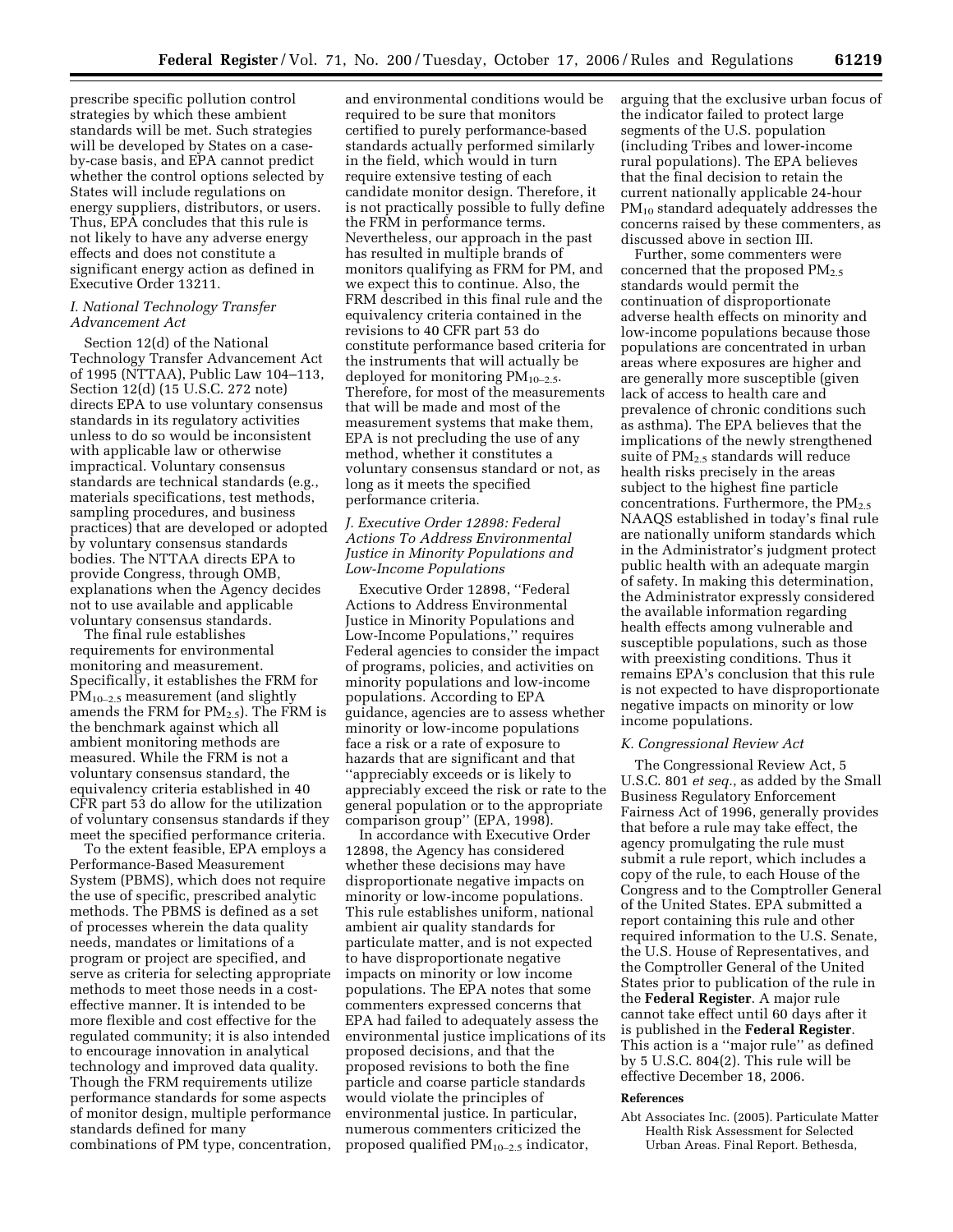MD. Prepared for the Office of Air Quality Planning and Standards, U.S. Environmental Protection Agency, Contract No. 68–D–03–002. EPA 452/R– 05–007A. Available: *http:// www.epa.gov/ttn/naaqs/standards/pm/ s*\_*pm*\_*cr*\_*td.html*.

- Alaska Department of Environmental Conservation. (2006) Letter from Tom Chapple, Air Quality Director to Lydia Wegman, Director, Health and Environmental Impacts Division, EPA OAPQS. April 17, 2006.
- Alliance of Automobile Manufacturers.. Comments of the Alliance of Automobile Manufacturers before the Environmental Protection Agency National Ambient Air Quality Standards for Particulate Matter; Proposed Rule. Docket No. OAR–2001– 0017–1828. April 17, 2006.
- American Association on Mental Retardation, American Cancer Society; American College of Nurse Mid-wives; American Diabetes Association; American Heart Association; American Lung Association; American Nurses Association; American Public Health Association; Asthma and Allergy Foundation of America; Center for Children's Health and the Environment, Mount Sinai School of Medicine; Children's Environmental Health Network; Easter Seals; Health Care without Harm; Institute for Children's Environmental Health; National Latina Institute for Reproductive Health; National Research Center for Women & Families; Physicians for Social Responsibility; Science and Environmental Health Network; The Arc of the United States; The Learning Disabilities Association of America; Trust for America's Health (2006). Letter to EPA Administrator Stephen L. Johnson re: Proposed National Ambient Air Quality Standards for Particulate Matter. Docket No. OAR– 2001–0017–1557. April 17, 2006.
- American Farm Bureau Federation (2006). Letter from Mark Maslyn, Executive Director, Public Policy, AFBF on National Ambient Air Quality Standards, Proposed Rule and Revisions to Ambient Air Monitoring Regulations, Proposed Rule, Amendments. Docket No. OAR– 2001–0017–2398. April 17, 2006.
- American Lung Association, Appalachian Mountain Club, Earthjustice, Environmental Defense, National Parks Conservation Association, Natural Resources Defense Council (2006). Comments on EPA's Proposed Revisions to the National Ambient Air Quality Standards for Particulate Matter. Docket No. OAR–2001–0017–1890. April 17, 2006.
- American Medical Association (2006). Letter from Michael D. Maves, Executive Vice President, CEO, American Medical Association to EPA re: National Ambient Air Quality Standards for Particulate Matter. Docket No. OAR–2001–0017– 1619. April 17, 2006.
- American Public Power Association (2006). Comments from American Public Power Association on National Ambient Air Quality Standards, Proposed Rule;

submitted by Robert Kappelmann. Docket No. OAR–2001–0017–1581. April 16, 2006.

- American Electric Power (2006). Letter from John M. McManus, Vice President Environmental Services, American Electric Power Service Corporation, re: National Ambient Air Quality Standards, Proposed Rule. Docket No. OAR–2001– 7–2086. April 17, 2006.
- American Thoracic Society; American College of Cardiology; American Academy of Pediatrics; American Association of Cardiovascular and Pulmonary Rehabilitation; National Association for the Medical Direction of Respiratory Care; American College of Chest Physicians (2006). Letter to Administrator Johnson. Docket No. OAR–2001–0017–1910. April 17, 2006.
- Annapolis Center (2006). Letter from Harold M. Koenig, MD, Chair and President, Annapolis Center for Science-Based Public Policy, to Administrator Johnson regarding Comments on the Health Effects Of EPA's Particulate Matter Air Quality Standard Proposal. Docket No. OAR–2001–0017–1435. April 13, 2006.
- Avol, E.L.; Gauderman, W.J., Tan, S.M.; London, S.J.; Peters, J.M.(2001). Respiratory effects of relocating to areas of differing air pollution levels. Am. J. Respir. Crit. Care Med. 164: 2067–2072.
- Becker, S.; Mundandhara, S.; Devlin, R.B.; Madden, M. (2005) Regulation of cytokine production in human alveolar macrophages and airway epithelial cells in response to ambient air pollution particles: further mechanistic studies. Tox. Appl. Pharmacol. 207(Suppl 2): 269–275.
- Brunekreef, B., Janssen, N.A.H.; de Hartog, J.; Harssema, H.; Knape, M.; van Vliet, P. (1997). Air pollution from truck traffic and lung function in children living near roadways. Epidemiology 8:298–303.
- Brunekreef, B. and Forsberg, B. (2005). Epidemiological evidence of effects of coarse airborne particles on health. Eur. Respir. J. 26: 309–318.
- Buist, A.S.; Johnson, L.R.; Vollmer, W.M.; Sexton, G.J.; Kanarek, P.H. (1983). Acute effects of volcanic ash from Mount Saint Helens on lung function in children. Am. Rev. Respir. Dis. 127: 714–719.
- Burnett, R. T.; Cakmak, S.; Brook, J. R.; Krewski, D. (1997). The role of particulate size and chemistry in the association between summertime ambient air pollution and hospitalization for cardiorespiratory diseases. Environ. Health Perspect. 105:614–620.
- Burnett, R. T.; Goldberg, M. S. (2003). Sizefractionated particulate mass and daily mortality in eight Canadian cities. In: Revised analyses of time-series studies of air pollution and health. Special report. Boston, MA: Health Effects Institute; pp. 85–90. Available: *http:// www.healtheffects.org/news.htm*. May 16, 2003.
- California Air Resources Board (2006). Letter from Cather Witherspoon, Executive Officer Air Resources Board and Joan Denton, Director, Office of Environmental Health Hazard

Assessment to the Honorable Stephen L. Johnson. Docket No.OAR–2001–0017– 1945. April 17, 2006.

- Center on Race, Poverty & the Environment (2006). Letter from Brent Newell, Staff Attorney, Center on Race, Poverty & the Environment, on behalf of multiple community-based organizations re: Comments on Proposed Particulate Matter National Ambient Air Quality Standards and Monitoring Protocol. Docket No. OAR–2001–0017–1902. April 17, 2006.
- Chang, C.C.; Lee, I.M.; Tsai, S.S.; Yang, C.Y. (2006) Correlation of asian dust storm events with daily clinic visits for allergic rhinitis in Taipei, Taiwan. J. Toxicol. Environ. Health A. 69(3) 229–235.
- Chen, L.; Yang, W.; Jennison, B. L.; Omaye, S. T. (2000). Air particulate pollution and hospital admissions for chronic obstructive pulmonary disease in Reno, Nevada. Inhalation Toxicol. 12:281–298.
- Chen, Y.S.; Sheen, P.; Chen, E.; Liu, Y.; Wu, T.; Yang, C. (2004) Effects pf Asian dust storm events on daily mortality in Taipai, Taiwan. Environ. Res. 95: 151– 155.
- Chen, Y.; Yang, Q.; Krewski, D.; Burnett, R.T.; Shi, Y.; McGrail, K. (2005) The effect of coarse ambient particulate matter on first, second, and overall hospital admissions for respiratory disease among the elderly. Inh. Toxicol. 17: 649–655.
- Chen, Y.S.; Yang, C.Y. (2005) Effects of Asian dust storm events on daily hospital admissions for cardiovascular disease in Taipei, Taiwan. Toxicol. Env. Health A. 68: 1457–64.
- Children's Health Protection Advisory Committee (2005). Letter from Melanie Marty, Chair, Children's Health Protection Advisory Committee, to Administrator Johnson re: Particulate Matter National Ambient Air Quality Standard. Docket No. OAR–2001–0017– 0591. August 8, 2005.
- Children's Health Protection Advisory Committee (2006). Letter from Melanie Marty, Chair, Children's Health Protection Advisory Committee, to Administrator Johnson re: Proposed NAAQS for Particulate Matter. Docket No. OAR–2001–0017–0815.
- Chock, D. P.; Winkler, S.; Chen, C. (2000). A study of the association between daily mortality and ambient air pollutant concentrations in Pittsburgh, Pennsylvania. J. Air Waste Manage. Assoc. 50: 1481–1500.
- Choudhury, A. H.; Gordian, M. E.; Morris, S. S. (1997) Associations between respiratory illness and PM<sub>10</sub> air pollution. Arch. Environ. Health 52:113– 117.
- Clyde, M.A.; Guttorp, P.; Sullivan, E. (2000) Effects of ambient fine and coarse particles on mortality in Phoenix, Arizona. Seattle, WA: University of Washington, National Research Center for Statistics and the Environment; NRCSE technical report series, NRCSE-TRS no. 040. Available: *http:// www.nrcse.washington.edu/research/ reports.html.*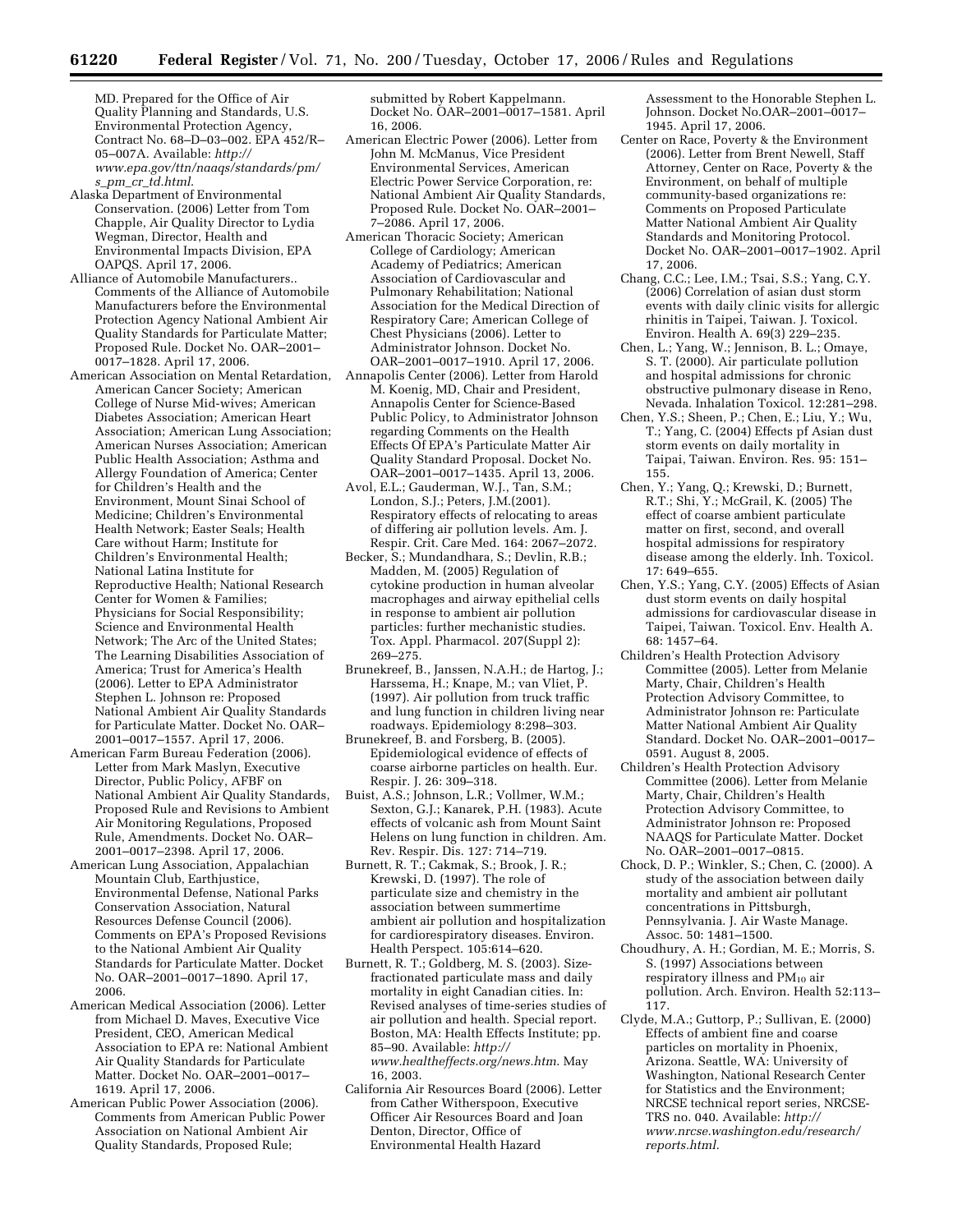- Coarse Particle Coalition (2006). Comments of the Coarse Particle Coalition submitted by Kurt E. Blase and J. Craig Potter, O'Connor and Hannan, LLP. In the Matter of: National Ambient Air Quality Standards, Proposed Rule Docket No. OAR–2001–0017–1624. April 17, 2006.
- Delaware Department of Natural Resources & Environmental Control (2006). Letter from Ali Mirzakhalili, Administrator regarding: Comments on the proposed PM NAAQS and monitoring regulations 40 CFR Parts 50, 53, 58. Docket No. OAR–2001–0017–1799. April 13, 2006.
- Delfino, R. J.; Murphy-Moulton, A. M.; Burnett, R. T.; Brook, J. R.; Becklake, M. R. (1997). Effects of air pollution on emergency room visits for respiratory illnesses in Montreal, Quebec. Am. J. Respir. Crit. Care Med. 155: 568–576.
- Delfino, R.J.; Murphy-Moulton, A.M.; Becklake, M.R. (1998). Emergency Room Visits for Respiratory Illnesses among the Elderly in Montreal: Association with Low Level Ozone Exposure. Environ Res., Sect. A 76: 67–77.
- Electric Power Research Institute (2006). Comments on the Proposed Rule for National Ambient Air Quality Standards for Particulate Matter submitted by Ronald E. Wyzga and Annette Rohr, Electric Power Research Institute. Docket No. OAR–2001–0017–1538. April 17, 2006.
- Eleftheriadis, K.; Colbeck, I. (2001). Coarse atmospheric aerosol: size distributions of trace elements. Atmos. Environ. 35(31): 5321–5330.
- Engine Manufacturers Association (2006). Comments of the Engine Manufacturers Association on National Ambient Air Quality Standards for Particulate Matter Proposed Rule. Docket No. OAR–2001– 0017–???. April 17, 2006.
- Environmental Protection Agency (1982). Review of the National Ambient Air Quality Standards for Particulate Matter: Assessment of Scientific and Technical Information, OAQPS Staff Paper. Research Triangle Park, NC 27711: Office of Air Quality Planning and Standards; report no. EPA–450/5–82–001.
- Environmental Protection Agency (1996a). Air Quality Criteria for Particulate Matter. Research Triangle Park, NC: National Center for Environmental Assessment-RTP Office; report no. EPA/ 600/P–95/001aF–cF. 3v.
- Environmental Protection Agency (1996b). Review of the National Ambient Air Quality Standards for Particulate Matter: Policy Assessment of Scientific and Technical Information, OAQPS Staff Paper. Research Triangle Park, NC 27711: Office of Air Quality Planning and Standards; report no. EPA–452/R– 96–013.
- Environmental Protection Agency (1999). Guideline on Data Handling Conventions for the PM NAAQS; Office of Air Quality Planning and Standards, Research Triangle Park, NC 27711; report no. EPA/ 454/R–99–008.
- Environmental Protection Agency (2004a). Air Quality Criteria for Particulate

Matter. National Center for Environmental Assessment, Office of Research and Development, U.S. Environmental Protection Agency, Research Triangle Park, NC 27711; report no. EPA/600/P–99/002aF and EPA/600/ P–99/002bF. October 2004.

- Environmental Protection Agency (2004b) The Particle Pollution Report: Current Understanding of Air Quality and Emissions through 2003. Emissions, Monitoring, and Analysis Division, Office of Air Quality Planning and Standards, U.S. Environmental Protection Agency. Research Triangle Park, NC 27711; report no. EPA/454–R– 04–002. December 2004.
- Environmental Protection Agency (2005). Review of the National Ambient Air Quality Standards for Particulate Matter: Policy Assessment of Scientific and Technical Information, OAQPS Staff Paper. Research Triangle Park, NC 27711: Office of Air Quality Planning and Standards; report no. EPA EPA–452/ R–05–005a. December 2005.
- Environmental Protection Agency (2006a). Provisional Assessment of Recent Studies on Health Effects of Particulate Matter Exposure. National Center for Environmental Assessment, Office of Research and Development, U.S. Environmental Protection Agency, Research Triangle Park, NC 27711; report no. EPA/600/R–06/063. July 2006.
- Environmental Protection Agency (2006b). Review of the Process for Setting National Ambient Air Quality Standards. Report prepared by the NAAQS Process Review Workgroup for the Assistant Administrators of the Offices of Air and Radiation and Research and Development, U.S. Environmental Protection Agency. Available: *http:// www.epa.gov/ttn/naaqs/.* March 2006.
- Fairley, D. (2003). Mortality and air pollution for Santa Clara County, California, 1989– 1996. In: Revised analyses of time-series studies of air pollution and health. Special report. Boston, MA: Health Effects Institute; pp. 97–106. Available: *http://www.healtheffects.org/Pubs/ TimeSeries.pdf*. October 18, 2004.
- Forbes, L.; Jarvis, D.; Potts, J.; Baxter, P.J. (2003) Volcanic ash and respiratory symptoms in children on the island of Montserrat, British West Indies. Occup. Env. Med. 60: 207–211.
- Garshick, E.; Laden, F.; Har, J.E.; Caron, A. (2003). Residence near a major road and respiratory symptoms in U.S. veterans. Epidemiology. 14: 728–736.
- Gauderman, W. J.; McConnell, R.; Gilliland, F.; London, S.; Thomas, D.; Avol, E.; Vora, H.; Berhane, K.; Rappaport, E. B.; Lurmann, F.; Margolis, H. G.; Peters, J. (2000). Association between air pollution and lung function growth in southern California children. Am. J. Respir. Crit. Care Med. 162: 1383–1390.
- Gauderman, W. J.; Gilliland, G. F.; Vora, H.; Avol, E.; Stram, D.; McConnell, R.; Thomas, D.; Lurmann, F.; Margolis, H. G.; Rappaport, E. B.; Berhane, K.; Peters, J. M. (2002). Association between air pollution and lung function growth in

southern California children: results from a second cohort. Am. J. Respir. Crit. Care Med. 166: 76–84.

- Gordian, M. E.; Özkaynak, H.; Xue, J.; Morris, S. S.; Spengler, J. D. (1996) Particulate air pollution and respiratory disease in Anchorage, Alaska. Environ. Health Perspect. 104: 290–297
- Great Basin Unified Air Pollution Control District (2006). Letter from Theodore D. Schade, Air Pollution Control Officer, Great Basin Unified Air Pollution Control District, to Mr. Stephen L. Johnson, EPA Administrator. Comments on Proposed Rule: National Ambient Air Quality Standards for Particulate Matter. Docket No. OAR–2001–0017–0806. February 10, 2006.
- Health Effects Institute (2003). Commentary on revised analyses of selected studies. In: Revised analyses of time-series studies of air pollution and health. Special report. Boston, MA: Health Effects Institute; pp. 255–290. Available: *http://www.healtheffects.org/Pubs/ TimeSeries.pdf.* October 18, 2004.
- Health Effects Institute (2005) HEI Strategic Plan for Understanding Effects of Air Pollution 2005–2010. April 2005. Available: *http://www.healtheffects.org/ research.htm.*
- Hefflin, B. J.; Jalaludin, B.; McClure, E.; Cobb, N.; Johnson, C. A.; Jecha, L.; Etzel, R. A. (1994). Surveillance for dust storms and respiratory diseases in Washington State, 1991. Arch. Environ. Health 49: 170–174.
- Henderson, R. (2005a). EPA's Review of the National Ambient Air Quality Standards for Particulate Matter (Second Draft PM Staff Paper, January 2005): A review by the Particulate Matter Review Panel of the EPA Clean Air Scientific Advisory Committee. June 6, 2005. Available: *http://www.epa.gov/sab/pdf/casac-05– 007.pdf.*
- Henderson, R. (2005b). Clean Air Scientific Advisory Committee (CASAC) Review of the EPA Staff Recommendations Concerning a Potential Thoracic Coarse PM Standard in the Review of the National Ambient Air Quality Standards for Particulate Matter: Policy Assessment of Scientific and Technical Information (Final PM OAQPS Staff Paper, EPA–452/ R–05–005). September 15, 2005. Available: *http://www.epa.gov/sab/ panels/casacpmpanel.html*.
- Henderson, R. (2005c). Letter to the EPA Administrator from the Clean Air Scientific Advisory Committee, dated November 30, 2005, regarding peer review of the proposed Federal reference method for PM10–2.5. Available: *http:// www.epa.gov/sab/pdf/casac*\_*06001.pdf.*
- Henderson, R. (2006) Letter from Dr. Rogene Henderson, Chair, Clean Air Scientific Advisory Commitee to the Honorable Stephen L. Johnson, Administrator, U.S. EPA. Clean Air Scientific Advisory Committee Recommendations Concerning the Proposed National Ambient Air Quality Standards for Particulate Matter. March 21, 2006. Available: *http://www.epa.gov/sab/pdf/ casac-ltr–06–002.pdf.*
- Hopke, P. (2002). Letter from Dr. Phil Hopke, Chair, Clean Air Scientific Advisory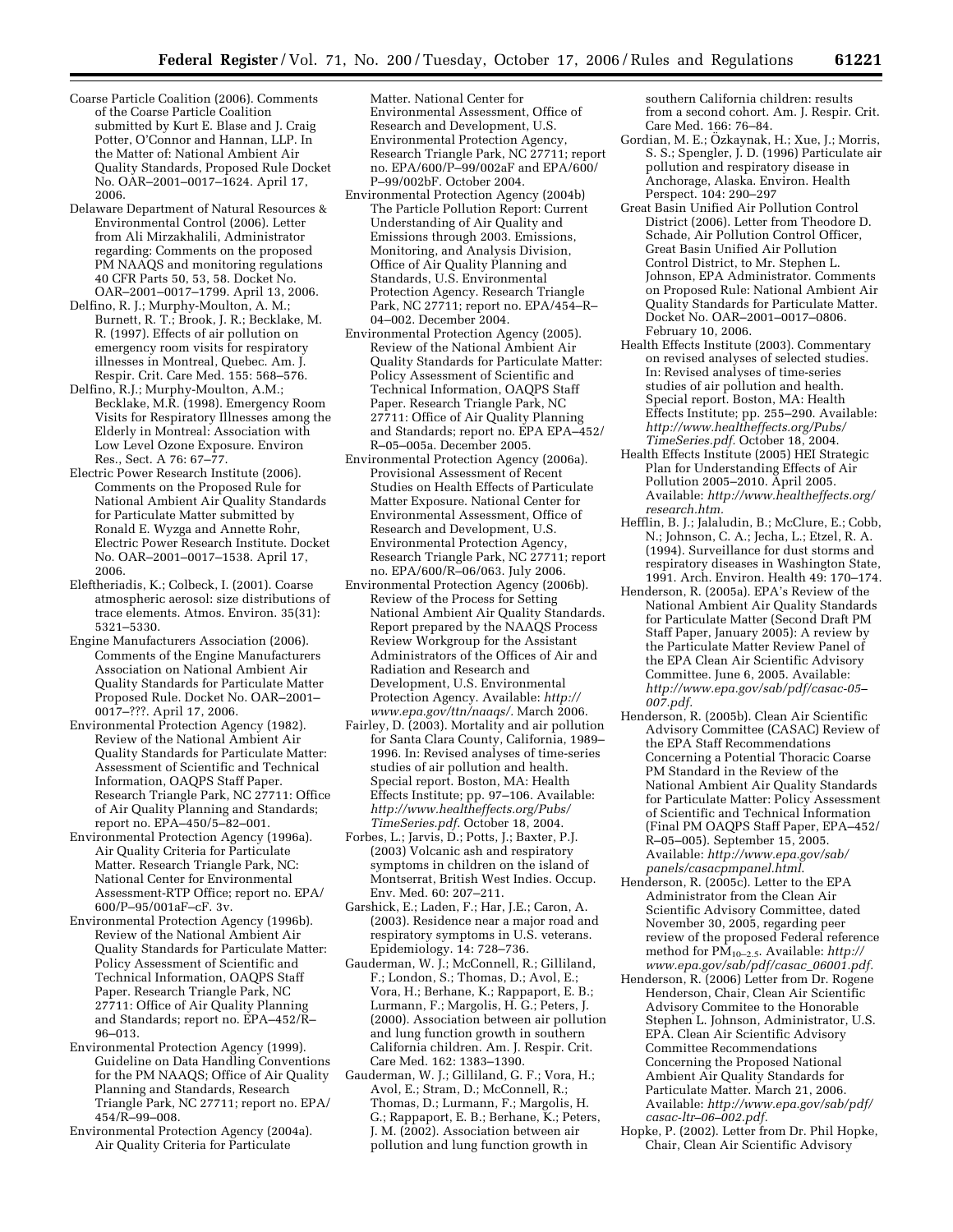Committee (CASAC) to Honorable Christine Todd Whitman, Administrator, U.S. EPA. Final advisory review report by the CASAC Particulate Matter Review Panel on the proposed particulate matter risk assessment. May 23, 2002. Available: *http://www.epa.gov/sab/pdf/ casacadv02002.pdf.* 

- Horvath H.; Kasahara, M.; Pesava, P. (1996). The size distribution and composition of the atmospheric aerosol at a rural and nearby urban location. J. Aerosol Sci. 27(3): 417–435.
- Ito, K. (2003). Associations of particulate matter components with daily mortality and morbidity in Detroit, Michigan. In: Revised analyses of time-series studies of air pollution and health. Special report. Boston, MA: Health Effects Institute; pp. 143–156. Available: *http:// www.healtheffects.org/Pubs/ TimeSeries.pdf.* May 12, 2004.
- Kleinman, M.T.; Bhalla, D.K.; Mautz, W.J.; Phalen, R.F. (1995) Cellular and immunologic injury with PM–10 inhalation. Inhalation Toxicol. 7:589– 602.
- Klemm, R. J.; Mason, R. (2003). Replication of reanalysis of Harvard Six-City mortality study. In: Revised analyses of time-series studies of air pollution and health. Special report. Boston, MA: Health Effects Institute; pp. 165–172. Available: *http://www.healtheffects.org/ Pubs/TimeSeries.pdf.* May 12, 2004.
- Kramer, U.; Koch, T.; Ranft, U.; Ring, J.; Behrendt, H. (2000). Traffic related air pollution is associated with atopy in children living in urban areas. Epidemiology 11: 64–70.
- Krewski, D.; Burnett, R. T.; Goldberg, M. S.; Hoover, K.; Siemiatycki, J.; Jerrett, M.; Abrahamowicz, M.; White, W. H. (2000). Reanalysis of the Harvard Six Cities Study and the American Cancer Society Study of particulate air pollution and mortality. A special report of the Institute's particle epidemiology reanalysis project. Cambridge, MA: Health Effects Institute.
- Labban, R.; Veranth, J.M.; Chow, J.C.; Englebrecht, J.; Watson, J. (2004). Size and geographical variation in PM1,  $PM_{2.5}$ , and  $PM_{10}$  source profiles from soils in the western United States. Water, Air, and Soil Pollution. 157:13–21.
- Labban, R., Veranth, J.M.; Watson, J.G.; Chow, J.C. (2006). Feasibility of soil dust source apportionment using pyrolysisgas chromatography analysis of organic compounds on filter samples. J. Air & Waste Manage. Assoc. 56: 1230–1242.
- Laden, F.; Neas, L.M.; Dockery, D.W.; Schwartz, J. (2000). Association of fine particulate matter from different sources with daily mortality in six U.S. cities. Env. Health Perspect. 108: 941–947.
- Li, S., Lundgren, D.A. (1997). Effect of Clean Air Core Geometry on Fine Particle Contamination and Calibration of a Virtual Impactor. Aerosol Sci. Technol. 27: 625–635.
- Lin, M.; Chen, Y.; Burnett, R.T.; Villeneuve, P.J.; Krewski, D. (2002). The influence of ambient coarse particulate matter on asthma hospitalization in children: case-

crossover and time-series analyses. Env. Health Perspect. 110: 575–581.

- Lin, M.; Stieb, D.M.; Chen, Y. (2005). Coarse particulate matter and hospitalization for respiratory infections in children younger than 15 years in Toronto: A case-crossover analysis. Pediatrics 116: 235–240.
- Lipfert, F. W.; Morris, S. C.; Wyzga, R. E. (2000). Daily mortality in the Philadelphia metropolitan area and sizeclassified particulate matter. J. Air Waste Manage. Assoc. 50:1501–1513.
- Lippmann, M.; Ito, K.; Nadas, A.; Burnett, R. T. (2000). Association of particulate matter components with daily mortality and morbidity in urban populations. Cambridge, MA: Health Effects Institute; research report 95.
- Lipsett, M.; Hurley, S.; Ostro, B. (1997) Air pollution and emergency room visits for asthma in Santa Clara County, California. Env. Health Perspect. 105: 216–222.
- Mar, T.F.; Norris, G.A.; Koenig, J.Q.; Larson, T.V. (2000) Associations between air pollution and mortality in Phoenix, 1995–1997. Env. Health Perspect. 108(4): 347–353.
- Mar, T. F.; Norris, G. A.; Larson, T. V.; Wilson, W. E.; Koenig, J. Q. (2003). Air pollution and cardiovascular mortality in Phoenix, 1995–1997. In: Revised analyses of time-series studies of air pollution and health. Special report. Boston, MA: Health Effects Institute; pp. 177–182. Available: *http:// www.healtheffects.org/Pubs/ TimeSeries.pdf.* October 18, 2004.
- Maricopa County Air Quality Department (2006). Letter from Robert J. Kard, Director, Maricopa County Air Quality Department, Phoenix, AZ. Comments of Maricopa County (AZ) regarding proposed national ambient air quality standards for particulate matter and proposed revisions to the ambient air monitoring regulations. Docket No. OAR–2001–0017–1723. April, 17, 2006.
- McClellan, R. O. (2006). Letter from Roger O. McClellan to Administrator Stephen Johnson. Comments on EPA's proposal: national ambient air quality standards for particulate matter: proposed rule. Docket No. OAR–2001–0017–1590. April 17, 2006.
- McDonald, J.D.; Eide, I.; Seagrave, J.; Zielinska, B.; Whitney, K.; Lawson D.R.; Mauderly, J.L. (2004). Relationship between composition and toxicity of motor vehicle emission samples. Env. Health Perspect. 112: 1527–1538.
- Miller, F.J.; Gardner, D.E.; Graham, J.A.; Lee, R.E.; Wilson, W.E.; Bachmann, J.D. (1979) Size considerations for establishing a standard for inhalable particles. J Air Pollution Control Assoc.  $29:610 - 615.$
- Monn, C.; Becker, S. (1999). Cytotoxicity and induction of proinflammatory cytokines from human monocytes exposed to fine  $(PM_{2.5})$  and coarse particles  $(PM_{10-2.5})$  in outdoor and indoor air. Toxicol. Appl. Pharmacol. 155: 245–252.
- National Association of Local Boards of Health (2006). Letter from Lauren Dimitrov, Project Director, Tobacco Use,

and Sharon Hampson, Chair, Tobacco Control Committee to Administrator Johnson. Strengthen the Air Pollution Standard. Docket No. OAR–2001–0017– 1896. April 11, 2006.

- National Cattlemen's Beef Association (2006). Comments on EPA PM NAAQS revisions proposal submitted by Tamara McCann Thies, Director, Environmental Issues, National Cattlemen's Beef Association. Docket No. OAR–2001–0017–2313. April 17, 2006.
- National Mining Association (2006). Letter from Harold P. Quinn, Jr., Sr. Vice President and General Counsel, Tawny Bridgeford, Assistant General Counsel, and A. Todd Johnston, Director, Air Quality, re: National Ambient Air Quality Standards for Particulate Matter, Proposed Rule, and Revisions to Ambient Air Monitoring Regulations, Proposed Rule. OAR–2001–0017–1545. April 17, 2006.
- National Research Council (2004). Research Priorities for Airbourne Particulate Matter: IV. Continuing Research Progress. Washington, D.C.: National Academies Press.
- Neas, L. M.; Dockery, D. W.; Koutrakis, P.; Tollerud, D. J.; Speizer, F. E. (1995). The association of ambient air pollution with twice daily peak expiratory flow rate measurements in children. Am. J. Epidemiol. 141: 111–122.
- Neas, L. M.; Dockery, D. W.; Burge, H.; Koutrakis, P.; Speizer, F. E. (1996). Fungus spores, air pollutants, and other determinants of peak expiratory flow rate in children. Am. J. Epidemiol. 143: 797– 807.
- Neas, L. M.; Dockery, D. W.; Koutrakis, P.; Speizer, F. E. (1999). Fine particles and peak flow in children: acidity versus mass. Epidemiology 10:550–553.
- NESCAUM (2006). Letter from Arthur N. Marin, Executive Director, Northeast States for Coordinated Air Use Management. Letter to Stephen L. Johnson re: Proposed Rule<sup>"</sup> National Ambient Air Quality Standards for Particulate Matter. Docker No. OAR– 2001–0017–1468. April 11. 2006.
- New Mexico Air Quality Bureau (2006). Letter from Mary Uhl, Chief, Air Quality Bureau, State of New Mexico, Environment Department. National Ambient Air Quality Standards for Particulate Matter, Proposed Rule, and Revisions to Ambient Air Monitoring Regulations, Proposed Rule. OAR–2001– 0017–1864. April 14, 2006.
- Offenberg, J.H.; Baker, J.E. (2000). Aerosol size distributions of elemental and organic carbon in urban and over-water samples. Atmos. Enviro. 34: 1509–1517.
- Ostro, B. D.; Broadwin, R.; Lipsett, M. J. (2000). Coarse and fine particles and daily mortality in the Coachella Valley, CA: a follow-up study. J. Exposure Anal. Environ. Epidemiol. 10:412–419.
- Ostro, B. D.; Broadwin, R.; Lipsett, M. J. (2003). Coarse particles and daily mortality in Coachella Valley, California. In: Revised analyses of time-series studies of air pollution and health. Special report. Boston, MA: Health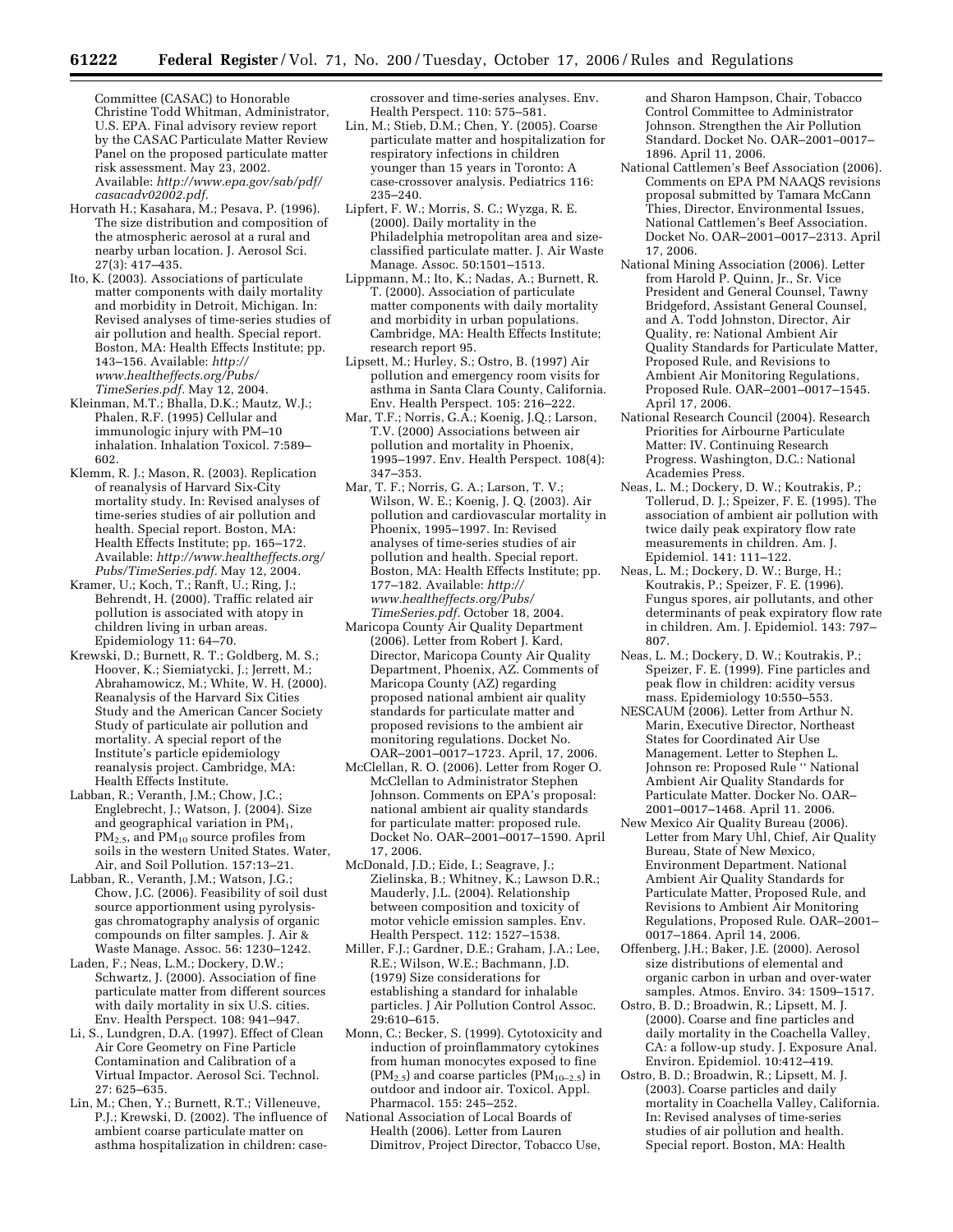Effects Institute; pp. 199–204. Available: *http://www.healtheffects.org/Pubs/ TimeSeries.pdf.* October 18, 2004.

- Pearson, R.L.; Wachtel, J.; Ebi, K.L. (2000) Distance-weighted traffic density in proximity to a home is a risk factor for leukemia and other childhood cancers. J Air Wast Manage. Assoc. 50: 175–180.
- Peters, A.; Liu, E.; Verrier, R. L.; Schwartz, J.; Gold, D. R.; Mittleman, M.; Baliff, J.; Oh, J. A.; Allen, G.; Monahan, K.; Dockery, D. W. (2000). Air pollution and incidence of cardiac arrhythmia. Epidemiology 11:11–17.
- Peters, A.; Dockery, D. W.; Muller, J. E.; Mittleman, M. A. (2001). Increased particulate air pollution and the triggering of myocardial infarction. Circulation 103:2810–2815.
- Pillsbury, Winthrop, Shaw and Pittman (2006). Letter from David E. Menoitti and Jeffrey A. Knight, Pillsbury, Winthrop, Shaw and Pittman on behalf of 19 industry and business associations re: Comments on EPA's Proposed ''National Ambient Air Quality Standards for Particulate Matter. Docket No. OAR– 2001–0017–1523. April 17, 2006.
- Pope, C. A., III. (1989) Respiratory disease associated with community air pollution and a steel mill, Utah Valley. Am. J. Public Health 79: 623–628.
- Pope, C. A., III. (1991) Respiratory hospital admissions associated with PM10 pollution in Utah, Salt Lake, and Cache Valleys. Arch. Environ. Health 46: 90– 97.
- Pope, C. A., III; Schwartz, J.; Ransom, M. R. (1992) Daily mortality and  $PM_{10}$ pollution in Utah valley. Arch. Environ. Health 47: 211–217.
- Pope, C. A., III; Burnett, R. T.; Thun, M. J.; Calle, E. E.; Krewski, D.; Ito, K.; Thurston, G. D. (2002). Lung cancer, cardiopulmonary mortality, and longterm exposure to fine particulate air pollution. J. Am. Med. Assoc. 287:1132– 1141.
- Raizenne, M.; Neas, L. M.; Damokosh, A. I.; Dockery, D. W.; Spengler, J. D.; Koutrakis, P.; Ware, J. H.; Speizer, F. E. (1996). Health effects of acid aerosols on North American children: pulmonary function. Environ. Health Perspect. 104: 506–514.
- Rogge, W.F.; Hildemann, L.M.; Mazurek, M.A.; Cass, G.R.; Simoneit, B.R.T. (1993). Sources of fine organic aerosol. 3. Road dust, tire debris, and organometallic brake lining dust: roads as sources and sinks. Environ. Sci. Technol. 27:1982– 1904.
- Ross, M.; Langstaff, J. (2005). Updated statistical information on air quality data from epidemiologic studies. Memorandum to PM NAAQS review docket EPA–HQ–OAR–2001–0017. Docket No. OAR–2001–0017–0261. January 31, 2005.
- Ross, M.; Langstaff, J. (2006). Statistical information on air quality data from additional epidemiological studies. Memorandum to PM NAAQS review docket EPA–HQ–OAR–2001–0017. Docket ID No. OAR–2001–0017–1409. April 5, 2006.
- Ryan, P.H.; LeMasters, G.; Biagini, J.; Bernstein, D.; Grinshpun, S.A.; Shukla, R.; Wilson, K.; Villareal, M.; Burkle, J.; Lockey, J. (2005) Is it traffic type, volume, or distance? Wheezing in infants living near truck and bus traffic. J. Allergy Clin. Immunol. 116: 279–284.
- Sarnat, J.A.; Schwartz, J.; Catalano, P.J.; Suh, H.H. (2001) Gaseous pollutants in particulate matter epidemiology confounders or surrogates? Env. Health Perspec. 109:1053–1061.
- Schmidt. M; Frank, N.; Mintz, D.; Rao, T.; McCluney, L. (2005). Analyses of particulate matter (PM) data for the PM NAAQS review. Memorandum to PM NAAQS review docket EPA–HQ–OAR– 2001–0017. June 30, 2005.
- Schwartz, J. (1997). Air pollution and hospital admissions for cardiovascular disease in Tucson. Epidemiology 8: 371– 377.
- Schwartz, J. (2003). Daily deaths associated with air pollution in six U.S. cities and short-term mortality displacement in Boston. In: Revised analyses of timeseries studies of air pollution and health. Special report. Boston, MA: Health Effects Institute; pp. 219–226. Available: *http://www.healtheffects.org/Pubs/ TimeSeries.pdf.* October 18, 2004.
- Schwartz, J. (2005). Letter from Joel Schwartz, Professor of Environmental Health and Epidemiology, Harvard School of Public Health to Administrator Johnson on behalf of more than 100 environmental health researchers and physicians. OAR–2001–0017–0504. December 5, 2005.
- Schwartz, J. (2006). Comments from Joel Schwartz, Professor of Environmental Health, Harvard School of Public Health on the Proposed Revision of the PM<sub>2.5</sub> Standard. Docket No. OAR–2001–0017– 1772. April 13, 2006.
- Schwartz, J.; Dockery, D. W.; Neas, L. M. (1996). Is daily mortality associated specifically with fine particles? J. Air Waste Manage. Assoc. 46:927–939.
- Schwartz, J.; Norris, G.; Larson, T.; Sheppard, L.; Claiborne, C.; Koenig, J. (1999). Episodes of high coarse particle concentrations are not associated with increased mortality. Environ. Health Perspect. 107: 339–342.
- Schwartz, J.; Neas, L. M. (2000). Fine particles are more strongly associated than coarse particles with acute respiratory health effects in schoolchildren. Epidemiology 11:6–10.
- Sheppard, L. (2003). Ambient air pollution and nonelderly asthma hospital admissions in Seattle, Washington, 1987–1994. In: Revised analyses of timeseries studies of air pollution and health. Special report. Boston, MA: Health Effects Institute; pp. 227–230. Available: *http://www.healtheffects.org/Pubs/ TimeSeries.pdf.* October 18, 2004.
- Smith, R. L.; Spitzner, D.; Kim, Y.; Fuentes, M. (2000). Threshold dependence of mortality effects for fine and coarse particles in Phoenix, Arizona. J. Air Waste Manage. Assoc. 50: 1367–1379.
- Soukup, J. M.; Becker, S. (2001). Human alveolar macrophage responses to air

pollution particulates are associated with insoluble components of coarse material, including particulate endotoxin. Toxicol. Appl. Pharmacol. 171: 20–26.

- STAPPA/ALAPCO (2006). Letter from Eddie Terrill, STAPPA President and John A. Paul, ALAPCO President. OAR–2001– 0017–1620. April 17, 2006.
- Steerenberg, P. A.; Withagen, C. E.; Dormans, J. A. M. A.; Van Dalen, W. J.; Van Loveren, H.; Casee, F. R. (2003). Adjuvant activity of various diesel exhaust and ambient particle in two allergic models. J. Toxicol. Environ. Health A 66: 1421–1439.
- Steerenberg, P.A.; van Amelsvoort, L.; Lovik, M.; Hetland, R.B.; Alberg, T.; Halatek, T.; Bloemen, H.J.T.; Rydzynski, K.; Swaen, G.; Schwarze, P.; Dybing, E.; Cassee, F.R. (2006). Relation between sources of particulate air pollution and biological effect parameters in samples from four European cities: An exploratory study. Inh. Tox. 18: 333–346.
- Stieb, D. M.; Beveridge, R. C.; Brook, J. R.; Smith-Doiron, M.; Burnett, R. T.; Dales, R. E.; Beaulieu, S.; Judek, S.; Mamedov, A. (2000). Air pollution, aeroallergens and cardiorespiratory emergency department visits in Saint John, Canada. J. Exposure Anal. Environ. Epidemiol.: 10: 461–477.
- Thurston, G. D.; Ito, K.; Hayes, C. G.; Bates, D. V.; Lippmann, M. (1994). Respiratory hospital admissions and summertime haze air pollution in Toronto, Ontario: Consideration of the role of acid aerosols. Environ. Res. 65:271–290.
- Tolbert, P.; Mulholland, J.A.; MacIntosh, D.L.; Xu, F.; Daniels, D.; Devine, O.J.; Carlin, B.P.; Klein, M.; Dorley, J.; Butler, A.J.; Nordenberg, D.F.; Frumkin, H.; Ryan, P.B.; White, M.C. (2000). Air quality and pediatric emergency room visits for asthma in Atlanta, Georgia. Am. J. of Epidemiol. 151: 798–810.
- Tsai, F. C.; Apte, M. G.; Daisey, J. M. (2000). An exploratory analysis of the relationship between mortality and the chemical composition of airborne particulate matter. Inhalation Toxicol. 12 (suppl.): 121–135.
- UARG (2006). Comments of the Utility Air Regulatory Group on National Ambient Air Quality Standards for Particulate Matter; Proposed Rule. Docket No. OAR– 2001–0017–2214/. April 17, 2006.
- Utah Department of Environmental Quality (2006). Letter from Richard W. Sprott, Director, Division of Air Quality, State of Utah Department of Environmental Quality. Comments on EPA's Proposed Rule to Revise the National Ambient Air Quality Standards for Particulate Matter. Docket No. OAR–2001–0017–1610. April 12, 2006.
- Van Vliet, P.; Knape, M.; de Hartog, J.; Janssen, N.; Harssema, H.; Brunekreef, B. (1997). Motor vehicle exhaust and chronic respiratory symptoms in children living near freeways. Env. Research 74: 122–132.
- Veranth, J. (2006). Letter from John M. Veranth, PhD. To Dockets for National Ambient Air Quality Standards for Particulate Matter and Revisions to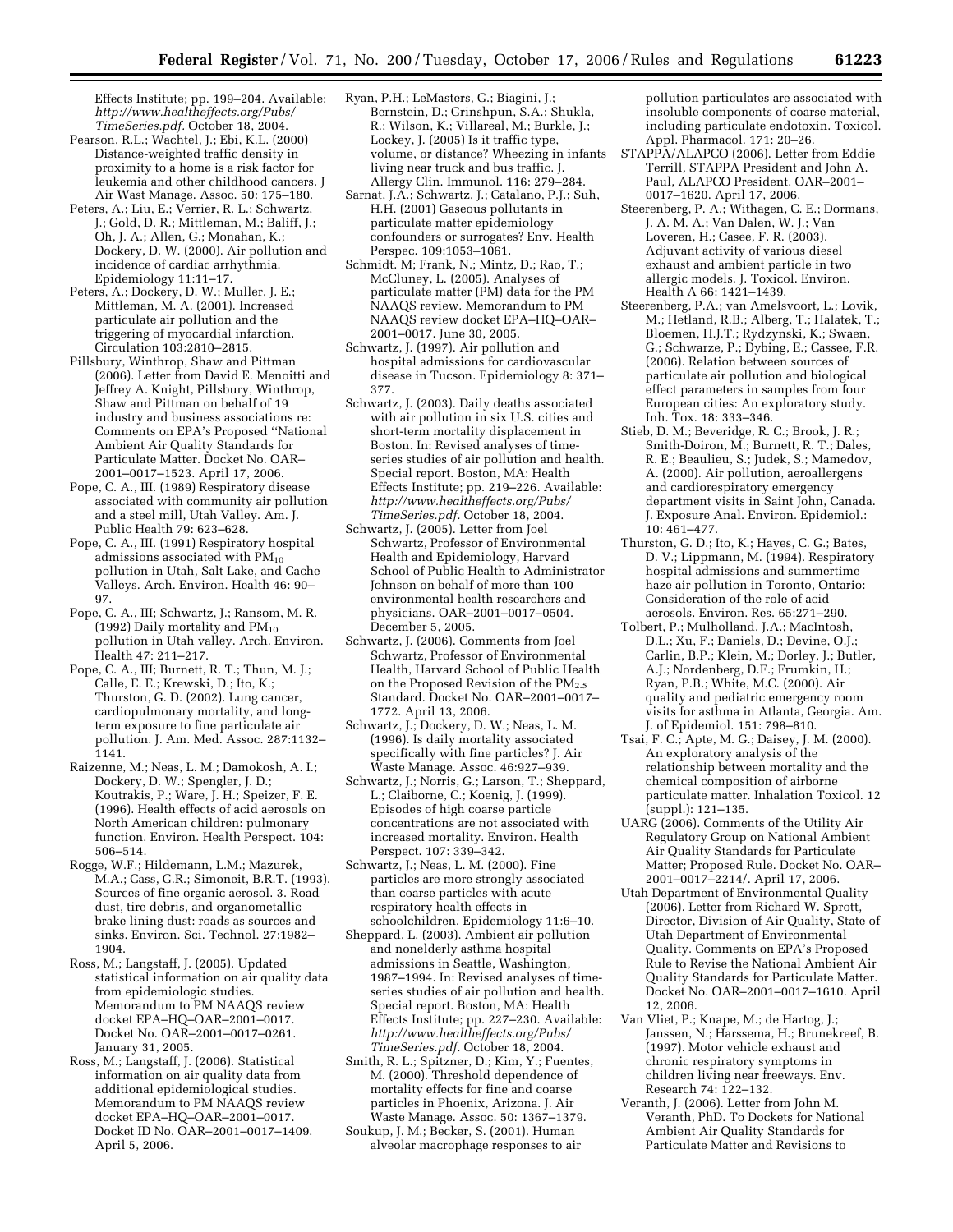Ambient Air Monitoring Regulations. Docket No. OAR–2001–0017–1600. April 14, 2006.

- Veranth, J.M.; Reilly, C.A. ; Veranth, M.M.; Moss, T.A.; Langelier, C.R.; Lanza, D.L.; Yost, G.S. (2004). Inflammatory cytokines and cell death in BEAS–2B lung cells treated with soil dust, lipopolysaccharide, and surfacemodified particles. Toxicol. Sci. 82: 88– 96.
- Veranth, J.M.; Moss, T.A.; Chow, J.C.; Labban, R.; Nichols, W.K.; Walton, J.C.; Watson, J.G.; Yost, G.S. (2006). Correlation of in vitro cytokine responses with the chemical composition of soilderived particulate matter. Env. Health Perspect. 114: 341–349.
- Weinstock, Lewis (2006).  $PM_{10-2.5}$  Point Source Analysis: Evaluation of Proposed Suitability Test Conditions 1 and 2, Memorandum to the PM NAAQS Review Docket, OAR–2001–0017. September 21, 2006.
- WHO (2005). World Health Organization Air Quality Guidelines Global Update 2005. Report on a working group meeting, Bonn Germany, October 18–20, 2005.
- Yang, C.Y.; Tsai, S.S.; Chang, C.C.; Ho, S.C. (2005) Effects of Asian dust storm events on daily admissions for asthma in Taipei, Taiwan. Inhal. Toxicol. 17(14): 817–821.

#### **List of Subjects in 40 CFR Part 50**

Environmental protection, Air pollution control, Carbon monoxide, Lead, Nitrogen dioxide, Ozone, Particulate matter, Sulfur oxides.

Dated: September 21, 2006.

## **Stephen L. Johnson,**

# *Administrator.*

■ For the reasons set out in the preamble, title 40, chapter I of the Code of Federal Regulations is amended as follows:

# **PART 50—NATIONAL PRIMARY AND SECONDARY AMBIENT AIR QUALITY STANDARDS**

■ 1. The authority citation for part 50 continues to read as follows:

**Authority:** 42 U.S.C. 7401 *et seq.* 

■ 2. Section 50.3 is revised to read as follows:

## **§ 50.3 Reference conditions.**

All measurements of air quality that are expressed as mass per unit volume (*e.g.*, micrograms per cubic meter) other than for the particulate matter  $(PM_{2.5})$ standards contained in §§ 50.7 and 50.13 shall be corrected to a reference temperature of 25 (deg) C and a reference pressure of 760 millimeters of mercury (1,013.2 millibars). Measurements of PM<sub>2.5</sub> for purposes of comparison to the standards contained in §§ 50.7 and 50.13 shall be reported based on actual ambient air volume

measured at the actual ambient temperature and pressure at the monitoring site during the measurement period.

### **§ 50.6 [Amended]**

■ 3. Section 50.6 is amended by

removing and reserving paragraph (b). ■ 4. A new § 50.13 is added to read as follows:

# **§ 50.13 National primary and secondary ambient air quality standards for PM**2.5**.**

(a) The national primary and secondary ambient air quality standards for particulate matter are 15.0 micrograms per cubic meter  $(\mu g/m^3)$ annual arithmetic mean concentration, and  $35 \mu g/m^3$  24-hour average concentration measured in the ambient air as PM2.5 (particles with an aerodynamic diameter less than or equal to a nominal 2.5 micrometers) by either:

(1) A reference method based on appendix L of this part and designated in accordance with part 53 of this chapter; or

(2) An equivalent method designated in accordance with part 53 of this chapter.

(b) The annual primary and secondary PM2.5 standards are met when the annual arithmetic mean concentration, as determined in accordance with appendix N of this part, is less than or equal to  $15.0 \text{ µg/m}^3$ .

(c) The 24-hour primary and secondary  $PM_{2.5}$  standards are met when the 98th percentile 24-hour concentration, as determined in accordance with appendix N of this part, is less than or equal to  $35 \mu g/m^3$ .

■ 5. Appendix K to Part 50 is revised to read as follows:

### **Appendix K to Part 50—Interpretation of the National Ambient Air Quality Standards for Particulate Matter**

#### *1.0 General*

(a) This appendix explains the computations necessary for analyzing particulate matter data to determine attainment of the 24-hour standards specified in 40 CFR 50.6. For the primary and secondary standards, particulate matter is measured in the ambient air as  $PM_{10}$ (particles with an aerodynamic diameter less than or equal to a nominal 10 micrometers) by a reference method based on appendix J of this part and designated in accordance with part 53 of this chapter, or by an equivalent method designated in accordance with part 53 of this chapter. The required frequency of measurements is specified in part 58 of this chapter.

(b) The terms used in this appendix are defined as follows:

*Average* refers to the arithmetic mean of the estimated number of exceedances per year, as per Section 3.1.

*Daily value* for  $PM_{10}$  refers to the 24-hour average concentration of PM<sub>10</sub> calculated or measured from midnight to midnight (local time).

*Exceedance* means a daily value that is above the level of the 24-hour standard after rounding to the nearest 10 µg/m3 (*i.e.*, values ending in 5 or greater are to be rounded up).

*Expected annual value* is the number approached when the annual values from an increasing number of years are averaged, in the absence of long-term trends in emissions or meteorological conditions.

*Year* refers to a calendar year.

(c) Although the discussion in this appendix focuses on monitored data, the same principles apply to modeling data, subject to EPA modeling guidelines.

#### *2.0 Attainment Determinations*

### *2.1 24-Hour Primary and Secondary Standards*

(a) Under 40 CFR 50.6(a) the 24-hour primary and secondary standards are attained when the expected number of exceedances per year at each monitoring site is less than or equal to one. In the simplest case, the number of expected exceedances at a site is determined by recording the number of exceedances in each calendar year and then averaging them over the past 3 calendar years. Situations in which 3 years of data are not available and possible adjustments for unusual events or trends are discussed in sections 2.3 and 2.4 of this appendix. Further, when data for a year are incomplete, it is necessary to compute an estimated number of exceedances for that year by adjusting the observed number of exceedances. This procedure, performed by calendar quarter, is described in section 3.0 of this appendix. The expected number of exceedances is then estimated by averaging the individual annual estimates for the past 3 years.

(b) The comparison with the allowable expected exceedance rate of one per year is made in terms of a number rounded to the nearest tenth (fractional values equal to or greater than 0.05 are to be rounded up; *e.g.*, an exceedance rate of 1.05 would be rounded to 1.1, which is the lowest rate for nonattainment).

#### *2.2 Reserved*

### *2.3 Data Requirements*

(a) 40 CFR 58.12 specifies the required minimum frequency of sampling for  $PM_{10}$ . For the purposes of making comparisons with the particulate matter standards, all data produced by State and Local Air Monitoring Stations (SLAMS) and other sites submitted to EPA in accordance with the part 58 requirements must be used, and a minimum of 75 percent of the scheduled  $PM_{10}$  samples per quarter are required.

(b) To demonstrate attainment of the 24 hour standards at a monitoring site, the monitor must provide sufficient data to perform the required calculations of sections 3.0 and 4.0 of this appendix. The amount of data required varies with the sampling frequency, data capture rate and the number of years of record. In all cases, 3 years of representative monitoring data that meet the 75 percent criterion of the previous paragraph should be utilized, if available,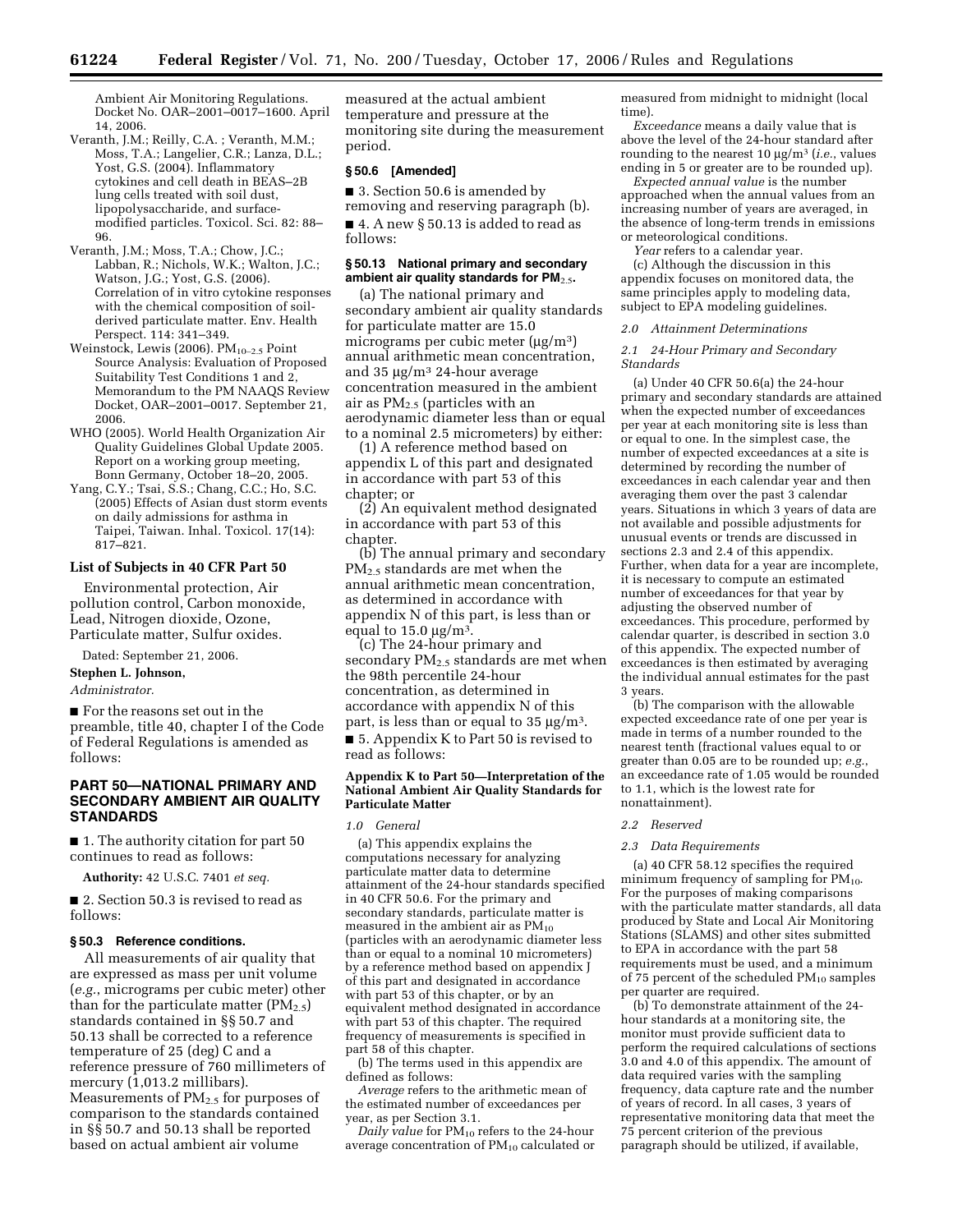and would suffice. More than 3 years may be considered, if all additional representative years of data meeting the 75 percent criterion are utilized. Data not meeting these criteria may also suffice to show attainment; however, such exceptions will have to be approved by the appropriate Regional Administrator in accordance with EPA guidance.

(c) There are less stringent data requirements for showing that a monitor has failed an attainment test and thus has recorded a violation of the particulate matter standards. Although it is generally necessary to meet the minimum 75 percent data capture requirement per quarter to use the computational equations described in section 3.0 of this appendix, this criterion does not apply when less data is sufficient to unambiguously establish nonattainment. The following examples illustrate how nonattainment can be demonstrated when a site fails to meet the completeness criteria. Nonattainment of the 24-hour primary standards can be established by the observed annual number of exceedances (*e.g.*, four observed exceedances in a single year), or by the estimated number of exceedances derived from the observed number of exceedances and the required number of scheduled samples (*e.g.*, two observed exceedances with every other day sampling). In both cases, expected annual values must exceed the levels allowed by the standards.

# *2.4 Adjustment for Exceptional Events and Trends*

(a) An exceptional event is an uncontrollable event caused by natural sources of particulate matter or an event that is not expected to recur at a given location. Inclusion of such a value in the computation of exceedances or averages could result in inappropriate estimates of their respective expected annual values. To reduce the effect of unusual events, more than 3 years of representative data may be used. Alternatively, other techniques, such as the use of statistical models or the use of historical data could be considered so that the event may be discounted or weighted according to the likelihood that it will recur. The use of such techniques is subject to the approval of the appropriate Regional Administrator in accordance with EPA guidance.

(b) In cases where long-term trends in emissions and air quality are evident, mathematical techniques should be applied to account for the trends to ensure that the expected annual values are not inappropriately biased by unrepresentative data. In the simplest case, if 3 years of data are available under stable emission conditions, this data should be used. In the event of a trend or shift in emission patterns, either the most recent representative year(s) could be used or statistical techniques or models could be used in conjunction with previous years of data to adjust for trends. The use of less than 3 years of data, and any adjustments are subject to the approval of the appropriate Regional Administrator in accordance with EPA guidance.

## *3.0 Computational Equations for the 24- Hour Standards*

*3.1 Estimating Exceedances for a Year* 

(a) If  $PM_{10}$  sampling is scheduled less frequently than every day, or if some scheduled samples are missed, a  $PM_{10}$  value will not be available for each day of the year. To account for the possible effect of incomplete data, an adjustment must be made to the data collected at each monitoring location to estimate the number of exceedances in a calendar year. In this adjustment, the assumption is made that the fraction of missing values that would have exceeded the standard level is identical to the fraction of measured values above this level. This computation is to be made for all sites that are scheduled to monitor throughout the entire year and meet the minimum data requirements of section 2.3 of this appendix. Because of possible seasonal imbalance, this adjustment shall be applied on a quarterly basis. The estimate of the expected number of exceedances for the quarter is equal to the observed number of exceedances plus an increment associated with the missing data. The following equation must be used for these computations:

### **Equation 1**

$$
e_q = v_q \times \left(\frac{N_q}{n_q}\right)
$$

Where:

- eq = the estimated number of exceedances for calendar quarter q;
- $v_q$  = the observed number of exceedances for calendar quarter q;
- $N_q$  = the number of days in calendar quarter q;
- $n_q$  = the number of days in calendar quarter q with PM10 data; and
- $q =$  the index for calendar quarter,  $q = 1, 2,$ 3 or 4.

(b) The estimated number of exceedances for a calendar quarter must be rounded to the nearest hundredth (fractional values equal to or greater than 0.005 must be rounded up).

(c) The estimated number of exceedances for the year, e, is the sum of the estimates for each calendar quarter.

## **Equation 2**

$$
\mathbf{e} = \sum_{\mathbf{q}=1}^{4} \mathbf{e}_{\mathbf{q}}
$$

(d) The estimated number of exceedances for a single year must be rounded to one decimal place (fractional values equal to or greater than 0.05 are to be rounded up). The expected number of exceedances is then estimated by averaging the individual annual estimates for the most recent 3 or more representative years of data. The expected number of exceedances must be rounded to one decimal place (fractional values equal to or greater than 0.05 are to be rounded up).

(e) The adjustment for incomplete data will not be necessary for monitoring or modeling data which constitutes a complete record, i.e., 365 days per year.

(f) To reduce the potential for overestimating the number of expected exceedances, the correction for missing data will not be required for a calendar quarter in which the first observed exceedance has occurred if:

(1) There was only one exceedance in the calendar quarter;

(2) Everyday sampling is subsequently initiated and maintained for 4 calendar quarters in accordance with 40 CFR 58.12; and

(3) Data capture of 75 percent is achieved during the required period of everyday sampling. In addition, if the first exceedance is observed in a calendar quarter in which the monitor is already sampling every day, no adjustment for missing data will be made to the first exceedance if a 75 percent data capture rate was achieved in the quarter in which it was observed.

#### Example 1

a. During a particular calendar quarter, 39 out of a possible 92 samples were recorded, with one observed exceedance of the 24-hour standard. Using Equation 1, the estimated number of exceedances for the quarter is:

 $e_q = 1 \times 92/39 = 2.359$  or 2.36.

b. If the estimated exceedances for the other 3 calendar quarters in the year were 2.30, 0.0 and 0.0, then, using Equation 2, the estimated number of exceedances for the year is  $2.36 + 2.30 + 0.0 + 0.0$  which equals  $4.66$ or 4.7. If no exceedances were observed for the 2 previous years, then the expected number of exceedances is estimated by:  $(1/3)$  $\times$  (4.7 + 0 + 0) = 1.57 or 1.6. Since 1.6 exceeds the allowable number of expected exceedances, this monitoring site would fail the attainment test.

Example 2

In this example, everyday sampling was initiated following the first observed exceedance as required by 40 CFR 58.12. Accordingly, the first observed exceedance would not be adjusted for incomplete sampling. During the next three quarters, 1.2 exceedances were estimated. In this case, the estimated exceedances for the year would be  $1.0 + 1.2 + 0.0 + 0.0$  which equals 2.2. If, as before, no exceedances were observed for the two previous years, then the estimated exceedances for the 3-year period would then be  $(1/3) \times (2.2 + 0.0 + 0.0) = 0.7$ , and the monitoring site would not fail the attainment test.

### *3.2 Adjustments for Non-Scheduled Sampling Days*

(a) If a systematic sampling schedule is used and sampling is performed on days in addition to the days specified by the systematic sampling schedule, e.g., during episodes of high pollution, then an adjustment must be made in the equation for the estimation of exceedances. Such an adjustment is needed to eliminate the bias in the estimate of the quarterly and annual number of exceedances that would occur if the chance of an exceedance is different for scheduled than for non-scheduled days, as would be the case with episode sampling.

(b) The required adjustment treats the systematic sampling schedule as a stratified sampling plan. If the period from one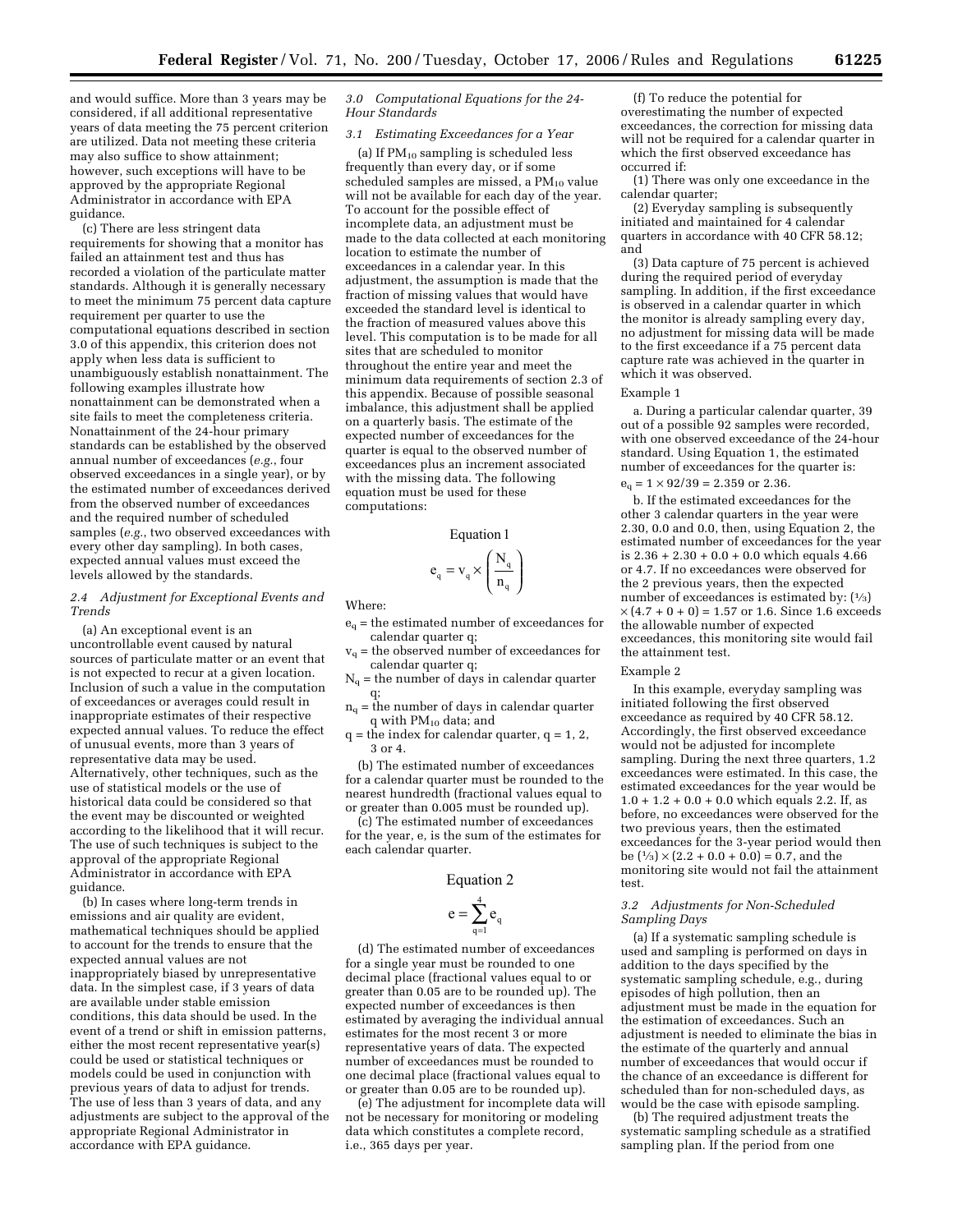scheduled sample until the day preceding the next scheduled sample is defined as a sampling stratum, then there is one stratum for each scheduled sampling day. An average number of observed exceedances is computed for each of these sampling strata. With nonscheduled sampling days, the estimated number of exceedances is defined as:

Equation 3

$$
e_{_q}=\!\!\left(\frac{N_{_q}}{m_{_q}}\right)\!\times\!\sum_{j=1}^{m_{_q}}\!\left(\frac{v_j}{k_{_j}}\right)
$$

Where:

- $e_q$  = the estimated number of exceedances for the quarter:
- $N_q$  = the number of days in the quarter;
- $m_q$  = the number of strata with samples during the quarter;
- $=$  the number of observed exceedances in stratum j; and
- $k_i$  = the number of actual samples in stratum j.

(c) Note that if only one sample value is recorded in each stratum, then Equation 3 reduces to Equation 1.

#### Example 3

A monitoring site samples according to a systematic sampling schedule of one sample every 6 days, for a total of 15 scheduled samples in a quarter out of a total of 92 possible samples. During one 6-day period, potential episode levels of  $PM_{10}$  were suspected, so 5 additional samples were taken. One of the regular scheduled samples was missed, so a total of 19 samples in 14

sampling strata were measured. The one 6 day sampling stratum with 6 samples recorded 2 exceedances. The remainder of the quarter with one sample per stratum recorded zero exceedances. Using Equation 3, the estimated number of exceedances for the quarter is:

 $Eq = (92/14) \times (2/6 + 0 + \ldots + 0) = 2.19.$ 

■ 6. Appendix L to part 50 is amended by:

- a. Revising section 1.1;
- b. Revising the heading of section
- 7.3.4 and adding introductory text;
- c. Revising paragraph (a) of section
- 7.3.4.3:
- d. Adding section 7.3.4.4;
- e. Revising Table L–1 in section 7.4.19;
- f. Revising section 8.3.6;
- g. Revising the first sentence in section 10.10 and revising section 10.13; and

■ h. Revising reference 2 in section 13.0 to read as follows:

### **Appendix L to Part 50—Reference Method for the Determination of Fine Particulate Matter as PM**2.5 **in the Atmosphere**

# *1.0 Applicability.*

1.1 This method provides for the measurement of the mass concentration of fine particulate matter having an aerodynamic diameter less than or equal to a nominal 2.5 micrometers  $(PM_{2.5})$  in ambient air over a 24-hour period for purposes of determining whether the primary and secondary national ambient air quality

standards for fine particulate matter specified in § 50.7 and § 50.13 of this part are met. The measurement process is considered to be nondestructive, and the  $PM_{2.5}$  sample obtained can be subjected to subsequent physical or chemical analyses. Quality assessment procedures are provided in part 58, appendix A of this chapter, and quality assurance guidance are provided in references 1, 2, and 3 in section 13.0 of this appendix.

\* \* \* \* \*

7.3.4 *Particle size separator.* The sampler shall be configured with either one of the two alternative particle size separators described in this section 7.3.4. One separator is an impactor-type separator (WINS impactor) described in sections 7.3.4.1, 7.3.4.2, and 7.3.4.3 of this appendix. The alternative separator is a cyclone-type separator (VSCCTM) described in section 7.3.4.4 of this appendix.

- \* \* \* \* \*
- $7.3.4.3$  \* \* \*

(a) Composition. Dioctyl sebacate (DOS), single-compound diffusion oil.

\* \* \* \* \* 7.3.4.4 The cyclone-type separator is identified as a BGI VSCCTM Very Sharp Cut Cyclone particle size separator specified as part of EPA-designated equivalent method EQPM–0202–142 (67 FR 15567, April 2, 2002) and as manufactured by BGI Incorporated, 58 Guinan Street, Waltham, Massachusetts 20451.

### \* \* \* \* \*

 $7.4.19$  \* \* \*

# TABLE L–1 TO APPENDIX L OF PART 50.—SUMMARY OF INFORMATION TO BE PROVIDED BY THE SAMPLER

| Information to be provided               | Appendix L<br>section<br>reference | Availability         |                               |                       | Format                   |                                 |                |
|------------------------------------------|------------------------------------|----------------------|-------------------------------|-----------------------|--------------------------|---------------------------------|----------------|
|                                          |                                    | Anytime <sup>1</sup> | End of<br>period <sup>2</sup> | Visual<br>display $3$ | Data<br>output $4$       | Digital<br>reading <sup>5</sup> | Units          |
| Flow rate, 30-second maximum inter-      |                                    |                      |                               |                       |                          |                                 |                |
|                                          | $7.4.5.1$                          |                      |                               |                       |                          | $XX.X$                          | L/min          |
| Flow rate, average for the sample pe-    |                                    |                      |                               |                       |                          |                                 |                |
|                                          | $7.4.5.2$                          |                      | ✓                             |                       |                          | XX.X                            | L/min          |
| Flow rate, CV, for sample period         | $7.4.5.2$                          |                      |                               |                       |                          | $XX.X$                          | $\%$           |
| Flow rate, 5-min. average out of spec.   |                                    |                      |                               |                       |                          |                                 |                |
|                                          | $7.4.5.2$                          |                      |                               |                       | ✓∎                       | On/Off                          |                |
|                                          | $7.4.5.2$                          |                      |                               |                       | $\overline{\mathcal{L}}$ | $XX.X$                          | m <sup>3</sup> |
| Temperature, ambient, 30-second in-      |                                    |                      |                               |                       |                          |                                 |                |
|                                          | $7.4.8$                            | ✓                    |                               |                       |                          | XX.X                            | $^{\circ}C$    |
| Temperature, ambient, min., max., av-    |                                    |                      |                               |                       |                          |                                 |                |
| erage for the sample period              | $7.4.8$                            |                      | ✓                             |                       | $\{ \blacksquare$        | $XX.X$                          | $^{\circ}C$    |
| Baro. pressure, ambient, 30-second       |                                    |                      |                               |                       |                          |                                 |                |
|                                          | $7.4.9$                            |                      |                               |                       |                          | XXX                             | mm Hg          |
| Baro. pressure, ambient, min., max.,     |                                    |                      |                               |                       |                          |                                 |                |
| average for the sample period            | $7.4.9$                            |                      |                               |                       | $\sqrt{ }$               | XXX                             | mm Hg          |
| Filter temperature, 30-second interval   | $7.4.11$                           |                      |                               |                       | .                        | $XX.X$                          | ം              |
| Filter temp. differential, 30-second in- |                                    |                      |                               |                       |                          |                                 |                |
| terval, out of spec. $(FLAG^6)$          | $7.4.11$                           |                      | ✓                             |                       | $\sqrt{ }$               | On/Off                          |                |
| Filter temp., maximum differential from  |                                    |                      |                               |                       |                          |                                 |                |
| ambient, date, time of occurrence        | $7.4.11$                           |                      |                               |                       |                          | X.X. YY/                        | °C, Yr/Mon/    |
|                                          |                                    |                      |                               |                       |                          | MM/DD                           | Day Hrs. min   |
|                                          |                                    |                      |                               |                       |                          | HH.mm.                          |                |
|                                          | 7.4.12                             |                      |                               |                       |                          | YY/MM/DD                        | Yr/Mon/Day     |
|                                          |                                    |                      |                               |                       |                          | HH.mm.                          | Hrs. min       |
| Sample start and stop time settings      | 7.4.12                             |                      |                               |                       |                          | YY/MM/DD                        | Yr/Mon/Day     |
|                                          |                                    |                      |                               |                       |                          | HH.mm.                          | Hrs. min       |
|                                          |                                    |                      |                               |                       |                          | YY/MM/DD                        | Yr/Mon/Day     |
|                                          |                                    |                      |                               |                       |                          | HH.mm.                          | Hrs. min       |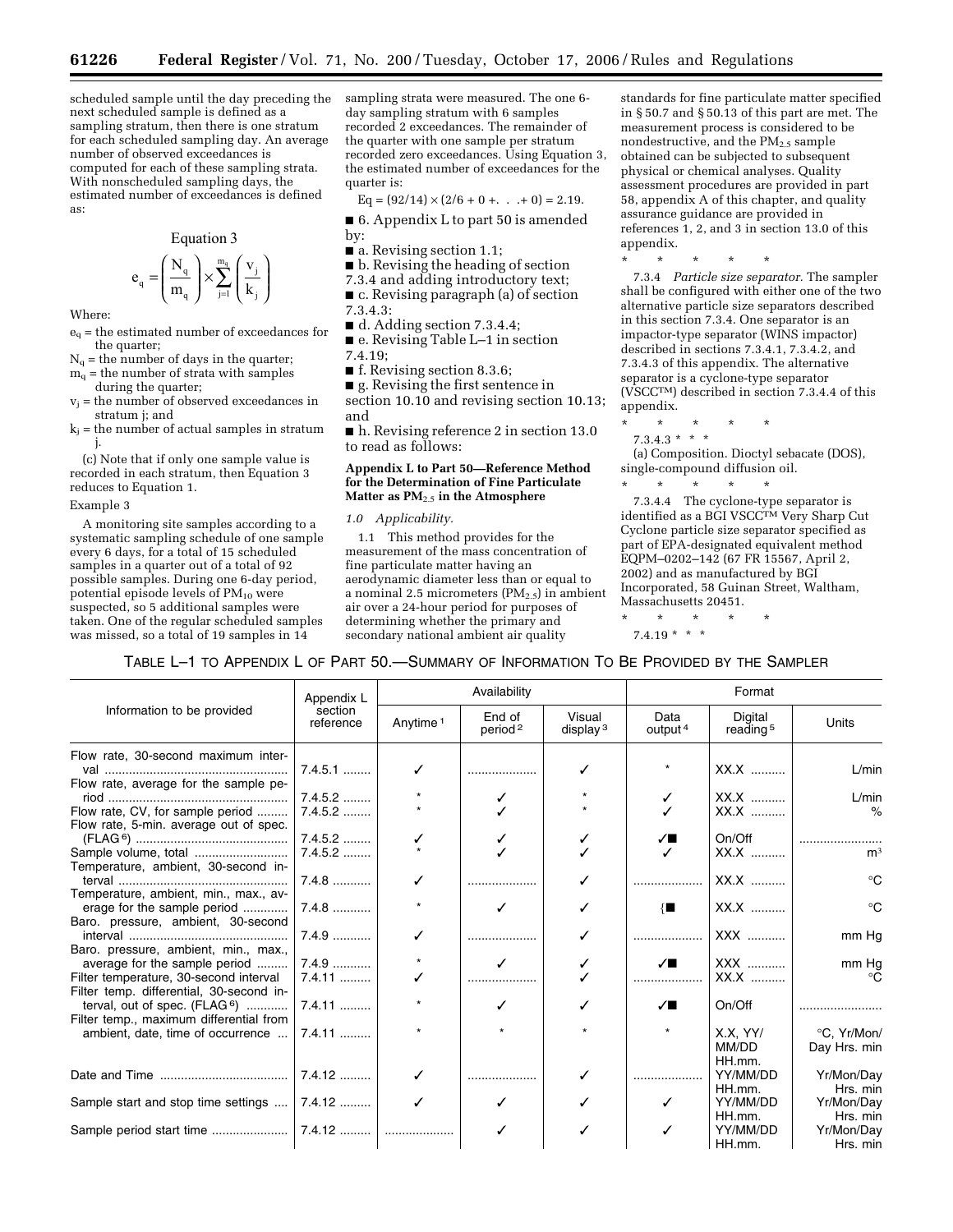# TABLE L–1 TO APPENDIX L OF PART 50.—SUMMARY OF INFORMATION TO BE PROVIDED BY THE SAMPLER—Continued

| Information to be provided                                                        | Appendix L<br>section<br>reference | Availability         |                               |                       | Format                      |                                 |          |
|-----------------------------------------------------------------------------------|------------------------------------|----------------------|-------------------------------|-----------------------|-----------------------------|---------------------------------|----------|
|                                                                                   |                                    | Anytime <sup>1</sup> | End of<br>period <sup>2</sup> | Visual<br>display $3$ | Data<br>output <sup>4</sup> | Digital<br>reading <sup>5</sup> | Units    |
| Elapsed sample time, out of spec.                                                 |                                    |                      |                               |                       |                             | $HH.mm$                         | Hrs. min |
| Power interruptions $\leq 1$ min., start time                                     | ∣ 7.4.13                           |                      |                               |                       | ✓◼                          | On/Off                          |          |
|                                                                                   | $17.4.15.5$                        |                      |                               | $\star$               | ✓                           | 1HH.mm.<br>2HH.mm,<br>etc       | Hrs. min |
| information, such as<br>User-entered<br>sampler and site identification    7.4.16 |                                    |                      |                               |                       | ╱Г                          | As entered.                     |          |

✓ Provision of this information is required.

\* Provision of this information is optional. If information related to the entire sample period is optionally provided prior to the end of the sample period, the value provided should be the value calculated for the portion of the sampler period completed up to the time the information is provided.

■ Indicates that this information is also required to be provided to the Air Quality System (AQS) data bank; see § 58.16 of this chapter. For ambient temperature and barometric pressure, only the average for the sample period must be reported.

1. Information is required to be available to the operator at any time the sampler is operating, whether sampling or not.

2. Information relates to the entire sampler period and must be provided following the end of the sample period until reset manually by the operator or automatically by the sampler upon the start of a new sample period.

3. Information shall be available to the operator visually.

4. Information is to be available as digital data at the sampler's data output port specified in section 7.4.16 of this appendix following the end of the sample period until reset manually by the operator or automatically by the sampler upon the start of a new sample period.

5. Digital readings, both visual and data output, shall have not less than the number of significant digits and resolution specified.

6. Flag warnings may be displayed to the operator by a single flag indicator or each flag may be displayed individually. Only a set (on) flag warning must be indicated; an off (unset) flag may be indicated by the absence of a flag warning. Sampler users should refer to section 10.12 of this appendix regarding the validity of samples for which the sampler provided an associated flag warning.

\* \* \* \* \*

8.3.6 The post-sampling conditioning and weighing shall be completed within 240 hours (10 days) after the end of the sample period, unless the filter sample is maintained at temperatures below the average ambient temperature during sampling (or 4 °C or below for average sampling temperatures less than 4 °C) during the time between retrieval from the sampler and the start of the conditioning, in which case the period shall not exceed 30 days. Reference 2 in section 13.0 of this appendix has additional guidance on transport of cooled filters.

\* \* \* \* \*

10.10 Within 177 hours (7 days, 9 hours) of the end of the sample collection period, the filter, while still contained in the filter cassette, shall be carefully removed from the sampler, following the procedure provided in the sampler operation or instruction manual and the quality assurance program, and placed in a protective container. \*

\* \* \* \* \*

10.13 After retrieval from the sampler, the exposed filter containing the  $PM_{2.5}$ sample should be transported to the filter conditioning environment as soon as possible, ideally to arrive at the conditioning environment within 24 hours for conditioning and subsequent weighing. During the period between filter retrieval from the sampler and the start of the conditioning, the filter shall be maintained as cool as practical and continuously protected from exposure to temperatures over 25 °C to protect the integrity of the sample and minimize loss of volatile components during transport and storage. See section 8.3.6 of this appendix regarding time limits for completing the post-sampling weighing. See reference 2 in section 13.0 of this appendix for additional guidance on transporting filter

samplers to the conditioning and weighing laboratory.

\* \* \* \* \*

*13.0 References* 

\* \* \* \* \*

\* \* \* \* \* 2. Quality Assurance Guidance Document 2.12. Monitoring  $PM_{2.5}$  in Ambient Air Using Designated Reference or Class I Equivalent Methods. U.S. EPA, National Exposure Research Laboratory. Research Triangle Park, NC, November 1988 or later edition. Currently available at: *http://www.epa.gov/ ttn/amtic/pmqainf.html*.

■ 7. Appendix N to part 50 is revised to read as follows:

### **Appendix N to Part 50—Interpretation of the National Ambient Air Quality Standards for PM**2.5

#### *1. General*

(a) This appendix explains the data handling conventions and computations necessary for determining when the annual and 24-hour primary and secondary national ambient air quality standards (NAAQS) for  $PM_{2.5}$  specified in § 50.7 and § 50.13 of this part are met.  $PM<sub>2.5</sub>$ , defined as particles with an aerodynamic diameter less than or equal to a nominal 2.5 micrometers, is measured in the ambient air by a Federal reference method (FRM) based on appendix L of this part, as applicable, and designated in accordance with part 53 of this chapter, or by a Federal equivalent method (FEM) designated in accordance with part 53 of this chapter, or by an Approved Regional Method (ARM) designated in accordance with part 58 of this chapter. Data handling and computation procedures to be used in making comparisons between reported  $PM_{2.5}$ 

concentrations and the levels of the  $PM_{2.5}$ NAAQS are specified in the following sections.

(b) Data resulting from exceptional events, for example structural fires or high winds, may be given special consideration. In some cases, it may be appropriate to exclude these data in whole or part because they could result in inappropriate values to compare with the levels of the PM<sub>2.5</sub> NAAQS. In other cases, it may be more appropriate to retain the data for comparison with the levels of the PM2.5 NAAQS and then for EPA to formulate the appropriate regulatory response.

(c) The terms used in this appendix are defined as follows:

*Annual mean* refers to a weighted arithmetic mean, based on quarterly means, as defined in section 4.4 of this appendix.

*Creditable samples* are samples that are given credit for data completeness. They include valid samples collected on required sampling days and valid ''make-up'' samples taken for missed or invalidated samples on required sampling days.

*Daily values* for PM2.5 refers to the 24-hour average concentrations of PM2.5 calculated (averaged from hourly measurements) or measured from midnight to midnight (local standard time) that are used in NAAQS computations.

*Designated monitors* are those monitoring sites designated in a State or local agency PM Monitoring Network Description in accordance with part 58 of this chapter.

*Design values* are the metrics (i.e., statistics) that are compared to the NAAQS levels to determine compliance, calculated as shown in section 4 of this appendix:

(1) The 3-year average of annual means for a single monitoring site or a group of monitoring sites (referred to as the ''*annual standard design value*''). If spatial averaging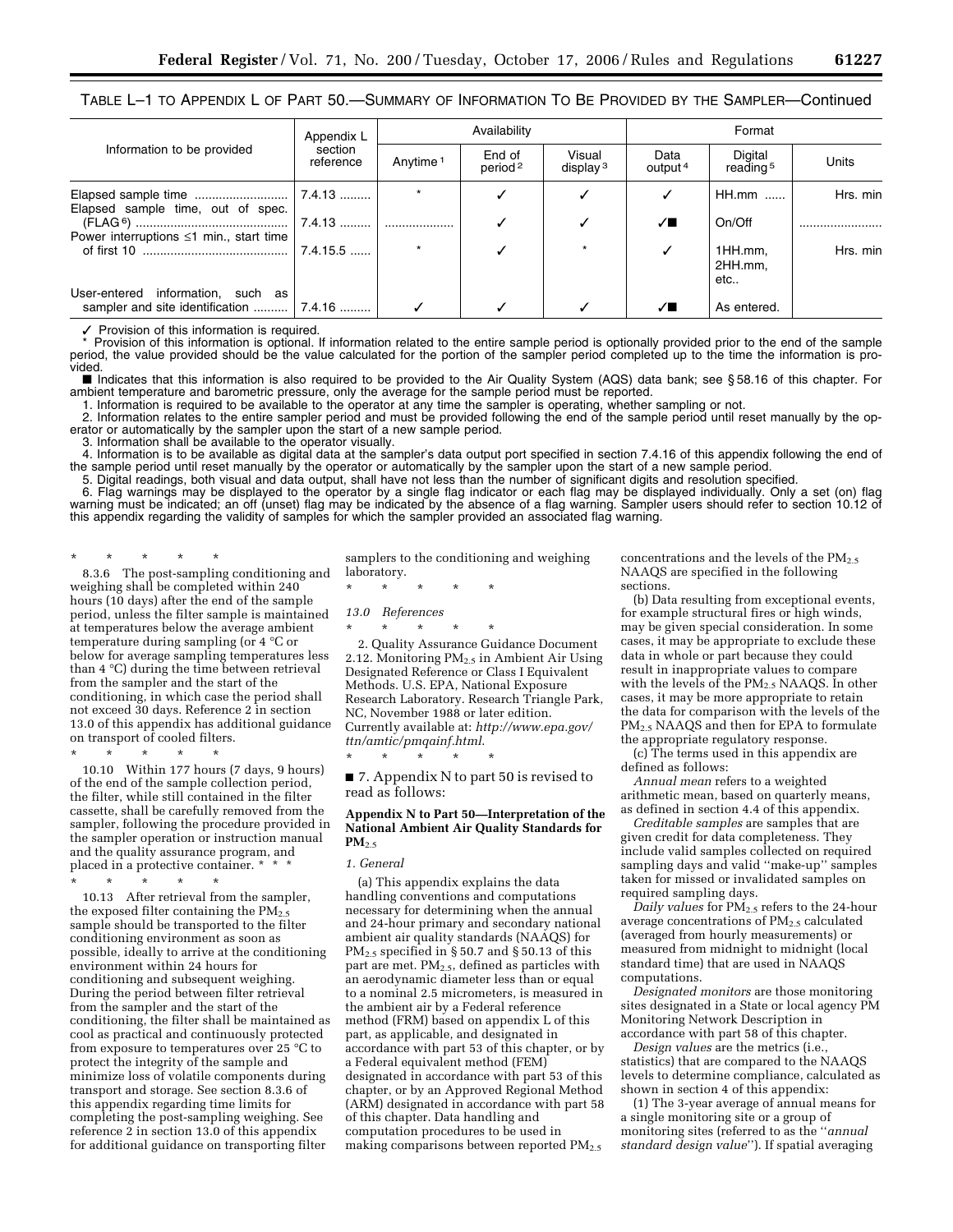has been approved by EPA for a group of sites which meet the criteria specified in section 2(b) of this appendix and section 4.7.5 of appendix  $D$  of 40 CFR part 58, then 3 years of spatially averaged annual means will be averaged to derive the *annual standard design value* for that group of sites (further referred to as the ''*spatially averaged annual standard design value*''). Otherwise, the annual standard design value will represent the 3-year average of annual means for a single site (further referred to as the ''*single site annual standard design value*'').

(2) The 3-year average of annual 98th percentile 24-hour average values recorded at each monitoring site (referred to as the ''*24 hour standard design value*'').

*Extra samples* are non-creditable samples. They are daily values that do not occur on scheduled sampling days and that can not be used as make-ups for missed or invalidated scheduled samples. Extra samples are used in mean calculations and are subject to selection as a 98th percentile.

*Make-up samples* are samples taken to supplant missed or invalidated required scheduled samples. Make-ups can be made by either the primary or the collocated instruments. Make-up samples are either taken before the next required sampling day or exactly one week after the missed (or voided) sampling day. Also, to be considered a valid make-up, the sampling must be administered according to EPA guidance.

*98th percentile* is the daily value out of a year of PM<sub>2.5</sub> monitoring data below which 98 percent of all daily values fall. *Year* refers to a calendar year.

#### *2.0 Monitoring Considerations.*

(a) Section 58.30 of this chapter specifies which monitoring locations are eligible for making comparisons with the PM<sub>2.5</sub> standards.

(b) To qualify for spatial averaging, monitoring sites must meet the criterion specified in section 4.7.5 of appendix D of 40 CFR part 58 as well as the following requirements:

(1) The annual mean concentration at each site shall be within 10 percent of the spatially averaged annual mean.

(2) The daily values for each site pair among the 3-year period shall yield a correlation coefficient of at least 0.9 for each calendar quarter.

(3) All of the monitoring sites should principally be affected by the same major emission sources of  $PM_{2.5}$ . For example, this could be demonstrated by site-specific chemical speciation profiles confirming all major component concentration averages to be within 10 percent for each calendar quarter.

(4) The requirements in paragraphs (b)(1) through (3) of this section shall be met for 3 consecutive years in order to produce a valid spatially averaged annual standard design value. Otherwise, the individual (single) site annual standard design values shall be compared directly to the level of the annual NAAOS.

(c) Section 58.12 of this chapter specifies the required minimum frequency of sampling for  $PM_{2.5}$ . Exceptions to the specified sampling frequencies, such as a reduced

frequency during a season of expected low concentrations (i.e., ''seasonal sampling''), are subject to the approval of EPA. Annual 98th percentile values are to be calculated according to equation 6 in section 4.5 of this appendix when a site operates on a ''seasonal sampling'' schedule.

*3.0 Requirements for Data Used for Comparisons With the PM*2.5 *NAAQS and Data Reporting Considerations.* 

(a) Except as otherwise provided in this appendix, only valid FRM/FEM/ARM PM<sub>2.5</sub> data required to be submitted to EPA's Air Quality System (AQS) shall be used in the design value calculations.

(b)  $PM_{2.5}$  measurement data (typically hourly for continuous instruments and daily for filter-based instruments) shall be reported to AQS in micrograms per cubic meter (µg/ m<sup>3</sup>) to one decimal place, with additional digits to the right being truncated.

(c) Block 24-hour averages shall be computed from available hourly PM<sub>2.5</sub> concentration data for each corresponding day of the year and the result shall be stored in the first, or start, hour (i.e., midnight, hour '0') of the 24-hour period. A 24-hour average shall be considered valid if at least 75 percent (i.e., 18) of the hourly averages for the 24-hour period are available. In the event that less than all 24 hourly averages are available (i.e., less than 24, but at least 18), the 24-hour average shall be computed on the basis of the hours available using the number of available hours as the divisor (e.g., 19). 24 hour periods with seven or more missing hours shall be considered valid if, after substituting zero for all missing hourly concentrations, the 24-hour average concentration is greater than the level of the standard. The computed 24-hour average PM<sub>2.5</sub> concentrations shall be reported to one decimal place (the additional digits to the right of the first decimal place are truncated, consistent with the data handling procedures for the reported data).

(d) Except for calculation of spatially averaged annual means and spatially averaged annual standard design values, all other calculations shown in this appendix shall be implemented on a site-level basis. Site level data shall be processed as follows:

(1) The default dataset for a site shall consist of the measured concentrations recorded from the designated primary FRM/ FEM/ARM monitor. The primary monitor shall be designated in the appropriate State or local agency PM Monitoring Network Description. All daily values produced by the primary sampler are considered part of the site record (i.e., that site's daily value); this includes all creditable samples and all extra samples.

(2) Data for the primary monitor shall be augmented as much as possible with data from collocated FRM/FEM/ARM monitors. If a valid 24-hour measurement is not produced from the primary monitor for a particular day (scheduled or otherwise), but a valid sample is generated by a collocated FRM/FEM/ARM instrument (and recorded in AQS), then that collocated value shall be considered part of the site data record (i.e., that site's daily value). If more than one valid collocated FRM/FEM/ARM value is available, the

average of those valid collocated values shall be used as the daily value.

(e) All daily values in the composite site record are used in annual mean and 98th percentile calculations, however, not all daily values are give credit towards data completeness requirements. Only ''creditable'' samples are given credit for data completeness. Creditable samples include valid samples on scheduled sampling days and valid make-up samples. All other types of daily values are referred to as ''extra'' samples.

## *4.0 Comparisons With the PM2.5 NAAQS.*

#### *4.1 Annual PM*2.5 *NAAQS.*

(a) The annual PM2.5 NAAQS is met when the annual standard design value is less than or equal to 15.0 micrograms per cubic meter  $(\mu g/m^3)$ .

(b) For single site comparisons, 3 years of valid annual means are required to produce a valid annual standard design value. In the case of spatial averaging, 3 years of valid spatially averaged annual means are required to produce a valid annual standard design value. Designated sites with less than 3 years of data shall be included in annual spatial averages for those years that data completeness requirements are met. A year meets data completeness requirements when at least 75 percent of the scheduled sampling days for each quarter have valid data. [Quarterly data capture rates (expressed as a percentage) are specifically calculated as the number of creditable samples for the quarter divided by the number of scheduled samples for the quarter, the result then multiplied by 100 and rounded to the nearest integer.] However, years with at least 11 samples in each quarter shall be considered valid, notwithstanding quarters with less than complete data, if the resulting annual mean, spatially averaged annual mean concentration, or resulting annual standard design value concentration (rounded according to the conventions of section 4.3 of this appendix) is greater than the level of the standard. Furthermore, where the explicit 11 sample per quarter requirement is not met, the site annual mean shall still be considered valid if, by substituting a low value (described below) for the missing data in the deficient quarters (substituting enough to meet the 11 sample minimum), the computation still yields a recalculated annual mean, spatially averaged annual mean concentration, or annual standard design value concentration over the level of the standard. The low value used for this substitution test shall be the lowest reported daily value in the site data record for that calendar quarter over the most recent 3-year period. If an annual mean is deemed complete using this test, the original annual mean (without substituted low values) shall be considered the official mean value for this site, not the result of the recalculated test using the low values.

(c) The use of less than complete data is subject to the approval of EPA, which may consider factors such as monitoring site closures/moves, monitoring diligence, and nearby concentrations in determining whether to use such data.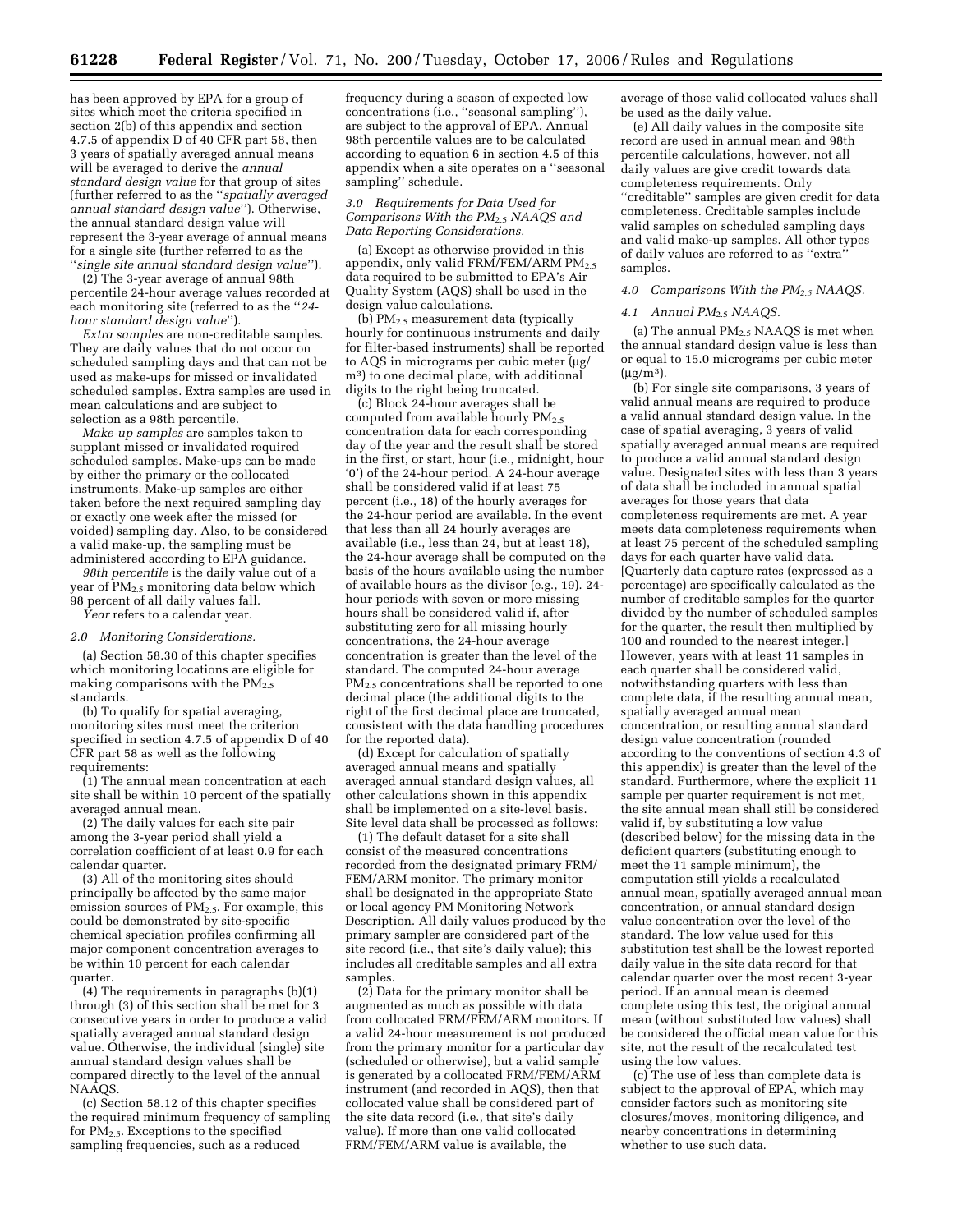(d) The equations for calculating the annual standard design values are given in section 4.4 of this appendix.

### *4.2 24-Hour PM2.5 NAAQS.*

(a) The 24-hour  $PM<sub>2.5</sub> NAAQS$  is met when the 24-hour standard design value at each monitoring site is less than or equal to 35 µg/ m3. This comparison shall be based on 3 consecutive, complete years of air quality data. A year meets data completeness requirements when at least 75 percent of the scheduled sampling days for each quarter have valid data. However, years shall be considered valid, notwithstanding quarters with less than complete data (even quarters with less than 11 samples), if the resulting annual 98th percentile value or resulting 24 hour standard design value (rounded according to the conventions of section 4.3 of this appendix) is greater than the level of the standard.

(b) The use of less than complete data is subject to the approval of EPA which may consider factors such as monitoring site closures/moves, monitoring diligence, and nearby concentrations in determining whether to use such data for comparisons to the NAAQS.

(c) The equations for calculating the 24 hour standard design values are given in section 4.5 of this appendix.

4.3 *Rounding Conventions*. For the purposes of comparing calculated values to the applicable level of the standard, it is necessary to round the final results of the calculations described in sections 4.4 and 4.5 of this appendix. Results for all intermediate calculations shall not be rounded.

(a) Annual  $PM<sub>2.5</sub>$  standard design values shall be rounded to the nearest  $0.1 \mu g/m^3$ (decimals 0.05 and greater are rounded up to the next 0.1, and any decimal lower than 0.05 is rounded down to the nearest 0.1).

(b) 24-hour  $PM<sub>2.5</sub>$  standard design values shall be rounded to the nearest 1  $\mu$ g/m<sup>3</sup> (decimals 0.5 and greater are rounded up to the nearest whole number, and any decimal lower than 0.5 is rounded down to the nearest whole number).

#### *4.4 Equations for the Annual PM2.5 NAAQS.*

(a) An annual mean value for  $PM_{2.5}$  is determined by first averaging the daily values of a calendar quarter using equation 1 of this appendix:

*Equation 1*

$$
\bar{X}_{q,y,s} = \frac{1}{n_q} \sum_{i=1}^{n_q} X_{i,q,y,s}
$$

Where:

 $\bar{X}_{q,y,s}$  = the mean for quarter q of the year y for site s;

 $n_q$  = the number of daily values in the quarter; and

 $x_i$   $_{q,y,s}$  = the i<sup>th</sup> value in quarter q for year y for site s.

(b) Equation 2 of this appendix is then used to calculate the site annual mean:

*Equation 2*

$$
\overline{X}_{y,s} = \frac{1}{4} \sum_{q=1}^{4} \overline{X}_{q,y,s}
$$

Where:

 $\bar{X}_{v,s}$  = the annual mean concentration for year  $y (y = 1, 2, or 3)$  and for site s; and

 $\bar{X}_{q,y,s}$  = the mean for quarter q of year y for site s.

(c) If spatial averaging is utilized, the sitebased annual means will then be averaged together to derive the spatially averaged annual mean using equation 3 of this appendix. Otherwise (i.e., for single site comparisons), skip to equation 4.B of this appendix.

### *Equation 3*

$$
\overline{\mathbf{x}}_{\mathbf{y}} = \frac{1}{n_{\mathbf{s}}} \sum_{\mathbf{s} = 1}^{n_{\mathbf{s}}} \overline{\mathbf{x}}_{\mathbf{y},\mathbf{s}}
$$

Where:

 $\bar{x}_{v}$  = the spatially averaged mean for year y,

- $\bar{x}_{y,s}$  = the annual mean for year y and site s for sites designated to be averaged that meet completeness criteria , and
- $n_s$  = the number of sites designated to be averaged that meet completeness criteria.

(d) The annual standard design value is calculated using equation 4A of this appendix when spatial averaging and equation 4B of this appendix when not spatial averaging:

*Equation 4A*

*When spatial averaging*

$$
\overline{\mathbf{x}} = \frac{1}{3} \sum_{y=1}^{3} \overline{\mathbf{x}}_{y}
$$

# *Equation 4B*

*When not spatial averaging*

$$
\overline{x}=\frac{1}{3}\sum_{y=1}^3\overline{x}_{y,s}
$$

Where:

- $\bar{x}$  = the annual standard design value (the spatially averaged annual standard design value for equation 4A of this appendix and the single site annual standard design value for equation 4B of this appendix); and
- $\bar{x}_y$  = the spatially averaged annual mean for year y (result of equation 3 of this appendix) when spatial averaging is used, or
- $\bar{x}_{y,s}$  the annual mean for year y and site s (result of equation 2 of this appendix) when spatial averaging is not used.

(e) The annual standard design value is rounded according to the conventions in section 4.3 of this appendix before a comparison with the standard is made.

### *4.5 Equations for the 24-Hour PM*2.5 *NAAQS*

(a) When the data for a particular site and year meet the data completeness requirements in section 4.2 of this appendix, calculation of the 98th percentile is accomplished by the steps provided in this subsection. Equation 5 of this appendix shall be used to compute annual 98th percentile values, except that where a site operates on an approved seasonal sampling schedule, equation 6 of this appendix shall be used instead.

(1) *Regular formula for computing annual 98th percentile values.* Calculation of annual 98th percentile values using the regular formula (equation 5) will be based on the creditable number of samples (as described below), rather than on the actual number of samples. Credit will not be granted for extra (non-creditable) samples. Extra samples, however, are candidates for selection as the annual 98th percentile. [The creditable number of samples will determine how deep to go into the data distribution, but all samples (creditable and extra) will be considered when making the percentile assignment.] The annual creditable number of samples is the sum of the four quarterly creditable number of samples. Sort all the daily values from a particular site and year by ascending value. (For example: (x[1], x[2],  $x[3],$  \* \* \*,  $x[n]$ ). In this case,  $x[1]$  is the smallest number and x[n] is the largest value.) The 98th percentile is determined from this sorted series of daily values which is ordered from the lowest to the highest number. Compute (0.98) x (cn) as the number "i.d," where 'cn' is the annual creditable number of samples, ''i'' is the integer part of the result, and ''d'' is the decimal part of the result. The 98th percentile value for year y, P0.98, y, is calculated using equation 5 of this appendix:

# *Equation 5*

$$
P_{0.98,\,y}=X_{[i+1]}
$$

Where:

 $P<sub>0.98, y</sub> = 98th percentile for year y;$  $x_{[i+1]}$  = the  $(i+1)$ <sup>th</sup> number in the ordered series of numbers;

i = the integer part of the product of 0.98 and cn.

(2) Formula for computing annual 98th percentile values when sampling frequencies are seasonal. Calculate the annual 98th percentiles by determining the smallest measured concentration, x, that makes W(x) greater than 0.98 using equation 6 of this appendix: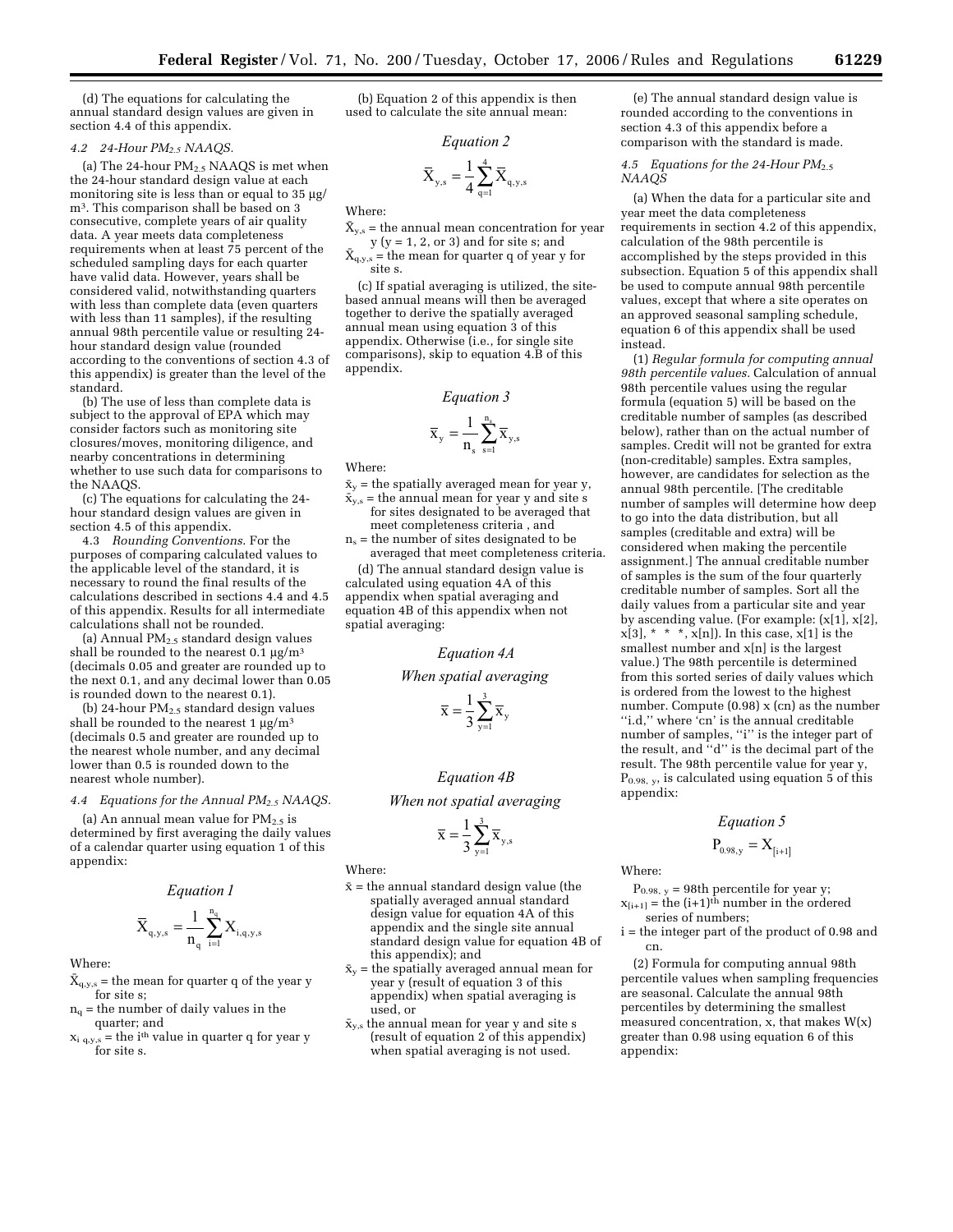season;

 $d_{High}$ + = days in a year; and

 *Equation 6*

$$
W\left(x\right)=\frac{d_{\text{High}}}{d_{\text{High}}+d_{\text{Low}}}\ F_{\text{High}}\left(x\right)\ +\ \frac{d_{\text{Low}}}{d_{\text{High}}+d_{\text{Low}}}\ F_{\text{Low}}\left(x\right)
$$

 $d_{Low}$  = number of calendar days in the "Low"  $d_{\text{Low}}$ 

 $\rm{d}_{High}$  = number of calendar days in the ''High'' season;

Where:

 $F_a(x) = \frac{\text{number of daily values in season a that are } \leq x}{\text{number of daily values in season a}}$ 

Such that ''a'' can be either ''High'' or ''Low''; ''x'' is the measured concentration; and  $\lq \mathrm{d}_{\mathrm{High}} / \big( \mathrm{d}_{\mathrm{High}} + \mathrm{d}_{\mathrm{Low}} \big)$  and  $\mathrm{d}_{\mathrm{Low}} / \big( \mathrm{d}_{\mathrm{High}} + \mathrm{d}_{\mathrm{Low}} \big)$ are constant and are called seasonal ''weights.''

(b) The 24-hour standard design value is then calculated by averaging the annual 98th percentiles using equation 7 of this appendix:

Equation 7  

$$
P_{0.98} = \frac{\sum_{y=1}^{3} P_{0.98,y}}{3}
$$

(c) The 24-hour standard design value (3 year average 98th percentile) is rounded according to the conventions in section 4.3 of this appendix before a comparison with the standard is made.

■ 8. Appendix O is added to part 50 to read as follows:

## **Appendix O to Part 50—Reference Method for the Determination of Coarse Particulate Matter as PM**10–2.5 **in the Atmosphere**

## *1.0 Applicability and Definition*

1.1 This method provides for the measurement of the mass concentration of coarse particulate matter (PM10–2.5) in ambient air over a 24-hour period. In conjunction with additional analysis, this method may be used to develop speciated data.

1.2 For the purpose of this method, PM10–2.5 is defined as particulate matter having an aerodynamic diameter in the nominal range of 2.5 to 10 micrometers, inclusive.

1.3 For this reference method,  $PM_{10-2.5}$ concentrations shall be measured as the arithmetic difference between separate but concurrent, collocated measurements of  $PM_{10}$ and PM<sub>2.5</sub>, where the PM<sub>10</sub> measurements are obtained with a specially approved sampler, identified as a " $\overrightarrow{PM}_{10c}$  sampler," that meets more demanding performance requirements than conventional PM<sub>10</sub> samplers described in appendix J of this part. Measurements obtained with a PM10c sampler are identified as ''PM10c measurements'' to distinguish them from conventional  $PM_{10}$  measurements obtained with conventional  $PM_{10}$  samplers. Thus,  $PM_{10-2.5} = PM_{10c} - PM_{2.5}$ .

1.4 The  $PM_{10c}$  and  $PM_{2.5}$  gravimetric measurement processes are considered to be nondestructive, and the  $PM_{10c}$  and  $PM_{2.5}$ 

samples obtained in the  $PM_{10-2.5}$ measurement process can be subjected to subsequent physical or chemical analyses.

1.5 Quality assessment procedures are provided in part 58, appendix A of this chapter. The quality assurance procedures and guidance provided in reference 1 in section 13 of this appendix, although written specifically for  $PM_{2.5}$ , are generally applicable for  $PM_{10c}$ , and, hence,  $PM_{10-2.5}$ measurements under this method, as well.

1.6 A method based on specific model  $PM_{10c}$  and  $PM_{2.5}$  samplers will be considered a reference method for purposes of part 58 of this chapter only if:

(a) The  $\text{PM}_{10c}$  and  $\text{PM}_{2.5}$  samplers and the associated operational procedures meet the requirements specified in this appendix and all applicable requirements in part 53 of this chapter, and

(b) The method based on the specific samplers and associated operational procedures have been designated as a reference method in accordance with part 53 of this chapter.

1.7  $PM_{10-2.5}$  methods based on samplers that meet nearly all specifications set forth in this method but have one or more significant but minor deviations or modifications from those specifications may be designated as "Class I" equivalent methods for  $PM_{10-2.5}$  in accordance with part 53 of this chapter.

1.8 PM<sub>2.5</sub> measurements obtained incidental to the  $PM_{10-2.5}$  measurements by this method shall be considered to have been obtained with a reference method for  $PM_{2.5}$ in accordance with appendix L of this part.

1.9  $PM_{10c}$  measurements obtained incidental to the  $PM_{10-2.5}$  measurements by this method shall be considered to have been obtained with a reference method for  $PM_{10}$  in accordance with appendix J of this part, provided that:

(a) The  $PM_{10c}$  measurements are adjusted to EPA reference conditions (25 °C and 760 millimeters of mercury), and

(b) Such  $PM_{10c}$  measurements are appropriately identified to differentiate them from  $PM_{10}$  measurements obtained with other (conventional) methods for  $PM_{10}$  designated in accordance with part 53 of this chapter as reference or equivalent methods for  $PM_{10}$ .

# *2.0 Principle*

2.1 Separate, collocated, electrically powered air samplers for PM<sub>10c</sub> and PM<sub>2.5</sub> concurrently draw ambient air at identical, constant volumetric flow rates into specially

shaped inlets and through one or more inertial particle size separators where the suspended particulate matter in the  $PM_{10}$  or PM2.5 size range, as applicable, is separated for collection on a polytetrafluoroethylene (PTFE) filter over the specified sampling period. The air samplers and other aspects of this  $PM_{10-2.5}$  reference method are specified either explicitly in this appendix or by reference to other applicable regulations or quality assurance guidance.

2.2 Each  $PM_{10c}$  and  $PM_{2.5}$  sample collection filter is weighed (after moisture and temperature conditioning) before and after sample collection to determine the net weight (mass) gain due to collected  $PM_{10c}$  or PM2.5. The total volume of air sampled by each sampler is determined by the sampler from the measured flow rate at local ambient temperature and pressure and the sampling time. The mass concentrations of both  $PM_{10c}$ and  $PM<sub>2.5</sub>$  in the ambient air are computed as the total mass of collected particles in the  $PM_{10}$  or  $PM_{2.5}$  size range, as appropriate, divided by the total volume of air sampled by the respective samplers, and expressed in micrograms per cubic meter ( $\mu$ g/m<sup>3</sup>)at local temperature and pressure conditions. The mass concentration of  $PM_{10-2.5}$  is determined as the  $PM_{10c}$  concentration value less the corresponding, concurrently measured PM<sub>2.5</sub> concentration value.

2.3 Most requirements for  $PM_{10-2.5}$ reference methods are similar or identical to the requirements for  $PM_{2.5}$  reference methods as set forth in appendix L to this part. To insure uniformity, applicable appendix L requirements are incorporated herein by reference in the sections where indicated rather than repeated in this appendix.

### *3.0 PM10–2.5 Measurement Range*

3.1 *Lower concentration limit.* The lower detection limit of the mass concentration measurement range is estimated to be approximately 3  $\mu$ g/m<sup>3</sup>, based on the observed precision of PM2.5 measurements in the national PM2.5 monitoring network, the probable similar level of precision for the matched PM10c measurements, and the additional variability arising from the differential nature of the measurement process. This value is provided merely as a guide to the significance of low  $PM_{10-2.5}$ concentration measurements.

3.2 *Upper concentration limit.* The upper limit of the mass concentration range is determined principally by the  $PM_{10c}$  filter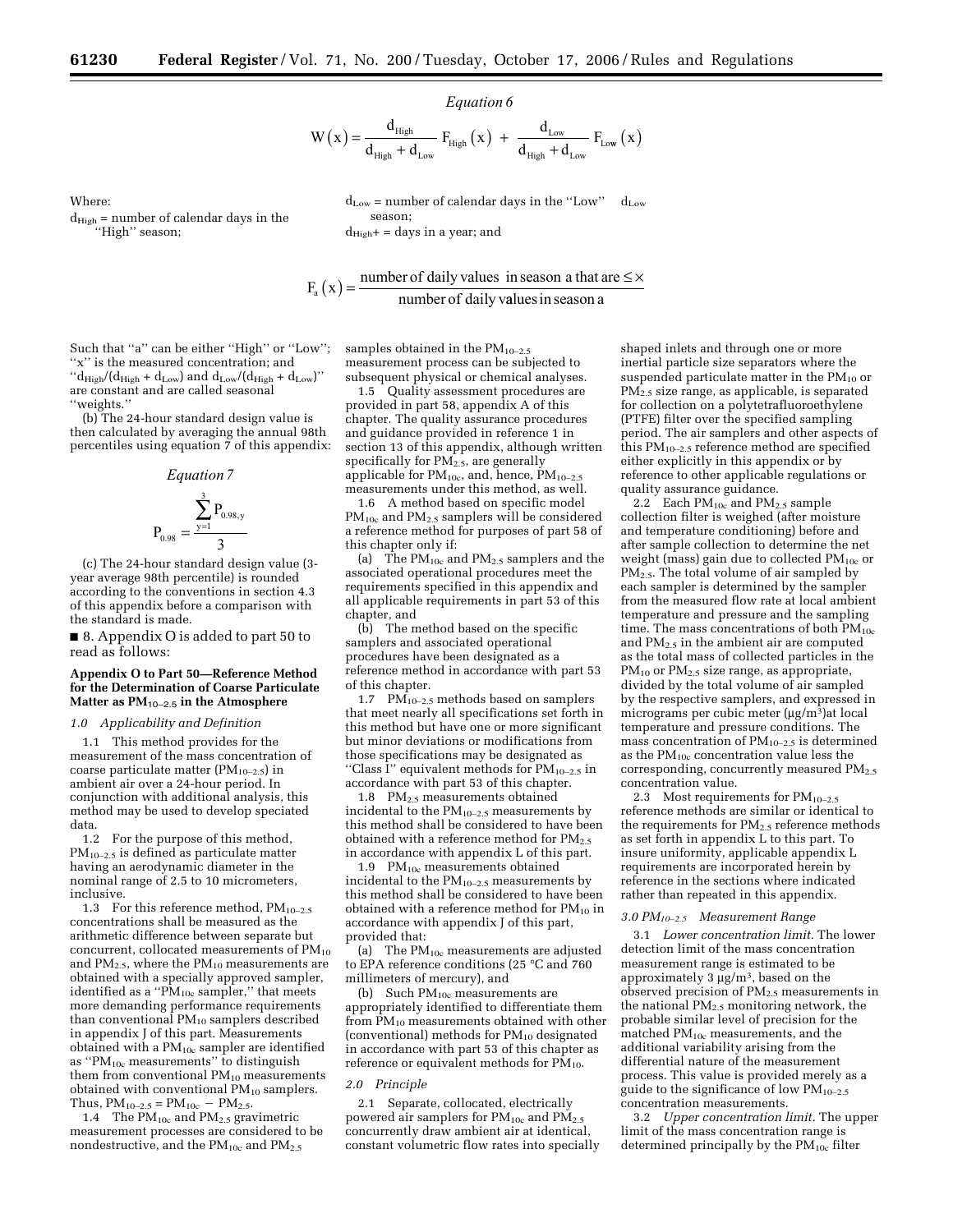mass loading beyond which the sampler can no longer maintain the operating flow rate within specified limits due to increased pressure drop across the loaded filter. This upper limit cannot be specified precisely because it is a complex function of the ambient particle size distribution and type, humidity, the individual filter used, the capacity of the sampler flow rate control system, and perhaps other factors. All  $PM_{10c}$ samplers are estimated to be capable of measuring 24-hour mass concentrations of at least 200  $\mu$ g/m<sup>3</sup> while maintaining the operating flow rate within the specified limits. The upper limit for the  $PM_{10-2.5}$ measurement is likely to be somewhat lower because the  $PM_{10-2.5}$  concentration represents only a fraction of the  $PM_{10}$  concentration.

3.3 *Sample period.* The required sample period for PM10–2.5 concentration measurements by this method shall be at least 1,380 minutes but not more than 1,500 minutes (23 to 25 hours), and the start times of the  $PM_{2.5}$  and  $PM_{10c}$  samples are within 10 minutes and the stop times of the samples are also within 10 minutes (see section 10.4 of this appendix).

### *4.0 Accuracy (bias)*

4.1 Because the size, density, and volatility of the particles making up ambient particulate matter vary over wide ranges and the mass concentration of particles varies with particle size, it is difficult to define the accuracy of  $PM_{10-2.5}$  measurements in an absolute sense. Furthermore, generation of credible  $PM_{10-2.5}$  concentration standards at field monitoring sites and presenting or introducing such standards reliably to samplers or monitors to assess accuracy is still generally impractical. The accuracy of PM10–2.5 measurements is therefore defined in a relative sense as bias, referenced to measurements provided by other reference method samplers or based on flow rate verification audits or checks, or on other performance evaluation procedures.

4.2 Measurement system bias for monitoring data is assessed according to the procedures and schedule set forth in part 58, appendix A of this chapter. The goal for the measurement uncertainty (as bias) for monitoring data is defined in part 58, appendix A of this chapter as an upper 95 percent confidence limit for the absolute bias of 15 percent. Reference 1 in section 13 of this appendix provides additional information and guidance on flow rate accuracy audits and assessment of bias.

#### *5.0 Precision*

5.1 Tests to establish initial measurement precision for each sampler of the reference method sampler pair are specified as a part of the requirements for designation as a reference method under part 53 of this chapter.

5.2 Measurement system precision is assessed according to the procedures and schedule set forth in appendix A to part 58 of this chapter. The goal for acceptable measurement uncertainty, as precision, of monitoring data is defined in part 58, appendix A of this chapter as an upper 95 percent confidence limit for the coefficient of variation (CV) of 15 percent. Reference 1 in

section 13 of this appendix provides additional information and guidance on this requirement.

6.0 *Filters for PM*10c *and PM*2.5 *Sample Collection*. Sample collection filters for both PM<sub>10c</sub> and PM<sub>2.5</sub> measurements shall be identical and as specified in section 6 of appendix L to this part.

7.0 *Sampler.* The PM10–2.5 sampler shall consist of a PM<sub>10c</sub> sampler and a PM<sub>2.5</sub> sampler, as follows:

7.1 The  $PM<sub>2.5</sub>$  sampler shall be as specified in section 7 of appendix L to this part.

7.2 The  $PM_{10c}$  sampler shall be of like manufacturer, design, configuration, and fabrication to that of the  $\widetilde{\mathrm{PM_{2.5}}}$  sampler and as specified in section 7 of appendix L to this part, except as follows:

7.2.1 The particle size separator specified in section 7.3.4 of appendix L to this part shall be eliminated and replaced by a downtube extension fabricated as specified in Figure O–1 of this appendix.

7.2.2 The sampler shall be identified as a PM<sub>10c</sub> sampler on its identification label required under § 53.9(d) of this chapter.

7.2.3 The average temperature and average barometric pressure measured by the sampler during the sample period, as described in Table L–1 of appendix L to this part, need not be reported to EPA's AQS data base, as required by section 7.4.19 and Table L–1 of appendix L to this part, provided such measurements for the sample period determined by the associated  $PM_{2.5}$  sampler are reported as required.

7.3 In addition to the operation/ instruction manual required by section 7.4.18 of appendix L to this part for each sampler, supplemental operational instructions shall be provided for the simultaneous operation of the samplers as a pair to collect concurrent PM<sub>10c</sub> and PM<sub>2.5</sub> samples. The supplemental instructions shall cover any special procedures or guidance for installation and setup of the samplers for  $PM_{10-2.5}$ measurements, such as synchronization of the samplers' clocks or timers, proper programming for collection of concurrent samples, and any other pertinent issues related to the simultaneous, coordinated operation of the two samplers.

7.4 Capability for electrical interconnection of the samplers to simplify sample period programming and further ensure simultaneous operation is encouraged but not required. Any such capability for interconnection shall not supplant each sampler's capability to operate independently, as required by section 7 of appendix L of this part.

### *8.0 Filter Weighing*

8.1 Conditioning and weighing for both PM<sub>10c</sub> and PM<sub>2.5</sub> sample filters shall be as specified in section  $\vec{8}$  of appendix L to this part. See reference 1 of section 13 of this appendix for additional, more detailed guidance.

8.2 Handling, conditioning, and weighing for both PM<sub>10c</sub> and PM<sub>2.5</sub> sample filters shall be matched such that the corresponding  $PM_{10c}$  and  $PM_{2.5}$  filters of each filter pair receive uniform treatment. The PM<sub>10c</sub> and PM2.5 sample filters should be weighed on

the same balance, preferably in the same weighing session and by the same analyst.

8.3 Due care shall be exercised to accurately maintain the paired relationship of each set of concurrently collected PM<sub>10</sub>c and PM2.5 sample filters and their net weight gain data and to avoid misidentification or reversal of the filter samples or weight data. See Reference 1 of section 13 of this appendix for additional guidance.

9.0 *Calibration.* Calibration of the flow rate, temperature measurement, and pressure measurement systems for both the  $\bar{PM}_{10c}$  and PM2.5 samplers shall be as specified in section 9 of appendix L to this part.

#### *10.0 PM10–2.5 Measurement Procedure*

10.1 The  $PM_{10c}$  and  $PM_{2.5}$  samplers shall be installed at the monitoring site such that their ambient air inlets differ in vertical height by not more than 0.2 meter, if possible, but in any case not more than 1 meter, and the vertical axes of their inlets are separated by at least 1 meter but not more than 4 meters, horizontally.

10.2 The measurement procedure for PM<sub>10c</sub> shall be as specified in section 10 of appendix L to this part, with " $PM_{10c}$ " substituted for " $\widehat{PM}_{2.5}$ " wherever it occurs in that section.

10.3 The measurement procedure for PM<sub>2.5</sub> shall be as specified in section 10 of appendix L to this part.

10.4 For the  $\tilde{\text{PM}}_{10-2.5}$  measurement, the  $\mathrm{PM_{10c}}$  and  $\mathrm{PM_{2.5}}$  samplers shall be programmed to operate on the same schedule and such that the sample period start times are within 5 minutes and the sample duration times are within 5 minutes.

10.5 Retrieval, transport, and storage of each PM<sub>10c</sub> and PM<sub>2.5</sub> sample pair following sample collection shall be matched to the extent practical such that both samples experience uniform conditions.

11.0 *Sampler Maintenance.* Both PM10c and PM2.5 samplers shall be maintained as described in section 11 of appendix L to this part.

### *12.0 Calculations*

12.1 Both concurrent  $PM_{10c}$  and  $PM_{2.5}$ measurements must be available, valid, and meet the conditions of section 10.4 of this appendix to determine the  $PM_{10-2.5}$  mass concentration.

12.2 The  $PM_{10c}$  mass concentration is calculated using equation 1 of this section:

*Equation 1*

$$
PM_{10c} = \frac{(W_f - W_i)}{V_a}
$$

Where:

- $PM_{10c}$  = mass concentration of  $PM_{10c}$ ,  $\mu g/m^3$ ;  $W_f$ ,  $W_i$  = final and initial masses (weights),
- respectively, of the filter used to collect the  $PM_{10c}$  particle sample,  $\mu$ g;
- $V_a$  = total air volume sampled by the PM<sub>10c</sub> sampler in actual volume units measured at local conditions of temperature and pressure, as provided by the sampler, m3.

**Note:** Total sample time must be between 1,380 and 1,500 minutes (23 and 25 hrs) for a fully valid PM10c sample; however, see also section 3.3 of this appendix.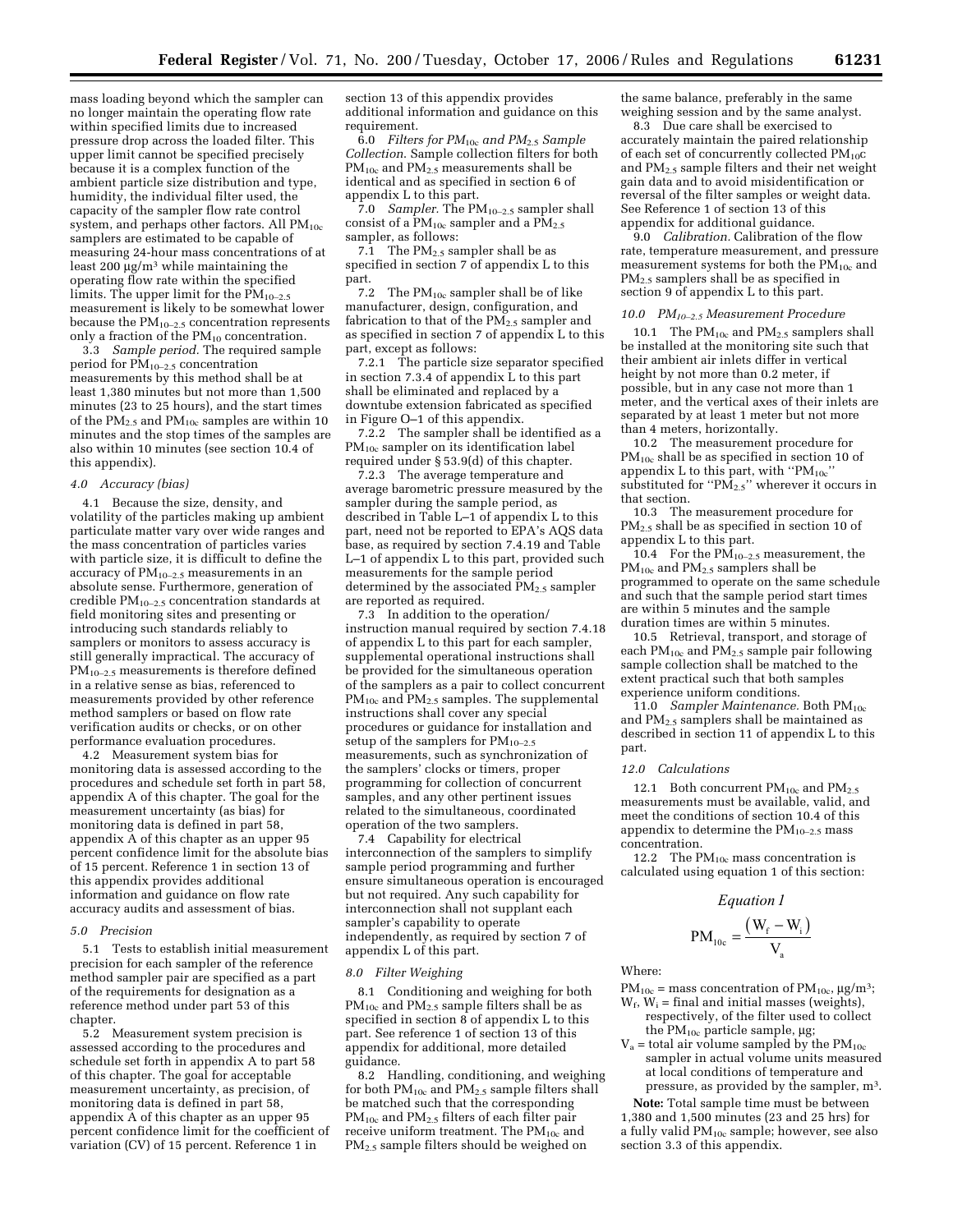12.3 The  $PM<sub>2.5</sub>$  mass concentration is calculated as specified in section 12 of appendix L to this part.

۳

12.4 The  $PM_{10-2.5}$  mass concentration, in µg/m3, is calculated using Equation 2 of this section:

 *Equation 2*

$$
PM_{10-2.5} = PM_{10c} - PM_{2.5}
$$

*13.0 Reference* 

1. Quality Assurance Guidance Document 2.12. Monitoring PM<sub>2.5</sub> in Ambient Air Using Designated Reference or Class I Equivalent

Methods. Draft, November 1998 (or later version or supplement, if available). Available at: *www.epa.gov/ttn/amtic/ pgqa.html.* 

*14.0 Figures* 

Figure O–1 is included as part of this appendix O. **BILLING CODE 6560–50–P**